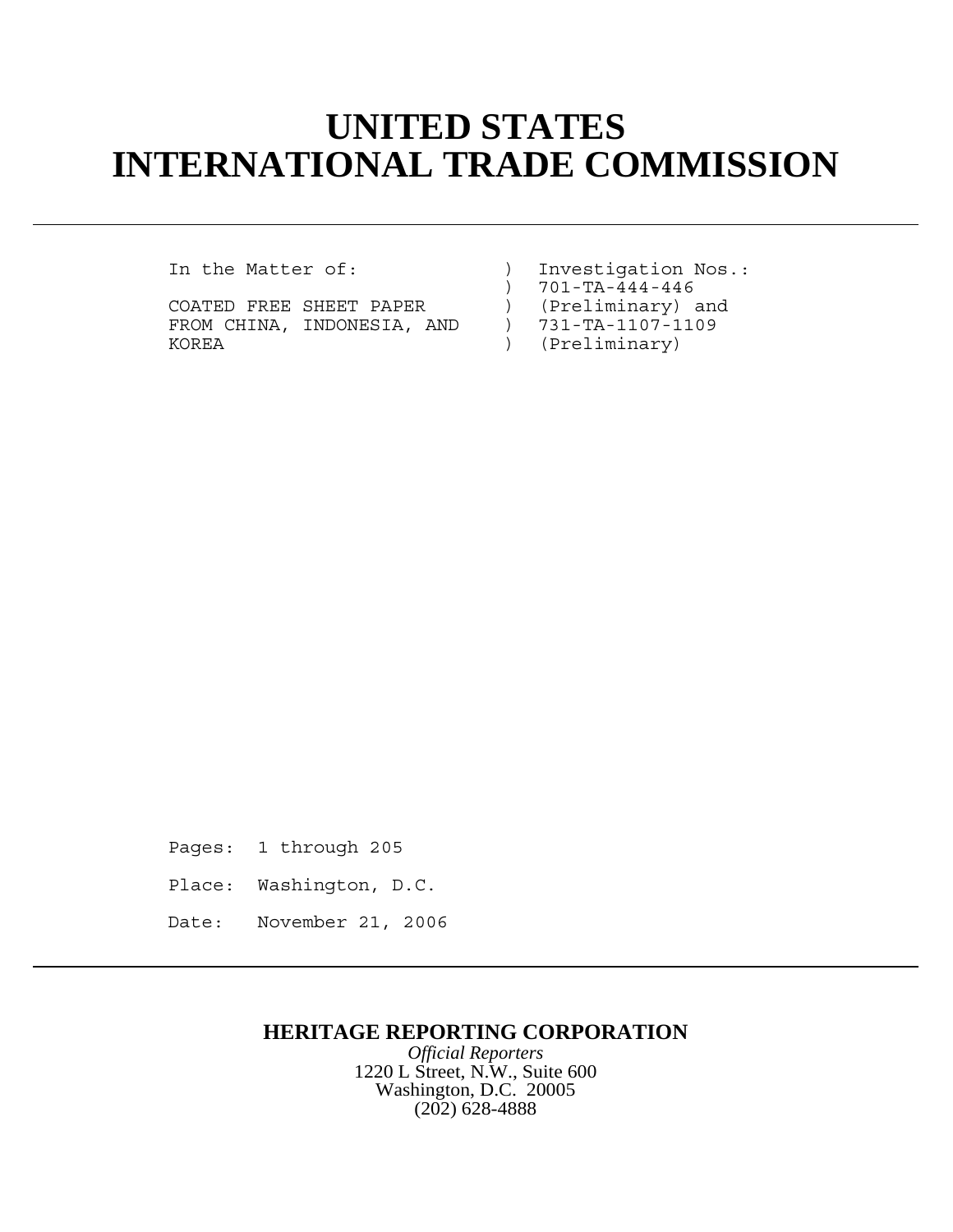THE UNITED STATES INTERNATIONAL TRADE COMMISSION

| In the Matter of:            | Investigation Nos.:    |
|------------------------------|------------------------|
|                              | $701 - TA - 444 - 446$ |
| COATED FREE SHEET PAPER      | (Preliminary) and      |
| FROM CHINA, INDONESIA, AND ) | 731-TA-1107-1109       |
| KOREA                        | (Preliminary)          |

Tuesday, November 21, 2006

Room No. 101 U.S. International Trade Commission 500 E Street, S.W. Washington, D.C.

The preliminary conference commenced, pursuant to

Notice, at 9:30 a.m., at the United States International

Trade Commission, ROBERT CARPENTER, Director of

Investigations, presiding.

APPEARANCES:

On behalf of the International Trade Commission:

Staff:

ROBERT CARPENTER, DIRECTOR OF INVESTIGATIONS DIANE MAZUR, SUPERVISORY INVESTIGATOR DEBRA BAKER, INVESTIGATOR PETER SULTAN, ATTORNEY ADVISOR NANCY BRYAN, ECONOMIST JUSTIN JEE, AUDITOR JOHN ASCIENZO, AUDITOR FRED FORSTALL, INDUSTRY ANALYST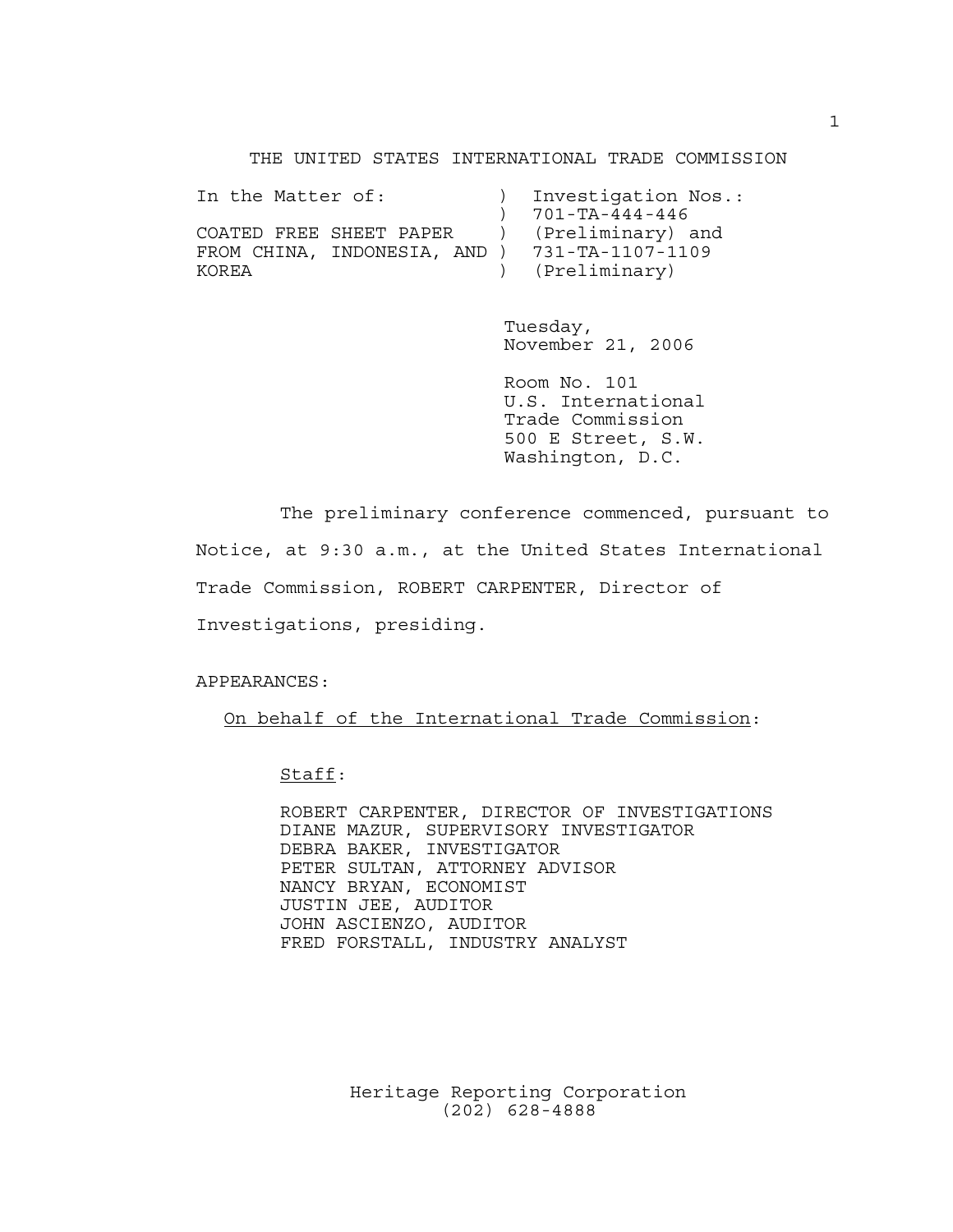APPEARANCES: (cont'd.)

#### In Support of the Imposition of Antidumping Duties:

On behalf of NewPage Corporation:

JAMES C. TYRONE, Senior Vice President, Sales and Marketing, NewPage Corporation DOUGLAS K. COOPER, Vice President, General Counsel and Secretary, NewPage Corporation HOLLY HART, Legislative Director, United Steel, Paper and Forestry, Rubber, Manufacturing, Energy, Allied Industrial, and Service Workers International Union (USW), AFL-CIO TOM CALDWELL, President, United Steelworkers Local 676, Luke, Maryland HARRY STAFFORD, Chief Shop Steward, United Steelworkers Local 676, Luke, Maryland KENNETH R. BUTTON, Ph.D., Senior Vice President, Economic Consulting Services, LLC REBECCA L. WOODINGS, Consultant, King & Spalding, LLP BONNIE B. BYERS, Consultant, King & Spalding, LLP GILBERT B. KAPLAN, Esquire STEPHEN A. JONES, Esquire King & Spalding, LLP Washington, D.C.

In Opposition to the Imposition of Antidumping Duties:

On behalf of Unisource Worldwide, Inc., Gold East Paper (Jiangsu) Co., Ltd., Gold Hua Sheng Paper Co., Ltd., PT. Pindo Deli Pulp and Paper Mills, and PT. Pabrik Kertas Tjiwi Kimia Tbk.:

ALLAN R. DRAGONE, Chief Executive Officer, Unisource Worldwide, Inc. TERRY E. HUNLEY, External Advisor, Global Paper Solutions, Inc.

DAVID E. BOND, Esquire FRANK H. MORGAN, Esquire SCOTT S. LINCICOME, Esquire White & Case, LLP Washington, D.C.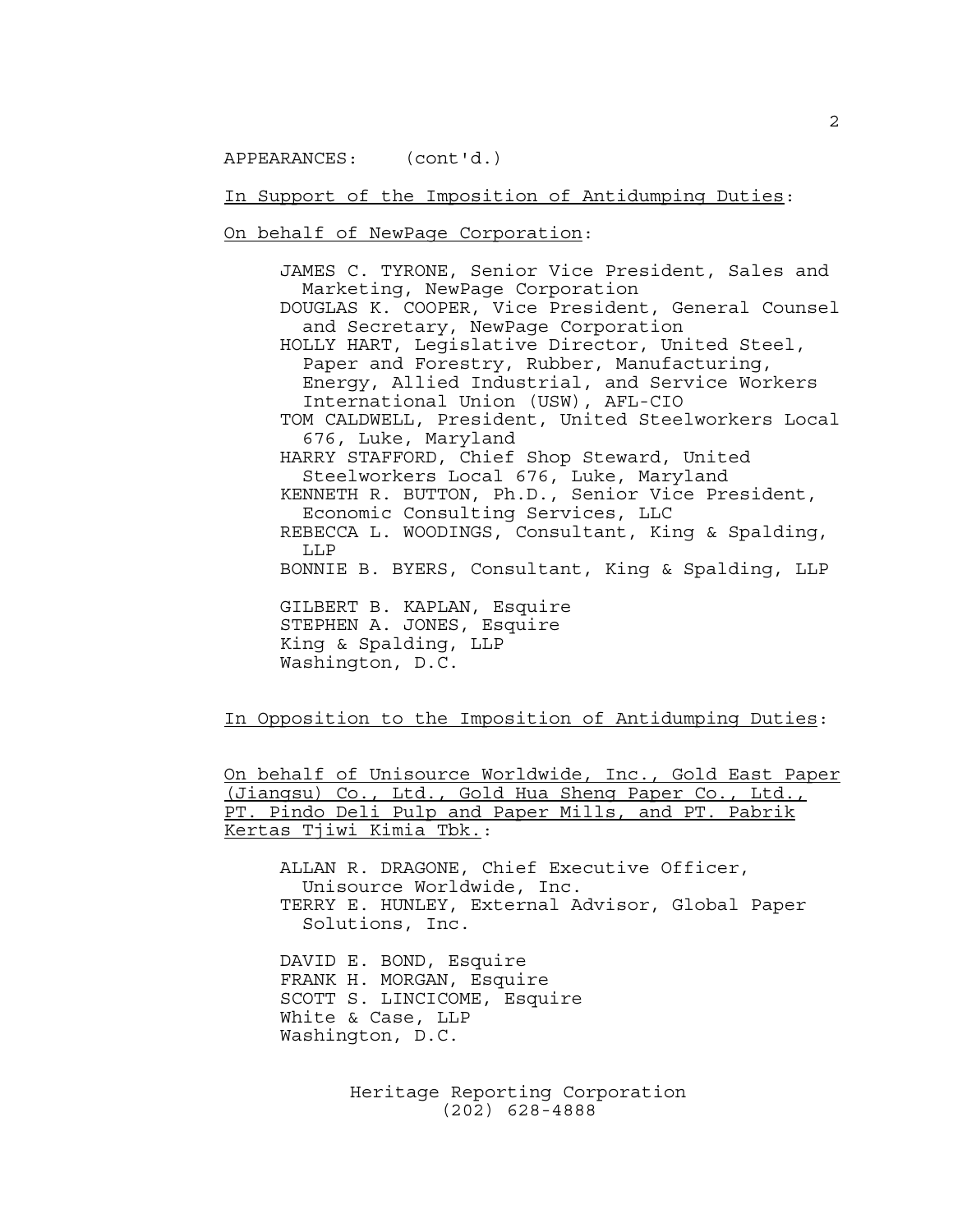APPEARANCES: (Cont'd.)

In Opposition to the Imposition of Antidumping Duties:

On behalf of Korea Paper Manufacturers' Association and its members Hankuk Paper Mfg. Co., Ltd., Hongwon Paper Mfg. Co., Ltd., Kyesung Paper Co., Ltd., Namhan Paper Co., Ltd., Shinho Paper Co., Ltd., and Shinmoorim Paper Mfg. Co., Ltd.:

TAEHYON (TED) CHO, Deputy Manager, Moorim USA DON SHIN, General Manager, Moorim USA RICK ANDERSON, Vice President of Purchasing, PaperlinX North America (Spicers Paper and Kelly Paper) DANIEL KLETT, Economist, Capital Trade, Inc.

DONALD B. CAMERON, Esquire JULIE C. MENDOZA, Esquire Kaye Scholer, LLP Washington, D.C.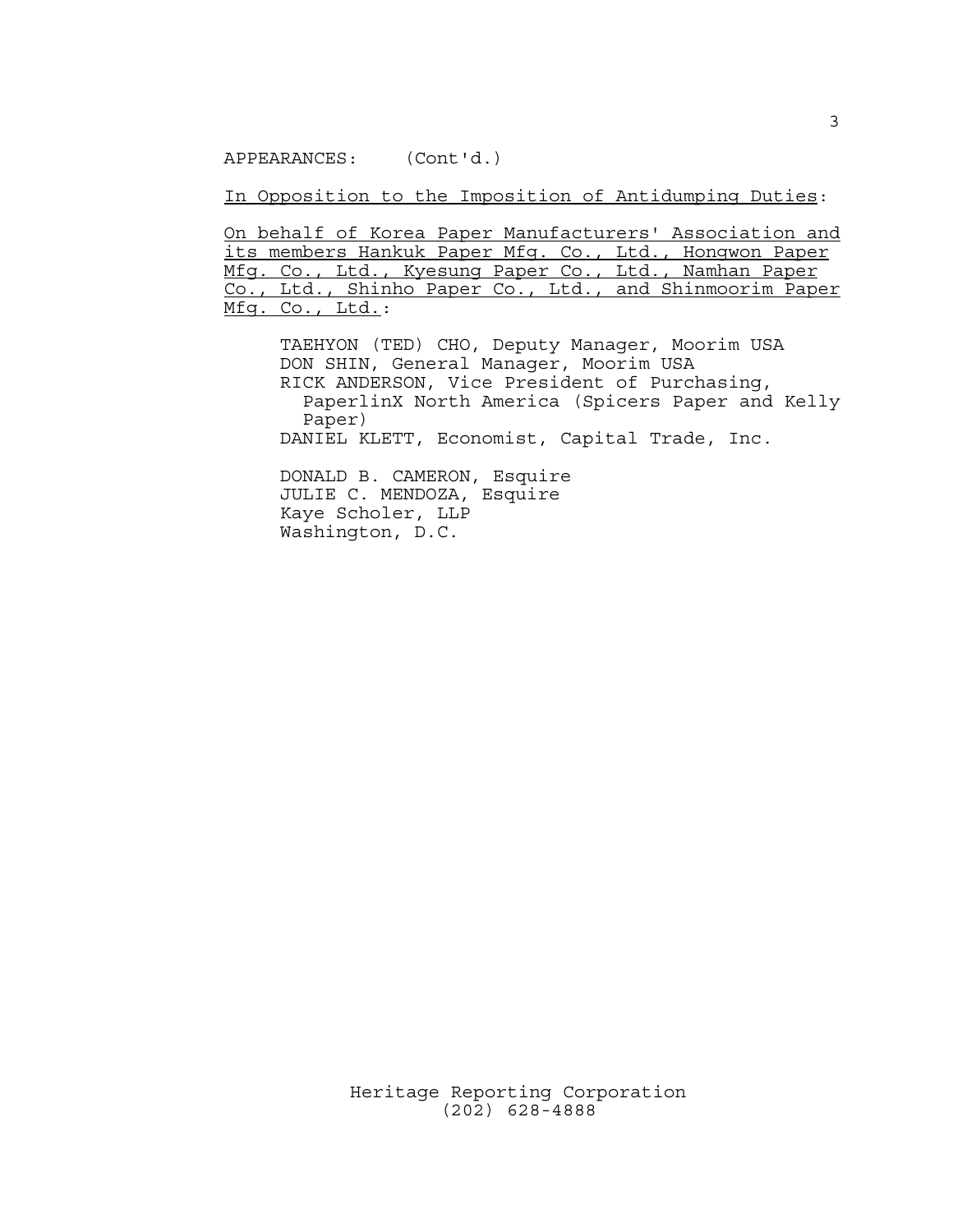## $\underline{\texttt{I}} \underline{\texttt{N}} \underline{\texttt{D}} \underline{\texttt{E}} \underline{\texttt{X}}$

4

| OPENING STATEMENT OF GILBERT B. KAPLAN, ESQUIRE,<br>KING & SPALDING, LLP                                                                                                                           | $7\overline{ }$ |
|----------------------------------------------------------------------------------------------------------------------------------------------------------------------------------------------------|-----------------|
| OPENING STATEMENT OF DONALD B. CAMERON, ESQUIRE,<br>KAYE SCHOLER, LLP                                                                                                                              | 11              |
| STATEMENT OF GILBERT B. KAPLAN, ESQUIRE,<br>KING & SPALDING, LLP                                                                                                                                   | 15              |
| STATEMENT OF JAMES C. TYRONE, SENIOR VICE<br>PRESIDENT, SALES AND MARKETING, NEWPAGE CORPORATION                                                                                                   | 16              |
| STATEMENT OF HOLLY HART, LEGISLATIVE DIRECTOR,<br>UNITED STEEL, PAPER AND FORESTRY, RUBBER,<br>MANUFACTURING, ENERGY, ALLIED INDUSTRIAL, AND<br>SERVICE WORKERS INTERNATIONAL UNION (USW), AFL-CIO | 33              |
| STATEMENT OF TOM CALDWELL, PRESIDENT, UNITED<br>STEELWORKERS LOCAL 676                                                                                                                             | 40              |
| STATEMENT OF STEPHEN A. JONES, ESQUIRE,<br>KING & SPALDING, LLP                                                                                                                                    | 44              |
| STATEMENT OF KENNETH R. BUTTON, PH.D., SENIOR VICE<br>PRESIDENT, ECONOMIC CONSULTING SERVICES, LLC                                                                                                 | 57              |
| JULIE C. MENDOZA, ESQUIRE,<br>KAYE SCHOLER, LLP                                                                                                                                                    | 94              |
| STATEMENT OF RICK ANDERSON, VICE PRESIDENT OF<br>PURCHASING, PAPERLINX NORTH AMERICA (SPICERS<br>PAPER AND KELLY PAPER)                                                                            | 97              |
| STATEMENT OF TAEHYON (TED) CHO, DEPUTY MANAGER,<br>MOORIM USA                                                                                                                                      | 106             |
| STATEMENT OF ALLAN R. DRAGONE, CHIEF EXECUTIVE<br>OFFICER, UNISOURCE WORLDWIDE, INC.                                                                                                               | 110             |
| STATEMENT OF FRANK H. MORGAN, ESQUIRE,<br>WHITE & CASE, LLP                                                                                                                                        | 110             |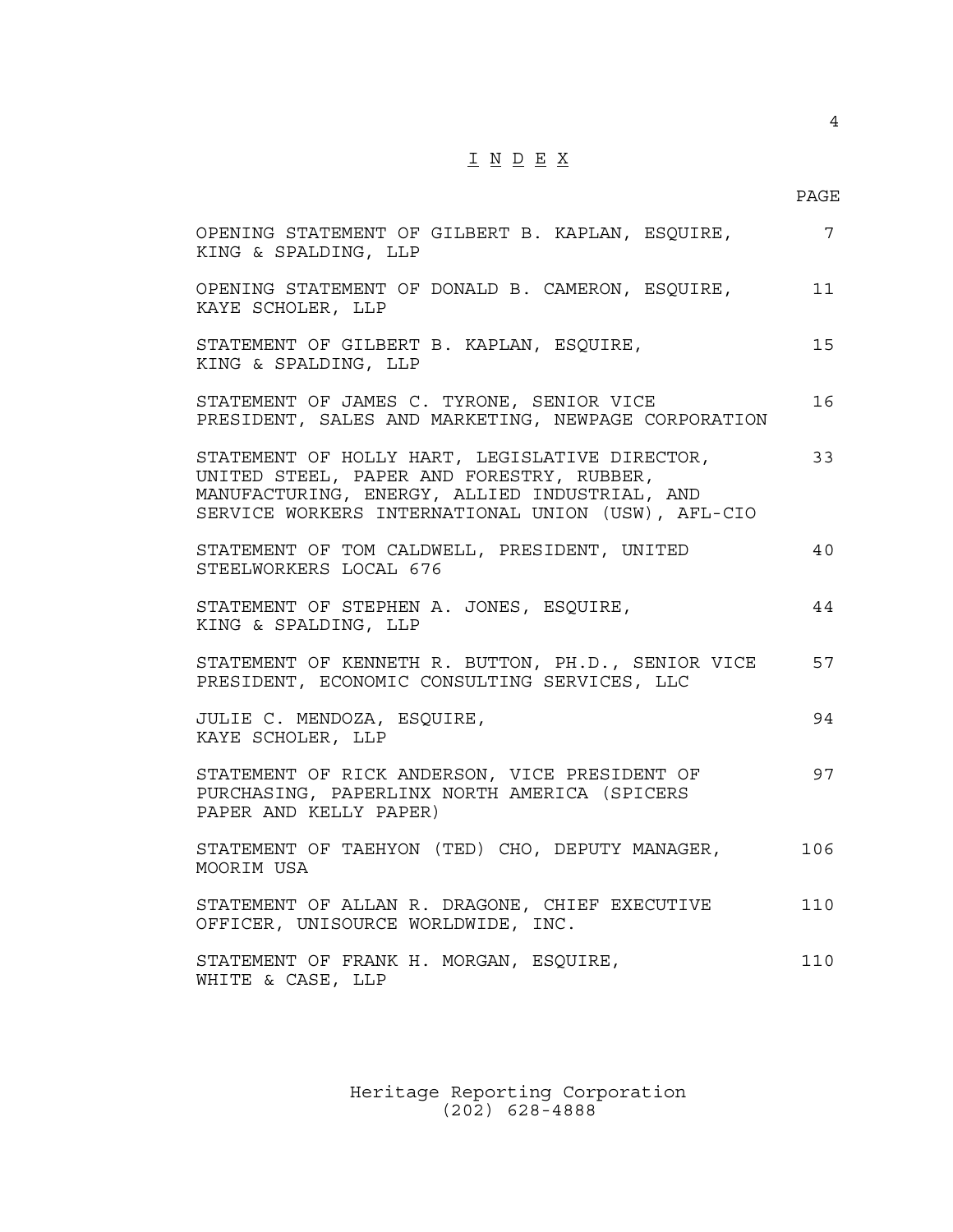## $\underline{\texttt{I}} \underline{\texttt{N}} \underline{\texttt{D}} \underline{\texttt{E}} \underline{\texttt{X}}$

5

| STATEMENT OF TERRY E. HUNLEY, EXTERNAL ADVISOR,<br>GLOBAL PAPER SOLUTIONS, INC. | 116 |
|---------------------------------------------------------------------------------|-----|
| STATEMENT OF DANIEL KLETT, ECONOMIST, CAPITAL TRADE, 122<br>INC.                |     |
| STATEMENT OF DAVID E. BOND, ESQUIRE,<br>WHITE & CASE, LLP                       | 133 |
| CLOSING STATEMENT OF DAVID E. BOND, ESQUIRE,<br>WHITE & CASE, LLP               | 133 |
| STATEMENT OF DONALD B. CAMERON, ESQUIRE,<br>KAYE SCHOLER, LLP                   | 136 |
| CLOSING STATEMENT OF GILBERT B. KAPLAN, ESQUIRE,<br>KING & SPALDING, LLP        | 189 |
| CLOSING STATEMENT OF DONALD B. CAMERON, ESQUIRE,<br>KAYE SCHOLER, LLP           | 201 |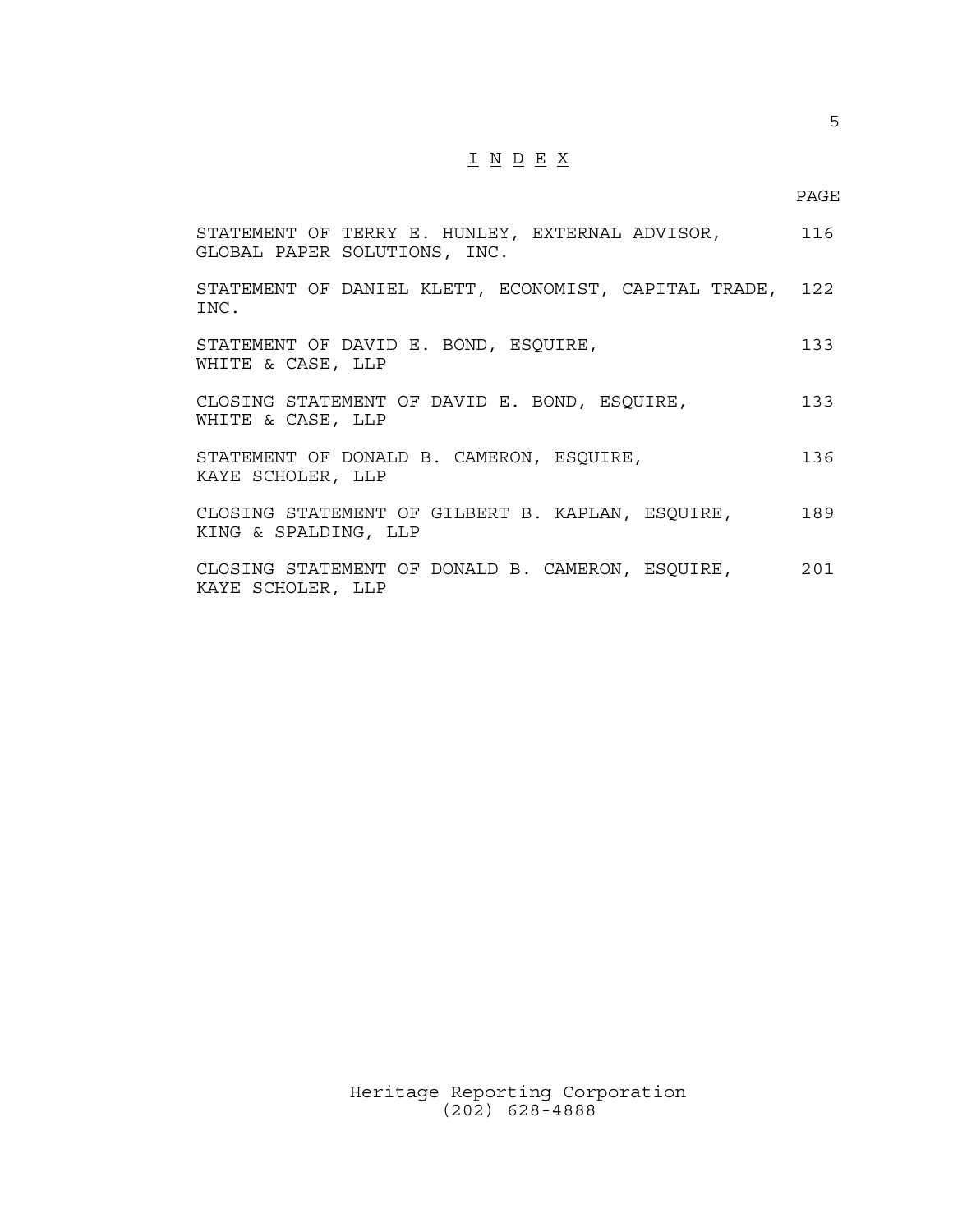| 1  | $\underline{P} \underline{R} \underline{O} \underline{C} \underline{E} \underline{E} \underline{D} \underline{I} \underline{N} \underline{G} \underline{S}$ |
|----|-------------------------------------------------------------------------------------------------------------------------------------------------------------|
| 2  | (9:30 a.m.)                                                                                                                                                 |
| 3  | MR. CARPENTER: Good morning, and welcome to                                                                                                                 |
| 4  | the United States International Trade Commission's                                                                                                          |
| 5  | conference in connection with the preliminary phase of                                                                                                      |
| 6  | antidumping Investigation Nos. 701-TA-444-446 and                                                                                                           |
| 7  | 731-TA-1107-1109 concerning imports of Coated Free                                                                                                          |
| 8  | Sheet Paper From China, Indonesia, and Korea.                                                                                                               |
| 9  | My name is Robert Carpenter. I'm the                                                                                                                        |
| 10 | Commission's Director of Investigations, and I will                                                                                                         |
| 11 | preside at this conference. Among those present from                                                                                                        |
| 12 | the Commission staff are, from my far right, Diane                                                                                                          |
| 13 | Mazur, the supervisory investigator; on my right,                                                                                                           |
| 14 | Debra Baker, the investigator; on my left, Peter                                                                                                            |
| 15 | Sultan, the attorney/advisor; Nancy Bryan, the                                                                                                              |
| 16 | economist; Fred Forstall, the industry analyst; and                                                                                                         |
| 17 | Justin Jee, the auditor.                                                                                                                                    |
| 18 | I understand the parties are aware of the                                                                                                                   |
| 19 | time allocations. I would remind speakers not to                                                                                                            |
| 20 | refer in your remarks to business proprietary                                                                                                               |
| 21 | information and to speak directly into the                                                                                                                  |
| 22 | microphones. We also ask that you state your name and                                                                                                       |
| 23 | affiliation for the record before beginning your                                                                                                            |
| 24 | presentation.                                                                                                                                               |
| 25 | Are there any questions?                                                                                                                                    |
|    | Heritage Reporting Corporation<br>$(202)$ 628-4888                                                                                                          |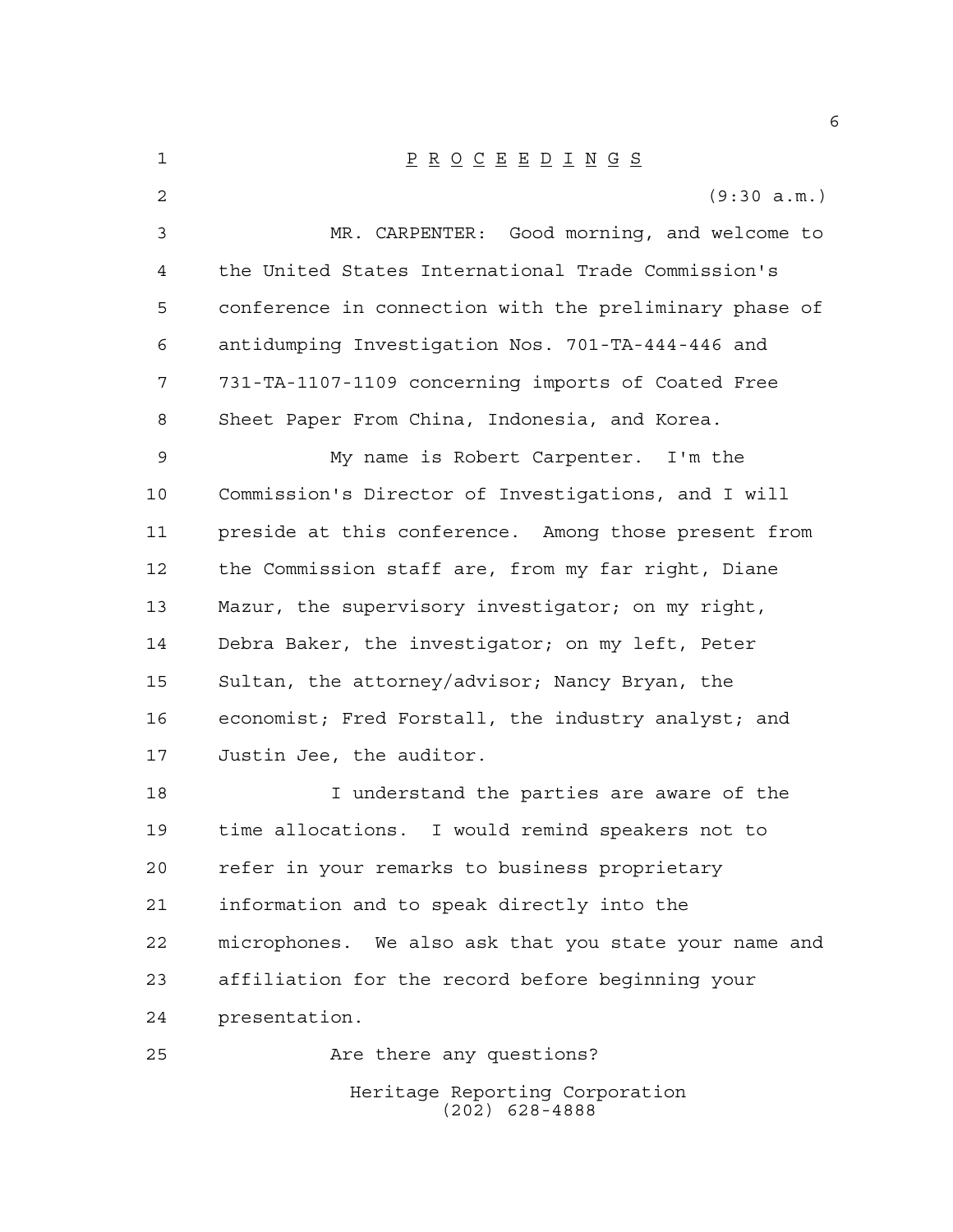(No response.)

Heritage Reporting Corporation (202) 628-4888 MR. CARPENTER: If not, welcome, Mr. Kaplan. Please proceed with your opening statement. MR. KAPLAN: Thank you. Good morning, Mr. Chairman, and members of the Commission staff. My name is Gilbert B. Kaplan, and I represent the Petitioner and the domestic industry, NewPage Corporation. I'm a partner at King & Spalding and, as I said, I appear today on behalf of Petitioner and the U.S. coated free sheet paper industry. NewPage is based in Dayton, Ohio. It has production facilities in Kentucky, Maine, Michigan, and just a few hours west of us in Luke, Maryland, on the banks of the Potomac River. I am glad that Mr. Forstall and Mr. Honnold were able to visit the Luke mill last Friday. 17 For those of us who spend most of our days behind a desk or computer here in Washington, it's important to get out and realize the important contribution of manufacturing to the United States' economy. As they saw, Newpage's Luke mill is a vital part of the local community. It is ideally situated as far as access to raw materials, energy and water. The mill has benefitted from consistent investment over time both to maximize efficiency and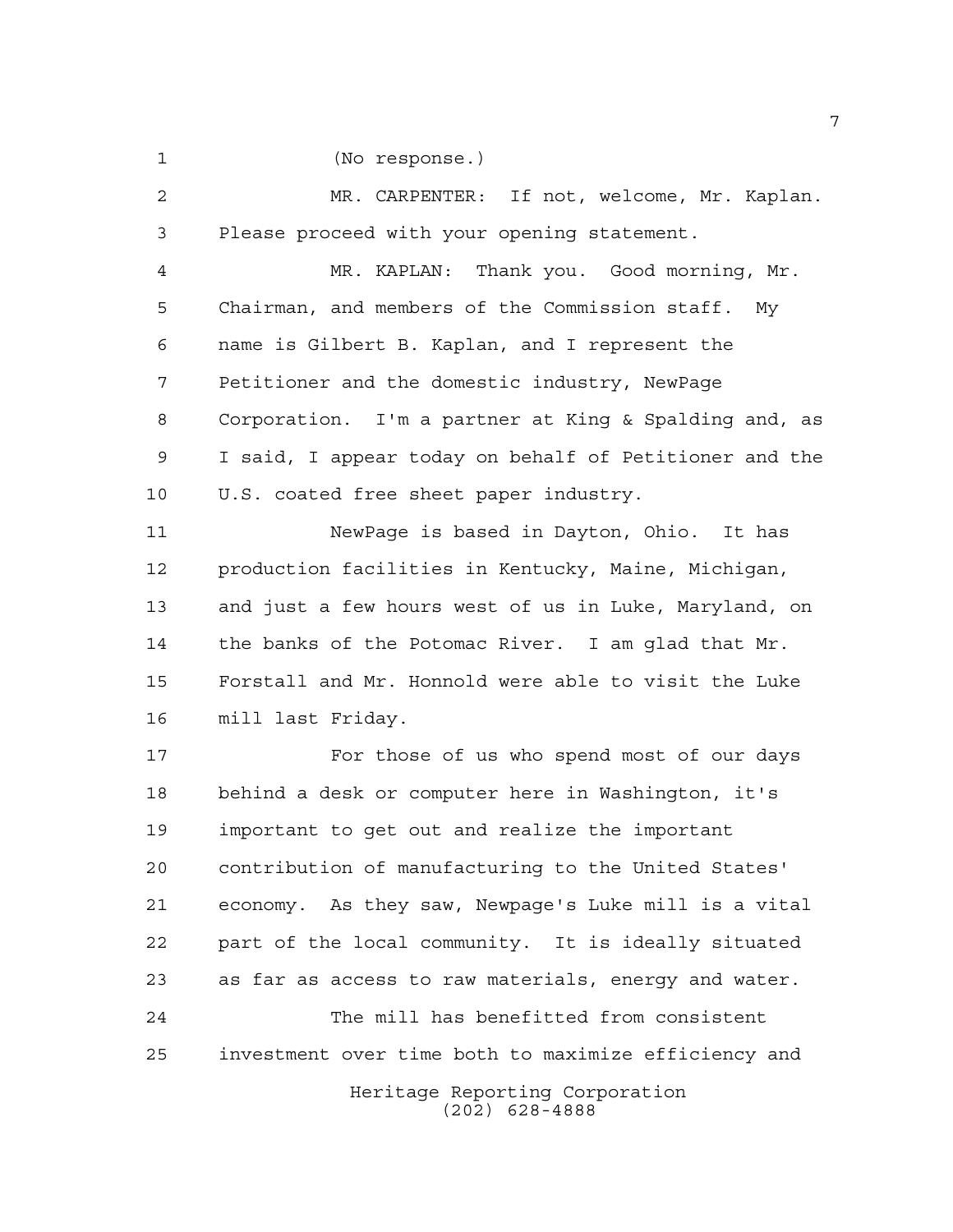reduce cost. These investments just in recent years have totaled approximately \$375 million, and yet despite all these efforts the impact of low-priced, imported coated free sheet paper from China, Indonesia and Korea will force the closure at the end of 2006 of a substantial portion of the mill's capacity.

 Also, and even more unfortunately, the shutdown of the No. 7 paper machine will entail the layoff of a substantial portion of the mill's workforce. Our witnesses will talk about Luke shortly.

12 Keep in mind that the situation facing Luke is repeated at coated free sheet mills across the country. Early in 2007, NewPage will be taking extended downtime, accompanied by workforce furloughs, at its Rumford, Maine, mill.

 We know from public sources that another large U.S. producer, Sappi Fine Paper, closed two paper machines during the period covered. Pasadena Paper in Texas closed completely in 2005, a whole company wiped out. Press sources cite to hundreds of associated layoffs at these companies.

 Industry data available to us from both RISI and AF&PA make it quite clear that the domestic coated free sheet industry has been unable to take advantage

> Heritage Reporting Corporation (202) 628-4888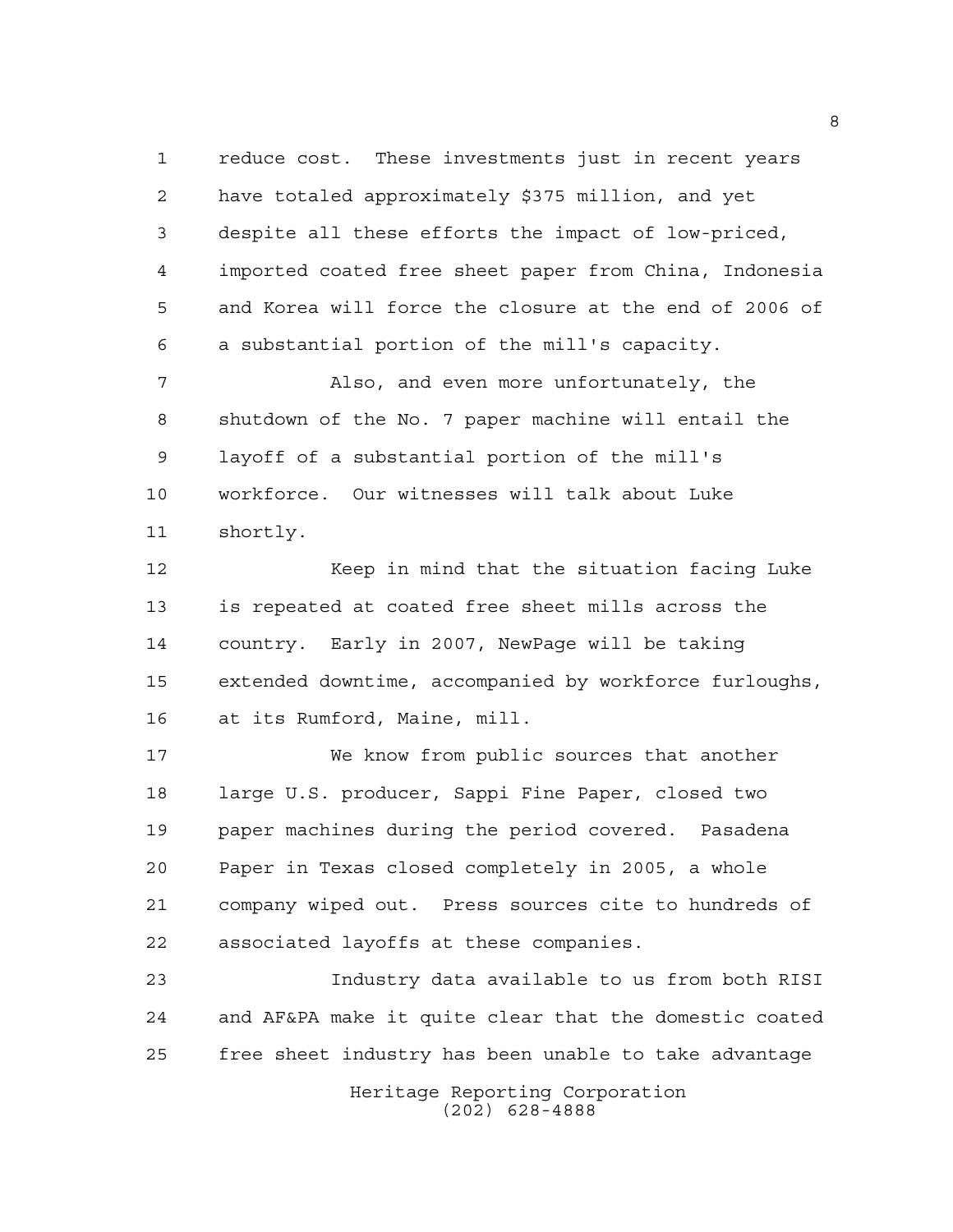of rising demand with the subject imports taking all and more of the growth of the U.S. market during the period in question.

 During just the first three quarters of 2006, imports from China, Indonesia and Korea surged more than 50 percent -- 50 percent -- compared with the same period in 2005. As has been publicly reported, domestic producers hard hit by rising costs -- we all know what has happened to energy costs -- have been trying to raise prices during 2006, but these efforts have failed to achieve any substantial relief in the face of consistent underselling by the subject imports.

 During today's presentation and in our brief we will address all the legal and technical questions which may be involved in this case, including like product, cumulation, related parties and negligibility.

 On the question of negligibility of imports from Indonesia, right now let me point out that these imports exceeded four percent in the last month and have been moving up dramatically. We had no choice but to file when we did. Had we waited, the overall impact of imports from China, Indonesia and Korea would have overwhelmed this already beleaguered

> Heritage Reporting Corporation (202) 628-4888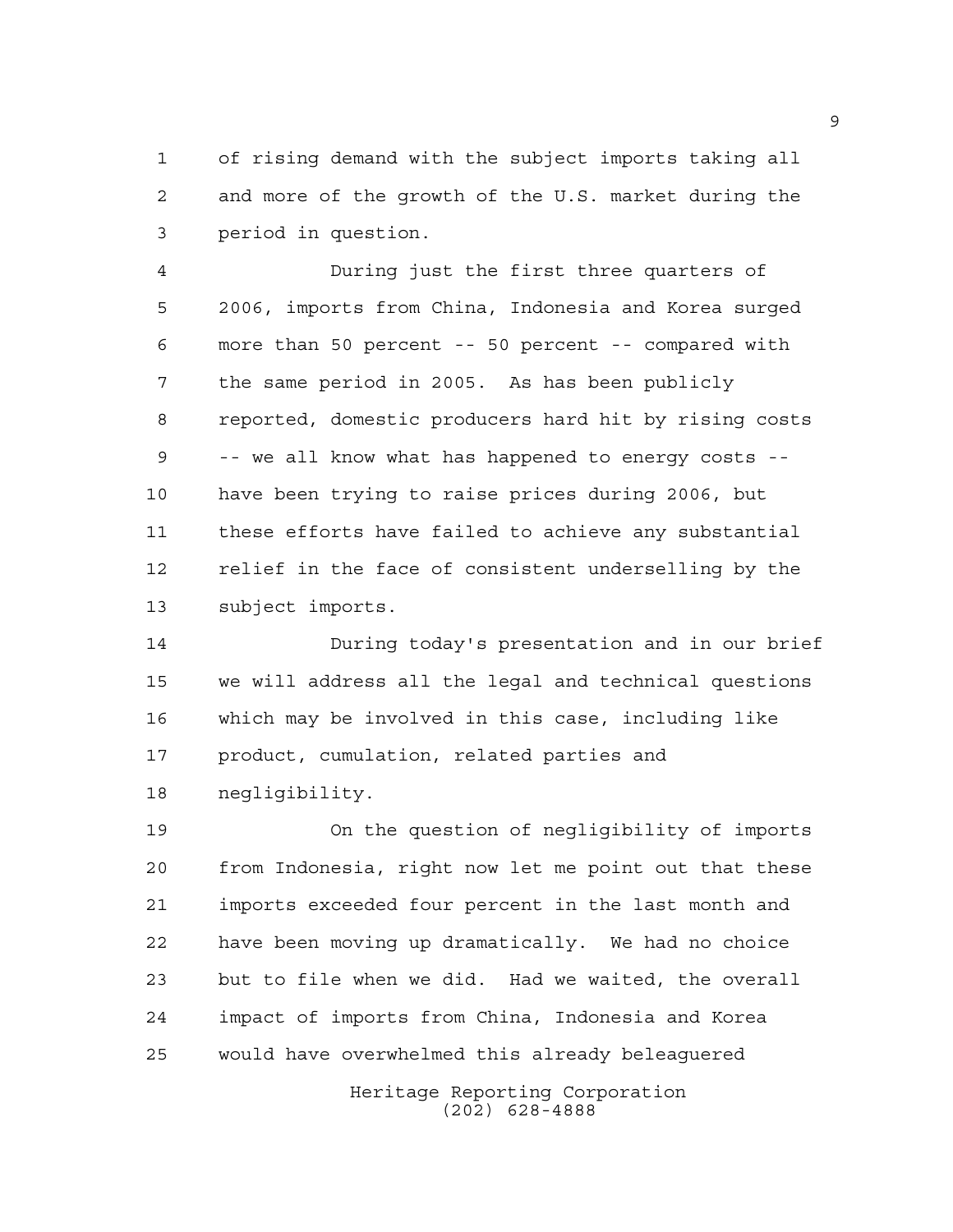industry.

| 2           | On the related party question, we are aware            |
|-------------|--------------------------------------------------------|
| $\mathsf 3$ | from public sources that some U.S. producers qualify   |
| 4           | as related parties. It's difficult to imagine that     |
| 5           | any U.S. producer has been spared from the effects of  |
| 6           | the unfair imports in the market. However, we will be  |
| 7           | reserving final judgment as to questions regarding     |
| 8           | exclusion of any related parties until we have         |
| 9           | reviewed all the questionnaire data.                   |
| 10          | We hope and expect that your decision will             |
| 11          | follow on a decision by the Department of Commerce to  |
| 12          | initiate a countervailing duty investigation regarding |
| 13          | imports from China. We have not heard what they're     |
| 14          | doing. Perhaps you have.                               |
| 15          | You cannot read the news about trade or the            |
| 16          | U.S. economy without appreciating that the U.S.-China  |
| 17          | trade balance is terribly askew. The trade deficit     |
| 18          | with China this year will be the highest with any      |
| 19          | single country in the history of our country, the      |
| 20          | United States. This industry is the perfect example    |
| 21          | of what has happened as a result of Chinese dumping    |
| 22          | and Chinese subsidies and the consequent growth of     |
| 23          | imports into the United States.                        |
| 24          | We hope that the Department will decide to             |
| 25          | investigate subsidies to Chinese coated free sheet     |
|             |                                                        |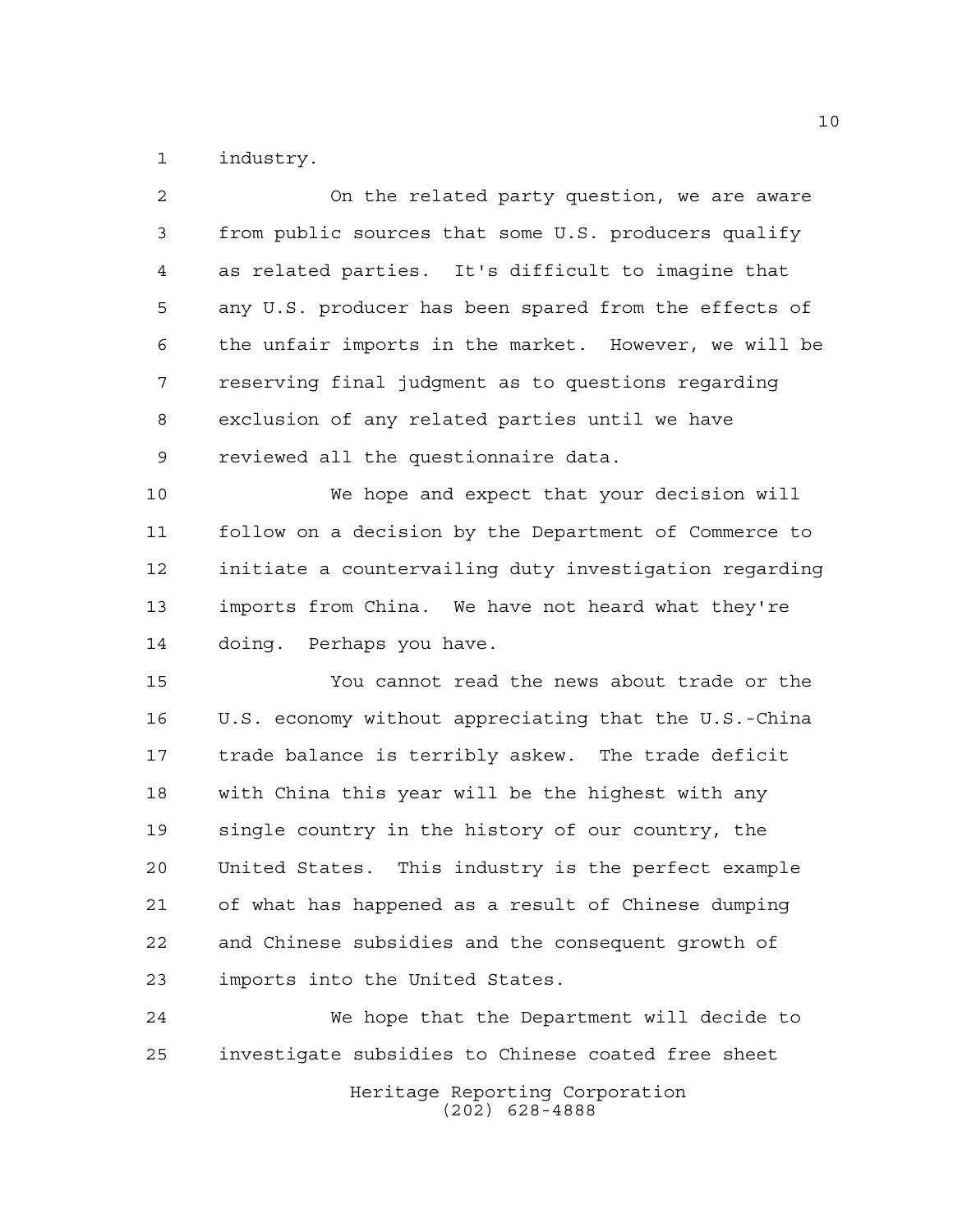producers. We look forward to this case being one step toward addressing the harm that Chinese Government intervention has caused so many U.S. manufacturing industries and their workers. Thank you very much for your time and attention this morning. MR. CARPENTER: Thank you, Mr. Kaplan. 8 Mr. Cameron? We know who you are. MR. CAMERON: I was afraid of that answer. Mr. Carpenter, members of the staff, thank you for the opportunity to appear today. My name is Don Cameron. I am appearing on behalf of Korean Respondents, as well as on behalf of all Respondents for the purposes of this opening. According to the domestic industry, it's being materially injured by imports of coated free sheet paper from Korea, China and Indonesia. In other words, we might as well just wrap this sucker up right here because we have imports from Asia and they must be injuring the U.S. industry. I mean, it's kind of a done deal, isn't it? But is that really so? NewPage claims to represent the entire industry, and yet no other domestic producer has joined in the petition. That's very curious.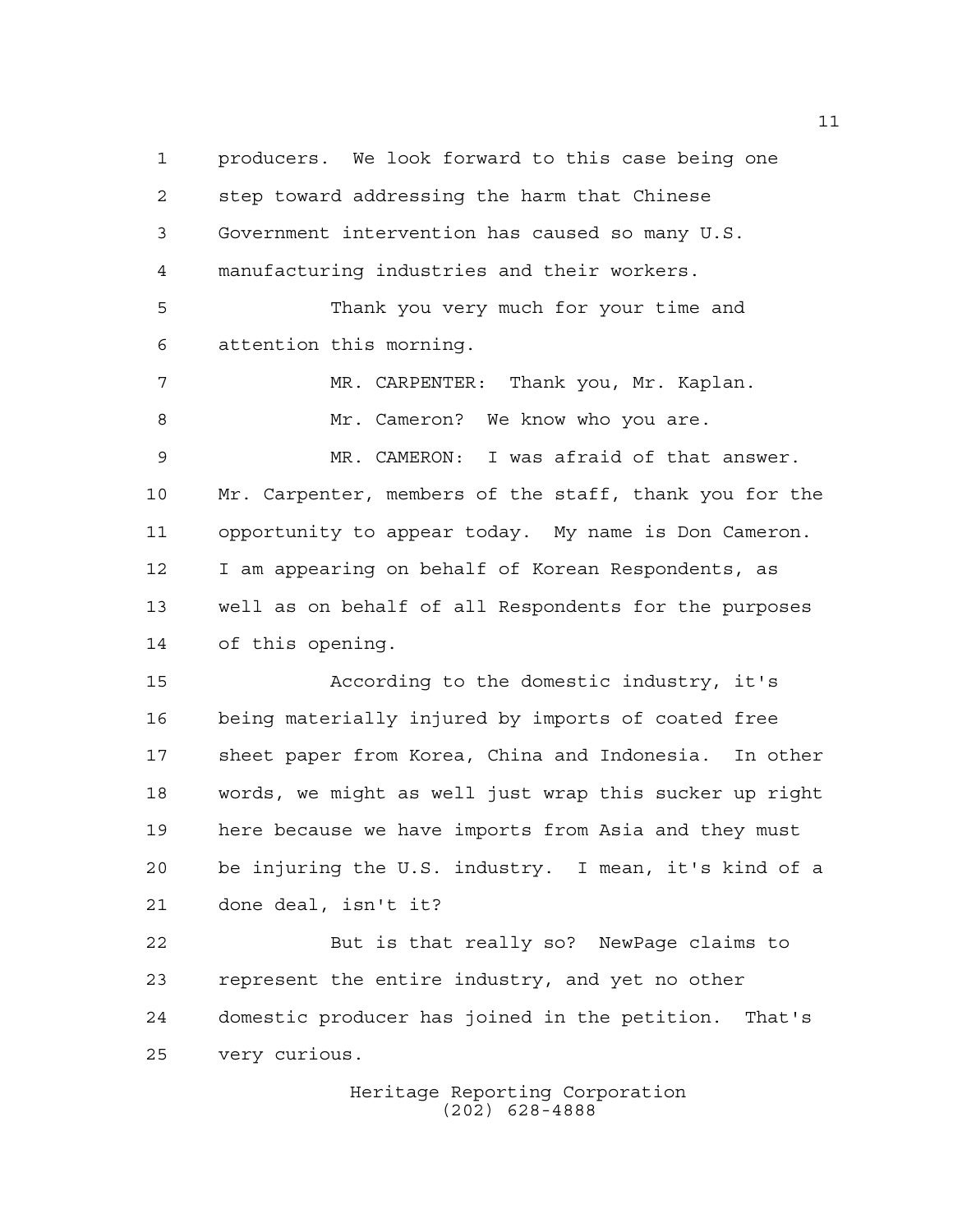While we don't doubt that there are other producers who would gladly like to see import competition restricted, it does appear from the public statements of the chairmen of Stora Enso and Sappi that they don't look at dumping as the cause of the problems in this market. Rather, they are focused on restructuring and the fact that the North American market for coated free sheet is good in 2006.

 So is this case about the domestic industry, or is this case about NewPage and the desire of an investment group to try and cash in on an IPO?

 So what else is happening in this market? Domestic shipments are up. They've been up throughout the period, and it appears from the public data that this industry is operating at virtually full capacity. Domestic profitability has increased significantly within the last year, especially compared to prior years. Subject imports are up, as are nonsubject imports. Domestic prices are up.

 But wait a second. Isn't that counterintuitive? I mean, we've all been here before. We do these cases on a regular basis. If imports are up, shouldn't domestic prices be going down? The answer is yes, but only if the imports were having the impact claimed by NewPage, and they aren't.

> Heritage Reporting Corporation (202) 628-4888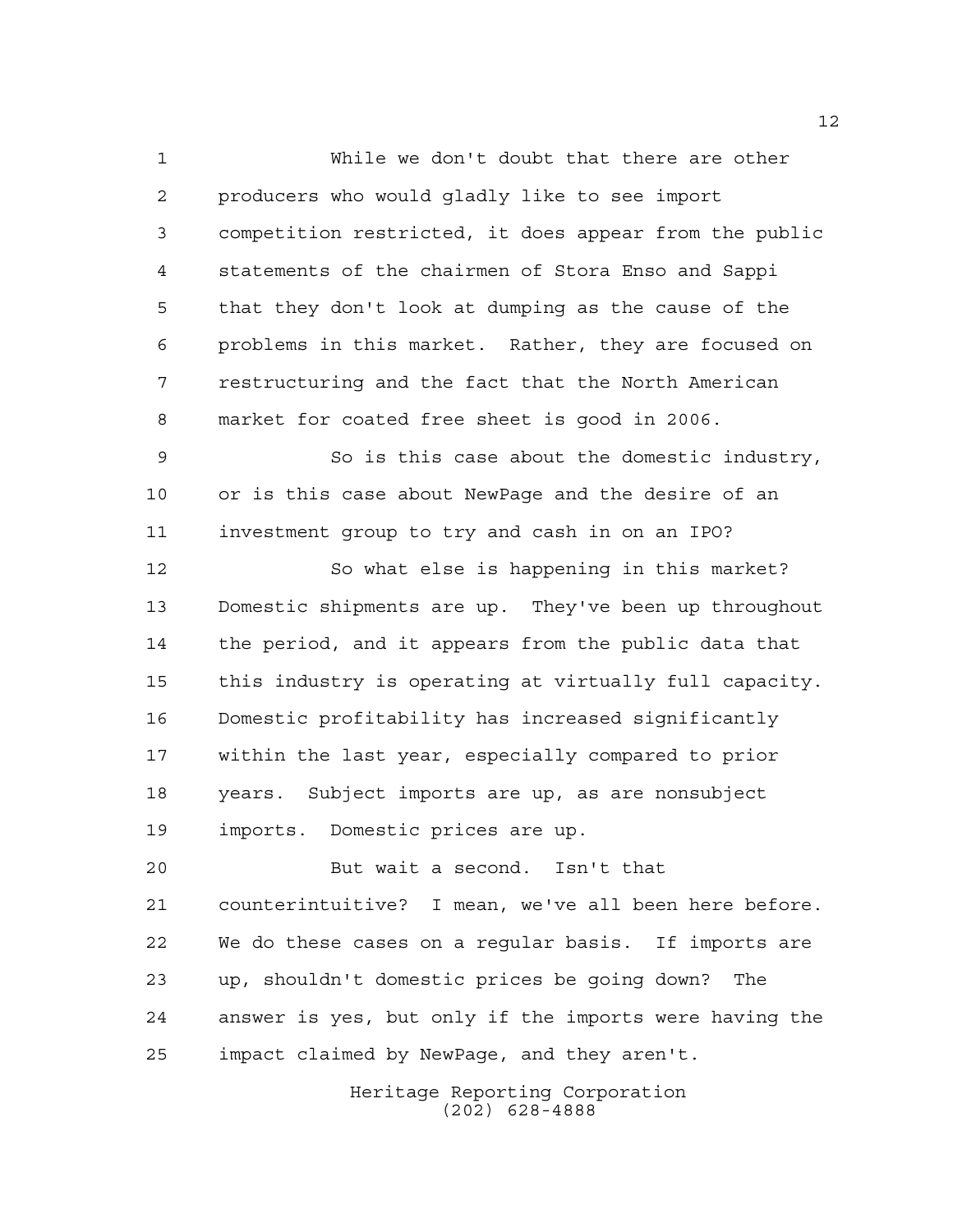Imports are a feature of this market because U.S. producers lack the capacity to supply the market. Moreover, NewPage has neglected to tell this Commission about the distinction between web rolls, which are produced by U.S. producers, and sheets, which are produced domestically and also imported from Asia.

 Printers using web offset printers cannot use sheets. This is significant because we estimate that approximately 70 percent of the U.S. market appears to be web rolls, and subject imports supply virtually none of this product. Rather, imports from Korea, China and Indonesia are concentrated almost exclusively on the sheet segment of the market.

 Again, the attenuated nature of the competition between subject imports and domestic producers again raises question about NewPage's motives and whether imports indeed have had the impact claimed by NewPage. This attenuated competition helps explain the lack of any correlation between increased imports on the one hand and the improved condition of the U.S. industry on the other.

Heritage Reporting Corporation Simply stated, the market is currently strong, and the restructured domestic industry is succeeding. There's nothing wrong with that. Subject

(202) 628-4888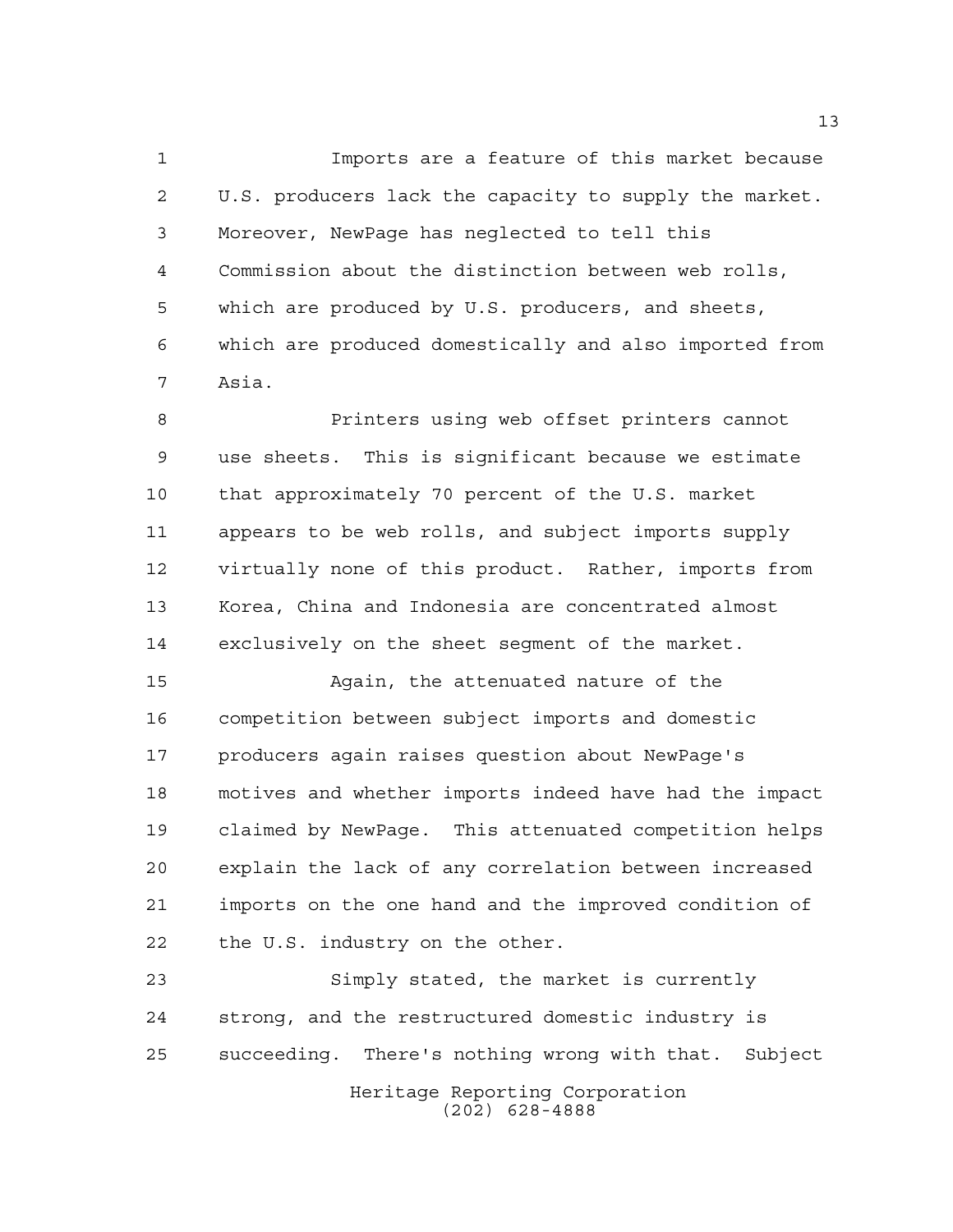imports have entered in 2006 at higher levels, but domestic producers have increased prices, and U.S. producers have become profitable. In fact, the profitability data is striking. This is not the pattern of an industry injured by imports.

 One last thought. When NewPage recently announced that it was shutting down a 1904 CFS coated free sheet facility line in Maryland, it attributed the shutdown to subject imports. Now, I ask you. Do you really believe that subject imports were all that stood between a 100-year-old facility and success, or does it make more sense that this plant was shut down to give NewPage "a lower cost and more efficient coated paper platform," which is what MeadWestvaco said about the Luke, Maryland, facility in 2002 when it had scheduled it for a permanent shutdown.

 This isn't a close call, but we call this to your attention because NewPage's claim regarding this facility is no more credible than the rest of their story, and I would like to add with respect to we've heard this morning already about China, and we've got a new case on China and subsidies on China.

 That's very nice, but the purpose of this hearing isn't to be a stalking horse for a domestic industry inquiry into whether or not the Commerce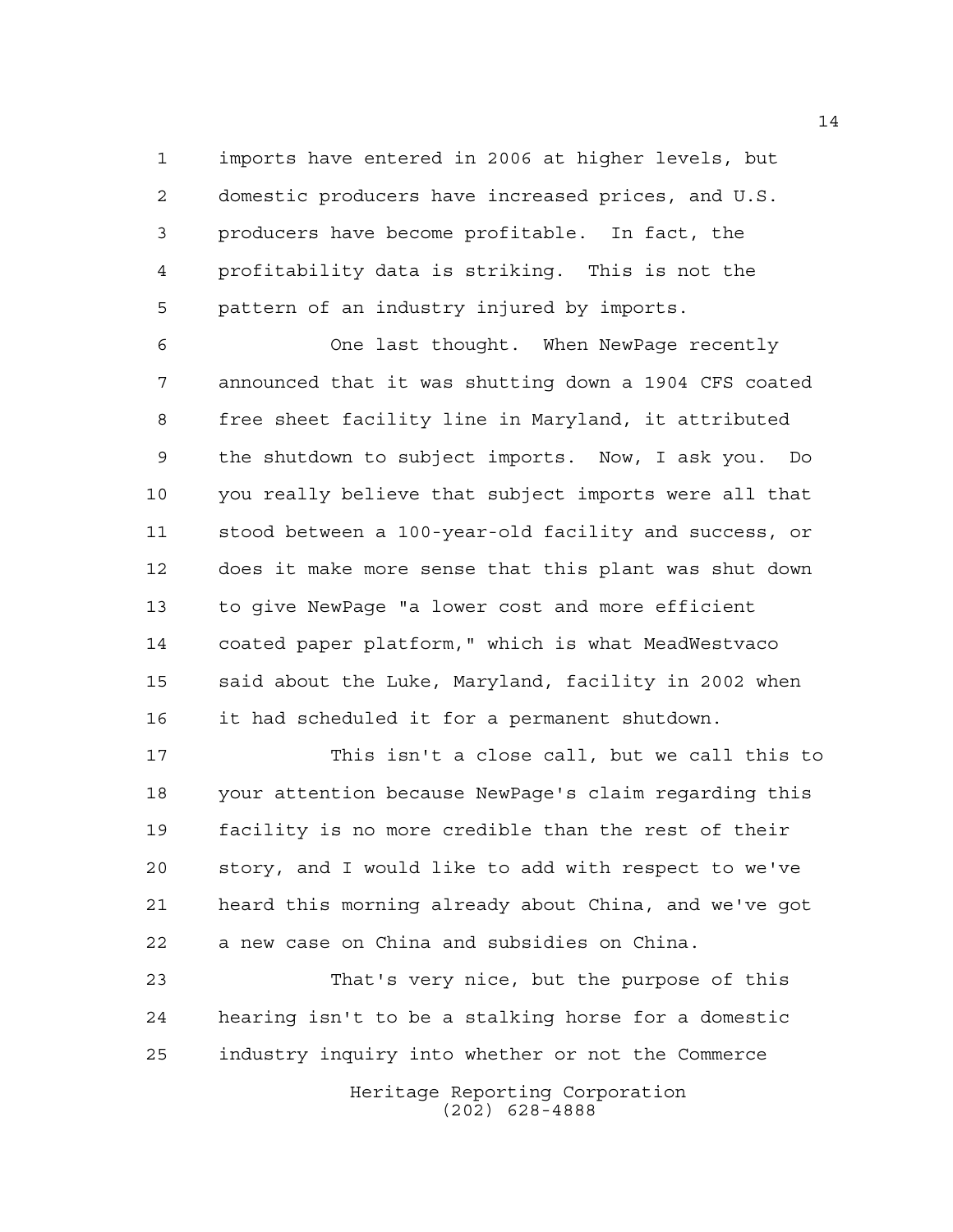Department should or should not do an investigation of subsidies on China.

 The issue here before this Commission is whether or not there is injury caused by imports of subject merchandise, and the fact is that there is very little indication that there is. That's the issue before this Commission.

 One last thought. You guys have data in this case. This is not like a number of cases where you don't quite get enough data and we have to go to the final because we're getting a perfected database.

 We agree that things aren't perfect, but you have enough data to make a decision in this case, and we think that the data is clear. This industry, if we're going to call NewPage an industry, has not made their case that subject imports have created a problem for the industry at large, only one of whom is sitting here at this table.

Thank you.

 MR. CARPENTER: Thank you, Mr. Cameron. Mr. Kaplan, would you please bring your panel forward at this time?

 MR. KAPLAN: Thank you, Mr. Chairman, again, and members of the Commission staff. I think we'll begin by introducing the members of our panel.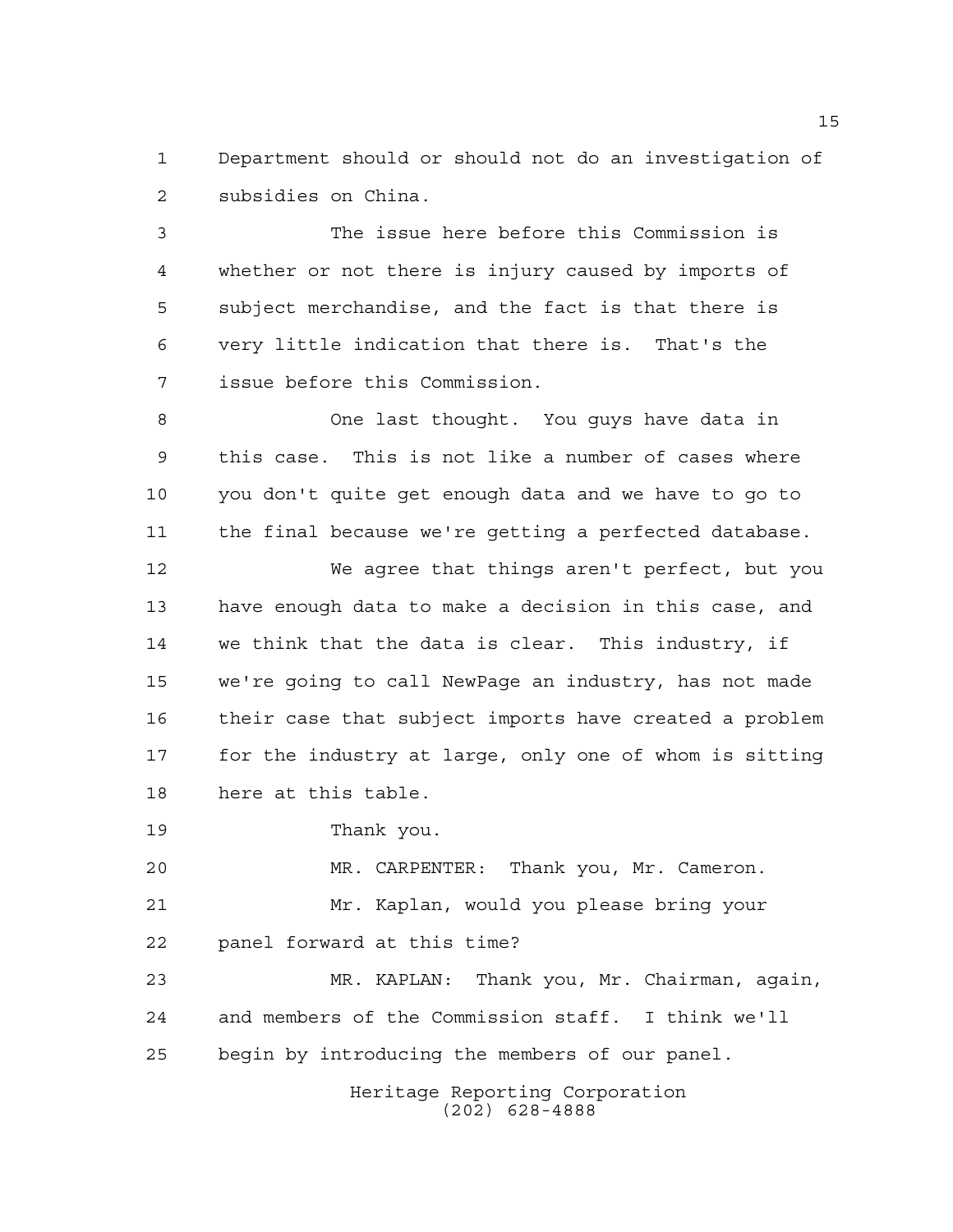I'll start with Mr. Tom Caldwell, president of the union in Luke, Maryland; Harry Stafford, who is the shop steward in Maryland; Ken Button, who is with DCS; my partner, Steve Jones; Jim Tyrone, vice president at NewPage; Doug Cooper, general counsel and vice president at NewPage; Rebecca Woodings, an economist from our group at King & Spalding; and Holly Hart will be here we understand in a minute. Her train has made progress. With that I'd like to turn it over to Mr. Tyrone, who will begin our presentation this morning.

 MR. TYRONE: Good morning. As Gil indicated, my name is Jim Tyrone. I am senior vice president of Sales and Marketing for NewPage Corporation. I've been in that position since the company was founded in 2005, and prior to that I was senior vice president for Sales and Marketing with the MeadWestvaco Papers Group.

 I was vice president of Sales and Marketing for Mead's Paper Division before the merger with Westvaco in 2002 and president of Mead's Fine Paper Division prior to that. I have served in various sales and marketing and general management positions in the paper industry since 1990 with my primary focus and experience in coated papers.

> Heritage Reporting Corporation (202) 628-4888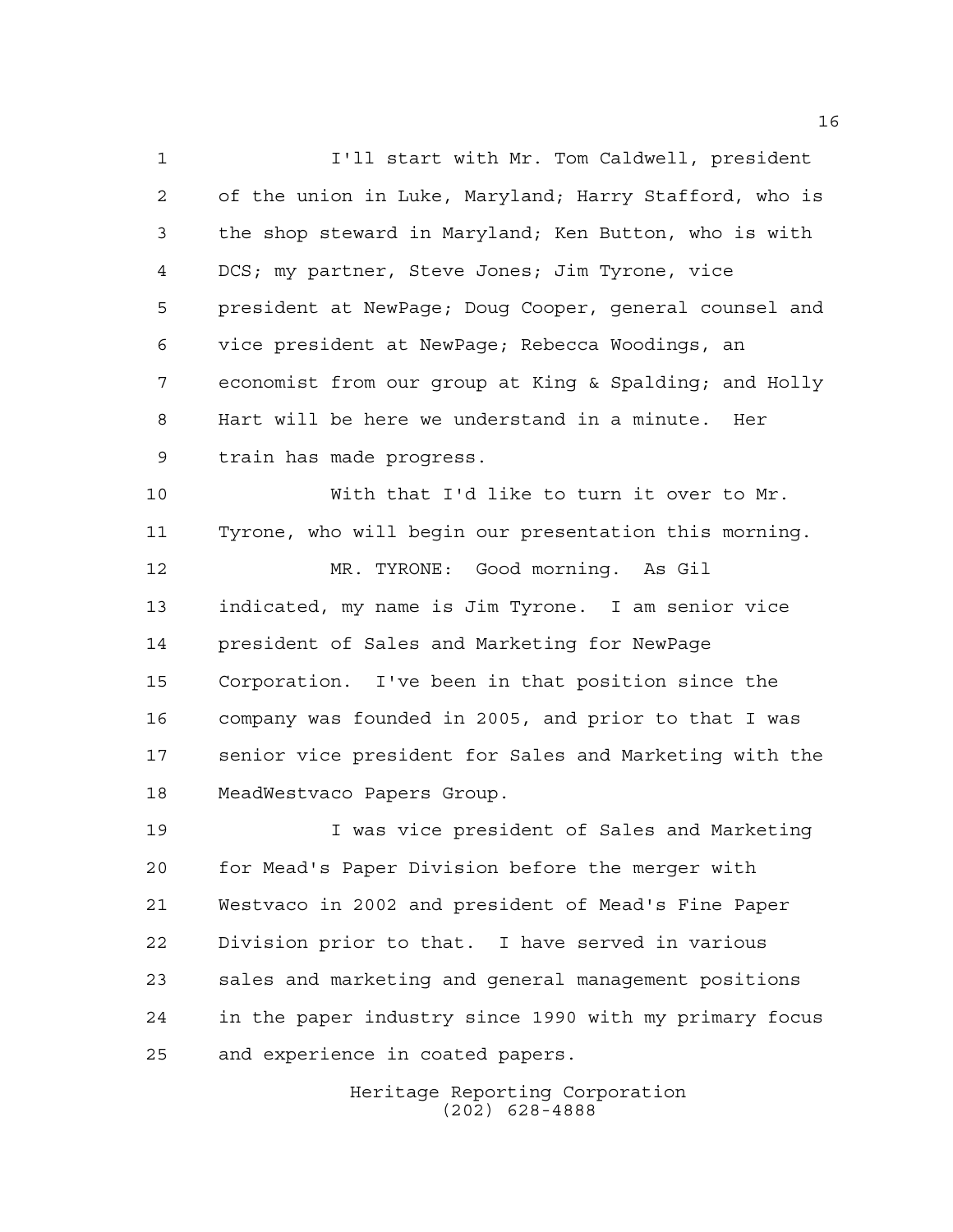I am pleased to have the opportunity to speak with you today. This is a critical case for NewPage, its employees and the communities in which we operate.

 Subsidized and dumped imports from China, Indonesia and Korea have severely injured the domestic industry and are threatening the industry with further injury. Although the entire coated free sheet industry has been injured, my presentation today will focus on the injuries suffered by NewPage.

 NewPage was founded in May of 2005, as I indicated earlier, when the Printing and Writing Papers Group of MeadWestvaco was spun off to create a new company focused only on coated papers. The transaction included five fully integrated pulp and paper mills and 6,300 employees.

 One of those mills in Chillicothe, Ohio, was sold in early 2006. Thus, today we have four mills -- one located in Luke, Maryland; Wickliffe, Kentucky; Escanaba, Michigan; and Rumford, Maine -- and roughly 4,300 employees.

Heritage Reporting Corporation Our total production capacity at the mills is approximately 2.2 million tons, which makes us the largest producer of coated paper in the United States. We are exclusively a U.S. producer. We have no

(202) 628-4888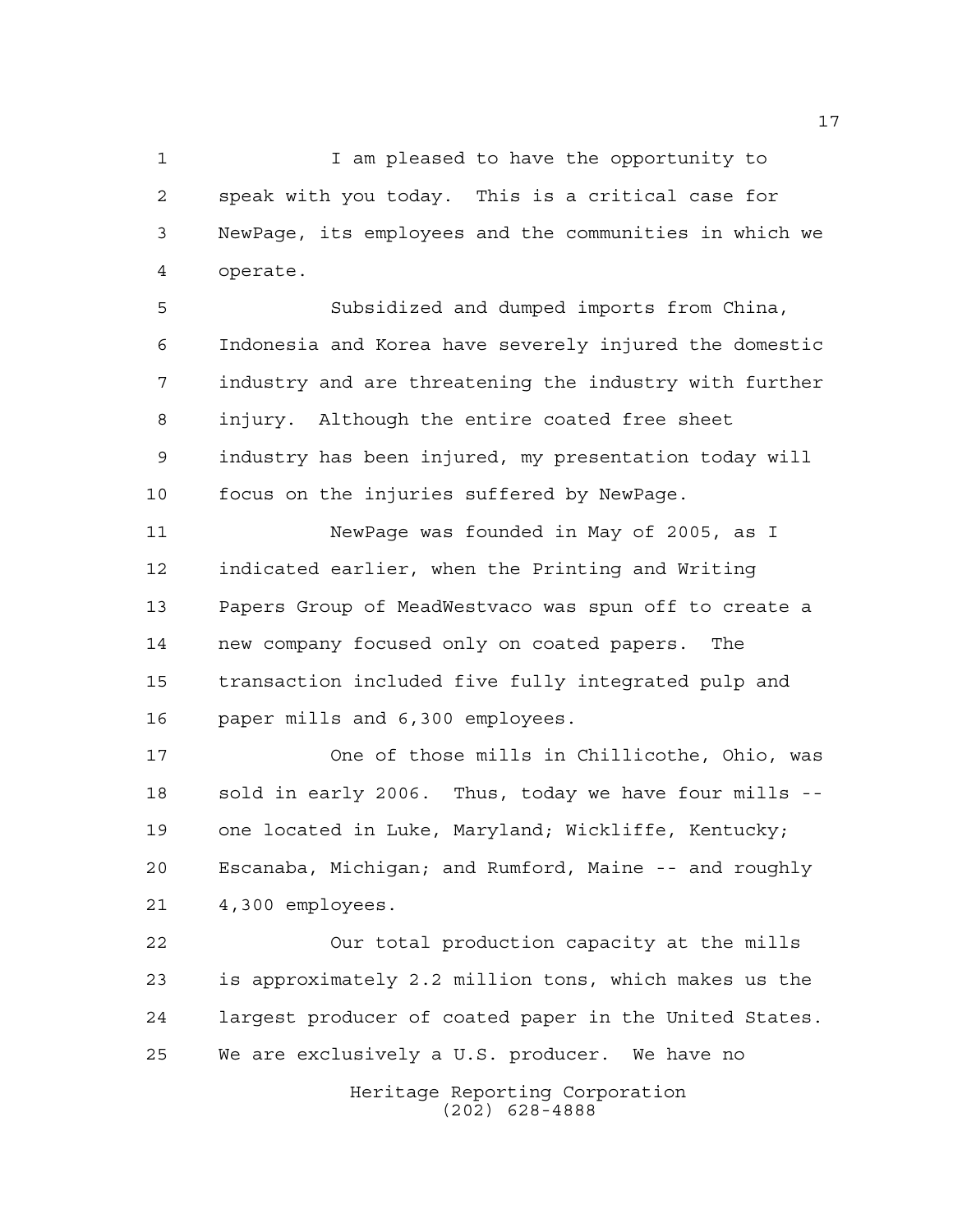production facilities in any other countries, and we do not import and resell paper from other countries. NewPage was founded with a great deal of optimism about the future. In addition to being the largest coated paper manufacturer in the United States, we have efficient, state-of-the-art mills, skilled and dedicated employees, strong relationships with our customers, strategically located mills and distribution facilities and growing markets for our products.

 Although there had been significant problems with low-priced imports before the spinoff, we were hopeful that the situation was improving. Dumped and subsidized imports from China, Indonesia and Korea have increased by over 50 percent so far this year at prices that are underselling NewPage and other domestic producers by a large margin and distorting the market.

 As the market situation continued to deteriorate over the summer and into the fall, we decided we needed to take action by filing these petitions to prevent our business from being destroyed by unfair import competition.

Heritage Reporting Corporation (202) 628-4888 Before I talk about the market for coated free sheet and the injury suffered by the domestic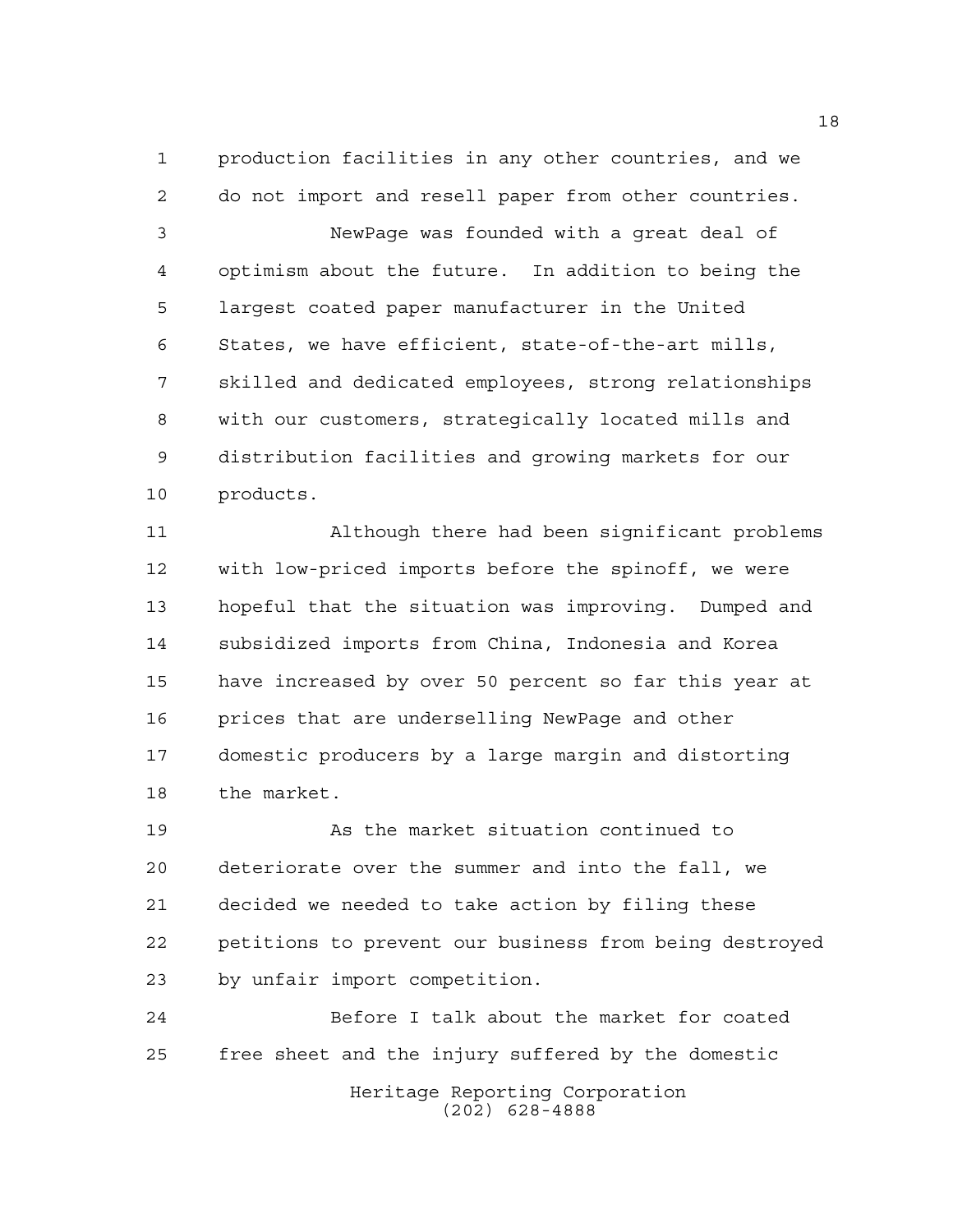industry because of the imports, I'd like to briefly discuss the product.

 Coated free sheet is a distinct category of paper. It is manufactured from wood pulp that is broken down chemically instead of mechanically. This results in a cleaner, stronger and more durable product. By adding a coating a kaolin and other materials, the paper obtains enhanced printing performance characteristics and appearance.

 The graphic reproduction on coated paper is significantly superior to uncoated paper. The critical features that provide the highest quality printing include smooth surface quality, shade, brightness and opacity. As a result, coated free sheet is the cleanest, strongest, most durable and best paper for printing applications there is.

 Coated free sheet is the paper of choice for publishers of text with print applications that require the cleanest, brightest, most accurate reproduction. Thus, many corporate annual reports, magazine covers, promotional pieces and brochures with heavy photographic content use coated free sheet to provide to clearest reproduction and the brightest colors.

Heritage Reporting Corporation (202) 628-4888 In addition, it is the paper of choice for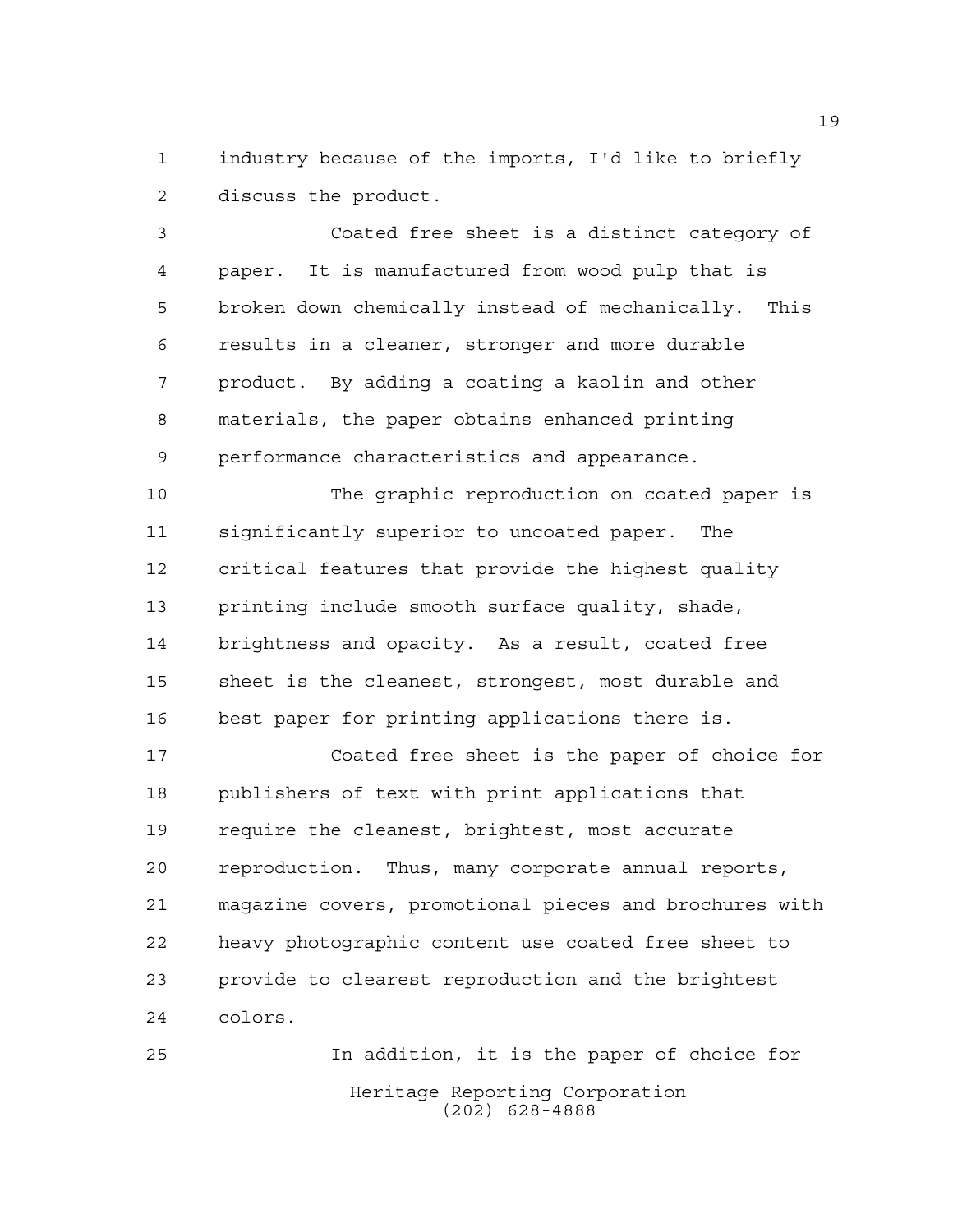books and other materials that need to be durable and long-lasting without yellowing such as yearbooks and coffee table art books.

 I've brought a few samples to help illustrate some of the differences between coated free sheet and coated groundwood, as well as to show you some of the practical applications of coated free sheet.

 The first sheet that I hold up here is a coated free sheet. You can see that it is quite bright and white. I contrast that with a coated groundwood, which is not nearly as bright. Also, the coated free sheet tends to be a heavier basis weight. The coated groundwood tends to be a lighter basis weight.

 This is not the brightest and heaviest free sheet, nor is it the least bright and lowest weight groundwood, but I think it portrays the difference between the two.

 And then, three specific examples to show you of practical application. Here's a magazine that we're all very familiar with that relies heavily on quite vibrant reproductions of what's going on in the world and for which people will hold onto for years and years, so durability is quite important in that case.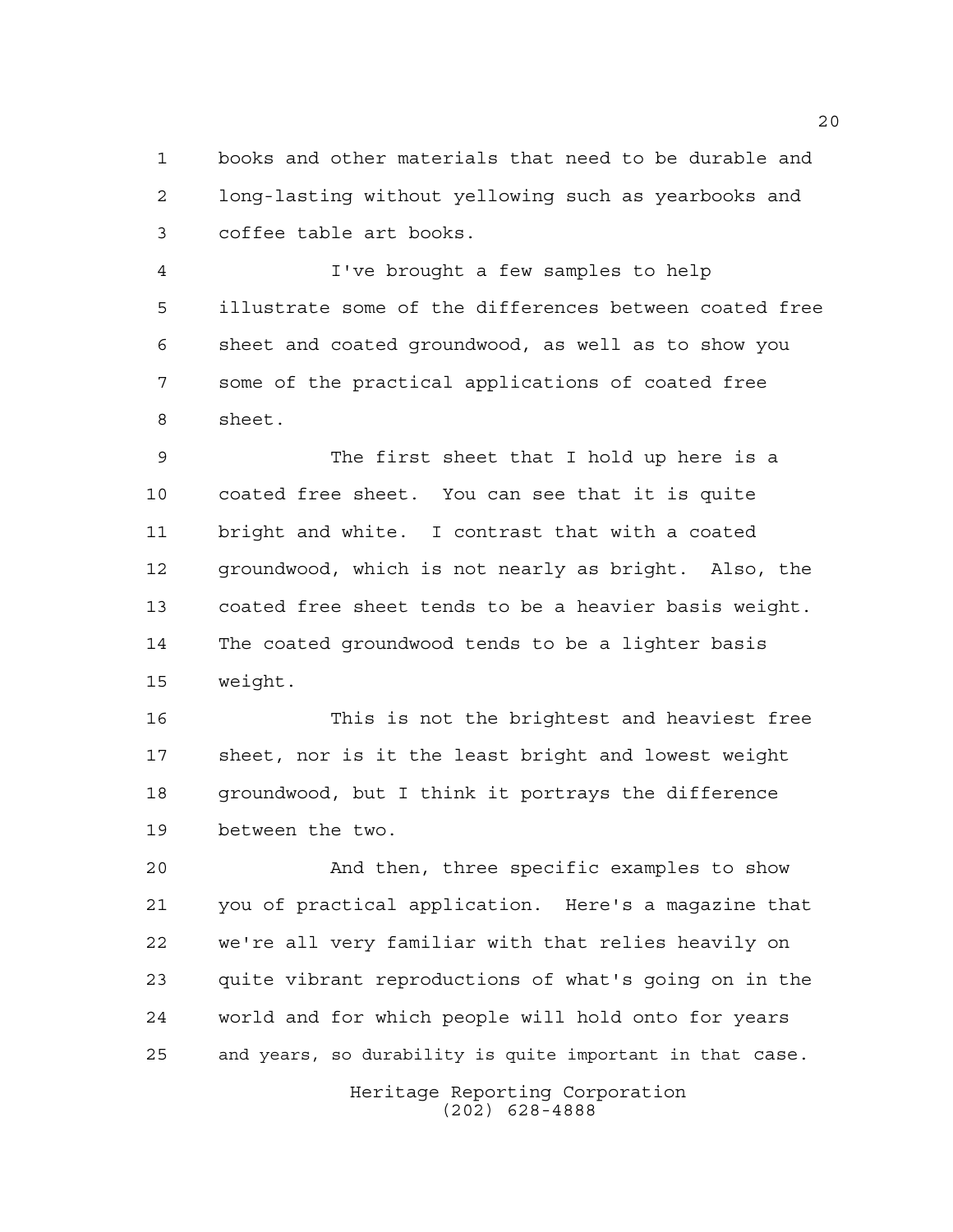Here is a catalog of a high dollar value item that relies on paper to help connote the quality of the product by use of the heavier basis weight and the bright white sheet.

 Here is a book, one of the table art books that we talked about that you might find on a coffee table in someone's home, that uses the bright white paper and the smooth surface to portray the artwork accurately and also for it to last without yellowing.

 Other types of paper, such as coated groundwood paper which I just mentioned which NewPage also produces, do not possess the same physical and performance characteristics. Coated groundwood paper contains more than 10 percent by weight of groundwood content. Groundwood pulp is produced mechanically by physically grinding the wood to produce pulp instead of separating the fibers chemically. As a result, groundwood paper contains more impurities and is not as bright as free sheet.

 While there is some overlap in basis weight offering, groundwood fiber is not offered in the higher basis weights that are associated with higher quality. It also possesses a rougher printing surface. It is less durable and yellows over time, so is not suitable for documents and publications that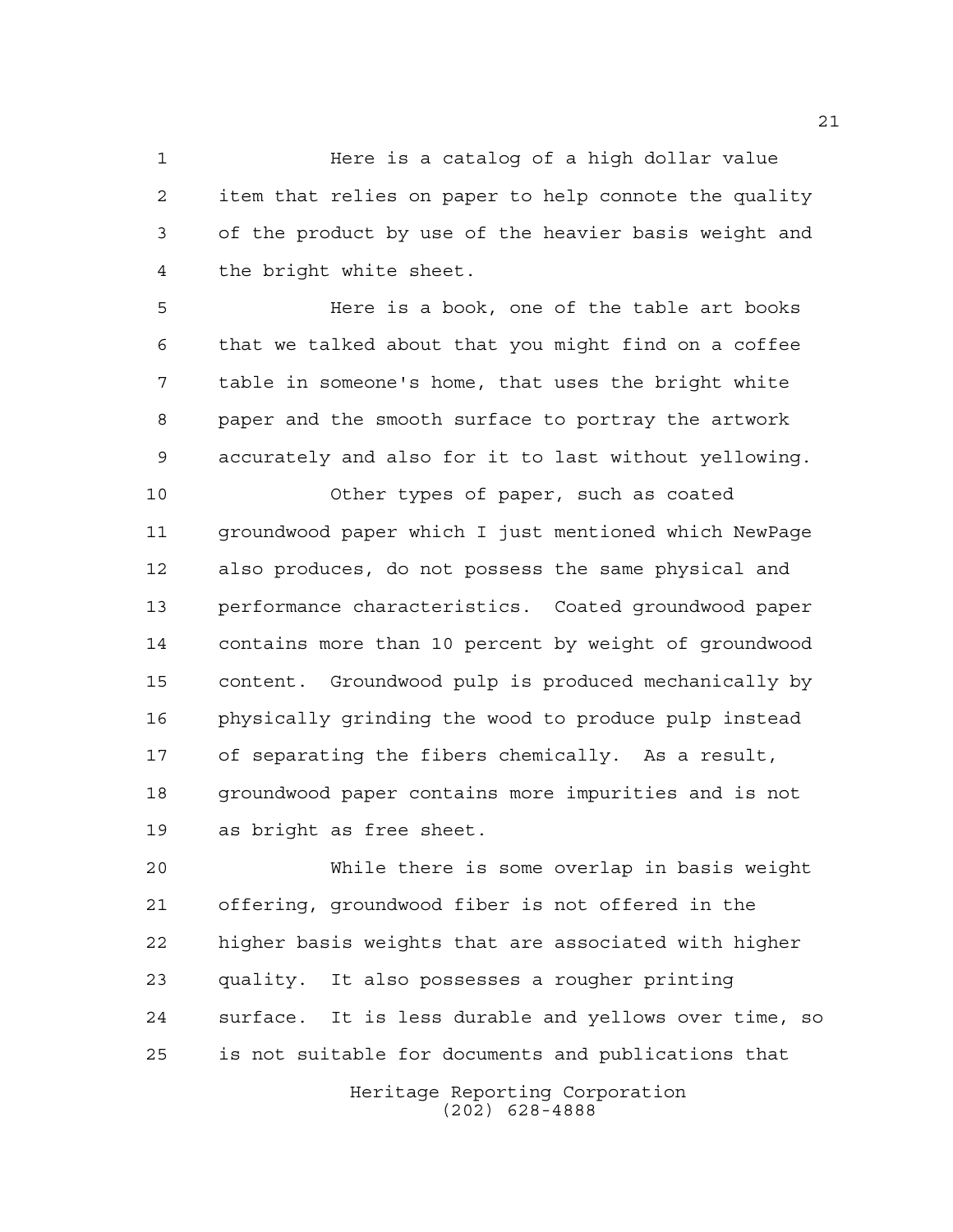need to be archived.

2 A paper mill's ability to produce either coated groundwood paper or coated free sheet paper is very much tied to its pulp making assets. In NewPage's case, all of our integrated mills are designed to produce coated free sheet. In fact, two of our mills -- Luke, Maryland, and Wickliffe, Kentucky -- produce only coated free sheet. They cannot produce coated groundwood paper because they do not have groundwood pulping assets, which would be very expensive to install. At the same time, there is no ready commercial source of groundwood pulp, so purchasing groundwood pulp to manufacture groundwood paper is also not an option. The choice for those facilities is to make coated free sheet paper or perish. Our other two mills in Escanaba, Michigan,

 and Rumford, Maine, produce both groundwood and free sheet coated paper. Each has both free sheet pulping assets and groundwood pulping assets. However, they do not have the flexibility to switch to coated groundwood paper production only.

Heritage Reporting Corporation (202) 628-4888 The production processes for the two products -- coated free sheet and coated groundwood -- are very different. Imports from China, Indonesia and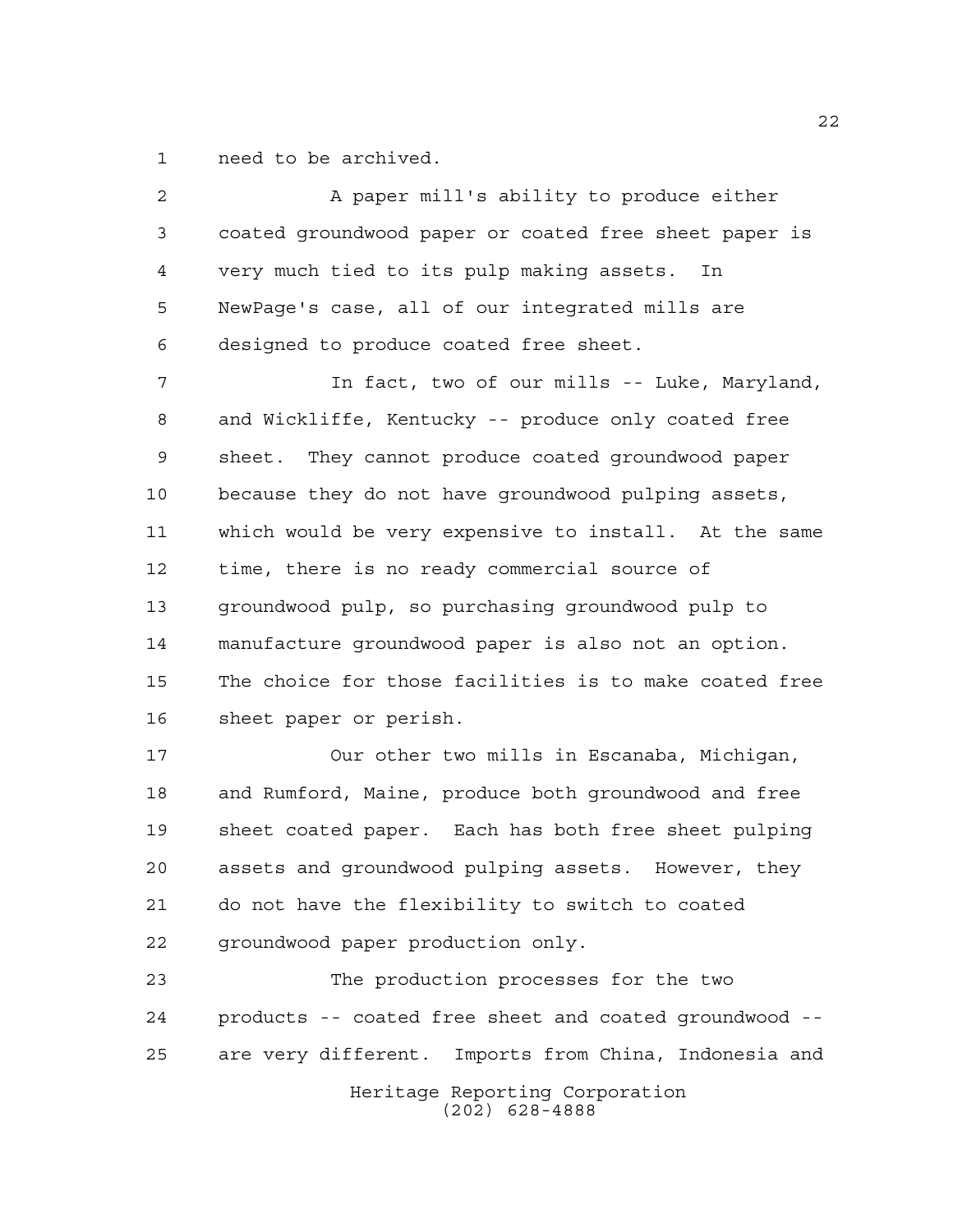Korea have focused on the coated free sheet market. There are very few, if any, imports of groundwood paper from these countries because there is limited groundwood pulp supply.

 Korea was first, benefitting from massive government subsidies, to become the leading foreign supplier of coated free sheet to the U.S. market. The U.S. industry has been concerned about the competitive impact of subsidized Korean imports for some time, and those imports have continued to increase.

 In fact, starting in the early 2000s several coated free sheet paper manufacturers, including NewPage's predecessor, MeadWestvaco, sponsored efforts by the American Forest and Paper Association, the trade association for America's forest products companies, to lobby the U.S. trade representative to negotiate with the Korean Government to stop unfair subsidies for coated free sheet made in their country. Unfortunately, these efforts did not yield the desired result.

 More recently, significant capacity has been installed in China, also benefitting from massive subsidies, and the imports from China have increased dramatically, especially in 2005 and 2006.

Heritage Reporting Corporation (202) 628-4888 Finally, Indonesia joined in, also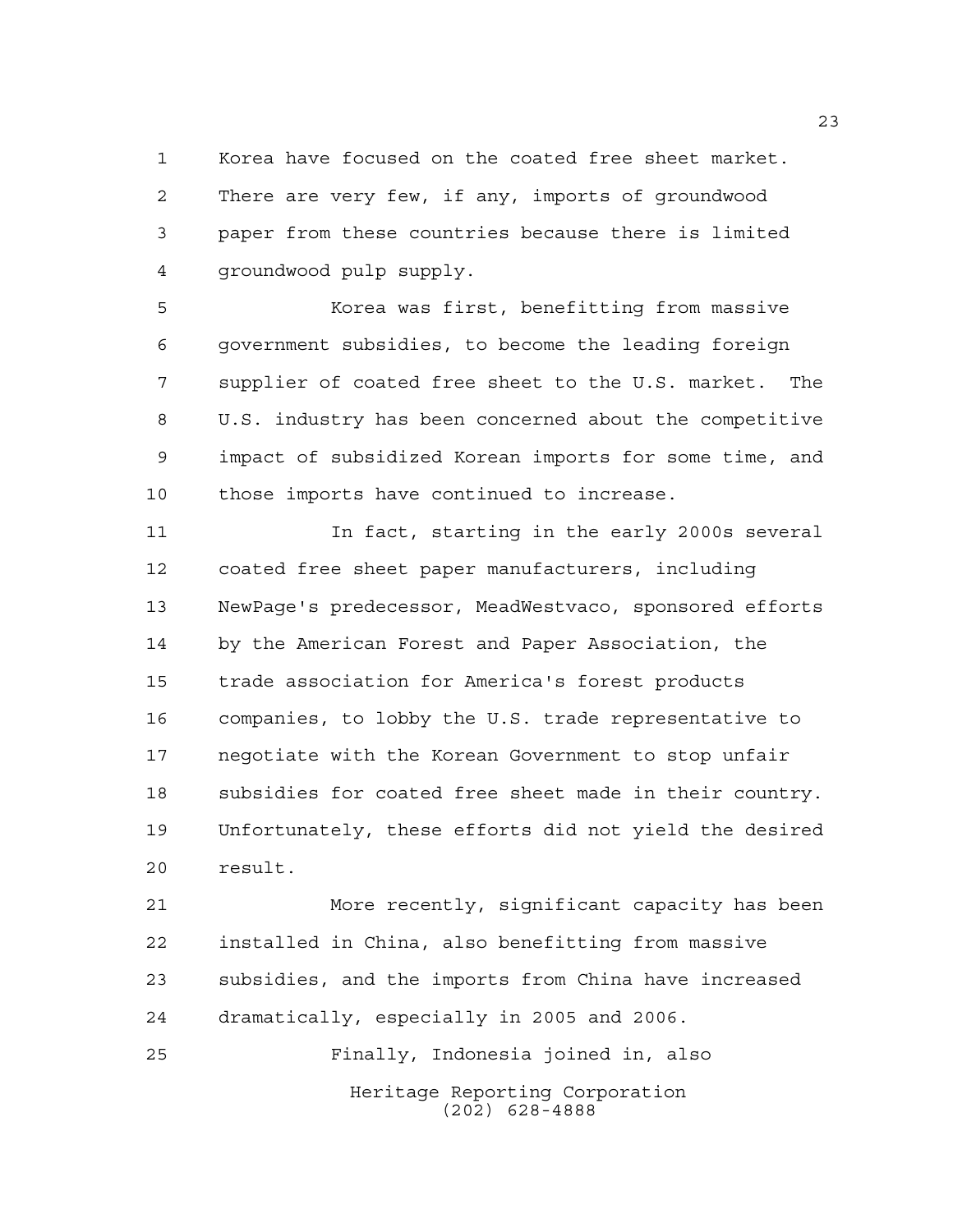benefitting from significant subsidies. Imports from Indonesia have exploded in 2006, and there is no slowdown in sight.

 The coated free sheet imported from these countries is virtually identical to what NewPage and other U.S. manufacturers produce. Producers in the subject countries use the same types of machines and same processes to produce coated free sheet. They export coated free sheet primarily in sheet form, but also in roll form, coated on one side and coated on two sides, and in all the standard weights, brightnesses and finishes.

 We compete against these imports all over the United States with all types of customers. The imports are pervasive in the market, and no segment of the market is insulated from import competition.

 Because of the similarities between the products we make and the imports from China, Indonesia and Korea, price is the most important factor in the market. The subject country producers have been able to gain significant market share quickly because they are selling coated free sheet at unbelievably low prices. The subject imports are routinely underselling NewPage and other U.S. producers by large margins.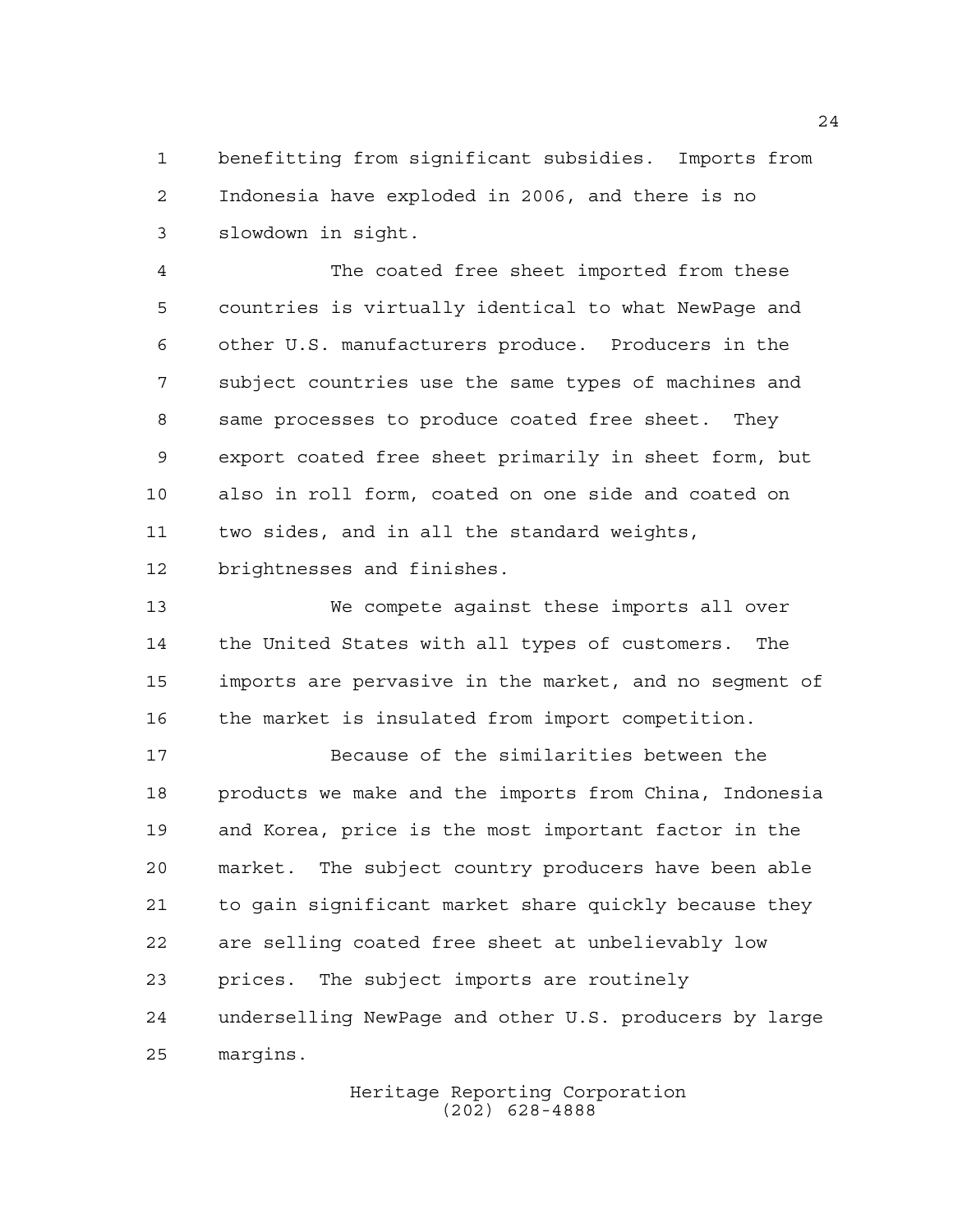Demand for coated free sheet has been healthy. The market is growing consistent with population growth and GDP growth. Unfortunately, NewPage and other U.S. producers are not benefitting from the market growth. It is the imports from China, Indonesia and Korea that have captured this market and increased their share of the growing U.S. market. Subject imports have increased significantly. From 2003 to 2005, subject imports from China, Indonesia and Korea have increased by 20

 percent. They increased an additional 50 percent during the first nine months of this year. The market share of the subject import volume has increased by 58 percent from only 9.0 percent in 2003 to 14.2 percent during the first nine months of 2006.

 The average unit value of imports is well below the prices at which NewPage can profitably sell coated free sheet. In addition to the benefits provided by subsidies, producers in China, Indonesia and Korea are selling below their cost of production to unfairly win market share.

 Although we also compete against imports from Canada and Europe, it is clearly the imports from the subject countries that have caused the problem in the marketplace. Imports from China, Indonesia and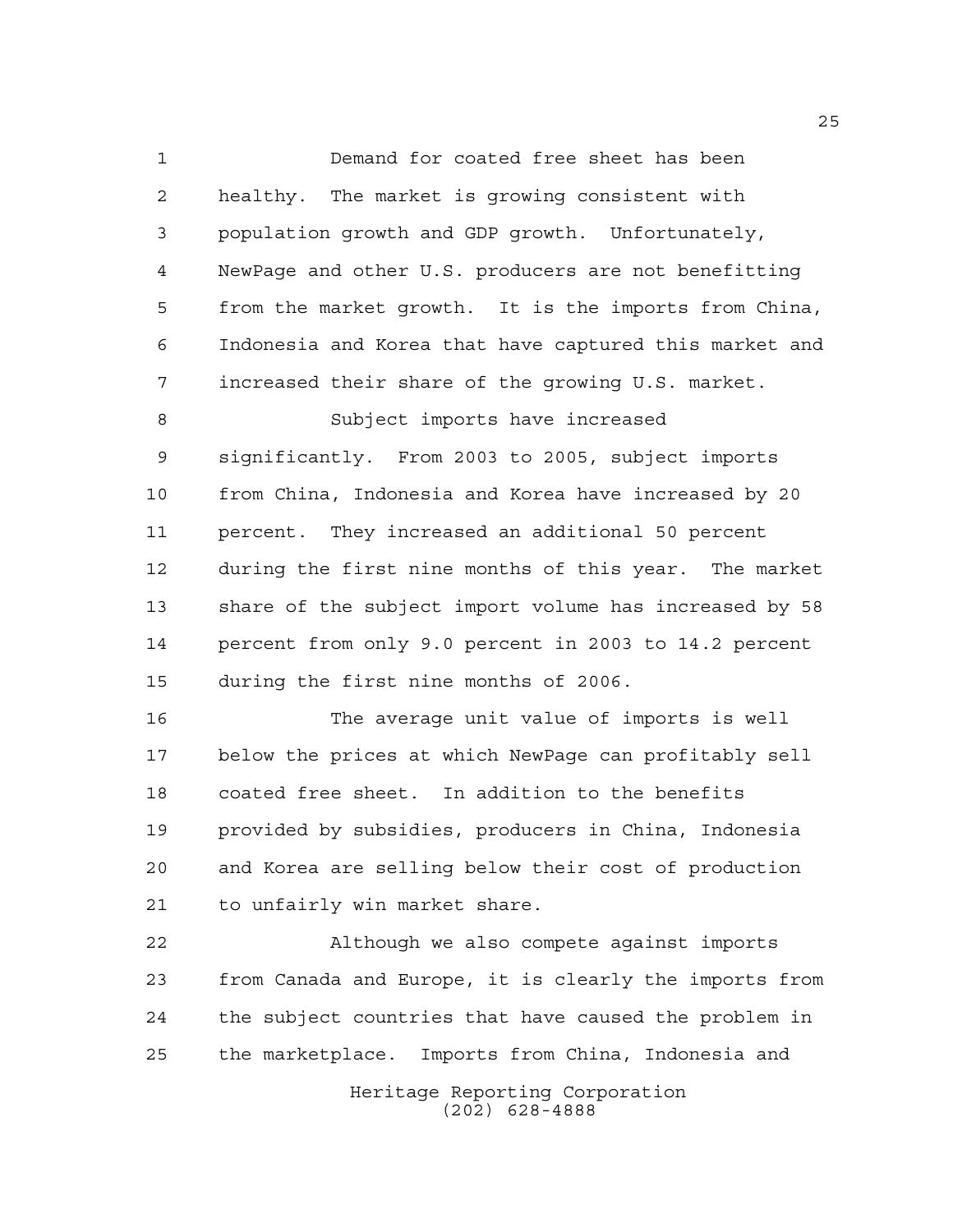Korea have undersold imports from Canada and Europe and have replaced those imports in the market as well as domestic production. Thus, imports from China, Indonesia and Korea have become a much larger percentage of total imports.

 Several mills in Canada have ceased production in recent years, unable to compete with the coated free sheet from China, Indonesia and Korea in the U.S. market. Thus, it is very unlikely that imports from Canada and Europe would replace the imports from China, Indonesia and Korea if these petitions were successful. Instead, the domestic industry would regain its lost market share and profitability.

 Paper machines are large, complex machines that must be operated continuously. It is very inefficient and costly to turn them on and off. Therefore, we organize our manufacturing processes so that our paper machines and our coaters run continuously throughout the year.

 Production and yield decline if the machines are stopped for any reason. The need for continuous production makes U.S. producers highly vulnerable to underselling. It is very costly and disruptive for us to stop production when prices fall and then resume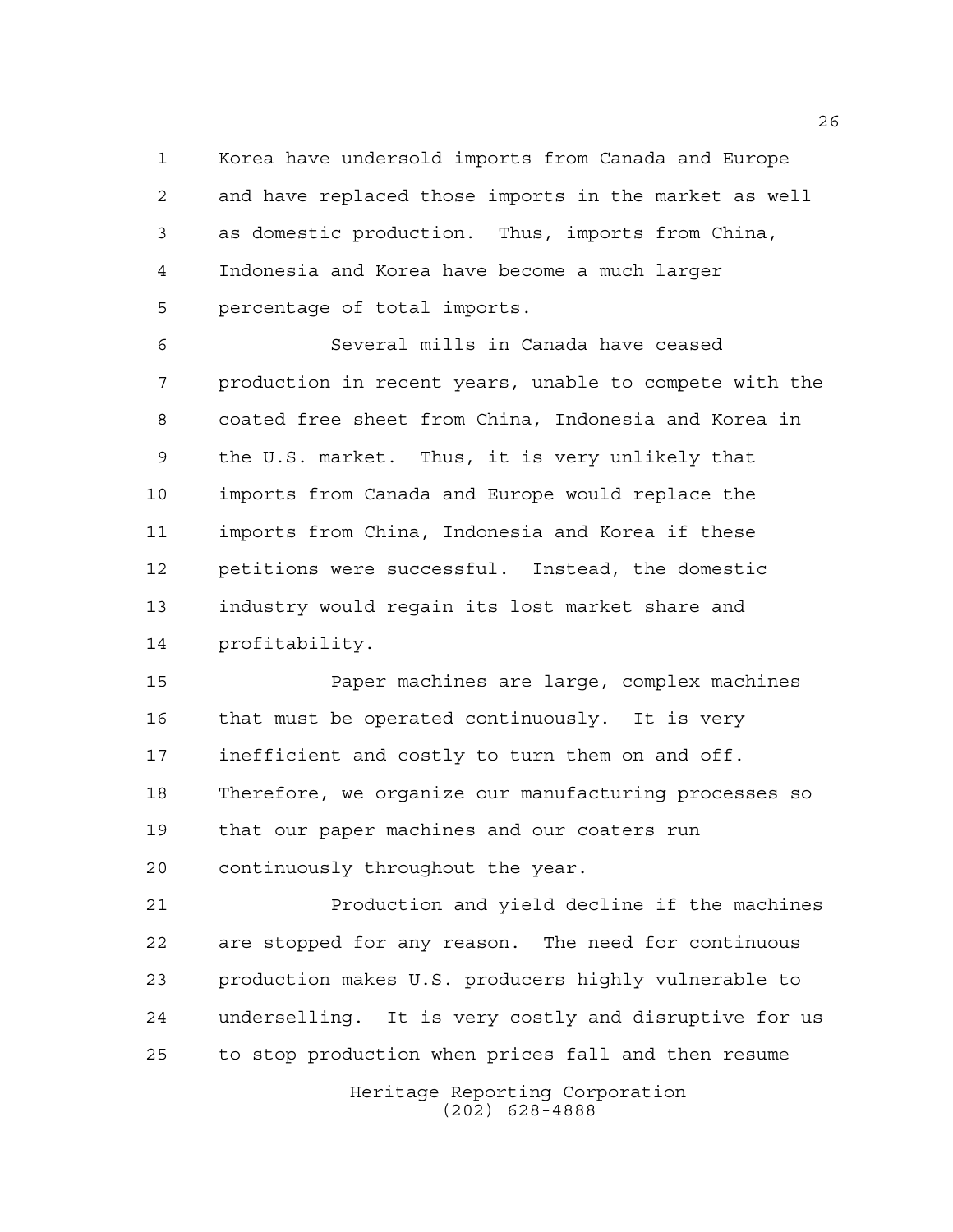when prices increase.

| 2  | We believe it is for that same reason that             |
|----|--------------------------------------------------------|
| 3  | the producers in Korea, China and Indonesia sell into  |
| 4  | this country at such low prices. They do not want to   |
| 5  | take machines up and down, so they continue to run,    |
| 6  | selling their excess production into this country at a |
| 7  | loss in order to maintain their productivity.          |
| 8  | Because we are focused on making an                    |
| 9  | acceptable financial return and we do not have         |
| 10 | subsidies from the U.S. Government to support us, we   |
| 11 | cannot keep plants running if merchandise being        |
| 12 | produced cannot be sold at a profit.                   |
| 13 | On December 2 we announced plans to                    |
| 14 | permanently shut down our No. 7 paper machine at our   |
| 15 | mill in Luke, Maryland. This is a machine in which we  |
| 16 | have continuously invested millions of dollars and     |
| 17 | which has been regularly upgraded.                     |
| 18 | We are being forced to shut down capacity              |
| 19 | here because of low-priced imports from China,         |
| 20 | Indonesia and Korea. According to data from RISI, the  |
| 21 | capacity increases in China alone were almost two      |
| 22 | million tons over the past three years. This shutdown  |
| 23 | will result in the loss of approximately 130 jobs in   |
| 24 | Luke. It is our companies and our workforce that are   |
| 25 | paying the cost for this unfair trade.                 |
|    |                                                        |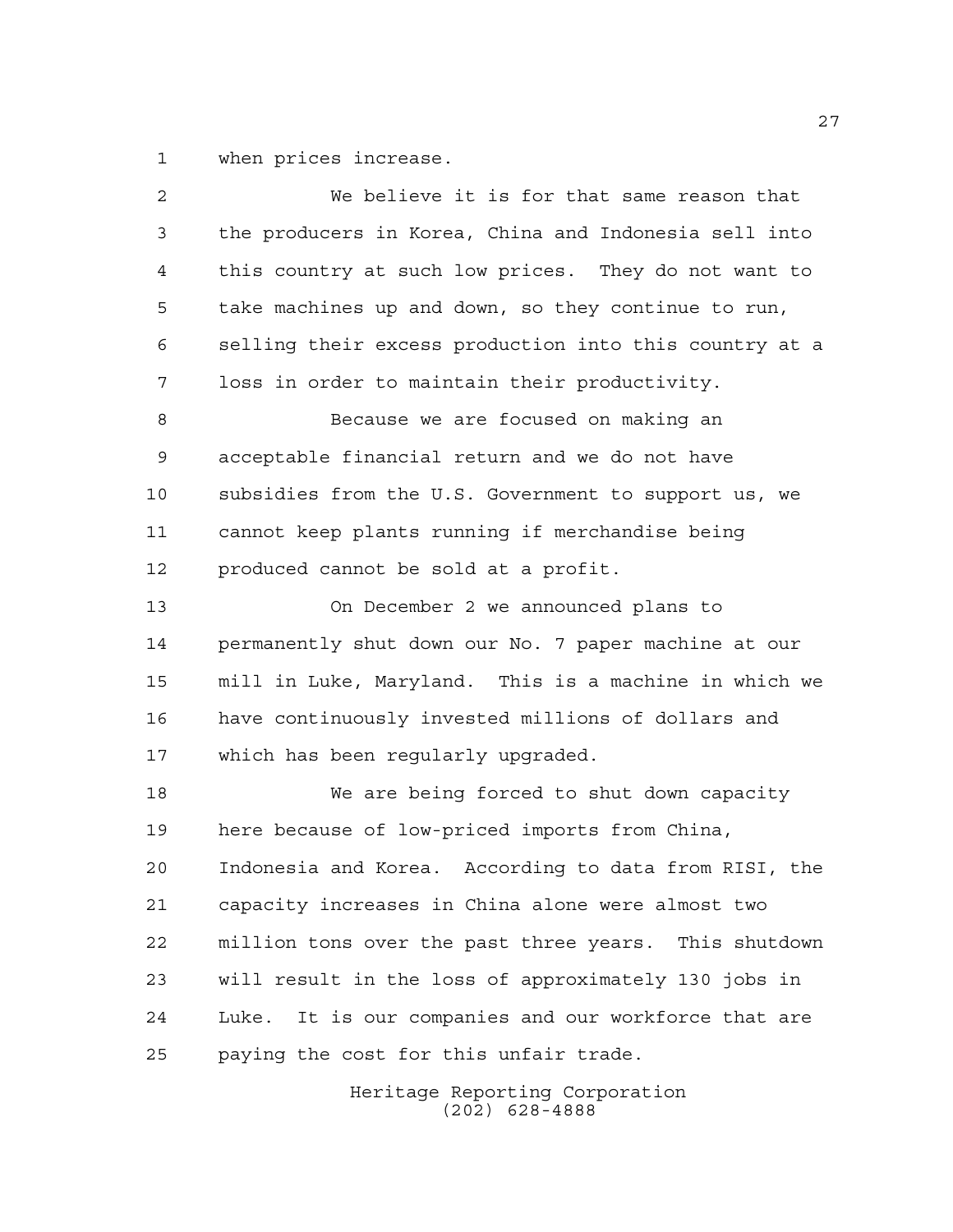In addition, we also announced that we must shut down one of our machines at our mill in Rumford, Maine, for the first three months of 2007 because of low-priced import competition. Unfortunately, at least 50 more U.S. workers will temporarily lose their jobs because of this unfair trade.

 Market conditions determine the price for coated free sheet. Because of subject import competition, on many occasions we have been forced to sell our products at prices well below production cost in order to keep our plants running. We cannot do this indefinitely.

 Not only are we under intense price pressure, but our costs have also increased significantly. We have announced price increases and tried to increase our prices, but we have been unable to increase prices sufficiently to cover our increased cost.

 The announced price increases simply have not stuck because the subject imports are available at much lower prices. Any small improvement in market prices in 2006 has been long overdue and is nowhere near sufficient to return us to financial health. As prices have fallen or stagnated, our

costs have continued to increase. As the Commission

Heritage Reporting Corporation (202) 628-4888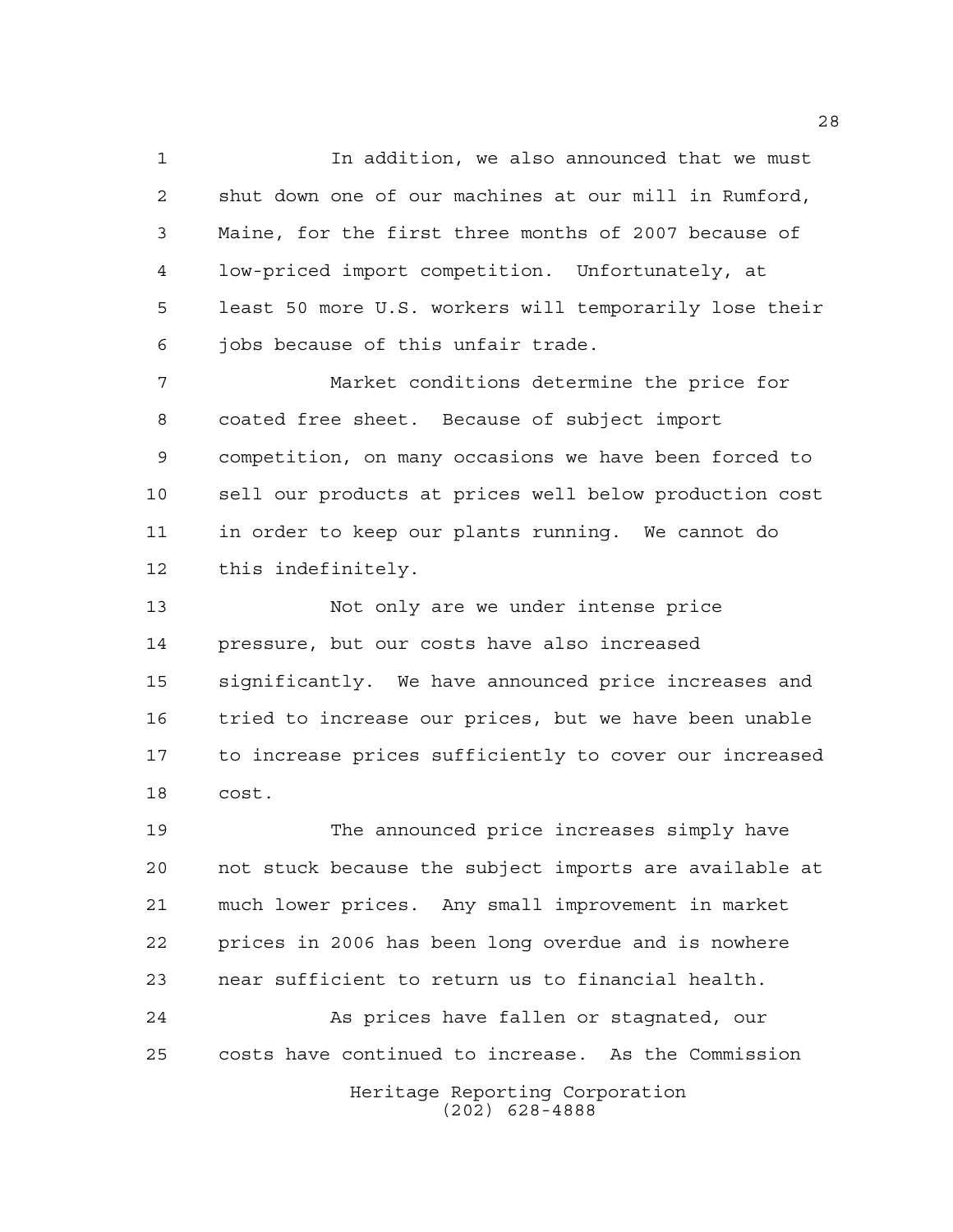is no doubt aware, petrochemical base costs have skyrocketed during the past few years. NewPage estimates that its cost increased by \$3 million for every \$1 increase in the price of a barrel of crude oil.

 Of course, that works in reverse as well, but the price of crude oil has more than doubled from about \$30 a barrel in 2003 to about \$60 a barrel in September 2006.

 We have taken a number of steps to save costs from reducing the size of the administrative staff to various process improvements that have increased our efficiency and productivity. Despite the increased productivity, subject imports have prevented us from increasing prices sufficiently to cover our increase in costs.

 The Commission is no doubt aware that there is a very distinct seasonality in this business. Volume and pricing are almost always best in the third quarter because customers increase their purchases in anticipation of demand for increased production promotion and advertising, holiday books and catalogs associated with the holidays and gift giving.

 As in 2005, we did a little bit better in the third quarter of this year than in the first and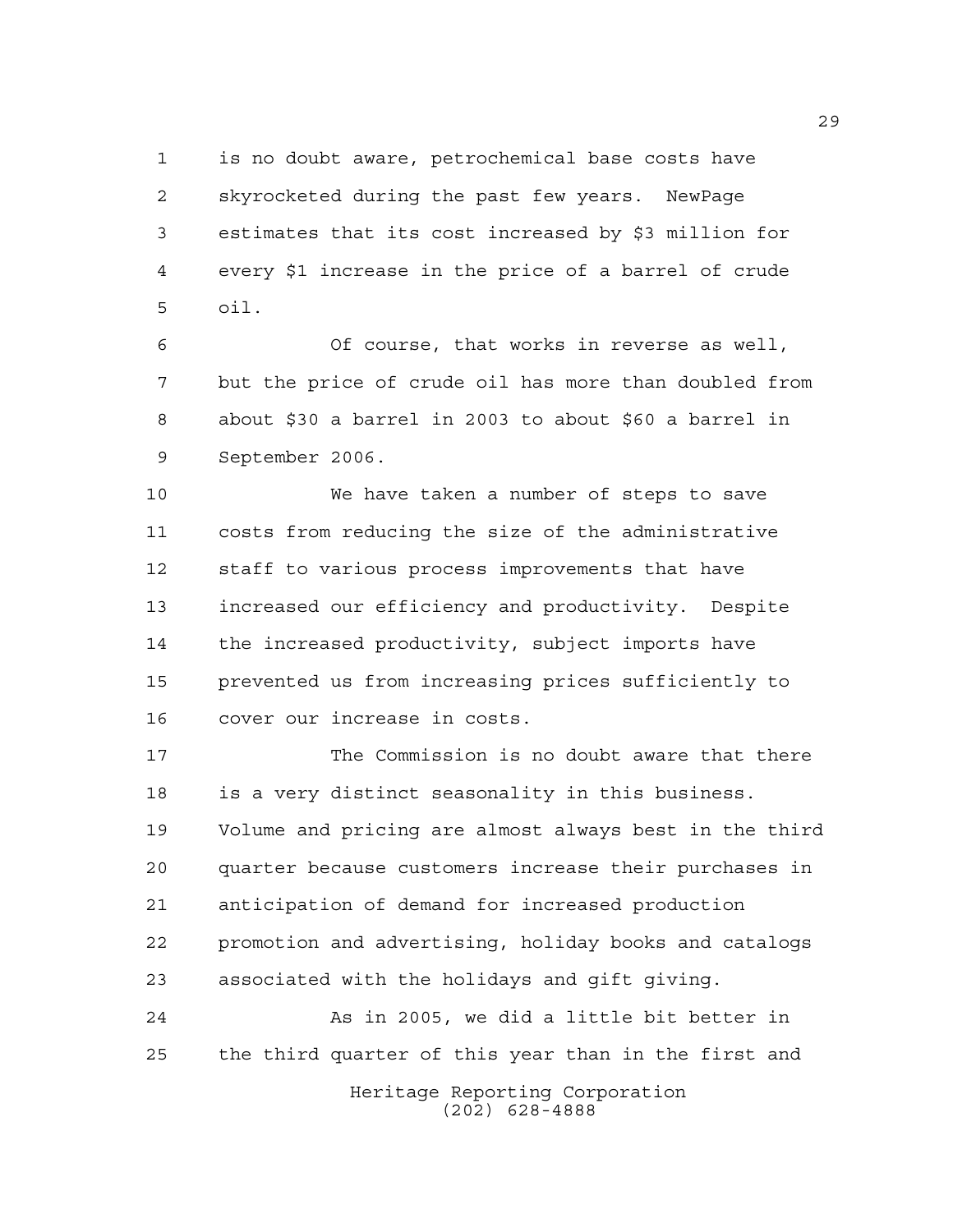second quarters because of slightly higher prices this year, but it would be incorrect and misleading to argue that the domestic industry is healthy because market prices have increased slightly this year.

 To the extent market prices have shown marginal improvement this year, the increase has not been nearly sufficient to return the industry to profitability. Underselling by subject imports has prevented us from increasing prices as much as necessary for us to achieve acceptable financial returns. Market prices remain below where they need to be on a sustained basis to enable domestic producers to earn a fair return on their sales and investments.

 NewPage has lost millions of dollars in sales to low-priced imports from China, Indonesia and Korea. The only reason we lost these sales was the lower price offered by importers. Similarly, we have been forced to reduce our prices to retain business with certain accounts and have lost millions of dollars of revenue as a result even where we have been able to retain the business.

Heritage Reporting Corporation (202) 628-4888 My understanding is that what has happened at NewPage is representative of what has occurred throughout the coated free sheet industry. Despite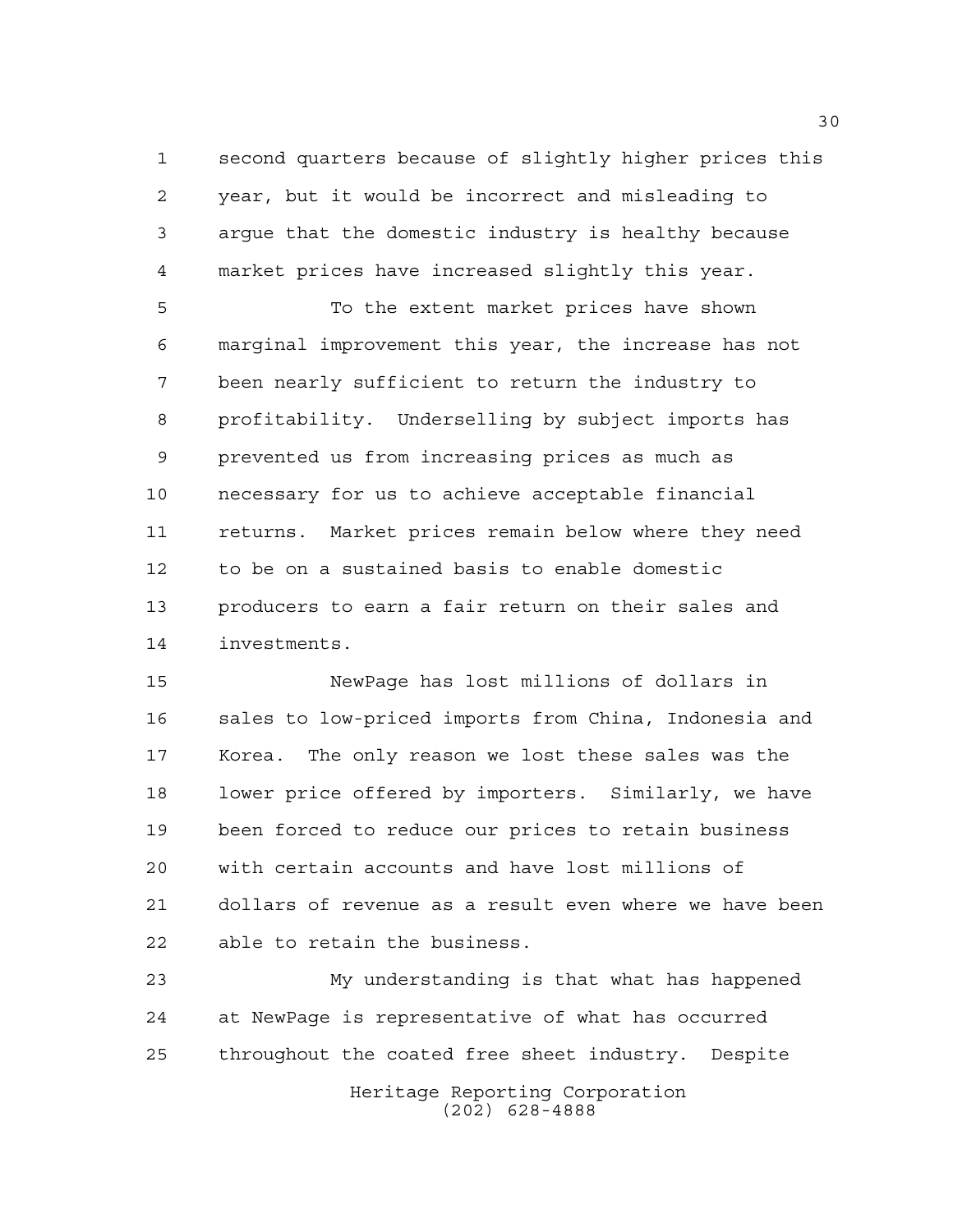modestly increasing demand, production capacity has declined throughout the industry. A number of coated free sheet paper machines have been taken out of service since 2003, including the one we are shutting down in our Luke mill in January.

 These shutdowns have resulted in the loss of approximately 500,000 tons of capacity throughout the industry, which represents about 10 percent of the coated free sheet shipments made by U.S. manufacturers in 2005. It has also resulted in almost 1,000 employees having been laid off.

 One small company, Pasadena Paper, ceased production entirely in 2005 because of market conditions. Workers at several U.S. coated free sheet, including workers at our Luke, Maryland, facility, have been certified for trade adjustment assistance benefits since 2003.

 Financially the industry is clearly suffering. As already mentioned, prices have not been able to keep pace with increasing cost because imports are preventing necessary price increases. We know what our own financial situation is, and it is dire. Publicly available information about other

 U.S. producers, however, shows that their financial conditions are the same or worse than ours.

> Heritage Reporting Corporation (202) 628-4888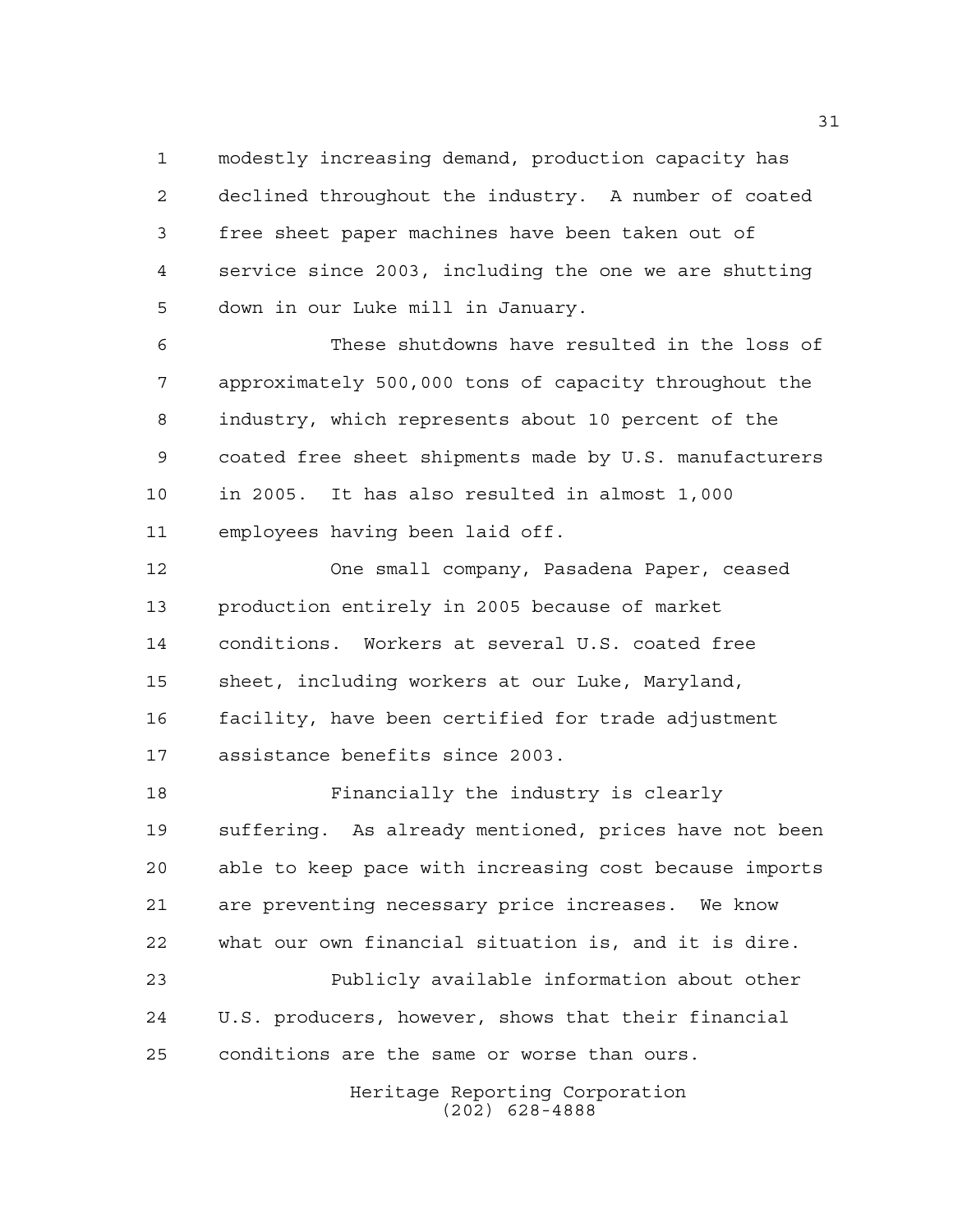Unfortunately, what is going on in the subject

 countries leads us to believe that the worst is yet to come.

 Production capacity for coated free sheet continues to increase. Huge subsidies have been provided and are being provided to build or sustain paper mills in China, Indonesia and Korea and to facilitate their exports to the United States.

 There are antidumping orders and investigations on coated free sheet in several other countries, which makes it even more likely that coated free sheet will be exported to the United States. We see nothing to indicate that the surge in imports from these countries will not continue indefinitely.

 In conclusion, we need your help. NewPage is enormously proud of its paper mills, its dedicated employees and its business. We can compete successfully against anyone on a level playing field, but when the market becomes so distorted by illegal subsidies and dumping that we can no longer compete we were forced to file these petitions and seek to restore fair competition.

 On behalf of NewPage and its over 4,300 employees, I respectfully ask the Commission to make an affirmative determination in the preliminary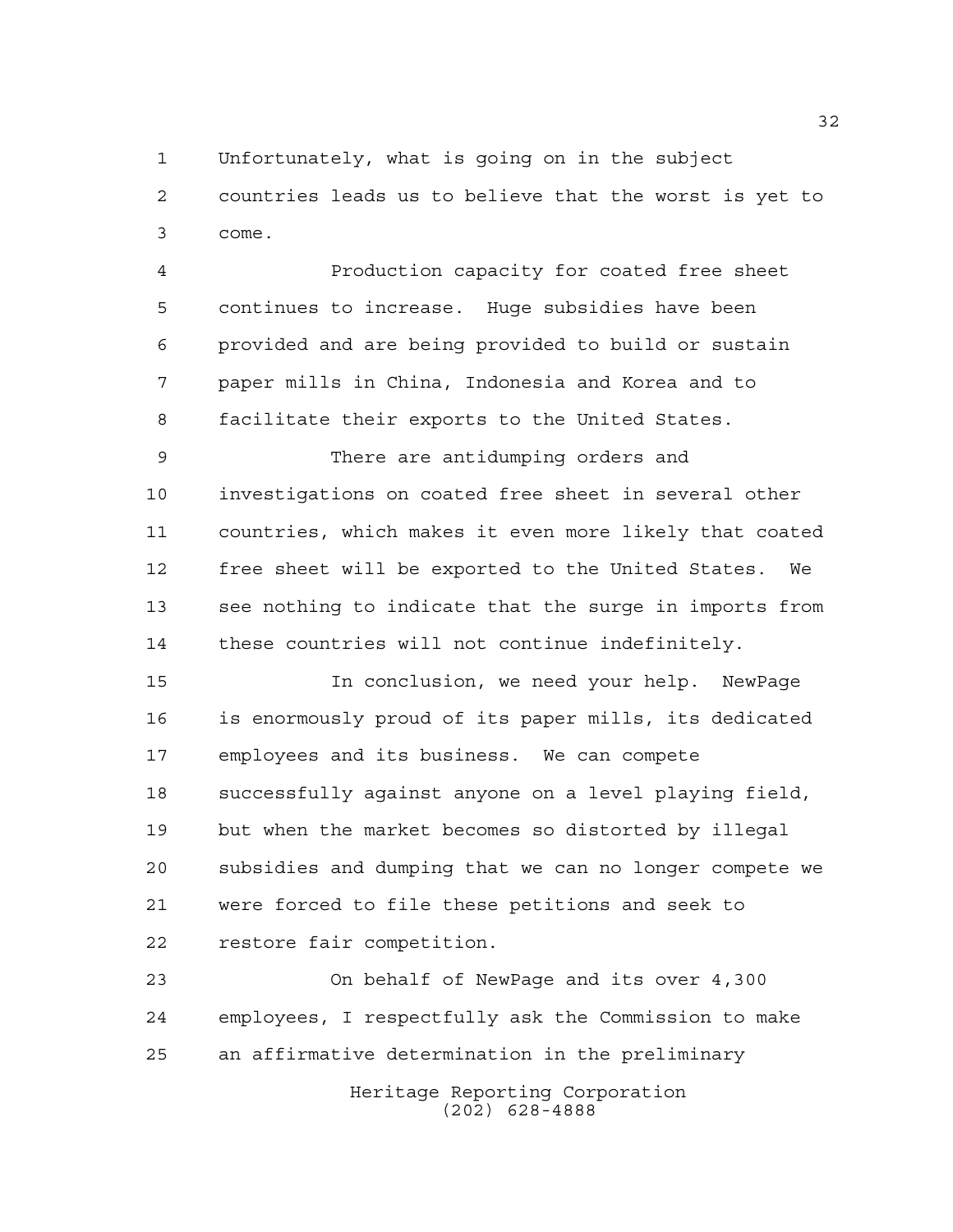investigation and allow the Department of Commerce to proceed with its antidumping and countervailing duty investigations. Thank you. MR. KAPLAN: Thank you, Mr. Tyrone. I would now like to introduce Holly Hart, who arrived dramatically a few minutes ago and will speak for the Steelworkers Union. Ms. Hart? MS. HART: Thank you, and I apologize for my late arrival. I'm a VRE commuter, and sometimes that's as unreliable as trying to drive up 95. Thanks for the opportunity to appear before you today. My name is Holly Hart. I'm the legislative director of the United Steel, Paper and Forestry, Rubber, Manufacturing, Energy, Allied Industrial, and Service Workers Union, better known as the United Steelworkers or USW. The USW is the single largest industrial union in the United States, and we're the dominant union representing 275,000 workers in the paper and forestry industries. This is following our April 2005 merger with the Paper, Allied Industrial, Chemical, and Energy Workers International Union or PACE as it was commonly known. Our figures show that 95 percent of the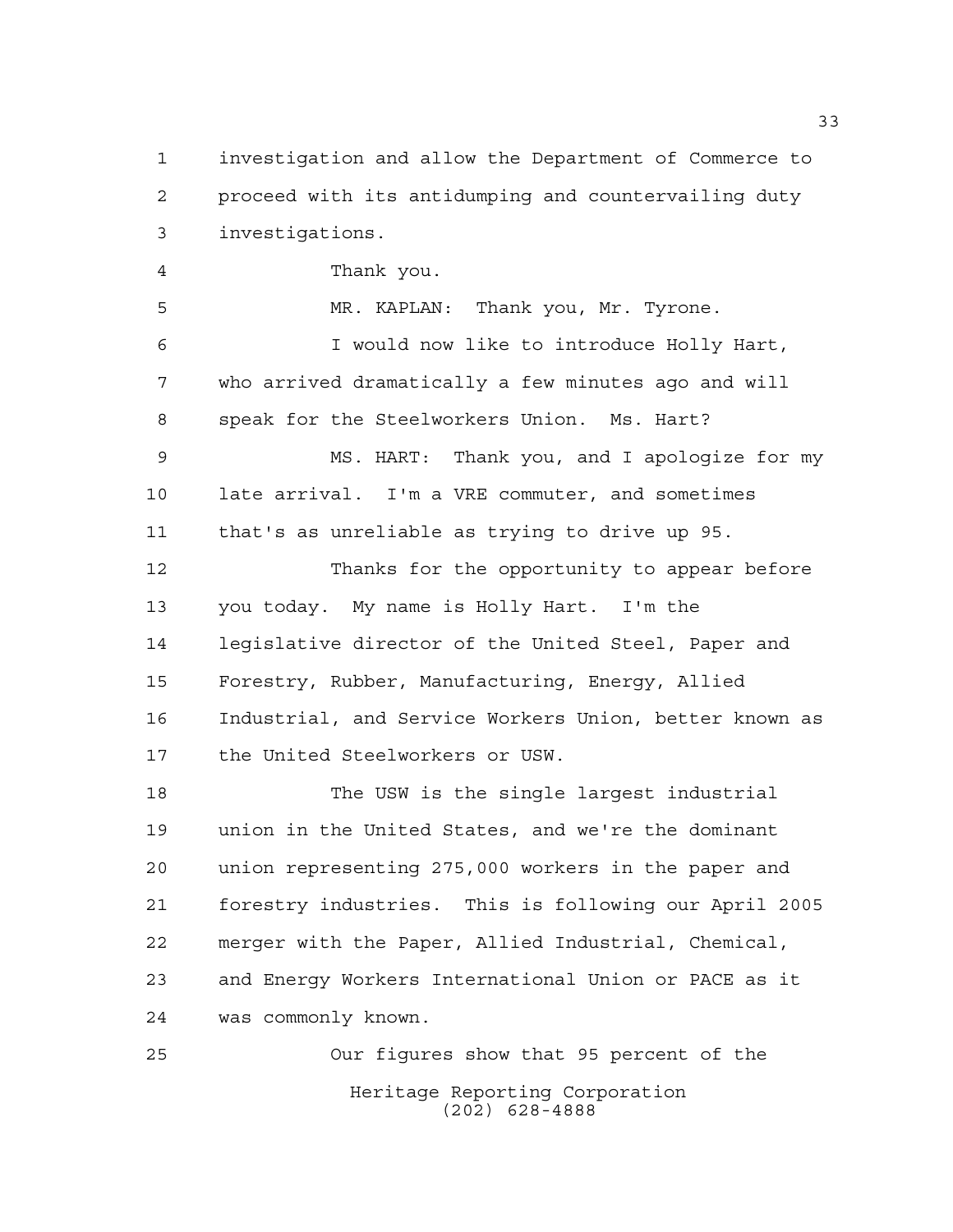coated free sheet paper making capacity in the United States is unionized, and we represent over 90 percent of the coated free sheet capacity in mills. I mean in mills where coated free sheet is made, we represent 90 percent of the workers.

 The USW represents workers in pulp and paper mills at the following facilities: Appleton Coated in Combined Locks, Wisconsin; Bowater in Catawba, South Carolina; Glatfelder in Spring Grove, Pennsylvania; International Paper in Courtland, Alabama; NewPage Corporation in Wickliffe, Kentucky, Rumford, Maine, Luke, Maryland, and Escanaba, Michigan;

 Sappi Fine Paper in Skowhegan, Maine, Muskegon, Michigan, and Cloquet, Minnesota; SMART Papers in Hamilton, Ohio; Stora Enso in Kimberly, Wisconsin, and Wisconsin Rapids, Wisconsin; and Wausau Paper in Jay, Maine, among others.

 The USW strongly supports these cases on coated free sheet paper. Imports of coated free sheet paper from China, Indonesia and Korea have increased significantly over the past three years and have been coming into the United States at prices that have hurt the profitability of U.S. producers.

 Our research shows that Chinese, Indonesian and Korean producers are able to undersell U.S.

> Heritage Reporting Corporation (202) 628-4888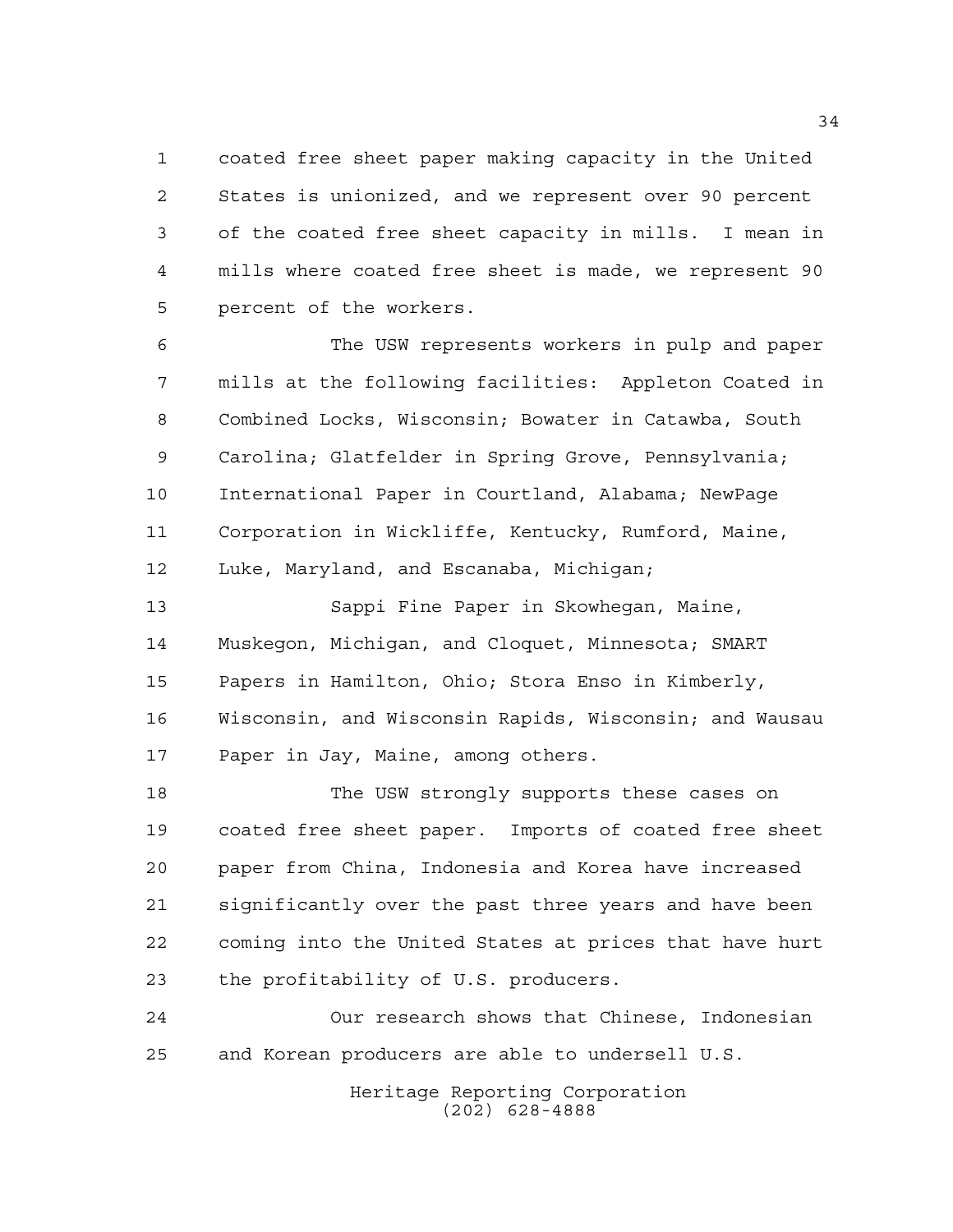producers and depress prices at least in part because of the huge subsidies that they receive from their governments.

 Price underselling by Chinese, Indonesian and Korean producers has contributed to the closure of several production lines and significant layoffs in the United States since 2003 that have affected our members.

 These include an 85,000 ton paper mill owned by Sappi Fine Paper in Westbrook, Maine, in November of 2003; a 150,000 ton paper machine and a 110,000 ton pulp mill owned by Sappi Fine Paper in Muskegon, Michigan, in July of 2005; and, most recently, a 100 (sic) ton NewPage production line in Luke, Maryland, which was just announced at the beginning of November.

 NewPage also announced that it would be shutting down a machine in its Rumford facility in early 2007. Pasadena Paper in Houston, Texas, closed its Houston mill and went out of business entirely in October of 2005.

Heritage Reporting Corporation In addition to these job losses caused by the machine and mill closures, there have been numerous other layoffs in the sector. One such example was at SMART Papers LLC mill in Hamilton, Ohio, where the employer sold a product line to

(202) 628-4888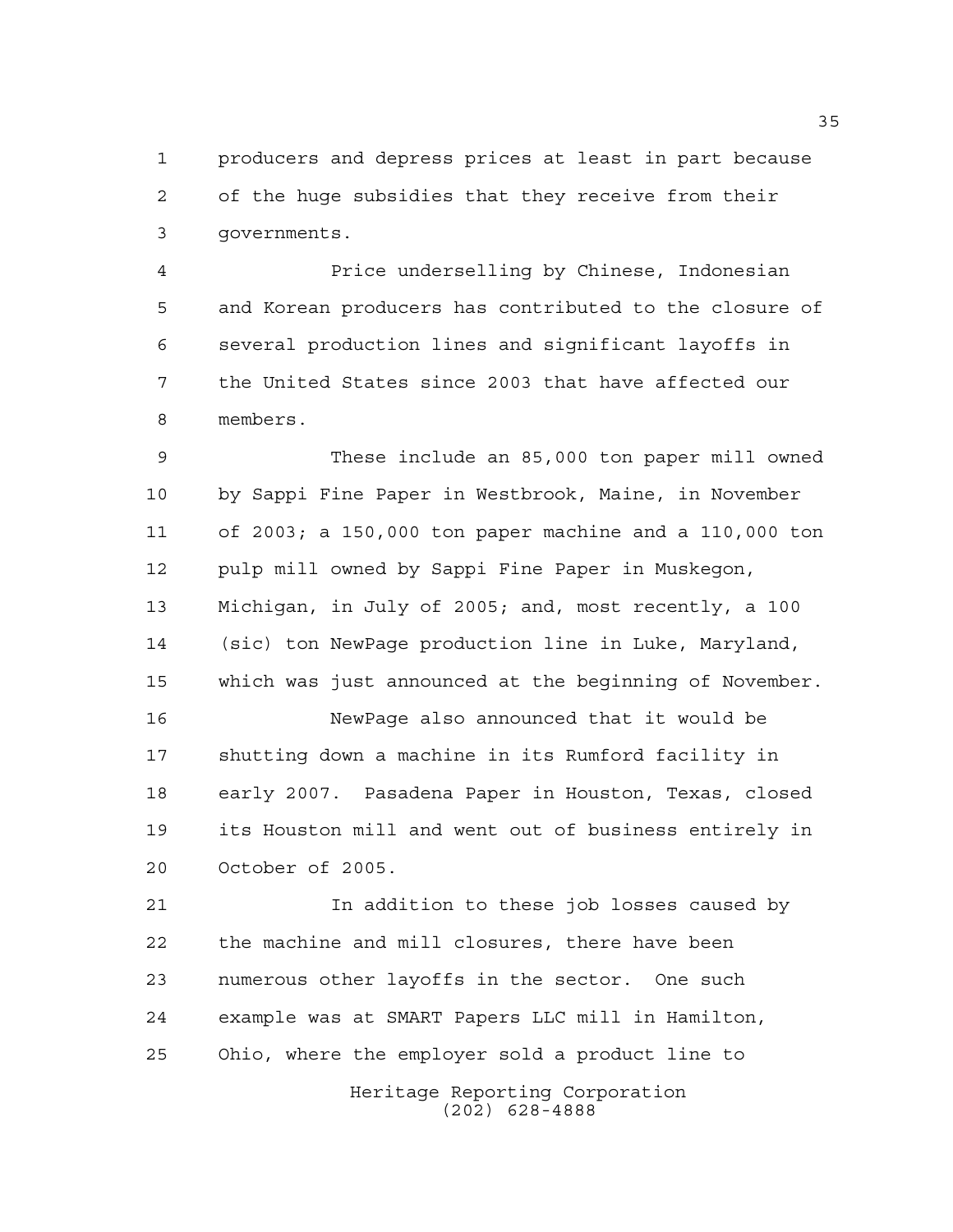MeadWestvaco Corporation in March of 2004. Even though SMART Papers retained the paper machine, the sale resulted in the loss of 60 jobs at the mill.

 All told, since 2003 this has resulted in a reduction of coated free sheet capacity in this country of 455,000 tons, and it has cost the industry nearly 1,000 jobs. In fact, since 2002 we estimate that at least 2,800 workers in coated free sheet mills have been laid off due to mill or machine closures.

 Just let me talk in a little more detail about the impact on union members in just one location, and that's Muskegon, Michigan, where Sappi laid off the majority of the workforce at the mill there. Nearly 400 people were thrown on the local job market all at once. Many workers and their families had to move away from their friends, from their families, and most who did find work, whether it was in Muskegon or elsewhere, had to accept lower paying positions and in many cases with substantially less pay and no benefits.

 Even these closures don't tell the whole story with respect to the impact of the low-priced Chinese, Korean and Indonesian imports on workers in this industry. The poor profitability of our American coated free sheet producers has meant the companies

> Heritage Reporting Corporation (202) 628-4888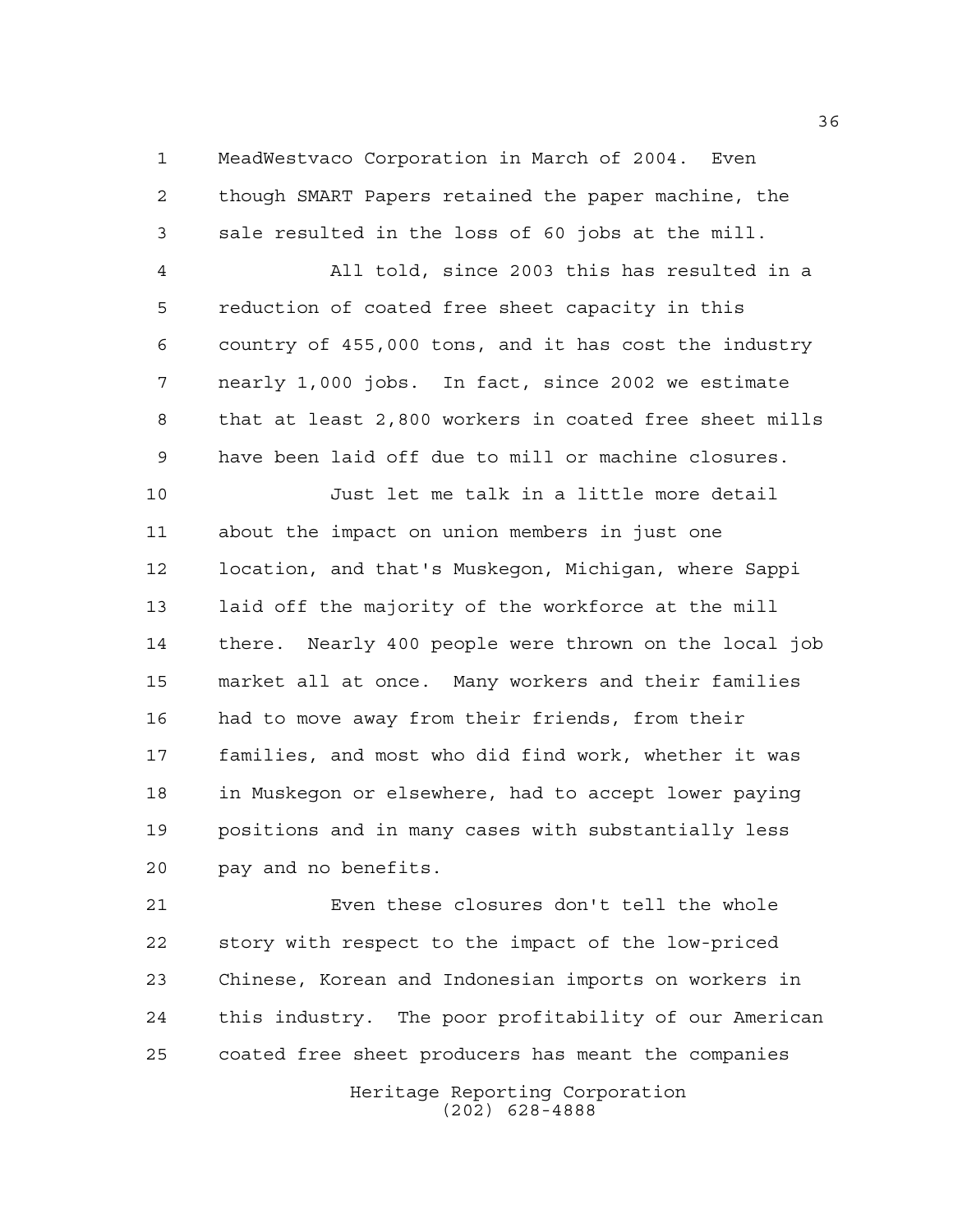have only offered small wage increases that are insufficient to keep up with the cost of inflation or cost of living, and the companies have also made demands for pension reductions and increases in the shares that the workers must pay for their healthcare benefits. Other benefits have also been affected.

 The decline in jobs and benefits for American coated free sheet workers is directly tied to the declining profitability of the companies for which they work. The two largest coated free sheet producers in America, NewPage and Sappi, have suffered consistent losses as a result of depressed CFS pricing.

 You've heard from NewPage the impact of the dumping and subsidized imports from subject countries on their earnings and profitability, but others have been affected as well. Sappi Fine Paper of North America, which produces coated free sheet almost exclusively in its North American mills, has not been profitable for three years.

 In fiscal year 2004, Sappi North American operations suffered an operating loss of \$92 million, representing seven percent of sales. In 2005, Sappi losses widened to \$269 million, representing over 18 percent of sales and reflecting the shutdown of the

> Heritage Reporting Corporation (202) 628-4888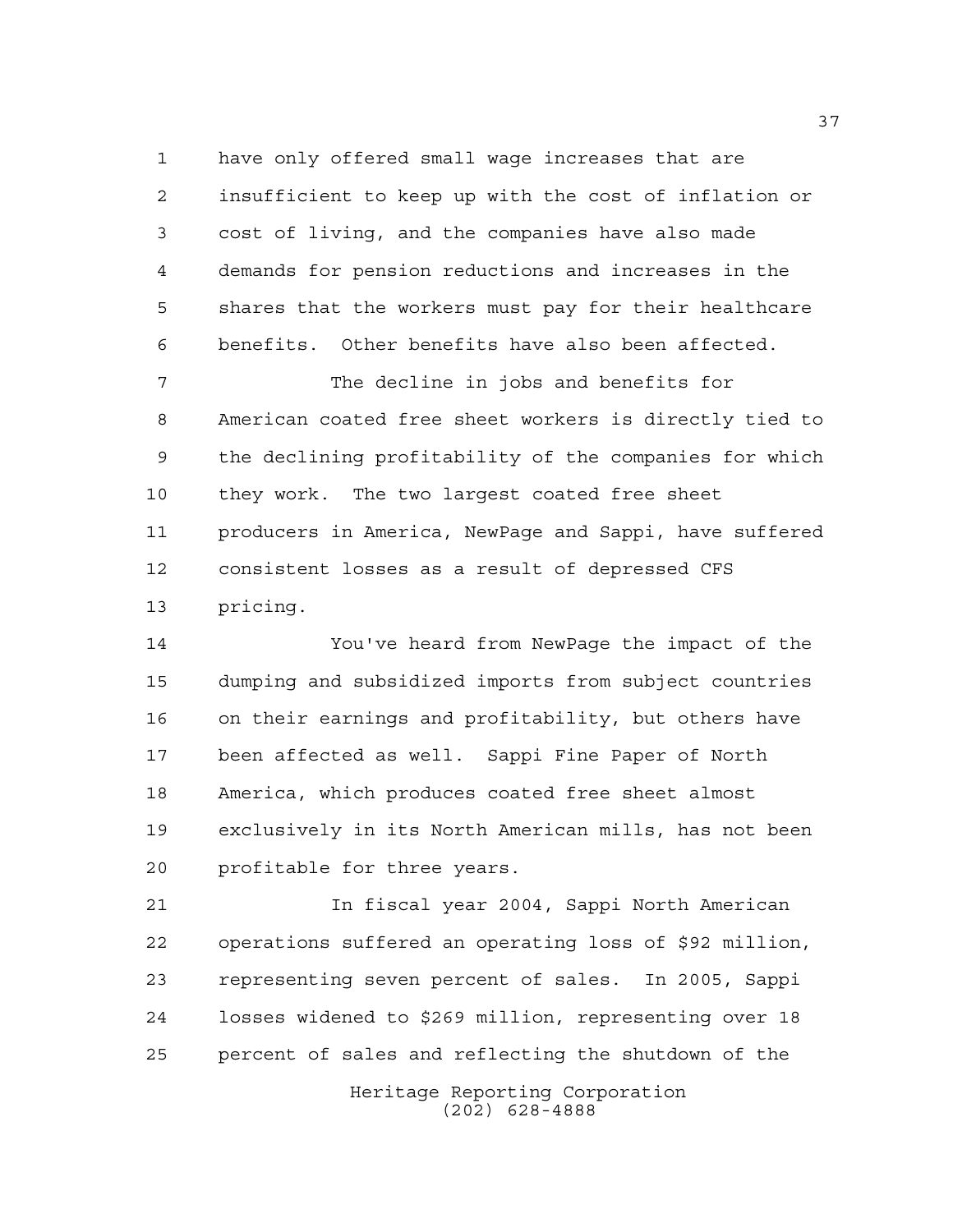CFS pulp and paper mill in Muskegon.

Heritage Reporting Corporation (202) 628-4888 Despite its two mill closures and other efforts to reduce costs, Sappi is still unprofitable in its recently concluded fiscal year of 2006 when it recorded an operating loss of \$16 million, representing 1.1 percent of sales. We believe that there have been similar losses at Stora Enso, International Paper and Appleton Coated, as well as other coated free sheet producers in America. In fact, another American coated free sheet producer, SMART Paper, which had closed down its paper machine at its Hamilton, Ohio, facility in 2004, filed for Chapter 11 bankruptcy protection in March of this year. SMART is one of the largest employers in Hamilton, Ohio, and employs 450 people. I also want to emphasize that once a worker is laid off from a coated free sheet mill it's hard to find new employment. Generally speaking, jobs in the paper industry aren't being created at this point and so there are very few openings in the industry. Quite often the town or the county in which the facility is located is a one-locality industry. This means that even if very few new jobs in the industry are available the laid off workers either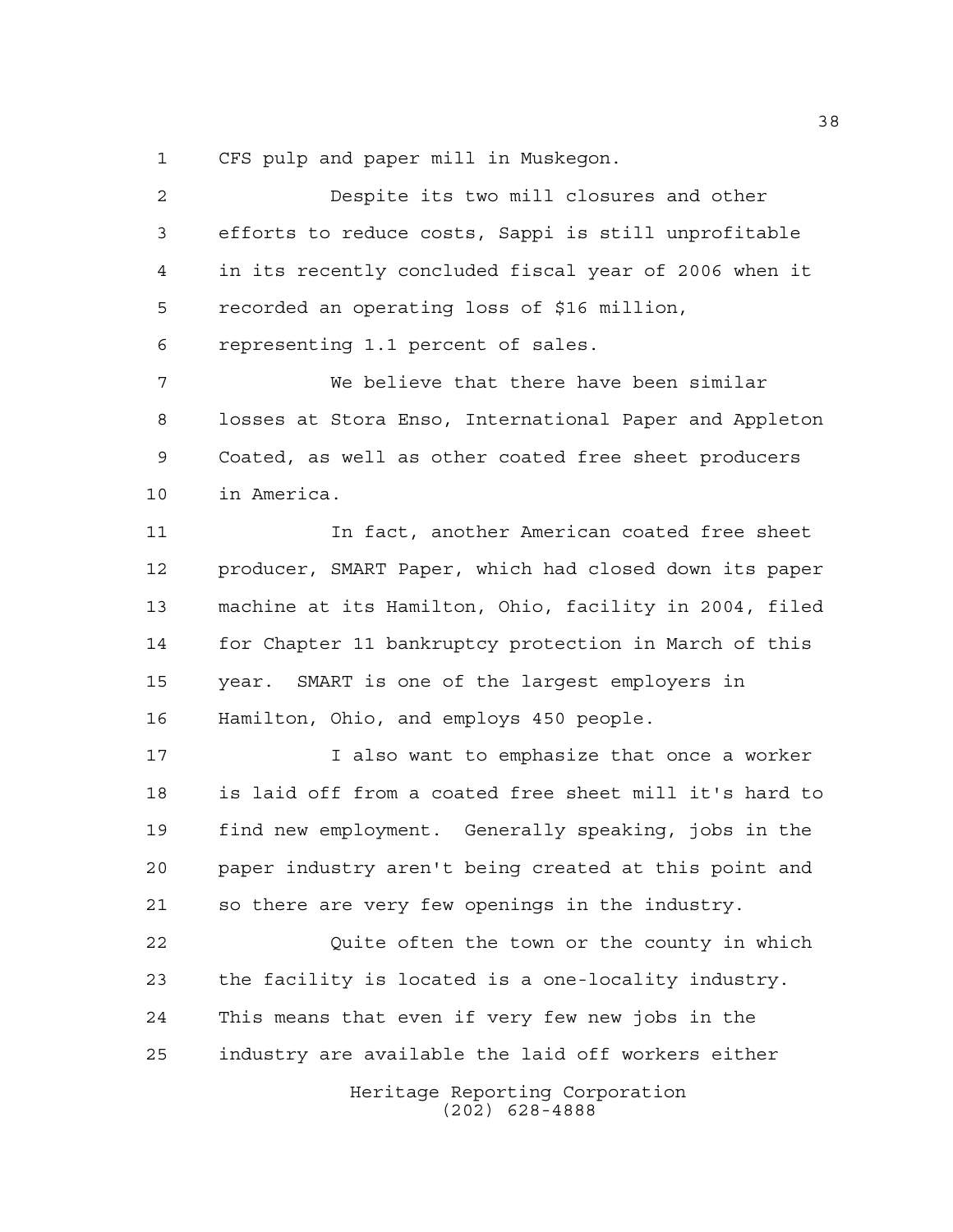have to commute very long distances or move to another location to take a job. This disrupts generations of families in small, semi-rural towns throughout America.

 Furthermore, production workers in the paper industry who have changed with the times and upgraded their skill levels through their careers have no real documentation of their extensive skills. As a result, when and if they do find a new job they are often forced to start at the bottom.

 Finally, a majority of workers in the mill sector of the industry are over 50 years of age, and the difficulties of workers in my age bracket of obtaining reemployment are well known.

 Coated free sheet producers in China, Korea and Indonesia have contributed significantly to the global glut in the coated free sheet capacity. Major, new state-of-the-art facilities that make coated free sheet have opened in China in the past few years, and many more are under construction or on the drawing board.

 Several large and new coated free sheet machines have been brought on line in Korea in the past 15 years. There are five CFS paper machines in three mills in Indonesia that date from the 1990s. We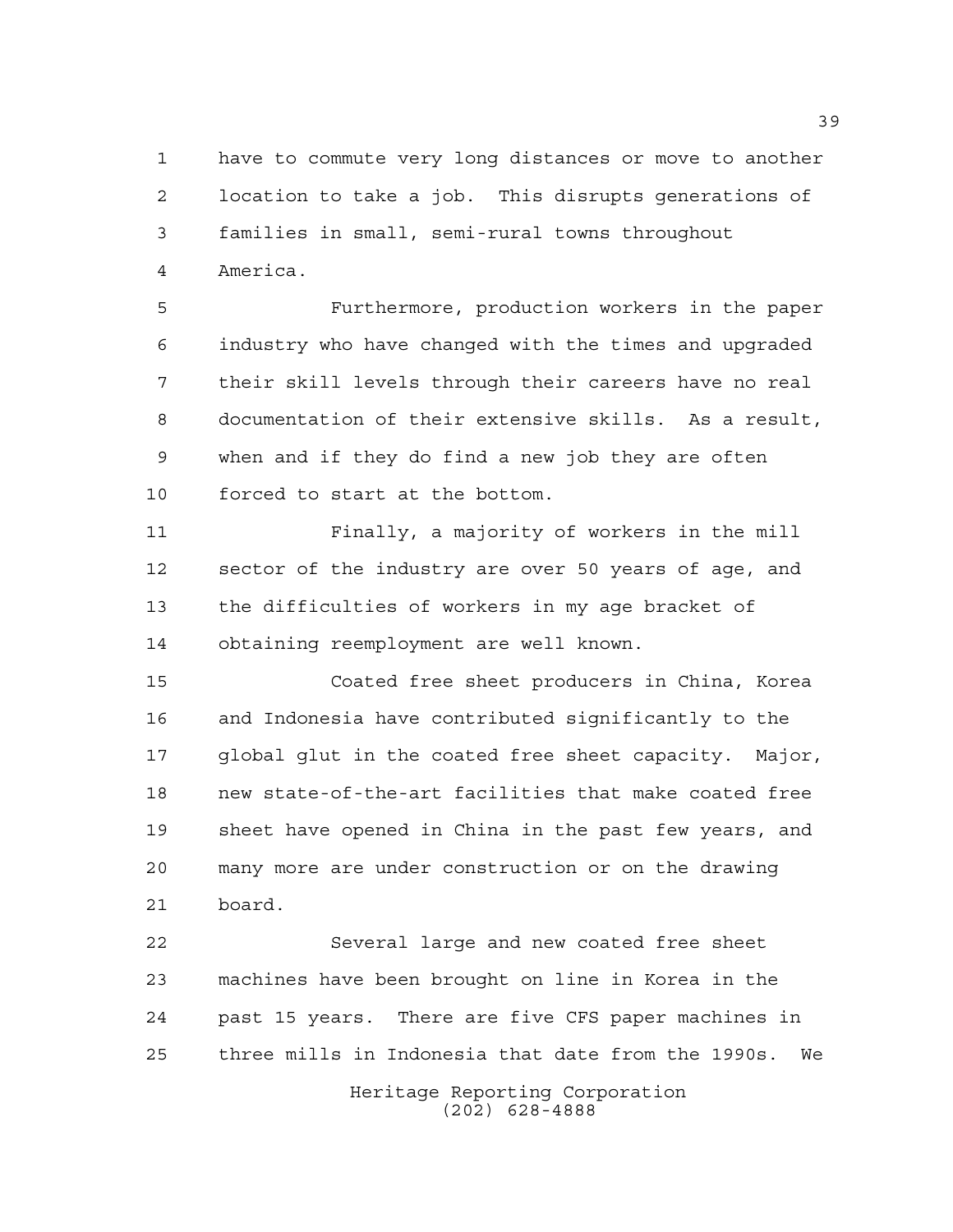believe the capacity in all three countries is well in excess of their domestic demand.

 I have stumbled over my numbers and statistics a little bit, but the real story here is the people. That's who I represent; the men and women that I represent that are here because they're only trying to provide for their families and make a decent living by working hard and playing by the rules. Meanwhile, our trading partner are not playing by the rules, and this has real consequences for real people. Thanks for allowing me to present their case before you today. MR. KAPLAN: Thank you very much, Ms. Hart. We are now going to hear from Tom Caldwell, who is the president of the United Steelworkers local in Luke, Maryland. Mr. Caldwell? MR. CALDWELL: Good morning again. My name is Tom Caldwell, and I am the president of Local 676 USW. Local 676 represents the workers at the Luke mills, the Luke NewPage mill in Luke, Maryland. The USW is commonly known as United Steelworkers, as indicated by Ms. Hart, and also represents hundreds of thousands of paper and forestry product workers. I'm glad she's the one that gave you the full name of our union because I don't think I

> Heritage Reporting Corporation (202) 628-4888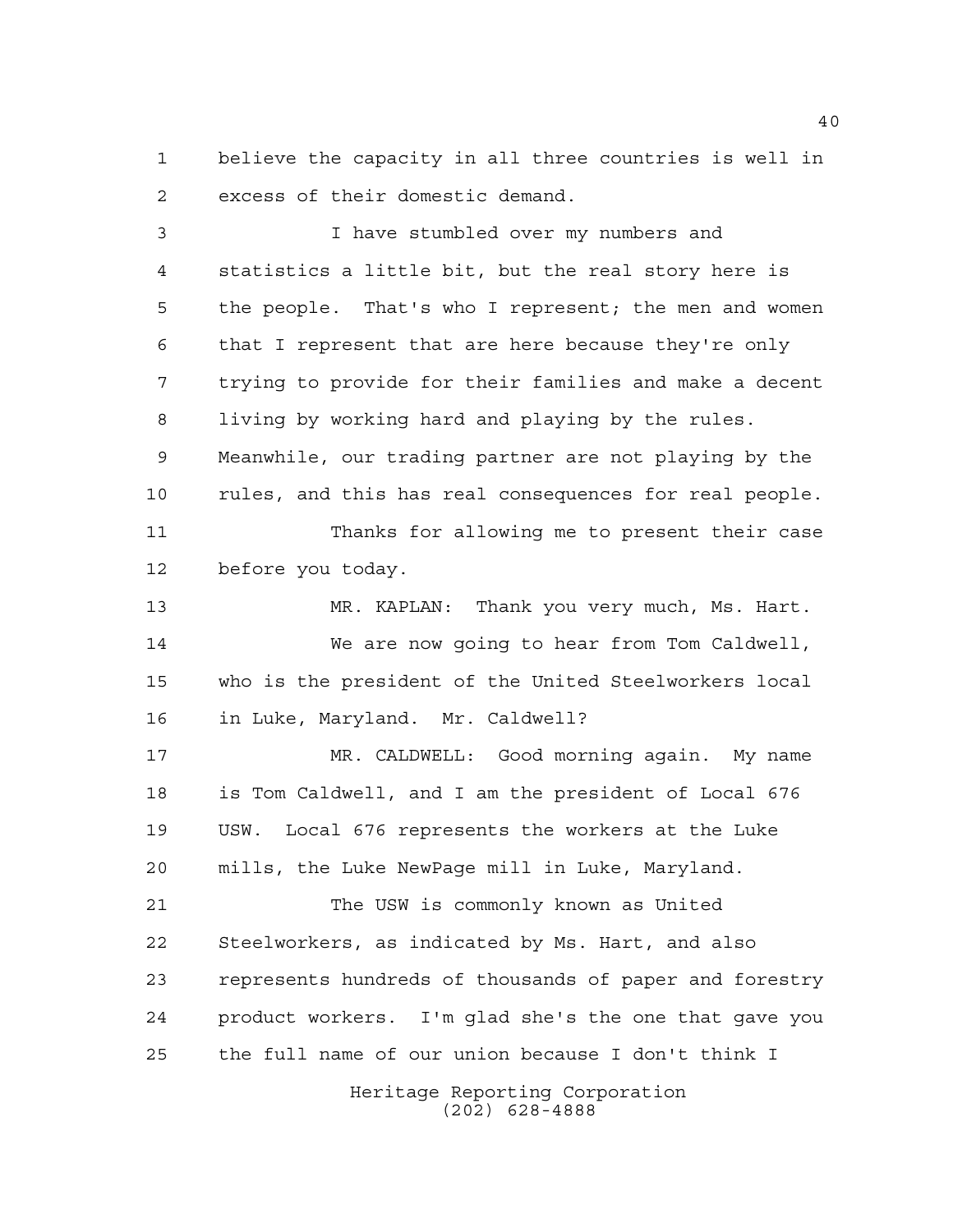could have got all that out.

| $\overline{a}$ | My position as Luke mill is a sheeter                  |
|----------------|--------------------------------------------------------|
| 3              | operator. I operate a high speed Jagenberg sheeter     |
| 4              | that converts sheeter rolls into sheet form coated     |
| 5              | presheet. That puts me on the front line as far as     |
| 6              | I'm concerned about which these imports are most       |
| 7              | affecting in the sheet form.                           |
| 8              | I've been with the mill for 37 years,                  |
| 9              | starting in 1969. With me today is Harry Stafford,     |
| 10             | who is chief shop steward for our local. His position  |
| 11             | is hourly safety director, and he's been in the mill   |
| 12             | 19 years as well.                                      |
| 13             | The Luke paper mill produces only coated               |
| 14             | free sheeted paper and currently employs 1,080         |
| 15             | employees. Our local has been notified by management   |
| 16             | that 130 positions will be eliminated December 31 with |
| 17             | a permanent shutdown of the No. 7 paper machine.       |
| 18             | That's more than 100 families that will lose a         |
| 19             | substantial portion of their household income next     |
| 20             | year, possibly their health insurance and possibly     |
| 21             | their home.                                            |
| 22             | The Luke mill is the largest private                   |
| 23             | employer in Allegany County, Maryland. In fact, it     |
| 24             | also draws workers from both West Virginia and         |
| 25             | Pennsylvania. It's going to be very difficult for our  |
|                | Heritage Reporting Corporation<br>$(202)$ 628-4888     |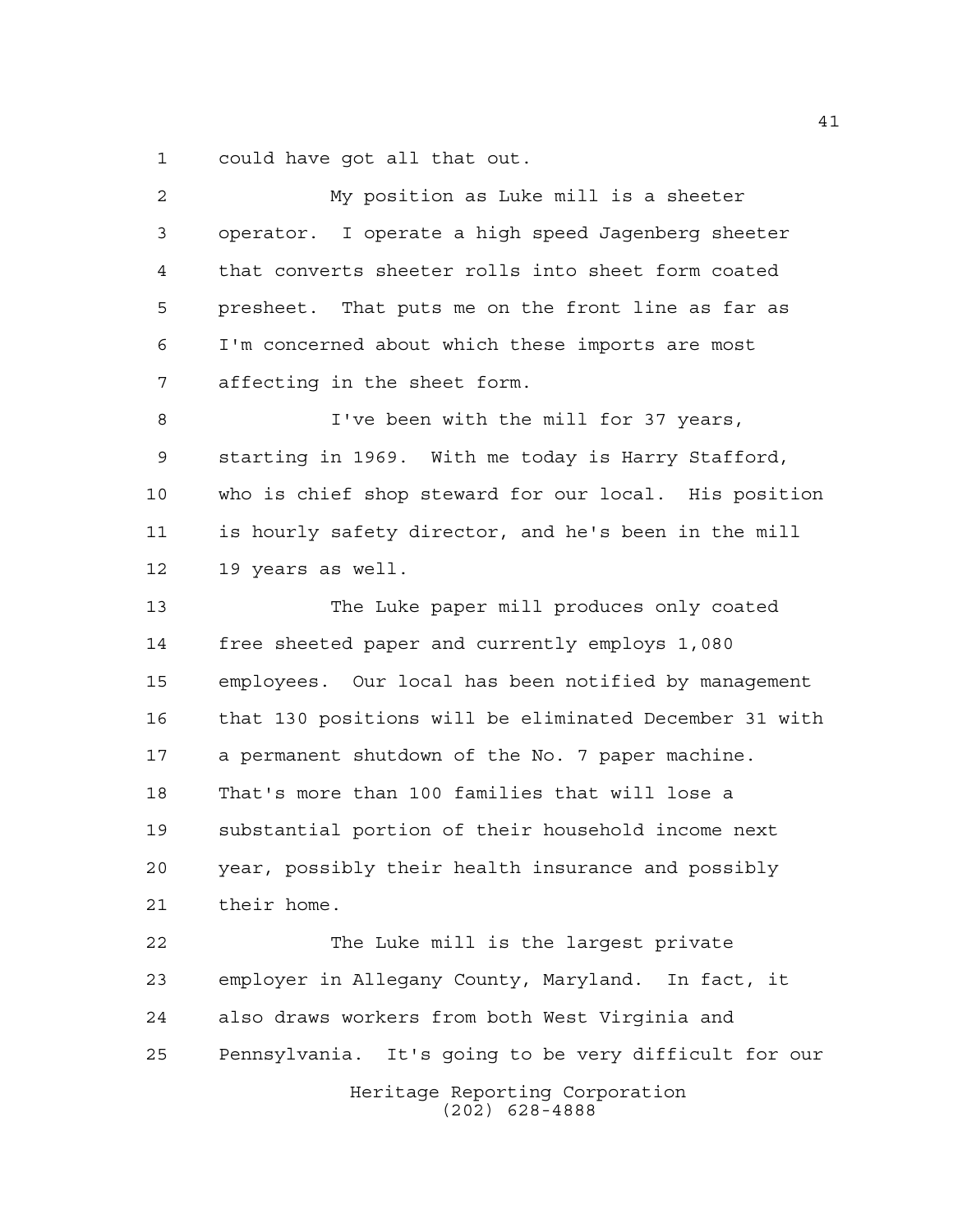members who are laid off to find jobs in the area.

 Just as an example, an internet site like CareerBuilders.com lists less than 10 jobs in the extended area. That includes the Cumberland, Maryland, area. Most of these 10 are medical services or food service; not one in manufacturing. 7 At Luke our members know how to change and adapt. We've seen four ownership changes just in recent history. We've seen our ownership change from Westvaco Corporation to MeadWestvaco in 2002 and then from MeadWestvaco to NewPage in 2005. The mill has been around since 1888, but our facilities have been constantly modernized over time. Recent investments at our Luke mill has been over \$350 million. Our local has always worked to improve productivity and reduce cost. During these past few very difficult years 18 for our industry it's been a priority at Luke for both labor and management to reduce cost. The machine shutdown and layoffs announced by NewPage in 2007 are

 due to continued low prices for our product as a result of rising imports from China, Indonesia and Korea.

Heritage Reporting Corporation (202) 628-4888 That's why I'm here today to appeal to you to address these issues. As in any company, layoffs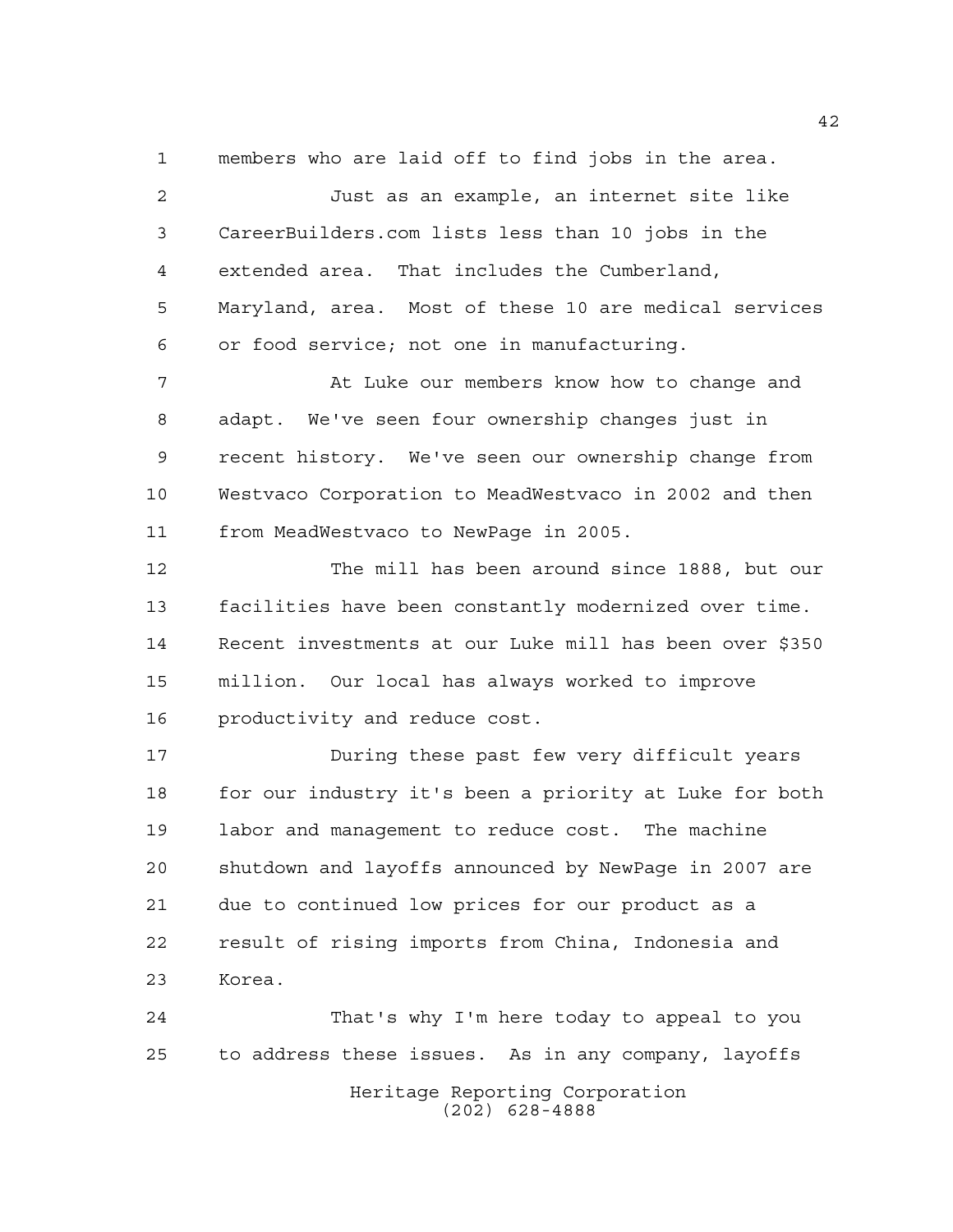always hit the youngest people first, people with families. I've been through this before as president of our local, and it's extremely difficult to face again.

 I will mention that a second NewPage mill in Rumford, Maine, will also be taking a hit next year. A coated free sheet paper machine at that mill will be shut down for what is intended to be a temporary period, but this is also because of market conditions. Fifty workers at that mill will face furloughs for at least three months.

 In conclusion, our U.S. coated free sheet mills are highly efficient. Our workforce is second to none. We are faced, however, with foreign competition which receives large government subsidies and who dump into our market.

 On behalf of my local, along with the United Steelworkers members of our NewPage coated free sheet mills, I'm asking the United States International Trade Commission to make an affirmative determination in these investigations and to allow duties to level the playing field with China, Korea and Indonesia for the future of the industry and its workers.

 I appreciate your time for allowing me to be here this morning.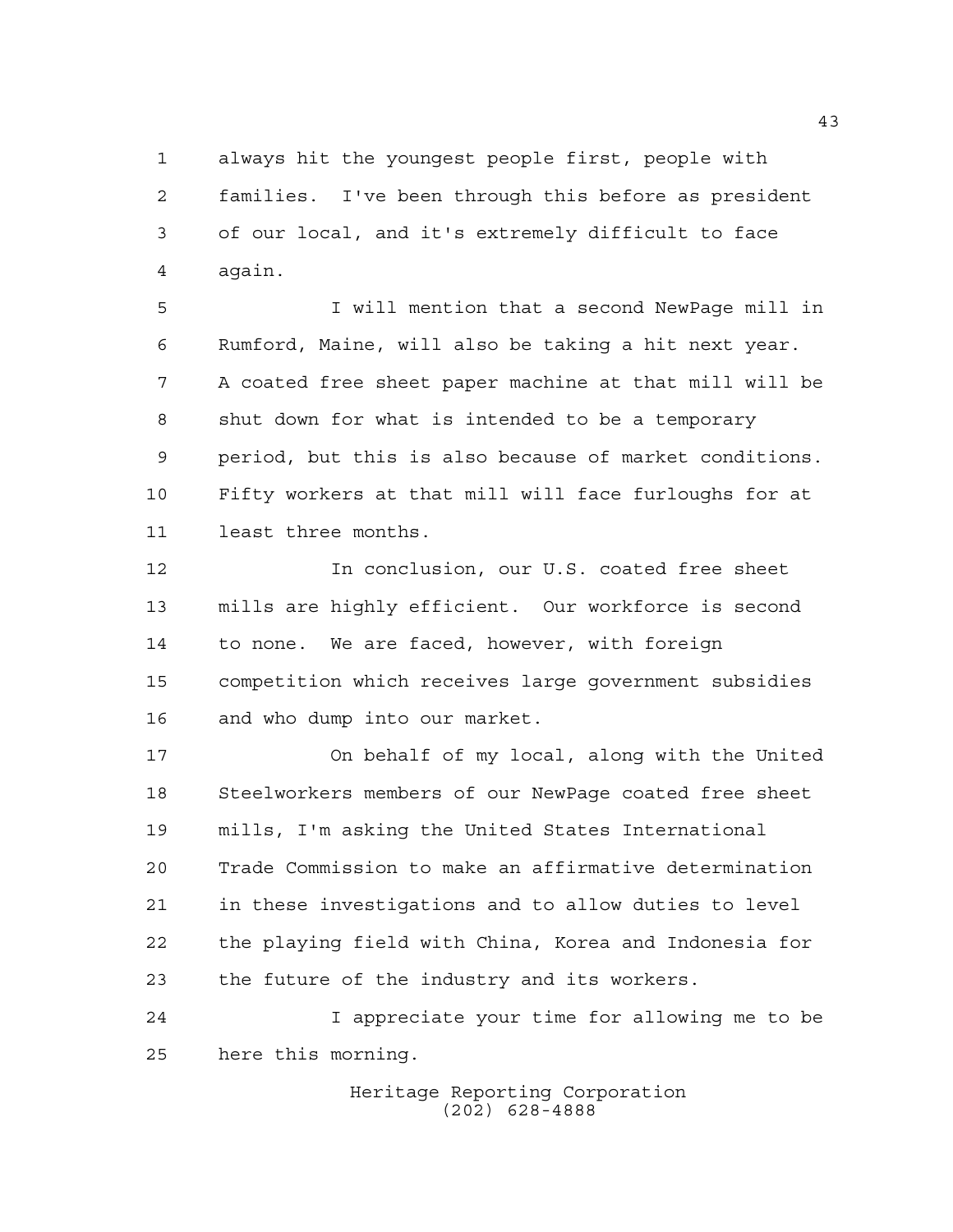MR. KAPLAN: Thank you very much, Mr. Caldwell.

 We will now turn to Steve Jones, who will address a number of the legal issues in the case.

 MR. JONES: Good morning, Mr. Carpenter, members of the staff. My role today is to address the issues of domestic like product, cumulation of imports, negligibility and threat of material injury.

 With respect to the definition of the domestic like product and the industry, the Commission has prior experience with coated free sheet paper. In the Coated Groundwood Paper investigation in 1991, the Commission found that coated groundwood paper and coated free sheet paper are different domestic like products because of their differing physical characteristics and applications, limited interchangeability, different production facilities and processes, different customer perceptions and different prices.

 Based on the factors the Commission normally considers, it should so find again in this investigation, as well as finding that coated free sheet is a different like product from uncoated free sheet.

Heritage Reporting Corporation (202) 628-4888 Coated free sheet has distinct physical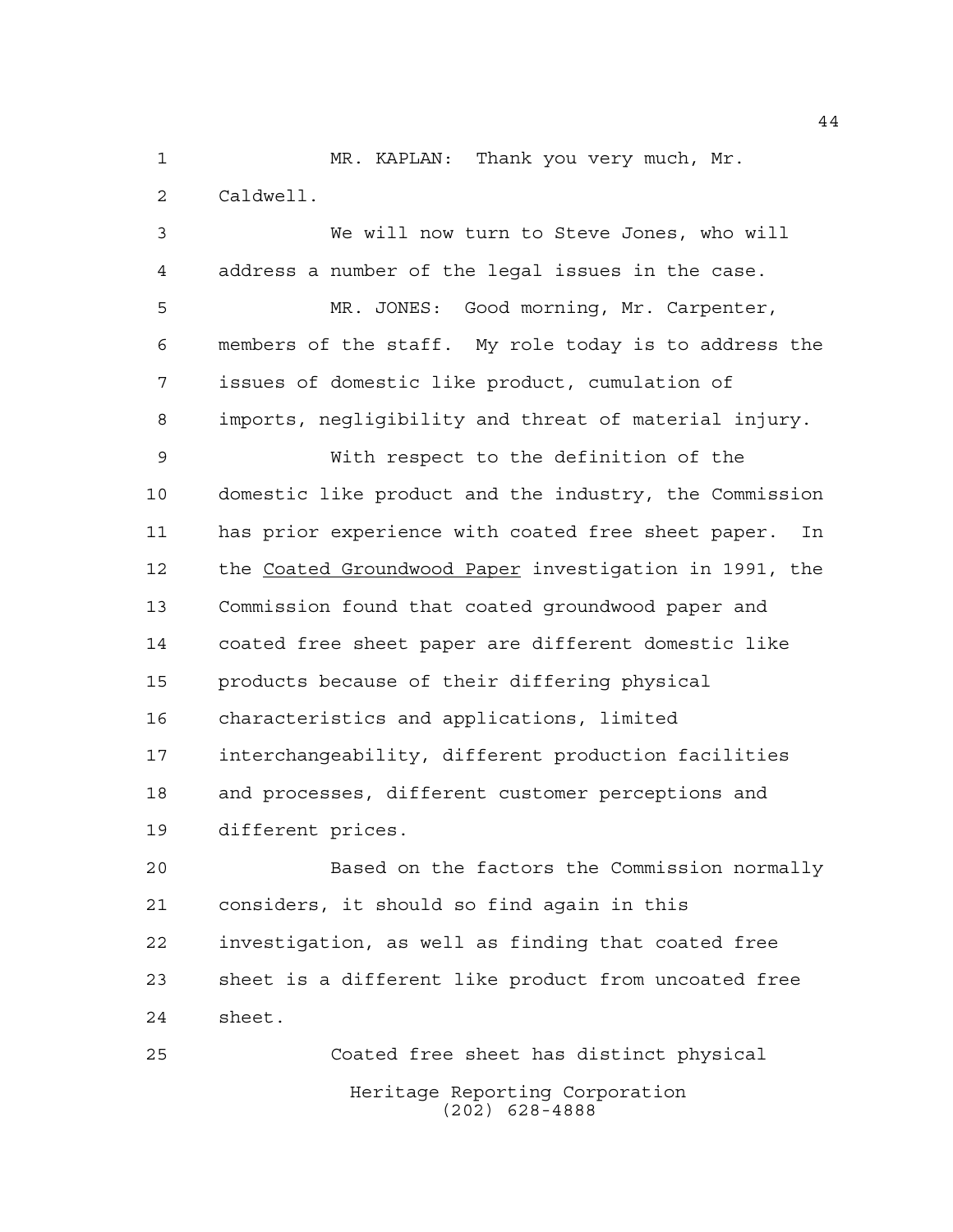characteristics and uses. In contrast to coated groundwood paper, it is produced from pulp that contains no more than 10 percent groundwood content. In contrast to uncoated free sheet paper, it is coated to provide a finish that allows it to be used for printing high quality images and graphics.

 As Mr. Tyrone discussed, coated free sheet serves a distinct market for use in annual reports, art and picture table books, prestige catalogs and high end magazines and other applications requiring high quality photographic reproduction.

 Uncoated free sheet is not widely used in the commercial printing industry, but instead for business products such as copy and printer paper and business forms and envelopes. Coated groundwood paper is used in less durable printing applications with short-term uses such as weekly lower cost magazines, sales fliers and newspaper inserts.

 The samples we have brought today show the differences in physical characteristics and end uses between coated free sheet paper and coated groundwood paper. Because coated free sheet and these other types of paper have different physical characteristics and applications, they generally are not interchangeable and are not perceived by producers and

Heritage Reporting Corporation (202) 628-4888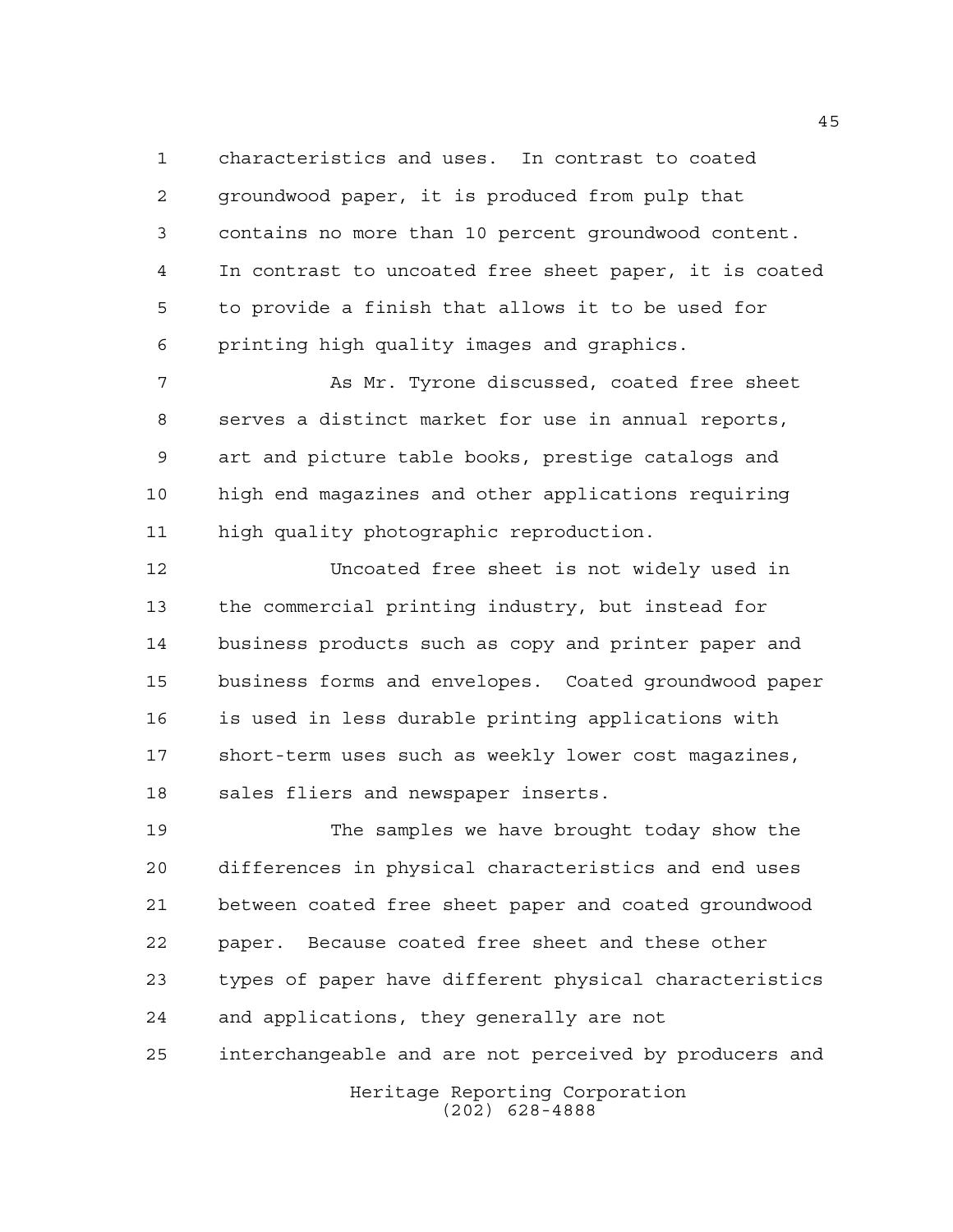customers to be interchangeable.

| 2  | A buyer needing coated free sheet for a                |
|----|--------------------------------------------------------|
| 3  | specific use requiring better quality printing would   |
| 4  | not turn to uncoated free sheet or coated groundwood.  |
| 5  | For the same reason, customers and producers perceive  |
| 6  | them to be different products. In addition, given      |
| 7  | that coated free sheet is and is perceived by          |
| 8  | customers to be a premium product, it sells at a       |
| 9  | higher price.                                          |
| 10 | There also is not an extensive overlap                 |
| 11 | between coated free sheet and other types of paper in  |
| 12 | terms of manufacturing facilities and production       |
| 13 | processes. Many U.S. mills that produce groundwood     |
| 14 | paper do not have the equipment to produce coated free |
| 15 | sheet.                                                 |
| 16 | Where a mill has the ability to produce both           |
| 17 | types of paper, it either uses the equipment dedicated |
| 18 | to each type or faces down time to switch from one     |
| 19 | type to the other. In addition, coated free sheet      |
| 20 | differs from uncoated free sheet because of the        |
| 21 | equipment required for the coating process.            |
| 22 | The Commission should include all types of             |
| 23 | coated free sheet paper in the domestic like product,  |
| 24 | including both single-side coated and double-side      |
| 25 | coated, both sheets and rolls and all weights,         |
|    | Heritage Reporting Corporation                         |

(202) 628-4888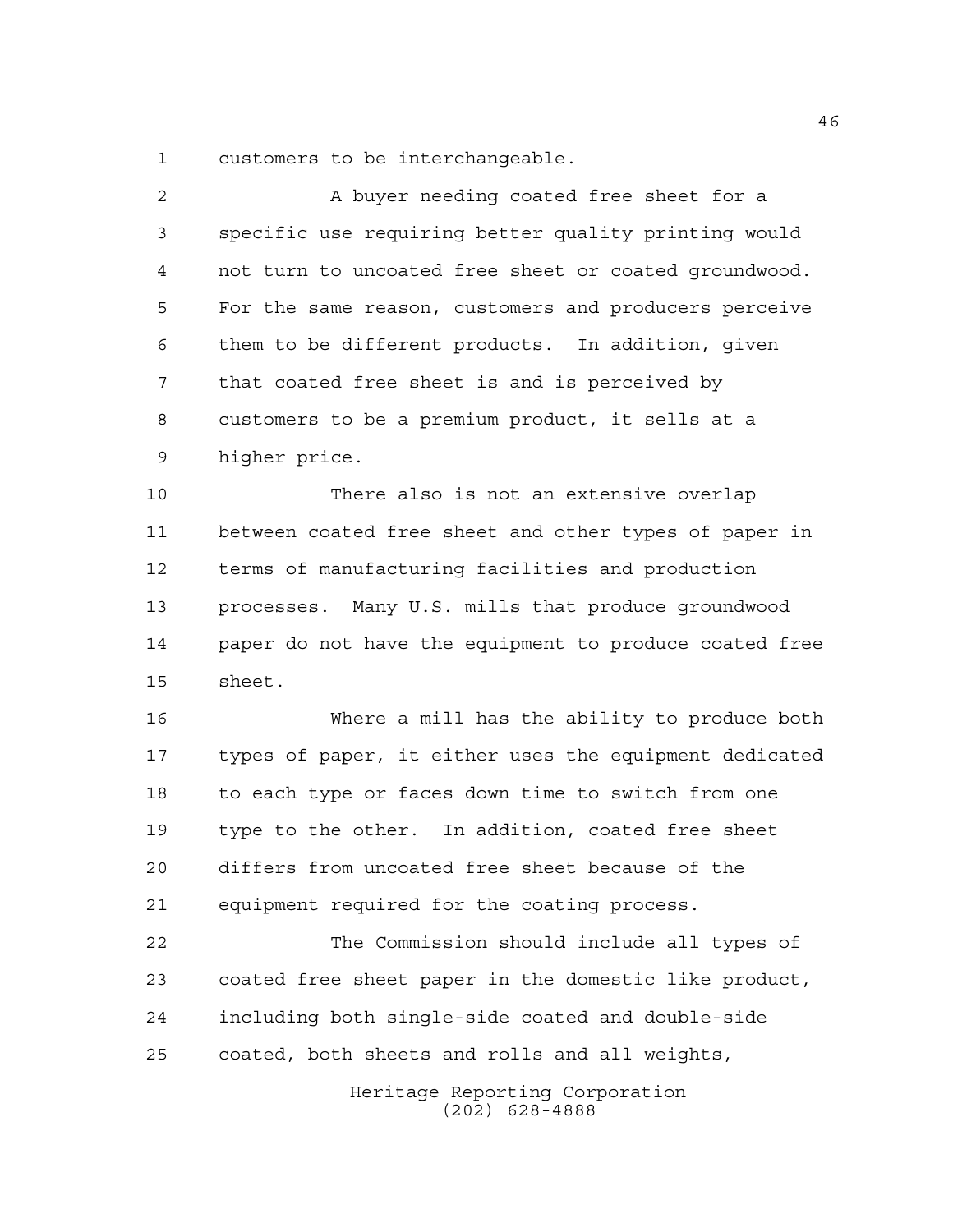brightness levels and finishes.

2 As in coated groundwood paper, the Commission should conclude that there are no clear dividing lines among these product variations within the coated free sheet category and that all share common characteristics and uses that set them apart from both uncoated free sheet and coated groundwood paper. Turning to another issue, the facts of this case easily satisfy the criteria for cumulation. All the petitions were filed on the same day, and the imports from China, Indonesia and Korea all compete with each other and with the domestic like product. There is no question that coated free sheet from all sources is highly fungible. Both the domestic like product and the imports come in all forms required by the U.S. market, including rolls and sheets, single- and double-side coated and various weights, grades and finishes. Moreover, regardless of the source, the product is competitive in terms of quality, and there are no special customer requirements that set coated free sheet apart from one source or other sources.

 Domestic coated free sheet and the subject imports are also sold in the same geographic markets.

> Heritage Reporting Corporation (202) 628-4888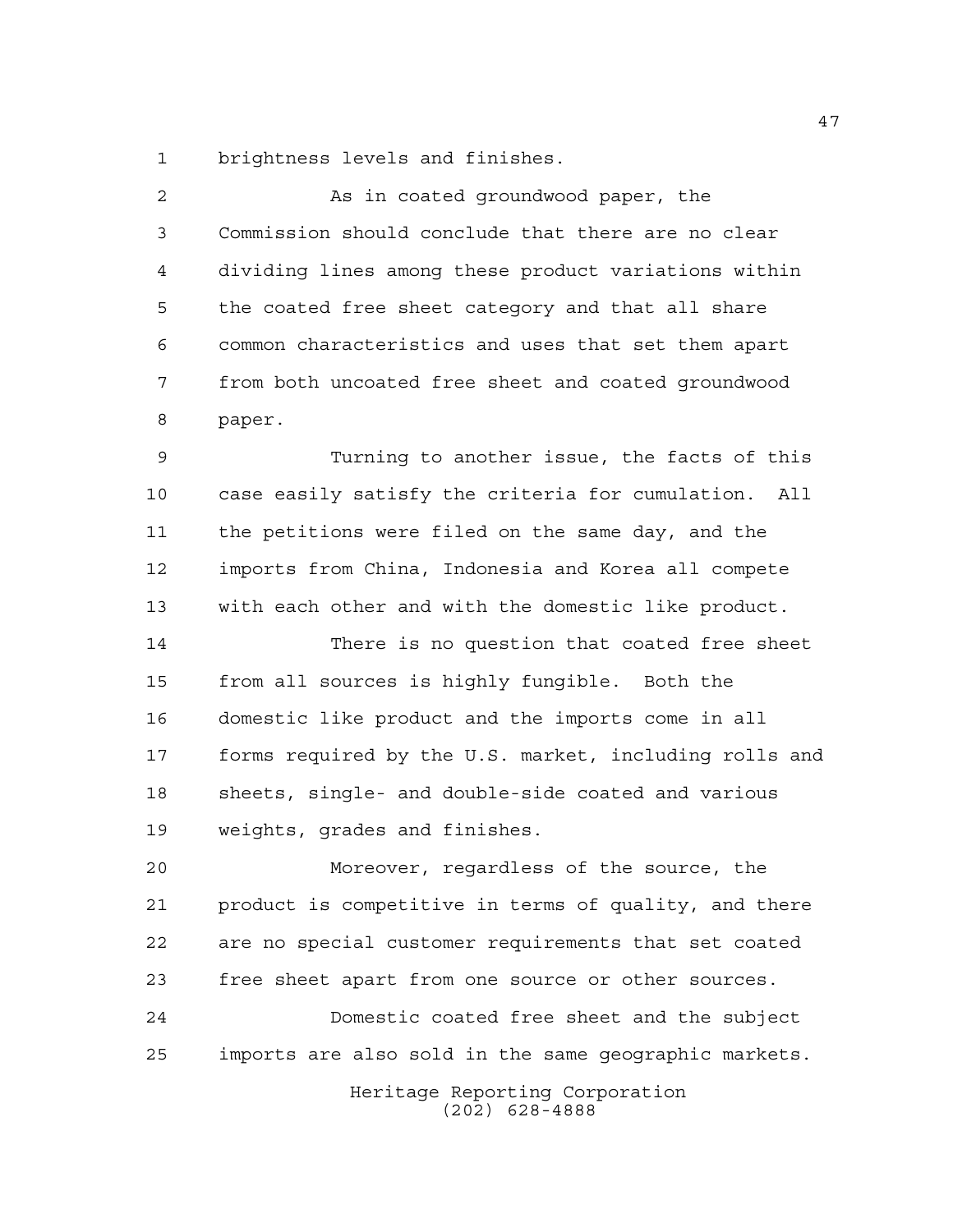U.S. producers are located across the country, and the subject imports have entered many Customs ports of entry and supply various parts of the country in competition with U.S. producers who ship their product long distances to customers on both coasts and everywhere in between.

 There are also common channels of distribution because both the domestic product and the subject imports are sold to distributors and end users for the same types of application.

 Finally, official import data show that imports from all three countries were simultaneously present in the U.S. market during the period of investigation. Clearly, the reasonable overlap in competition that the Commission looks for among the domestic product and the subject imports is present in this case and requires cumulation.

 It is also clear that imports from China, Indonesia and Korea are not negligible. The statute treats imports as negligible if they count for less than three percent of all imports during the most recent 12 month period for which data are available prior to the filing of the petition. For imports from developing countries in a countervailing duty investigation, the negligibility threshold is four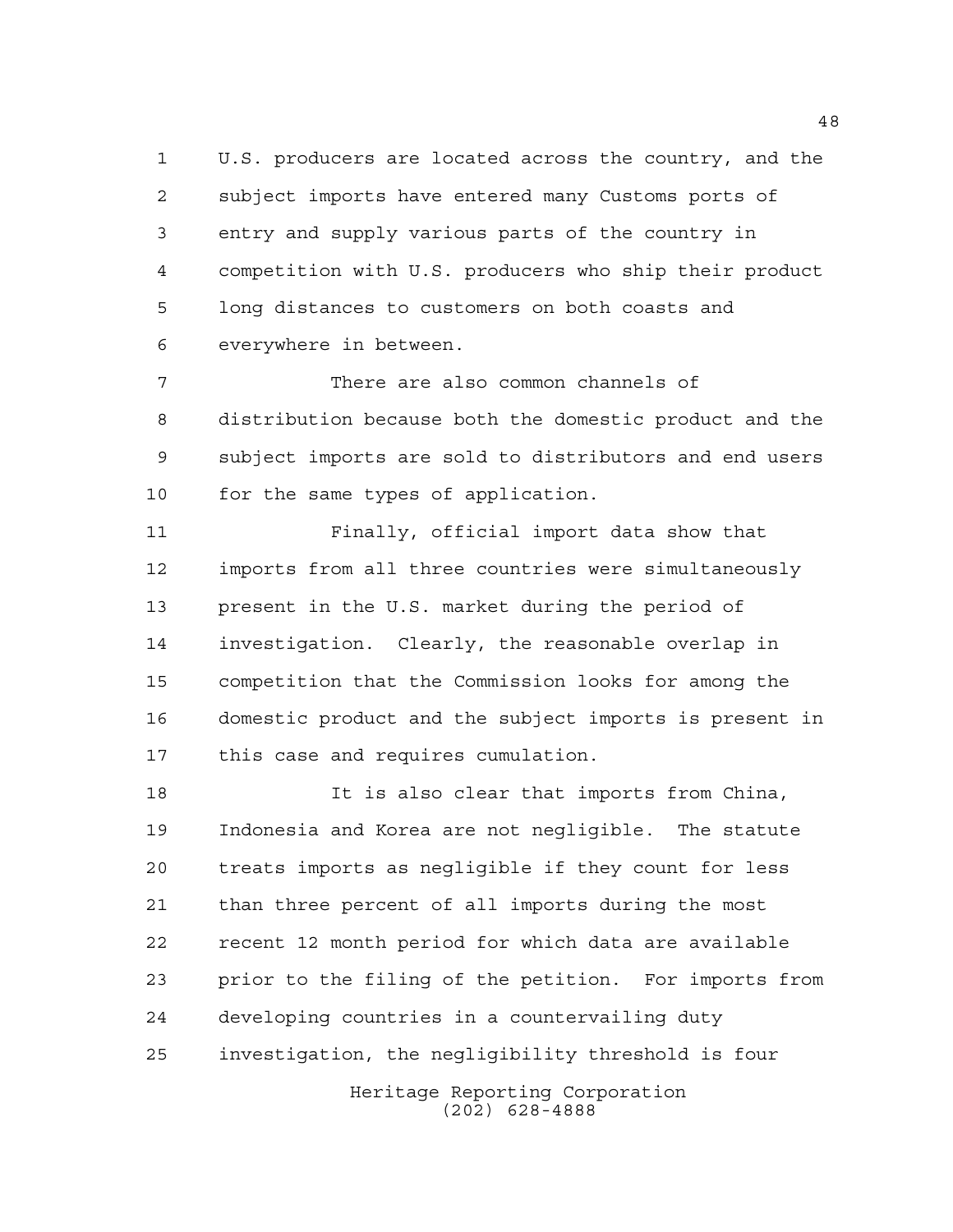percent.

Heritage Reporting Corporation (202) 628-4888 The statute also provides that for purposes of a threat determination the Commission may not treat imports as negligible if there is a potential that they will imminently account for more than the relevant negligibility threshold. As noted in the statement of administrative action accompanying the Uruguay Round Agreements Act, in a preliminary investigation the Commission must apply the reasonable indication standard to the determination of whether imports are negligible. In other words, there must be clear and convincing evidence that the subject imports are negligible. Thus, there is a very low standard for negligibility in a preliminary investigation, especially in the threat context where there only needs to be a reasonable indication of a potential that subject imports will imminently account for more than the threshold percentage. Official U.S. import statistics show that China accounted for 14.47 percent by volume of total U.S. imports of coated free sheet during the most recent period for which data are available. October 2005 to September 2006 is the most recent period. Imports from Korea accounted for 26.41 percent of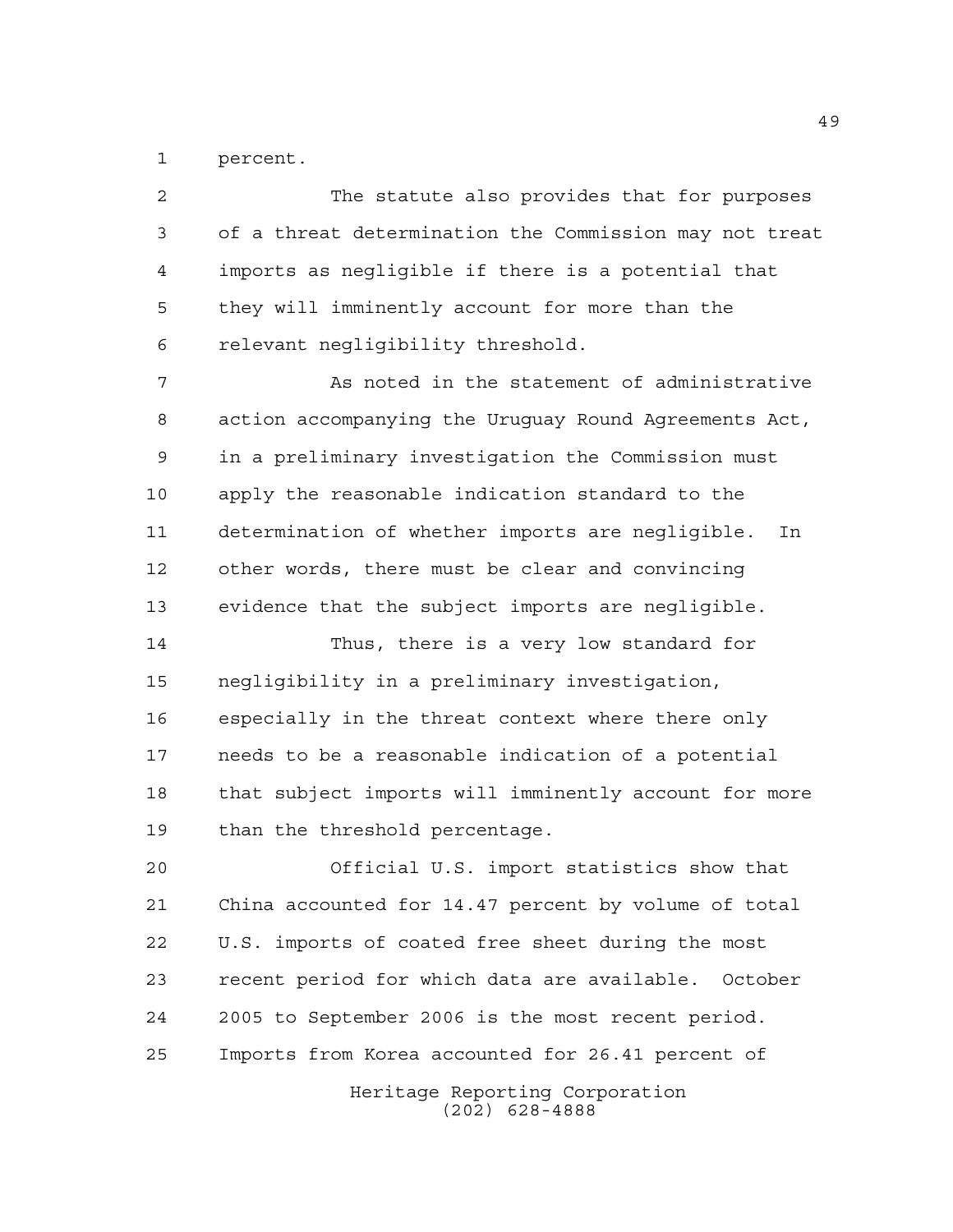total imports during that period. Thus, imports from China and Korea clearly are not negligible.

 Indonesia accounted for 3.28 percent of total U.S. imports during the same period. Thus, for purposes of the Commission's antidumping investigation imports from Indonesia also satisfy the three percent threshold.

 The only possible negligibility issue is with respect to imports from Indonesia in the Commission's countervailing duty investigation. Indonesia is a developing country, so the four percent negligibility threshold applies.

 Because imports from Indonesia did not satisfy this requirement during the most recent 12 month period, the Commission must consider for purposes of its threat determination whether there is a reasonable indication that there is a potential that imports from Indonesia will imminently account for more than four percent of total imports.

 Available information at this stage of the investigation shows that subject imports from Indonesia have been increasing at a rate that demonstrates this standard is met. Imports from Indonesia during 2006 have been significantly higher on a month-to-month basis than during 2005 and have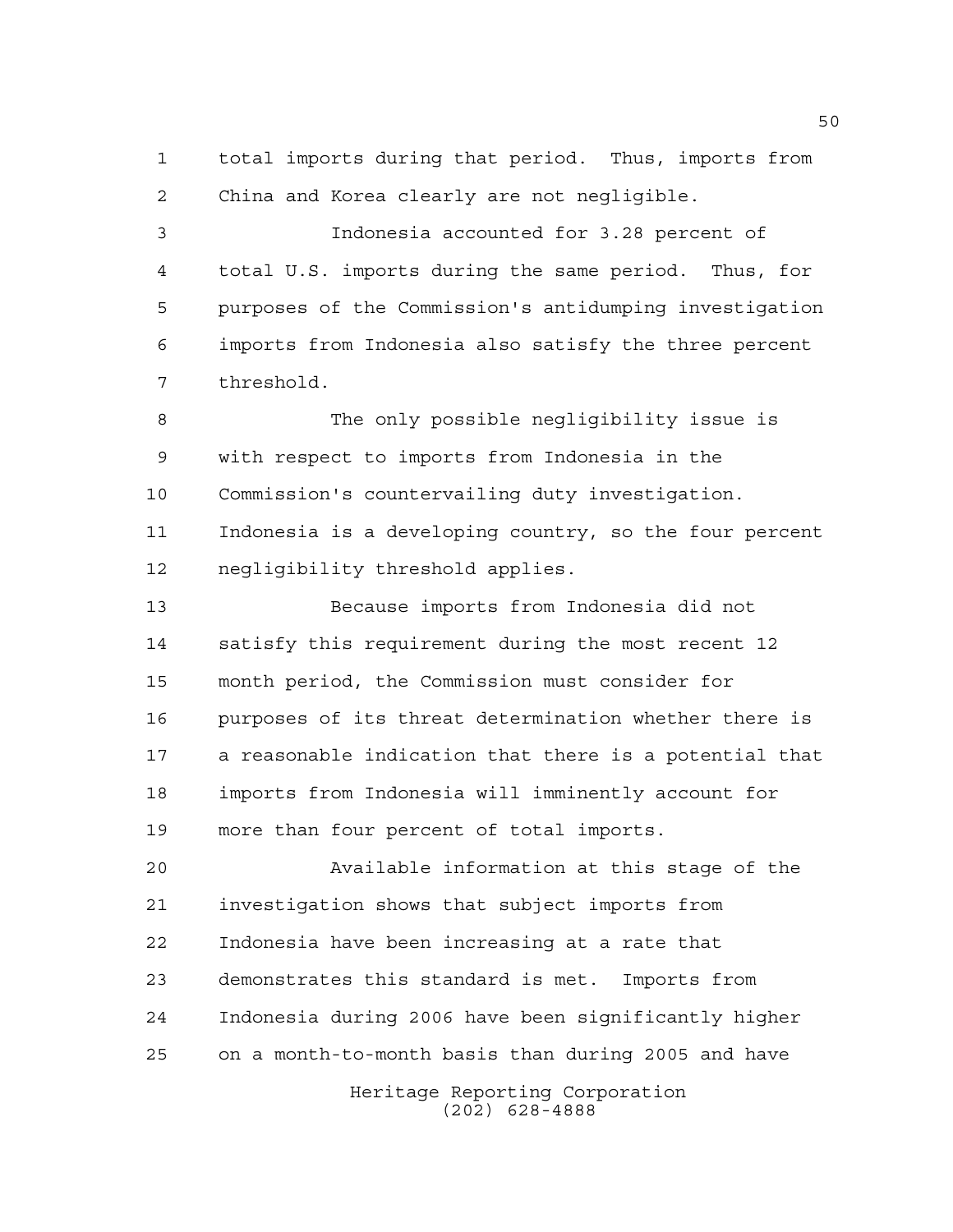exceeded four percent total imports in several months.

 At their current rate of growth, imports from Indonesia will exceed four percent of total imports for an entire 12 month period early in 2007. Under any definition of imminent this is sufficient. There also is no evidence suggesting that this trend is likely to reverse itself in the imminent future. One reason for the increase in imports from

 Indonesia is that they have been displaced from the Chinese market. As the Chinese industry has grown, imports into China from Indonesia plummeted by 53 percent during 2005 and 2006, forcing Indonesian exporters to seek other international markets, particularly the United States.

 While Indonesian exports to China fell by 53 percent, during the same period exports to the United States increased by 141 percent. It is also clear that Indonesian mills are operating at low rates of capacity utilization in 2006, giving them every incentive to direct more of their coated free sheet production to the United States.

 Finally, Asia Pulp & Paper or APP owns production facilities in both China and Indonesia. Imports from APP in Indonesia would likely increase even more significantly if duties were imposed on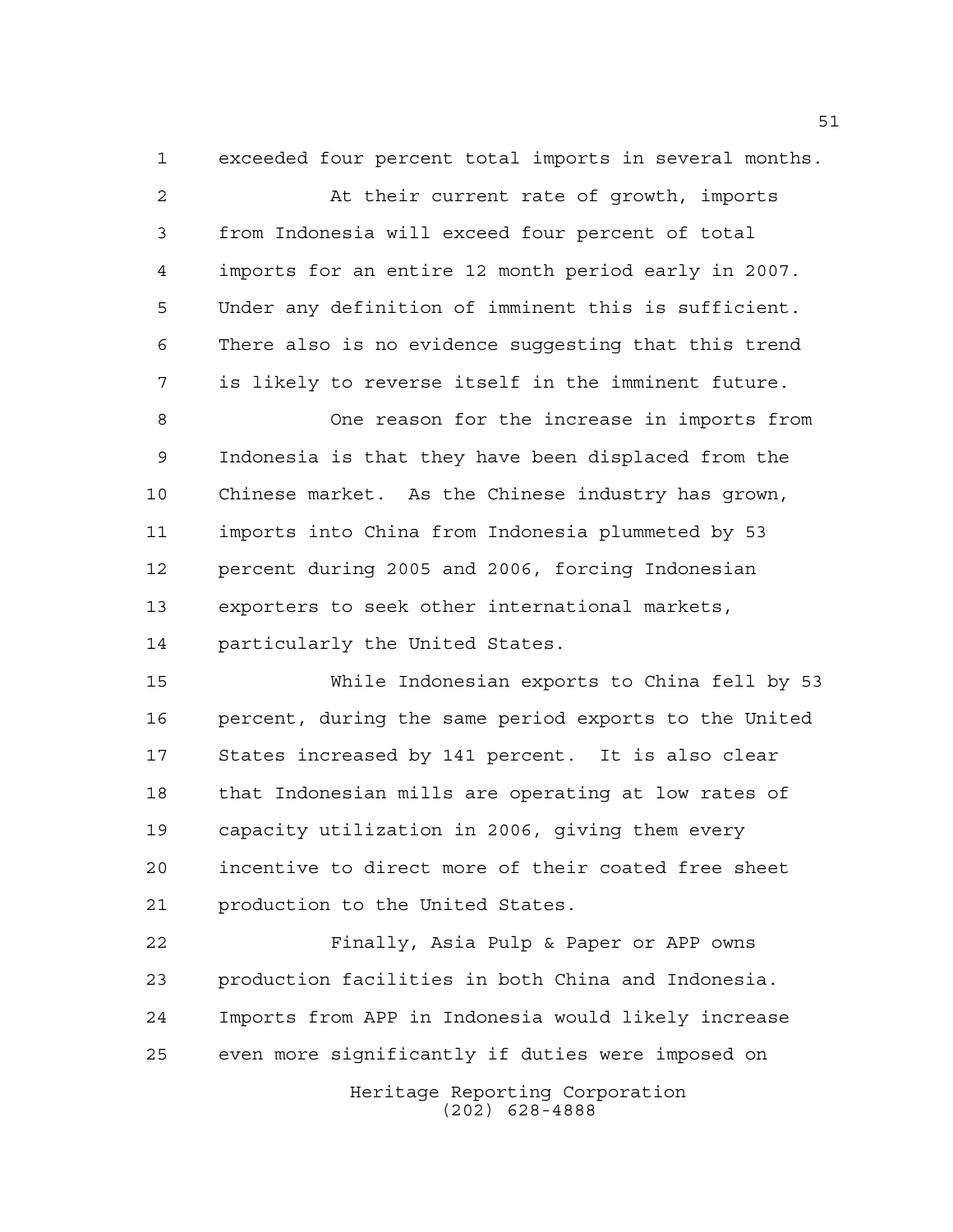imports from China but not Indonesia because APP would then be likely to shift production to Indonesia.

 Thus, there is clearly a reasonable indication of a potential that imports from Indonesia will imminently account for more than four percent of total imports. Accordingly, the Commission should determine that imports from Indonesia are not negligible for purposes of the countervailing duty investigation.

 As Mr. Tyrone discussed, the domestic industry is suffering material injury. If the Commission finds it necessary to consider other additional material injuries threatened, there is also a very strong case for an affirmative determination based on threat of material injury.

 First, the Commission should exercise its discretion under the statute to cumulate imports from China, Indonesia, and Korea for purposes of threat. As I discussed earlier, the criteria for cumulation for purposes of present material injury are clearly satisfied. In addition, the trends in imports from the three countries are interrelated due to competition among the three sources, both in the United States and internationally.

Heritage Reporting Corporation (202) 628-4888 For example, the increase in imports from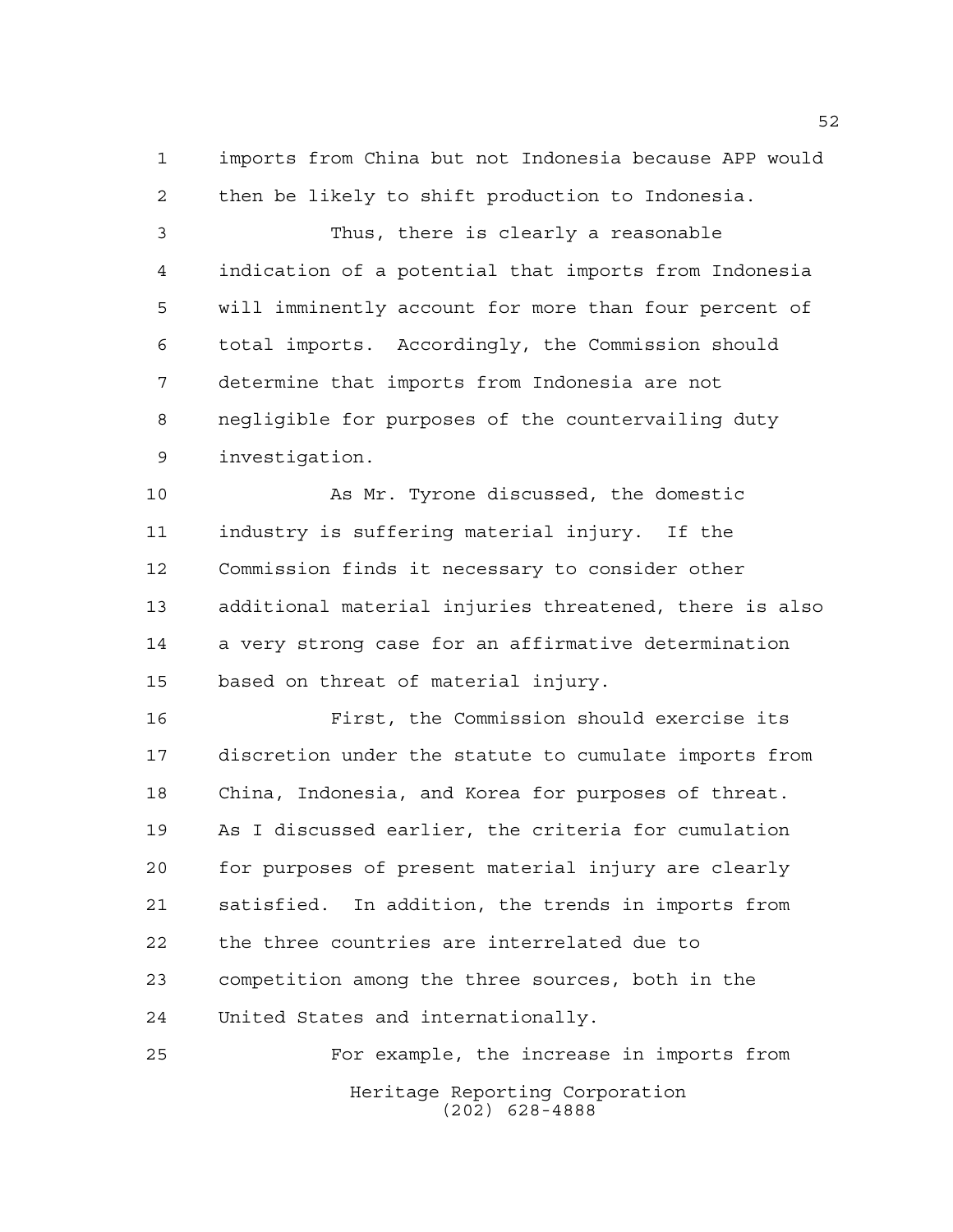Indonesia is a result, at least in part, of Indonesian exporters' lost markets in China, and the dominant producer in Indonesia, APP, is also the largest producer of coated free sheet in China.

 At the risk of stating the obvious, we have alleged the existence of countervailable subsidies in all three countries. We believe that the Commerce Department's investigation will show that several of the subsidies are export subsidies within the meaning of Article 3.1 of the WTO Subsidies Agreement and/or that the subsidies will either cause, or threaten to cause, serious prejudice to the interests of the United States within the meaning of Article 6 of the WTO Subsidies Agreement.

 Imports of the subject merchandise are virtually certain to increase if these various subsidies continue to be used by producers in the subject countries.

 In addition, as detailed in our petition, and as will be discussed in more detail in our post- conference brief, producers in China, Indonesia, and Korea have significantly increased their capacity in recent years and have significant unused capacity that can be directed toward the U.S. market. This idle capacity provides suppliers in all three countries the

Heritage Reporting Corporation (202) 628-4888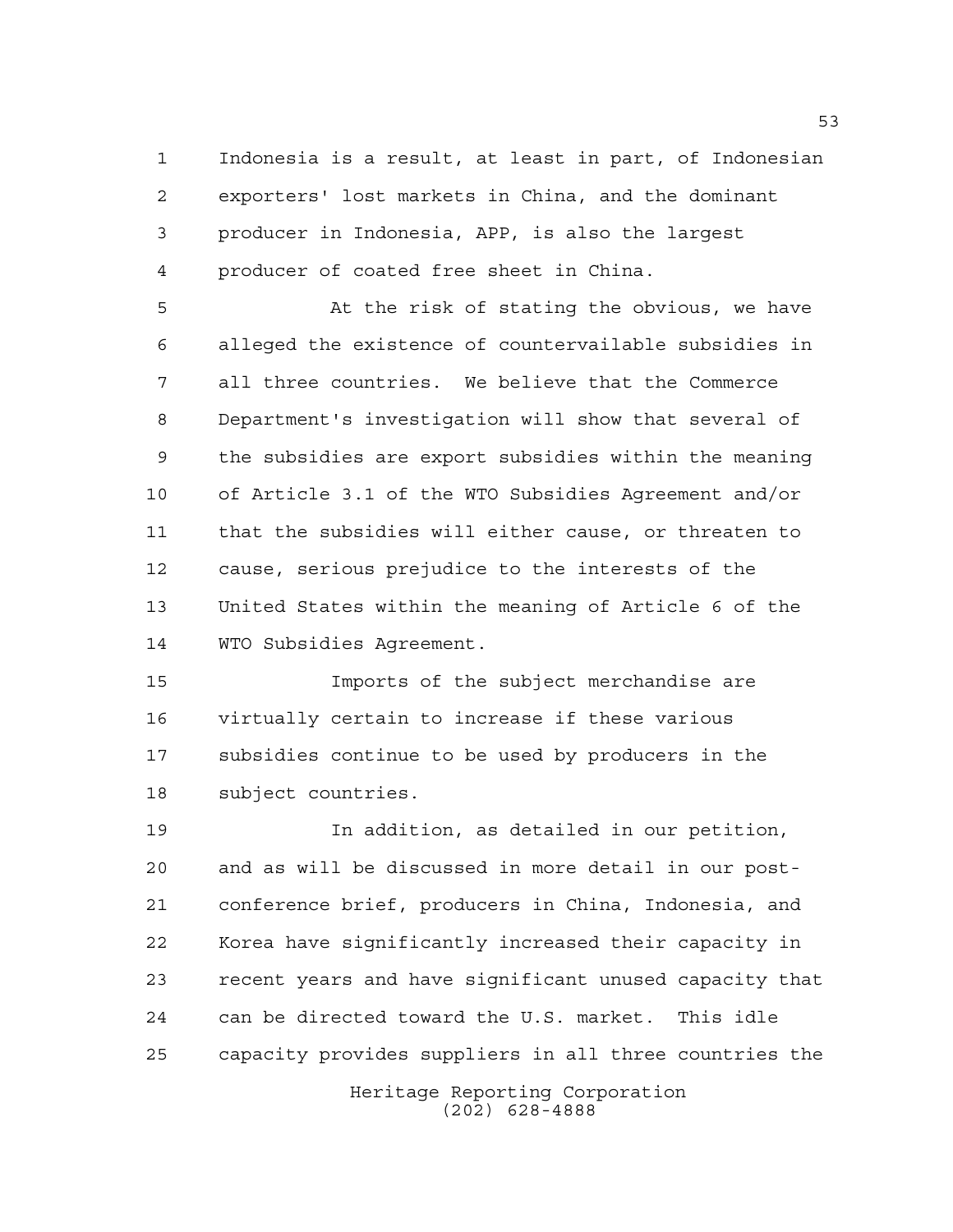incentive to increase exports, and imports from all three countries have increased rapidly over the period of investigation in absolute terms and relative to both U.S. production and U.S. consumption.

 The existence of antidumping orders in China on coated free sheet from Korea and in Australia on coated free sheet from Korea and Indonesia make additional exports to the United States even more likely.

 Given the adverse price impact of the subject imports during the period of investigation, there is every reason to expect that imports will continue to undersell the domestic product in the imminent future and continue to increase demand for further dumped and subsidized imports.

 Finally, substantial additional injury has been caused by subject imports, and this injury will be manifested in the future because the inability of domestic producers to raise capital and invest in new production assets now, during the period of investigation, has harmed their ability to compete in the future.

 That concludes my presentation. Thank you. MR. KAPLAN: Thank you, Mr. Jones. How much time do we have left?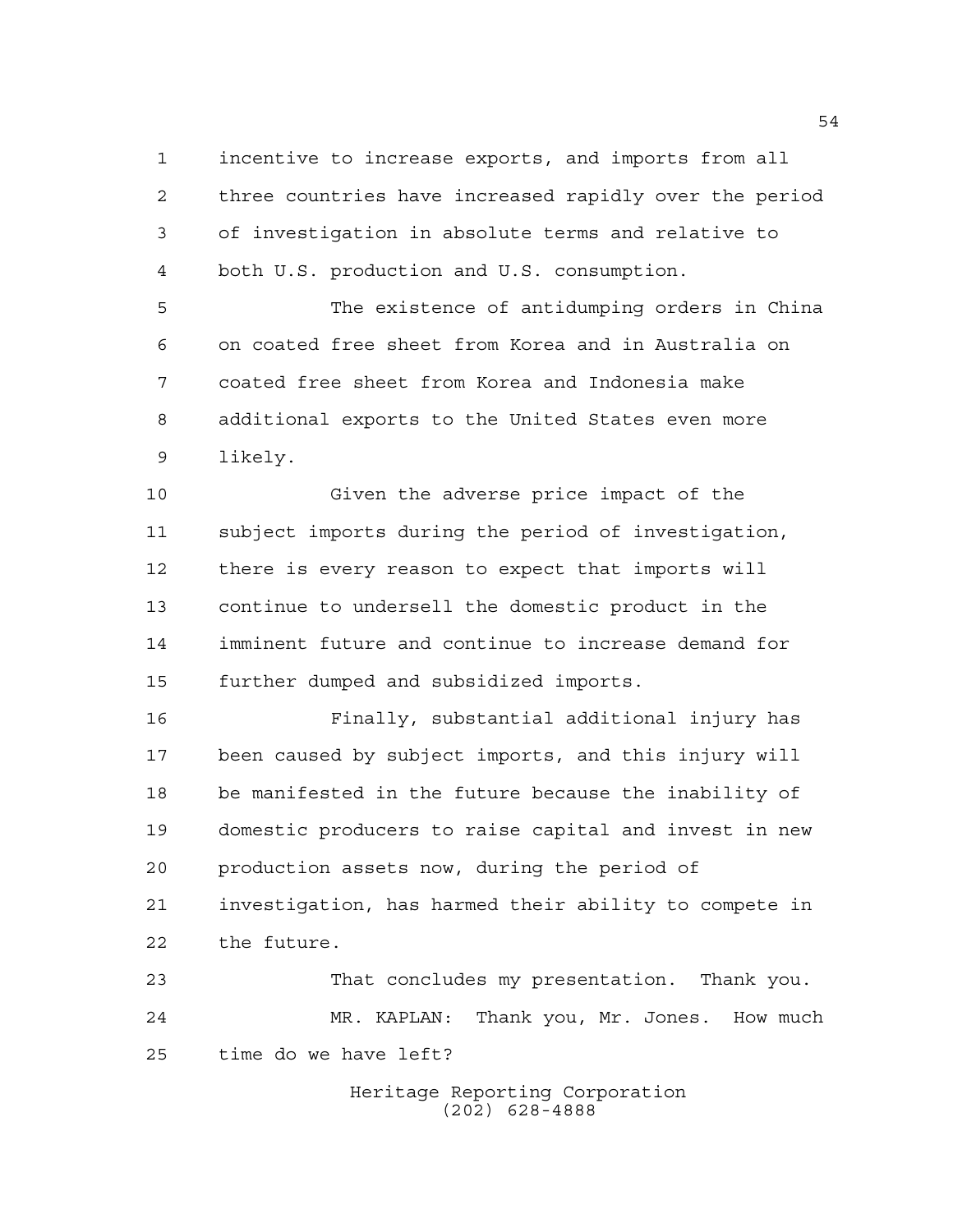MR. KAPLAN: Twenty-three minutes? Could we save that for rebuttal, please? MR. CARPENTER: Yes, you can, if you would like. Well, a correction to that. In preliminary conferences, we do not save time for rebuttal. You get a straight 10 minutes, so you would have to use your time now or concede it. MR. KAPLAN: Well, I think maybe one or two points. MR. CARPENTER: A correction to that. You actually only have 12 minutes remaining. MR. KAPLAN: Can we save the 12 minutes for rebuttal since it's last? MR. CARPENTER: No. We like to stick to our

MS. MAZUR: Twenty-three minutes.

 practice of just 10 minutes per side for closing statements.

 MR. KAPLAN: All right. I would just like to address one or two things more before we conclude our presentation, and maybe Mr. Tyrone or anyone else has something to raise. But I think just one point I would make: There was some discussion of whether NewPage was interested in doing an IPO or anything like that. Well, certainly, many of the companies that you will hear from in a few minutes are public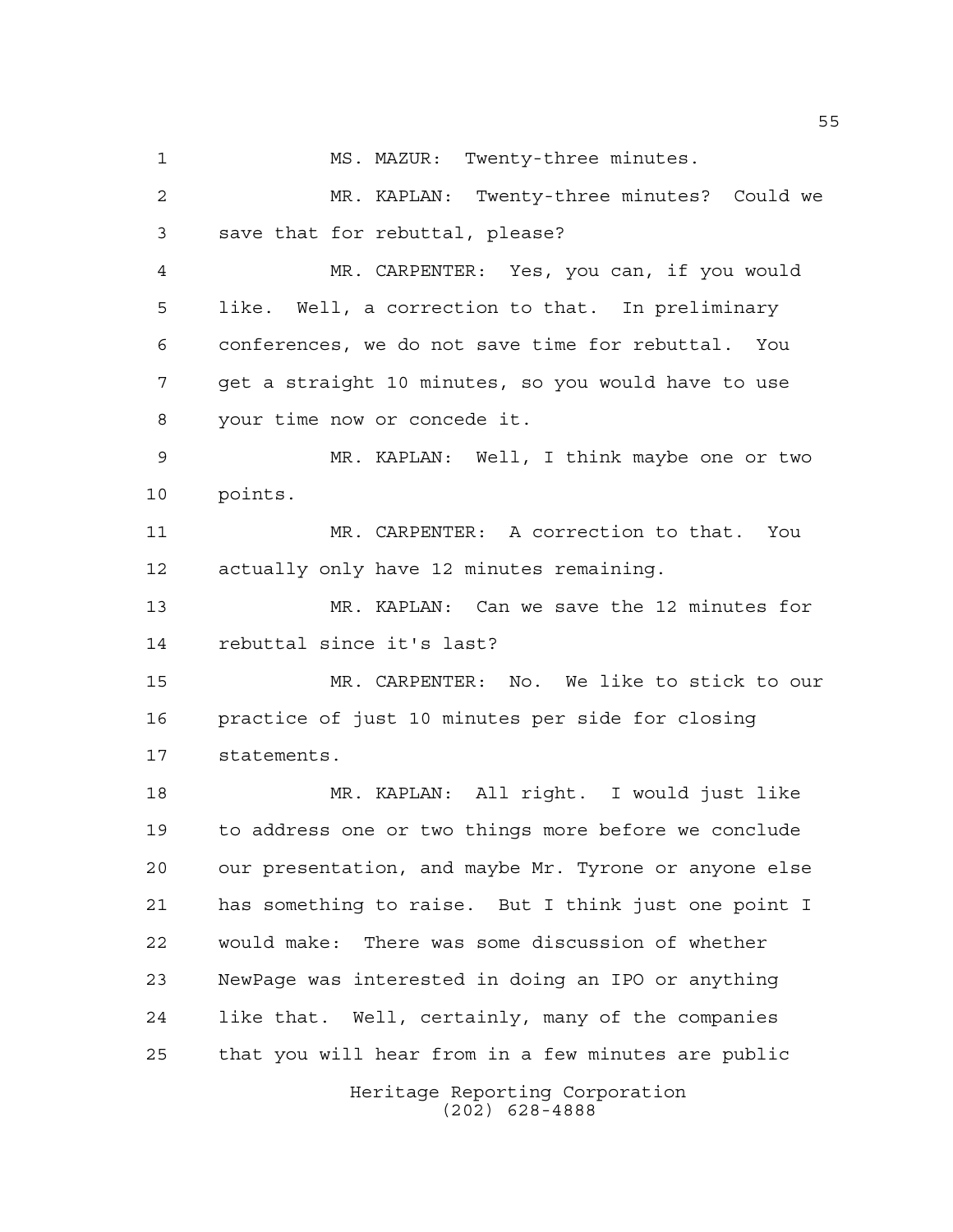companies. There is nothing proper, illegal, or inappropriate about wanting to be a public company, so that statement, I found to be very strange.

 I would also say, if you're talking about whether there is a representation of the industry here, in addition to the representatives from NewPage, Ms. Hart, and the union, you're representing 275,000 workers in the paper industry, including Appleton, Bowater, Glatfelder, International Paper, Sappi, SMART, Stora Enso, and Wausau Paper. So I find that statement to be quite outrageous.

**I'll** just conclude what I have to say, talking about rolls and sheets. Rolls are coming in. They are being imported, if you look at the data. If you look at Mr. Caldwell's job, he converts rolls into sheet. There is a direct interrelation. Also, what we've seen in the sheet sector is going to apply in the roll sector very soon in terms of increasing, low-priced rolls being imported into the United States.

 With that, maybe someone else wants to add something.

Heritage Reporting Corporation MR. TYRONE: Yes. On that last point about rolls versus sheets, the addition that I would make to that is that, as was indicated when Mr. Caldwell talked about his position, every sheet was once a

(202) 628-4888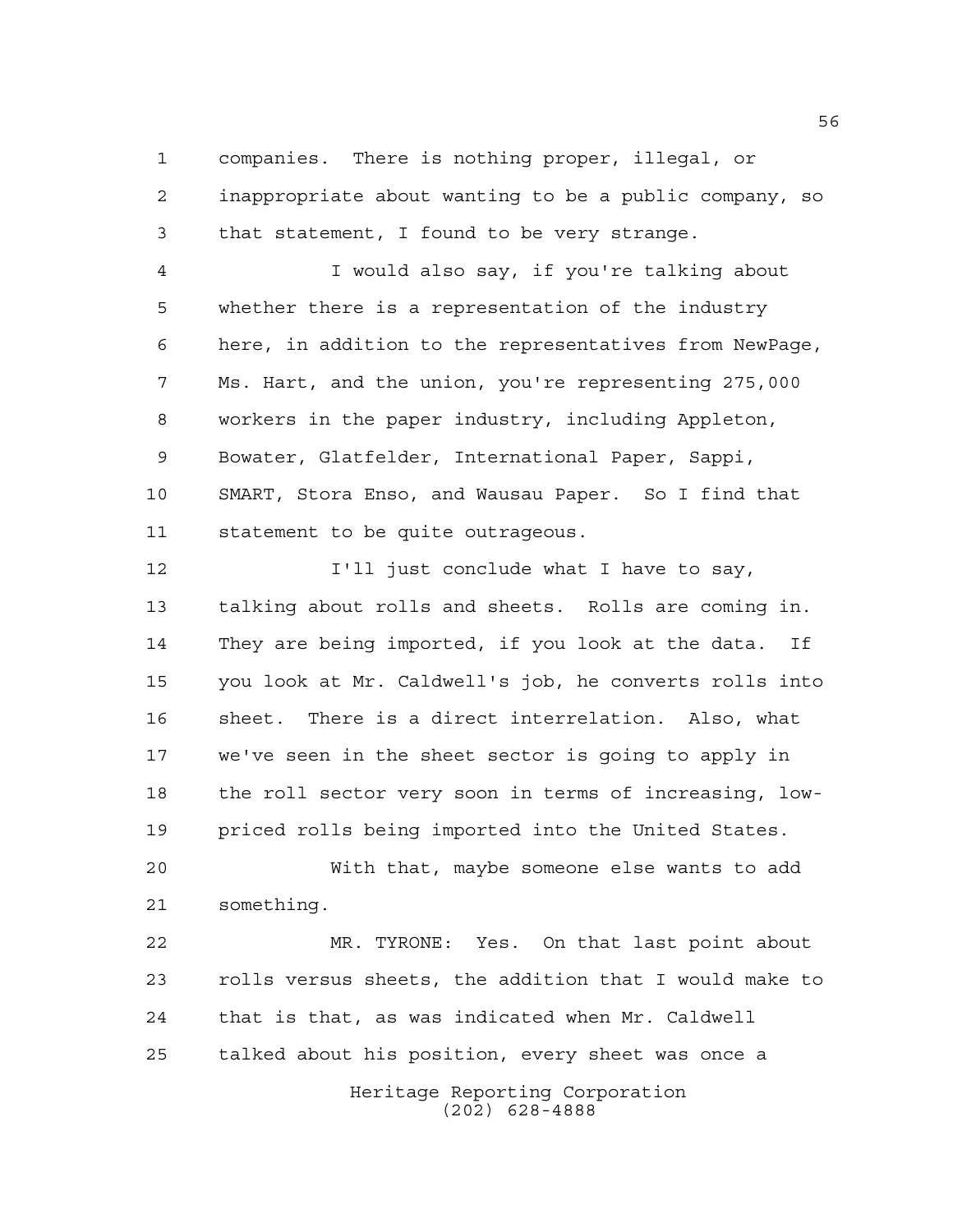roll, and while there is direct competition from the imports from Korea, China, and Indonesia as they come in in sheeted form with the extremely low prices, direct impact on the sheets.

 There is also an impact on rolls, and the way that that works is, as a coated free sheet paper manufacturer competes with the unfair pricing on sheets and determines that they can no longer make a profit on those sheets, that paper machine which supplied the paper that turned into a sheet is going to continue to run, and what it's going to make is it's going to make the roll product.

 So the unfair competition from the sheet, in effect, pushes the coated free sheet manufacturer in the U.S. to make a higher level of rolls, therefore, creating more competition within the roll product as well.

 So it's not as though because it's a sheet, it only affects the sheet market. It affects the sheet market very directly, but it also affects the roll market significantly, though indirectly.

 MR. BUTTON: Mr. Chairman, I'm Ken Button. Mr. Cameron listed a series of factors in the economic realm during his opening statement. Let me perhaps comment on those.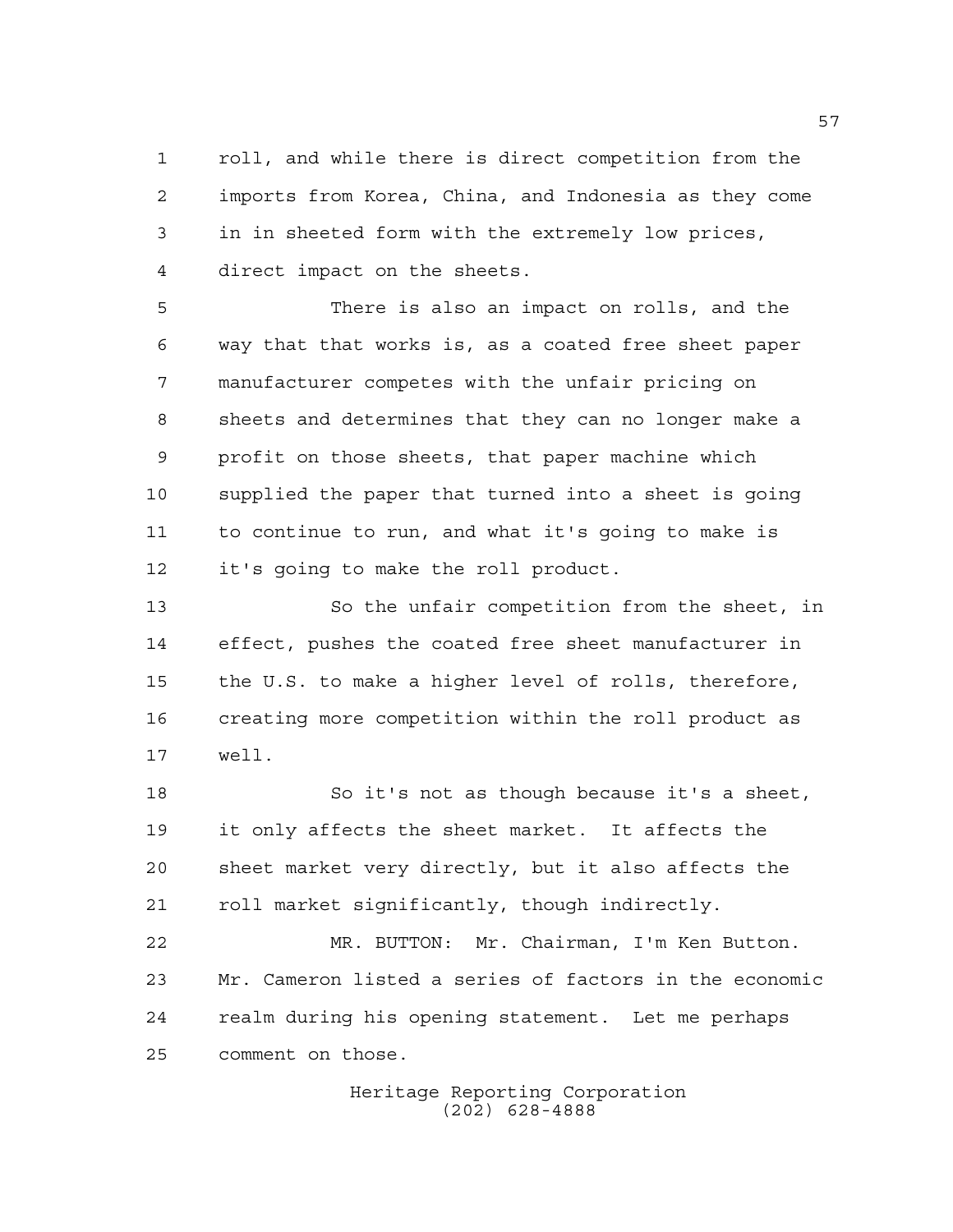1 He noted the predominance of the restructuring in this industry as being a source of disruption. Well, the restructuring, I believe, is the result of the impact of the imports. He noted that there was increases in shipments. Well, indeed, this is a cyclical industry. We are in an up side of the cycle. You would anticipate that there ought to be some increases in the shipments.

 He noted full capacity or relatively high levels of capacity. Well, that partially results from the closure of capacity, and, indeed, the conditions of competition in this industry are such that you must run your machines at high levels of capacity to be economically viable. You take the hit on profit. Profit has increased, but it is from very low levels in the past, and the profitability, at this point, is hardly sufficient to cover cost of capital and deal with the future.

 The prices are, indeed, low, and increases are long overdue. You do find, in fact, a correlation here. In terms of the rising imports, what else has risen? Well, two things, importantly. The market share. The overall import market share has risen, over the POI, from 9 to 14 percent. But look carefully at the split.

> Heritage Reporting Corporation (202) 628-4888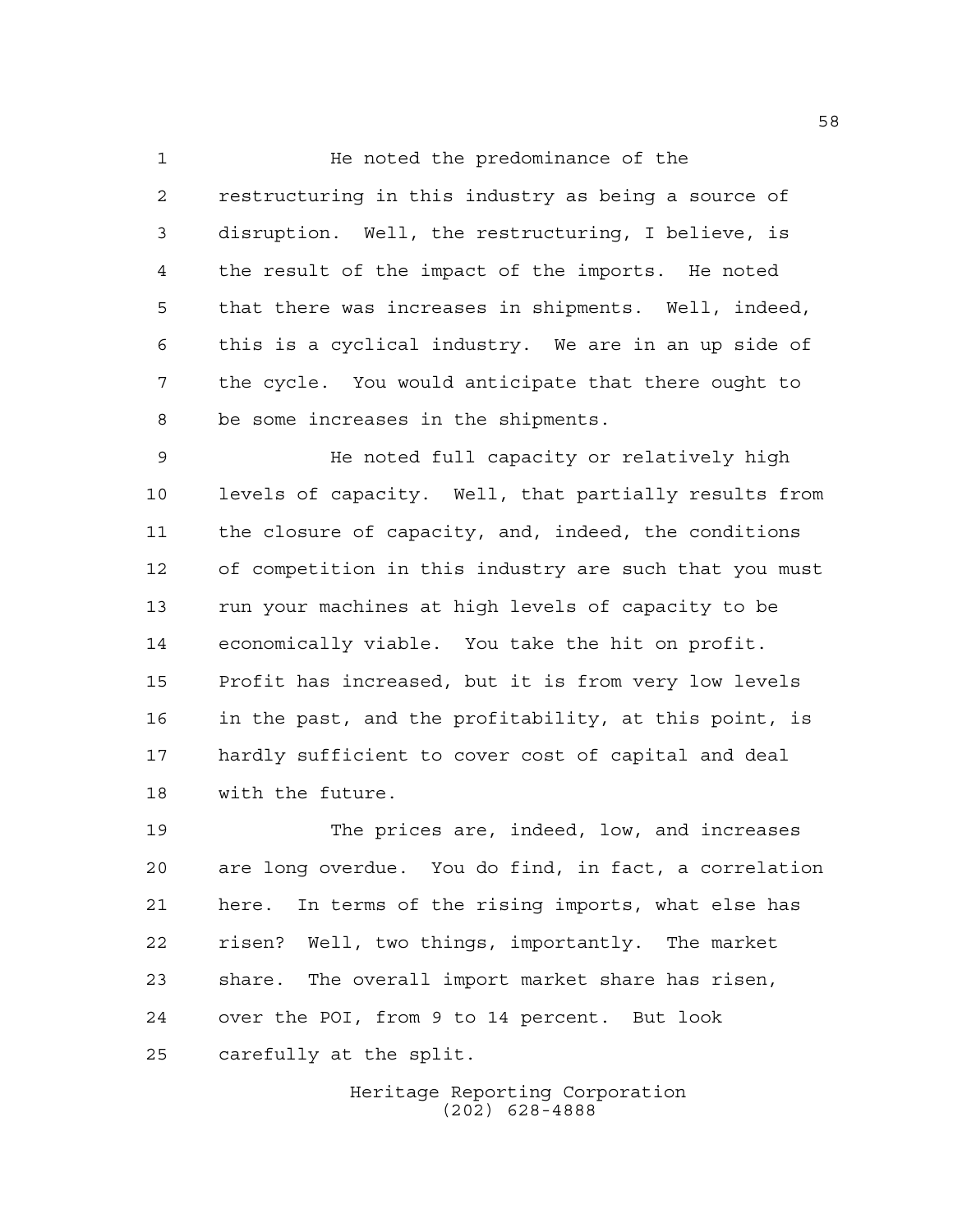He noted the difference between sheets and rolls. Among sheets, public data indicate that the subject import market share rose from 24 percent to 34 percentage points during this period. We do not see attenuated competition here. What you see is the past, which is the progress of import penetration in sheets being the prologue for the future.

8 As Mr. Tyrone mentioned, you can easily take a mill making sheets and produce an exportable roll product. Once the import penetration is sufficiently secured in the sheets area, the domestic industry fears that the subject imports will do the same with respect to the rolls.

 The Luke shutdown; again, as noted, it was a 1904 plant, but, as Mr. Caldwell and Mr. Tyrone have indicated, there has been massive capital investment and modernization in that plant continuously over its history and into recent periods. Thank you.

 MR. CALDWELL: I would just like to say I'm new to all of this, but I heard in the opening statement that referred to part of our problems as being older equipment, and I do want everybody to know that NewPage has modernized, and we have state-of-the- art sheeting equipment not only at the Luke mill but at the Chillicothe sheeting facility, the latest, up-

> Heritage Reporting Corporation (202) 628-4888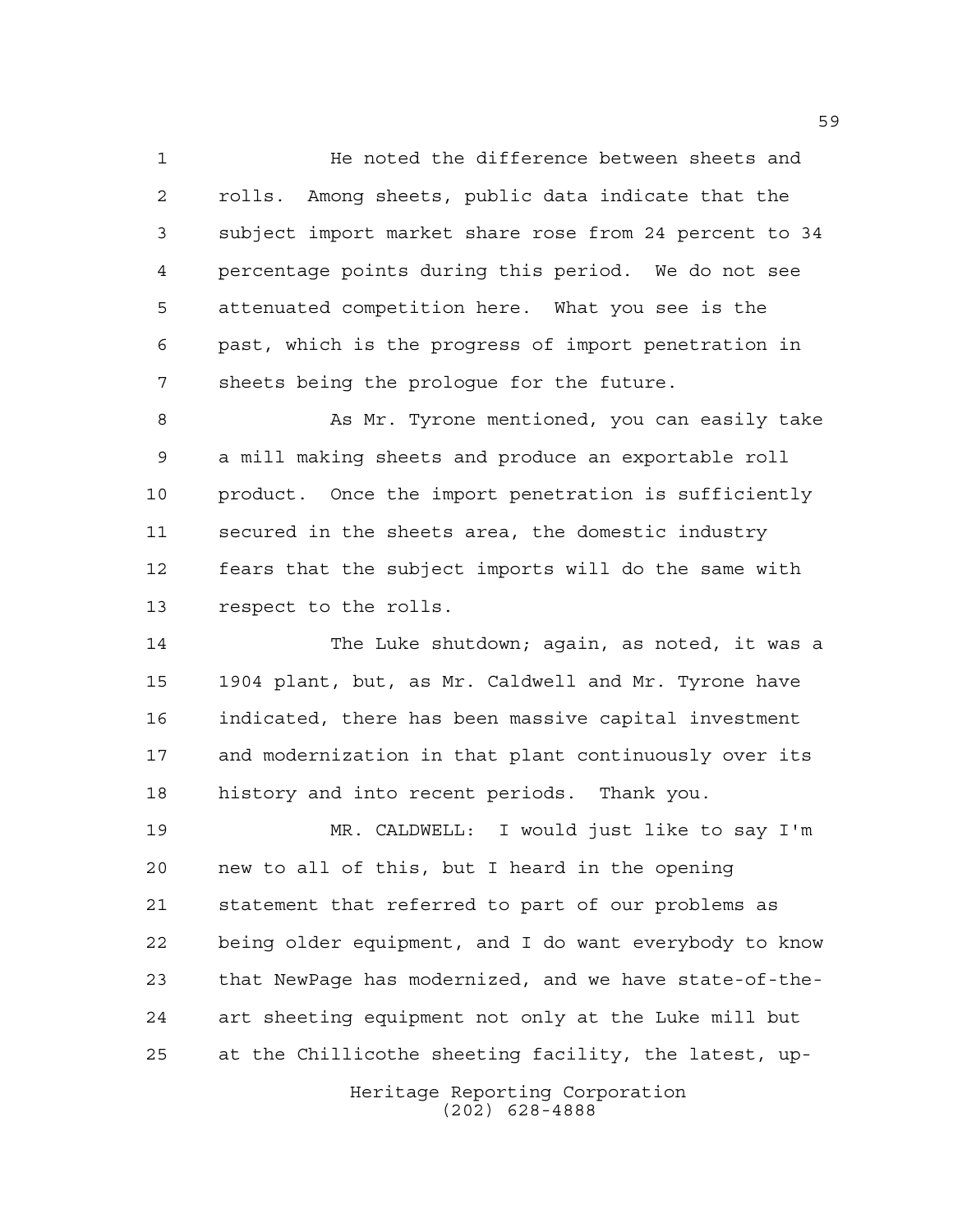to-date sheeting equipment possible, and there has been millions of dollars put in our Number 8 and 9 paper machine to keep it state of the art. So even though we're an older mill, that doesn't mean we sat back and tried to get by on the old equipment. Thank you. MR. KAPLAN: With that, I think we'll conclude, unless someone here had any additions. I think that will be all. Thank you very much. MR. CARPENTER: Thank you very much, panel, for your presentation. We'll now turn to the staff questions. We'll begin with Debra Baker from the Office of Investigations. MS. BAKER: My name is Debra Baker, Office of Investigations. Mr. Kaplan, in your most recent comments, you made reference to support by the workers of Wausau Paper and Bowater. According to Wausau Paper's Web site, they do produce some specialty packaging materials. Are those materials subject to the scope of these investigations? MR. KAPLAN: I think I'm going to, if it's all right, get back to you on some of that, both in terms of confidential session and checking over some other information, if that's okay.

Heritage Reporting Corporation (202) 628-4888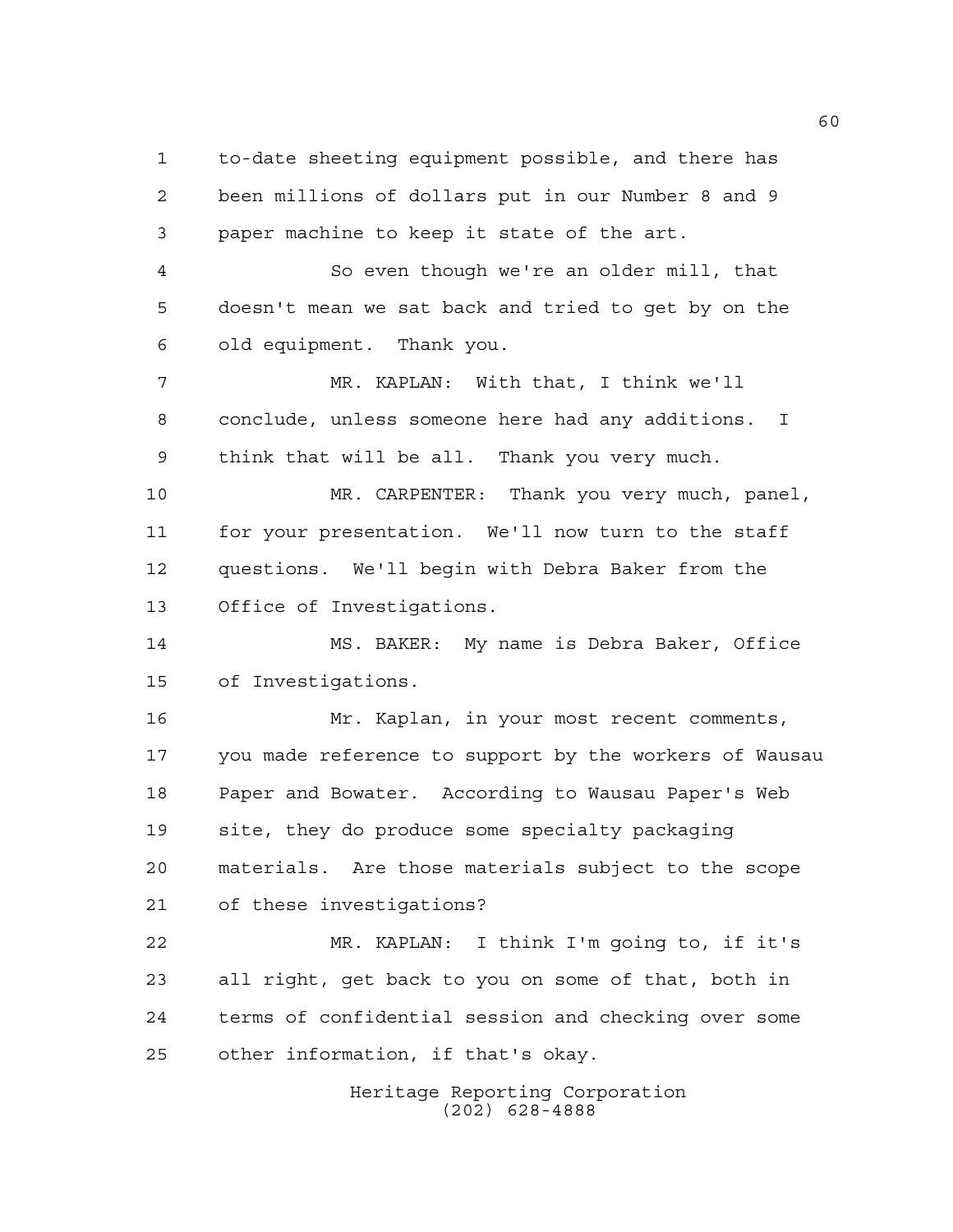Heritage Reporting Corporation MS. BAKER: Further, to the extent to which they are subject or not subject, is any lack of clarity there possibly relevant in terms of whether or not we have a clear definition between what's a subject product and what isn't a subject product, especially when we get into the area of some of the specialty packaging and paperboard materials. MR. KAPLAN: We will address those questions in our post-conference submission. MS. BAKER: Okay. Thank you. There has been testimony that the dividing line between ground sheet paper and clear, free sheet paper is the 10 percent dividing line between the amount of pure material and unpure material which is included in it. Where does that 10 percent come from, that 10 percent figure? MR. TYRONE: The 10 percent is an accepted industry standard for what defines a coated groundwood and what defines a coated free sheet. It is a limitation on groundwood content in a free sheet paper. MS. BAKER: Does it refer to any quality standards that have been set forth by any type of organization, or is it simply a general understanding among the industry for purposes of just being able to

(202) 628-4888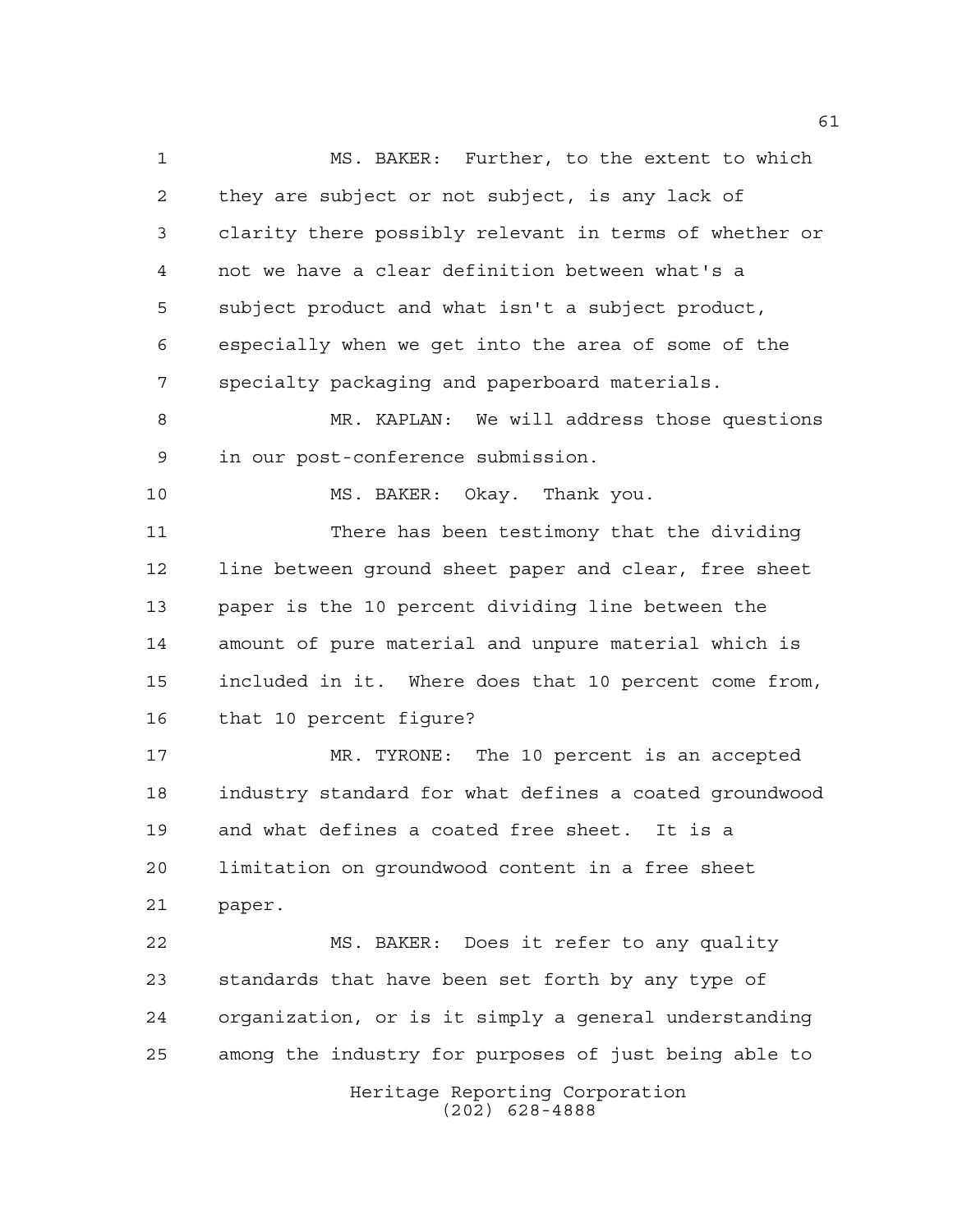talk about the two products clearly?

| 2  | MR. TYRONE: It is a well-defined                       |
|----|--------------------------------------------------------|
| 3  | definition. I'm not sure whether it's defined as a     |
| 4  | quality standard. It is a technical association, pulp  |
| 5  | and paper industry standard, though.                   |
| 6  | MS. BAKER: Okay. Thank you.                            |
| 7  | Mr. Forstall was able to visit your                    |
| 8  | facilities, and, unfortunately, I was not able to go.  |
| 9  | He has prepared extensive trip notes, which will be    |
| 10 | placed on the record shortly. Could you just briefly   |
| 11 | help me understand the different stages of capacity?   |
| 12 | For example, there has been quite a bit of testimony   |
| 13 | about the paper machines and how the shutting down of  |
| 14 | paper machines impacts the operations of the plant and |
| 15 | the laying off of the workers. So it does seem clear   |
| 16 | that that is a clear stage in the manufacturing        |
| 17 | process.                                               |
| 18 | Could you identify the different stages,               |
| 19 | though, in addition to the paper-making machines,      |
| 20 | which I would assume have to do with the processing of |
| 21 | the pulp because you also identified the other         |
| 22 | production stages and how substantive that machinery   |
| 23 | and equipment is?                                      |
| 24 | MR. TYRONE: Sure. There are three or four              |
| 25 | basic stages, if you will. There is a pulping          |
|    | Heritage Reporting Corporation<br>$(202)$ 628-4888     |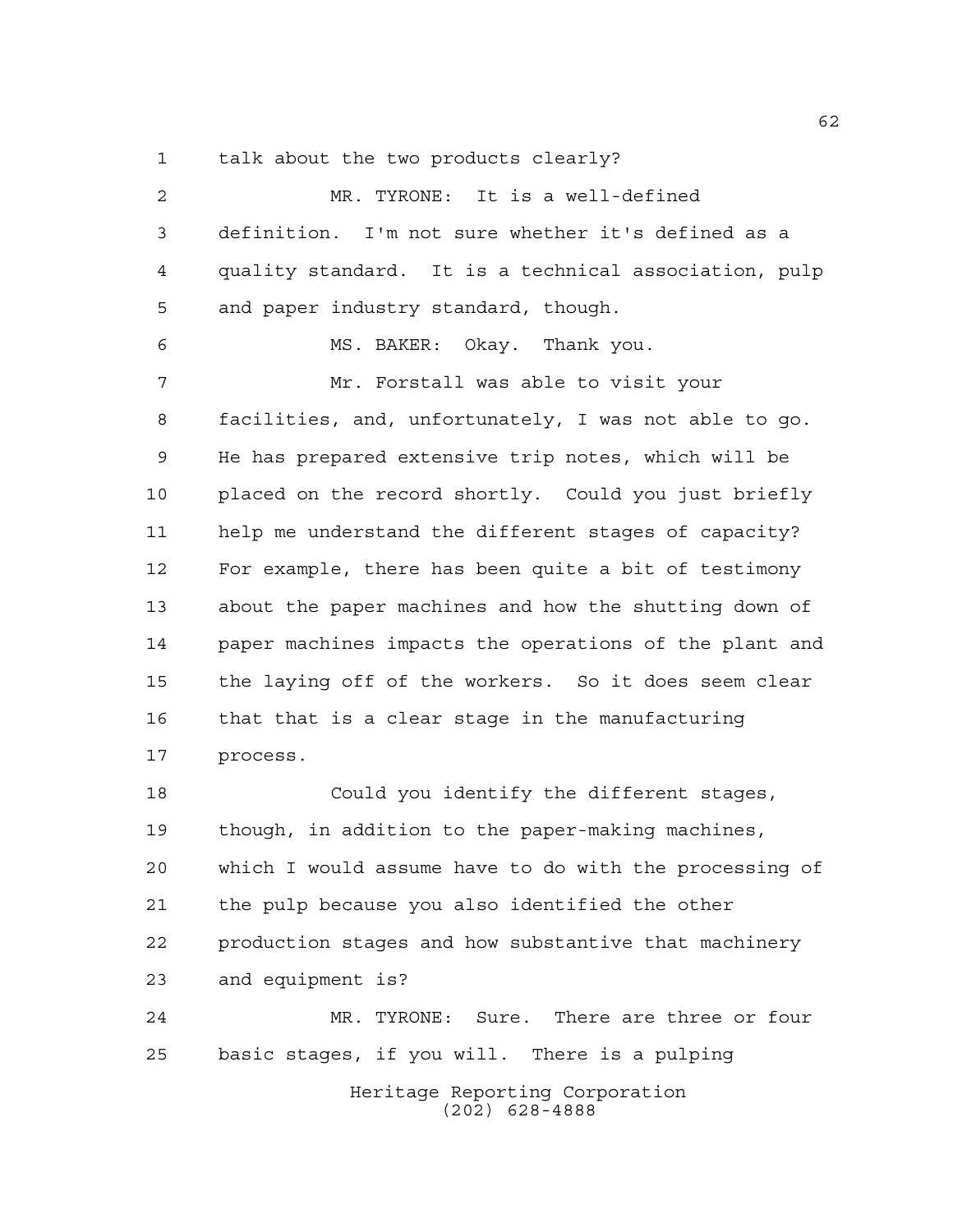operation, which is a significant investment as well. There are massive vessels in which, in the case of free sheet, chemical treating and heating, and so forth takes place to separate the fibers and reduce impurities.

 MS. BAKER: Is that what is meant by the paper-making machinery?

 MR. TYRONE: No. Trees come to the mill. Felled trees come to the mill, and there will be variations on this, but basically felled trees come to the mill, and they are cut into chips. Those chips are placed into a pulp mill, a pulping facility. So the process is there the chips are turned from chips into pulp. I'm basically describing a coated free sheet facility. From there, the right amounts of the various species go to a paper machine, and it's converted from pulp to a paper machine.

 There are two basic different approaches on a paper machine, and NewPage employs both. One is for the pulp to be turned into paper, dried on a paper machine, and it becomes uncoated paper. It comes off the paper machine on a reel as uncoated paper and then goes to a coater. Then it goes to a supercalender. The purpose of the supercalender is to make the sheet glossier.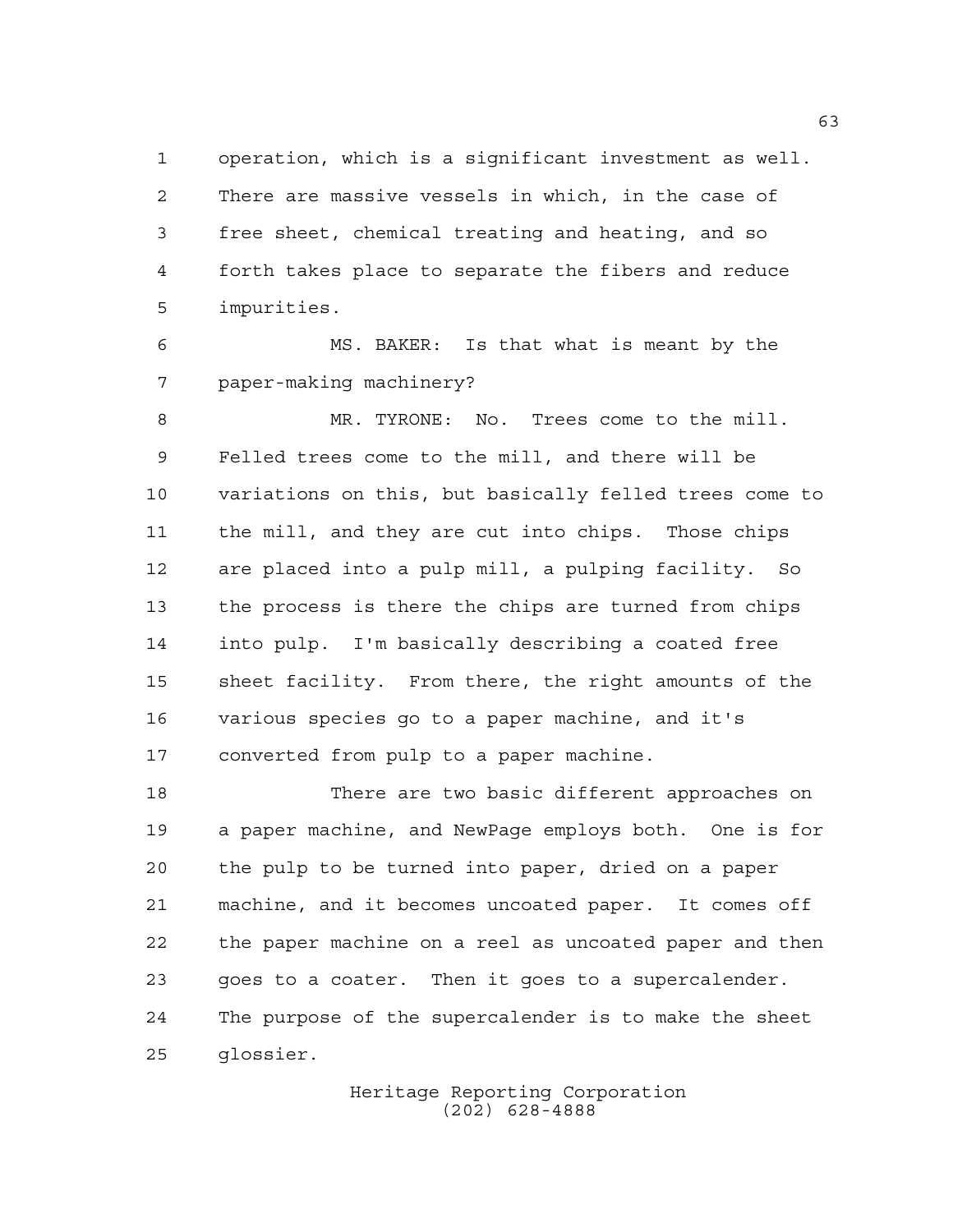Heritage Reporting Corporation (202) 628-4888 Then it goes to some sort of converting operation, either cut into rolls or cut into rolls and later turned into sheets. But some of our paper machines have the coaters on the paper machine. So by the time it actually comes off the paper machine, it's not only paper; it is coated paper. We have both different approaches. Is that helpful? MS. BAKER: That's helpful. That's helpful, yes. And there was testimony, was there not, that there is very little pulp sold separately as pulp on the market. MR. TYRONE: There is very little groundwood pulp. There is no commercially available quantity of groundwood pulp. Craft pulp, which is the pulp that's used in making coated free sheet; there is plenty of that available in the marketplace. MS. BAKER: Who would be producing that and selling that has craft pulp? MR. TYRONE: There are a number of producers in this country and others that sell craft pulp. In fact, we sell small quantities of craft pulp ourselves. MS. BAKER: And who would you sell it to? MR. TYRONE: Some paper makers do not own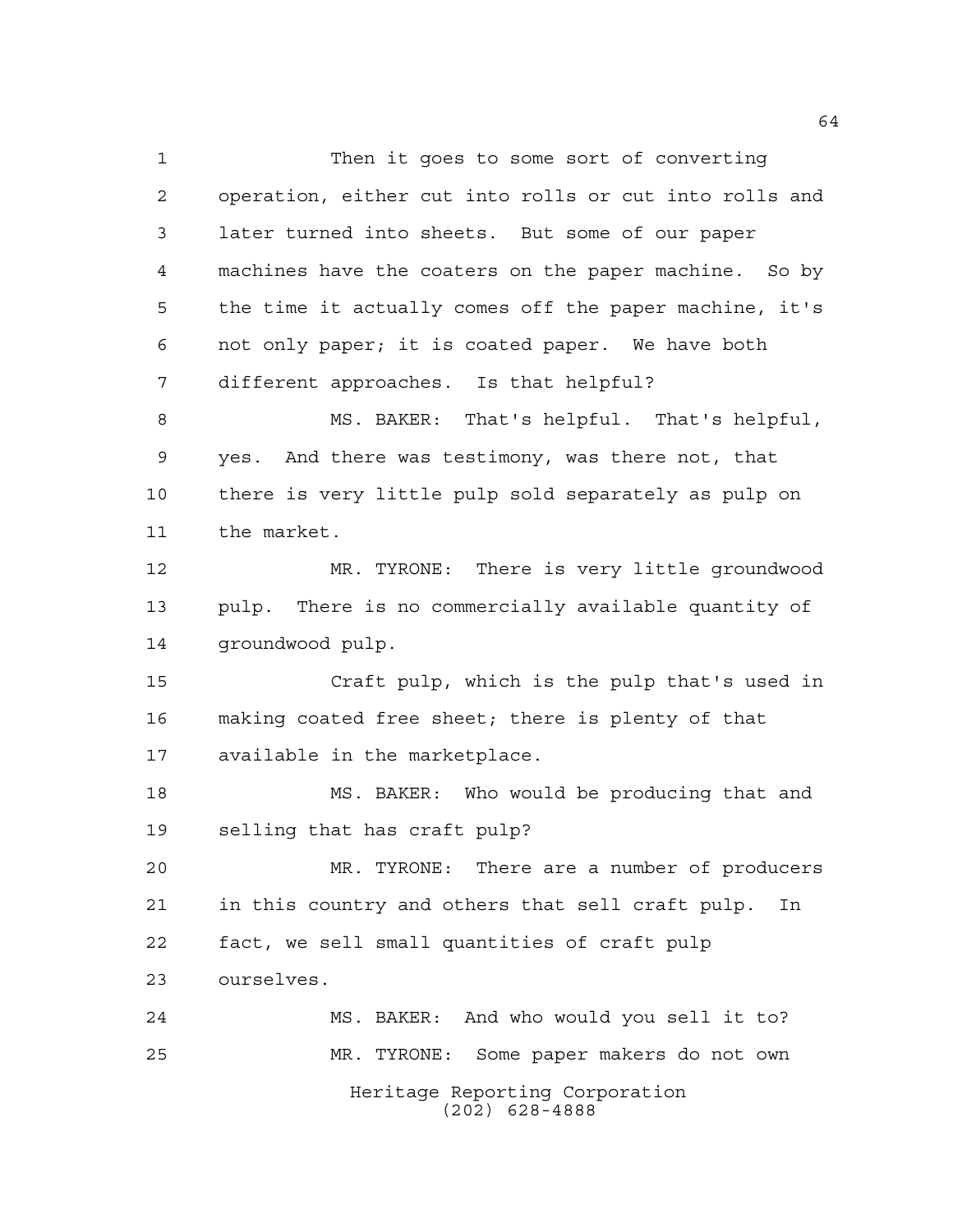pulping assets, or they don't own pulping assets that are sufficiently large for the demand for pulp for the paper that they make, so they purchase pulp for the manufacture of paper.

 MS. BAKER: Approximately what percentage of the value added to the product would be prior to the pulping process and would be subsequent to the pulping process, if you had to divide it into the two segments, before and after?

 MR. TYRONE: And you have pushed me beyond my knowledge, being able to speak right here. We can get you that information, but I don't have that.

 MS. BAKER: Yes. That would be helpful if that was in the brief. Let's see.

 MR. JONES: Ms. Baker, just to clarify what your request is, could you repeat what you would like for us to include in our brief?

 MS. BAKER: Approximately how much of the value added, from the time that you start with your import product, which would be the lumber, the chips, how much of it is value added up to the point that you end up with pulp, and how much additional value added is after the pulping process until you end up with a finished product, which is sold as paper?

Heritage Reporting Corporation (202) 628-4888 MR. JONES: Would that be the percentage of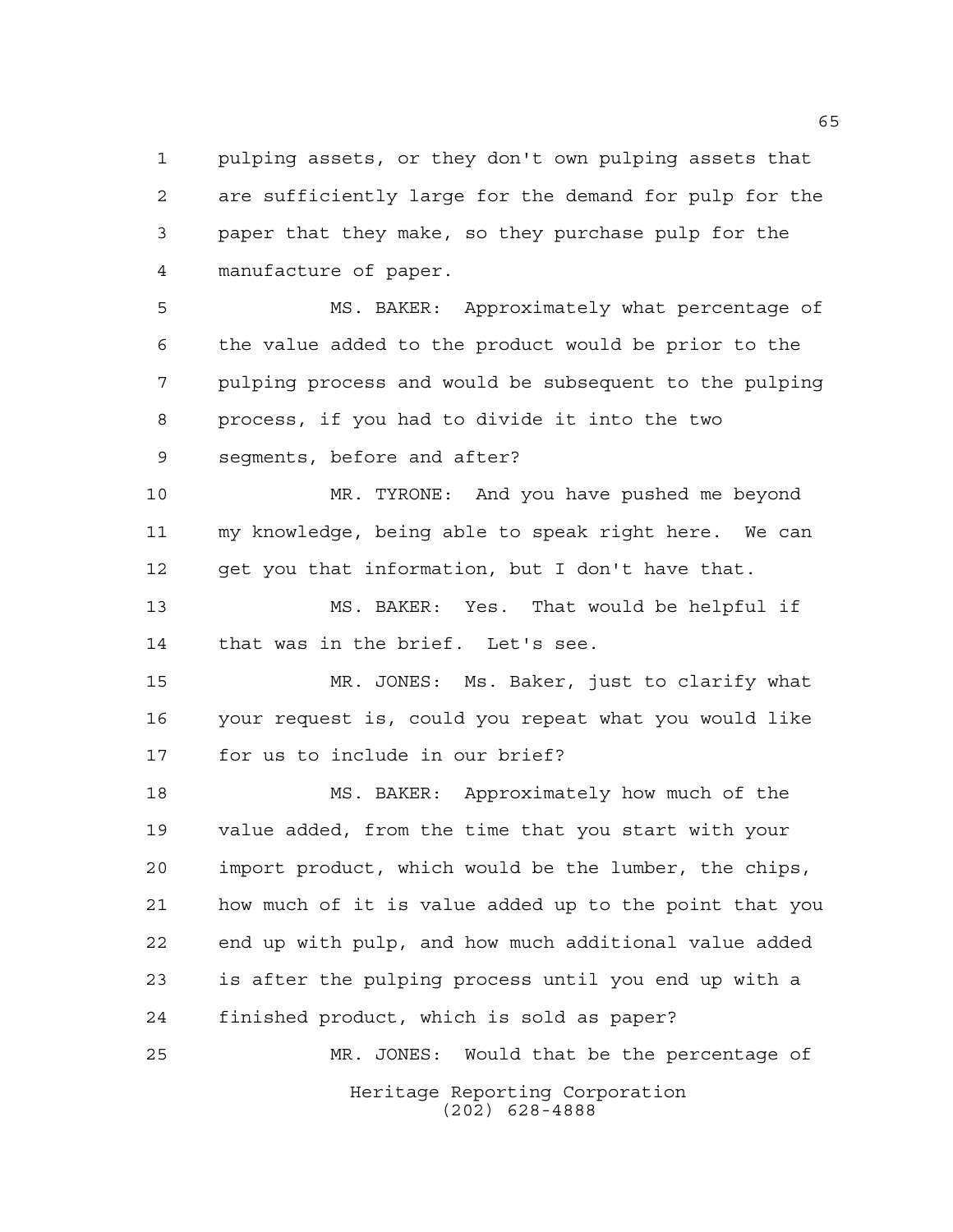the total cost involved in the different stages of production?

 MS. BAKER: I think that would make sense to break it into two percentages, yes. MR. JONES: Thank you. MS. BAKER: Okay. Thank you. I keep hearing the word "roll," which I understand, obviously, a roll is differentiated from a sheet, and also I hear the term "web." What it the exact correlation between the term "web" and the use of the term "roll"? Are they absolutely synonymous, or is one a subset of the other? Can a roll be both webbed and not webbed?

 MR. TYRONE: They are absolutely synonymous. Within the industry, sometimes it's very common to refer to either coated groundwood or coated free sheet rolled product as a webbed product, and sometimes the products are sold for further sheeting, and that's often referred to as a sheet or roll. But from a physical standpoint, they are the same.

 MS. BAKER: Where does the term "web" come from? What exactly is the web? It's just a term which has come out and been used over time.

 MR. TYRONE: It's been there a long, long time.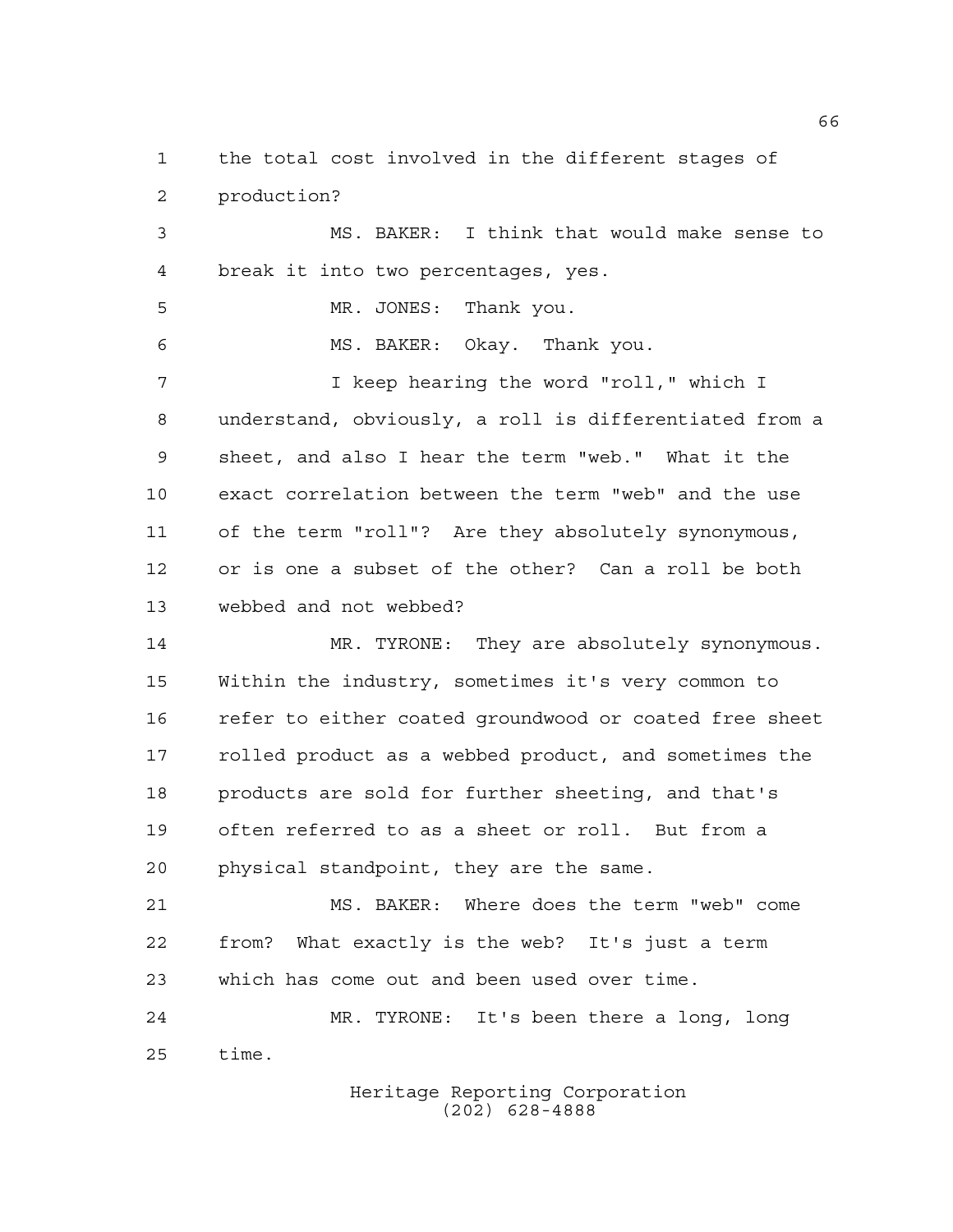MS. BAKER: Okay. Further, you've been very kind to help with some of the definitions of the product from your point of view, from the point of view of U.S. production of paper. Could you describe a little bit about the types of machinery that are in place by the people to whom you sell, by the printers, and how that type of machinery might impact the type of product that they decide to buy or are required to buy?

 MR. TYRONE: I'm not sure I understand the question.

 MS. BAKER: Well, for example, I assume a lot of the product is sold to printers, who then take the product and use it for various printing and graphic purposes. What types of equipment did they have in their plants, and does that type of equipment differ in such a way that they might be forced to buy, 18 for example, rolls as opposed to sheets or one type of roll as opposed to another type of roll or rolls with certain basis weights as opposed to other basis weights? Can't all end users pretty much use all types of rolls interchangeably?

 MR. TYRONE: To begin with, there are sheet-fed presses, and there are web presses.

MS. BAKER: Right.

Heritage Reporting Corporation (202) 628-4888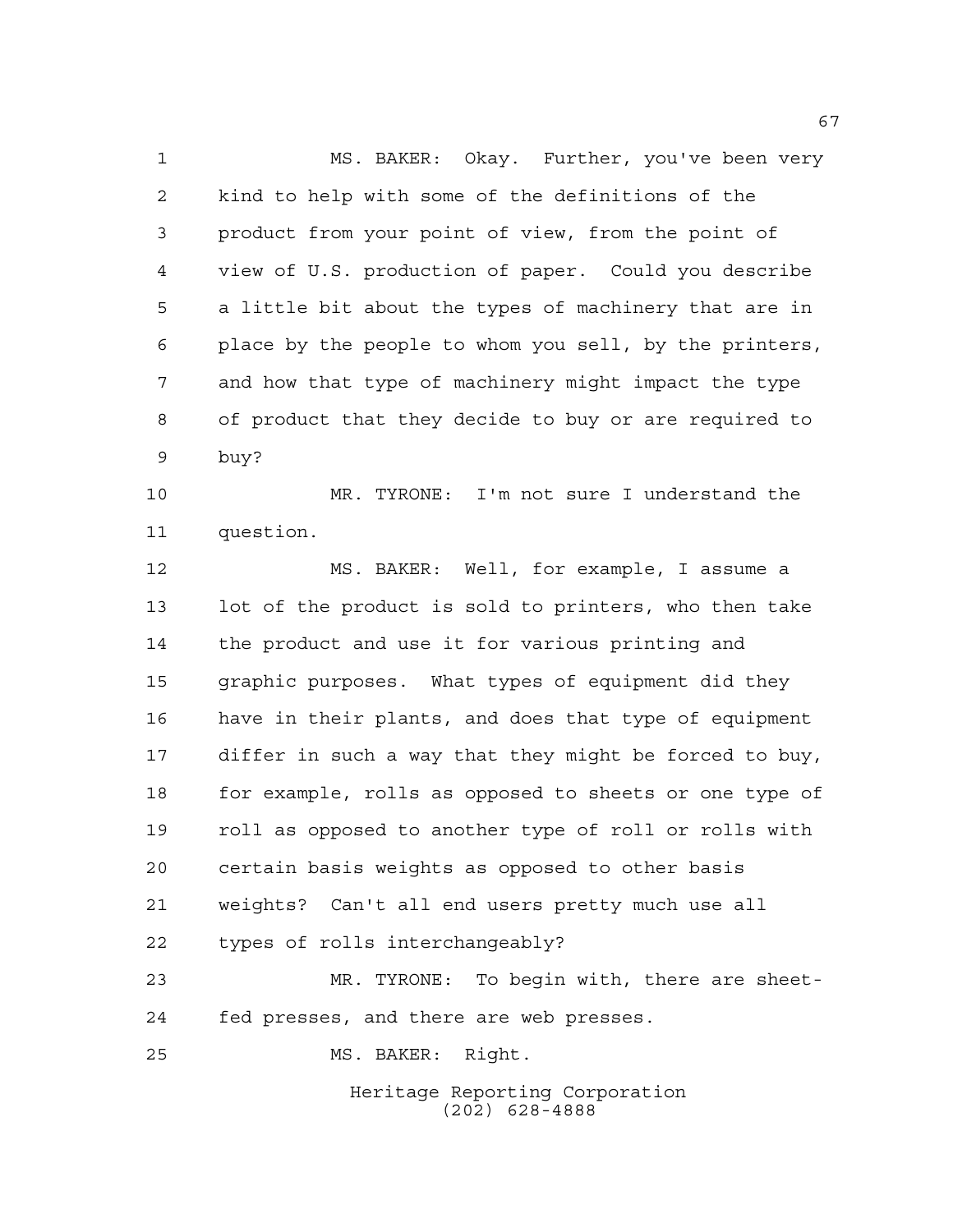MR. TYRONE: That distinction defines, at the beginning, whether someone is going to be using a sheeted product or whether they are going to be using a rolled product.

 MS. BAKER: Mr. Tyrone, why would a printer decide to install a sheet press as opposed to a roll press? What are the advantages and disadvantages to them?

 MR. TYRONE: Historically, sheet-fed presses have been used for smaller print runs and higher- quality print runs. There have been changes in manufacturing of press equipment over the years, and I'm, frankly, not sufficiently familiar to tell you how great that distinction remains. But the sheet-fed presses were used for smaller runs, shorter runs, and for higher-quality runs.

 MS. BAKER: Are there major cost differences in a printer bringing in a roll press as opposed to a sheet press? Is one less expensive compared to the other?

 MR. TYRONE: I don't know. I can't answer that question.

Heritage Reporting Corporation (202) 628-4888 MS. BAKER: Are there any cost advantages to them in terms of having one versus the other? MR. TYRONE: Typically, if the runs are long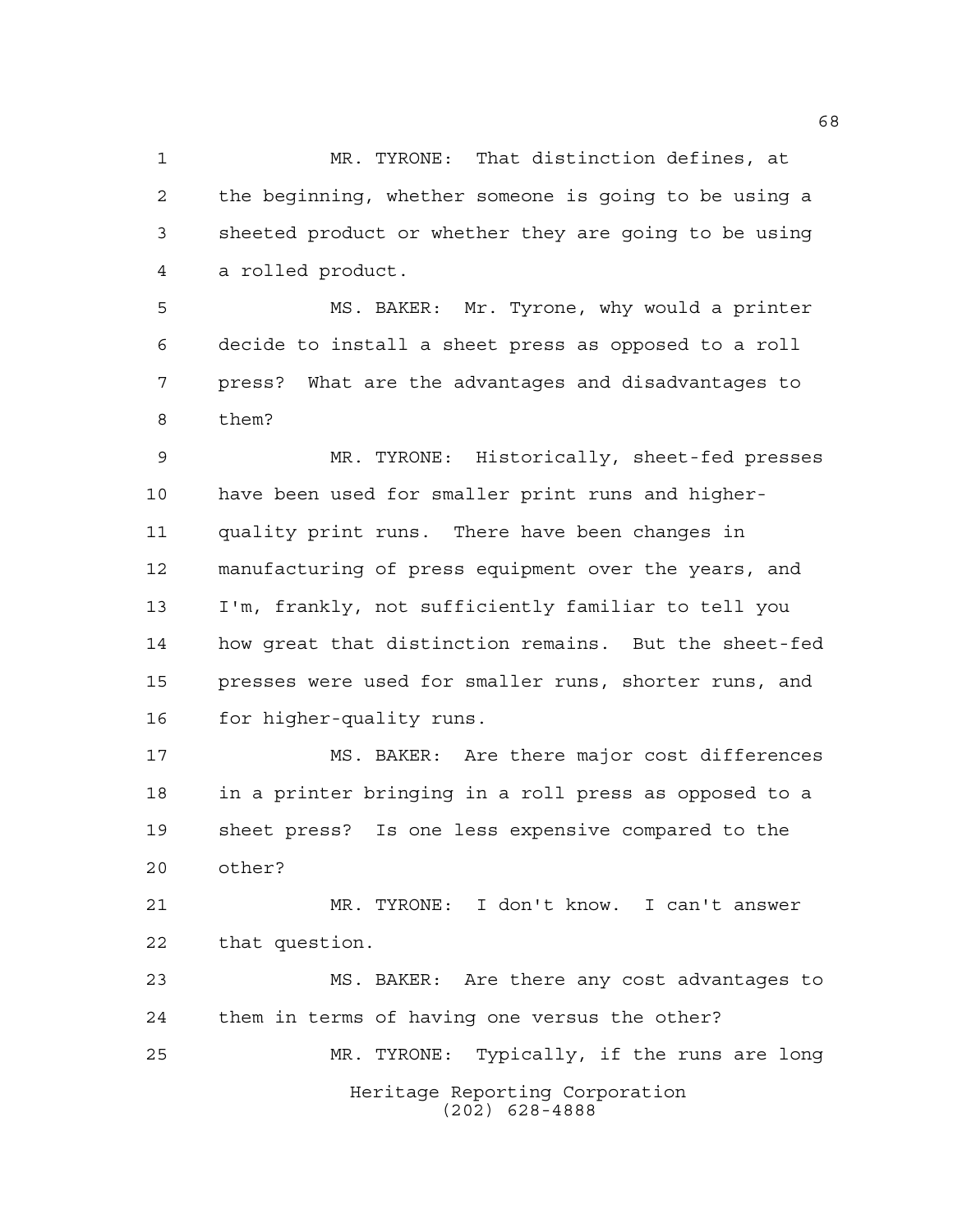enough, a web press is more economical than a sheet press.

 MS. BAKER: Okay. What are the major groups of the end users to which you sell? This was filed as a paper case, but it does include, as we've discussed briefly, some types of specialty packaging products. Does the equipment maintained by some of your end users differ from those maintained by the offset printers?

 MR. TYRONE: Offset printing would represent the vast majority of the application of the products that we produce.

13 MS. BAKER: Okay. Thank you.

 MR. TYRONE: I do want to clarify one thing that I said earlier. When I was trying to clarify -- I might not have succeeded -- when I was trying to clarify web versus roll, I may have said that sheeted rolls were the same as web. From a physical appearance, that would be the case, but sheeted rolls actually require a higher level of quality because if we were to sell them, we then assure the people who might buy them and then sheet them that they will go through their sheeting operation as well as go through the sheet-fed press.

Heritage Reporting Corporation (202) 628-4888 So I was speaking about the physical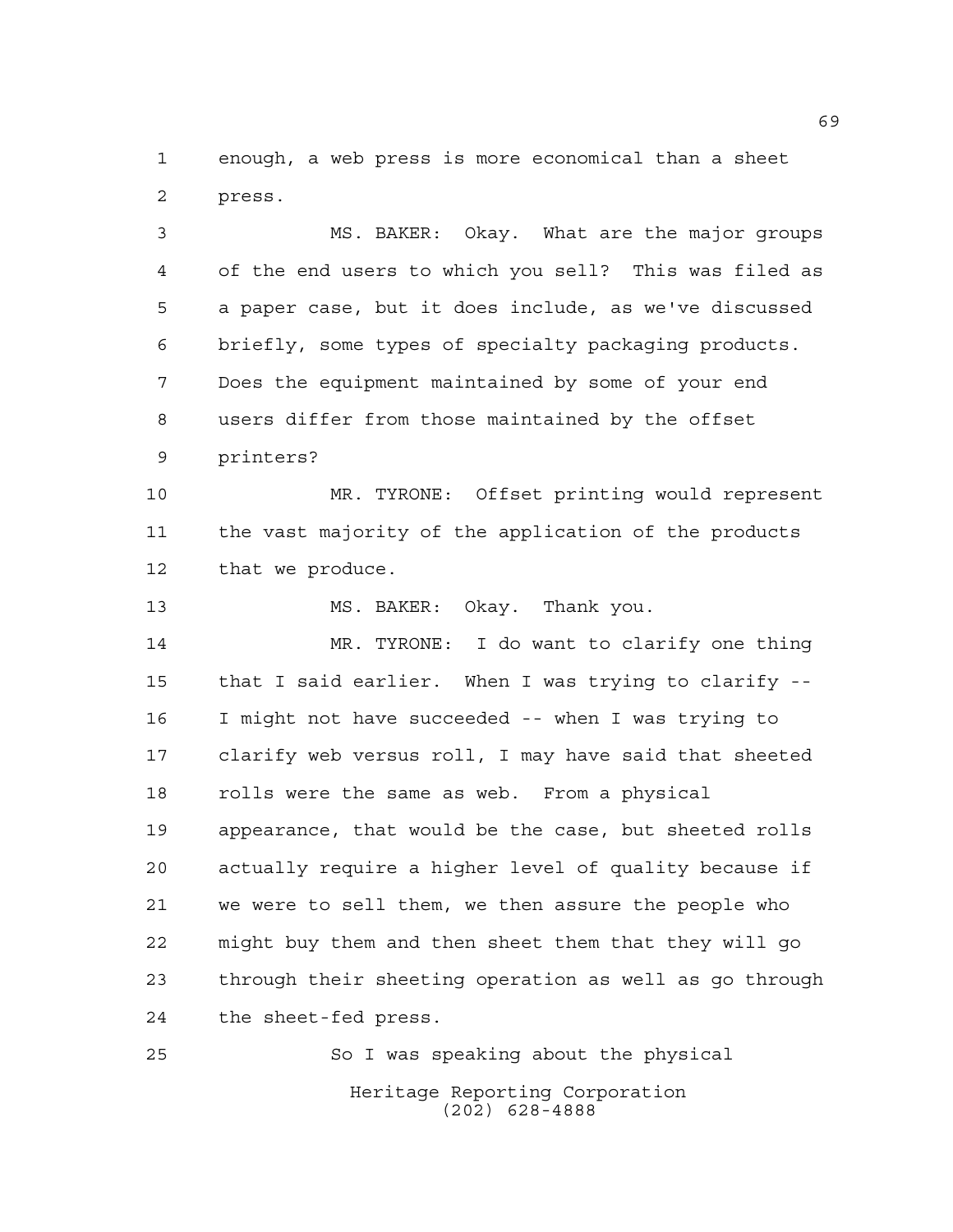appearance of the product if one were viewing it from across a room.

 MS. BAKER: What, then, would a web roll be used for?

 MR. TYRONE: It just goes through a web press. A sheet of roll that we would sell, we would sell to someone who would then take it and convert it into sheets, and then a printer would buy those sheets and run it through a sheet-fed press.

 A web product runs through a web press, and once it is printed, it is then typically sheeted.

 The two physical processes are different. The printing processes are sufficiently different that there is a different quality level for the paper that goes into those two products.

 MS. BAKER: Would the same person who prints a web roll then sheet it themselves, typically? 18 MR. TYRONE: Typically.

 MS. BAKER: Okay. Let's see. Are there any environmental considerations to be taken into account in this industry?

 MR. TYRONE: Such as -- what do you mean? MS. BAKER: Excess water usage, toxins put back into the water supply.

MR. TYRONE: We are incredibly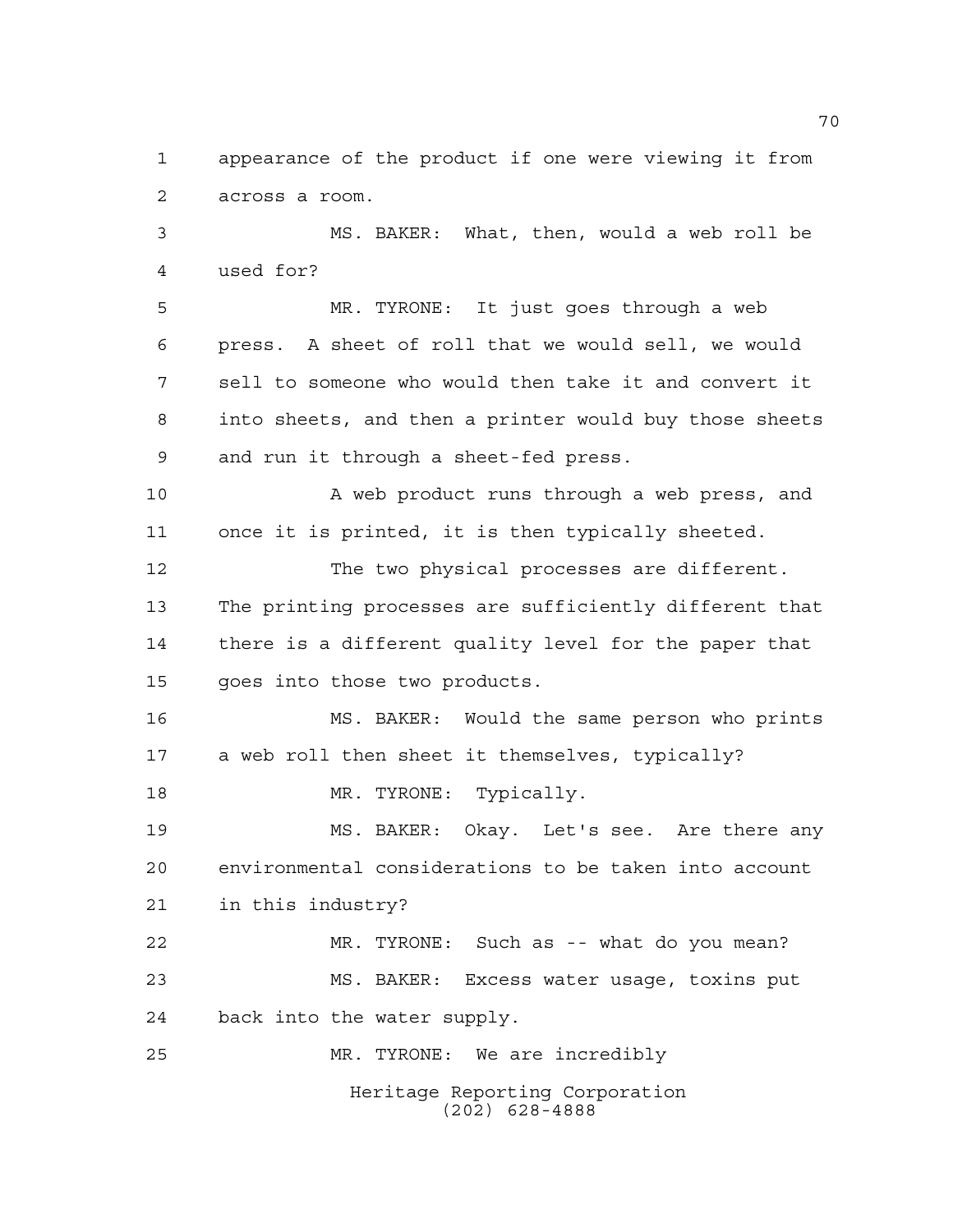environmentally conscious. We do use a good bit of water in our process. We have regulations promulgated by the EPA that we have to follow and do.

 MS. BAKER: Okay. Thank you. Let's see. Yes. Could you describe some of the marketing agreements and marketing patterns which are typical in this industry? What are the types of relationships that you have with your customers? Are there any exclusive marketing agreements or exclusive relationships, for example, that you might have with customers in a certain geographical area?

 MR. TYRONE: I would be happy to answer that but not on the public record, if that's all right.

 MS. BAKER: Absolutely, sir. Let's see. I think that's all the questions I have for now. Thank you.

 MR. CARPENTER: We'll turn now to Peter Sultan from the Office of the General Counsel.

Heritage Reporting Corporation (202) 628-4888 MR. SULTAN: Mr. Tyrone in your presentation, you spoke of imports from other countries, from Canada and from Europe, and you said that you thought it was unlikely that these nonsubject imports would replace the imports from the subject countries if duties were imposed. Could you just elaborate on that a little bit? Why do you think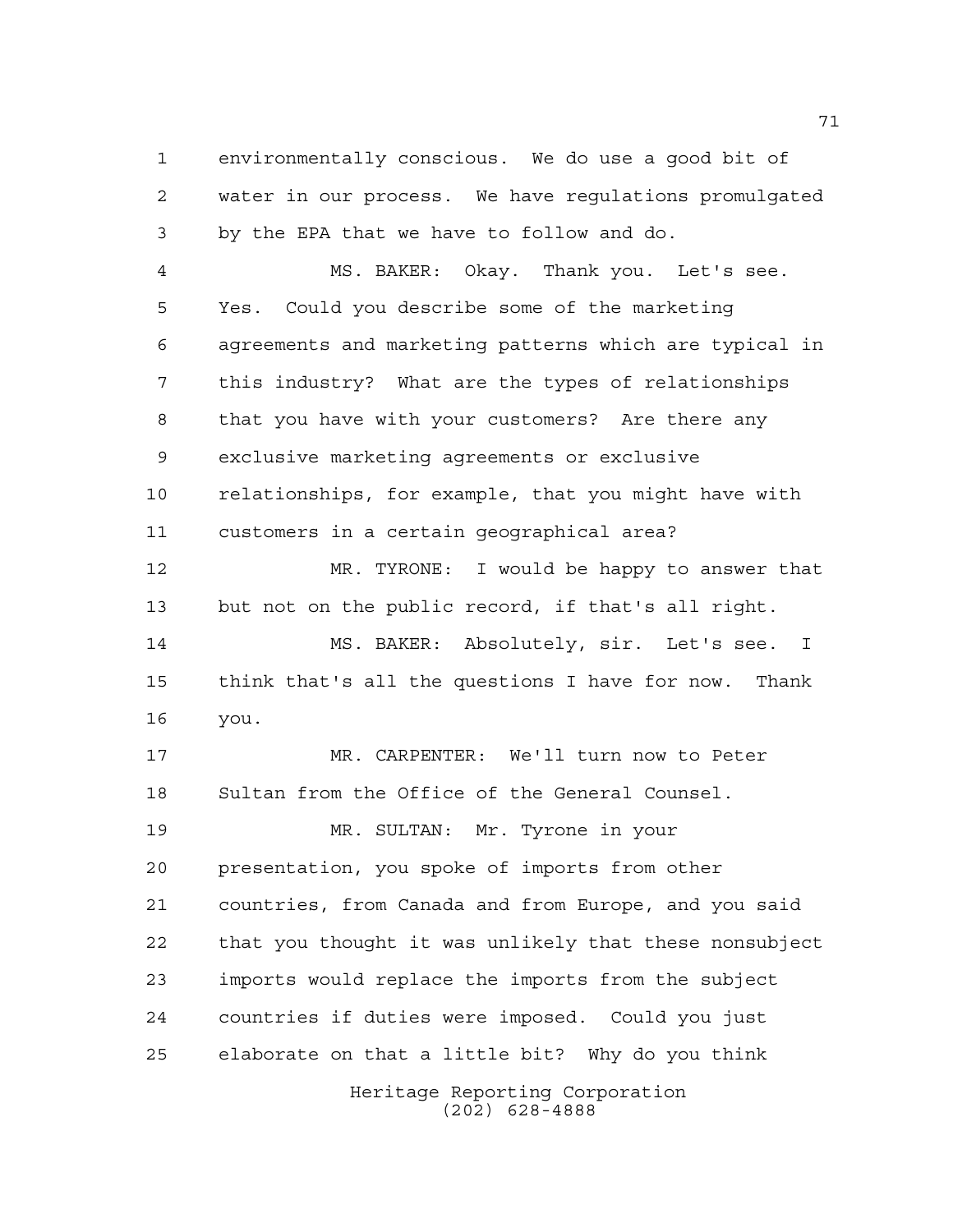that?

| 2  | MR. TYRONE: Well, for one reason, when a               |
|----|--------------------------------------------------------|
| 3  | mill is shut down -- we were referring to mills that   |
| 4  | had closed -- it's actually very challenging to bring  |
| 5  | them back up, so we would not see those mills going    |
| 6  | back up.                                               |
| 7  | MR. SULTAN: Thank you very much.                       |
| 8  | MR. CARPENTER: Nancy Bryan from the Office             |
| 9  | of Economics.                                          |
| 10 | MS. BRYAN: Thank you. Good morning. I                  |
| 11 | guess my first question would be for Mr. Tyrone.<br>Ιf |
| 12 | you could, just briefly, go over the three different   |
| 13 | finishes. I guess it's gloss, matte, and satin.<br>Are |
| 14 | they all text grades?                                  |
| 15 | MR. TYRONE: The difference is the level of             |
| 16 | gloss on the sheet. Gloss would be the highest gloss   |
| 17 | level, and dull would be the next, and matte would be  |
| 18 | the final. They are used in different applications by  |
| 19 | designers who want to achieve a certain look that      |
| 20 | either are willing to tolerate a certain level of      |
| 21 | glare, if you will, or not willing to tolerate a       |
| 22 | certain level of glare. All three are coated           |
| 23 | products, though, and satisfy the requirement of good  |
| 24 | ink holdout that provides good reproduction.           |
| 25 | MS. BRYAN: Okay. Are there price                       |
|    | Heritage Reporting Corporation<br>$(202)$ 628-4888     |
|    |                                                        |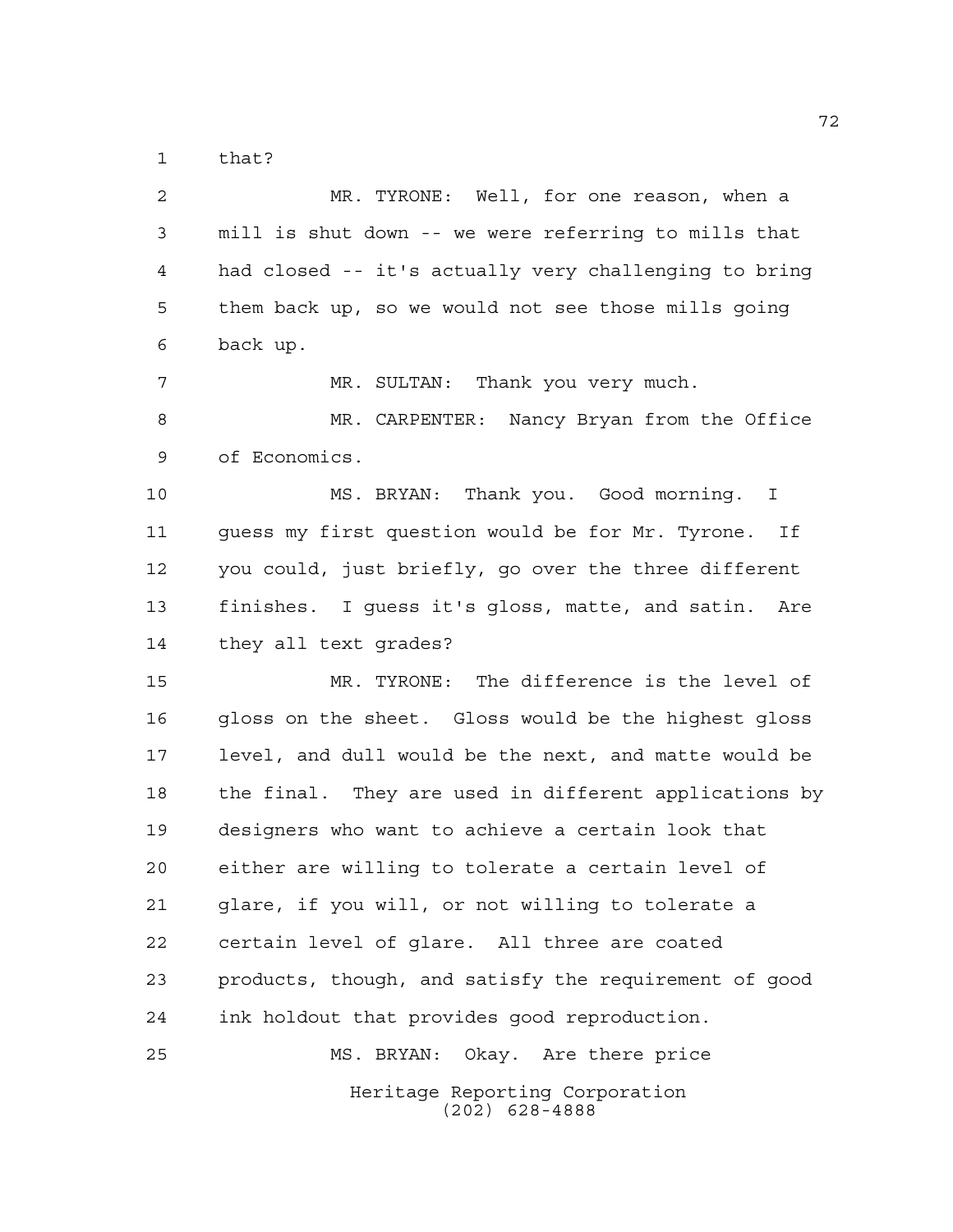differences between the three?

Heritage Reporting Corporation (202) 628-4888 MR. TYRONE: There can be. MS. BRYAN: Okay. Is one considered the premium, or is it just different end uses determine that? MR. TYRONE: I'm not sure I could put a specific on it, to that. MS. BRYAN: Okay. I guess I'm trying to drive at the three pricing products that we covered; do those, then, include all three finishes because there isn't a specific finish listed there? We just said text weight on a 70-to-100-pound basis weight. MR. TYRONE: Yes. That would have included all of the finishes -- 15 MS. BRYAN: Okay. MR. TYRONE: -- in our response to the questionnaire, yes. MS. BRYAN: But you don't think the price differences between those three would really destroy the data that we have. MR. TYRONE: I do not believe so, no. MS. BRYAN: Okay. The channels of distribution that go from your company to the end users; can you describe typically how many levels of channels of distribution there may be between you and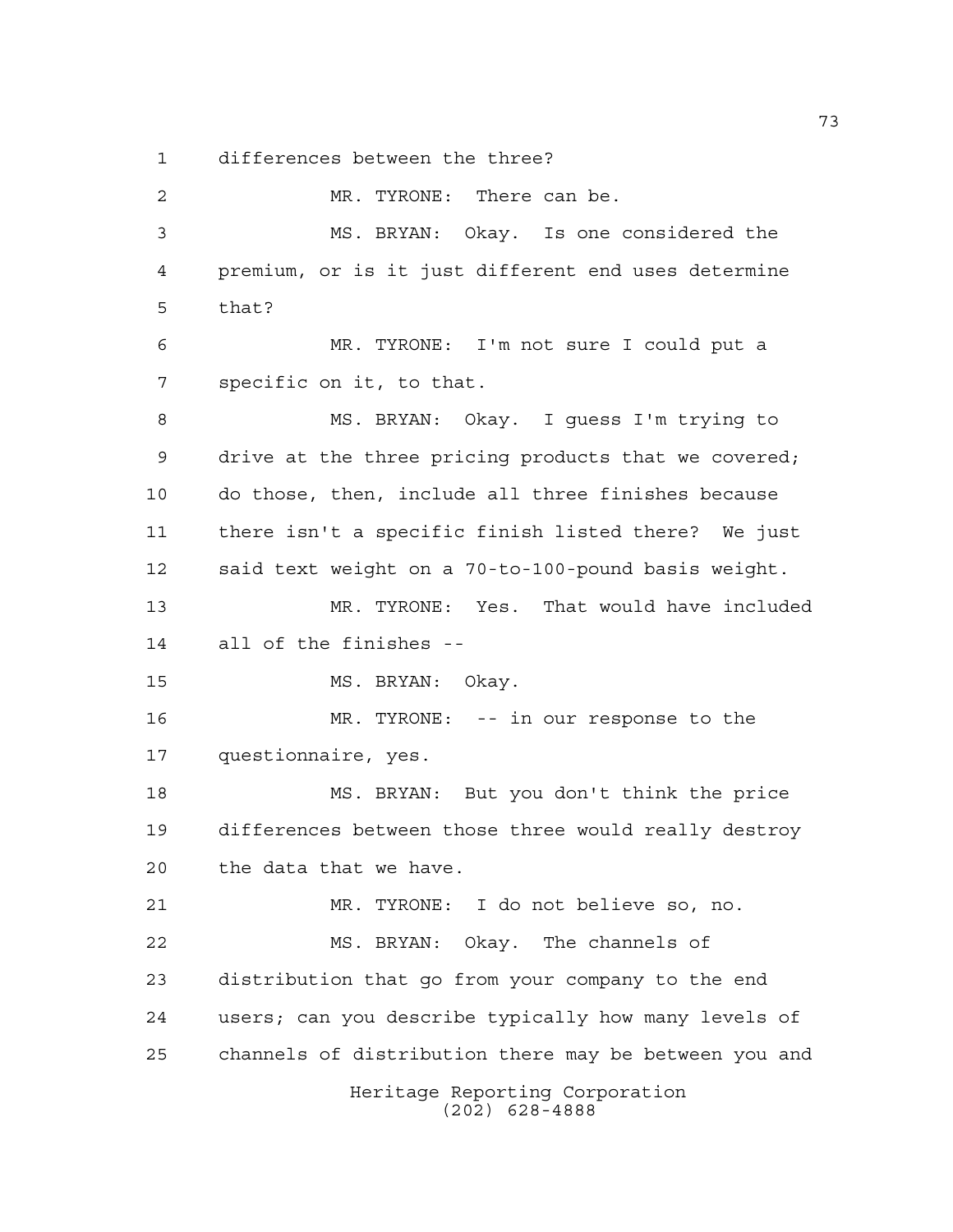your final customers?

| $\overline{2}$ | MR. TYRONE: Who are you considering the end           |
|----------------|-------------------------------------------------------|
| 3              | The channel of distribution to what level?<br>user?   |
| $\overline{4}$ | MS. BRYAN: The printer that's going to                |
| 5              | actually print on the paper.                          |
| 6              | MR. TYRONE: When we sell our product, we              |
| 7              | would sell it one of three different ways, then. One, |
| 8              | we would sell to paper merchants who would resell the |
| 9              | product, sometimes taking physical responsibility for |
| 10             | the product, sometimes not. To very large printers,   |
| 11             | we might sell directly to the printers, and, in some  |
| 12             | cases, large magazine publishers buy paper directly,  |
| 13             | even though they don't print it. So they would buy it |
| 14             | from us, and we would ship it to a printer on their   |
| 15             | behalf.                                               |
| 16             | MS. BRYAN: Okay. Is it your understanding,            |
| 17             | when you make the sales to a merchant distributor, is |
| 18             | there just one distributor layer in there, or could   |
| 19             | there be more?                                        |
| 20             | MR. TYRONE:<br>It would just be the one --            |
| 21             | MS. BRYAN: Just one. Okay.                            |
| 22             | MR. TYRONE: -- to then sell to a printer,             |
| 23             | typically.                                            |
| 24             | MS. BRYAN: It seems like everyone is saying           |
| 25             | that demand is increasing. How has the Internet and   |
|                | Heritage Reporting Corporation<br>$(202)$ 628-4888    |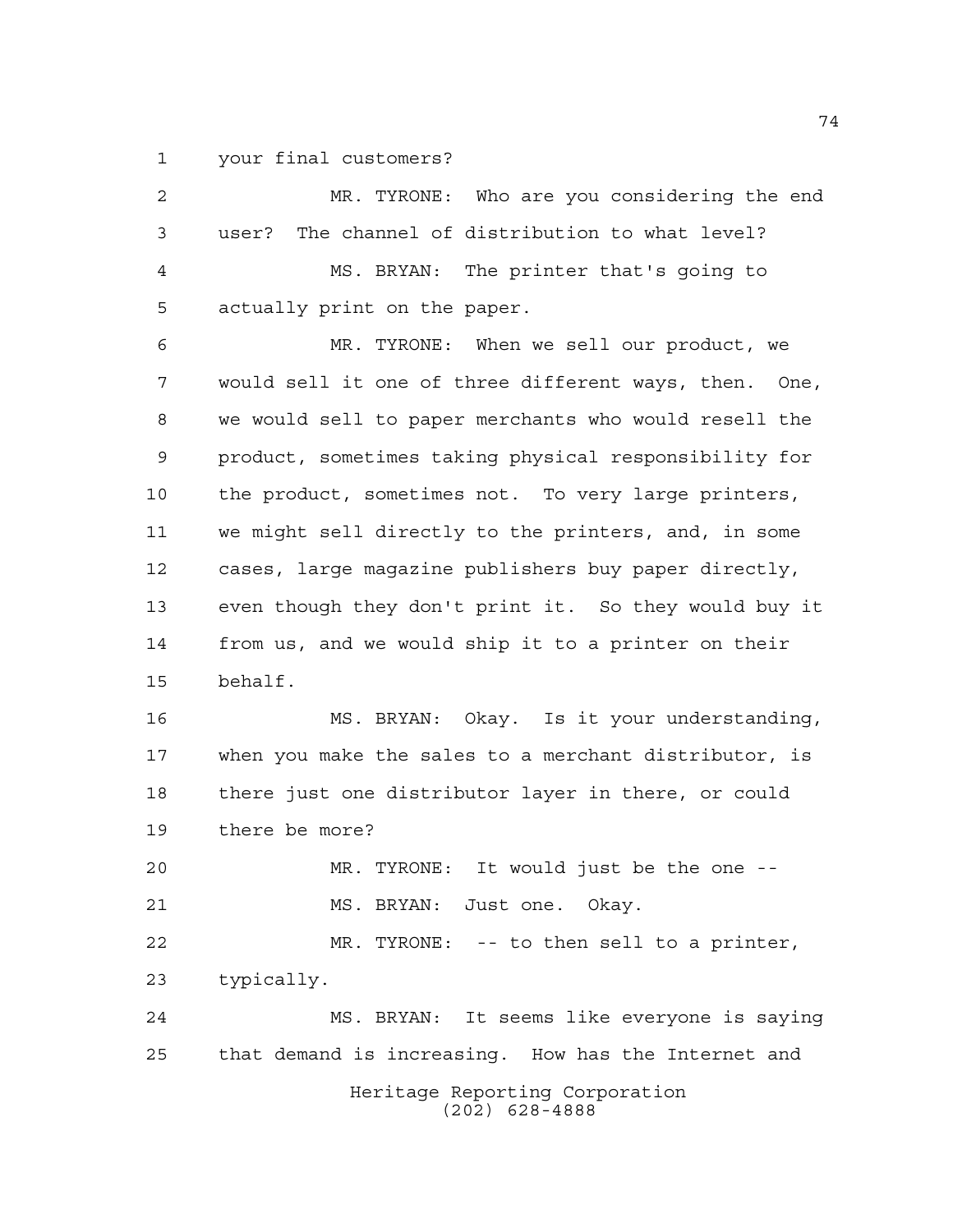e-mail, either negatively or positively, affected demand?

 MR. TYRONE: Our assessment would be that the Internet has probably reduced the rate at which the increases are occurring in coated free sheet. Coated free sheet used to grow at a level that was closer to GDP or GDP-plus-X, and it is not growing at that level anymore.

 MS. BRYAN: And of your end uses, I guess there's magazines, catalogs, and annual reports. Is there one segment of your market that's increasing much more than the others, or are they all increasing?

 MR. TYRONE: I think this would be typical for the industry. It's clearly the case for us, that, to begin with, commercial printing makes up a very large portion of our end use and even more so, if I think of it, just for coated free sheet. Within commercial printing, which would include annual reports, but within commercial printing, probably the fastest-growing subsegment for us and, I think, for the industry is direct mail.

Heritage Reporting Corporation MS. BRYAN: Okay. I guess it's my understanding that once a publication has been launched -- I think it was mentioned in the petition as well -- that once a publication decides to use

(202) 628-4888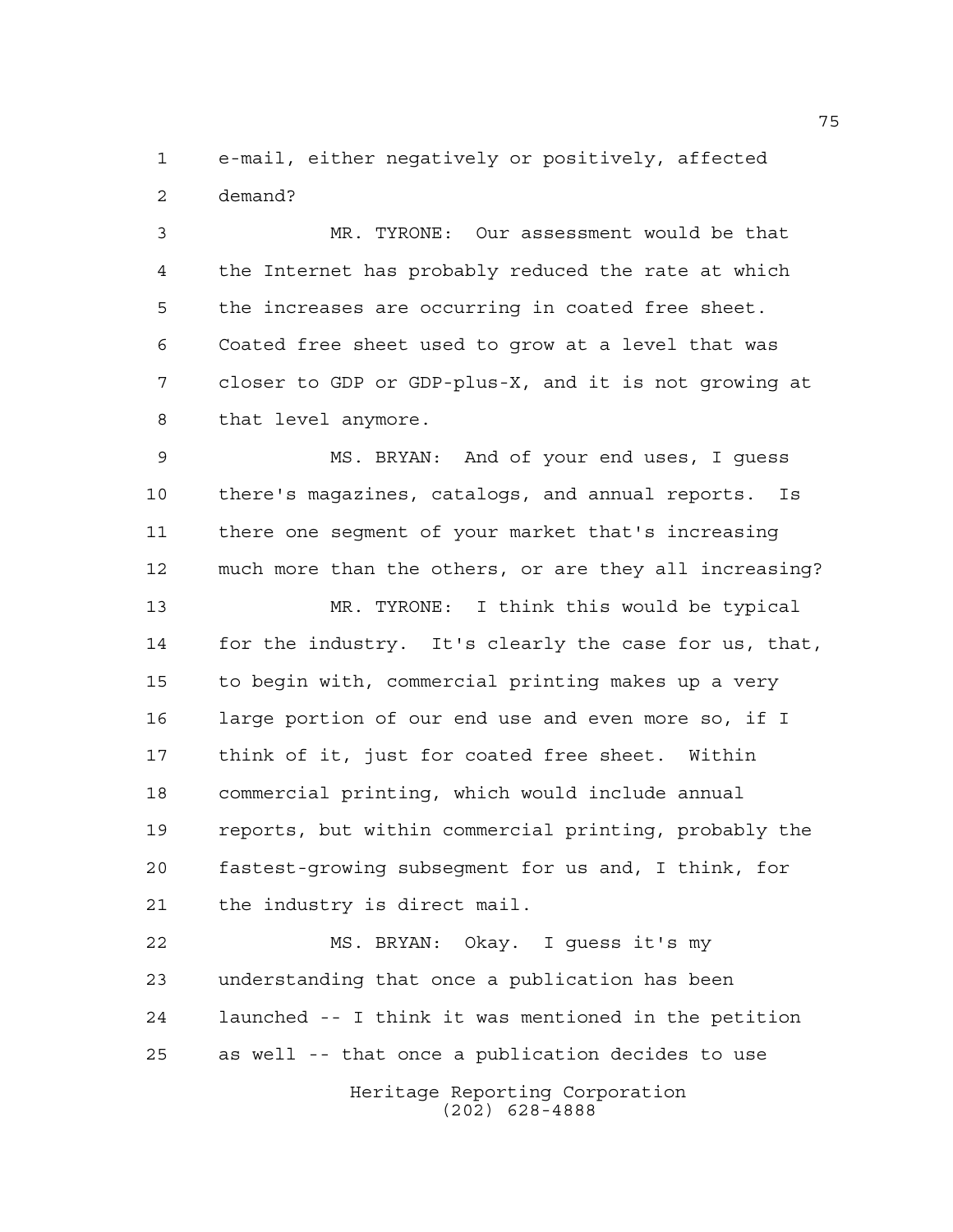Heritage Reporting Corporation coated free sheet, it's pretty reluctant or slow to switch to a substitute paper, that once they kind of make that decision, they want to go with it. So how would you describe substitutes for this product? Do you think there are any close substitutes, or not really? MR. TYRONE: As we indicated in the petition, publications that start off on coated free sheet, we've found, have been reluctant to move off of coated free sheet. That doesn't say it doesn't happen, but it doesn't happen very often, and when it happens, it tends to happen slowly. It varies a little bit by the segment of the industry. The greatest competition that we have, of course, is from the imports from China, Korea, and Indonesia, which is why we're here. MS. BRYAN: Okay. Is there any brand loyalty in this industry? MR. TYRONE: You've set a pretty low hurdle by saying, "Is there any?" So, yes, there are clearly people who decide that they want to be on a particular grade of paper. It would be my experience, as much as anything else, they are saying that I want to buy from a certain producer for a variety of different reasons. However, I would say that there is less and less of

(202) 628-4888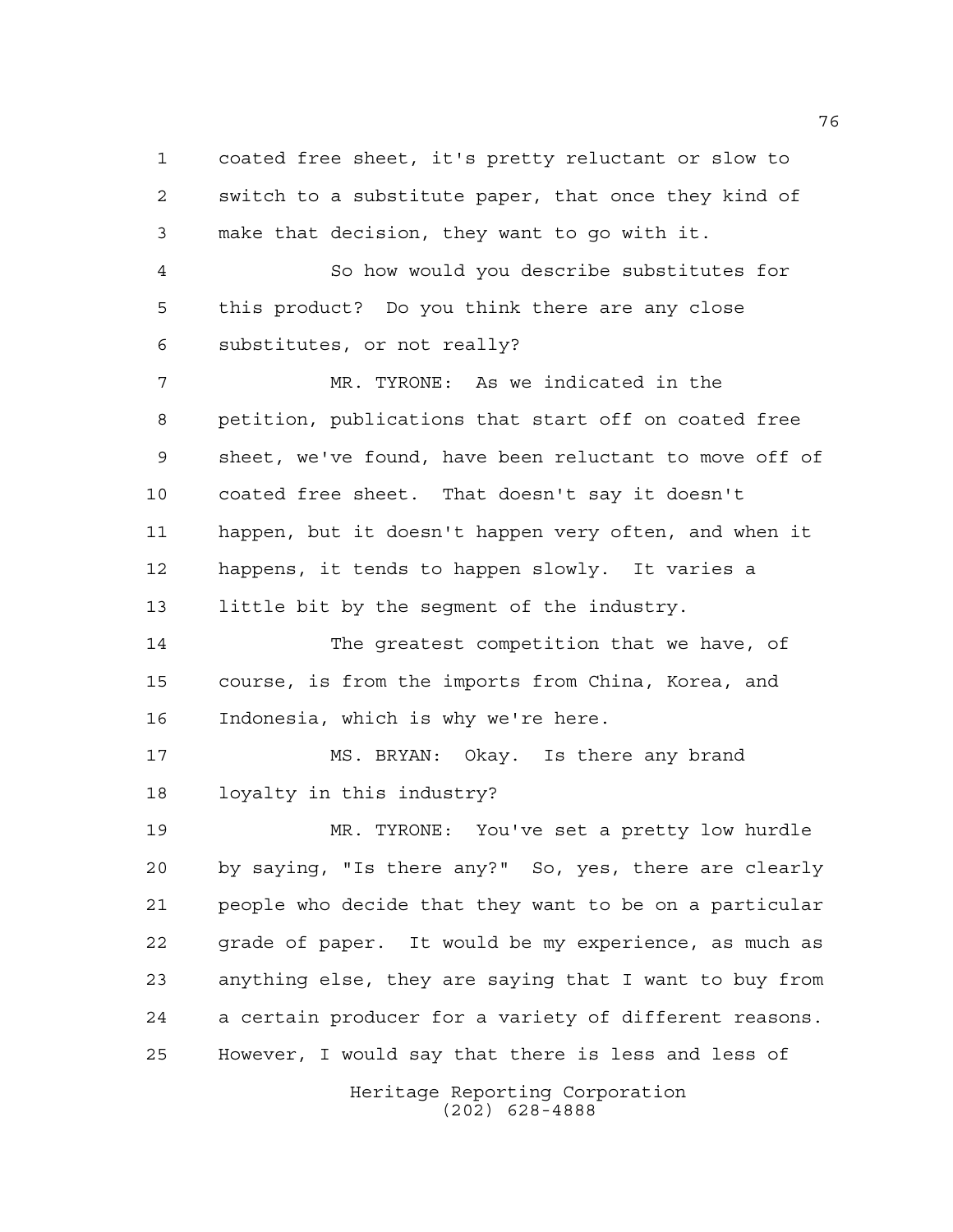that as the years go on, and the price is far and away the topic that gets the most attention in any conversation about, do you want to buy paper from me? MS. BRYAN: What about custom sizing? Do you ever produce custom sizes, and are the import sources able to do this as well?

 MR. TYRONE: We do custom sizing. Our experience is that it's an economic choice. A printer who has a specific design for a printed form can save money by getting the paper cut to the exact size so they are not paying for paper that is more than they need and, therefore, would be recycled or thrown away or whatever. At the same time, stock sizes can be reduced in price such that the printer makes the same kind of economic benefit when the prices are being set at significantly low levels.

 Coming to us for a custom size sometimes, even though they can save money by not making paper, we have an up charge for the fact that we're having to go in and cut it specifically for them, and they often find that the imported paper is still the better alternative for them from a price standpoint.

 MS. BRYAN: Okay. In your sales of the text-grade CFS, do you also bundle in sometimes the cover-grade paper, and how might including the cover-

> Heritage Reporting Corporation (202) 628-4888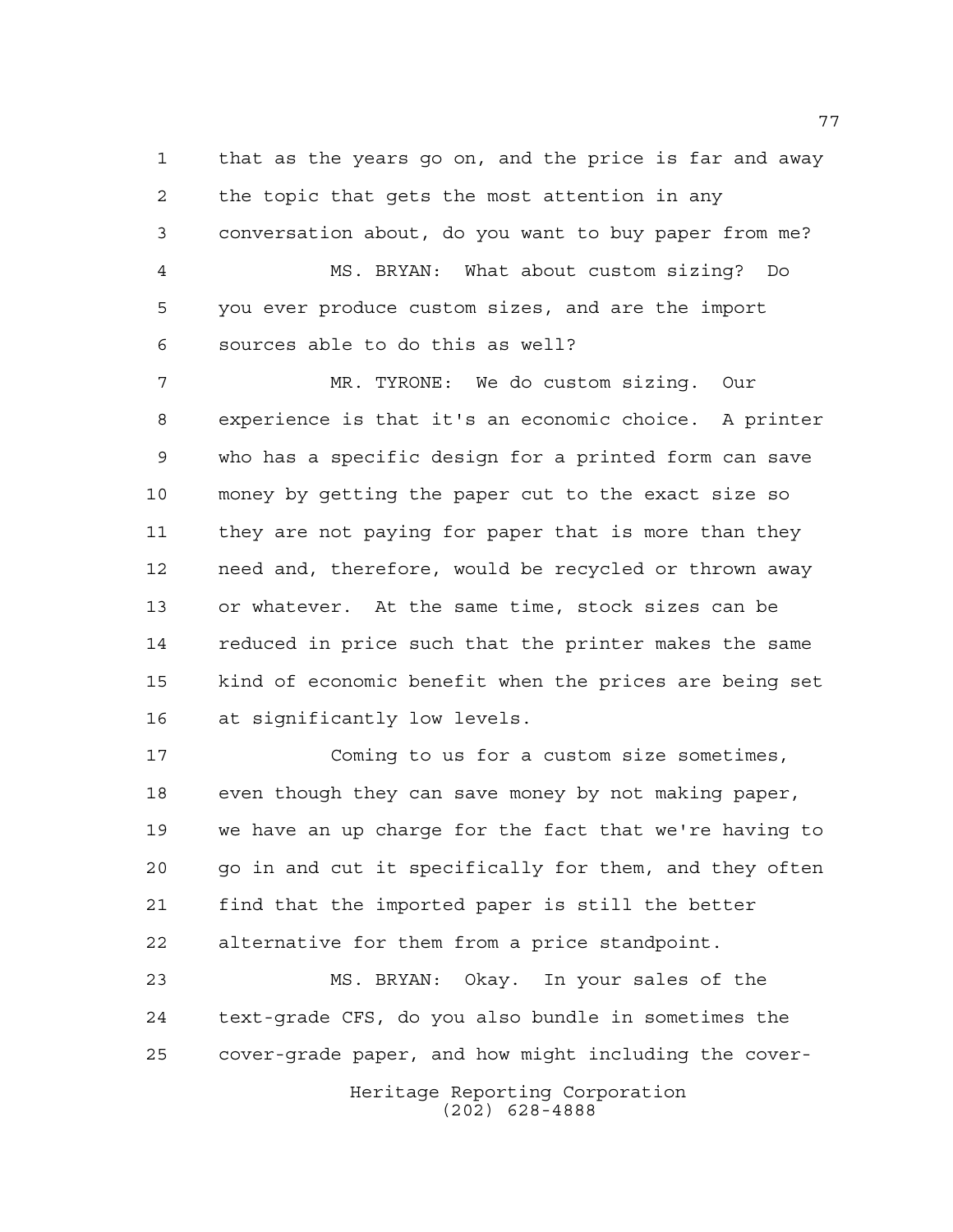grade paper in the transaction affect the overall price?

 MR. TYRONE: I'm not familiar with a situation where we would have done anything that I would have called bundling of grades. It would be fairly typical, if we had an ongoing relationship with a printer, for us to have a price for text grades and a price for cover grades, and typically they would vary a little bit. There are a lot of applications that don't need a cover as well as a text, just need a text. There are some applications that only need a cover, don't need a text to go with it. So I'm not sure that there would be any benefit from doing that. MS. BRYAN: Okay. And my last question: Are there any transportation differences, costs or speed, between transporting roll versus sheet forms?

 MR. TYRONE: Inherently, no. We typically ship sheets in, ideally, full truck loads. Sometimes the roll quantities are just large enough that it's more economical to put them on rail. As a result, it might take a bit longer to travel by rail than to travel by truck. We also sell the roll product on some of the same trucks. Some of the same trucks would have roll product and sheet product mixed on there.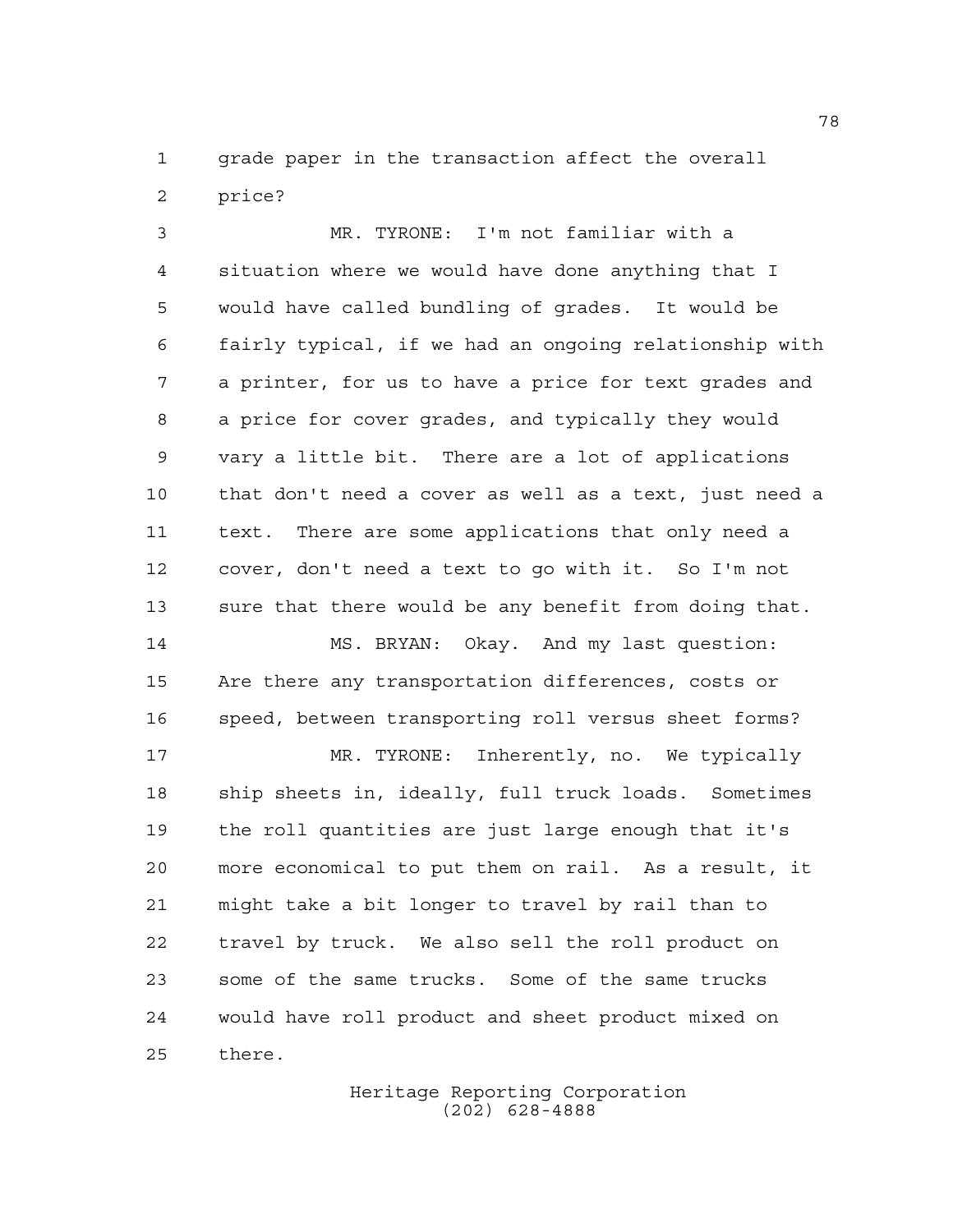MS. BRYAN: Okay. Thank you. That's all I have for now.

 MR. CARPENTER: Fred Forstall, Office of Industries.

 MR. FORSTALL: Thank you, Mr. Carpenter. Mr. Tyrone, if you could, in your post- conference brief, getting back to Ms. Baker's question in regard to sheet versus roll or web-fed paper, if you could elaborate on the quality difference that you mentioned just a little while ago in your post-conference brief.

 I don't want you to give away your trade secrets, but if you could elaborate on what those quality differences are between paper intended for sheet-fed presses -- I think you said, paper to be sheeted and then fed through a sheet-fed press by our customers versus what would be going through a web-fed press.

 MR. TYRONE: I would be happy to do that. MR. FORSTALL: Thank you. Also, could you comment on the difference between coated free sheet, which we understand, of course, is made actually typically with craft pulp, the differences between coated free sheet and what would be considered craft paper or a coated craft paper product?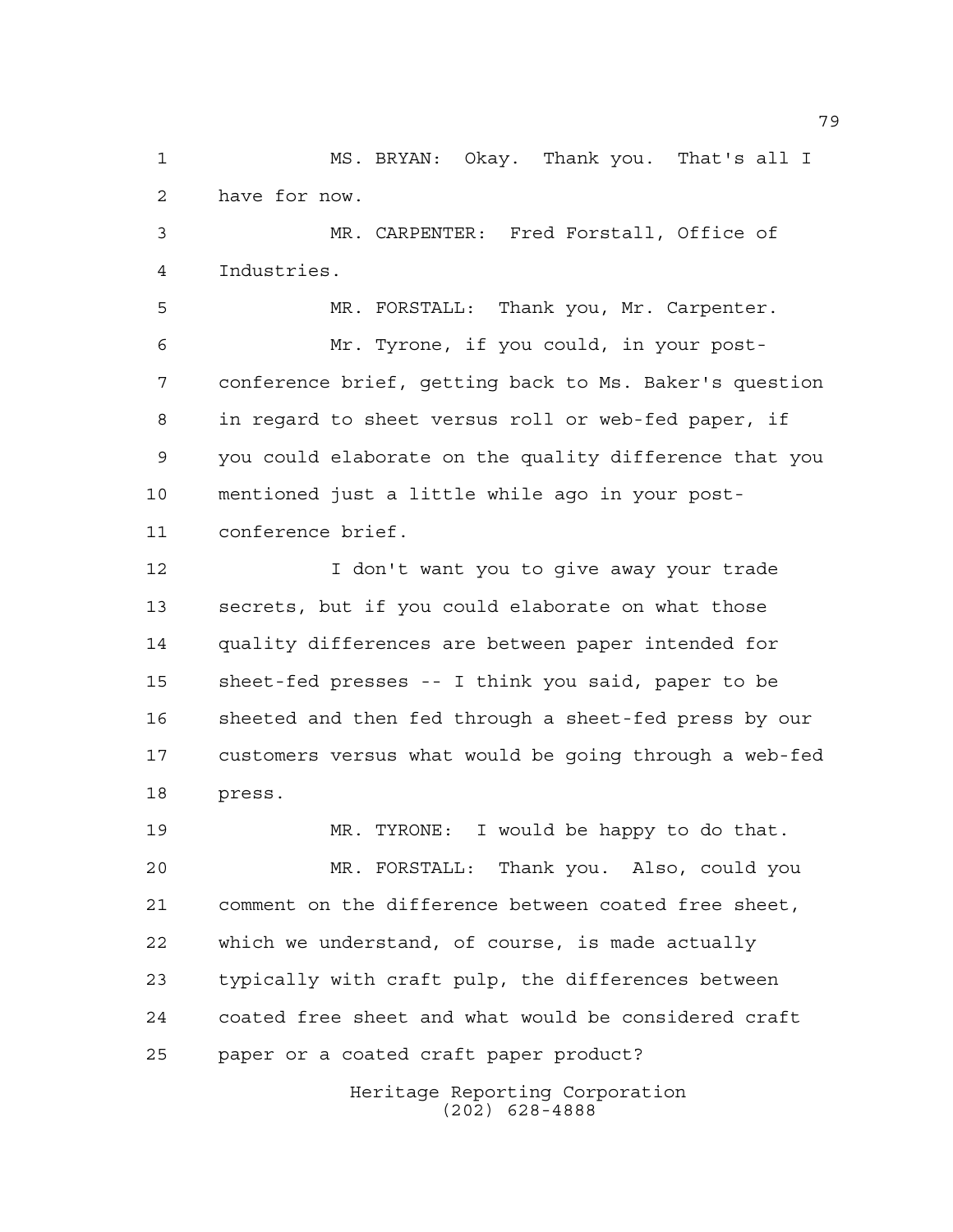Heritage Reporting Corporation (202) 628-4888 MR. TYRONE: I am really not the right person to ask that question because NewPage makes no craft paper. MR. FORSTALL: If you could develop any information on that aspect. MR. TYRONE: I would be happy to provide you that. MR. FORSTALL: I'm just looking in terms of the physical aspects of a coated craft sheet versus a coated free sheet, what would be considered a coated free sheet. MR. TYRONE: We would be happy to get that for you. 14 MR. FORSTALL: Thank you. MR. TYRONE: I wouldn't be in a position to just tell you that right now. 17 MR. FORSTALL: Thank you. Mr. Kaplan, I think you mentioned Pasadena Paper in your opening comments. If you could, at some point, comment on your understanding of why Pasadena Paper shut down and how that related to the storm situation in Texas at that time. MR. KAPLAN: I would be happy to address that after looking over some information. I would say that although the storm was a factor, they had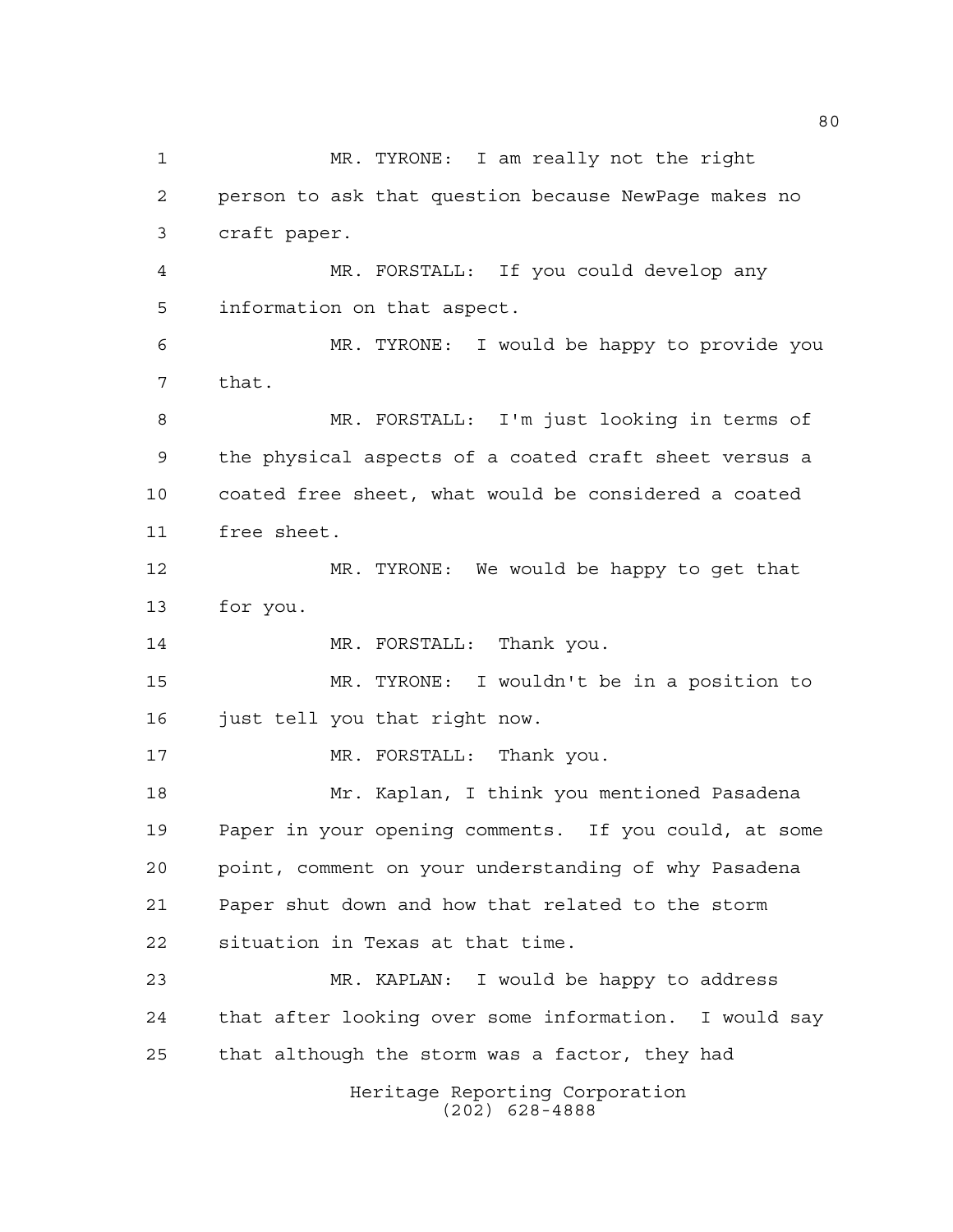anticipated opening up after the storm, but market conditions prevented that from occurring. MR. FORSTALL: Thank you. Mr. Tyrone, in your opinion, why is it that the imports have been focused on the sheet market rather than on the sheet and roll markets both? MR. TYRONE: Let me start by saying, I don't know, but it is the higher-value product, and that would be a fine place to start. MR. FORSTALL: Okay. Thank you. It's my perception of the groundwood paper business that, over the years, the groundwood producers have done a variety of things in the pulping process, developing thermomechanical pumps, trying to improve their process and improve their product. To the extent that there have been improvements in the groundwood pulping process and some improvements in that product that they have developed, has that led to any shift in the playing field with regard to coated free sheet paper? Has the whole issue of substitutability of coated groundwood versus coated free sheet shifted at all in the last few years? MR. TYRONE: Well, there has undoubtedly been some decisions by paper purchasers to purchase

Heritage Reporting Corporation (202) 628-4888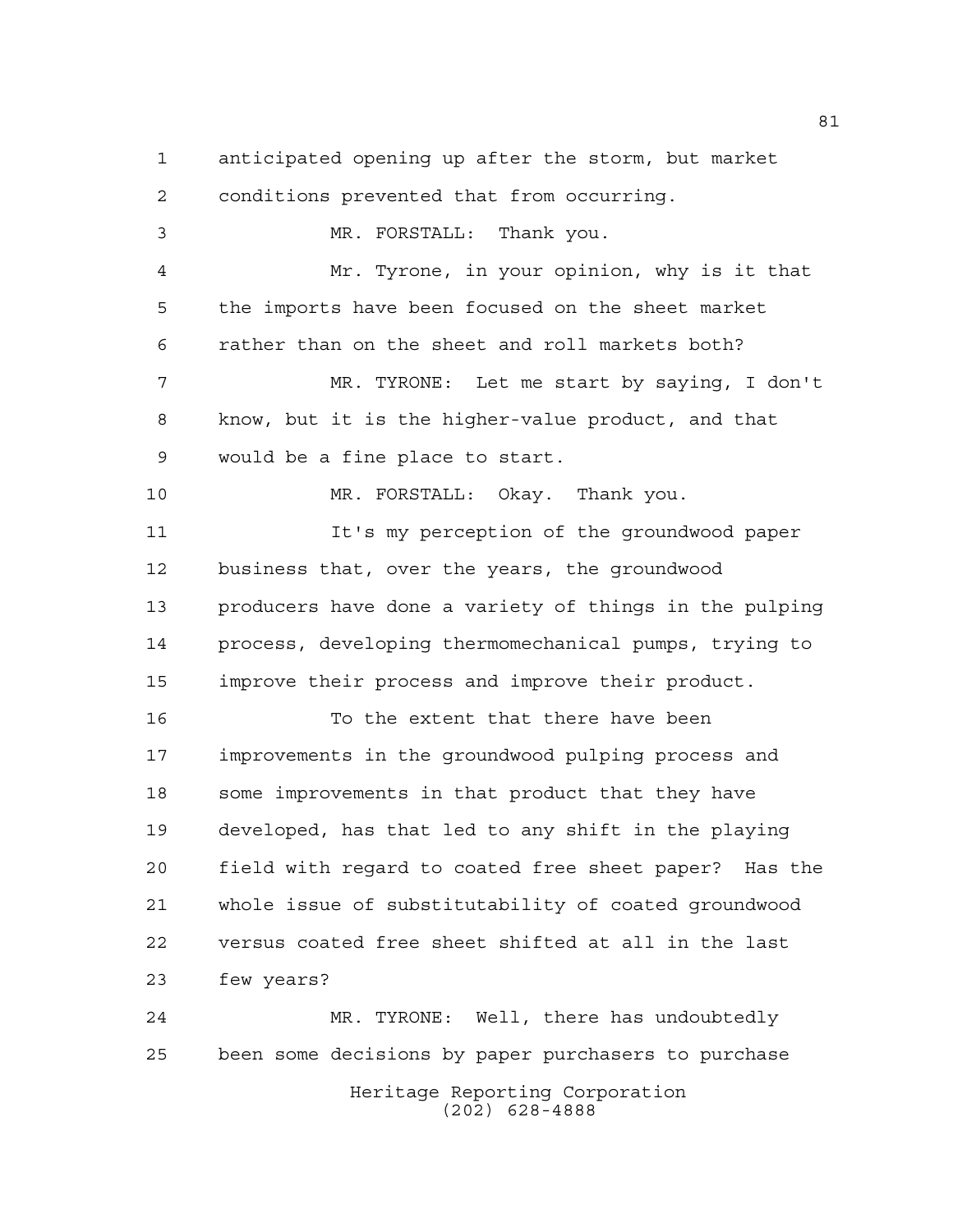some groundwood rather than purchasing some free sheet, but it's very rare for us to have a situation where someone, because we're a manufacturer of both groundwood and free sheet, to have us price both of them for an application. It typically is I've decided I'm going to be using a coated free sheet for this publication, and we use a coated free sheet for them.

 MR. FORSTALL: Okay. Thank you. Just a couple of more questions.

 In your opinion, Mr. Tyrone, at the mills, the NewPage mills that actually produce both 12 groundwood pulp and craft pulp or coated free sheet, practically speaking, would you ever put any groundwood in one of your free sheet -- whether it was less than 10 percent or not, would you ever put any groundwood pulp in one of your free sheet products? Does that actually occur?

 MR. TYRONE: It certainly occurs at quantities well under the 10 percent. We have machines, for example, that produce, on a machine, produce both groundwood and free sheet, and as we transition from groundwood to free sheet, there is a decision of when do you start calling it free sheet from when you were calling it groundwood. So it's possible that there could be some level of groundwood

Heritage Reporting Corporation (202) 628-4888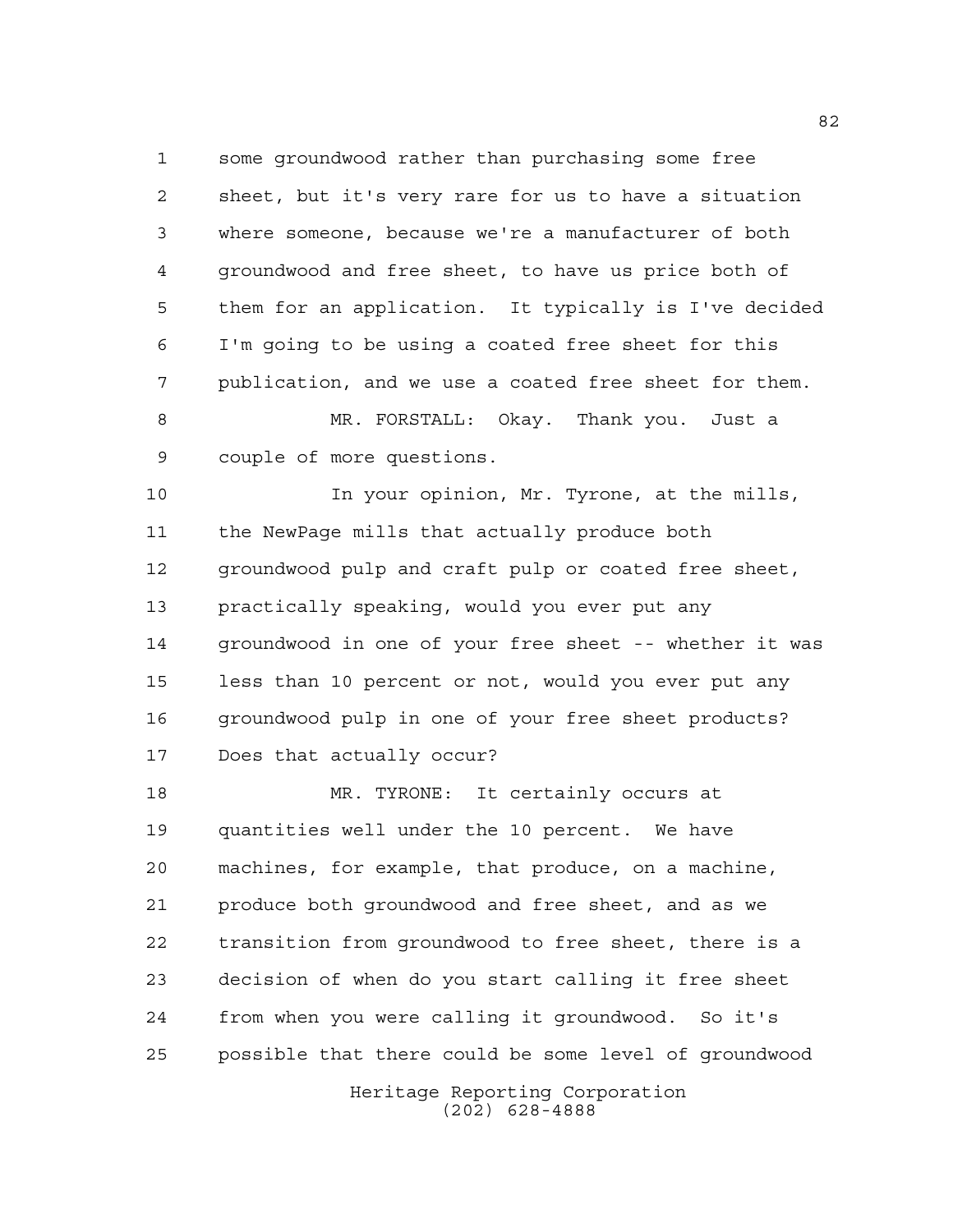pulp in that free sheet through that transition.

 MR. FORSTALL: So that's just a function of grade change; it's not a function of standard operating procedure where you would actually say, "Well, gosh, it's to our benefit to add a certain amount of groundwood pulp into our free sheet grade." MR. TYRONE: There may be some grades where we do routinely put in some groundwood as well, small levels of groundwood. One of the characteristics of a paper mill is that it's very important not only to run your paper machines full out; it's very important to run your pulp mills full out. So, with higher levels of groundwood pulp being produced, it may very well be

 that we would put some groundwood into some of the free sheet grades as well.

 MR. FORSTALL: Okay. Thank you. Okay. One final, follow-up question to one of Ms. Bryan's questions. Were a customer interested in a text grade and an associated cover grade, roughly what proportion would they use for a typical print job, and roughly in what proportion would they use text grades versus cover for a particular print job?

 MR. TYRONE: I'm not sure there is a good answer to that question because I'm not sure that there is a typical print job, and, off the top of my

Heritage Reporting Corporation (202) 628-4888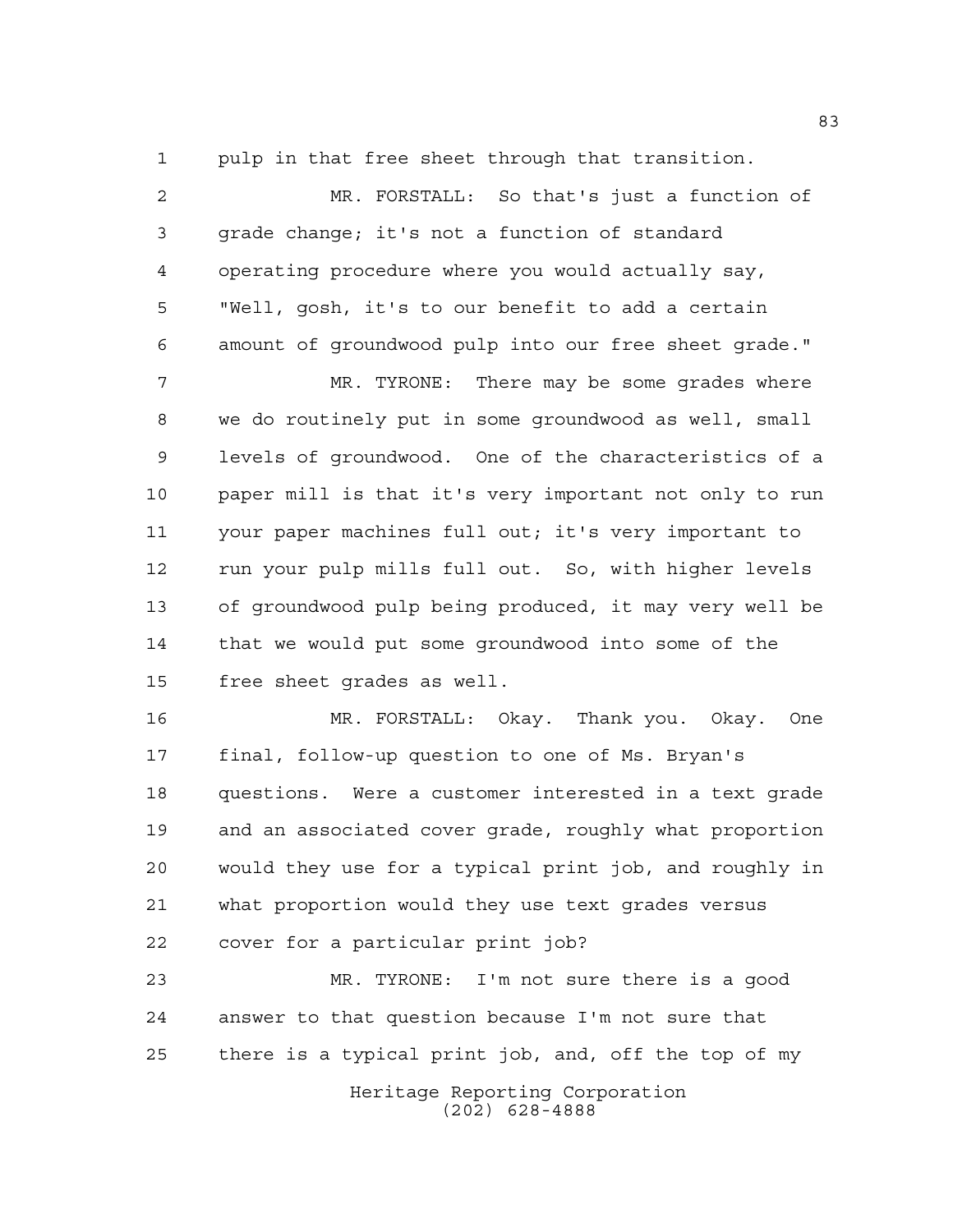Heritage Reporting Corporation (202) 628-4888 head, I don't recall exactly what our split within coated free sheet of cover-to-text is. I would be more than happy to get you that information. MR. FORSTALL: Thank you. That would be great. That's all the questions I have, Mr. Carpenter. MR. CARPENTER: Mr. Jee, the Commission's auditor. MR. JEE: Justin Jee. I have no questions. MR. CARPENTER: Diane Mazur, the supervising investigator. MS. MAZUR: Thank you all very much for attending today, coming to Washington to give us these direct presentations. They are very helpful, and we appreciate them. Let me go back to the question of nonsubject imports, if I might. Mr. Tyrone, you indicated that you're not concerned about them because -- I wasn't quite sure. Tell us about what the other nonsubject sources of imports are. As I look at the statistics, Canada and Finland certainly jump out at me. How competitive are they in the U.S. market, and what is their role in the U.S. market? MR. TYRONE: Canada is less of a presence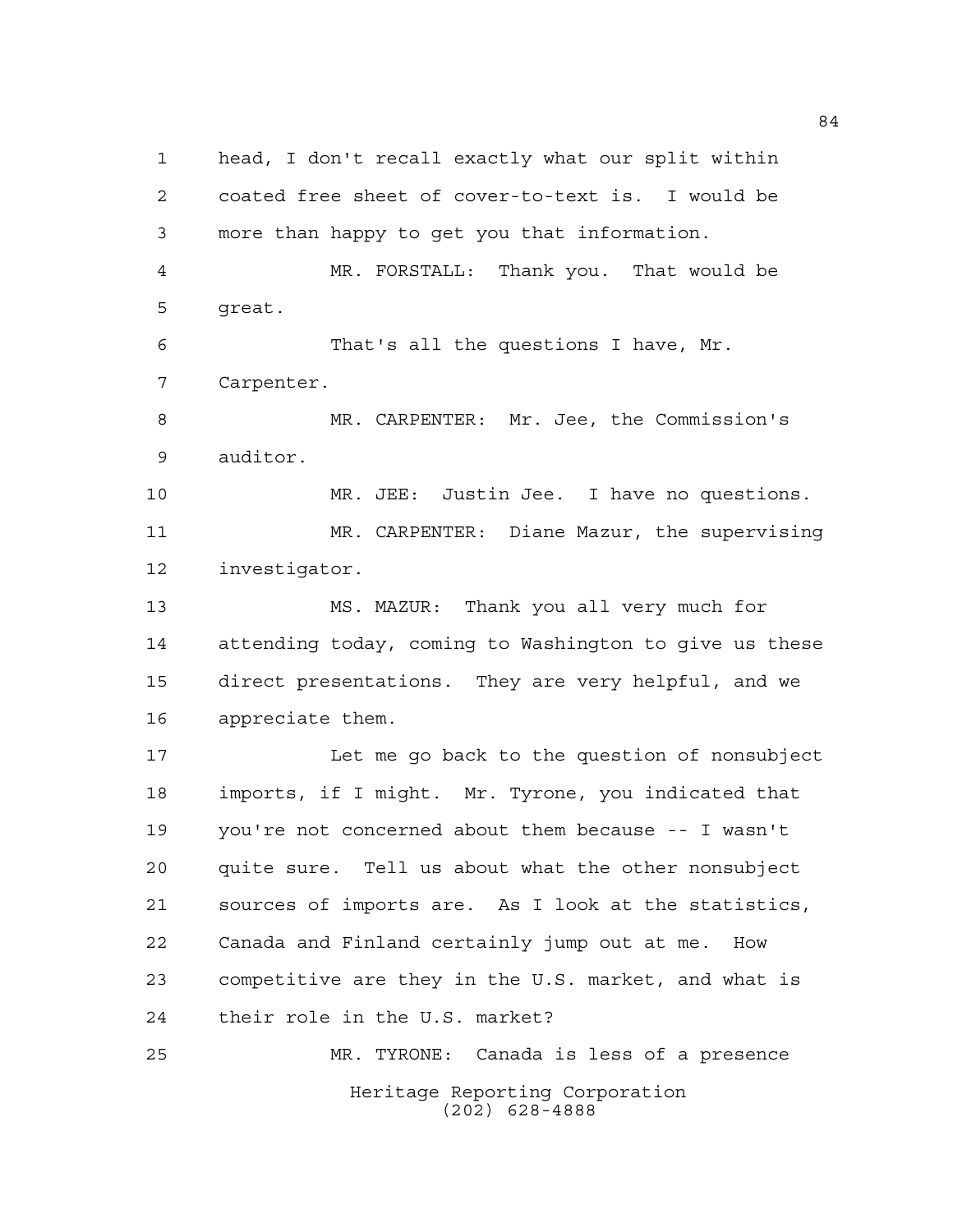now than they used to be, as was indicated in my statement. There have been some mills in Canada that have shut down over the course of the last few years. You have the data. In terms of where it comes from, what I would tell you is that, from a practical, market standpoint, it's almost as though Canada and Finland don't exist in terms of what we hear in the marketplace of what's driving the pricing that we need to meet.

10 MS. MAZUR: Please.

 MR. BUTTON: Ken Button. One thing that the Commission might take note of has to do with the import statistics. If you split the import statistics between imports of rolls versus sheets, you'll find that the imports of the nonsubject imports in the sheet realm are very much higher, almost uniformly, than those of the subject imports. So the role of the nonsubject imports in that area of competition, as Mr. Tyrone said, is not one of intense competition.

 MS. MAZUR: So you're saying the nonsubjects are not really present or to a more limited degree in the web roll types of customers and applications, which is why you're not seeing them?

Heritage Reporting Corporation MR. BUTTON: You'll find nonsubject imports in substantial quantities in both the sheet and roll

(202) 628-4888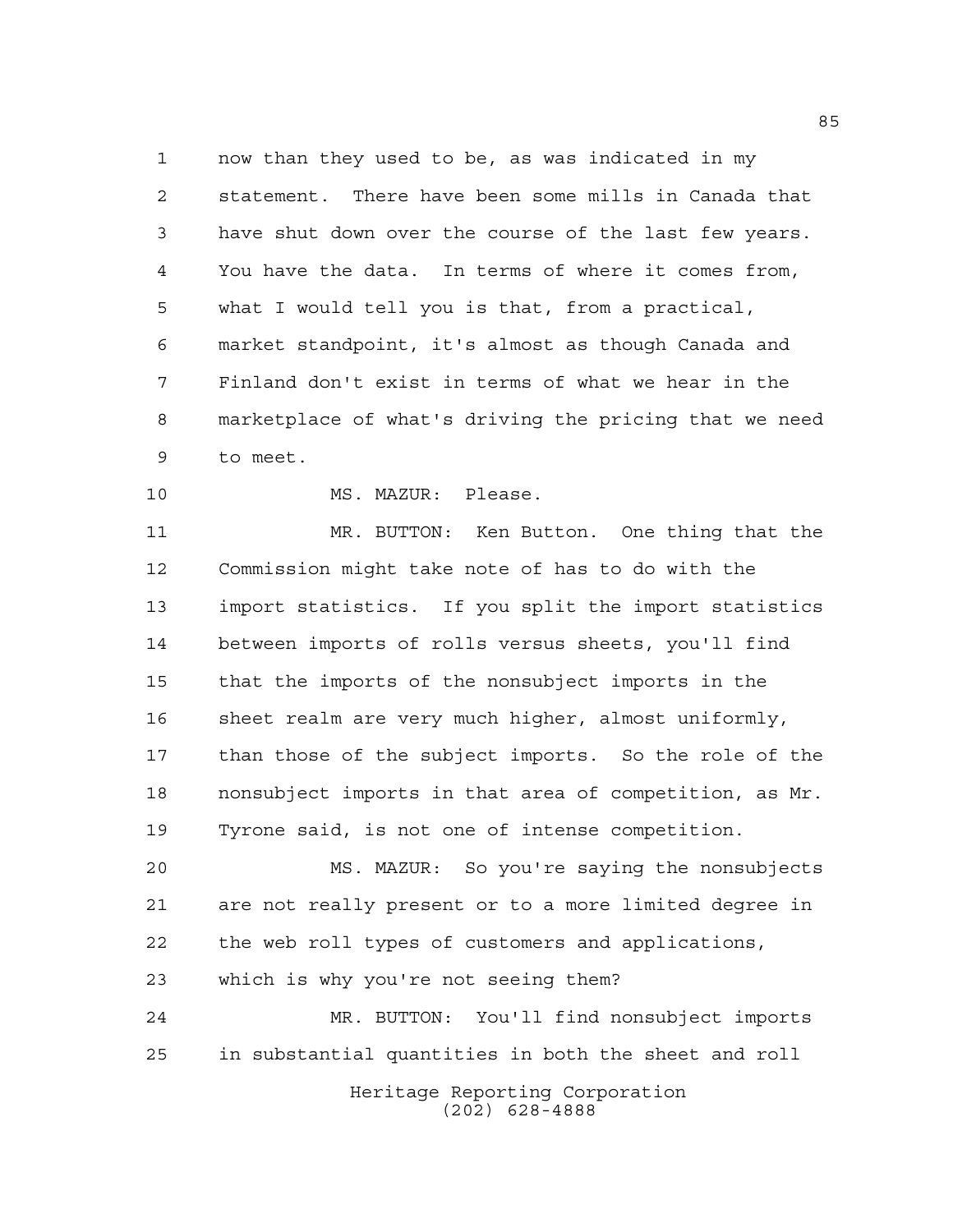portions of the market, and I would note that some of the statistics include sheet rolls. But you'll find that, in general, the pricing of the nonsubject imports, when you adjust for sheet versus roll, is, as Mr. Tyrone said, certainly less competitive. MS. MAZUR: Would that also be true for imports from Germany, Japan, Italy; the same set of circumstances? MR. BUTTON: Looking at the stats before me now, broadly, I would say yes, but we would be happy to comment further in the brief. MS. MAZUR: If you would, please. That would be very helpful. Again, all of these questions, Mr. Kaplan and Mr. Jones, are related to the Bratsk

 Aluminum decision that the Commission has before it in many cases. And if you would address it very specifically in your post-conference briefs, the question of coated free sheet paper being a commodity product and then the impact or the presence of nonsubject imports in the U.S. marketplace, if you would, please.

 I would also like to get back to, Mr. Tyrone, to the difference between web rolls and sheeter rolls. What are the physical differences, if any, between a web role and a sheeter roll?

Heritage Reporting Corporation (202) 628-4888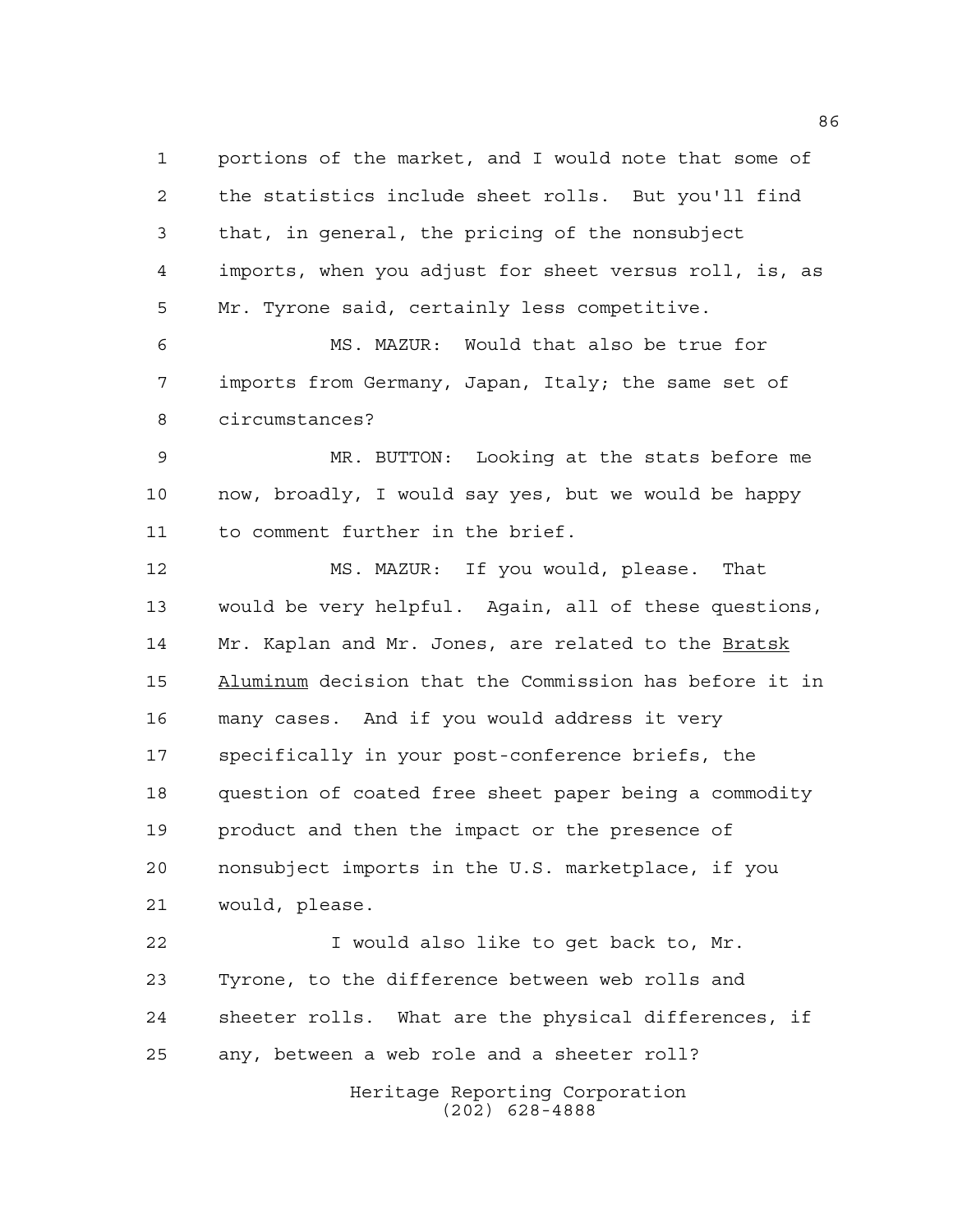MR. TYRONE: The differences have more to do with moisture content and the mechanical -- what we would call the mechanical condition of the roll, so whether a web product can tolerate a different level of imperfection for ridges and those kinds of imperfections than a sheet product can. That would be an example. We're prepared to elaborate on that more fully in the follow-up brief.

 MS. MAZUR: If you would, please, because, as was indicated earlier this morning, I believe Respondents on the other side will be talking about the attenuated competition between the web roll product and the sheet product and the extent to which you can flesh out what, in fact, the differences are between the two products and how interchangeable or not that they are. We would appreciate that very much, and putting that in your post-conference brief would be fine.

 One last question. Mr. Jones, you talked about the export statistics data. I wasn't sure whether it was Korea or Indonesia. Do you have export statistics? Have they been provided in the petition that I'm not aware of, and, if not, can we get the export data that you were talking about, and that would be for all three subject countries?

> Heritage Reporting Corporation (202) 628-4888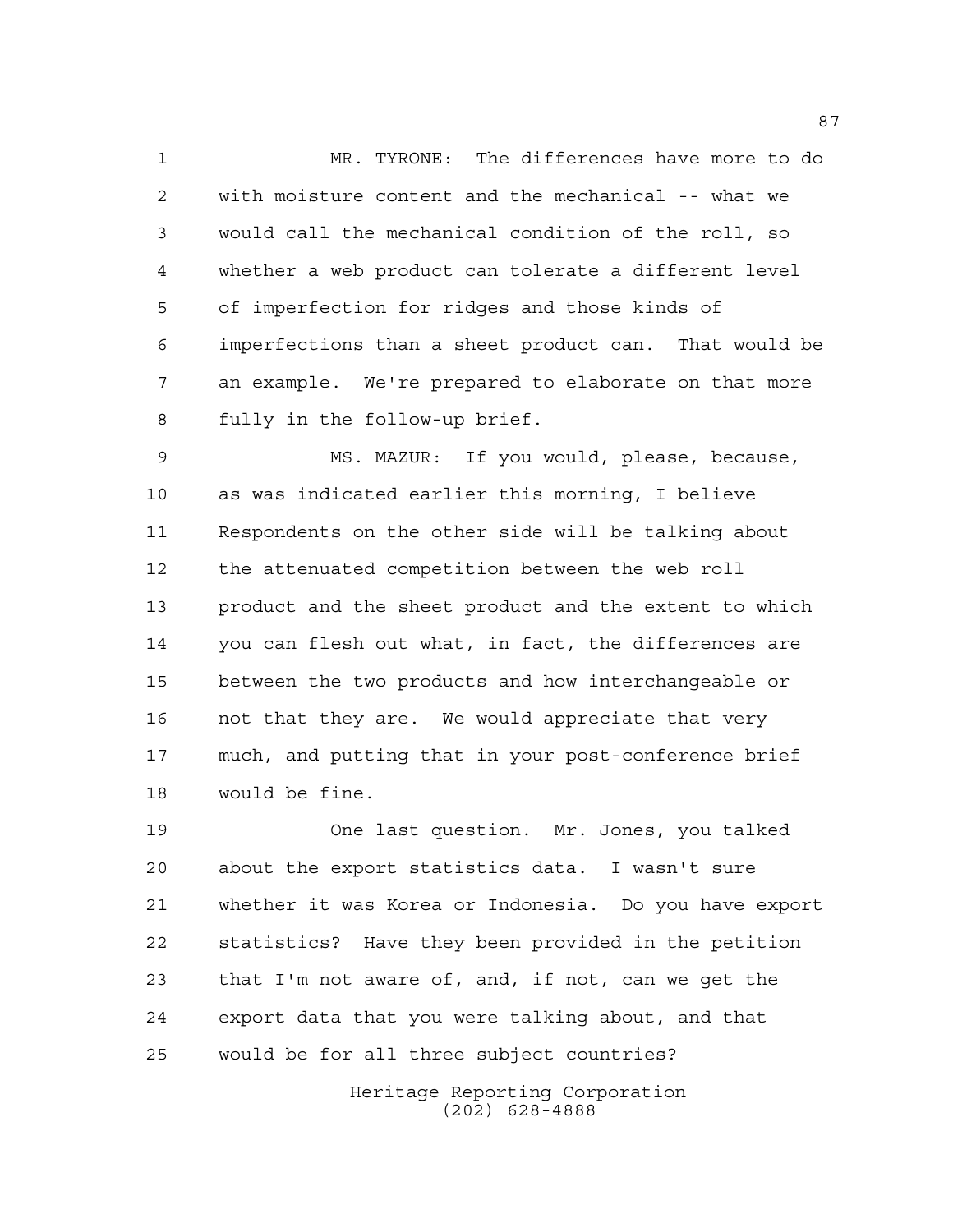MR. JONES: The data that I was referring to are in the petition. At least, I think this is what you're asking about in the context of negligible imports.

 MS. MAZUR: No, not negligible imports. I'm talking about Korean export data, not our import data. MR. JONES: I don't believe we have Korean export data in the petition. Correct me if I'm wrong, but we would be happy to provide you with data for all three countries for the period of investigation.

 MS. MAZUR: We would want export data from those countries. Do you have that information? Does RISI prepare it, for example? You did give us net export figures for the three subject countries. So what are the import and export statistics that produce that net export figure? Does RISI have that? Do you have access to that?

 MR. JONES: We certainly have access to export data. I'm not sure what RISI data are available, but we will go back to our sources and look and see what we have and provide you what we have. MS. MAZUR: If you would, please. Thank you. I think those are all of the questions I have, and, again, thank you very much.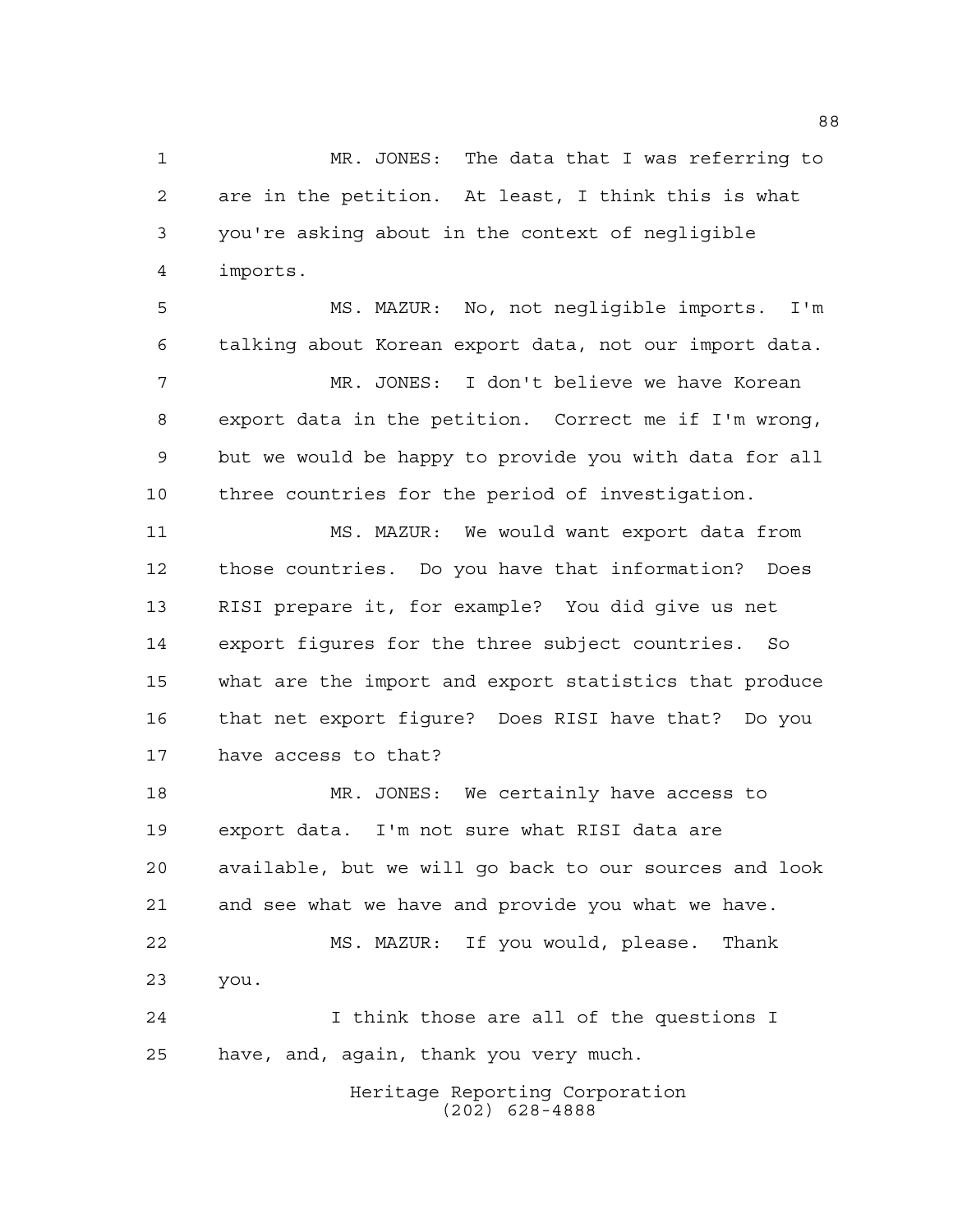Heritage Reporting Corporation (202) 628-4888 MR. CARPENTER: I have a few follow-up questions. Mr. Cameron, in his opening statement, again, made an argument of attenuated competition, and if I heard him correctly, I believe he said that 70 percent of the U.S. market is web rolled. Would you agree with that statistic? Do you think that's roughly correct? 8 MR. TYRONE: We think that's roughly correct. MR. CARPENTER: And would you also agree that the subject imports are almost exclusively sheet? MR. TYRONE: Well, I believe the import data show that Korea is the third-largest importer. Rolls from Korea are the third-largest import into the U.S. of coated free sheet rolls. MR. CARPENTER: The third-largest source of imports, including nonsubject imports. 18 MR. TYRONE: Right. MR. CARPENTER: Okay. MR. TYRONE: It's also, I think, worth pointing out that we believe that Korea can easily make the web rolls as well as sheets. MR. CARPENTER: Okay. He also said, if I heard him correctly, that the U.S. industry does not have the capacity to supply the U.S. market. Would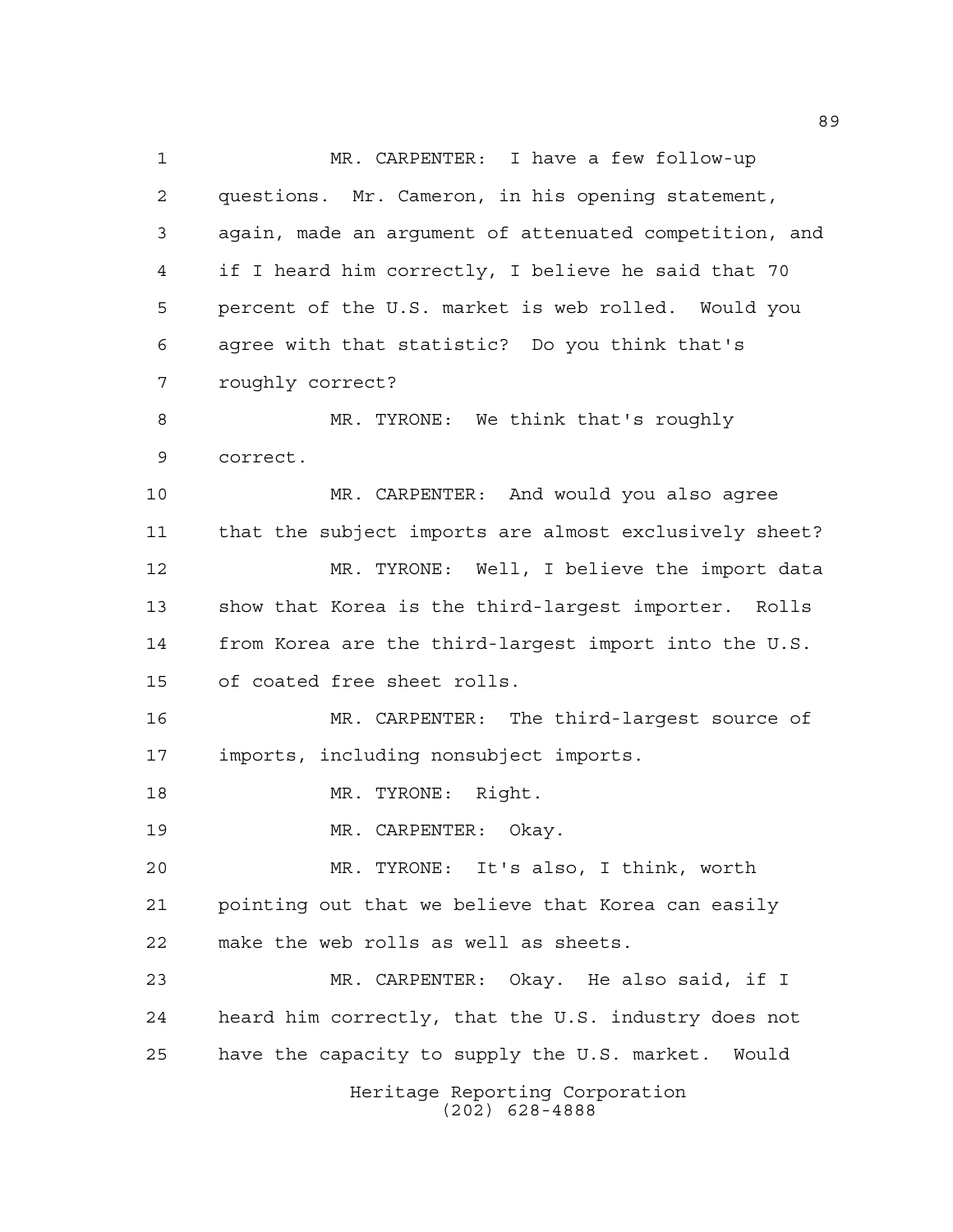you agree with that assertion?

 MR. TYRONE: I'm not sure about the U.S. industry in total in that regard. I know we could shift a good bit of our production from coated groundwood to coated free sheet. We could shift a good portion of our production from coated free sheet web to sheets.

 MR. CARPENTER: Okay. But given your traditional product mix between coated free sheet and coated groundwood, do you feel, based on your typical production levels for coated free sheet, that you would be able to supply the U.S. market entirely? MR. TYRONE: NewPage would not be in a position to supply the entire market, no.

 MR. CARPENTER: Okay. If counsel has any additional insights on that after seeing the confidential questionnaire data, perhaps you could respond to that in your post-conference brief. And also, since there seems to be -- I'll get into this in a minute, but, as I understand it, there are somewhat distinct markets for the web rolled and the sheets, so if you could differentiate your answer for both web- rolled product and for sheet product, I would appreciate that.

Heritage Reporting Corporation (202) 628-4888 To follow up on that, do most of your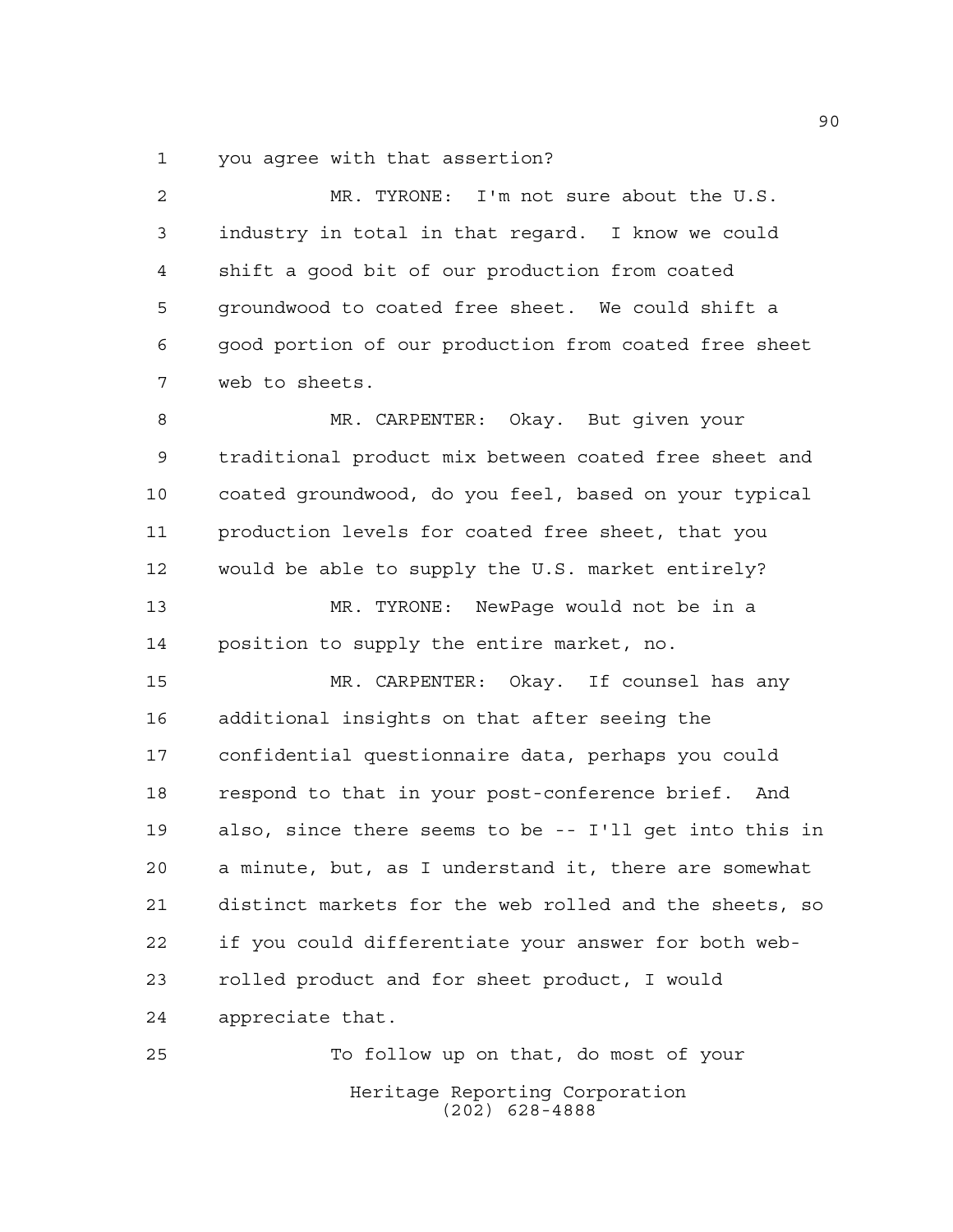customers, or to the extent that you're knowledgeable about purchasers in the industry in general, do most of them have both sheet-fed presses and roll-fed presses or just one or the other?

 MR. TYRONE: Most would have one or the other. There are some that have both, but more typically you would find one that had one or the other.

 MR. CARPENTER: Okay. Thank you. I believe Mr. Forstall asked a question about the technical differences in terms of the quality of the sheet paper versus the roll-fed paper, but I'm a little more curious about a basic question: Why are there differences? Does the sheet paper tend to go into different end products than the roll paper?

 MR. TYRONE: Quite often, the sheet-fed product is going into a higher-quality, printed application. That's becoming less the case over time as web press capabilities have improved. The primary differences in the quality have to do with the paper- handling aspects as opposed to the printing characteristics, the print-quality characteristics.

 MR. CARPENTER: Do any customers in the industry have the capability of taking a roll product and then converting it to a sheet product?

> Heritage Reporting Corporation (202) 628-4888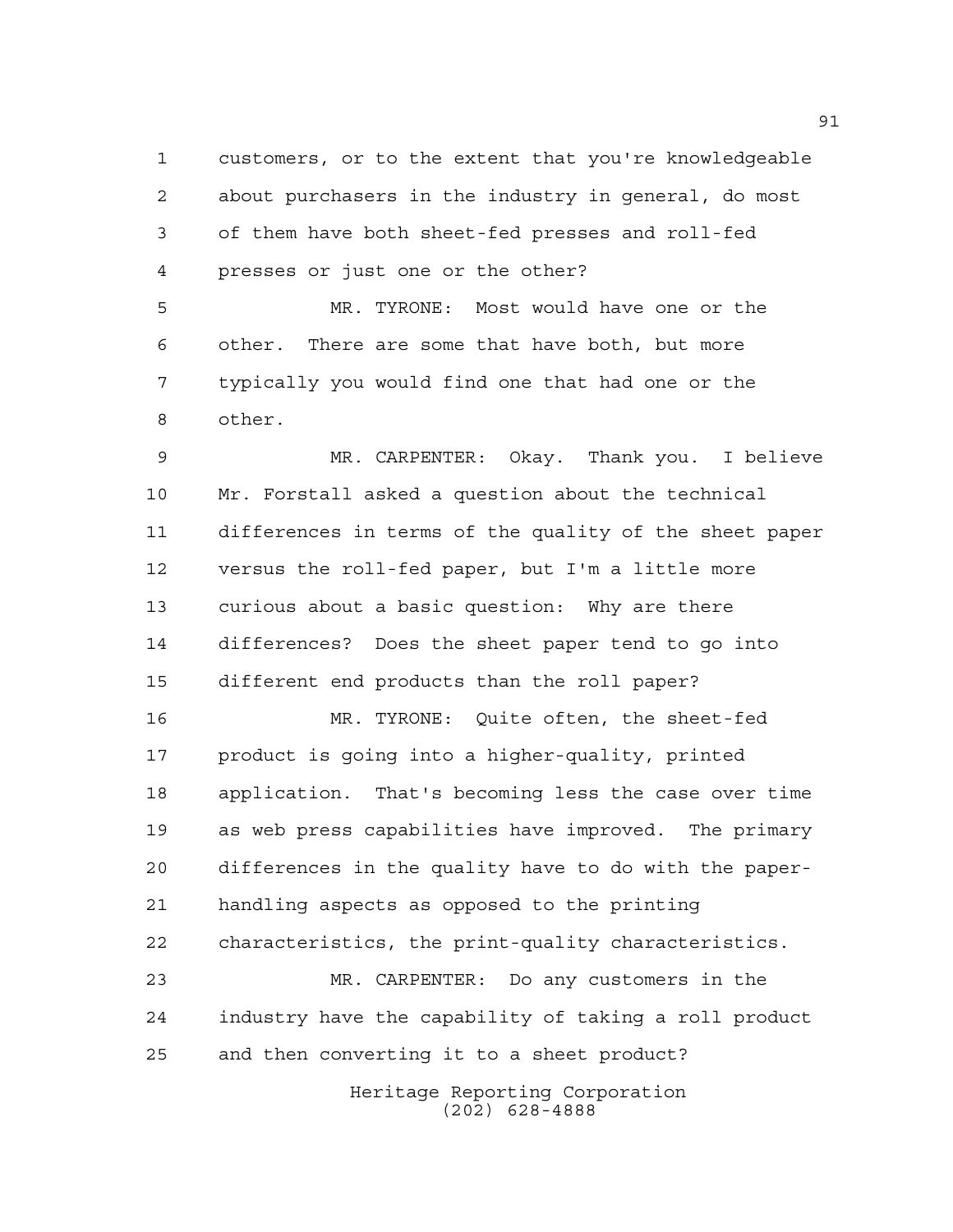MR. TYRONE: We suspect that some people do that. As I indicated before, we don't guarantee our regular web product for sheeted applications, so if they do that, they do that at their own economic risk. MR. CARPENTER: I see. Thank you. You mentioned a term, in response to one of Ms. Bryan's questions, I think, about growth in demand. You mentioned a term "commercial printing." Could you elaborate on that and tell me what are the types of printing there are besides commercial printing? MR. TYRONE: "Commercial printing" is actually a bit of a catch-all phrase used within the industry. When you see the industry applications broken down, you'll quite often see magazines, catalogs, books, and then a category called "commercial printing," and commercial printing can run the gamut from annual reports, direct mail, the menu at the local restaurant, but there are a group of printers called commercial printers that typically work on smaller jobs, sometimes high-quality jobs, sometimes very economic jobs.

Heritage Reporting Corporation MR. CARPENTER: Do you have any kind of rough, ball-park idea as to what percent of the total U.S. market for coated free sheet paper would be for

(202) 628-4888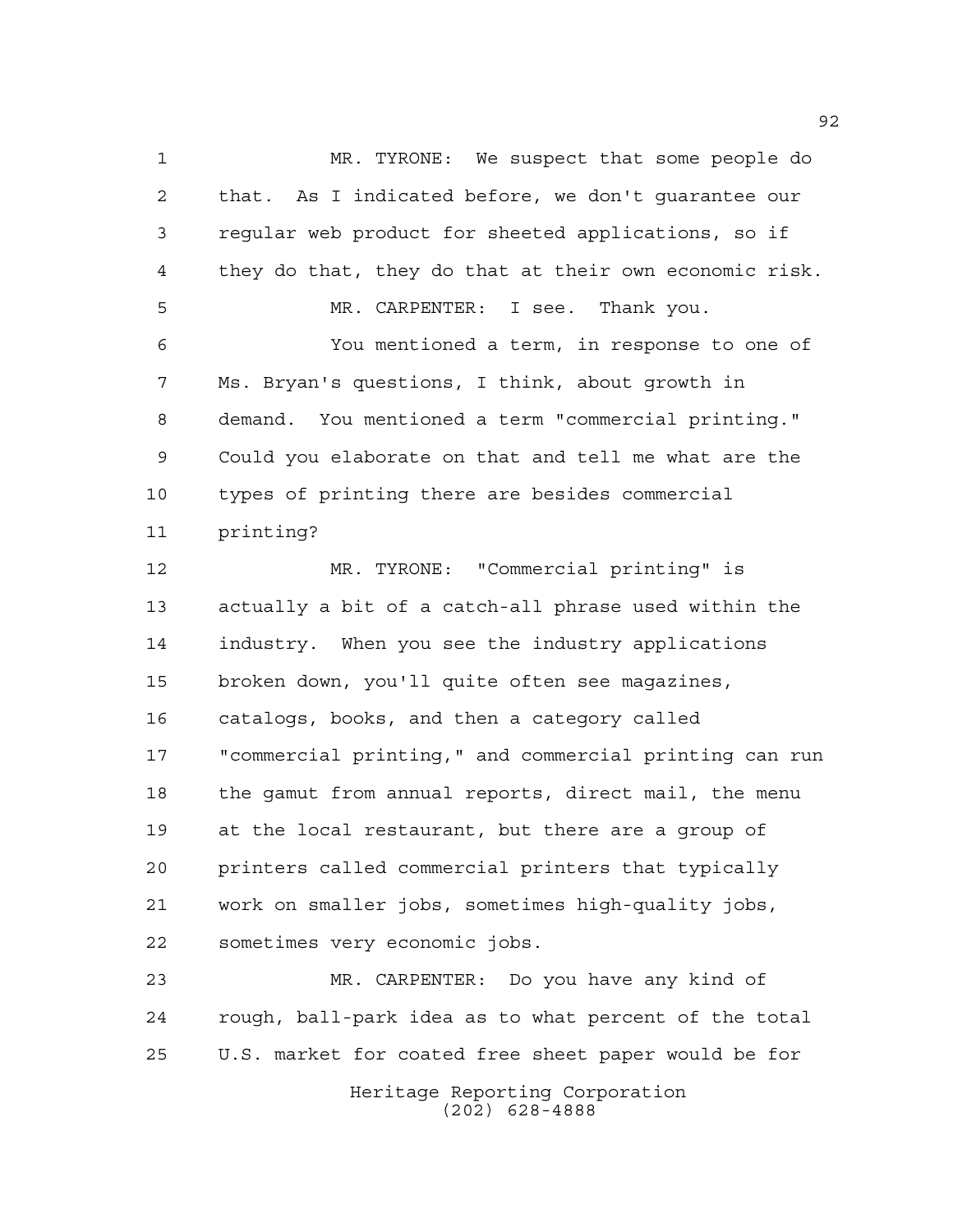the commercial printing segment?

| $\overline{c}$ | MR. TYRONE: There are folks who estimate              |
|----------------|-------------------------------------------------------|
| 3              | that. I don't have that off the top of my head.       |
| 4              | MR. CARPENTER: Okay. If you can come up               |
| 5              | with any estimates in your post-conference brief, we  |
| 6              | would appreciate that.                                |
| 7              | Just one final request for the attorneys:             |
| 8              | In the brief, if you would like to elaborate on the   |
| 9              | question of attenuated competition that has been      |
| 10             | brought up, we would like to hear your views on that  |
| 11             | subject.                                              |
| 12             | MR. KAPLAN: Yes. We would be happy to do              |
| 13             | that.                                                 |
| 14             | MR. CARPENTER: Okay. Thank you. Are there             |
| 15             | any other staff questions?                            |
| 16             | (No response.)                                        |
| 17             | MR. CARPENTER: Okay. We want to thank the             |
| 18             | panel very much for coming here today to share your   |
| 19             | testimony with us and to respond to our questions.    |
| 20             | At this point, we'll take about a 10-minute           |
| 21             | break and resume the conference with the Respondents. |
| 22             | Thank you.                                            |
| 23             | (Whereupon, a short recess was taken.)                |
| 24             | MR. CARPENTER: Could we resume the                    |
| 25             | conference at this time, please?                      |
|                | Heritage Reporting Corporation<br>$(202)$ 628-4888    |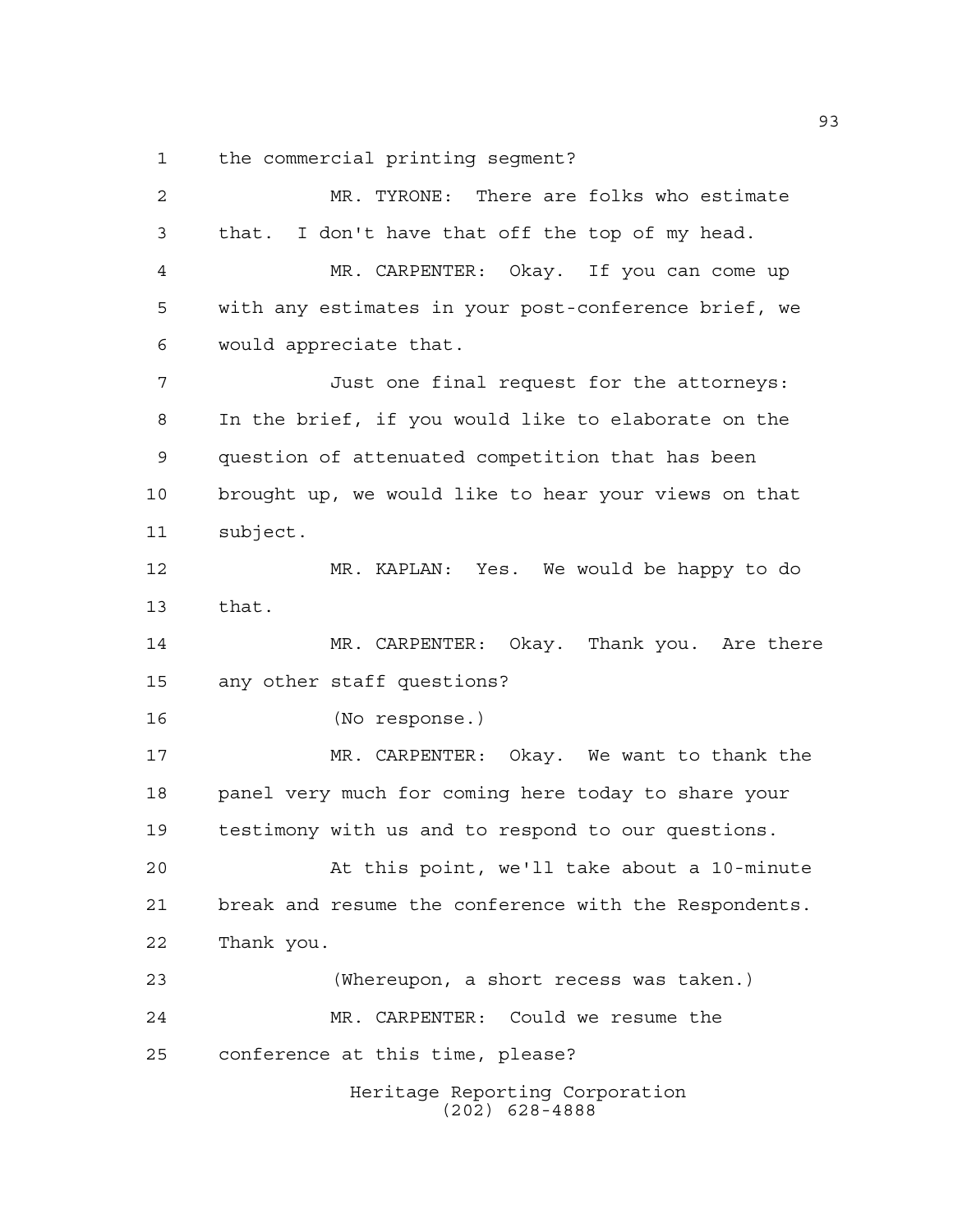Heritage Reporting Corporation (202) 628-4888 MS. MENDOZA: Yes. Good morning, almost afternoon, Mr. Carpenter and members of the staff. MR. CARPENTER: Good morning. MS. MENDOZA: My name is Julie Mendoza, and I'm with Don Cameron of Kaye Scholer, and we're appearing on behalf of the Korean Respondents. I would just like to take a few minutes to introduce them. Mr. Shin and Mr. Cho are from Moorim USA, which is a subsidiary of the Korean producer and exporter of the subject merchandise; and Mr. Rick Anderson, who is with PaperlinX, the parent company of Spicers Paper. He is a major distributor in the U.S. of both domestic and imported CFS. I would just like to make a couple of comments on themes before we move to their direct testimony. As Don said this morning, I think what strikes you about this petition is it's only supported by one domestic producer, obviously, NewPage. We know that there are a number of very significant producers out there who have not petitioned for import relief, so the question is, why is that? 22 1 think if you look at the public information that's out there, the public statements of other members of the domestic industry, what's very clear is that they, in those statements, which, of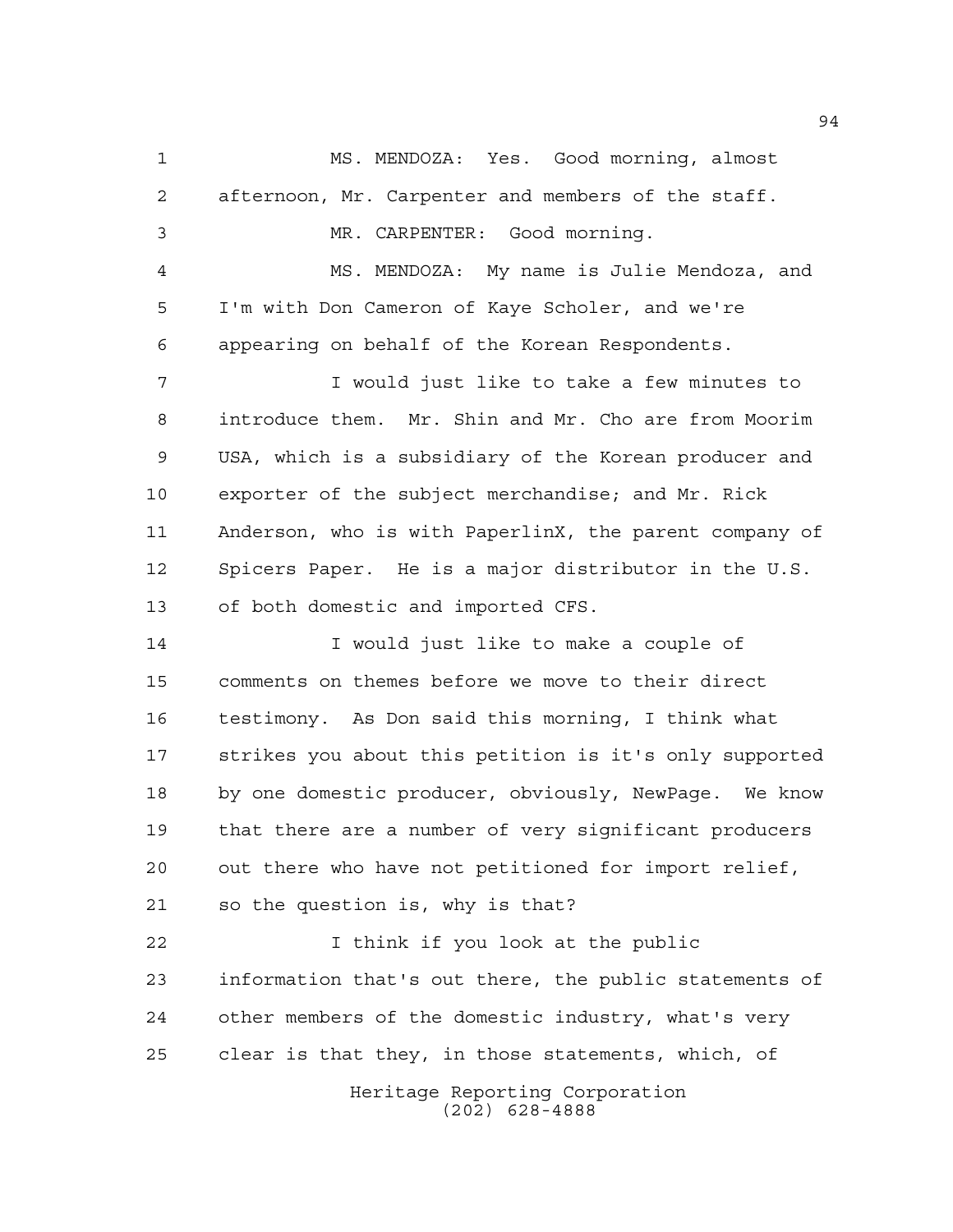course, are subject to all kinds of rules and

 regulations about transparency and accuracy, make no statements about the effects of imports. In fact, all of their discussions with their investors concern the need to be globally competitive, to close down outmoded facilities, and to be able to be competitive.

 The other thing you notice is that 2006 was a very good year for this industry. They are all talking about sales being up, capacity utilization is high, profits are up, and they are positive. I think you have to keep in mind how significant this is for an industry of this type. This is a mature industry. It's an industry that oftentimes sees industry indicators which are relatively flat and stable, but not this year.

 This year, things have been performing very strongly. In fact, if you look at this industry in the context of the paper industry overall, it's really the top performer. We're going to provide you with a lot of data that we have that is available publicly from various sources that have been discussed, like RISI this morning, and what you're going to see with that data is that there is a great deal of information on the domestic industry that's out there and available.

> Heritage Reporting Corporation (202) 628-4888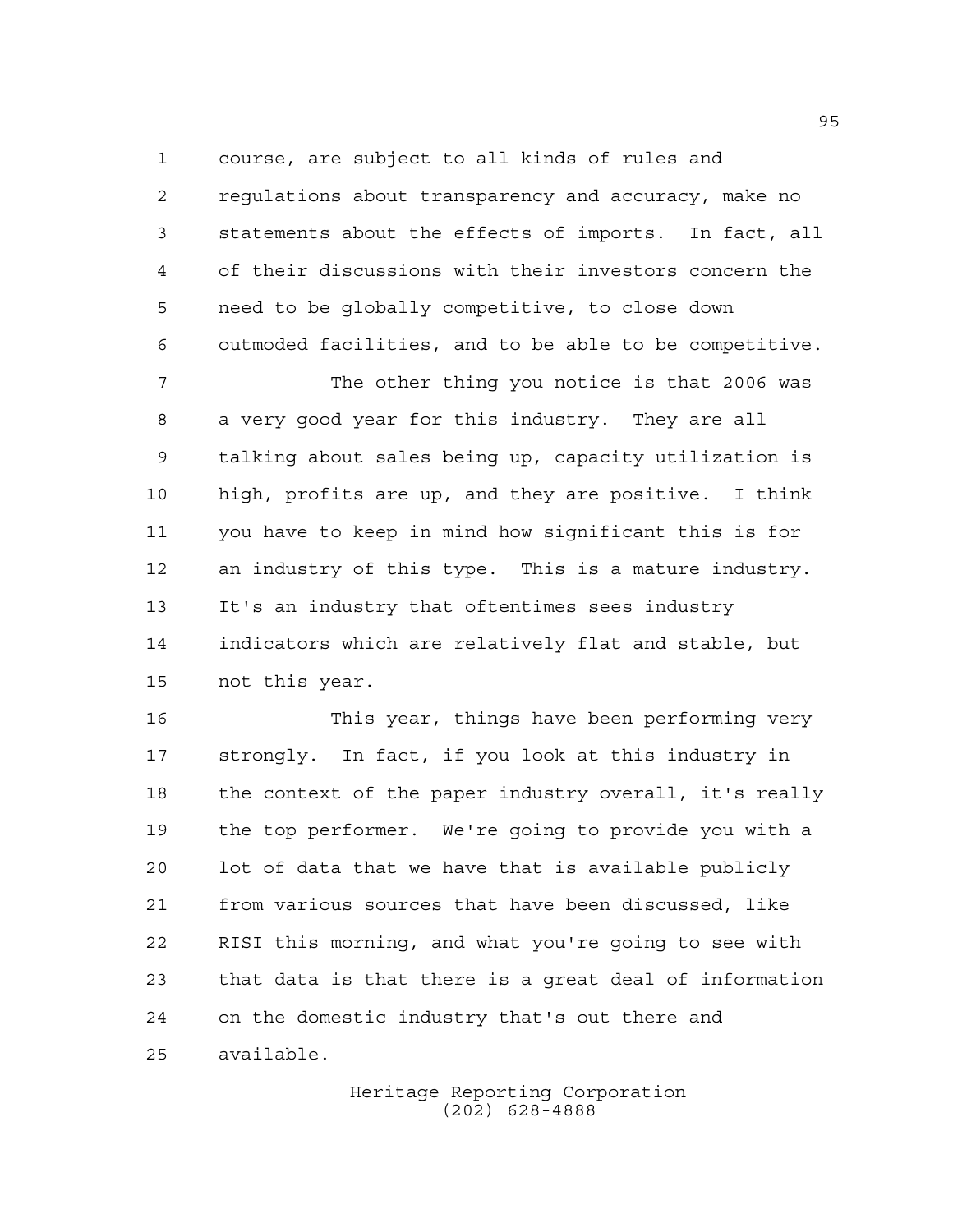So there aren't many secrets in this industry, and one of the things I was going to say, before I heard the testimony and the answers to questions this morning, was that there is a very big condition of competition out there, which the domestic producer, i.e., NewPage, didn't tell you about, and that is this whole distinction between the web market and the sheet market.

 After I heard the answers to questions this morning, I got the very strong feeling that not only was it not being discussed in the petition, but it was being actively avoided in response to questions, and I think that there is a very simple reason for that.

 It's quite clear that there is a very clear demarcation between the web roll segment of the market and the sheet segment of the market, and, of course, you have to be very careful when you talk about rolls because rolls can be we rolls, or they can be sheet rolls, but sheet rolls and sheet are essentially the same thing.

 Now, the U.S. industry has a virtual lock on the web roll market. They have almost no competition from imports, and the competition that they do have is from Europe. So you have the U.S. industry controlling what NewPage testified this morning to,

> Heritage Reporting Corporation (202) 628-4888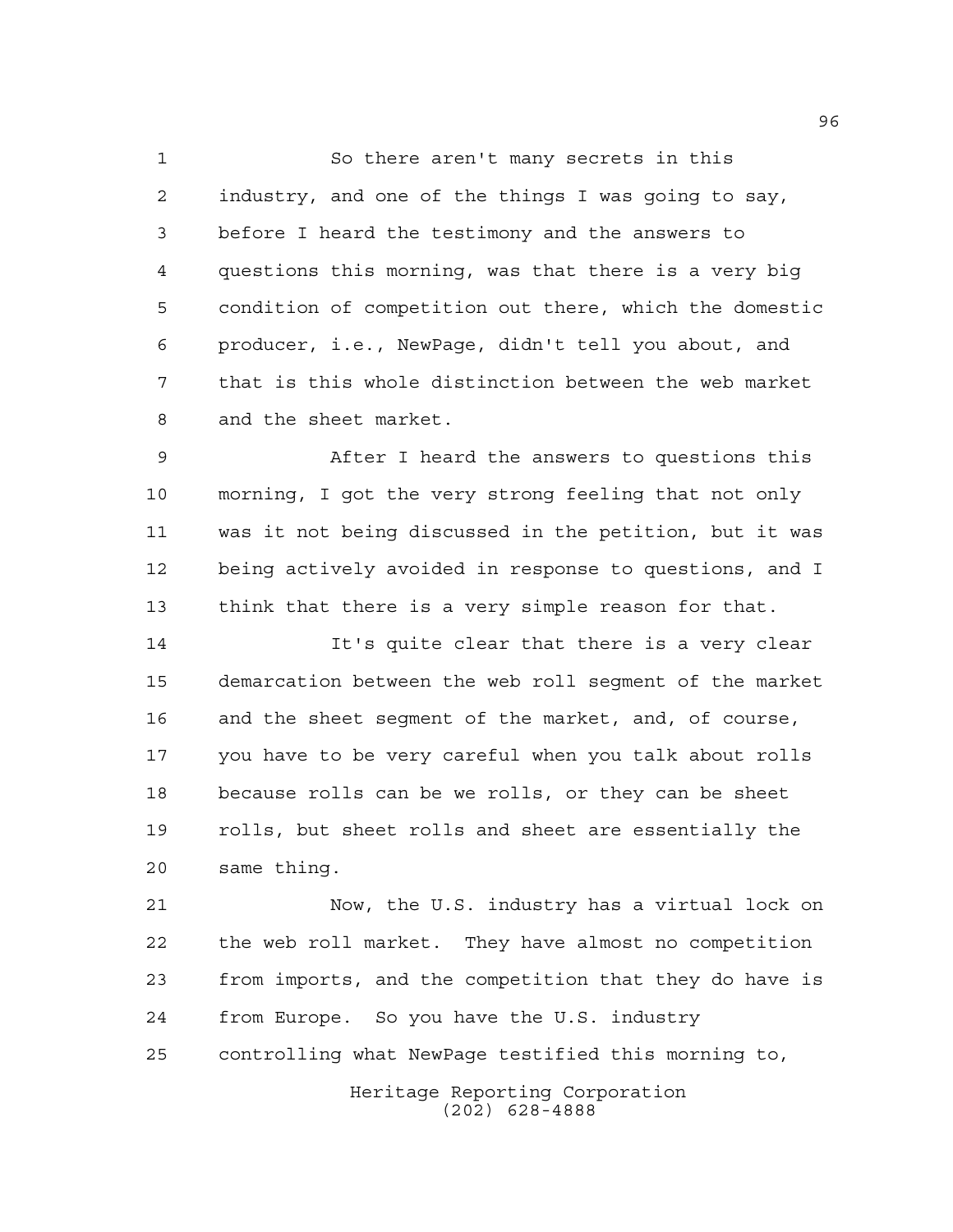which is 70 percent of the market. So they have got a virtual lock on 70 percent of the market where they are completely insulated from subject import competition.

 For reasons that we're going to talk about this morning -- Mr. Anderson is going to testify to -- it's very unlikely that that situation is going to change in the very near future. There are just too many costs and substantial operating obstacles for subject imports to be able to get into that segment of the market.

 So we have a pretty complete picture for this industry. We have an industry in which U.S. producers have a virtual lock on 70 percent of the market. U.S. producers can't supply the whole market -- they need imports of sheet in this market --and the U.S. industry is performing more strongly in 2006 than they have in any period during this review or prior to that.

 So the question is, would NewPage like to have less competition? Certainly, they would. Are they materially injured by subject imports? The answer is clearly no. With that, I'll turn it over to Mr. Anderson.

Heritage Reporting Corporation (202) 628-4888 MR. ANDERSON: Thank you, Julie, and good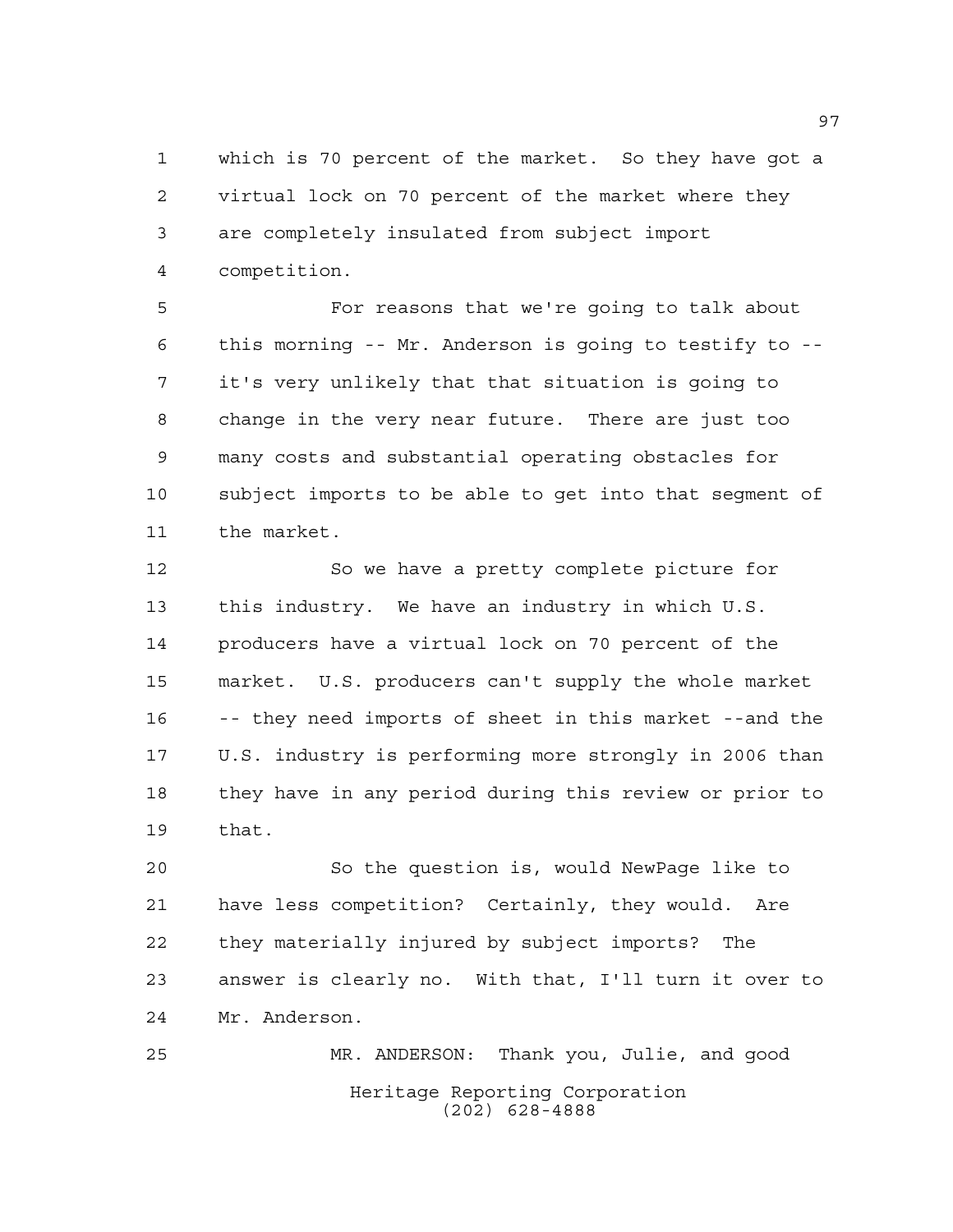morning, Mr. Carpenter and Commission staff. Thank you for the opportunity to share our views on this case.

 My name is Rick Anderson, as you have already been told. I am the vice president, purchasing, for PaperlinX North America. PaperlinX has four operating companies in North America and is a leading distributor of fine paper, including coated free sheet.

 PaperlinX has a global footprint which spans 30 countries, and we employ 10,000 people globally. We are the world's largest distributor of fine paper.

 Our U.S. merchandising operations have a long and proud history, with 60 locations throughout 12 states of the United States, with particular strength in the West and Midwest locations. We employ 820 staff in the United States.

 I've been working for the organization for 23 years, most of my work in Korea, having commenced in the organization in Australia in 1983. I've enjoyed a variety of roles within the organization within Australia, New Zealand, and for the past six years, here in the United States.

Heritage Reporting Corporation (202) 628-4888 PaperlinX purchases a variety of grades of paper, including a substantial amount of coated free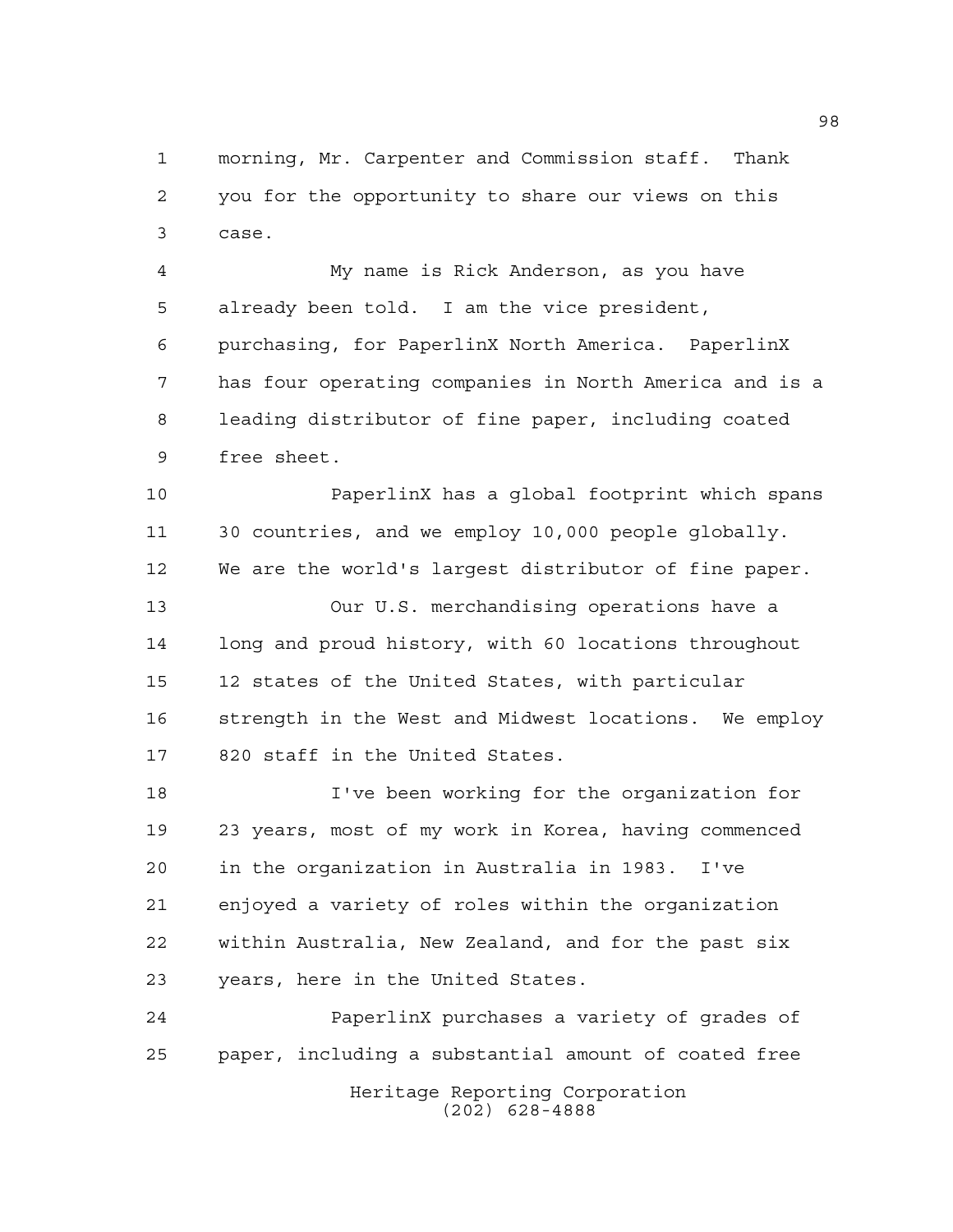sheet from leading global mill producers in the United States, Europe, and Asia. Our Asian suppliers are located in Korea, Indonesia, Japan, and, more recently, we have sourced a small volume of product from China.

 PaperlinX invests heavily in the development of proprietary brands that deliver a unique and differentiated product to the market. The value proposition for most of our imported grades includes a range of value-added services. Additionally, we are able to offer a consistent product across multiple global markets that many of our corporate customers specified, based on their requirements.

 Many of the domestic mills, including NewPage, are unable to supply coated free sheet to our organization in all geographical markets in which we operate or for some of the applications that our end customers demand. I will expand upon this further in my testimony.

 We tend to focus on a single supplier in a region, just as do most of our competitors. This is the best way for us to mitigate any risk associated with our imported sourcing strategy and better manage our single largest asset, which is inventory.

Heritage Reporting Corporation (202) 628-4888 Our domestic coated free sheet mills are of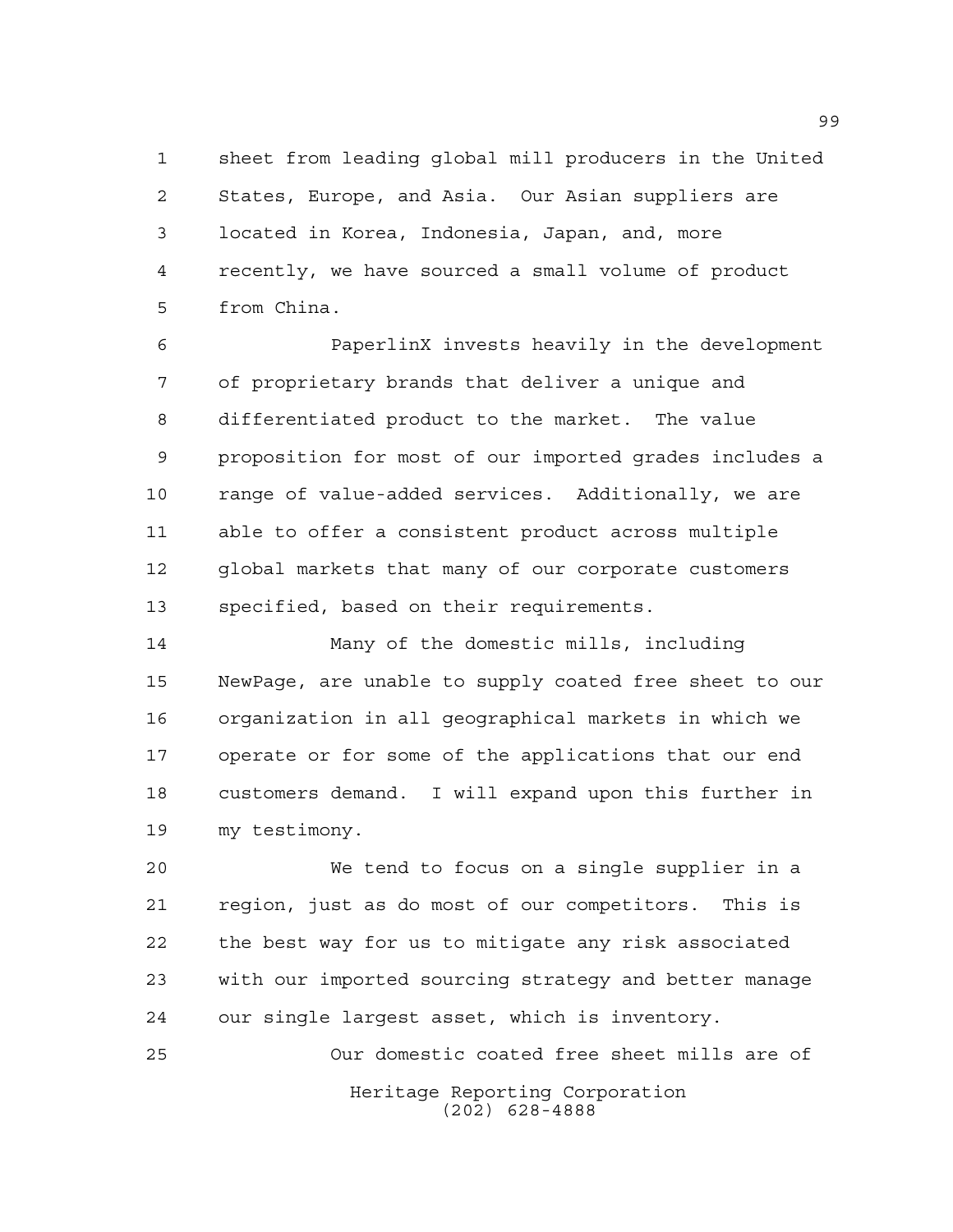paramount importance to the organization, and we carefully balance our volumes on a 50/50 basis between domestic product and imported product.

 We have been importing product, coated free sheet product from Korea, for over 14 years, so this is certainly not a new issue for the Commission to consider. Korean producers have been in this market since the late eighties, and we have found them, during that period, to be a very reliable and responsible player in the U.S. marketplace.

 Korean producers are more competitive on the West Coast due to the fact that U.S. producers are reluctant to ship product west of the Rockies. We have found that Korean companies keep a very careful watch on this market, and they are very responsive to price trends and quick to insist on price increases when the market can support it. I cannot recall an instance when our Asian suppliers did not follow the lead of the domestic suppliers in terms of price increases.

 The U.S. market is the third-largest, behind Europe and Asia. Over recent years, the paper industry has become truly global, with four of the existing domestic producers being owned by global paper corporations outside of the United States.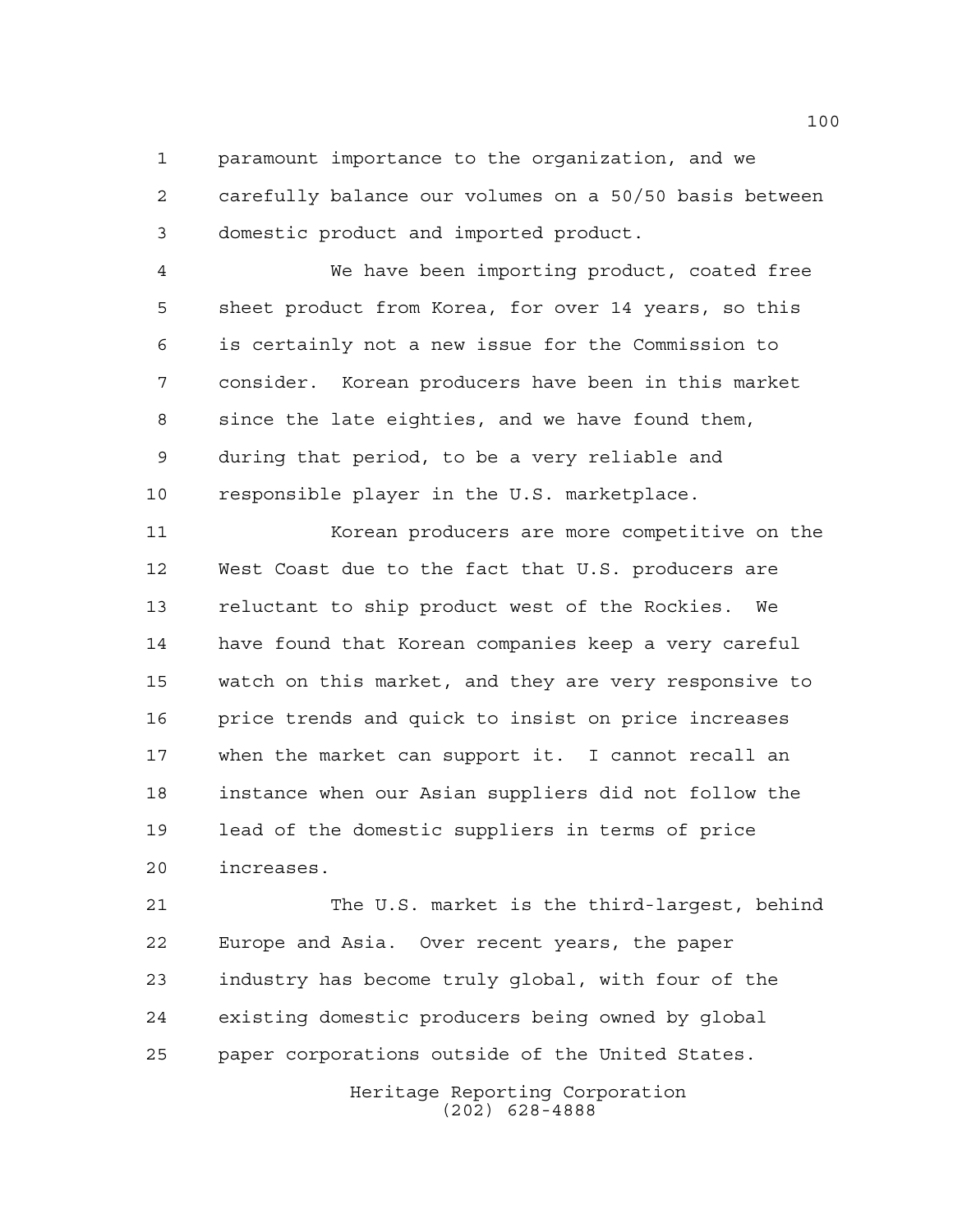Economies of scale have driven this change, and we continue to witness further market consolidation within the production side of the industry.

 Currently, NewPage and Verso are the only two major U.S. producers of coated free sheet that are not owned by foreign interests. Interestingly, both of these mill groups are currently owned by equity financial institutions, who are not noted for their long-term investment horizon, regardless of the industry which they enter.

 Both Sappi and Stora produce coated free sheet in Europe as well as other countries, and that production is sold here in the United States in addition to their domestic production. European and Asian imports have been an important component of the U.S. coated free sheet consumption for many years and, in fact, support the shortfall in the supply-demand equation.

 In terms of the U.S. market demand, it is important to understand that there are two distinct segments of the coated free sheet market, namely, sheets and web rolls. Think of this in terms of the type of equipment that paper is printed on being either a sheet-fed or offset web press.

Heritage Reporting Corporation (202) 628-4888 Web offset printing uses a continuous roll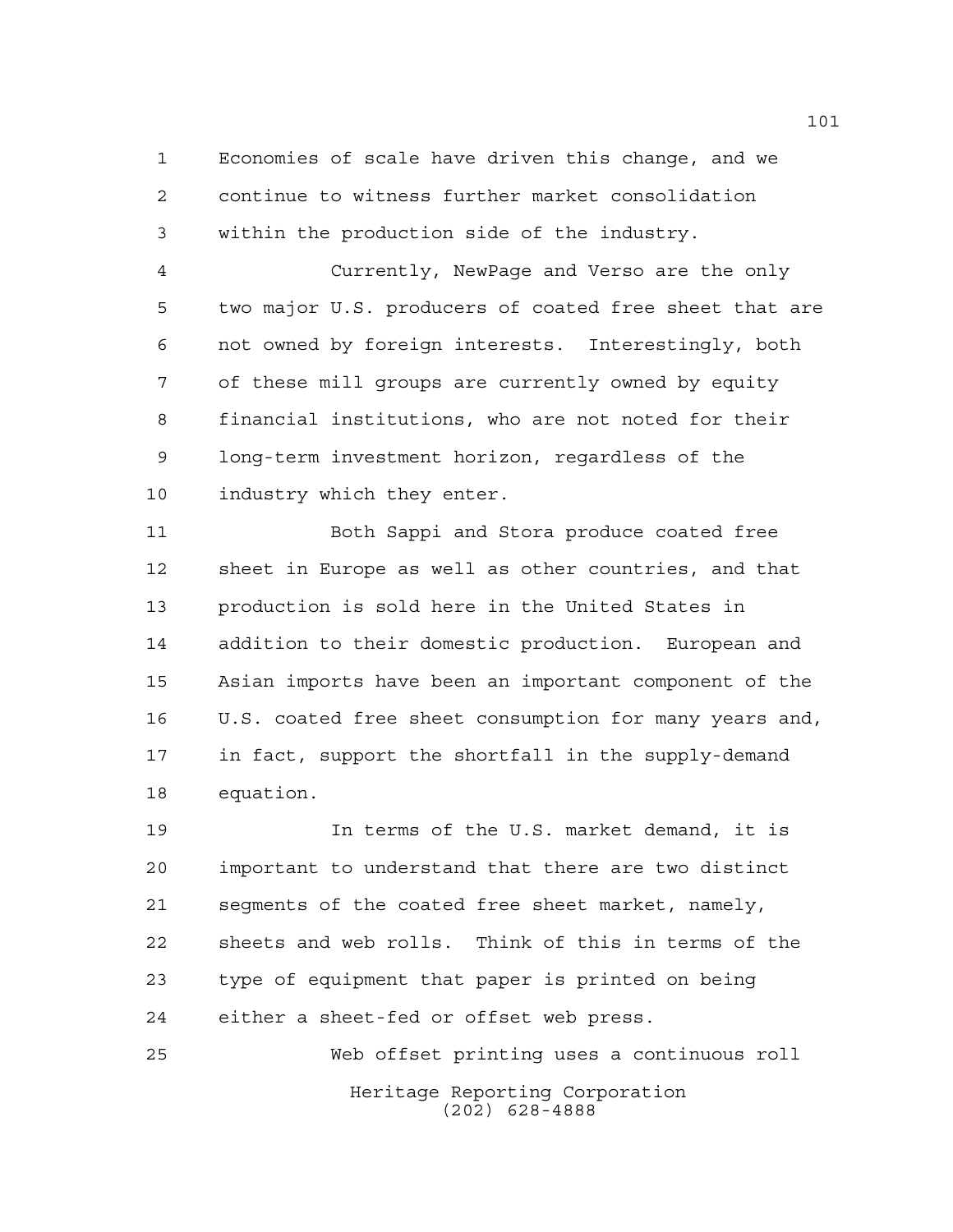of paper that is fed into the press and typically is used for larger runs. This equipment is extremely high speed, and consumes a tremendous volume of paper, with press speeds running at between 900 and 3,000 feet per minute.

 The other distinct market, as we've spoken about a lot this morning, is the coated free sheet market, which is used for commercial printing applications. Typically, the segment places much higher demands on the paper. The papers used for the sheet-fed printing process are usually purchased by the distributor in sheet form and, to a lesser extent, sheeter rolls. These so-called "sheeter rolls" cannot be used in the web offset market, as the moisture content of these grades is much lower and unable to withstand the heat that is applied during the heat-set web printing process.

 PaperlinX are extremely familiar with the conversion of sheeter rolls. In fact, a large component of our imports from Korea are rolls which are converted to sheets. This is one of the value- added features that we offer to the marketplace, and I would suspect that a large portion of the import data from Korea relative to rolls is purchased by PaperlinX.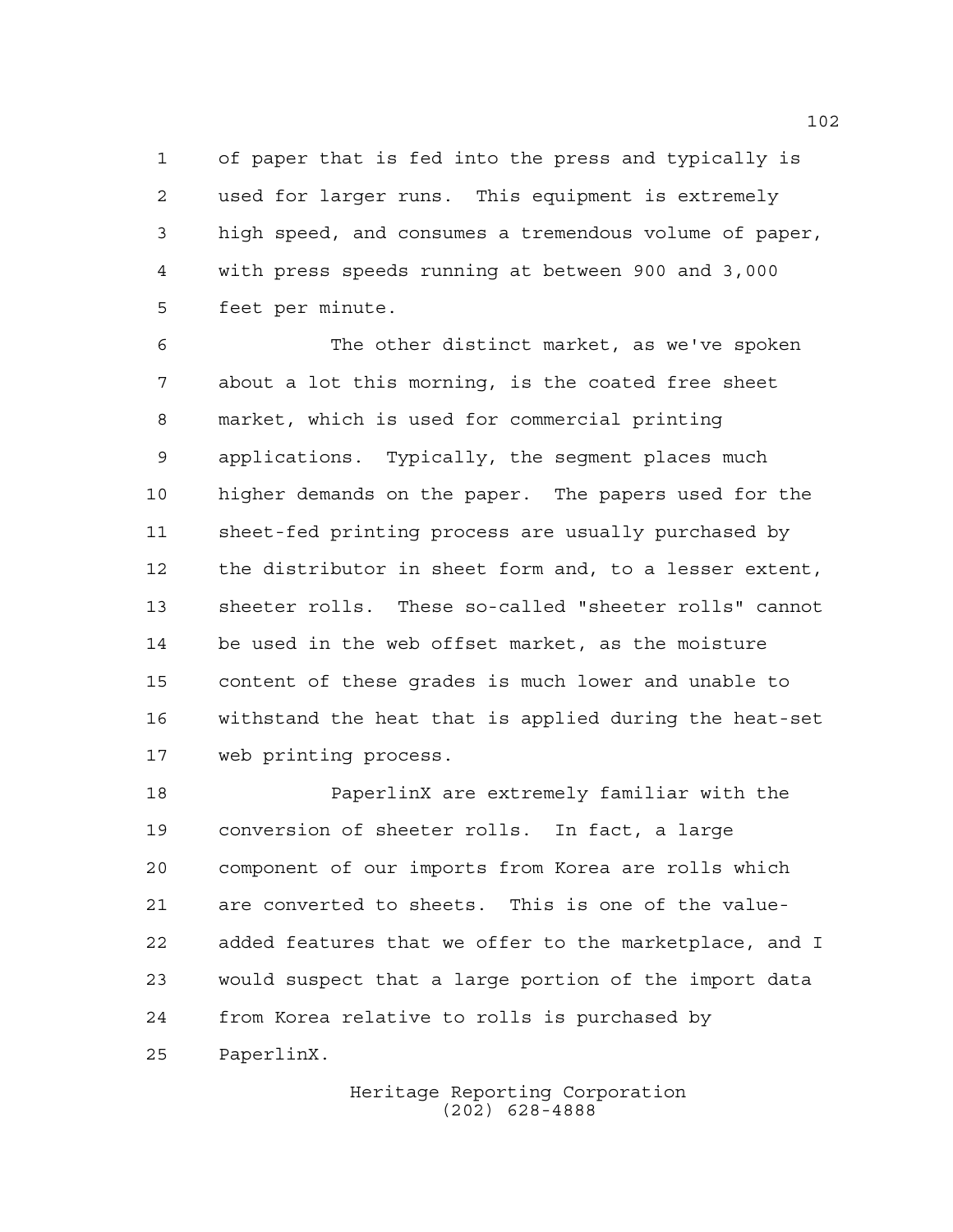It is important to understand that coated free sheet web rolls and coated free sheet sheets are not interchangeable. There is clearly a different market for each product, and there is also a substantial price difference between the domestic web rolls and the domestic sheets, which can be as high as 20 percent.

 These distinctions between web rolls and sheets are important because I do not believe that Asian suppliers sell any web rolls into the U.S. market. That segment of the market is almost exclusively controlled by U.S. producers, with some competition from the Europeans and, to a far lesser extent, from Canada. The amount of coated free sheet in web form imported from Asia is, therefore, minimal. I would estimate that the web roll segment of the U.S. coated free sheet market is about 70 percent, which you've heard earlier this morning, and the Asians are not in that segment at all.

 I don't see, therefore, what possible injury the Asian producers could be causing NewPage and do not see any other U.S. producers in this petition.

 If the question were, are the Asian suppliers likely to participate in the coated free sheet web roll market in the foreseeable future, my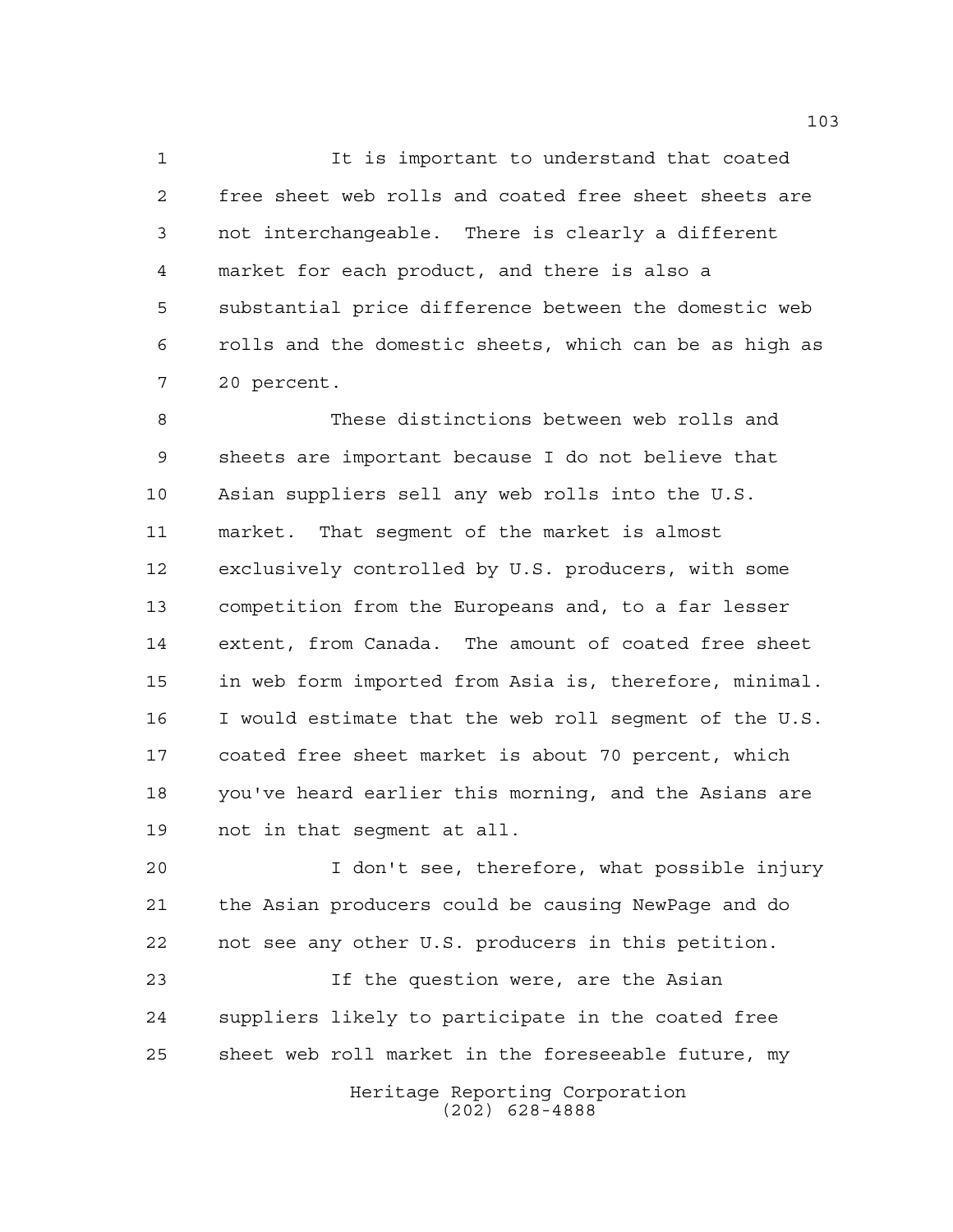response would be that until they recognize the extreme value that is currently provided by the domestic mills, including deep inventories, mill- supported pricing structures, logistical solutions that provide just-in-time delivery service, they would have an extremely difficult time entering this market successfully.

 In addition to this, the market price for domestic coated free sheet web is well below that of coated free sheet sheets and presents a real challenge to the Asian mills, particularly given the ever- increasing cost of ocean freight insurance, local storage, and local delivery.

 In fact, in discussions with both Chinese and Japanese mills who have recently announced capacity increases in the coated free sheet segment, they have confirmed that this is to meet the rising Asian demand due to the world's highest-per-capita growth in consumption of fine paper, as well as the anticipated spike due to the 2008 Beijing Olympics.

 Prices and demand in the U.S. are up in 2006 by something on the order of three to five percent. We are predicting further increases in the coated free sheet segment throughout 2007, based on our view of the supply-demand equation. Europe is in the middle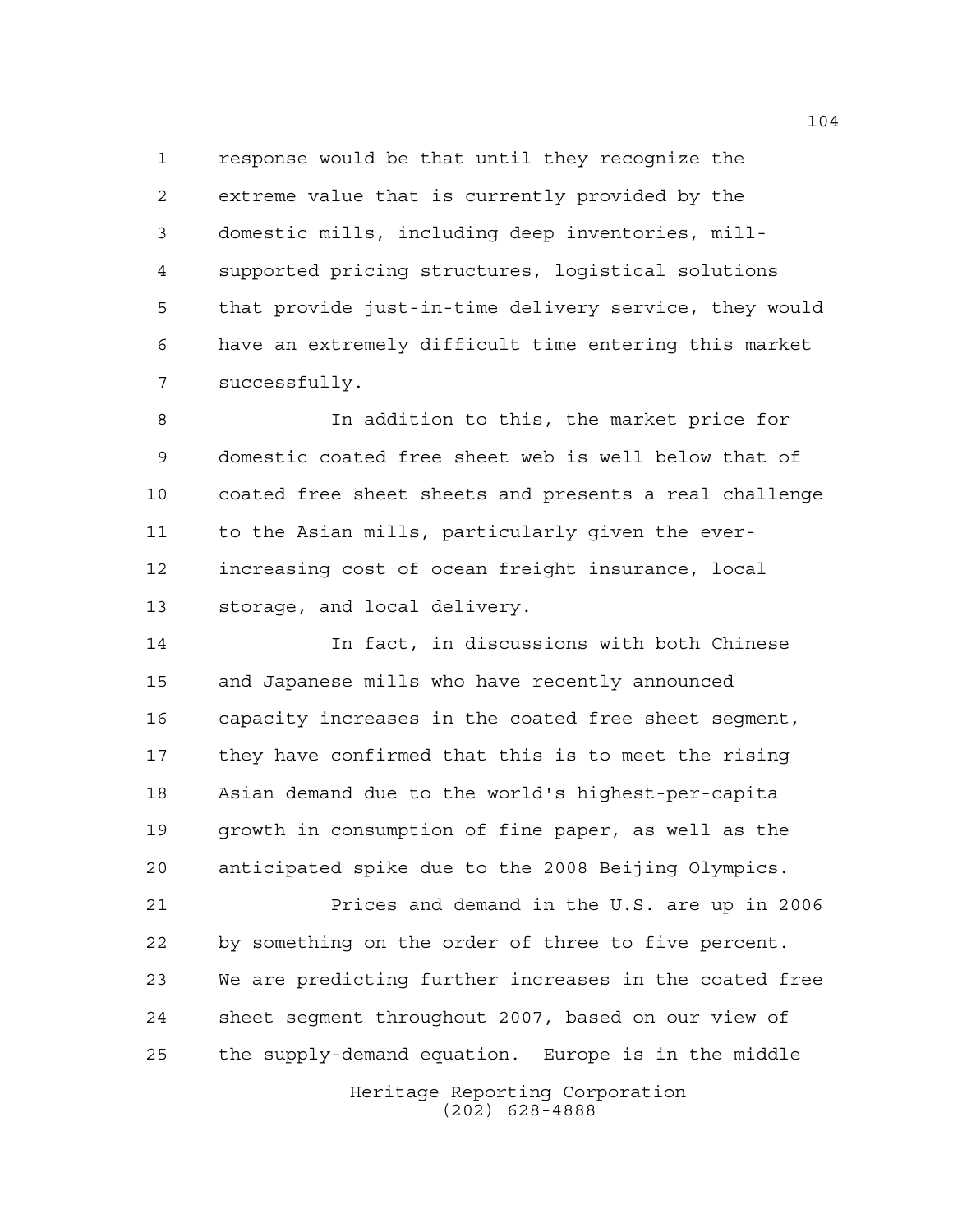of a five percent price increase, and we expect this to be achieved. Once global markets accept this increase, we expect U.S. producers to follow.

 Many U.S. producers are reporting improved results year over year. These improvements in the market are due to a number of factors, not the least of which has been a reduction in capacity, a reduction of 950,000 tons being removed from the market in the last two years. Most of this equipment, however, was outdated and energy inefficient, which is a real problem in today's economy.

12 12 It is a stretch to suqqest that this is a direct result of imports, but, rather, imports have filled the void that has been created by inefficient and profit-negative domestic capacity that has been curtailed.

 There have also been similar closures in Europe and Canada. Given that this old capacity has been taken out of production and demand grew this year with a strengthening U.S. economy, we are looking at some favorable market dynamics going forward.

Heritage Reporting Corporation Let me be clear on this point. This is a mature industry. We have been looking at some pretty positive patterns overall for coated free sheet paper. Finally, imports face a number of

(202) 628-4888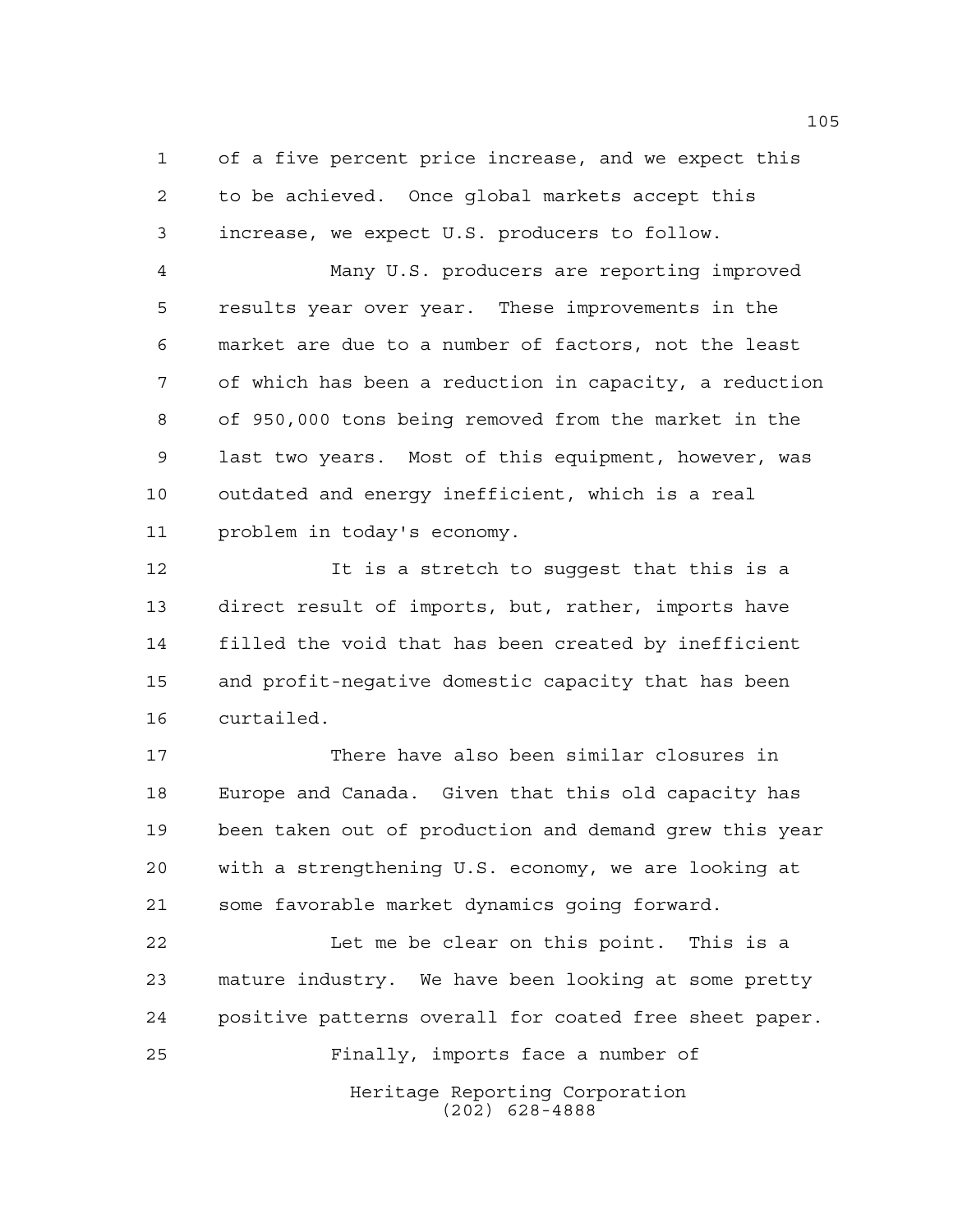disadvantages in this market. Domestically produced sheets typically include marketing support, promotional materials, such as swatch books, direct

 mail pieces, mill-sponsored sample support, technical and logistical support, as well as an extensive sales and distribution network.

 In the case of imported sheets, these additional costs and services are borne completely by the merchant distributor. Accordingly, a comparison of true costs to the merchant distributor must include the aforementioned items plus the substantial costs of capital associated with carrying deep inventories due to the longer lead times of these products, which can be up to three months.

 PaperlinX would like to thank the Commission 16 for this opportunity to share our views on this matter, and I would be happy to answer any questions. Thank you.

 MR. CHO: Good morning. My name is Taehyon ("Ted") Cho. I am the sales and marketing manager for Moorim USA. Moorim USA is located in Denver, Colorado, and Moorim USA is the U.S. subsidiary or Moorim Paper Company, which is the largest producer of coated free sheet paper in Korea.

Heritage Reporting Corporation (202) 628-4888 I have been with Moorim USA for six years.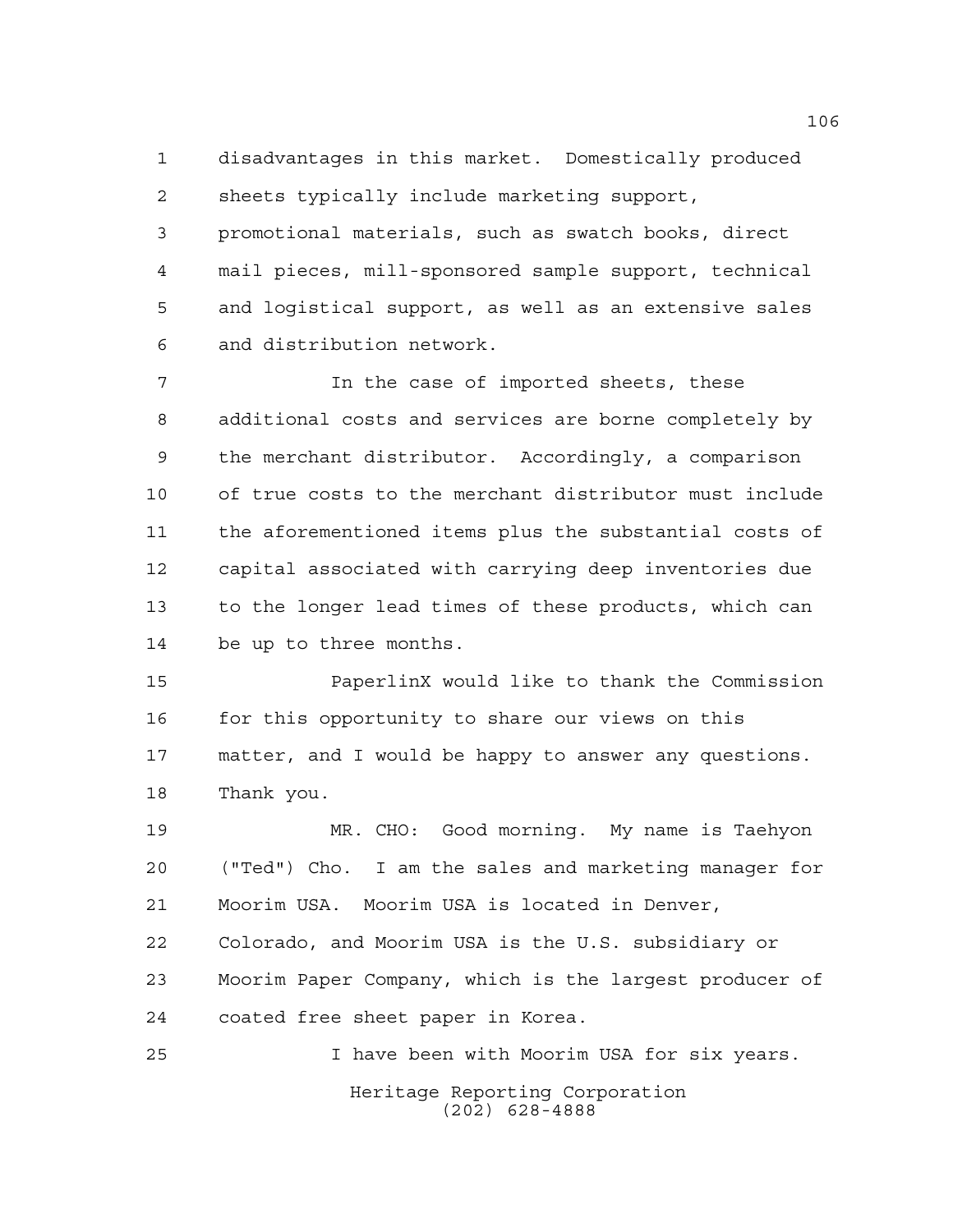The Korean paper industry is not a new participant in the U.S. market. Moorim, for instance, has participated in the United States market since 1987. We serve an important and complementary role to U.S. producers in this market since U.S. producers do not have the sufficient capacity to serve this market.

 Moorim and other Korean producers supply only one segment of the U.S. market for CFS, the sheet market. Korean imports of CFS, coated free sheet, are imported primarily in the sheet form, but they are also imported in rolls called "sheeta rolls," which are converted into sheets by the customer prior to sale to the end user.

14 As Mr. Anderson testified, this distinction is important because U.S. producers are concentrated in web rolls that are used in web offset printing. Web rolls and sheets are not interchangeable because the printer that has web printing equipment cannot use sheets or sheeta rolls, and the printer who uses sheet-fed equipment cannot use web rolls.

 Moorim and other Korean producers have a very small production of web roll, and Korean producers have never exported web rolls to the U.S. We do not compete in this segment of the market at all, and it's the largest segment of the U.S. market.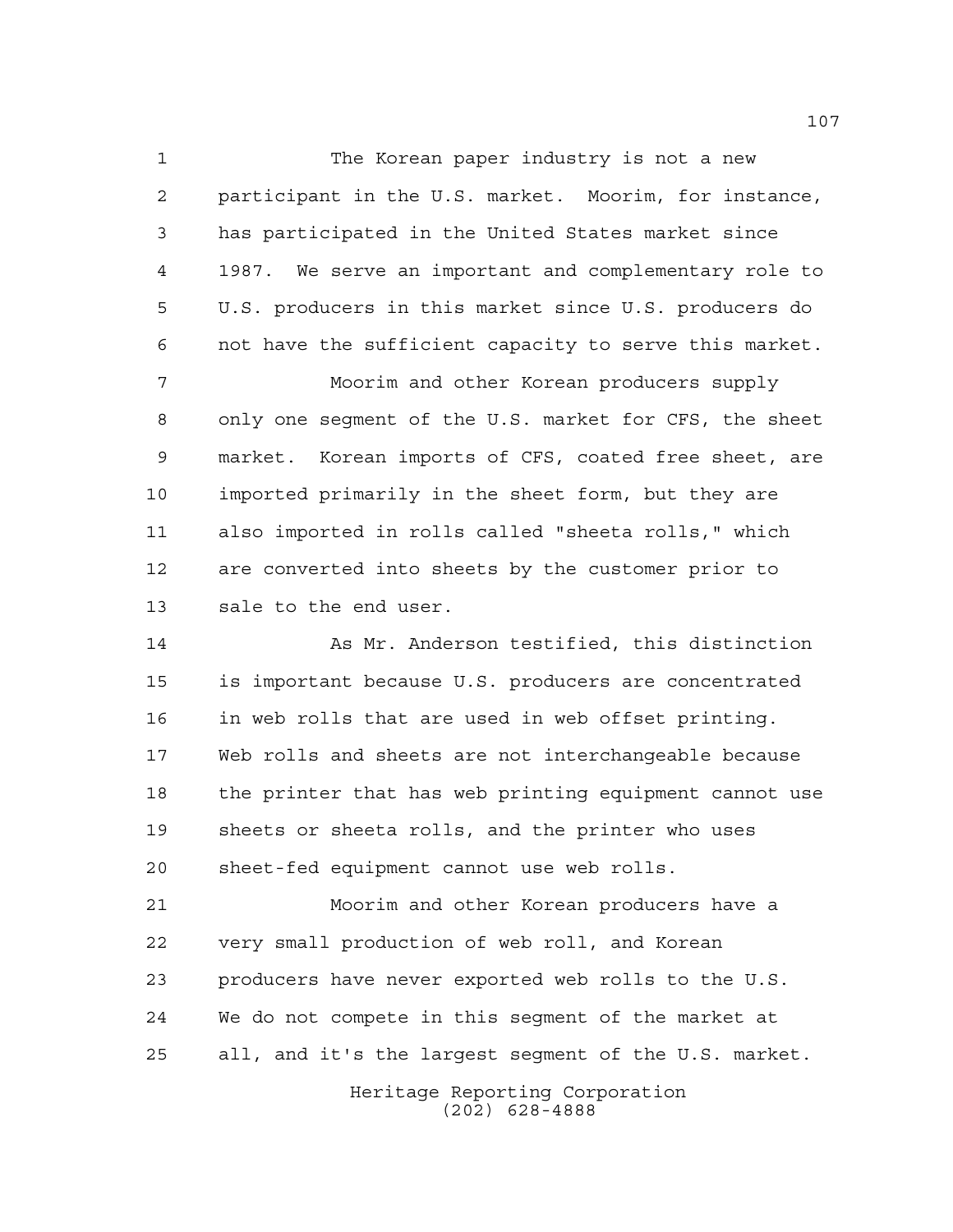Heritage Reporting Corporation (202) 628-4888 1 1 In fact, to the best of my knowledge, very few Asian producers export web rolls to the United States. To the extent that imports compete in the web roll segment of the market, those are mostly European. As noted, another feature of the U.S. market is that U.S. producers do not have the capacity to supply the demand, and they focus primarily on the web roll segment of the CFS market, but, clearly, U.S. producers do not have the capacity to supply all of the market demand for CFS. We hear this from our customers all of the time. In fact, it appears, from various published sources, that the U.S. industry is operating at virtually full capacity. As a long-time participant in the United States, Moorim has tried to be very conscious of price trends and consumption trends in the market. Our goal is to maintain market stability and to avoid market dislocations. We have a number of long-term customers in the U.S. that depend upon us for supply, and while I understand that NewPage claims that its recent shutdown of its Luke, Maryland, paper machine was due to imports from Asia, it is difficult to understand how the shutdown of a machine built in 1904 can be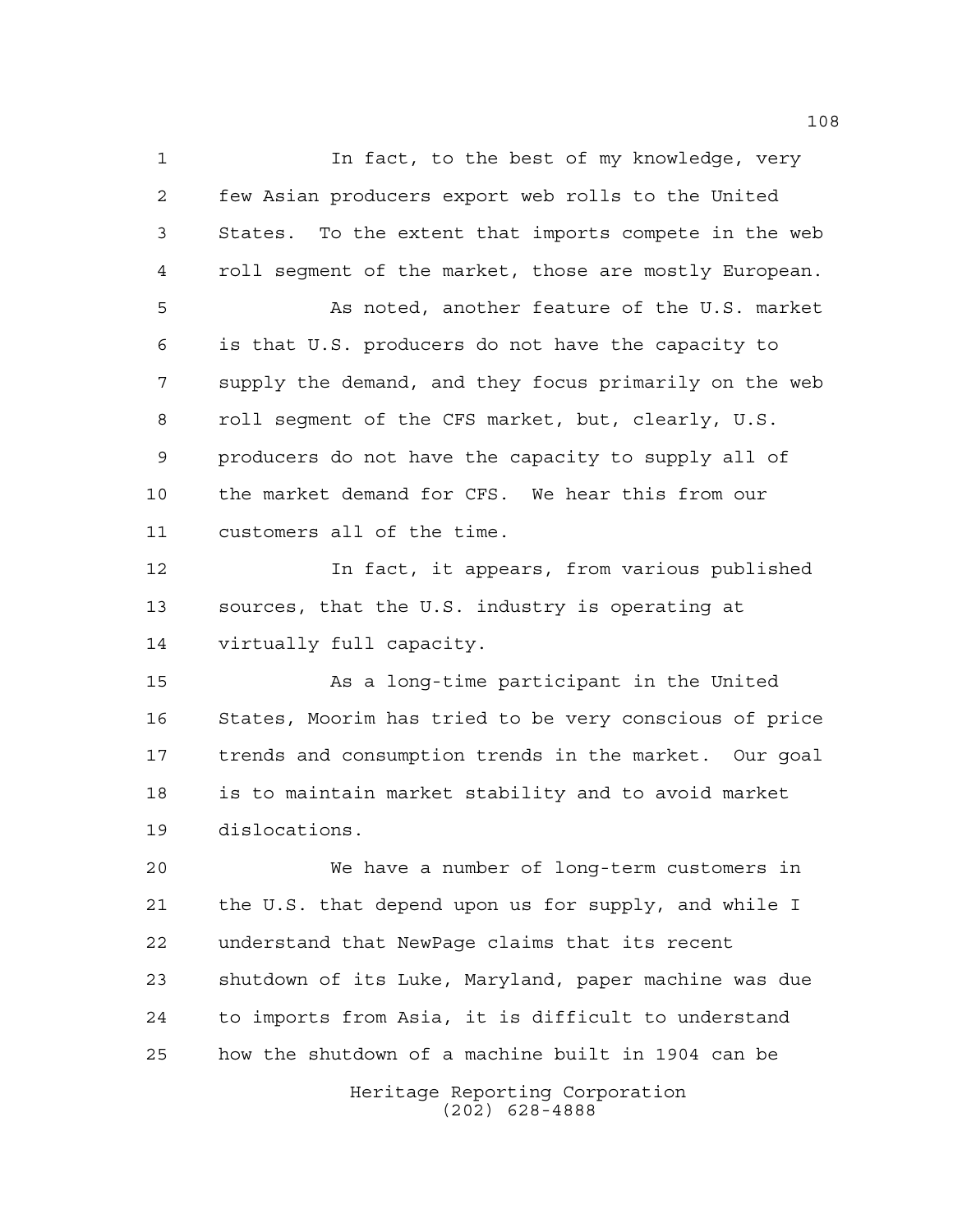attributed to imports rather than to the normal restructuring that the company was supposed to do.

 In the sheet market, we participate on far different terms than U.S. producers. The lead time between order and delivery for Korean producers is two and a half to three months. In contrast, U.S. producers can turn orders around in three to four days. As a result of this and other factors, such as marketing costs, that our customers must bear when they import from us, there is naturally a price premium for domestic production of comparable products.

 In terms of the demand of the Korean market, we expect demand to be strong in 2007, as there is a national election scheduled for the president of Korea. Normally, the election tends to boost consumption of CFS because it creates new demand for massive advertisements. In Korea, this relationship has been very strong in the past, and, in fact, the presidential elections are one of the major factors in Korea for CFS consumption increases.

 Therefore, we expect that Korean consumption for CFS will be improved by about eight to 10 percent over last year, even if there are no changes in other factors of consumption.

> Heritage Reporting Corporation (202) 628-4888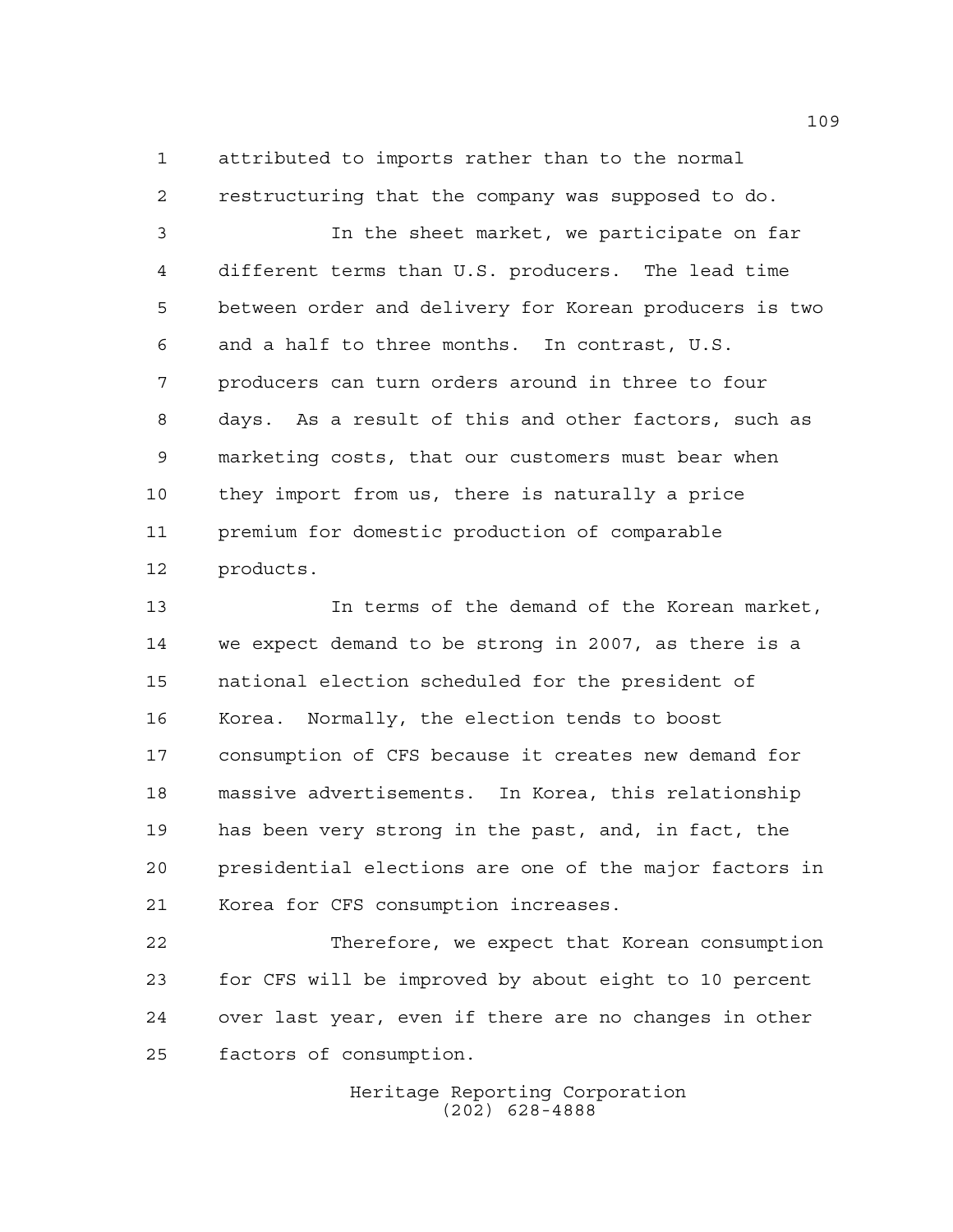In terms of prices in Korea, we expect CFS price will go up in 2007 due to increased demand and the fact that we expect demand in the rest of Asia to remain strong. We think that the political situation in Korea is very positive, and foreign investment is growing, so this creates a favorable situation for prices.

 I am equally optimistic about the U.S. market. The U.S. market has been strong in 2006, and we believe it will remain strong in 2007. Prices are up, and so is demand. We really don't understand the basis for this complaint. Thank you. I'm willing to answer any questions you have.

 MR. MORGAN: Good afternoon, Mr. Carpenter. I'm Frank Morgan with White & Case. Good afternoon, members of the Commission staff. I'm joined by my colleagues, David Bond and Scott Lincicome. We are going to continue our presentation, starting with Allan Dragone, the CEO of Unisource Worldwide, Inc., one of the leading distributors and paper merchants in the United States. He will be followed by Terry Hunley, who is an external adviser to Global Paper Solutions.

Heritage Reporting Corporation (202) 628-4888 MR. DRAGONE: Good afternoon. As Frank mentioned, I'm Allan Dragone, the CEO of Unisource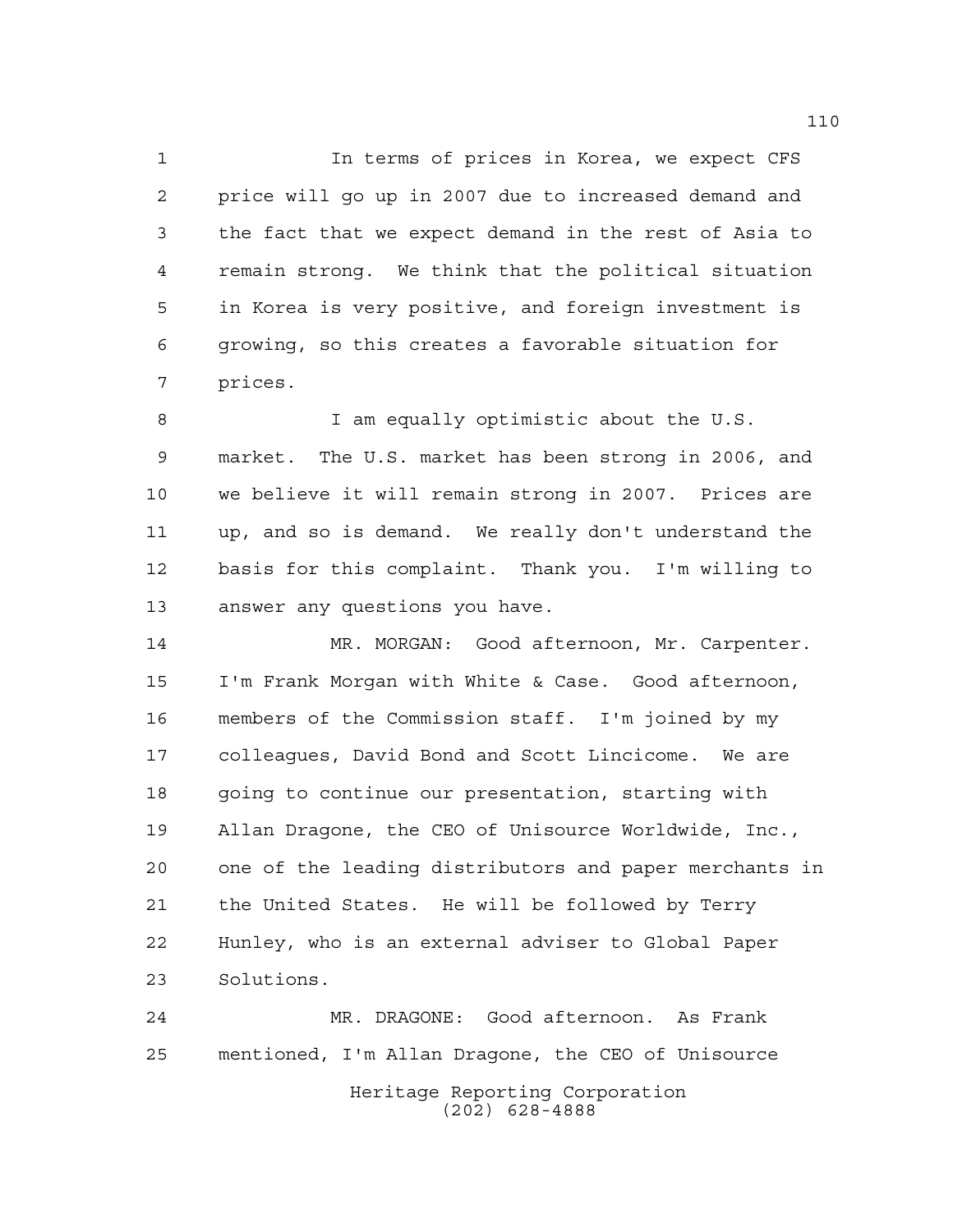Worldwide. Unisource Worldwide is a large distribution company for paper packaging and janitorial supplies.

 Prior to joining Unisource Worldwide in 2003, I had over 20 years of experience in the paper industry. I served a number of roles in Champion International, where I was from 1978 to 1998, including responsibility for the sales of a number of the mills that you heard mentioned today -- Pasadena, SMART Papers, Courtland -- and I was the project manager for the last significant investment in the coated free sheet business in North America, which was the Quinnesec mill in 1990 in the upper peninsula of Michigan.

 So I had a deep background in the coated free sheet market before I came into the distribution business.

 Unisource is unique, in that we are the last large, independent, distribution company. In 2005, our sales were just slightly over \$6 billion, of which paper represents about 50 percent of our total sales. When I say "independent," we're not affiliated with any mill. We are owned by a private equity firm, so I can't throw any stones at the private equity industry lest my board here about it.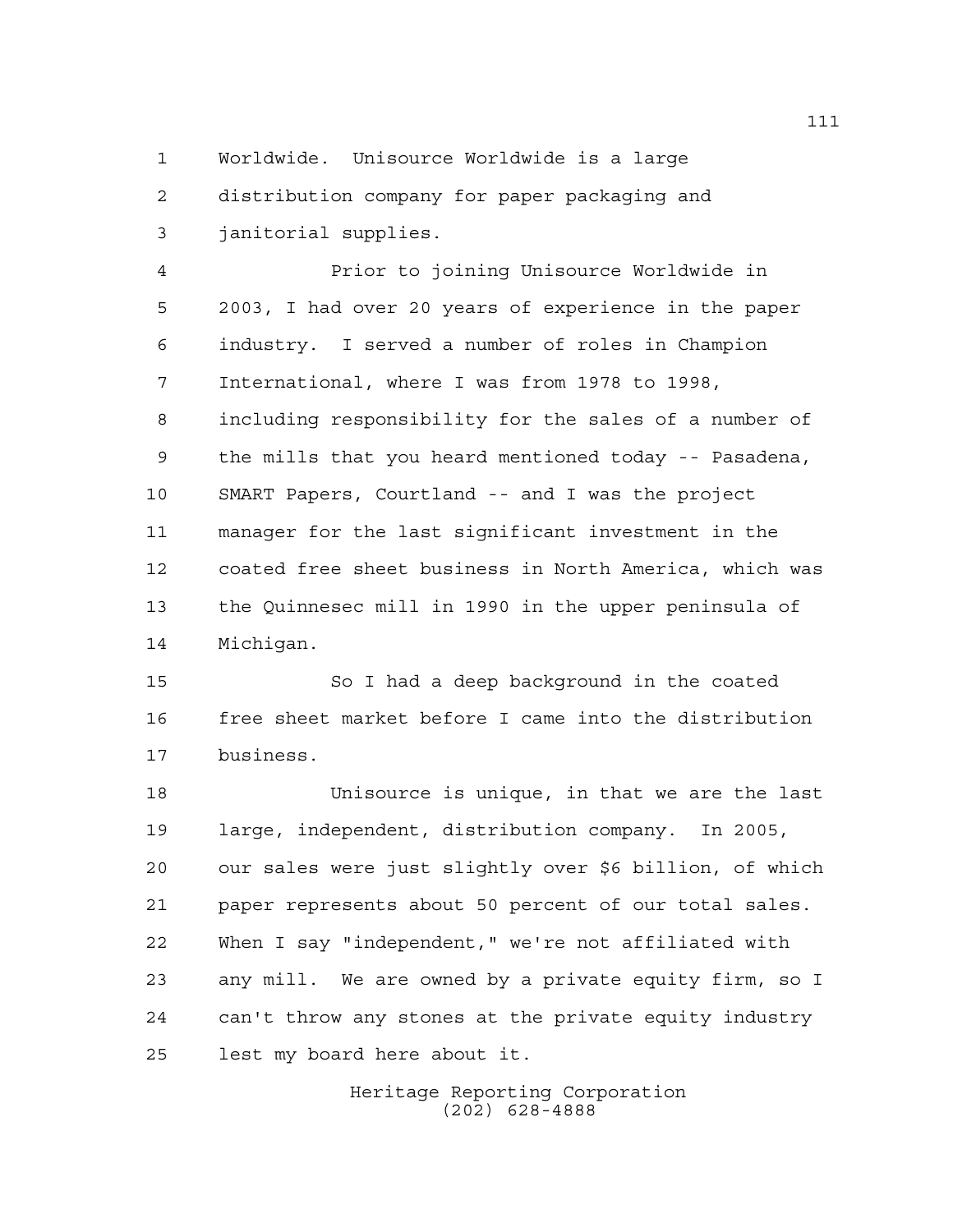We represent almost every U.S. mill, and we sell product from Asia, from Japan, Korea, China, Italy, Germany, and represent what we think are the best opportunities for our customers, our U.S. customer base, to get both value and service in the coated free sheet market.

 We have over 750 trucks, 80 locations across North America, and we have 7,000 employees in the U.S. We are only a U.S. company, U.S. and Canada.

 To say that we were slightly surprised by the announcement of NewPage in this petition would be a gross understatement. I find myself in the unique position of being both one of NewPage's largest customers and also probably the largest seller of imported products in the United States. In fact, our sales with NewPage are up 40 percent this year, and our sheet sales are up just under 30 percent. So we're having a very good year as a company, and our position with NewPage is obviously better than we would have expected, but the industry is having a very good year overall.

Heritage Reporting Corporation It's interesting to note that just two years ago, Unisource was put on allocation by a number of our coated free sheet suppliers. Actually, "allocation" was not the term that was used at that

(202) 628-4888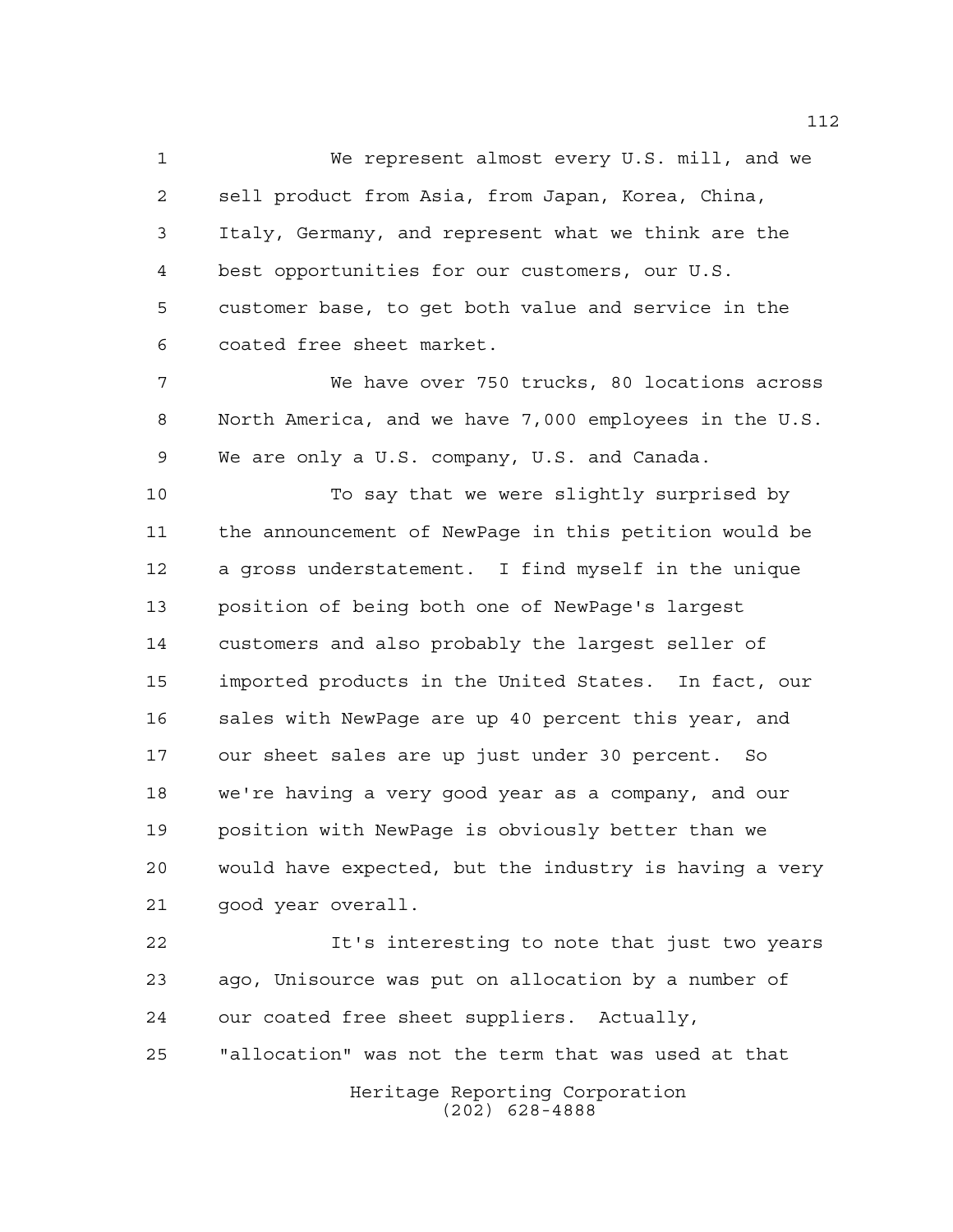time. It was a "reservation system," but, in fact, if you wanted to enter more orders than your reservation, you were told that you had to take that elsewhere.

 It is of great concern to me for my company to be put in a position where we could potentially find ourselves in an allocated market again. It cost us a lot of business in 2004 and 2005 because we were very dependent upon the domestic mills for roll product and, in fact, were not able to get that product.

 As you've heard from a number of counterparts on this panel today, there is a huge difference between the sheet-fed market and the coated web market. We are probably one of the largest sellers into both markets. We have a significant presence in the coated web market with our graphic communications side of our business, which is only rolls and is not sheets, and the rest of our merchant business is heavily oriented towards the sheet-fed side of the marketplace.

 The industry consolidation that you've heard about today, on the coated side, is something that's already taken place on the uncoated side. Over the last 10 years, we've gone from 14 suppliers in the uncoated side of the business, and I know that's not

> Heritage Reporting Corporation (202) 628-4888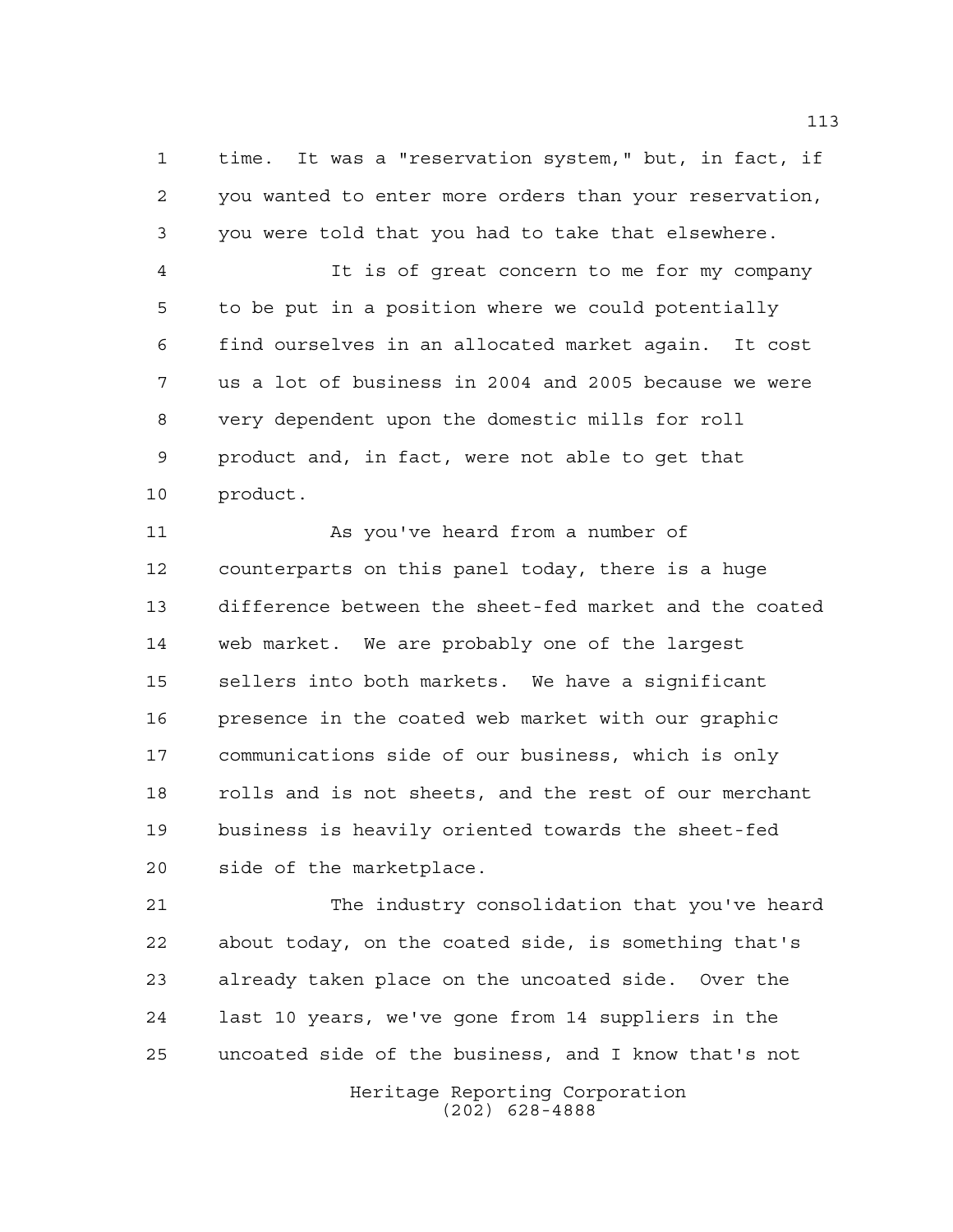the primary concern of the panel, but I thought I would use if from a reference standpoint. We've gone from 14 suppliers of uncoated product to really four players in the marketplace today. They have taken over a million tons of capacity offline, and, not surprisingly, the prices are up, and the health of the uncoated side of the business is better than it has been for years.

 You see the same thing transpiring right now in our coated business. There are a number of consolidations, a number of rationalizations, as the industry has taken antiquated production offline in order to increase the operating rates for their more cost-effective equipment and increase their overall profitability. With that, you've seen a number of price increases, which is obviously very good from my side of the business.

 Being in the distribution business, nothing could make me happier than to see higher paper prices. We get a percentage or a commission basically on the price of product, so the higher the price of product, the better we're served in the business. So it doesn't discourage me to see the current wave of price increases in the coated business. In fact, on the web side, we've had a price increase on coated free sheet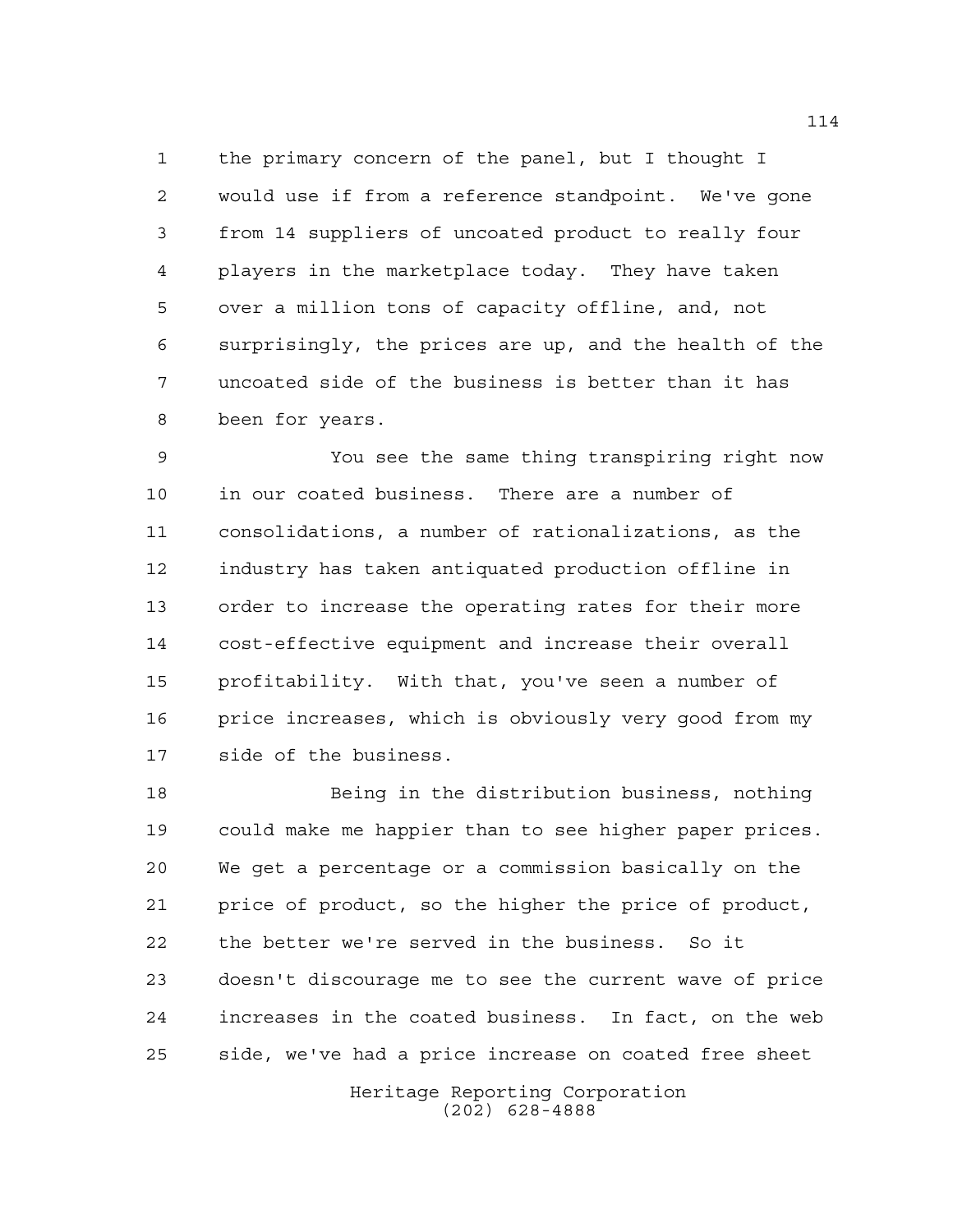as recently as the third quarter of this year, so it's a very good situation, from our standpoint, watching the health of the domestic industry.

 What does have me greatly concerned is a couple of points. One is, without a lot of the imports, and obviously we buy from the best mills on a global basis, and right now the most cost-efficient mills are in Germany, they are in Austria, they are in China, they are in Japan or coming on in Japan, and we believe that in order to offer the best value for our customers, we have to have access to the most cost-effective producers in the United States.

 Unfortunately, in the United States, there hasn't been a lot of reinvestment into the industry on the sheet-fed side, and on the web side, as Rick mentioned earlier, there really isn't a lot of competition for the domestic industry. In fact, since we sell probably more sheet and web than anyone, I can testify to the fact that there is no web that I'm aware of coming into the country from Asia right now that we're aware of other than sheeter rolls that Rick was talking about.

 One of the biggest concerns for us is that, NewPage being a great example, two years ago, we went to NewPage and asked if we could have representation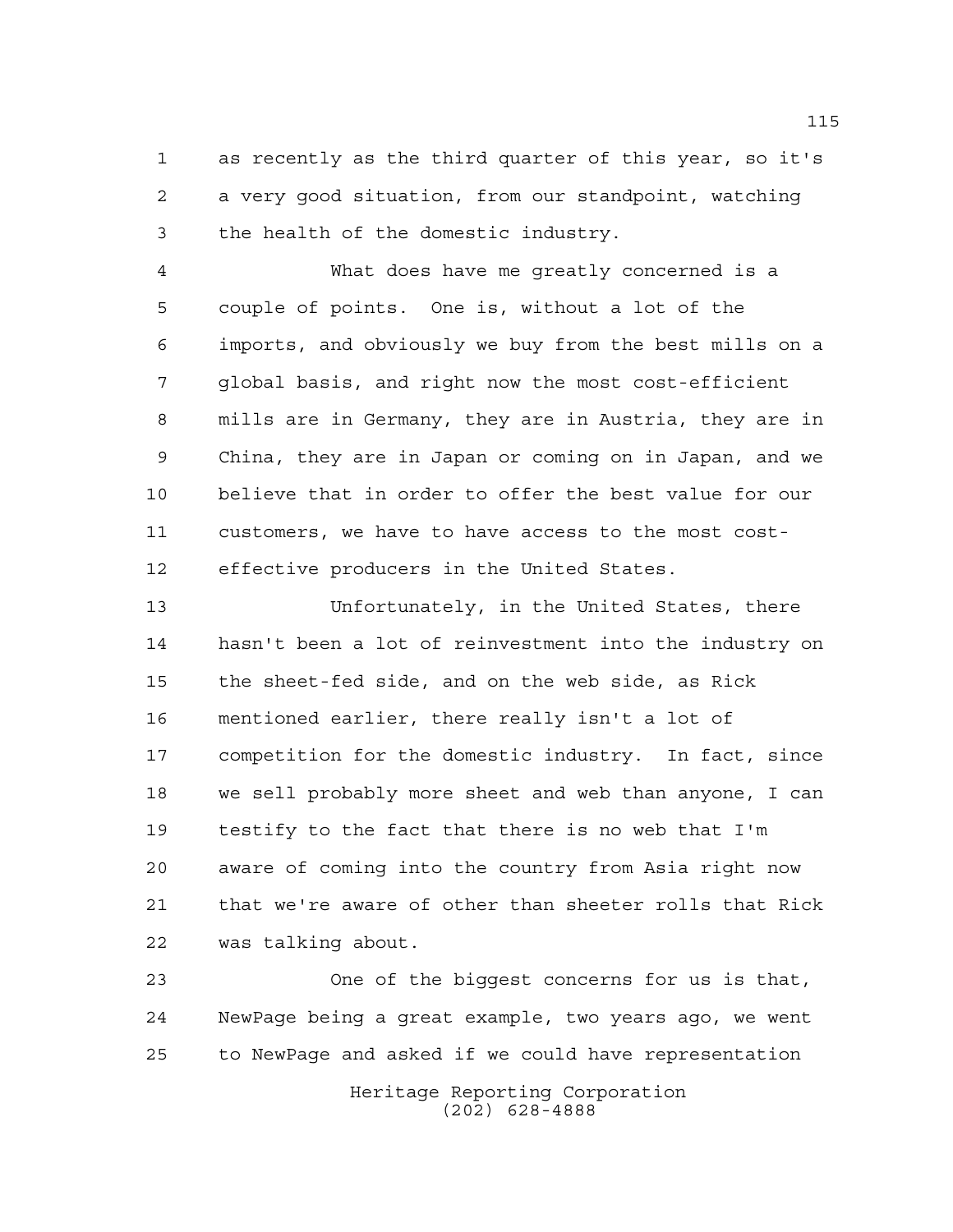across the country for our products, for their products, to be able to sell their products, and, at the time, we were told by NewPage that they weren't interested in extending the line to us outside of our current trading areas. In addition to that, they weren't interested in providing us with a private brand opportunity.

8 So we look at this as a very, very damaging proposition, to limit our ability to access products for our customers. It's not as if we did not give our domestic suppliers the first opportunity, and, in fact, in many cases, we still are willing to talk to our domestic suppliers, but for various reasons, we have not been allowed to sell more of their product into other markets. In spite of that, our sales are up 40 percent with NewPage.

 So it's of great concern to us, as a company, that we be limited in what we can provide our customers. Thank you very much for your time today. I appreciate it.

 MR. HUNLEY: Good afternoon. My name is Terry Hunley. I am an external adviser to GPS. I've been involved in the paper industry for almost nine years now. First, I was a partner with Accenture's management consulting group that focused on the paper

> Heritage Reporting Corporation (202) 628-4888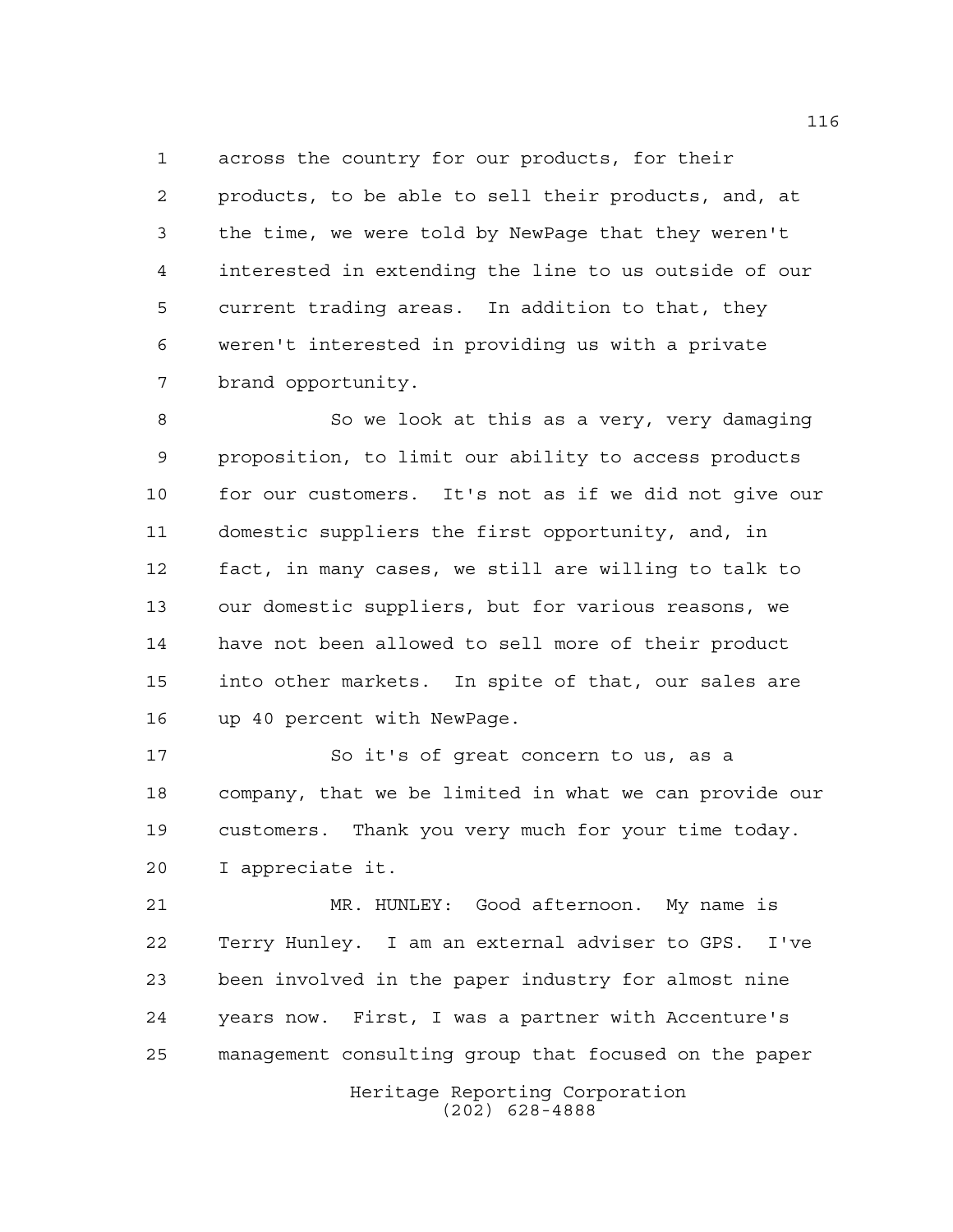and forest product industry. After that, I became the chief operating officer for Asia Pulp and Paper, and, at this point, I am now an external adviser for GPS and trying to help them build a very solid and stable position in the United States market.

 GPS is one of the leading importers of coated free sheet from China into the United States. GPS imports from two primary manufacturers. One is Gold East Paper Mill, and the other is Gold Hua Sheng, and we sell primarily through merchant distribution. We do not hold any inventory, and all of our orders are made to order or produced to order.

 There has been a number of characterizations about the interchangeability of product today, and I thoroughly disagree with a lot of the things that I've heard. There are huge differences between the products coming in from China, Europe, and the United States that are being sold here in this market.

 First, there are a number of physical characteristics that differentiate the products. The product range that is offered by the various suppliers varies markedly. The lead times for delivery and the whole area of technical and customer support varies greatly between the various producers.

Heritage Reporting Corporation (202) 628-4888 GPS encounters these difficulties every day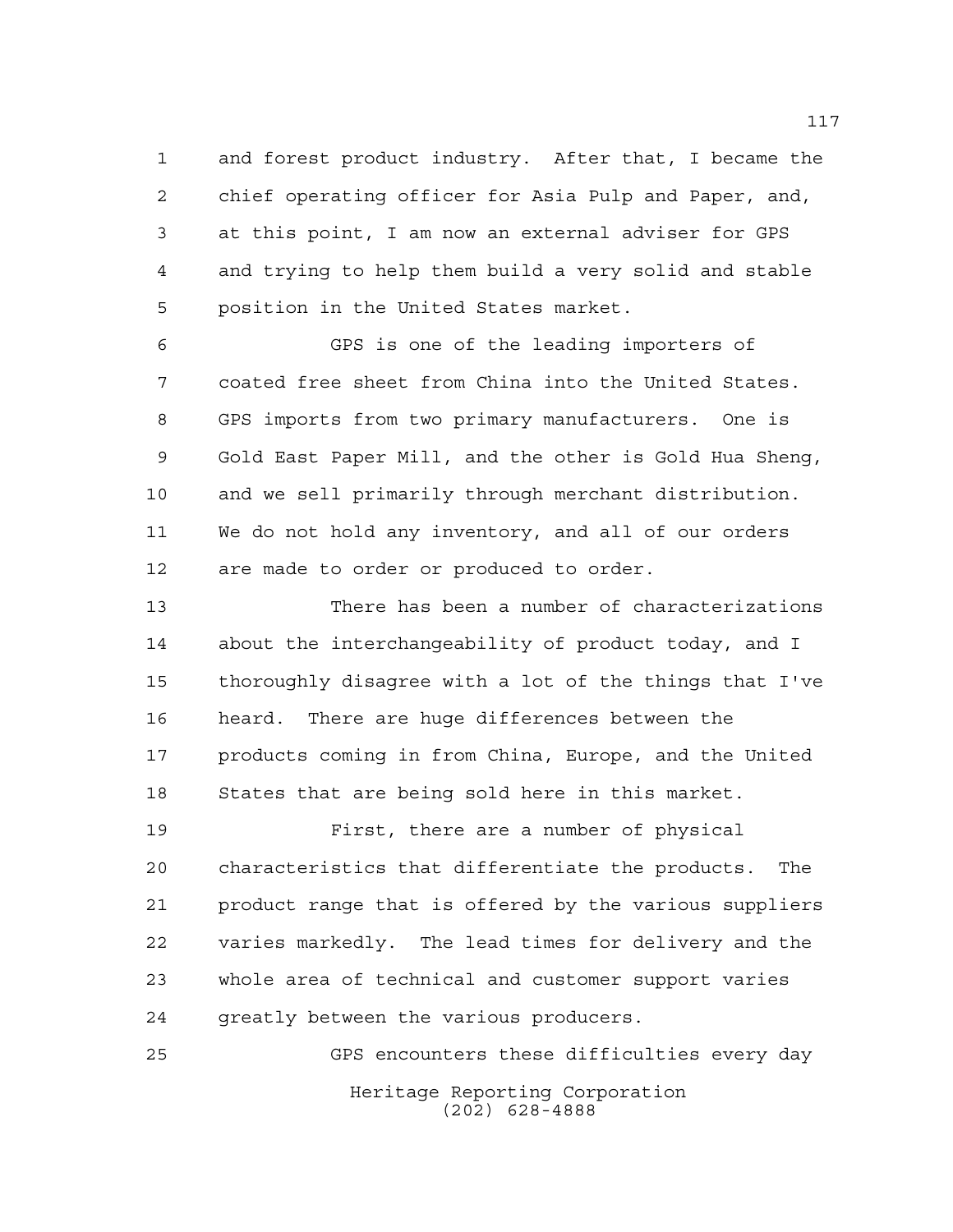in the market and has suffered a lot of setbacks in our efforts as a result. When you look at the differences in total, this begins to explain why many distributors in the USA, when you question them about the coated free sheets that they want to carry, the typical answer is, We want to carry a domestic, we want to carry a European, and we want to carry an Asian sheet.

 The quality and physical characteristics do have a significant difference. Paper is produced by recipe, like baking a cake. My mom bakes a cake which is different than my aunt. You wouldn't want to eat my aunt's cake. My mom's cake is great. Okay? But these differences vary primarily based upon the chemicals that are being used, the paper machines that it's being produced on, and the fiber source for the paper.

 U.S. paper, in general, typically has a higher fiber content than that coming in from Asia and from Europe. Europe tends to have the lowest. That tends to drive some physical characteristics in the paper, such as stiffness, tear strength, and other mechanical properties. The use of the additional fiber in the U.S. sheet tends to make that product stiffer, which, in some cases, allows it to run faster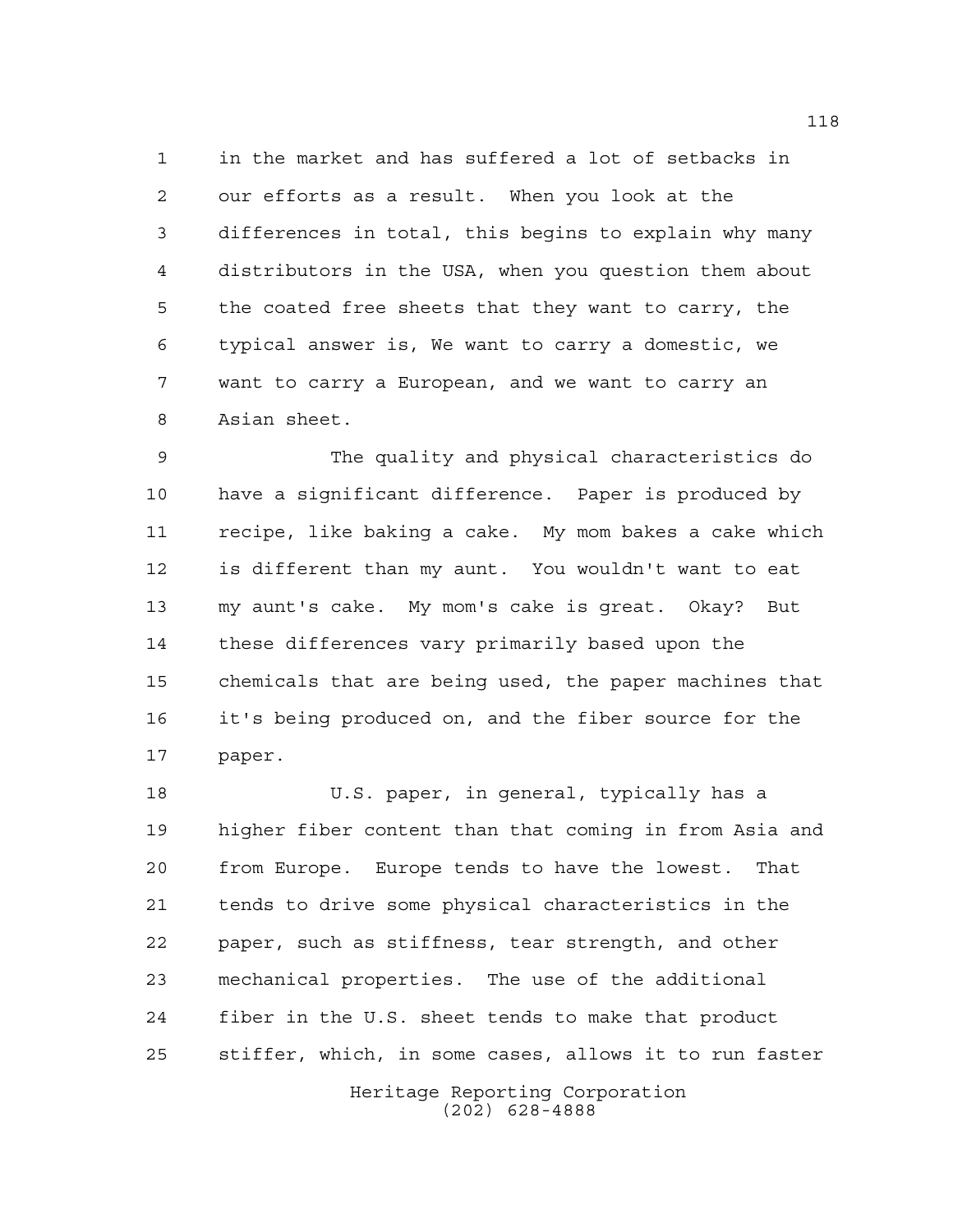across printing presses. The faster that runs across those printing presses, the better return those printers get on their investment or their purchase of that product.

 There are also some advantages in terms of applications where different basis weights can be substituted for each other. If you have an application where a very high tear strength or a very high stiffness is required, you actually might be able to use a lower basis weight U.S. sheet relative to a sheet from Asia, and thereby the printers, or the end users, save a lot of money as a result.

 When we're in the marketplace promoting the coated free sheets, we constantly come face to face with these quality and physical characteristics. In many cases, our products have to go through some fairly extensive trialing in order to be accepted by customers, printers, and end users.

 There has been a lot of discussion today about heat-set web and sheet-fed products. Coated free sheet has multiple product segments. The largest of these segments is web. The terminology that I use is "heat-set web." I think Rick alluded to the fact that "web," by definition, because it runs so fast across the presses, is subject to a lot of heat in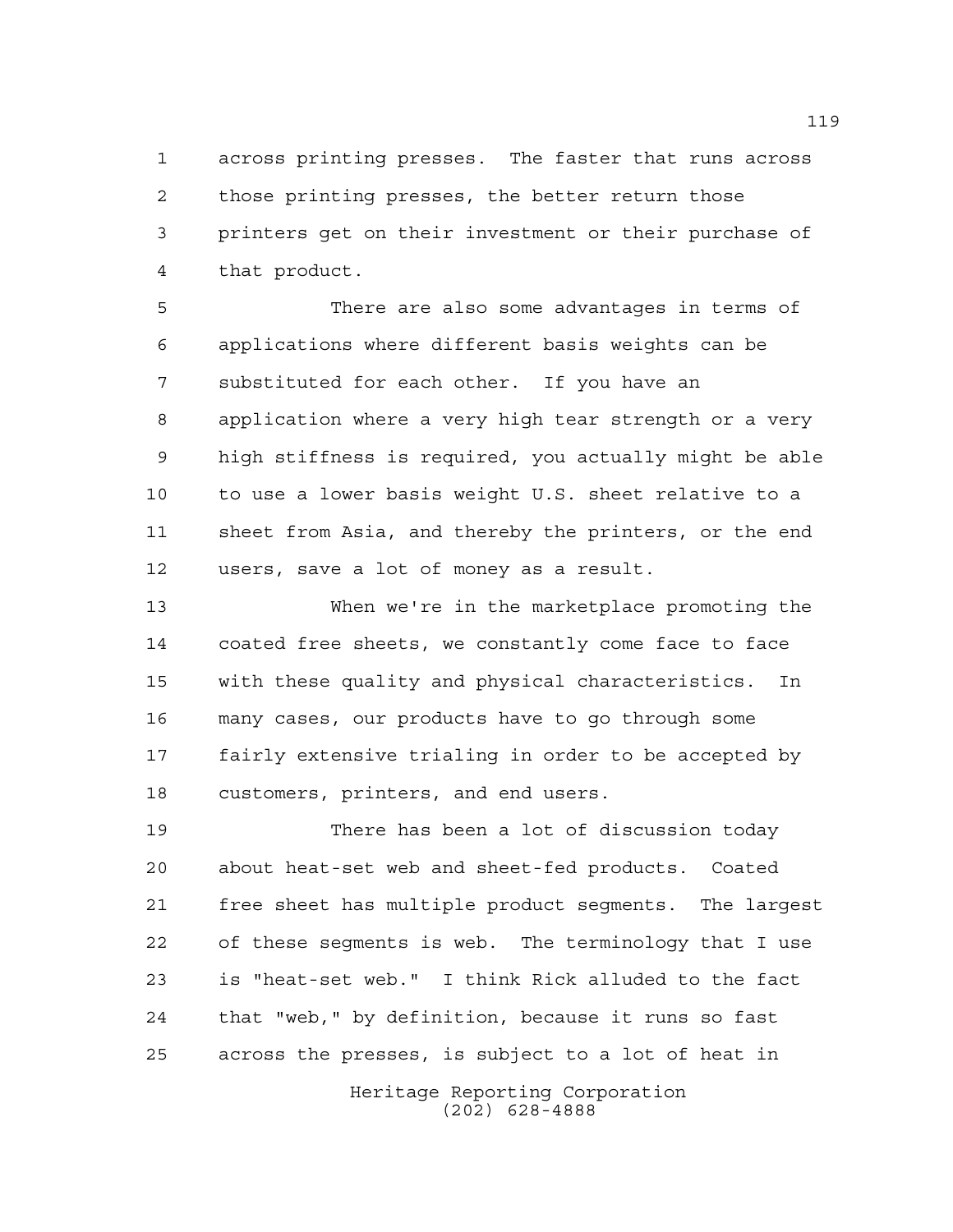order to make sure that the inks set before the product comes off the press. As a result, that web product has a different formulation in that sheet which makes it a very distinct and separate product from your typical sheet-fed press papers.

 The bottom line for us is that we're not competitive in the web products. We have imported an insignificant amount of product into the United States, but the bottom line is we can't sell it because we cannot make any money on it; we're not competitive.

12 A second seqment in the coated free sheet market is the C1S, or the coated one side. A lot of this is used for labels, and a lot of this is industrial use, so it comes in in very large rolls, and as a result, because of the transportation inefficiencies for us selling rolls into the United States, again, this is a segment that, in terms of C1S rolls, we tend not to be very competitive.

 The last segment is for the sheet-fed, coated two side. The basis weight range on this typically runs from a low of about 60 pounds to a high of about 100 pounds. In that 60-pound segment, we find that we are not as competitive as we are in that 70-to-100 pound.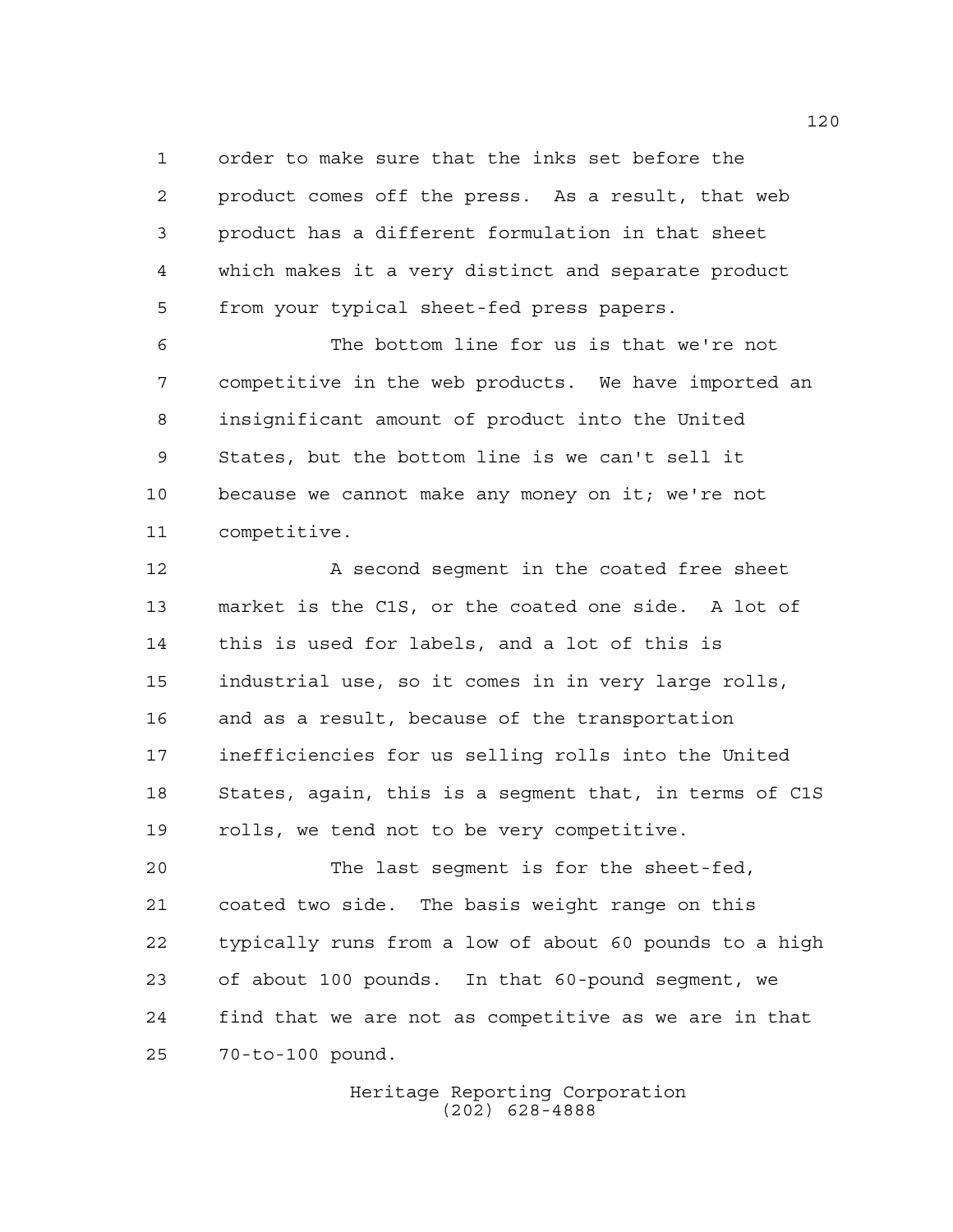Again, if you look at the way the market is moving, the end users try to push down on the basis weights in order -- I think I heard somebody say earlier today -- in order to save cost in terms of if you're shipping a catalog, the weight of that catalog makes a big difference, and, therefore, they try to go to those lower basis weights. In those lower basis weights, we are just not as competitive.

 We struggle competitively with the domestic producers in a number of categories. So the bottom line is that we are not competitive in these large market segments in the United States, and even the rolls that we do bring in, which are typically sheeter rolls -- these are rolls that, as you've heard a half a dozen times already today, are rolls that somebody else is cutting up for these sheet-fed presses.

 A lot of this -- I think somebody alluded to earlier -- a lot of this actually has to do with custom sizes.

 NewPage and other U.S. producers use our inability to compete in the majority part of this market to their great advantage by refusing to sell their webs or their C1Ss to customers that are buying sheet-feds from us, and this has, obviously, a huge impact on our ability to get and maintain our customer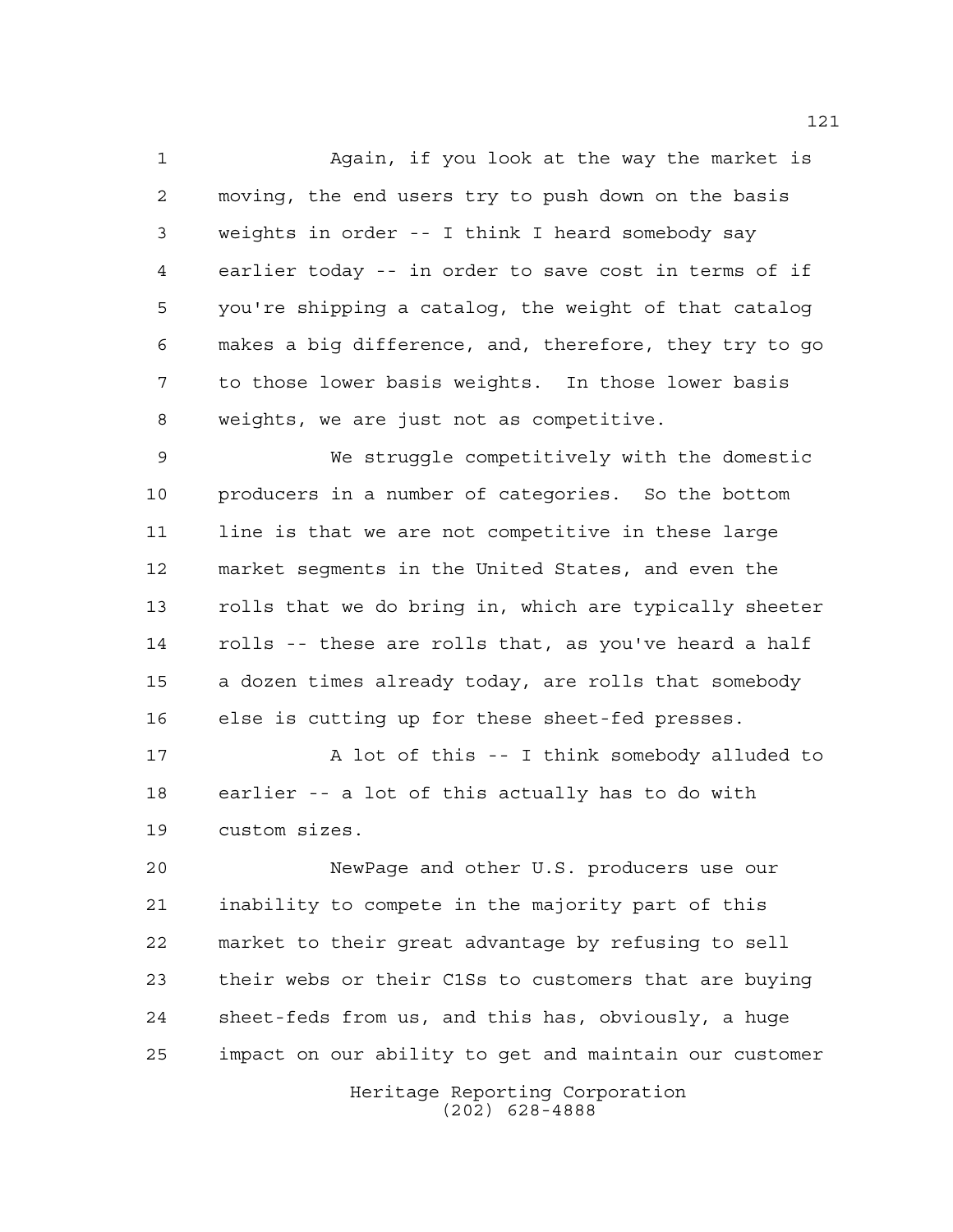base.

| $\overline{2}$ | The practice actually limits our market                |
|----------------|--------------------------------------------------------|
| 3              | reach of the imports from China, Indonesia, and Korea, |
| 4              | and the simple fact that we are not able to provide    |
| 5              | our customers a full line of products, since we are    |
| 6              | not competitive in these larger markets, severely      |
| 7              | limits our ability to attract the distributors that we |
| 8              | need to actually gain share in the U.S. market.        |
| 9              | MR. MORGAN: We hope to be able to elaborate            |
| 10             | on this in our response to the staff questions, but,   |
| 11             | for time purposes, we're going to turn it over now to  |
| 12             | Mr. Klett.                                             |
| 13             | MR. KLETT: Good afternoon, Mr. Carpenter,              |
| 14             | members of the Commission staff. My name is Daniel     |
| 15             | Klett. I'm an economist with Capital Trade, Inc.,      |
| 16             | testifying on behalf of Respondents in this            |
| 17             | investigation.                                         |
| 18             | I will be addressing four issues: first,               |
| 19             | industry health; second, key conditions of competition |
| 20             | relating to seqmentation of the U.S. market; third,    |
| 21             | whether the requisite causal link exists; and, fourth, |
| 22             | certain issues relevant to threat.                     |
| 23             | Fortunately, this is an industry with a                |
| 24             | wealth of publicly available information, so I can     |
| 25             | present some of that in PowerPoint slides this         |
|                | Heritage Reporting Corporation<br>$(202)$ 628-4888     |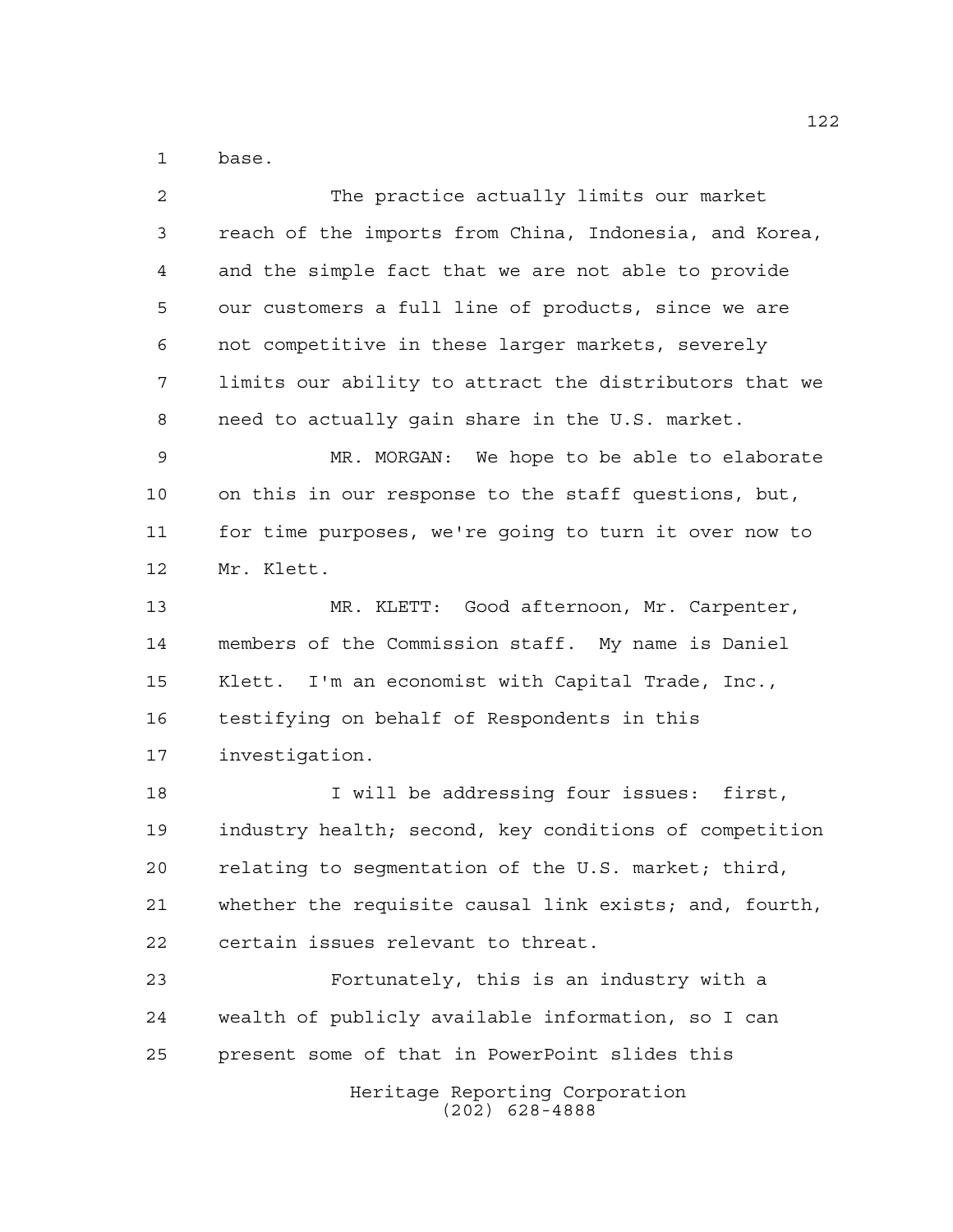afternoon.

| $\overline{2}$ | Almost across the board, the U.S. industry             |
|----------------|--------------------------------------------------------|
| 3              | trends are positive. As shown in Slide 1, U.S.         |
| 4              | producers' U.S. shipments increased from 2003 to 2005  |
| 5              | and increased again in interim 2006.                   |
| 6              | Slide 2 shows that for what NewPage                    |
| 7              | characterizes as its benchmark CFS price, there have   |
| 8              | been continuous increases over the POI, and I think    |
| 9              | this is a web offset press category.                   |
| 10             | Slide 3 shows that, since 2004, U.S.                   |
| 11             | producers have been operating at over 90 percent       |
| 12             | capacity utilization and are at over 92 percent of     |
| 13             | capacity in the first nine months of this year.        |
| 14             | Mr. Van Opp, chairman of Sappi, stated                 |
| 15             | earlier this month that to maintain flexibility to     |
| 16             | meet customer needs, a 95-percent operating rate is    |
| 17             | practical full capacity. So a 92-percent operating     |
| 18             | rate should be considered very healthy.                |
| 19             | I would also like to note that I think Mr.             |
| 20             | Buttons said, well, capacity utilization is up because |
| 21             | capacity is down. That's just not true. Although       |
| 22             | there have been some decreases in individual mill      |
| 23             | capacities, net U.S. industry capacity is relatively   |
| 24             | stable and even up a little bit.                       |
| 25             | Slide 4 is our estimate from SEC filings of            |
|                | Heritage Reporting Corporation<br>$(202)$ 628-4888     |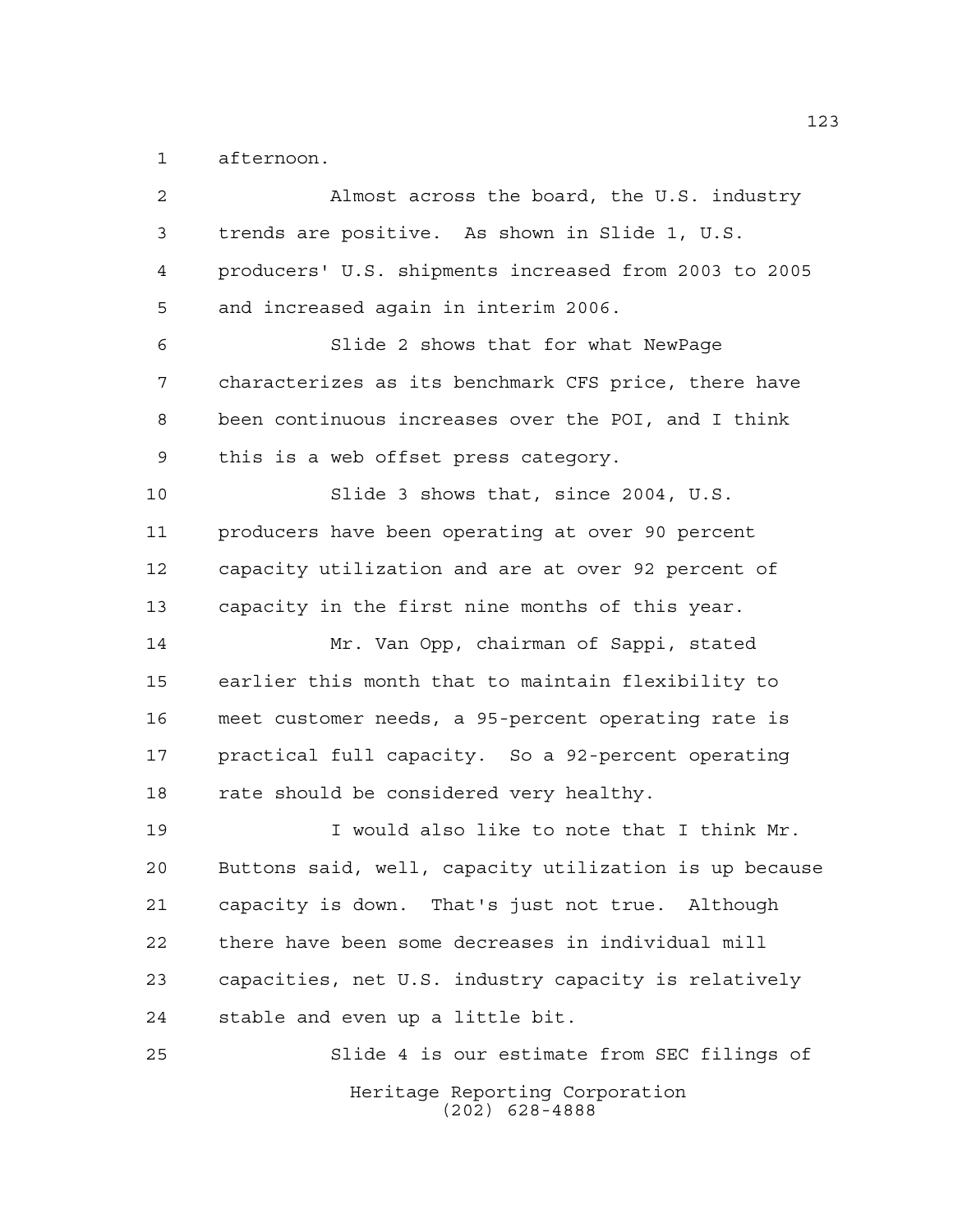NewPage, Sappi, Stora Enso, and Glatfelder of

 operating profit trends over the POI. As you can see, while the industry has experienced losses in some years, the profit margins in the first nine months of this year are likely to be the highest over the entire POI.

 We recognize that these profit data include nonsubject product from these companies and do not include data from other U.S. producers and our actual analysis of financial trends will be in our post-conference brief based on the questionnaire data.

 In general, too, in terms of industry trends, the improvement in 2006 is not a seasonal phenomenon. There have been increases not just in profitability, but in the other indicia I indicated earlier over the whole POI and from January-September '05 to January-September '06, so the 2006 improvements are not simply a seasonal phenomenon.

 Slide 5 presents quotes from public filings or presentations by U.S. producers that also support a finding that current and future market conditions are positive. By the way, these are fairly recent,

 October '06 and November '06 from Stora Enso and Sappi talking about current conditions and their perceptions about future market conditions, all very positive.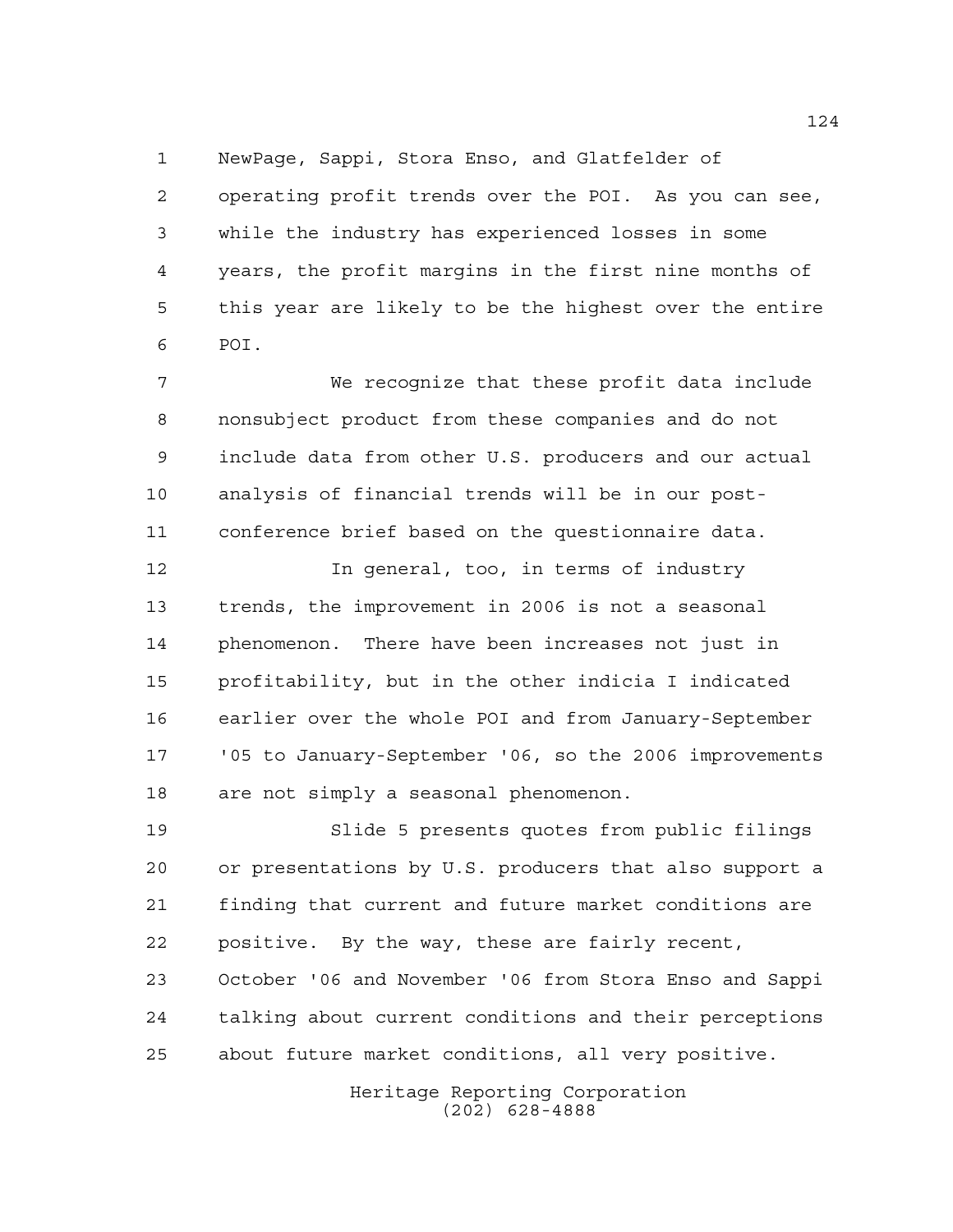There's one additional point I'd like to make about profitability. NewPage has an unusual hedging operation related to a basket index of pulp and natural gas prices and the euro dollar exchange rate. Corporate-wide, NewPage reported losses of \$25 million in 2005 and \$47 million through the first nine months of this year associated with this hedging mechanism.

 NewPage reports that these losses are reported in its overall financial statements as other income or expense. I think the Commission staff should clarify this with NewPage, and if a portion of these expenses were allocated to CFS they should be reported separately since these are such large losses.

 An apparent negative indicia highlighted by Petitioners is its recent announcement to close its Luke, Maryland, mill and to temporarily reduce output at its Rumford, Maine, plant in '07. NewPage attributes these decisions to supply/demand imbalance in the market caused by an increase in subject import competition. However, I believe these announced shutdowns should be put in the appropriate context both with regard to NewPage and the industry overall. Please look at Slide 6, which are statements made by NewPage with regard to its overall business

> Heritage Reporting Corporation (202) 628-4888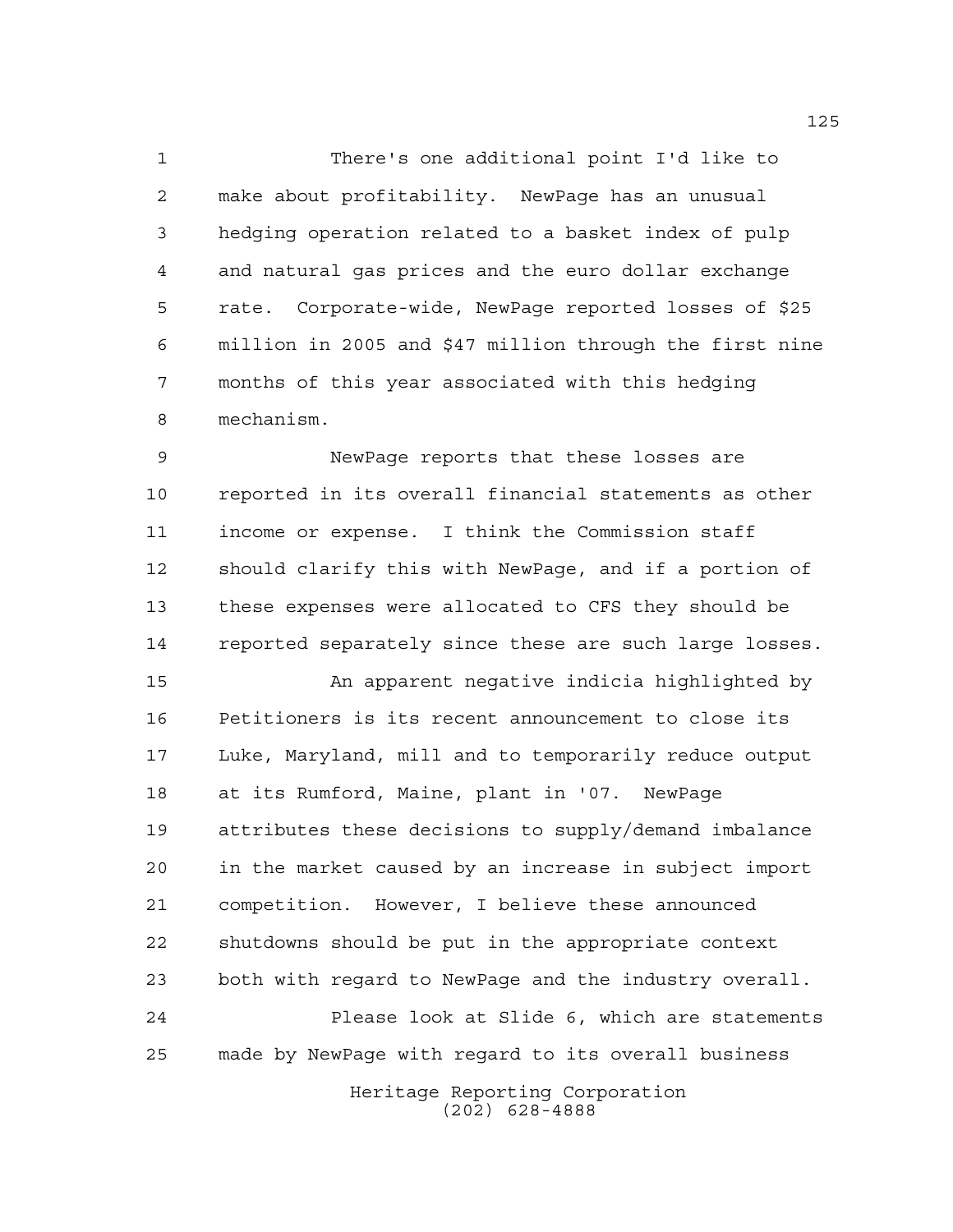strategy and the Luke plant closure. The Luke plant was built in 1904 and is categorized by NewPage itself as a smaller, older, high cost machine. In March 2002, then owner MeadWestvaco announced the permanent closure of four coated paper mills, including the mill at Luke. Meadwestvaco gave as one reason for these shutdowns the intent to provide NewPage with "a lower cost and more efficient coated paper platform" and that production would be transferred to more efficient plants.

 In June 2005 and again in September 2006, NewPage reported in prospectuses filed with the SEC that it had low-cost maintenance facilities on a worldwide basis and in a positive light attributed its manufacturing facility to reducing employment and shutting down paper machines and mills.

 While NewPage blames the recent closings to subject import competition, it is clear that like other CFS producers and worldwide it is pursuing a rational business policy of closing older, higher cost mills and consolidating production and focusing investments in newer CFS mills.

Heritage Reporting Corporation (202) 628-4888 Closing of its Luke No. 7 mill is a continuation of its corporate strategy to be a low-cost producer on a global basis. Moreover, the timing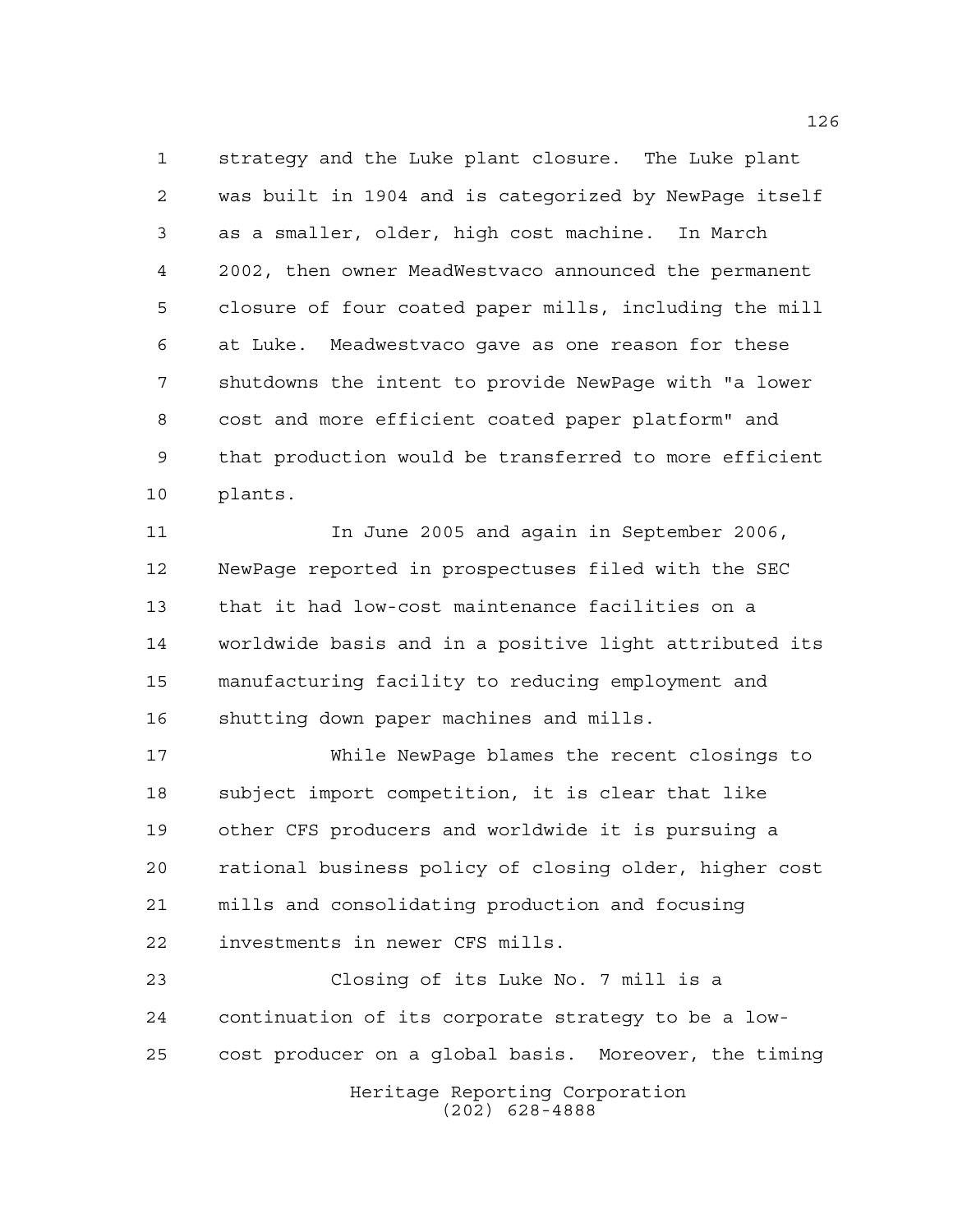of when this closure was announced and the given rationale behind the closure do not correspond. CFS prices have been increasing during 2006, not decreasing, and other market participants and analysts consider supply/demand to be in balance given CFS plant closures in Europe, Canada and elsewhere in the United States as shown on Slide 7.

 In fact, NewPage itself, as shown in this slide, the last quote, reported just two months ago that U.S. demand exceeded supply in 2005 and that this relationship would continue "for the foreseeable future." I don't think the market dynamics with respect to overall supply and demand have changed that much in the last two months in terms of its rationale for the Luke plant closure.

 Moreover, shutdowns of less efficient paper mill capacity has been occurring on a worldwide basis, including closures in Canada that total 366,000 short tons over the last three years and U.S. closures of capacity by Sappi, SMART Papers, Appleton and Pasadena in 2004 and 2005 that have totaled over 428,000 short tons.

Heritage Reporting Corporation (202) 628-4888 These closures were not attributed to subject import competition. You can look at the contemporaneous press releases from Sappi, for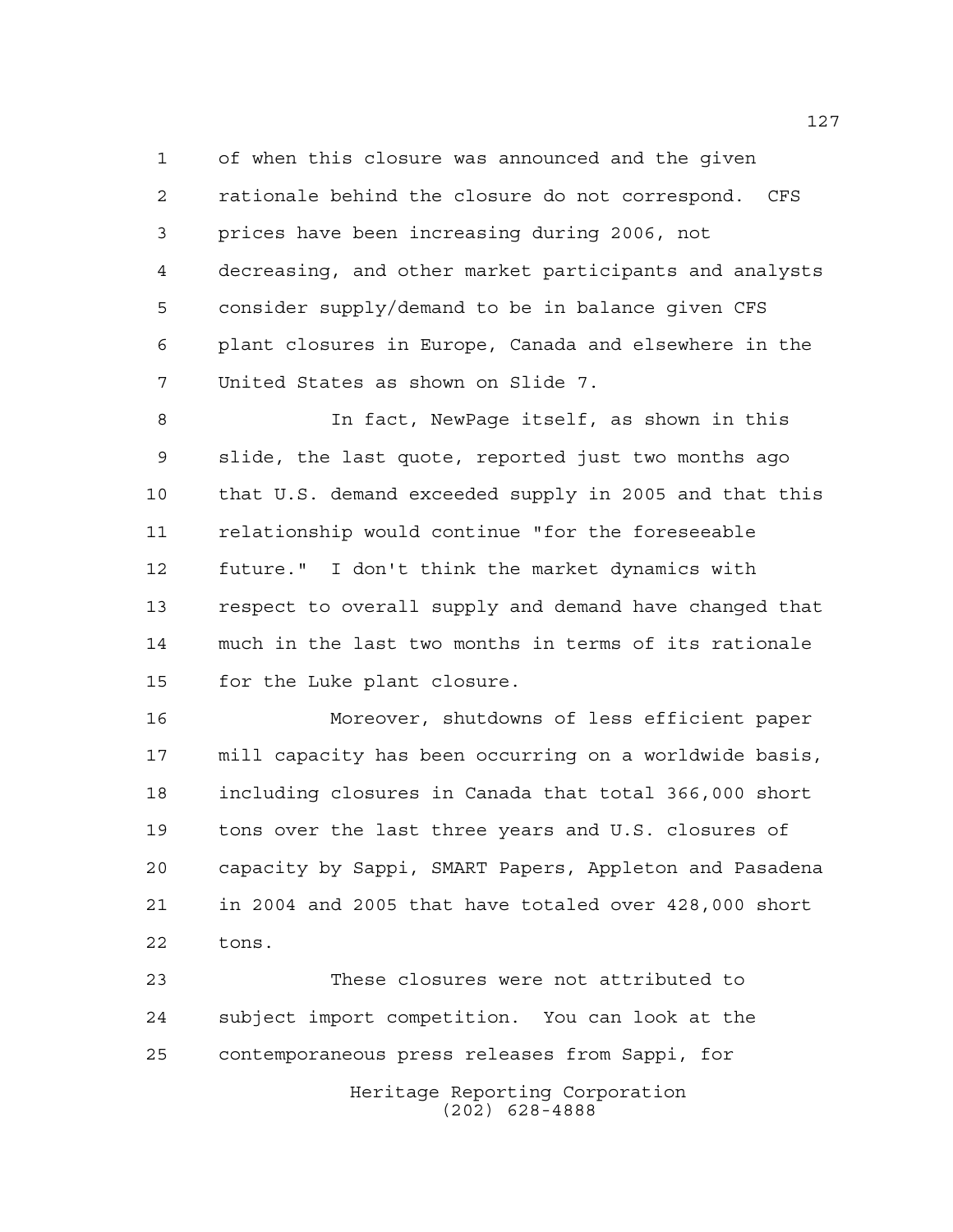example, and they say they shifted CFS production from their older, which were 1920s vintage, plants and less efficient mills to newer ones.

 The Pasadena mill, based on its own representation, was shut down prior to Hurricane Rita and never restarted due to high energy costs. I think we all know what happened with natural gas and oil prices posthurricanes, postKatrina and Rita.

 Most important, total U.S. CFS capacity actually increased during the POI notwithstanding these closures, which reflect continued investment in more efficient mills even as older capacity is closed. This pattern reflects a healthy, not injured, U.S. industry, and RISI forecasts there will be significant additional U.S. CFS capacity expansions over the next five years.

 Please put NewPage's closure of its 100,000 ton plant at Luke in this broader context and closely scrutinize its postpetition claim that reductions in Luke and Rumford were necessary to bring the market back into a supply/demand balance when other market participants and analysts that follow this market, as well as NewPage itself, say that supply/demand balance in light of the significant capacity reductions over the last two years was relatively healthy for the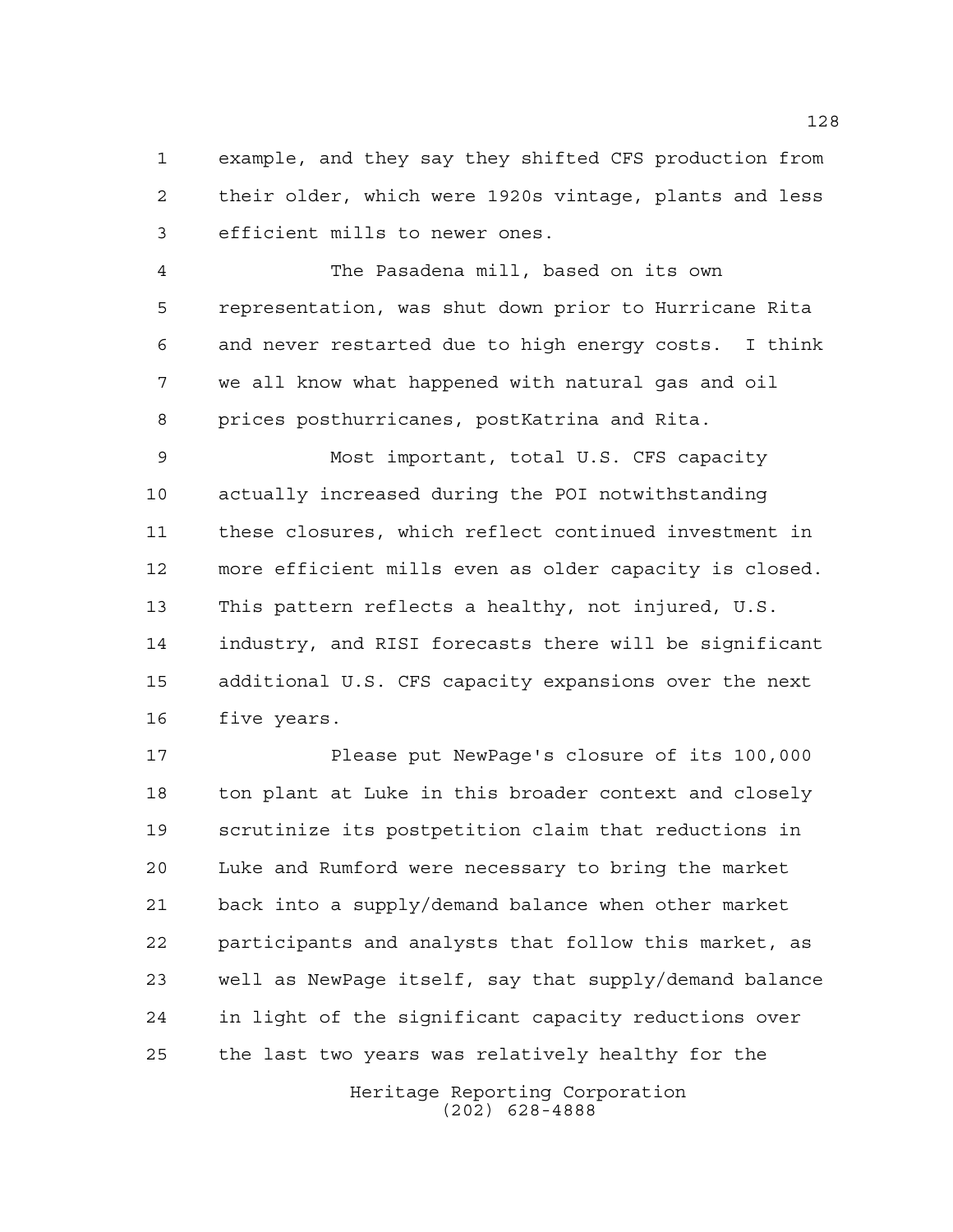industry in the market.

| 2  | The witnesses that came before me spent a              |
|----|--------------------------------------------------------|
| 3  | lot of time describing the nature of the market,       |
| 4  | including the different types of CFS produced and      |
| 5  | differences in customer base and types of printing     |
| 6  | machinery. One of the key distinctions in the market   |
| 7  | is the difference between CFS rolls or web set rolls   |
| 8  | and sheets or sheeter rolls.                           |
| 9  | You've heard that rolls produced for web               |
| 10 | offset printing differ in important physical respects  |
| 11 | from sheets or sheeter rolls and that web offset       |
| 12 | printers must use CFS web rolls produced for this      |
| 13 | purpose.                                               |
| 14 | Slide 8 shows based on 2005 data how U.S.              |
| 15 | production and subject imports compare with respect to |
| 16 | roll and sheet sales in the U.S. market. A couple      |
| 17 | things. You've heard certain percentages, but in       |
| 18 | terms of the overall market being 70 percent web for   |
| 19 | the U.S. industry a higher percentage is web, close to |
| 20 | 80 percent.                                            |
| 21 | When you look at the imports, what is coming           |
| 22 | in under the HTS category as rolls we believe to be    |
| 23 | primarily sheeter rolls. The HTS does not distinguish  |
| 24 | based on its description between whether a roll is a   |

web roll or a sheeter roll, but based on testimony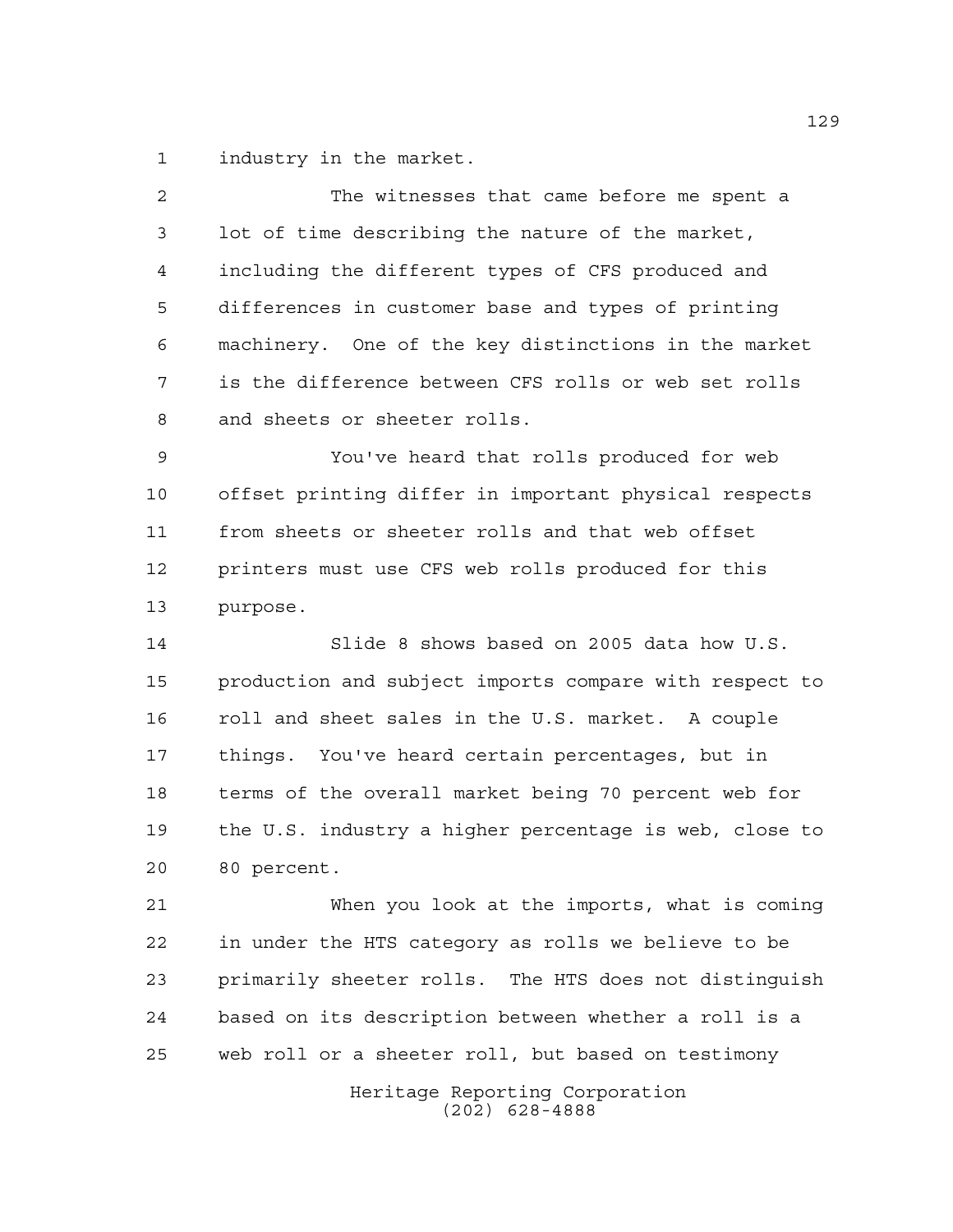you've heard this morning a very high percentage of that blue piece of the pie for the imports would actually be sheeter rolls so that in effect a very large percentage of the U.S. producers --

 And RISI, by the way, which is what the first pie is based on, I think they use the industry terminology that when they say rolls they're talking about web rolls.

 On causation, the basic patterns that would support a causal link between the U.S. industry and performance and subject import competition are virtually absent in this investigation.

 Slide 9 shows U.S. volume and market share trends over the POI from public source data. As you can see, imports are an important element to the U.S. market. Nonsubject imports have exceeded subject imports throughout the POI, and through 2005 both subject imports and total imports maintained a relatively constant share of the U.S. market.

 U.S. producers lost market share only in the first nine months of 2006. However, as I described earlier, in 2006 the industry experienced increases in the absolute level of their shipments, capacity utilization, prices and profitability. There is simply no indication that the increase in subject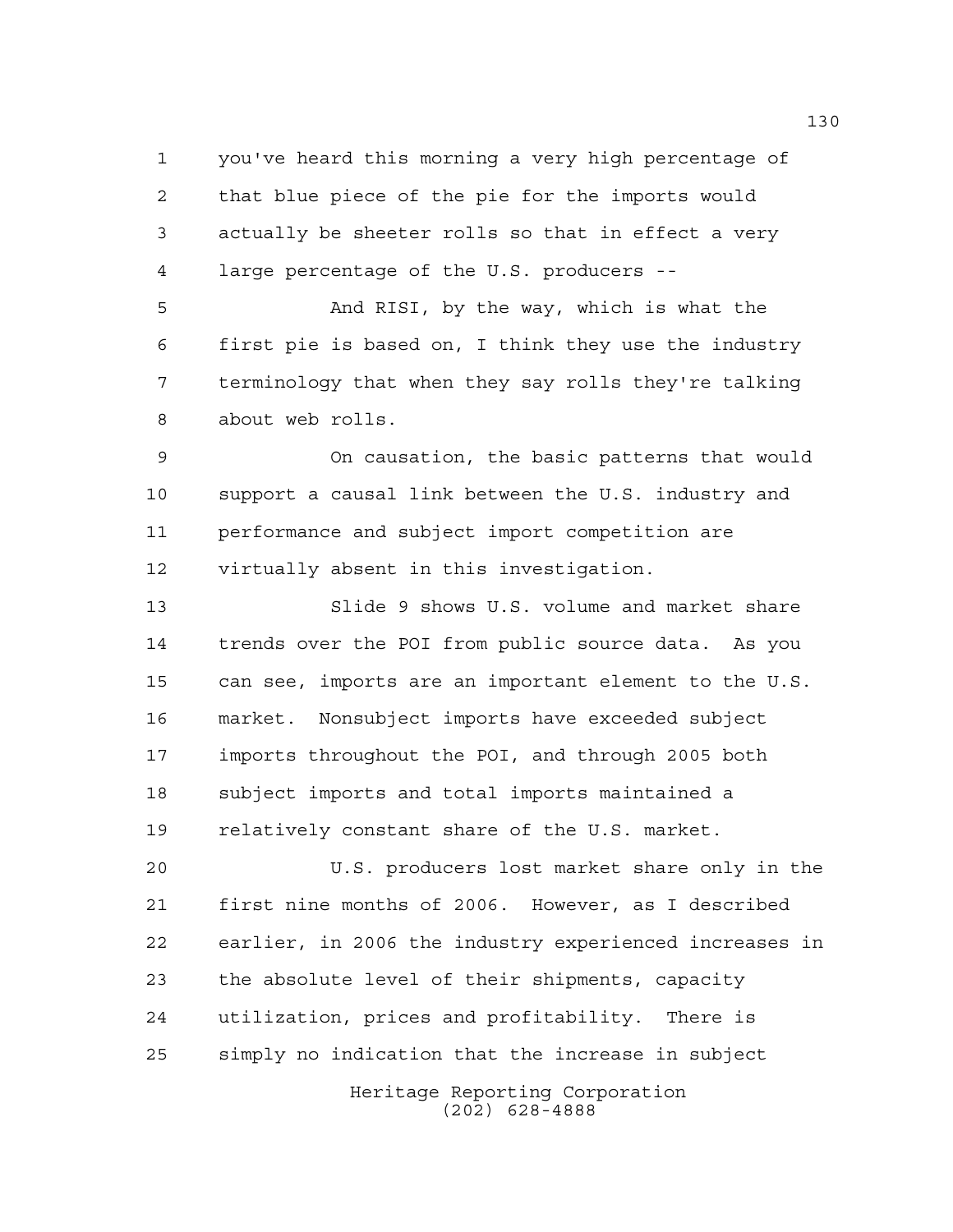import volume and market share in 2006 had any discernable, much less material, adverse effects on the U.S. industry.

 Why not? There are at least two plausible explanations. First, the factors you've heard about that limit the effective competition between the subject imports and CFS sales by the U.S. industry as a whole.

 Second, the significant reduction in CFS capacity on a worldwide basis has resulted in a tighter supply/demand balance both worldwide and in the United States. This is why the industry operated at high capacity utilization rates in 2006, effectively close to full capacity, and shipments, prices and profitability all increased as well notwithstanding the increase in subject import market share.

 Furthermore, there was no support for a finding that the U.S. producers' prices have been depressed by reason of the subject imports. Frankly, the Commission need not even consider whether any causal link exists with respect to pricing. Nominal prices are increasing so there's no price depression. Profits are up based on public information so there's no price suppression. We will of course address this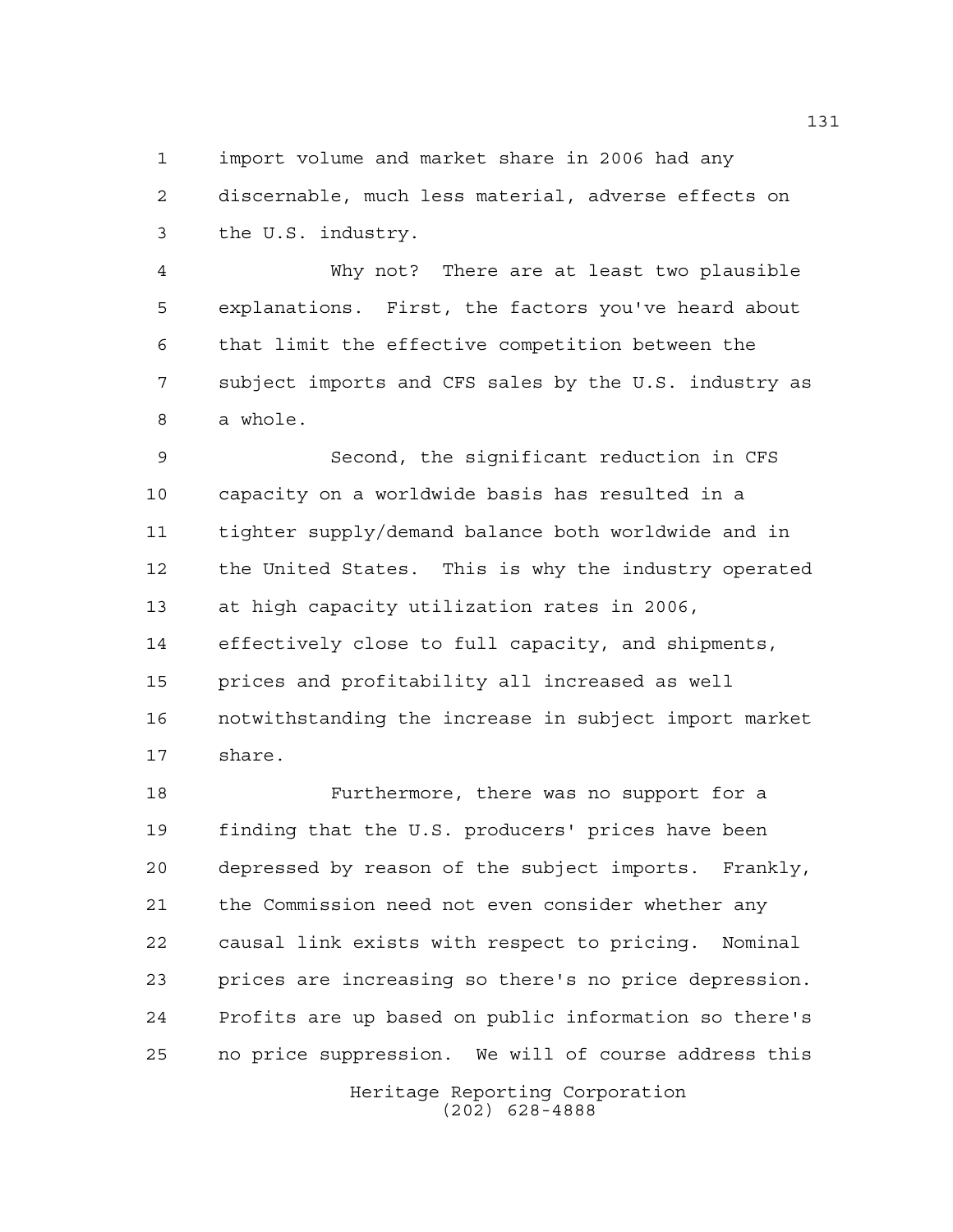issue in our brief based on proprietary price and cost data submitted in questionnaires.

 With regard to threat, in general the same facts that support a negative finding with respect to present injury also support a negative threat finding. That is, there's no causal link between that period when subject import volume and market share increased and any discernable adverse effects to the U.S. industry.

 The same factors that limit competition between the U.S. industry and subject imports in the past will continue into the future. You've heard that there are technical reasons and commercial reasons why imports face a severe competition threat with respect to getting into the web roll market, for example.

 In addition, analysts that follow the industry have made volume, price, capacity and capacity utilization forecasts specific to CFS for the U.S. market and all are positive. This reflects in general the fact that there have been significant CFS capacity reductions on a worldwide basis over the last three years so that the future supply/demand balance is expected to be favorable to existing producers.

 As I testified earlier, this view is even shared by NewPage based on statements it made two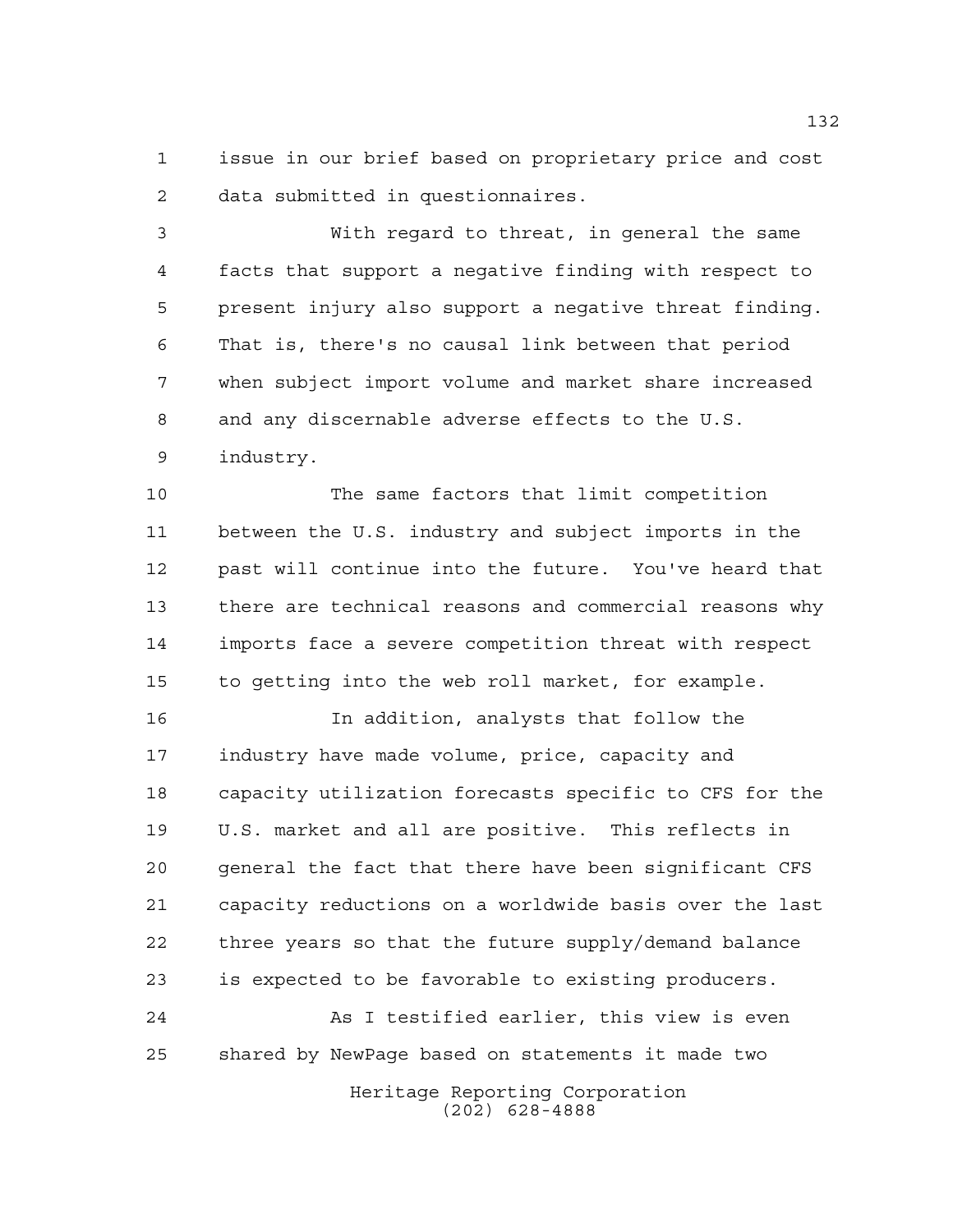months ago.

| 2              | Thank you.                                             |
|----------------|--------------------------------------------------------|
| $\mathfrak{Z}$ | MR. BOND: Good afternoon. My name is David             |
| 4              | Bond. I'm an attorney with White & Case. I'm           |
| 5              | appearing this morning on behalf of the Indonesian     |
| 6              | Respondents. I just wanted to make a few very brief    |
| 7              | comments to you with respect to the negligibility      |
| 8              | standards that will be applied to Indonesia in the     |
| 9              | countervailing duty case.                              |
| 10             | The Petitioners have conceded, as I                    |
| 11             | understand it, that the imminently exceeding standard  |
| 12             | -- I'm sorry. They've conceded that the four percent   |
| 13             | threshold based on actual data can't be met, so their  |
| 14             | entire case really at this point rests on their claim  |
| 15             | that imports from Indonesia will imminently exceed the |
| 16             | four percent threshold at some point in the near       |
| 17             | future.                                                |
| 18             | Our position, our view, is that the legal              |
| 19             | standard that the Petitioners are seeking to apply is  |
| 20             | inappropriate. We think that you can reach that        |
| 21             | result in one of two ways. We believe that based on a  |

 plain reading of the statute that the only test that's permissible is actually meeting the four percent standard. We don't read the statute as providing an imminently exceeding possibility.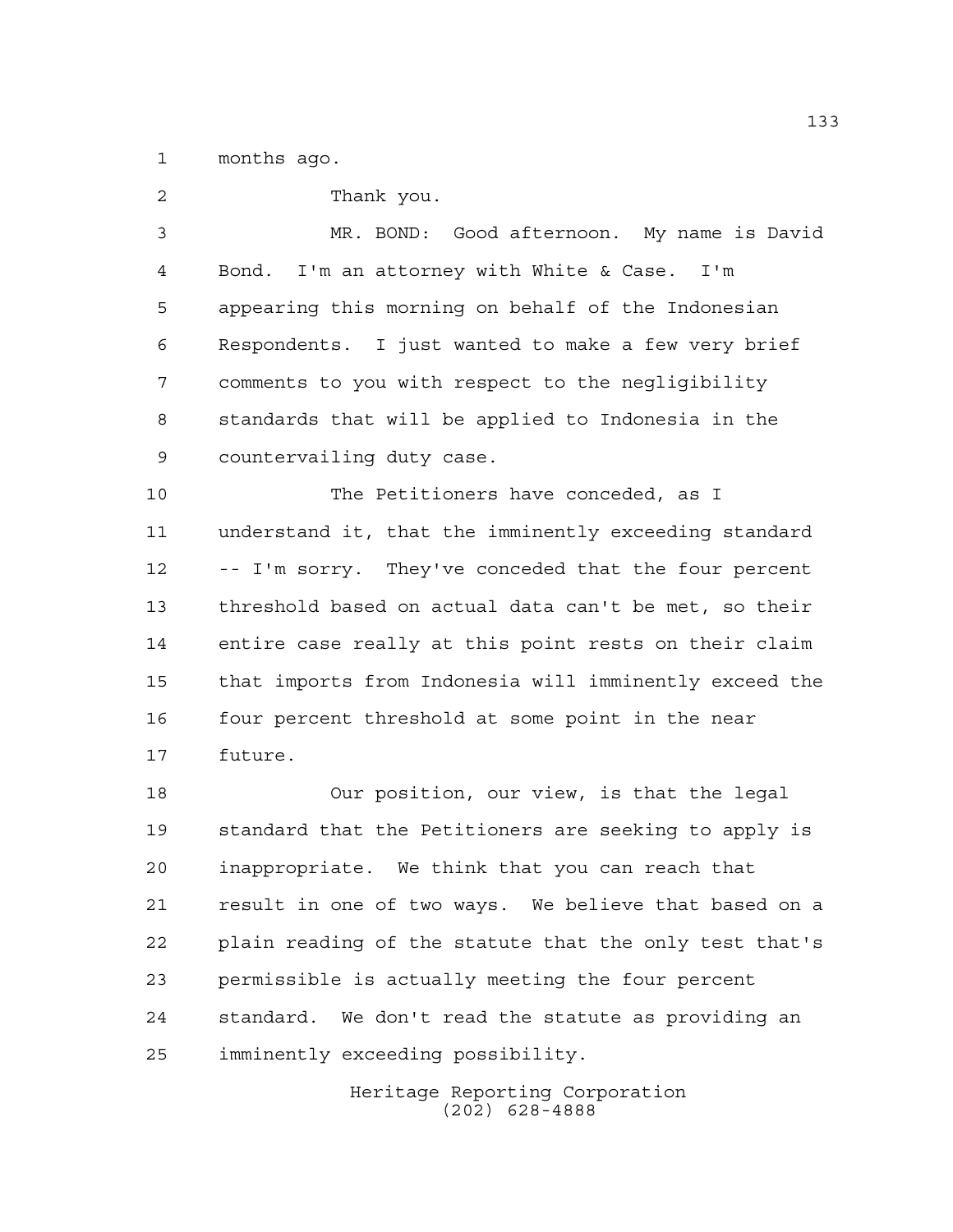We believe that paragraph (b) of Section 771.24 is a freestanding provision that sets forth the entire standard to be considered with respect to developing countries in countervailing duty cases. A quick review of that paragraph reveals that there's no mention whatsoever of the negligibility standard being met based on the imminently exceeding criterion the Petitioners are applying.

 If you were to look to interpret paragraph 24 of Section 771 based on the legislative history, if you were to do that because you weren't so confident that the statute is clear on its face, we believe that you'll reach the exact same conclusion.

 The SAA reveals quite clearly that the intent of Congress in drafting paragraph 24 was to implement the requirements of the OCM agreement, paragraph 2710. Again, under paragraph 2710 the only standard that's mentioned for meeting the negligibility standard are actual imports during the negligibility period of greater than four percent. There's no mention of an imminently exceeds standard. There is no possibility along those lines.

 So again, whether we look to the plain meaning of the statute based on what we think is a possible reading or if we attempt to discern what

Heritage Reporting Corporation (202) 628-4888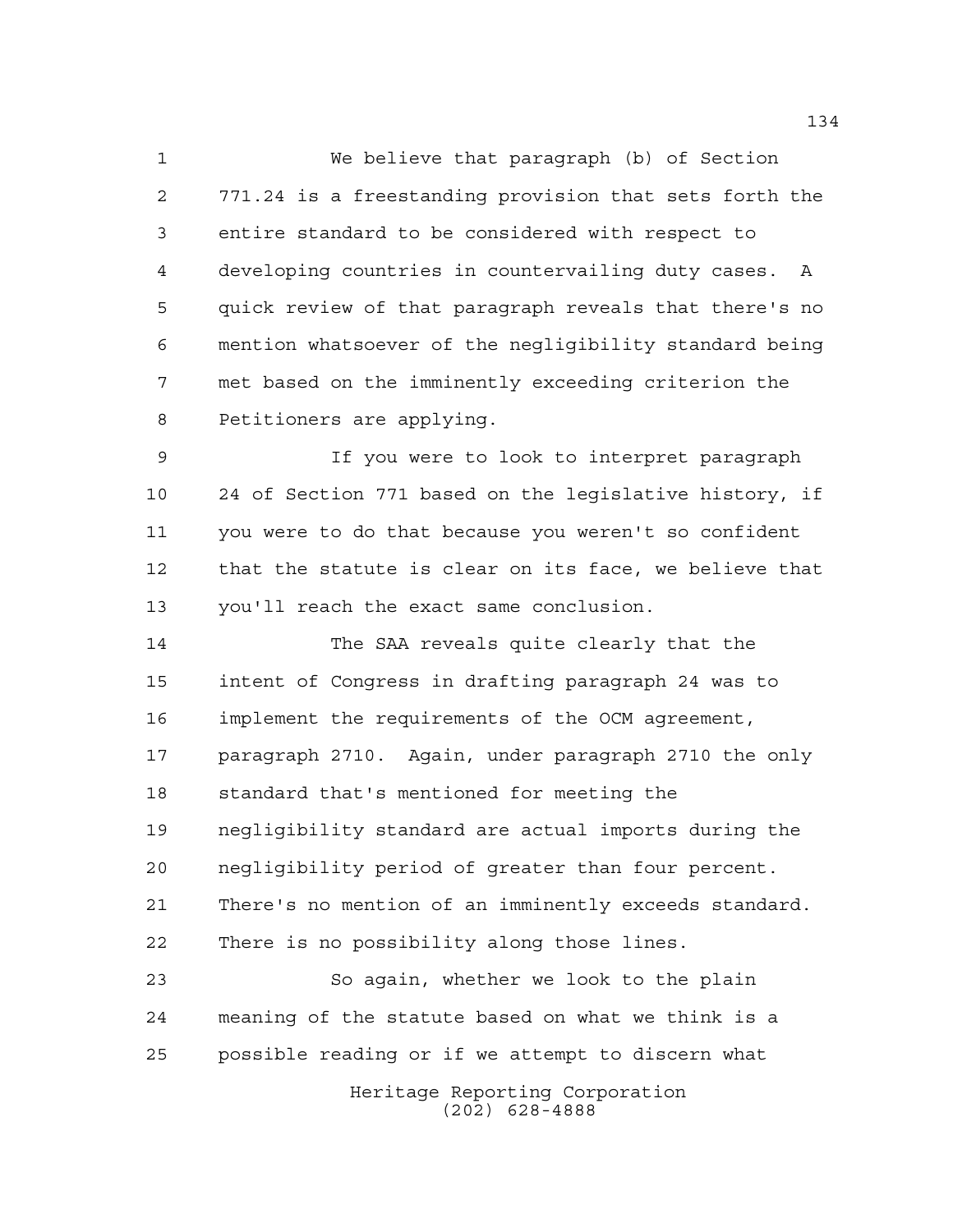Congress intended based on the legislative history, we get to the same result, which is that the imminently exceeds standard does not exist for developing countries in the CVD case.

 If we were to apply that standard -- wrongly in our opinion, but if you were to apply that standard -- we believe that Petitioners also fail. We believe that the data that they've provided does not provide a reasonable indication that imports will imminently exceed the four percent threshold in the near future.

 The fact that imports may have exceeded that threshold in a particular month is not sufficient evidence, and we think their attempt to construct a trend based on eight months of data is also faulty. The eight month analysis doesn't take into account issues of seasonality.

**Petitioners have made no attempt whatsoever**  to discuss with you the range of error associated with their projections, and we'll demonstrate to you in our brief that based on Petitioners' own calculations it's at least as likely that the imports will be less than four percent as they will be above four percent using that eight month data.

 We'll also provide to you an extrapolation based on 12 months of data for the full negligibility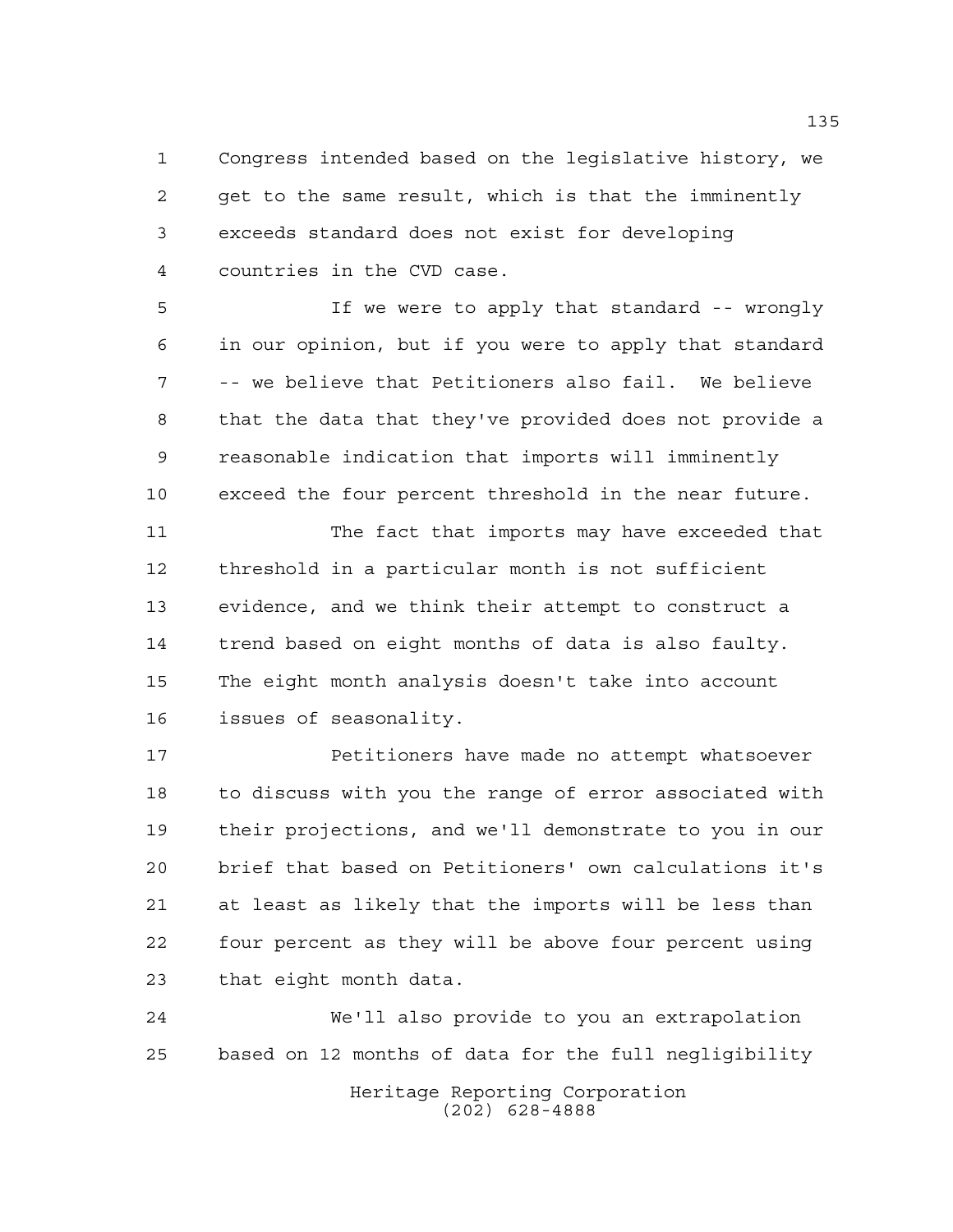period, which will show that the most likely outcome in the imminent future is that imports will remain below four percent.

Thank you.

 MR. CAMERON: Just to close this where we started today, NewPage said this morning, "No segment of this market is insulated from import competition," but they also concede, after you pressed them, that web rolls and sheets are not interchangeable because sheets and sheeter rolls can't be used in the web process.

 They also concede that roughly 70 percent of the market is web rolls and that the fact, as you've heard here today, is that subject producers don't import web rolls. So I ask you. Does their statement that, "No segment of this market is insulated from import competition," ring true? I would suggest to you that the answer to that is no, it doesn't.

 These guys have controlled this petition. They have controlled this process, and until today there was absolutely no discussion whatsoever of the segmentation of this market between web rolls and everything else.

Heritage Reporting Corporation (202) 628-4888 This is really kind of the problem here, and this is also one thing that explains why it is that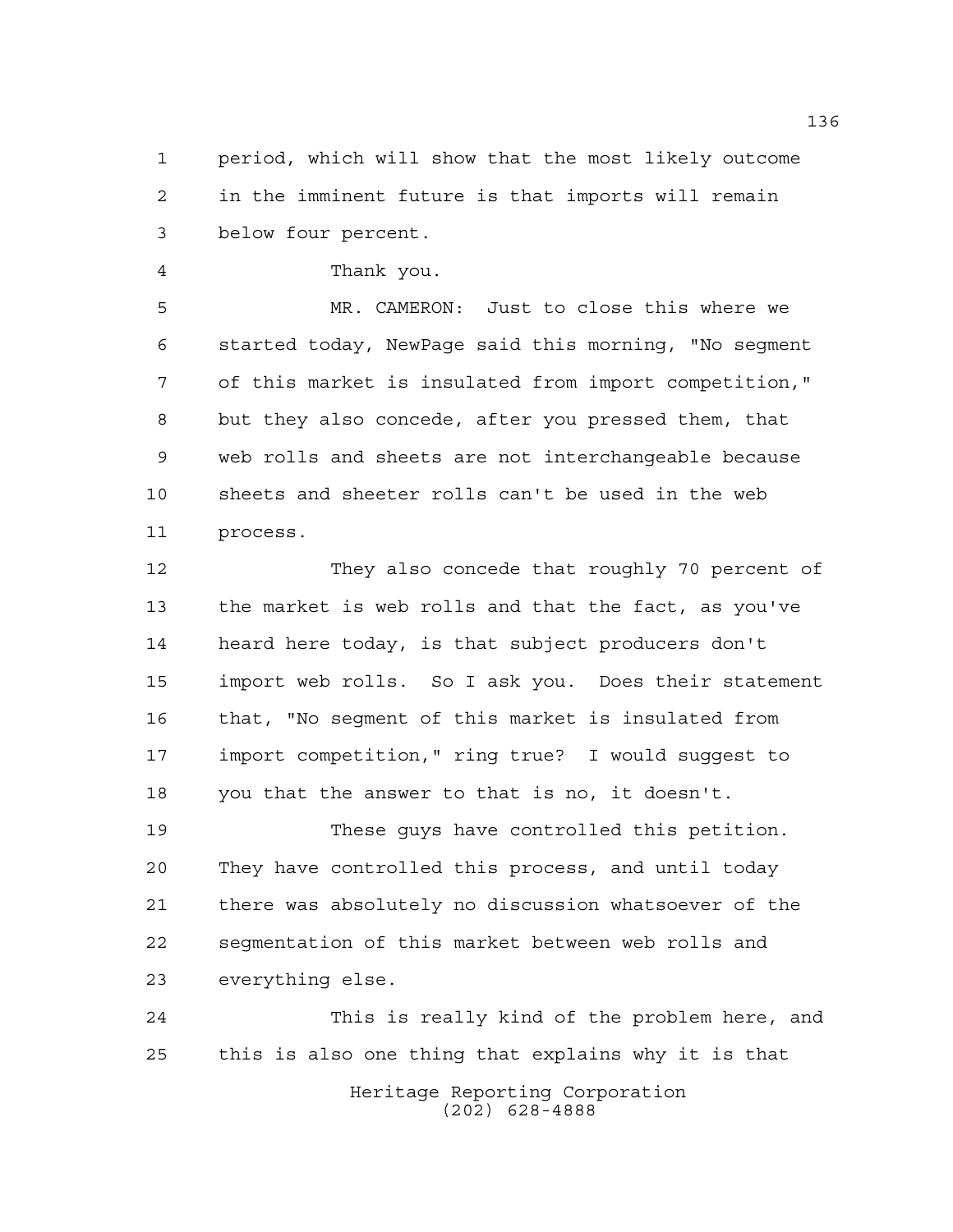Heritage Reporting Corporation (202) 628-4888 the domestic industry is performing so well this year despite the fact that imports have increased and, of course, since the domestic industry appears to be at full capacity it isn't as if they could have increased their sales by another X million tons because they don't have it. They are basically at full capacity. Yes, imports increased and so have domestic prices. That is exactly where we get to the issue of attenuated competition, and the fact is there is no causation in this case. They have not shown their case. Thank you, and I think we are giving you back approximately three minutes. MR. CARPENTER: We appreciate that. Thank you, panel, for your presentation. I would just note to Mr. Klett we will include your slides in the record by attaching them to the transcript. Now we'll move on to the staff questions beginning with Debra Baker. MS. BAKER: Debra Baker, Office of Investigations. My first question is for Mr. Cho and for the other counsel who can speak for the producers in the subject countries. We are aware that there's very little, if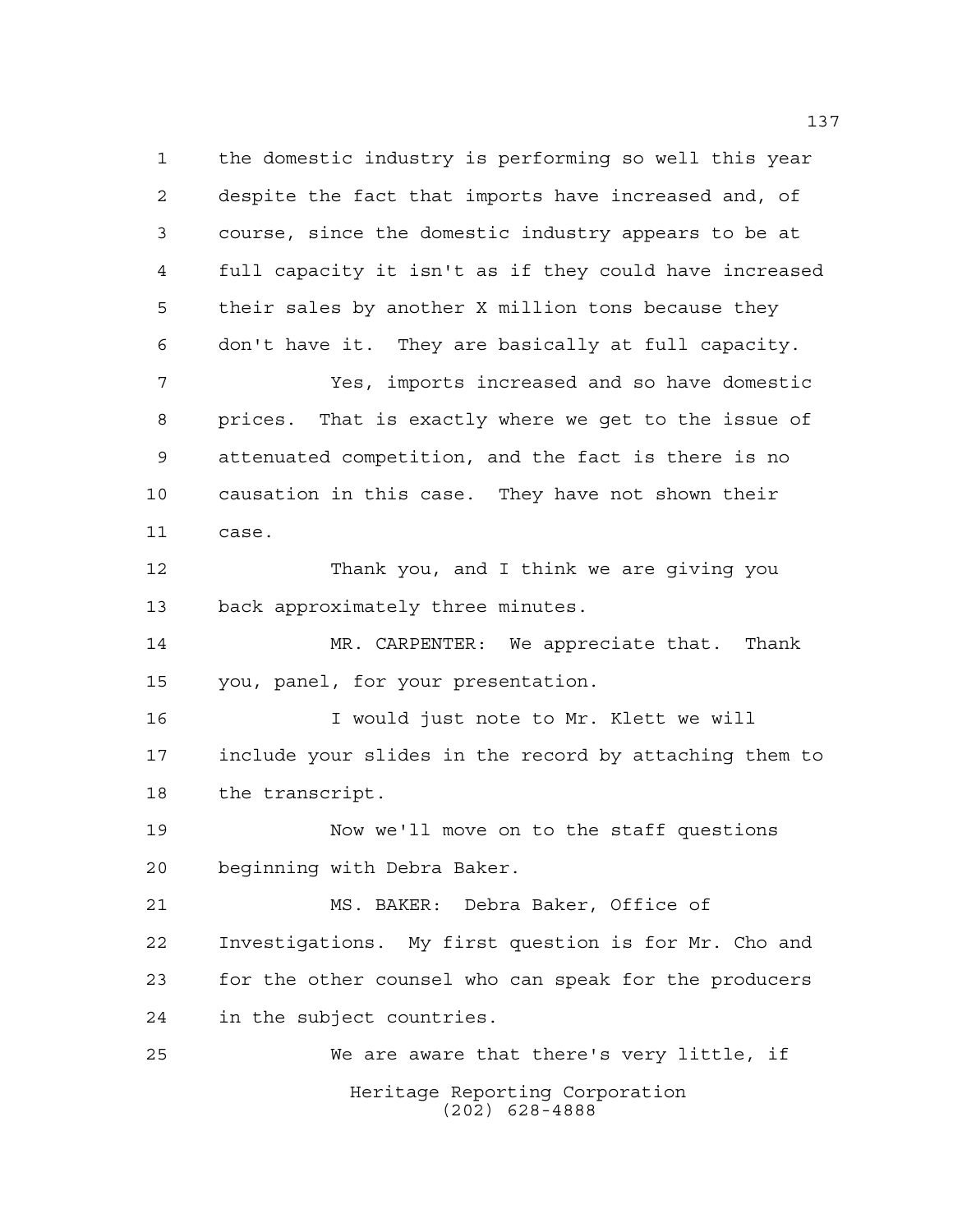any, in the way of web rolls being imported into the United States. Does your firm, though, and the other subject manufacturers produce web rolls for sale in the home markets or for export to other countries? MS. MENDOZA: I think we would probably be prepared to answer that in a posthearing brief, a confidential posthearing brief -- 8 MS. BAKER: Okay. MS. MENDOZA: -- with respect to all of the companies that we represent. MS. BAKER: All right. Could we obtain information available for each subject manufacturer perhaps on a percentage breakout for whatever time period the data is available? MS. MENDOZA: Certainly. MS. BAKER: Yes. If available by year or certainly for the period which is subject to investigation. MR. CAMERON: Could I add one thing? I think that Rick also has some things that he could say about this issue because it goes not only to the issue of the capability of manufacturing web rolls, because you manufacture the rolls on the same piece of equipment. The question is what are you manufacturing.

> Heritage Reporting Corporation (202) 628-4888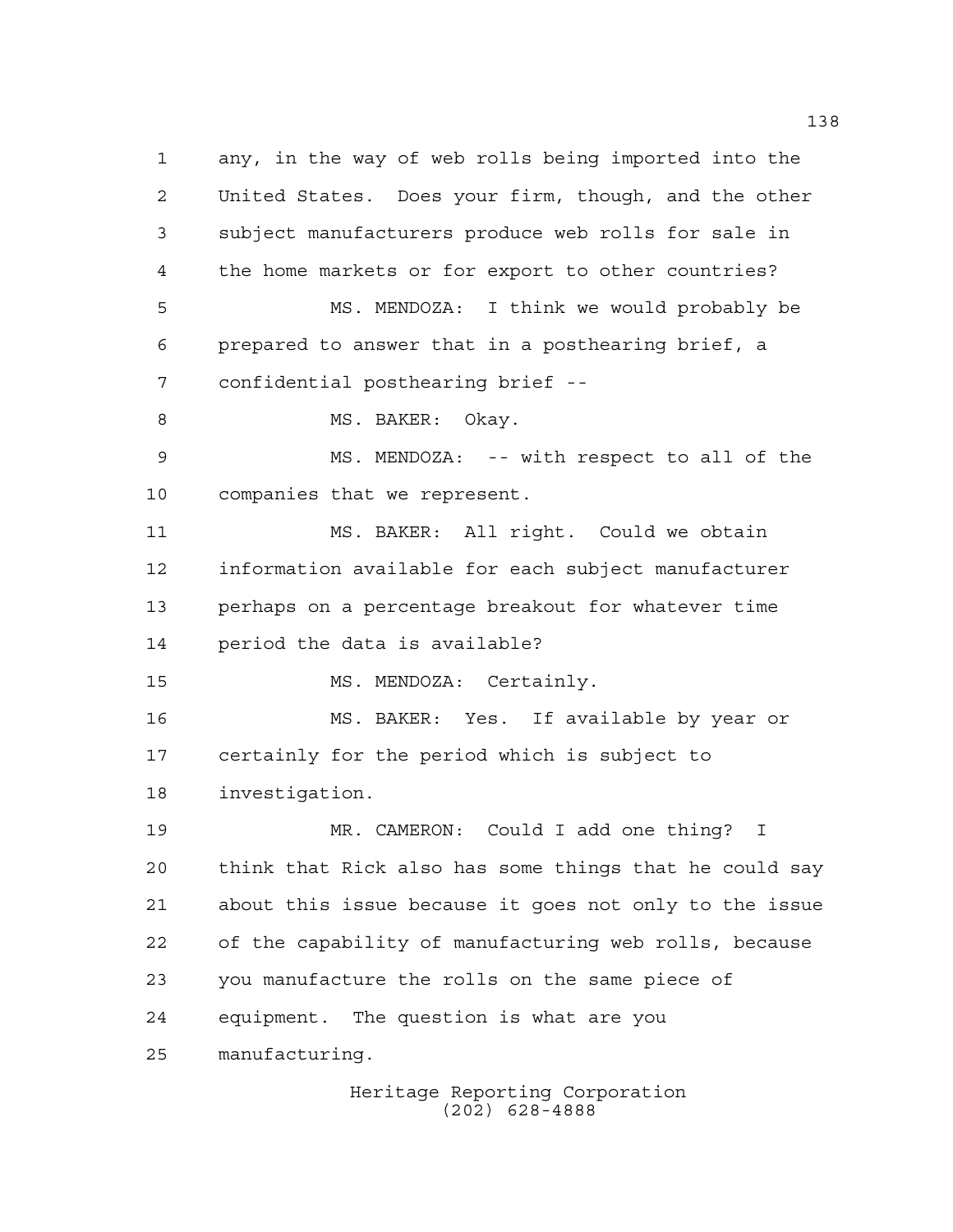The issue really is in terms of bringing it into the market and selling it, and I think this is something that you can discuss. She's talking about the likelihood of okay, so why tomorrow aren't they going to go in and stop importing sheets and start importing webs? Why don't you go and talk to her about that?

 MR. ANDERSON: I did comment briefly during my presentation, but, just to expand on that a little further, there are substantial costs that the Asian mills face in terms of attempting to create a web program that the web printers, as opposed to the distributors, will support.

 The key components of gaining that support are having product readily available to supply the industry on a just-in-time basis, and that requires a substantial amount of inventory being put on the floor 18 so that it can be readily delivered to a variety of printers across the country.

 The domestic mills have a range of well- established regional distribution centers which carry both sheet and web product, so they are able to offset a lot of the cost associated with those facilities by having a range of product in them. If the Asian mills were to do that outside of their traditional channel,

> Heritage Reporting Corporation (202) 628-4888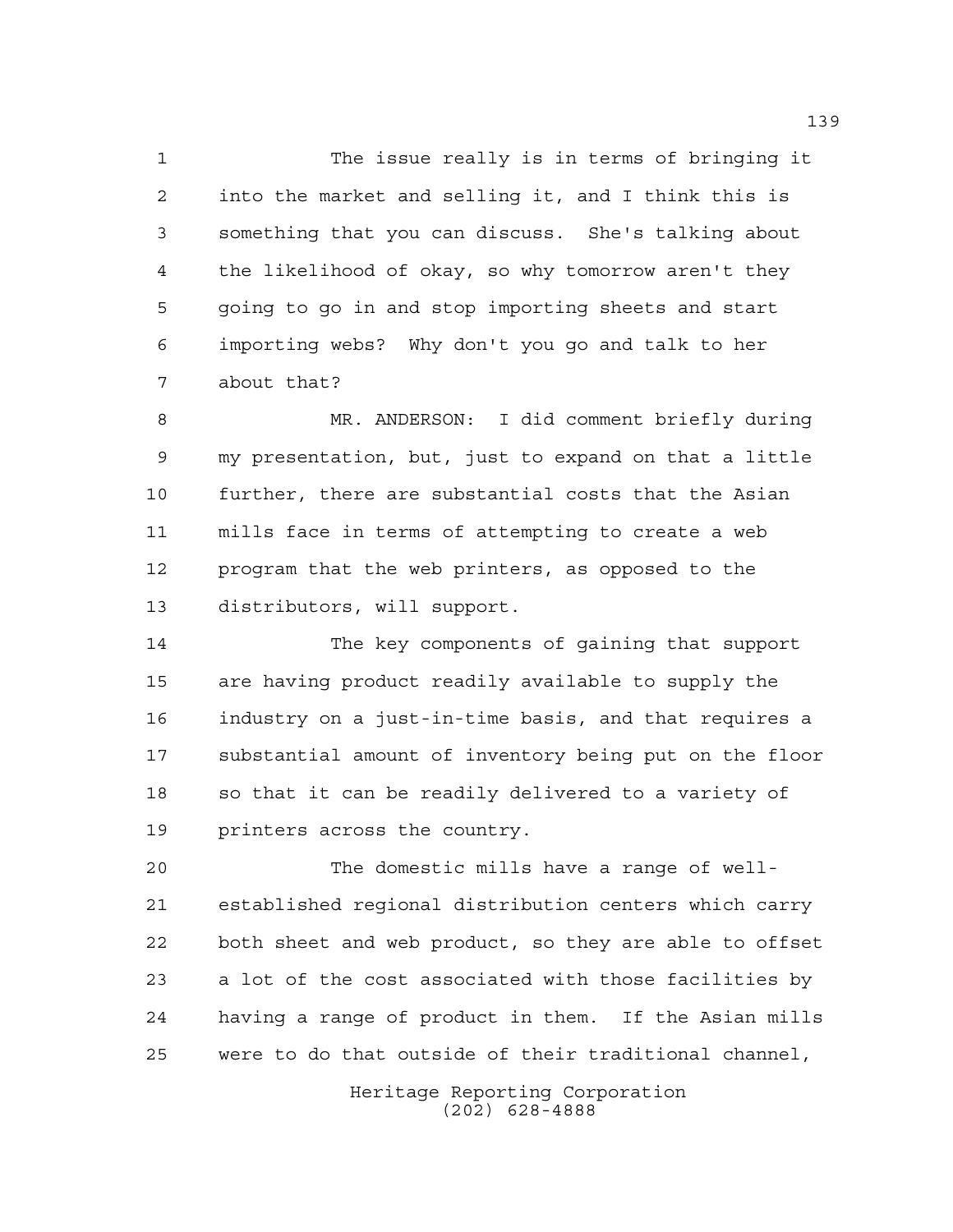which is the merchant distributor, that would be a substantial cost for them to establish that.

 The distributors are reluctant to put additional inventory of web rolls into our system because typically the margins on those products are substantially lower than what we can achieve on coated free sheets, which is why we can afford in fact to have these inventories of sheet because we make a reasonable return.

 As it pertains to coated free sheet web, the margins are single digit and would not sustain the carrying of inventory for the extended lead times that are associated with imported product.

 MR. CAMERON: If I could add just one more point? The Korean producers have been in the market since at least 1987, give or take. It could be a little bit earlier, but at least this company has been there since 1987. They haven't imported web rolls in this entire period of time.

 Web rolls actually is not a new phenomenon. This has been in existence. It's a major product -- the major product -- for the domestic producers, so one would have thought that if this was their grand strategy that unless they're going to wait until 100 years, since we've been hearing that figure thrown

> Heritage Reporting Corporation (202) 628-4888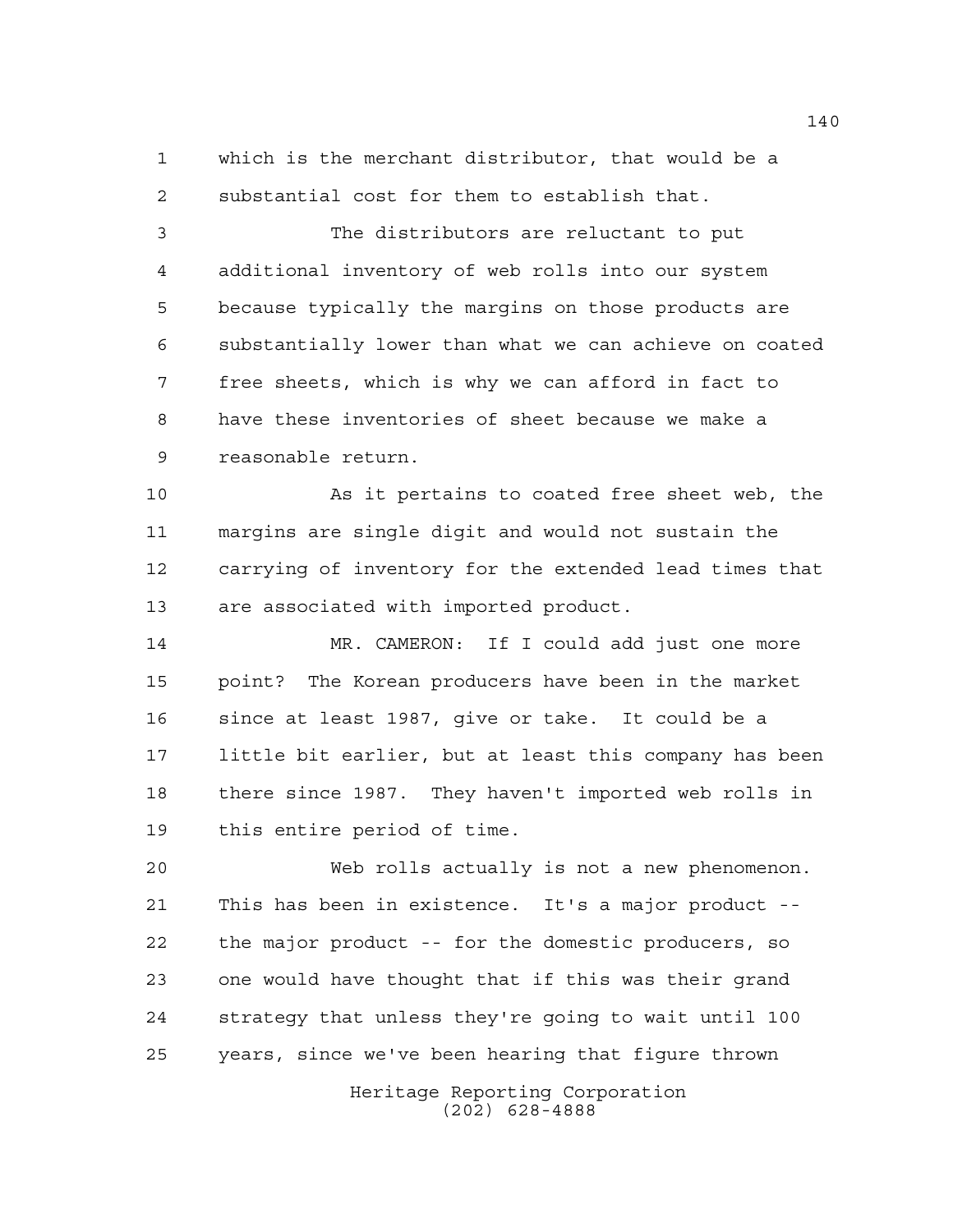around today, I think that it is unlikely that that is the case.

 We will be glad to answer your question in terms of the data, but I think that this is the basic response.

 MS. MENDOZA: I would just add that I think it also has to do with, and we can explain more in our brief, the fact of the consumption. You know, you heard today that web roll production tends to be for massive production.

 Given the scale of the economy, a lot of other countries as we understand it don't necessarily have a great deal of web production for that same reason because they don't have the same scale of requirements.

 We'll definitely give you the details. It's a small part, I believe.

MS. BAKER: Okay. Thank you.

 Another question I wanted to ask or to talk about was the difficulty we experienced in sending out the importer questionnaires and in determining who was the best party to answer them.

 Before I go into that in more detail, I'd like to jump back to the inventory level. One of the items of information we gather in the importer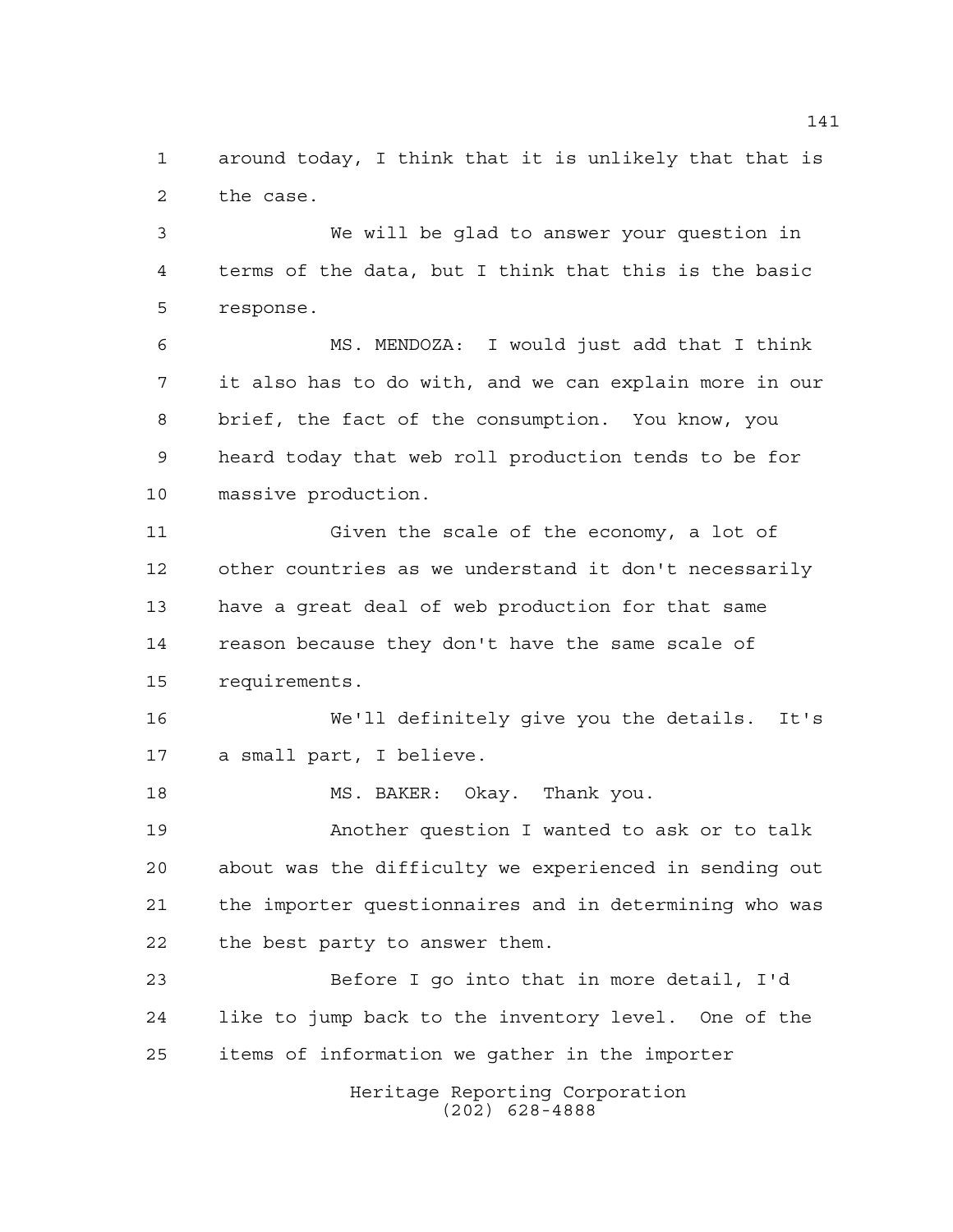questionnaires are inventories. Where or at what levels up the distribution chain are the foreign produced product maintained as an inventory? Who typically maintains inventories and at what levels in the distribution process?

 MR. ANDERSON: I can certainly answer that on behalf of PaperlinX and the Asian mills that we deal with. Mr. Dragone may wish to pass on a comment relative to his key suppliers.

 Relative to Moorim in Korea, Asia Pulp & Paper in Indonesia and a very small amount of product that we bring in from China, the ownership of the inventory takes place at the time of shipment, so the time that the vessel leaves the export port the merchant distributor takes ownership of that product.

 So we're maintaining inventory not only within our facilities physically, but also for product that is on the water, which is a three to four week shipment timeframe. The investment for the distributor, who typically carries two to three months' worth of inventory on his floor, is substantial.

Heritage Reporting Corporation MR. DRAGONE: The only thing I can add to that is it is the same case whether it's a Japanese mill of manufacture, Korean, Chinese, German, Italian.

(202) 628-4888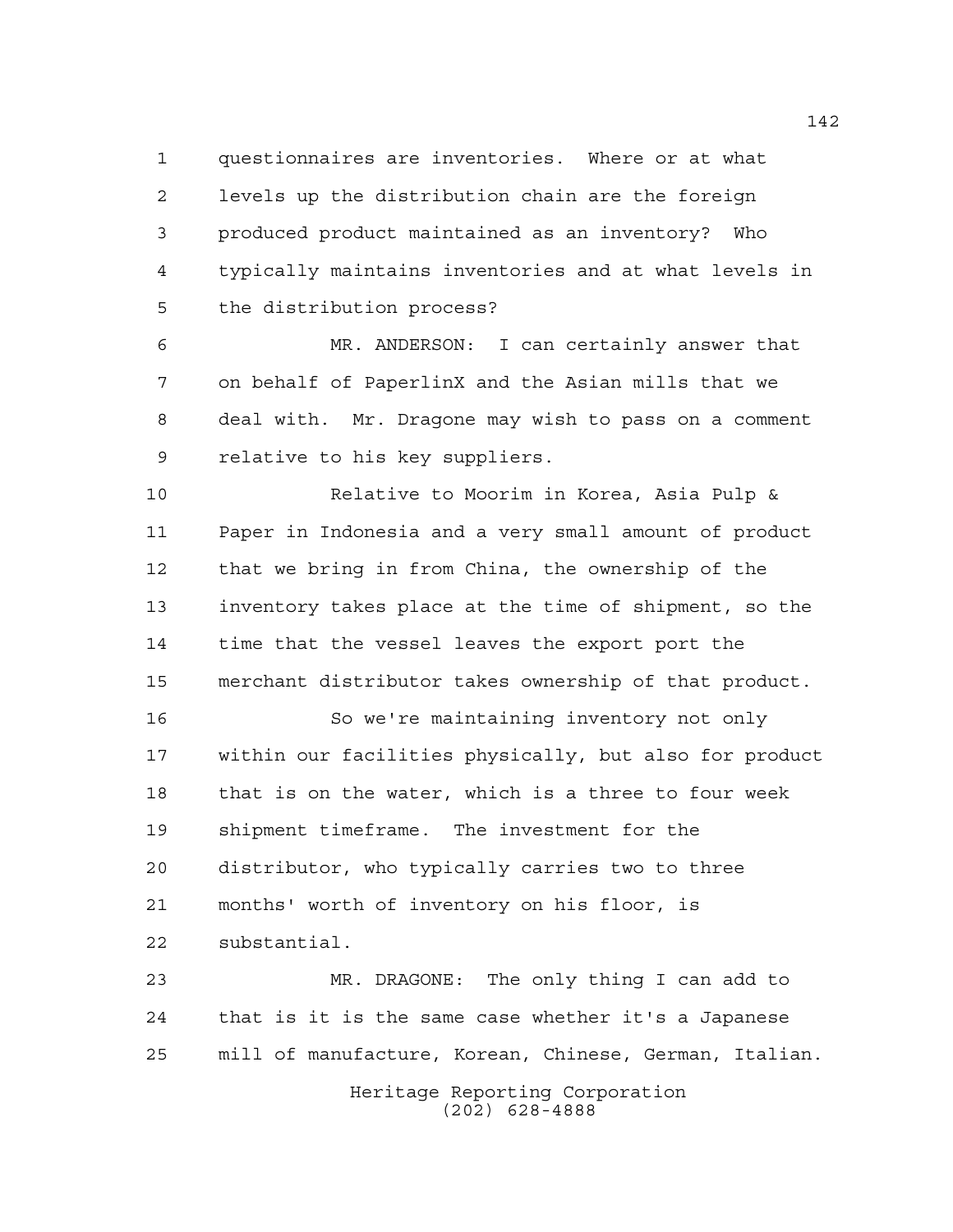That is the same situation across all the products that we bring into the States.

 As a company, we spend a tremendous amount of money inventorying that product here. It's not inventoried for us by these manufacturers. It is our investment in the product to bring it and put it in our 80 locations.

8 MS. BAKER: Okay. Thank you.

 To jump back to my earlier question, we do send our importer questionnaires to what we intend to be the first commercial entity in the United States that takes title to it who is the consignee, regardless of whether or not they may or may not be related to a foreign manufacturer.

 We experienced probably more difficulty in this case than perhaps others in identifying who those parties were. In some instances some of the parties receiving questionnaires felt that their suppliers should have been filling out the questionnaires. In other cases they felt their purchasers should have been filling out the questionnaires.

 Could you review for us the general distribution process of the product not just for your firms, but your understanding of how your competitors also might be distributing the product with respect to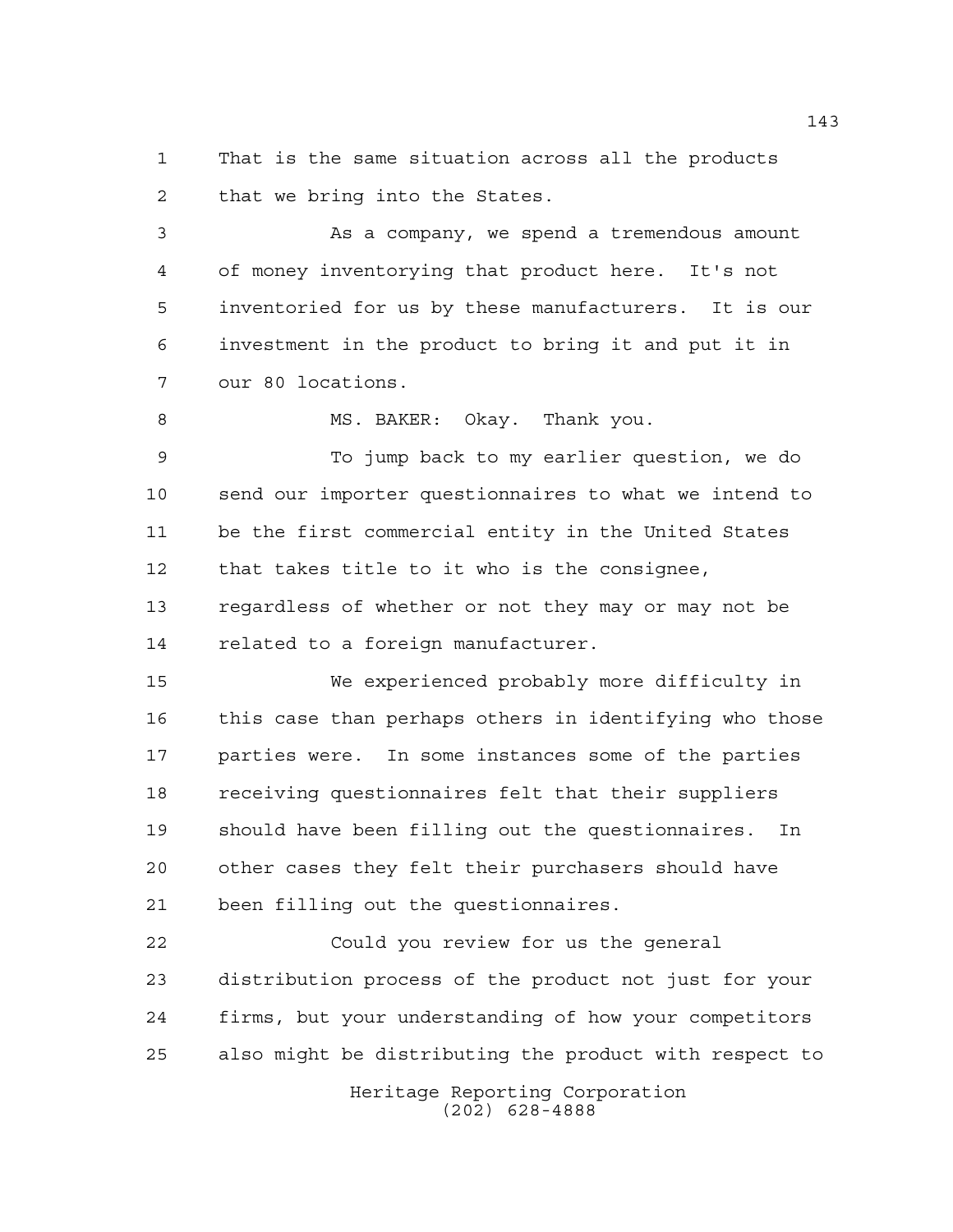the different levels?

Heritage Reporting Corporation (202) 628-4888 Before you do that, for example, I kept hearing the term paper merchant mentioned and that sometimes the term paper merchant might or might not be the distributor. I ended up a little confused at times. MR. DRAGONE: Probably the biggest point of confusion is that a paper merchant is normally someone that has warehouses and keeps that product on their floor, maintains an inventory level. The other term that you'll hear often is paper broker, which is someone that usually is arranging for a direct sale from maybe a manufacturer to an end user or from a manufacturer to potentially a paper merchant. They could be filling that roll in between, but they are not in fact inventorying the product. They don't take possession of the product. A paper merchant has the capability to take possession of the product and puts it on their floor. MS. BAKER: And then we also have of course mill agents, who presumably represent a specific mill? MR. DRAGONE: Correct. MS. BAKER: Okay. Now, given that we've defined some of the terms could you perhaps review for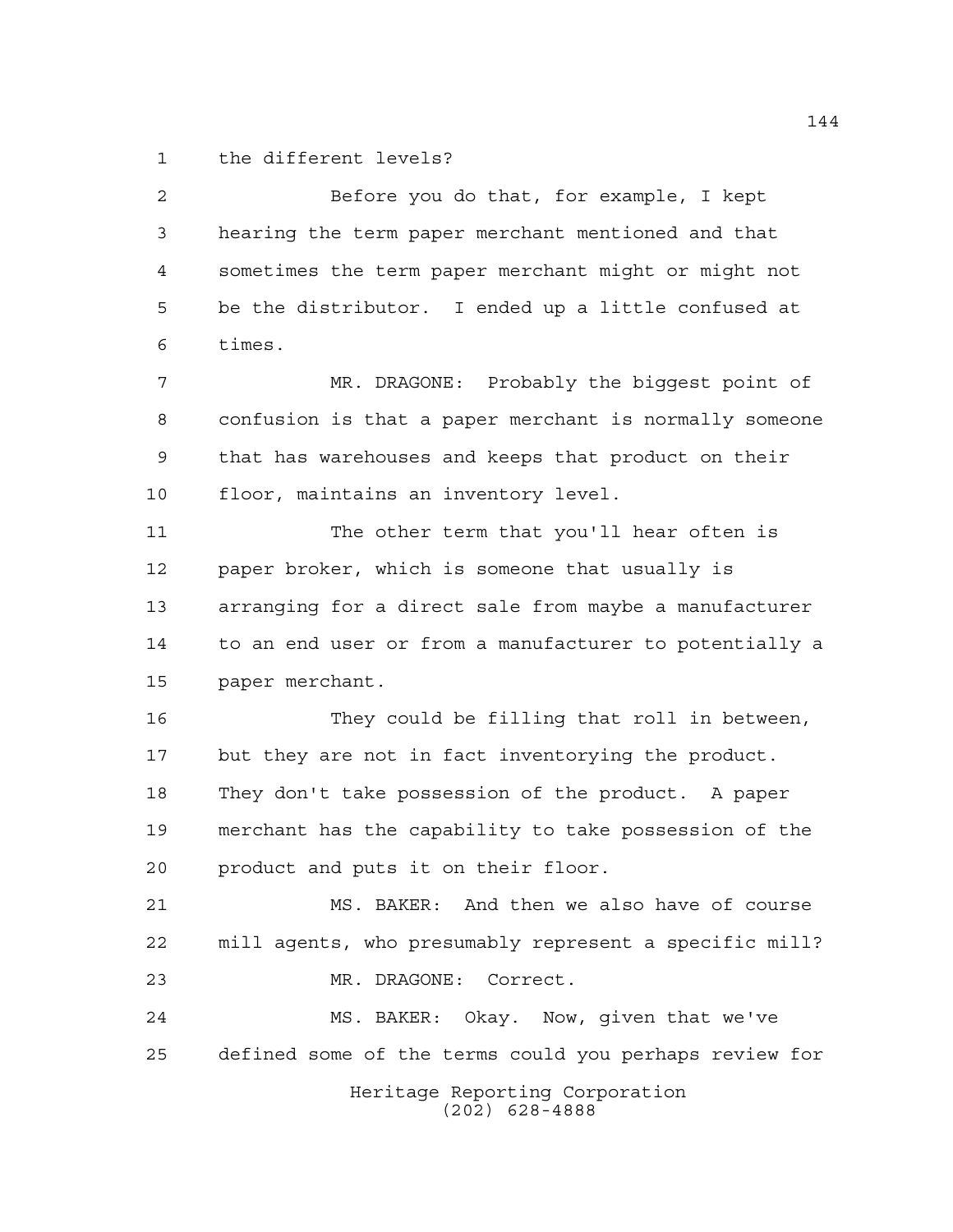us what are some of the typical distribution patterns where the largest flows are actually going?

 MR. DRAGONE: I'll give it a shot. The majority of product is brought in by a mill and is sold to a paper merchant. The mill might have an agent in the United States representing them, or it may be a representative of the mill itself if it's a big enough operation.

 The scenario that's most common these days is a mill usually has its own representation in the United States and arranges through that representative to contract or to work with a distribution company, whether it's a Unisource or a PaperlinX or one of the various other competitors out there, to have an agreement for representing their line of product in a given geographical area normally.

17 MS. BAKER: Okay. Any other comments? MR. ANDERSON: I think Mr. Dragone has summed it up perfectly.

MS. BAKER: Okay.

 MR. ANDERSON: Just to be specific on that point, in the case of Moorim, Moorim operates a local sales office or an agent here in the United States, and we place our purchase orders with Moorim USA, who in turn places the order with the mill. We make our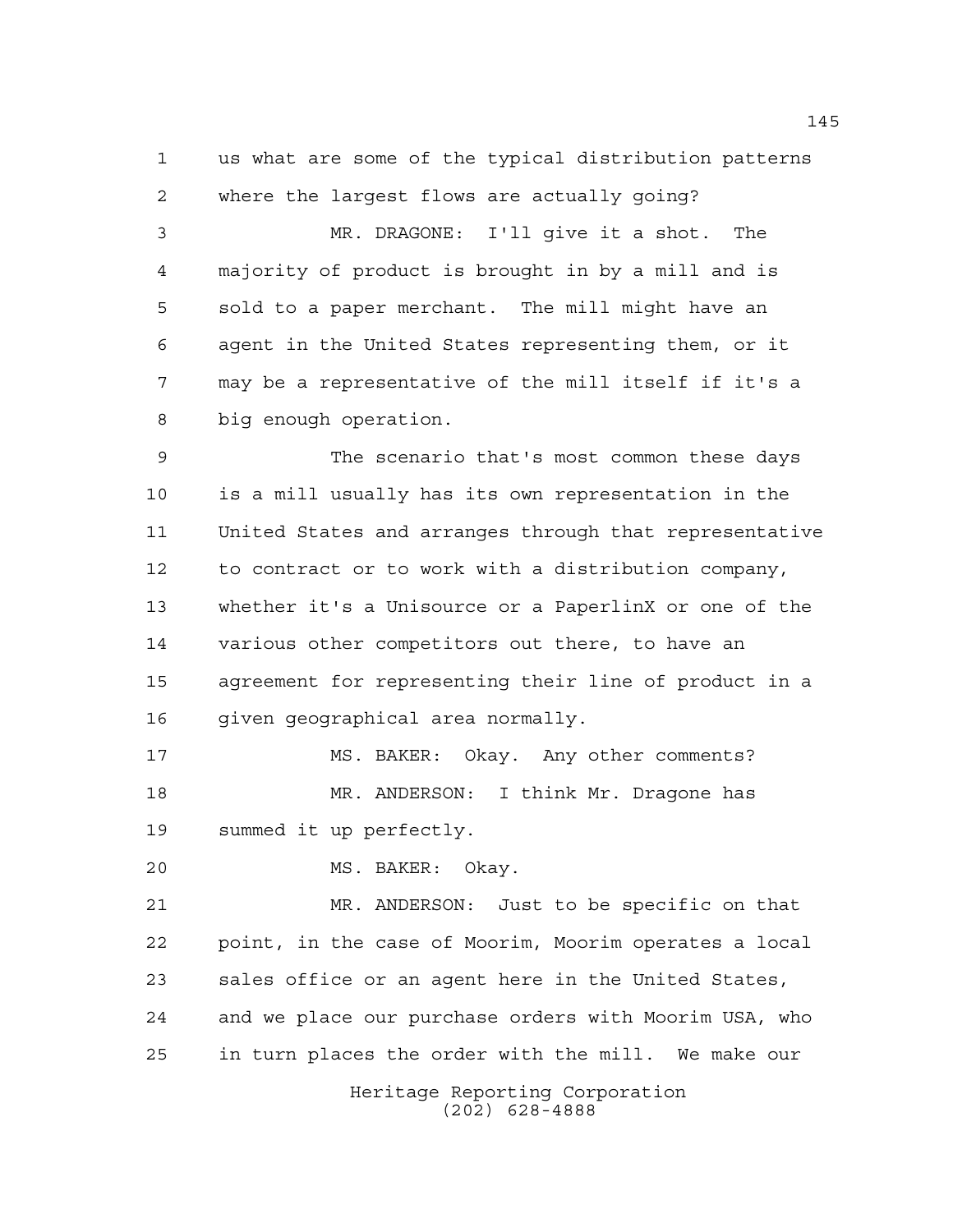payments to Moorim USA.

Heritage Reporting Corporation (202) 628-4888 Moorim USA is a fully owned subsidiary of Shinmoorim Paper Company, and that's fairly typical of how the Asian suppliers service the market. MR. CAMERON: And you're taking possession at the foreign port? MR. ANDERSON: Correct. 8 MS. BAKER: Okay. Let's see. Another question is there was some testimony to the allocation or reservation system that was put into place during the period of investigation. Mr. Dragone, could we be specific as to exactly which products that allocation or reservation system refer to? MR. DRAGONE: That's a good question. In our case, dependent upon the mill. In some cases it was just for web, and in some cases it was just for web of a given basis weight range. One of the biggest distinctions in our business is basis weight. In fact, the Asian suppliers don't have the capability of making lightweight coated web or lightweight product for the most part. The U.S. market and the European market can make lighter basis weights. What you find is that in times of supply/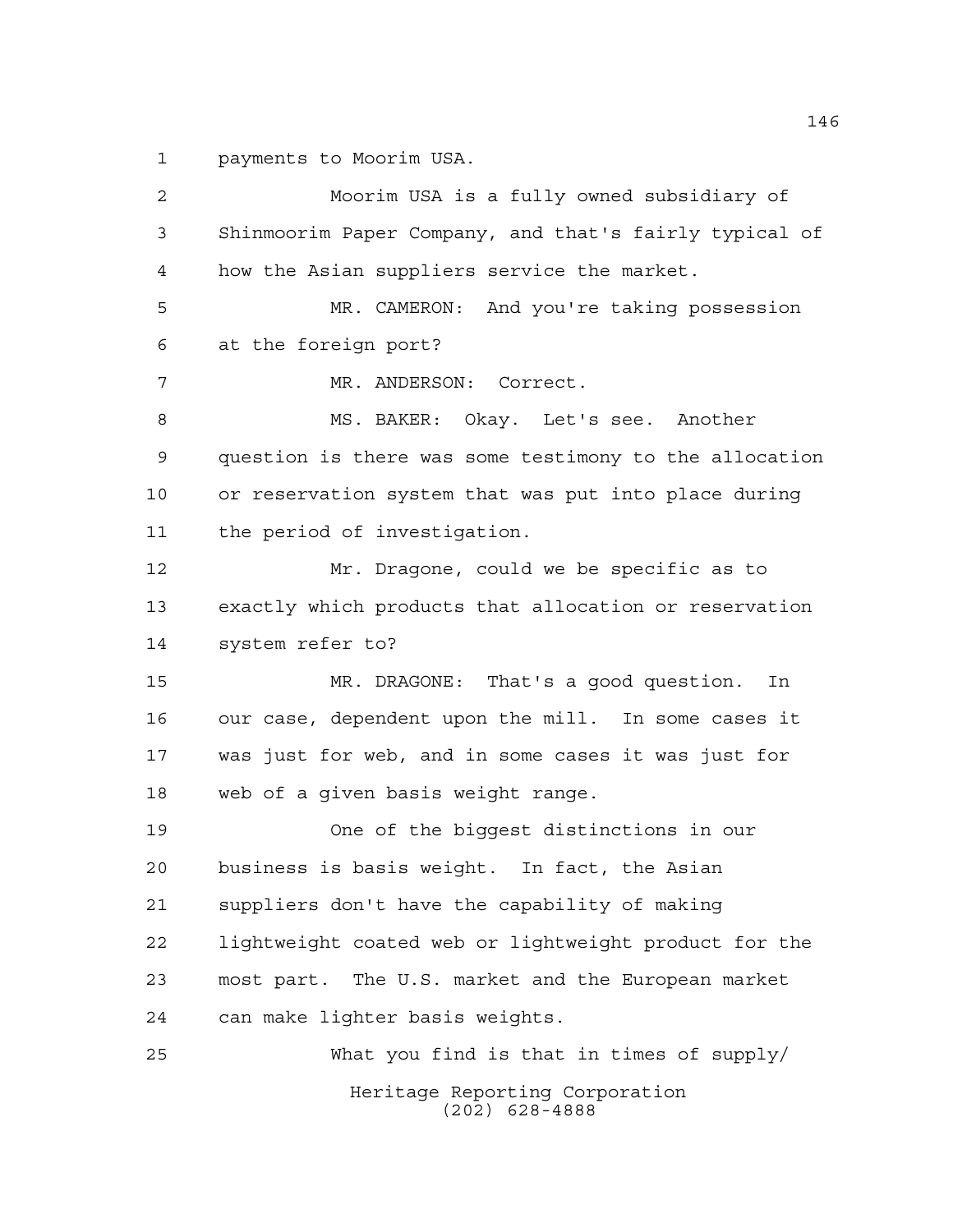demand situations where it's a very tight or

 reservation type of market certain basis weights are harder to come by because the mill does not make as much profit per hour on their machines running those basis weights and so their production, as Mr. Tyrone indicated, can move from web to sheet, and it can move from various basis weights to other basis weights on some machines. Not all the time, but that's many times the case.

 We were put on a reservation for sheets with some suppliers. We were put on reservations for web with all of our suppliers and for specific basis weights with some suppliers.

 MS. BAKER: Okay. Did I understand you correctly, sir? The foreign manufacturers don't have the capability of making the lighter basis weights? MR. DRAGONE: Correct. A paper machine has its own capabilities, and it's like an automobile plant. You can't make everything on that production line.

 Some mills, and specifically some of the larger machines that are out there today, have a very limited basis weight range they can make. From an efficiency standpoint it just doesn't make sense to be changing basis weights on a machine often so they run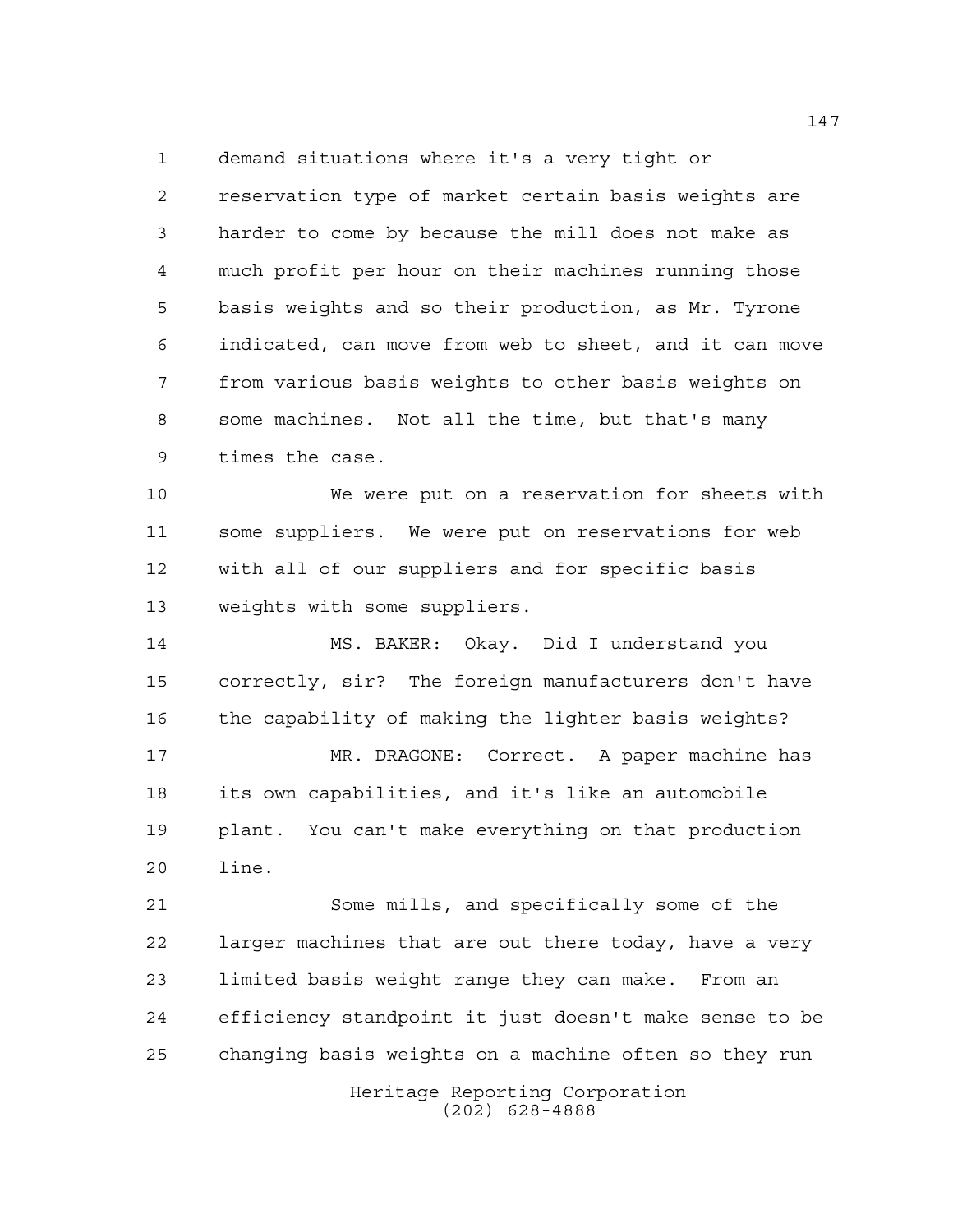in a fairly narrow band.

Heritage Reporting Corporation Some of the older equipment, on the other hand, has the capability of moving more so on basis weight. MS. BAKER: Okay. Wouldn't it always be desirable, though, to have the lightest basis weight possible, assuming that there was a high enough fiber content that would give you an adequate stiffness? MR. DRAGONE: Well, here's the tradeoff when you're running a paper mill. If you are running lighter basis weights, you're getting fewer tons per day off the end of the machine. Now, the good news is you're using less fiber, and fiber is very expensive, but the bad news if you have to be able to produce a lot of the product unless the pricing takes into account the basis weight differential. MS. BAKER: Okay. And does it? MR. DRAGONE: In other words, the yield differential. MS. BAKER: And does it? MR. DRAGONE: Well, great question. Sometimes it does. Often it doesn't. Often running heavier basis weights is much more profitable. MS. BAKER: Okay.

(202) 628-4888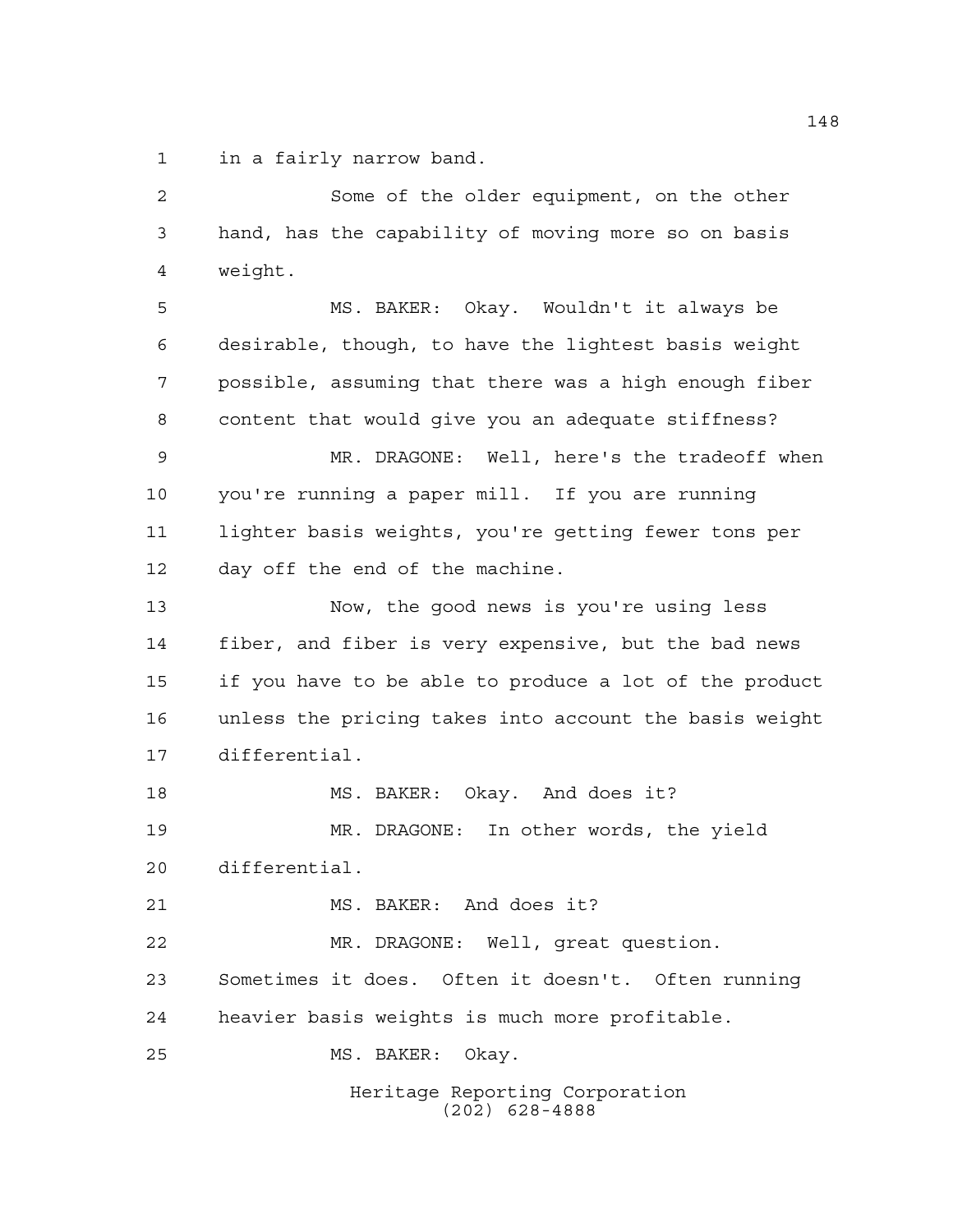MR. DRAGONE: For instance, the Quinnesec mill, which I had responsibility for at one time. Lighter basis weights in allocated markets, we would just drop lighter basis weights.

 We wouldn't make them available to our customers because we could produce so much more product that even with the higher pricing of the lighter basis weights we could make much more money for the company if we were only running heavier basis weights.

 MS. BAKER: Okay. To review, the U.S. product has to have a higher fiber content. Am I correct?

 MR. DRAGONE: Yes. I think I understand. It's got a very different -- I would not want to portray myself as a paper chemist, but it is very different.

 Fiber is very unique to different parts of the world, and the fiber in North America tends to be very strong, at least in the southern states, very strong, very bulky. In the northern states it tends to be a very fine fiber that makes for a better surface characteristic, so fiber is very unique to the geographic area of the world.

Heritage Reporting Corporation (202) 628-4888 MS. BAKER: Okay. Is that statement true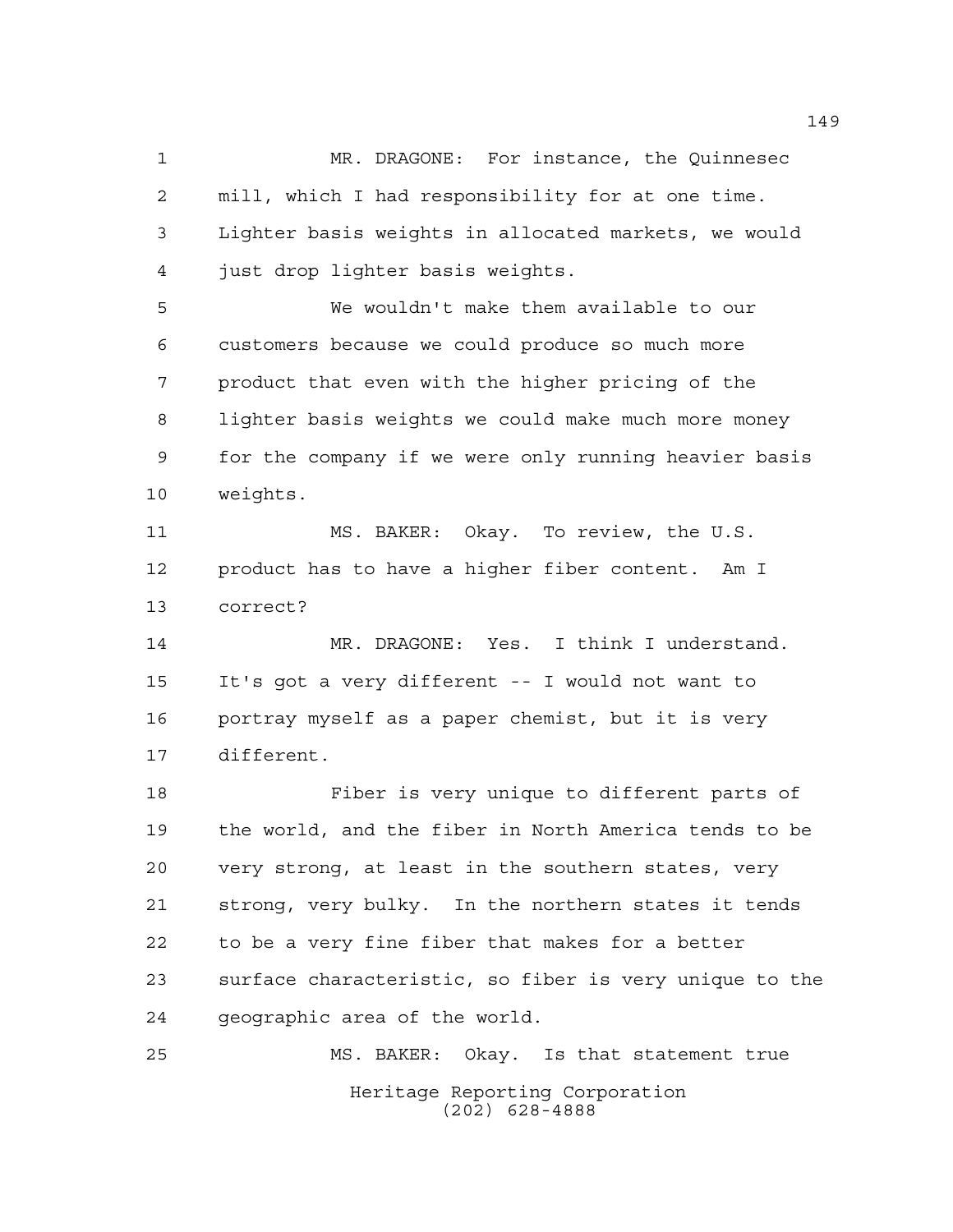for both the sheets and the sheeter rolls, as well as the web rolls?

MR. DRAGONE: Yes.

 MS. BAKER: Okay. And then the European sheets were somewhat in between?

 MR. DRAGONE: European sheets for the most part have the best surface characteristics. Their fiber is very fine, and it lays very finely. It's easy to put a coating surface on it.

 You could not make a good coated sheet fed product out of the south, for instance, because the pine fiber, while it's very strong, is very rough, and it's very hard to coat that surface and make it as smooth as you need it to be.

 A lot of the fiber that's used in Asia today is coming from recycled product out of the United States, or it's coming from eucalyptus plantations.

 MS. BAKER: That's interesting. What role does recycling play?

 MR. DRAGONE: Well, recycling plays a big role in that a lot of the fiber that is used in Asia comes from the U.S. The fiber, what's known as ONP/ ONC -- this means old news print and old corrugated -- that gets utilized often in paper making in Asia, not to mention the rest of the world, but particularly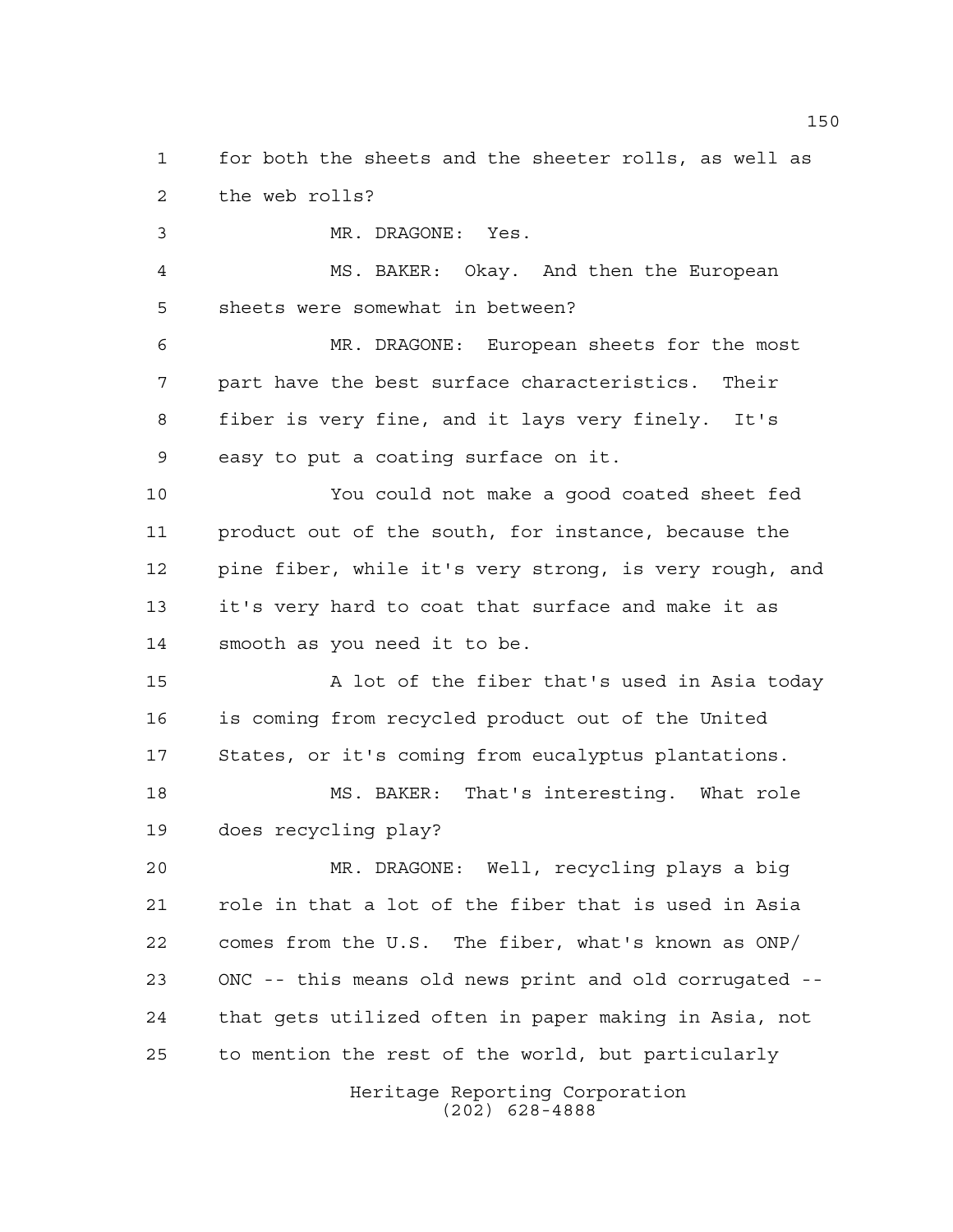Asia.

 MS. BAKER: And also here in the United States? MR. DRAGONE: Yes. MS. BAKER: How does Canada fit into this? There are a number of nonsubject imports from Canada. Are its characteristics more typical or more like those of the other U.S. plants? MR. DRAGONE: You know, the Canadian coated products were very similar to the U.S. products. Unfortunately, there's not much Canadian coated production, as Mr. Tyrone indicated. There's just not a lot of mills left in Canada producing coated free sheet. There are quite a few state-of-the-art coated groundwood mills, but no coated free sheet. Really it's a very insignificant amount of capacity now. MS. BAKER: Okay. Are there any end use markets now that really require or strongly prefer one of these combinations of chemical/fiber content market inputs? MR. DRAGONE: I'll turn this over to Rick as well. Rick, why don't you handle that one? I talk too much.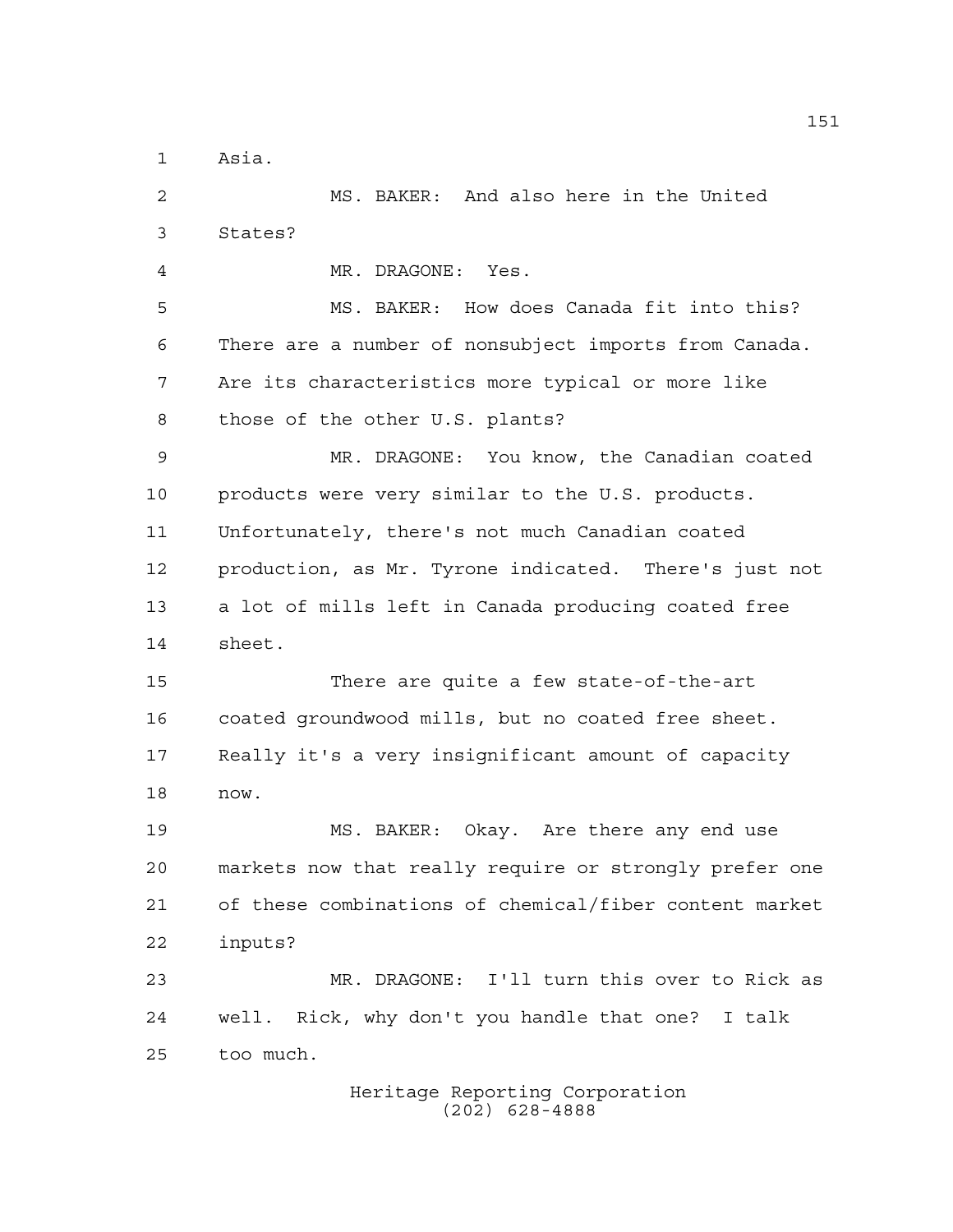Heritage Reporting Corporation MR. ANDERSON: Debra, I think the real demand in terms of a differentiated mix is in the environmental area. There is a growing demand for products that are containing a higher degree of FSC certified pulp content or recycled pulp content. That's more the issue than whether it's northern or southern fibers. MS. BAKER: Okay. Thank you. That's all the questions I have right now. Thank you very much. MR. CARPENTER: Peter Sultan? MR. SULTAN: I have a question for Ms. Mendoza or Mr. Cameron. You've spoken a fair amount about the differences between paper in sheet form and in web rolled form. How does this carry over to your position on the like product? MS. MENDOZA: Well, we're actually not arguing that it's a separate like product simply because we believe that the way that the Commission's data has been collected that you really don't have information separating the two out. However, we do think that there's a pretty clear market segmentation between those two and that, you know, we would consider this to be a condition of competition as opposed to a like product issue.

(202) 628-4888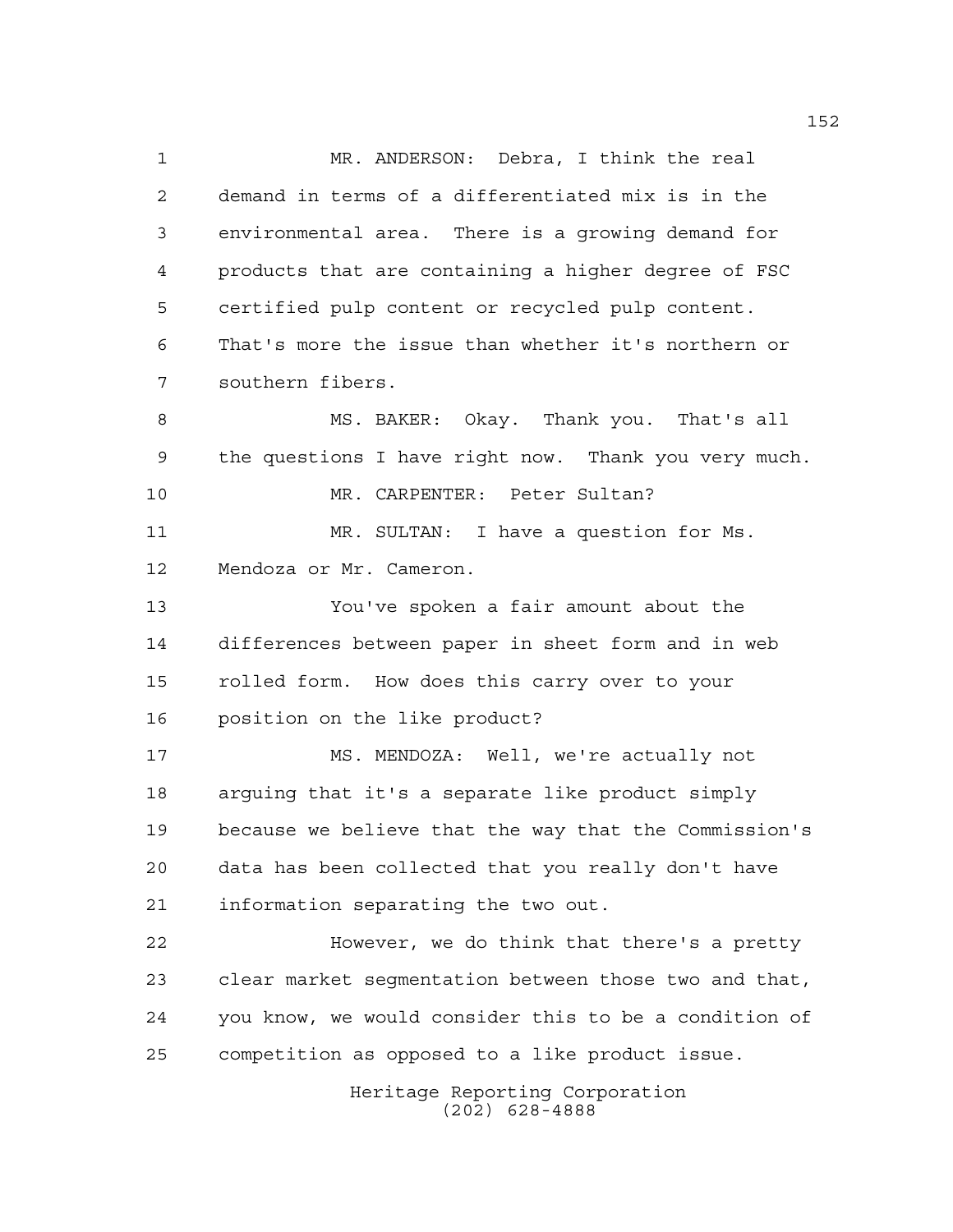MR. SULTAN: Thank you very much.

 My next question is for Mr. Anderson. You said in your testimony that Korean producers are more competitive on the west coast due to the fact that U.S. producers are reluctant to ship product east of the Rockies.

 I have to admit offhand I don't know where U.S. mills are located, whether they're all east of the Rockies or not, but could you just elaborate on that a little bit? I mean, it strikes me as a little strange that U.S. producers wouldn't ship westward.

 MR. ANDERSON: Certainly. Most of the domestic producers are east of the Rockies, just to clarify that point, and in terms of coated free sheet they are all east of the Rockies.

 Their reluctance to ship product west of the Rockies, although it's a very good market, the Los Angeles area in particular. There is a substantial freight cost associated with shipping product from the eastern part of the United States into the west coast, so much so that product shipped from Asia can compete with domestic products given the lower cost of ocean freight from Asia to the west coast.

Heritage Reporting Corporation (202) 628-4888 MR. SULTAN: Thank you very much. MR. CAMERON: I think it's also important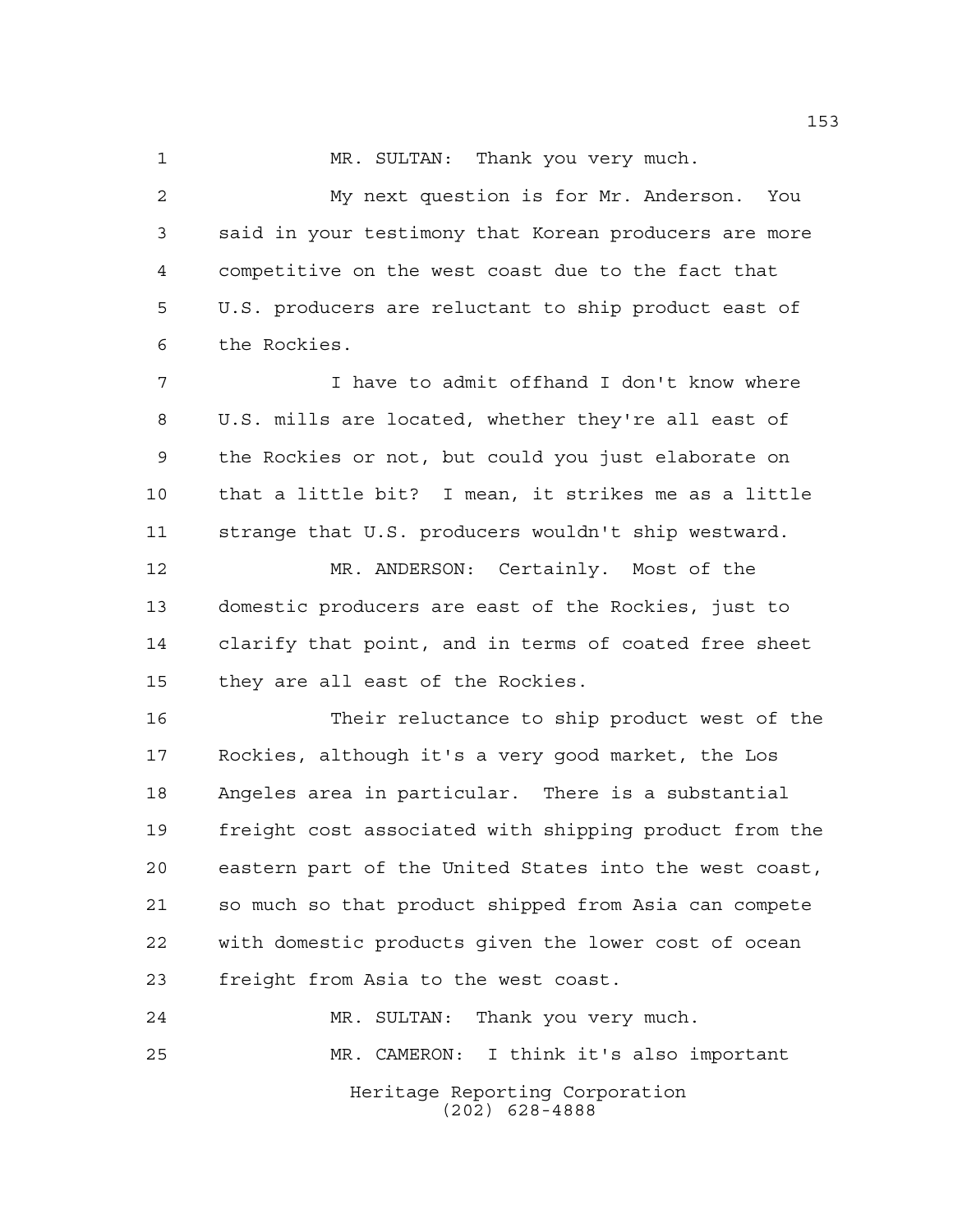Heritage Reporting Corporation (202) 628-4888 for you to point out it goes the other way too because the Asian suppliers are not as competitive on the east coast, which is where I think the locus of the domestic industry is and where the bulk of their sales are for the same reason, correct? MR. ANDERSON: Absolutely. MR. SULTAN: Thank you. That's all I have. 8 MR. CARPENTER: Nancy Bryan? MS. BRYAN: Thank you. My first question is for Mr. Dragone. 11 11 I think you mentioned the private branding and how the domestic industry, I guess NewPage in particular, was reluctant to help you with that endeavor. What were their reasons given? If you want to give this in a postconference brief that's fine as well. MR. DRAGONE: No. I think I'd rather respond to it now. Probably the biggest problem for Unisource when I first arrived here was that from a national brand standpoint we're a national company. We have locations across the country, and yet from a domestic supplier standpoint we had no supplier that would support Unisource across the country. In other words, if we had an LA location we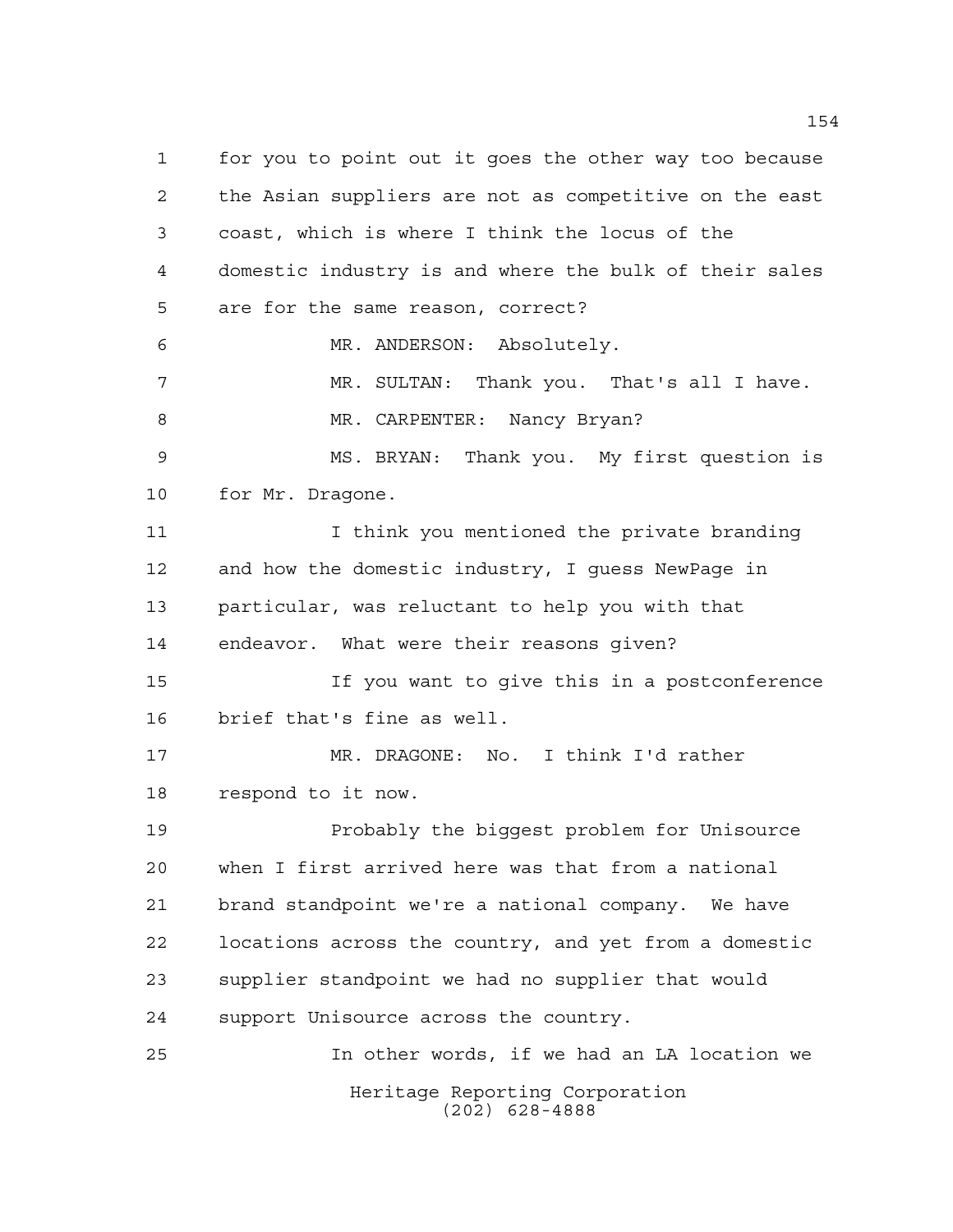couldn't get the same product we could get in our Boston location. We met with all of our domestic suppliers and sat down and said to them we're at a competitive disadvantage in the marketplace because we can't go to a Xerox and say that we want to participate in their national program and we're going to supply then NewPage's product across the country.

 Because we have a major competitor in xpedx that had all of these lines available to them, it was putting us at a distinct disadvantage in the marketplace. Xpedx, a major competitor of mine and also of Rick's, is owned by International Paper, and they had the NewPage line. They had the Stora line. They had the Sappi line. They had all of these lines.

 We approached all of our domestic mills, and we have all of them in certain locations, but, for instance, in NewPage even though our sales are up 40 percent we have NewPage in only 20 percent of our Unisource locations.

 So we went to all of our domestic mills and said we need the opportunity to be able to represent you in all of the locations that we are in in order to be competitive with xpedx in their national account program. If we can't have that, what we would like to have is a private brand program which would be

> Heritage Reporting Corporation (202) 628-4888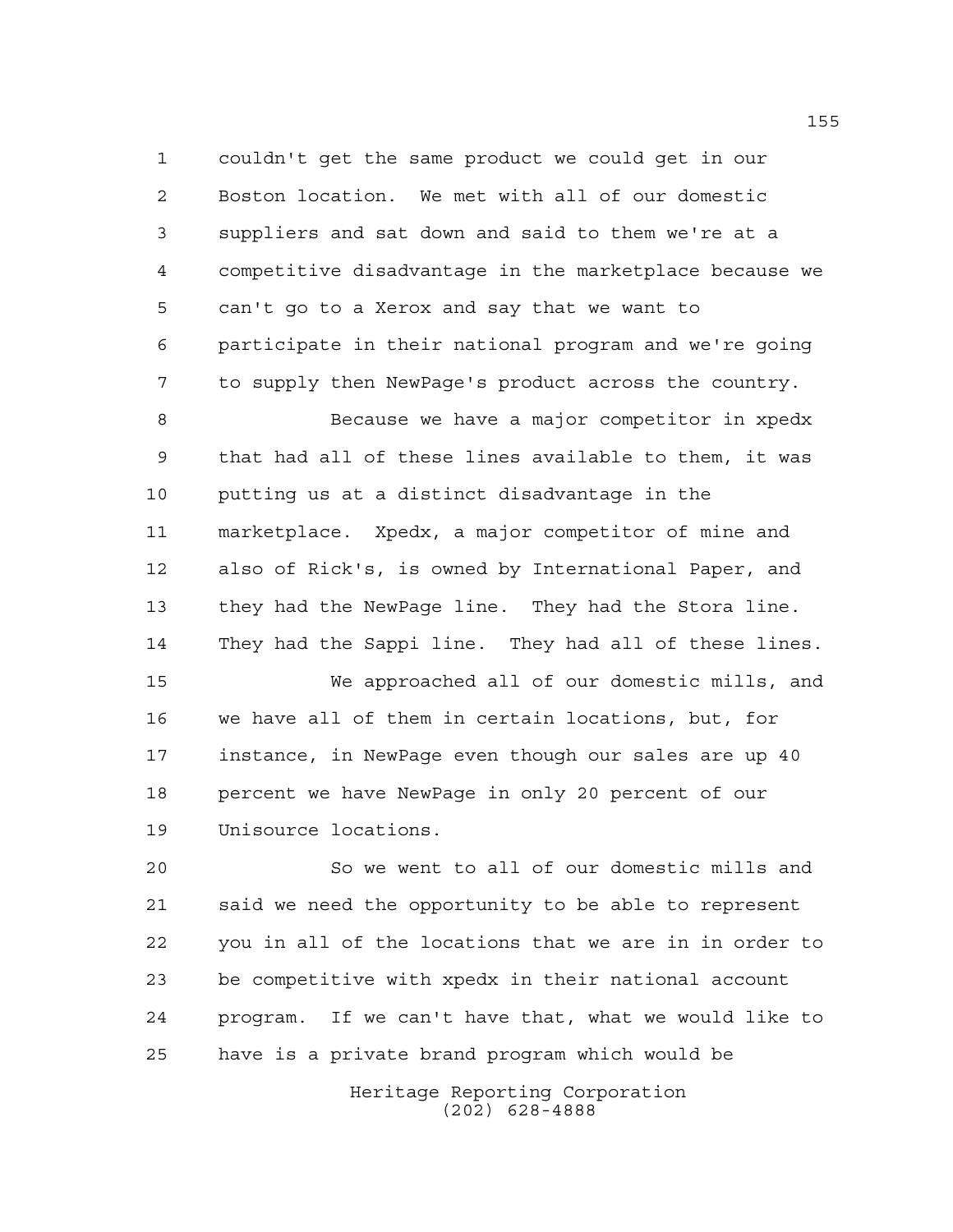specifically for Unisource where we could sell that product again on a national basis.

 Unfortunately, NewPage declined to -- at that point they were not NewPage. They were MeadWestvaco, but it was a conversation with Mr. Tyrone.

 They declined to provide us either the additional representation or the private brand program, which is really what was the catalyst for us in going out and acquiring additional sources of supply outside the United States and has made a huge difference in our overall profitability and ability to have in the national account platform the ability to say that we have whether it's a Unisource product or whether it's a product from Europe in the case of our porcelain product from UPM or a product from APP or a product from Korea, so it made a huge difference in our profitability.

Heritage Reporting Corporation MS. BRYAN: And when was that that you sought to make a private brand? MR. DRAGONE: That was three years ago. MS. BRYAN: Three years ago. MR. DRAGONE: Three years ago September. MS. BRYAN: Okay. And you say that that was one of the catalysts or the main catalyst that made

(202) 628-4888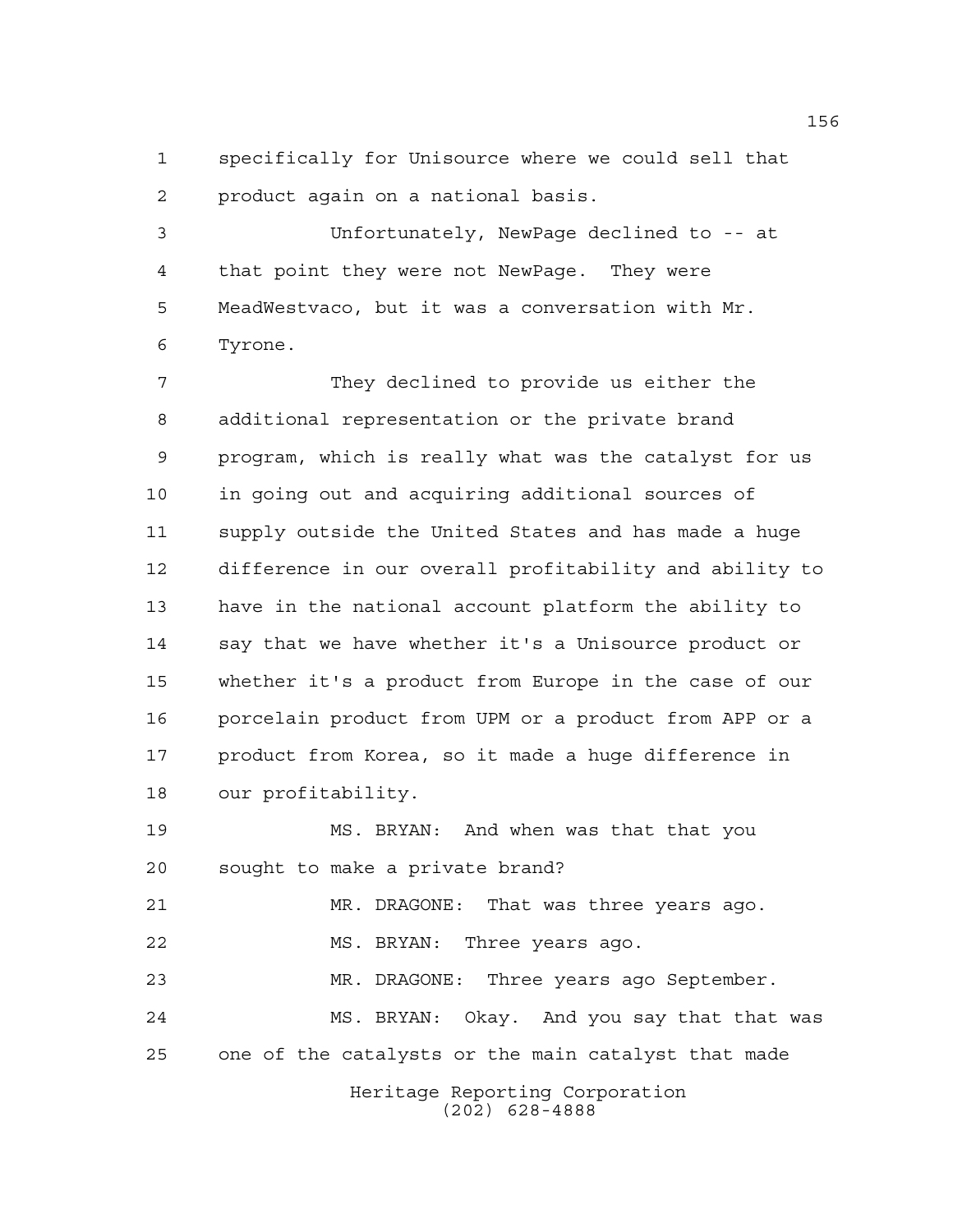you --

| 2    | MR. DRAGONE: That was our main catalyst.               |
|------|--------------------------------------------------------|
| 3    | MS. BRYAN: That was your main catalyst.                |
| 4    | Okay. So the subject import sources were able to       |
| 5    | provide you with this private branding?                |
| 6    | MR. DRAGONE: We were very lucky from one               |
| 7    | standpoint in that because we had such a strong need   |
| 8    | we had to have something that we could present on a    |
| 9    | national basis.                                        |
| 10   | We went to a number of mills, and we made              |
| 11   | partnerships not only in Asia, but also in Europe with |
| 12   | UPM-Kymmene that has a world class facility in Germany |
| 13   | that's also part of our private brand platform now.    |
| 14   | We were successful. It took a little bit of            |
| 15   | It took a lot of effort. Again, that's just<br>time.   |
| 16   | for sheet fed other than UPM-Kymmene that has some web |
| 17   | capabilities coming out of Europe and in the United    |
| $18$ | States. They have some assets in the United States,    |
| 19   | but for Asia we were just looking for sheet fed        |
| 20   | capabilities.                                          |
| 21   | MS. BRYAN: Okay. My next question I guess              |
| 22   | is for both you and Mr. Anderson, the issue of the     |
| 23   | brand loyalty.                                         |
| 24   | Again, if you could just comment on how your           |
| 25   | purchasers and customers view the different lines and  |
|      | Heritage Reporting Corporation<br>$(202)$ 628-4888     |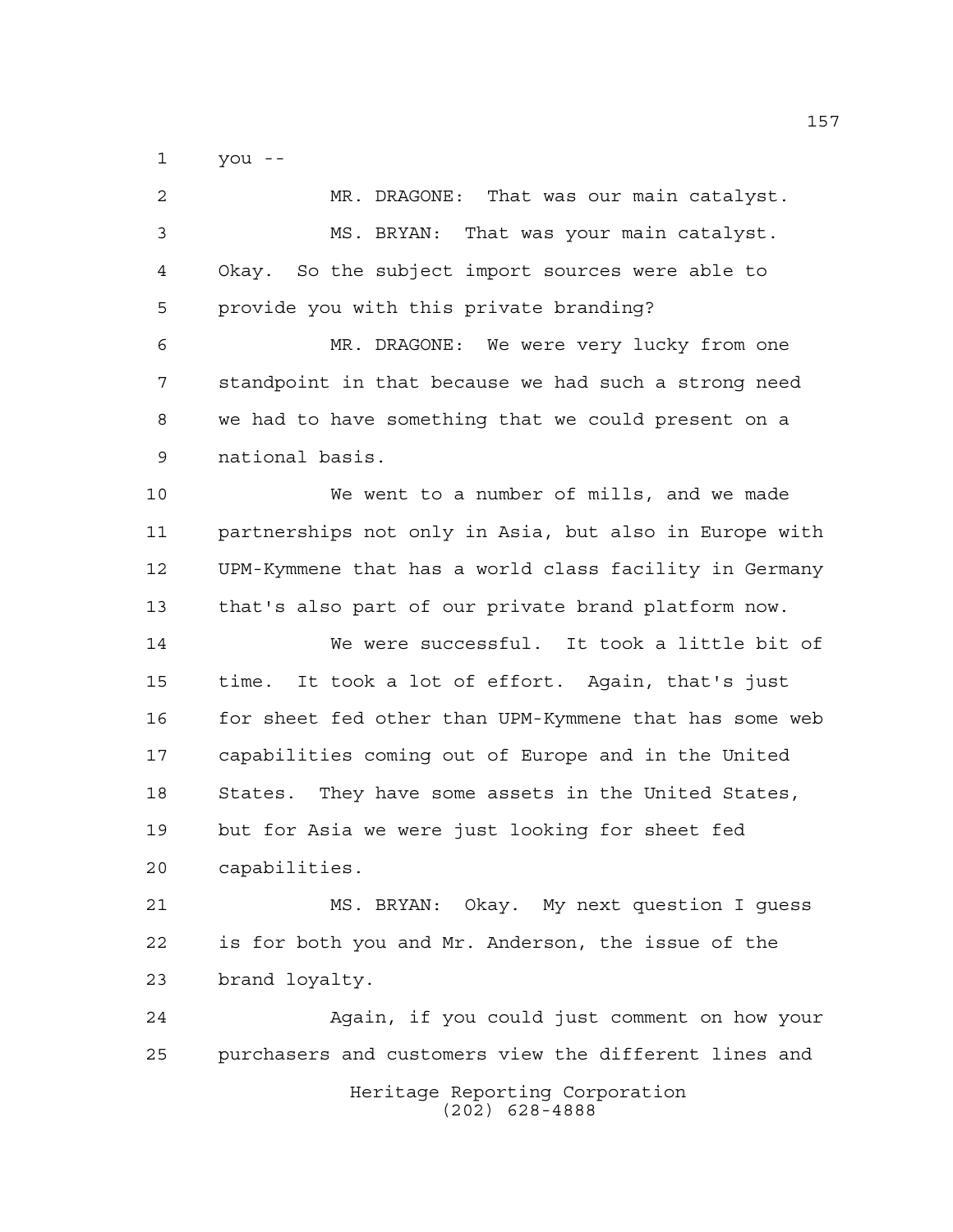if they ever specifically request one brand over another?

 MR. DRAGONE: You can go first. MR. ANDERSON: Thank you. PaperlinX have a strategy and, in fact, it's one of our core operating principles, to develop what we call proprietary brands or private brands and that has proven to be a successful strategy across all of our marketing operations in Europe, Australia, New Zealand, Asia, and also here in the United States. In the case of Moorim, we introduced their brand as Pacesetter and it's been that brand in the marketplace for 14 years.

 Yes, we do have many Pacesetter customers who will only use Pacesetter for their coated free sheet printing requirements; not to say that there aren't printers that would also use Mr. Dragone's product called Unisource Gloss.

 There is some loyalty that can be developed and we believe it's an important strategy in which we can differentiate our offering. The domestic mills tend to focus on their own brands and try to develop their own brands and are reluctant, as we've already heard, to go outside of that arrangement.

 MS. BRYAN: Okay. I guess that leads me to my next question about is there any exclusivity in any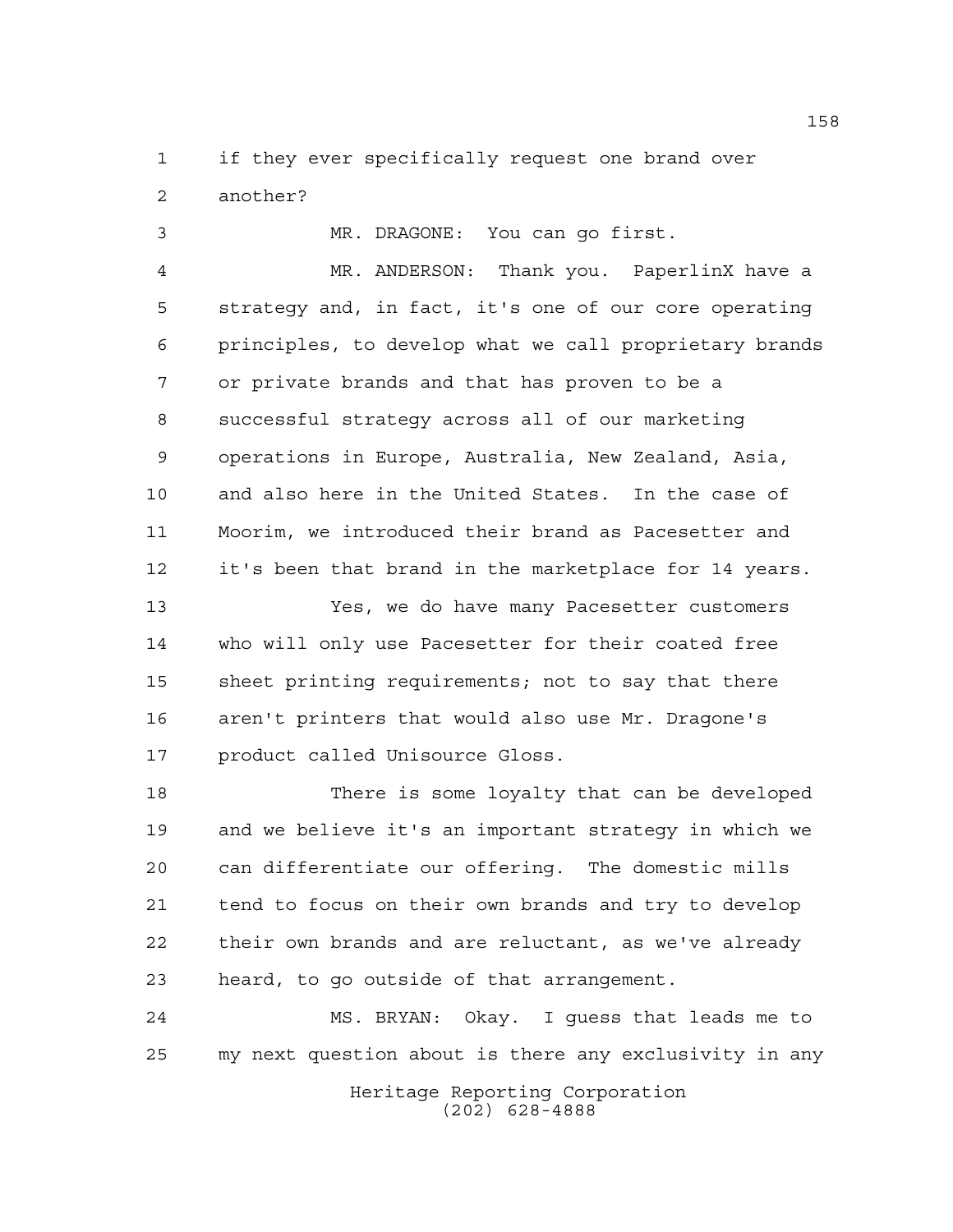of your arrangements, either with your suppliers or with your customers?

 MR. DRAGONE: From a supplier standpoint, we don't have exclusivity, if by that you mean we are the sole supplier to the marketplace. We have a level of exclusivity which is important. We have competitors in various markets that also have access to the same products from APP and from Top Coat or from OG, but we don't have specific exclusivity in markets.

 Actually, in the domestic area, we have as close to an exclusivity arrangement as we have in Unisource would be our NewPage relationship in the midwest, interestingly enough.

14 MS. BRYAN: Okay.

 MR. ANDERSON: And I can certainly attest to that, having attempted to get access to a NewPage coated web in the midwest.

 Just to clarify that point a little further, our strategy is to have one supplier from each of the major producing countries, to position a particular product into a market segment. And to be a little more specific on that, we will have a supplier out of Indonesia or China, we'll have a supplier out of Korea and we'll have a supplier out of the North American mills, whomever supports us in any given market, and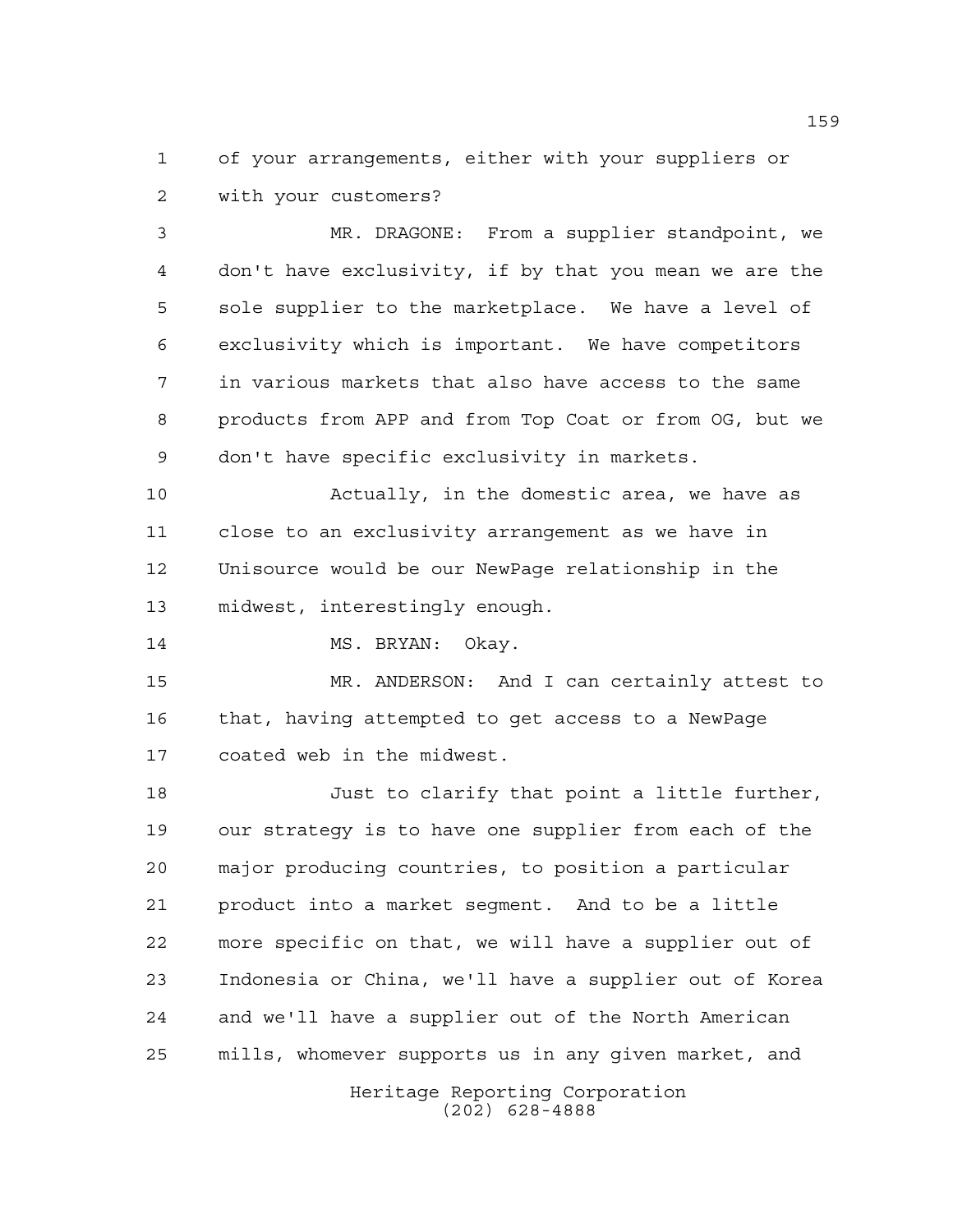we will have a supplier out of Europe.

 MS. BRYAN: Is that mainly for logistical reasons?

 MR. ANDERSON: No, it's more to meet the demands of the market and, as Mr. Hunley spoke to early, many printers prefer to use different products for different reasons, or a printer may use different product for a different end use.

 MS. BRYAN: Okay. Could you also either here or post-conference kind of estimate -- I guess you said that most of the demand is east of the Rockies, but do you know what kind of share is East and West Coast?

 MR. DRAGONE: I don't think I would say most of the demand is east of the Rockies. You're talking about for the domestic mills?

 MS. BRYAN: No, just for U.S. consumption, U.S. demand.

 MR. DRAGONE: U.S. consumption is -- the hub of the U.S. printing market, if you drew a circle 600 miles using Chicago as the epicenter, that would probably be two-thirds of the printing market in the United States, but the West Coast has a very vibrant printing industry California and up the coast all the way to Vancouver and there are other markets that are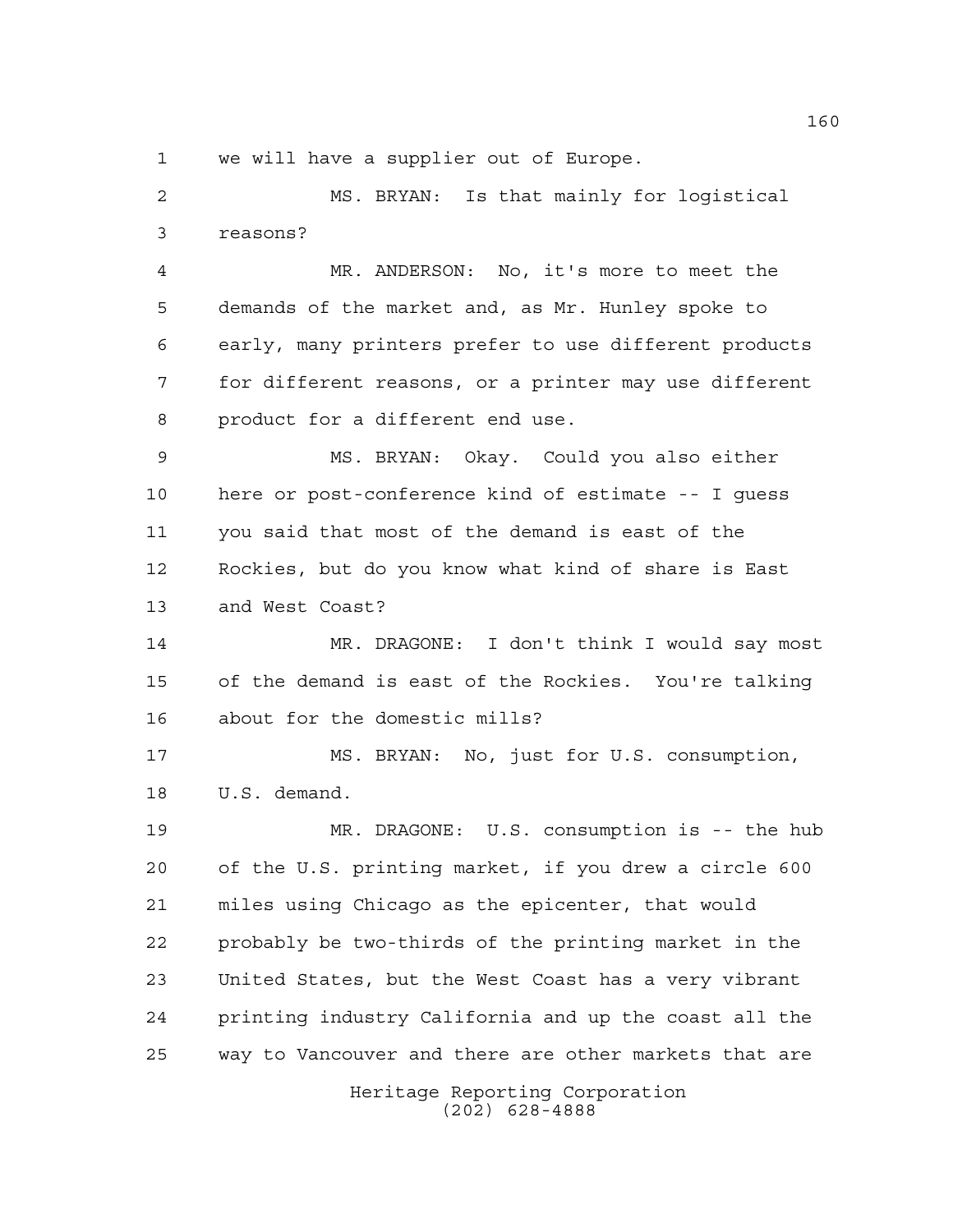fairly substantial, but, as Rick indicated earlier, there's very little -- in times of allocation, very little domestic product finds its way to the West Coast.

 MS. BRYAN: Could you also commend on the covers versus text grade? When you make a purchase or when you make a sale to one of your purchasers, what percentage may include cover weight versus text weight? If there's any impact on price, what is it? MR. ANDERSON: In the affairs of PaperlinX North American, the split between text weights and cover weights is 60/40, respectively, which I believe would not be terribly inconsistent with other distributors. In terms of the pricing differential, there is a small premium that is applied for cover weights, which typically is in the five to six percentage range. MS. BRYAN: Okay. I don't know how to best say this, but do some transactions not include any covers? Are some transactions just text weight? MR. DRAGONE: Absolutely. MS. BRYAN: Okay.

 MR. DRAGONE: Some transactions will just be cover.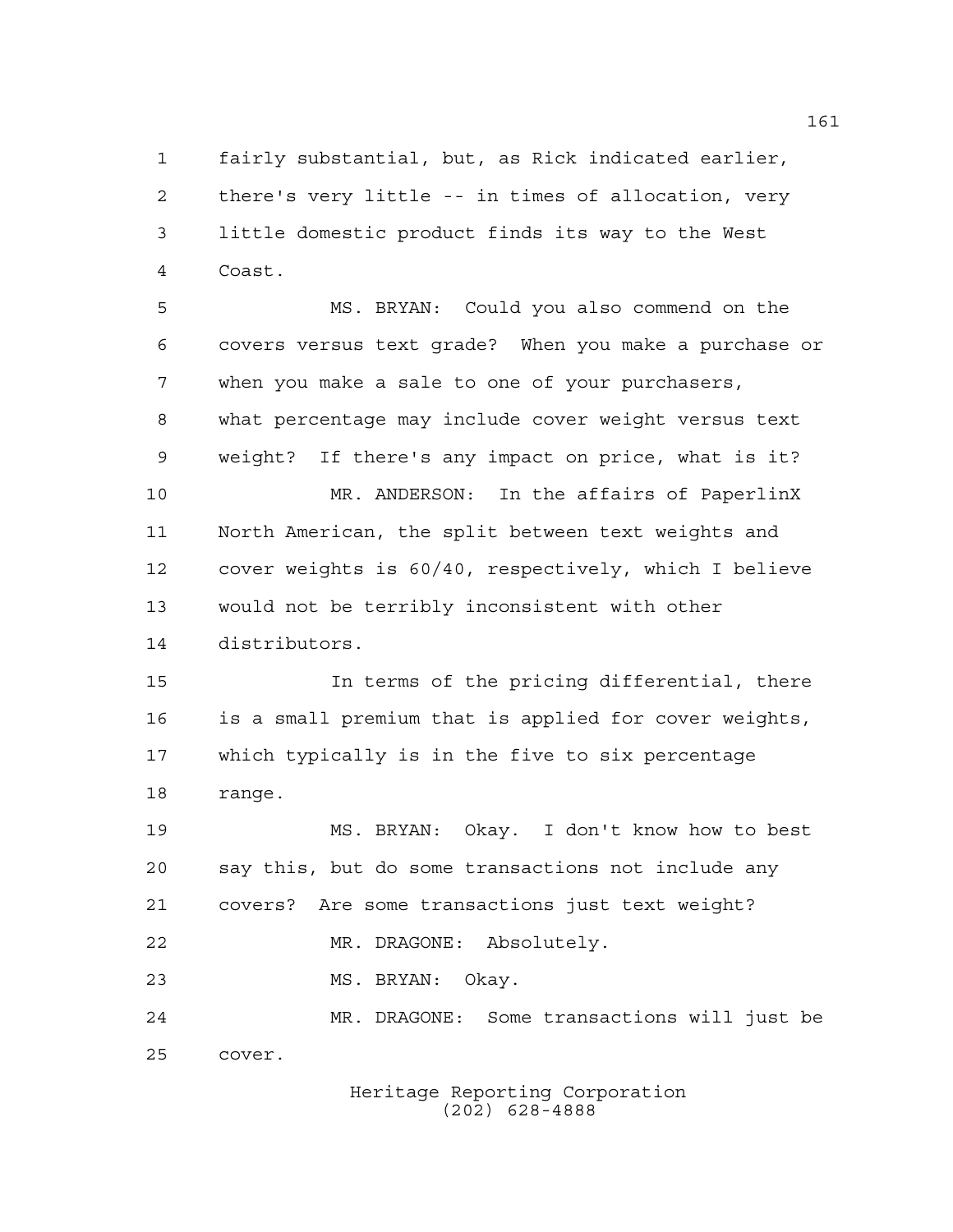Heritage Reporting Corporation (202) 628-4888 MS. BRYAN: So there's a range? MR. DRAGONE: And some will be just text. MS. BRYAN: Okay. So will the amount or will the share of the total that is accounted for by the cover weight, will that ever impact the price of the total? Do you get a discount because you get half cover weight or half this or a price premium because of that? They're totally separate, independent prices? MR. DRAGONE: Not at Unisource. 11 MR. ANDERSON: Nor PaperlinX. MS. BRYAN: Okay. Thanks. This is sort of a broad question, but do you get any sense that the U.S. market demand in any near future would be trending away from the rolls more into the sheet or is just always 70 percent of the market rolls and it's always going to be? Do you have a sense of that? MR. DRAGONE: I think it's just the opposite. I think one of the concerns -- well, I think the trend would be more from sheets to web. The web has gotten more competitive at lower runs than it did in the past. Historically, there was a demarcation that at this level it didn't make any sense to set up a web press to run this few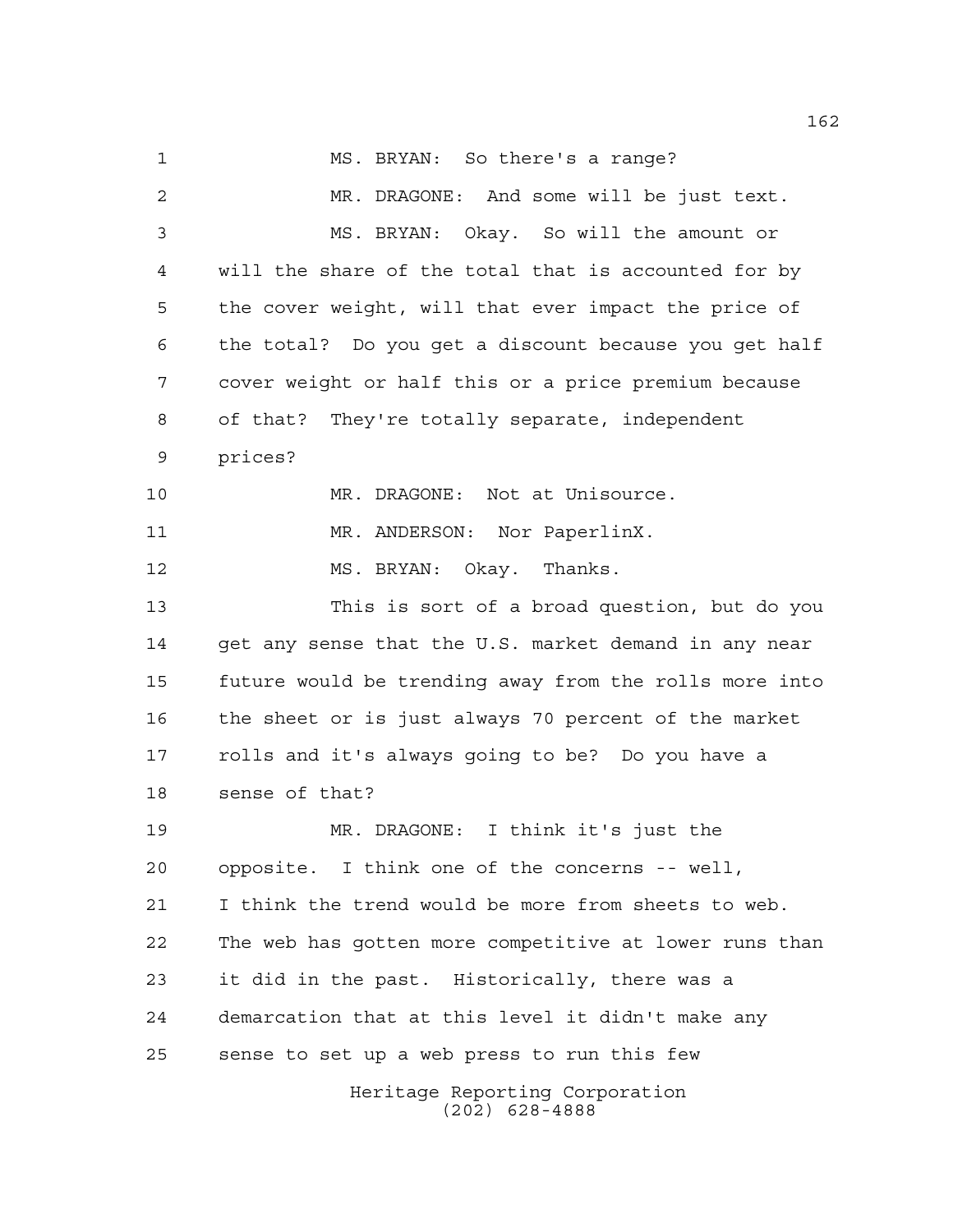impressions and what's happened is that the make ready time, the ability for the press to get ready to run a job, as those presses have changed and the technology has changed, they are getting closer and closer to what traditionally would be looked upon as sheetfed business.

MR. ANDERSON: Absolutely. Yes.

 MS. BRYAN: Okay. I have one last question about substitutes.

 We sort of heard in the morning that there is coated groundwood, but it's not necessarily a close substitute because people don't want to switch their publication styles.

 Can you comment on at what point your customers maybe would substitute away from coated free sheet into something else, either a price or a lack of supply?

 MR. ANDERSON: As it pertains to coated free sheet sheets, which I think is the issue that we should focus on, there are very few customers that I'm aware of of PaperlinX that would be prepared to substitute a coated free sheet product for either an uncoated grade or a lower coated paper, including a coated mechanical product.

Heritage Reporting Corporation (202) 628-4888 MS. BRYAN: What about the other way, from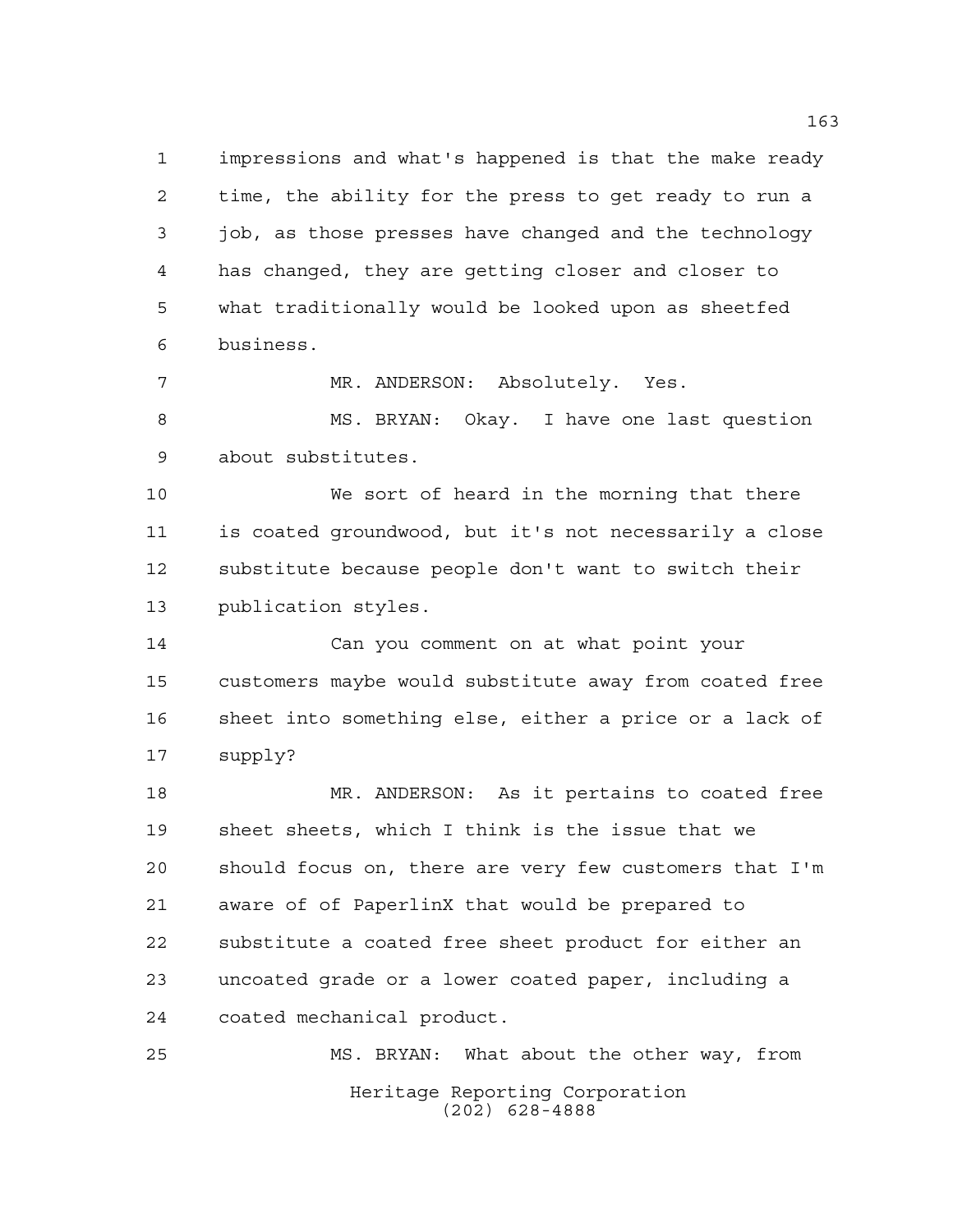coated free sheet to groundwood?

 MR. ANDERSON: That's more in the web market and I think Mr. Dragone is probably in a better position to comment on the web. MS. BRYAN: Okay. MR. DRAGONE: There's quite a bit of transition on a coated web standpoint between groundwood and free sheet whenever the market dynamics interact because in many cases coated web free sheet and coated web mechanical don't overlap. They're different manufacturers, different machines, different mills many times. And so what you find is if the coated free sheet prices started to move up dramatically, you could see some migration, people moving into coated groundwood if they could get a better value, but it's a drop down in quality. If you're moving from coated free sheet to coated groundwood, you're dropping in quality, though your cost structure might go down and your ability to run lighter basis weights and get a yield advantage. But, really, no one makes groundwood coated sheetfed. The last mill was a mill that I had responsibility for in upstate New York, Deferiet, New York, which was an old mill that made a Raylight product, which was a coated number 5 sheetfed product.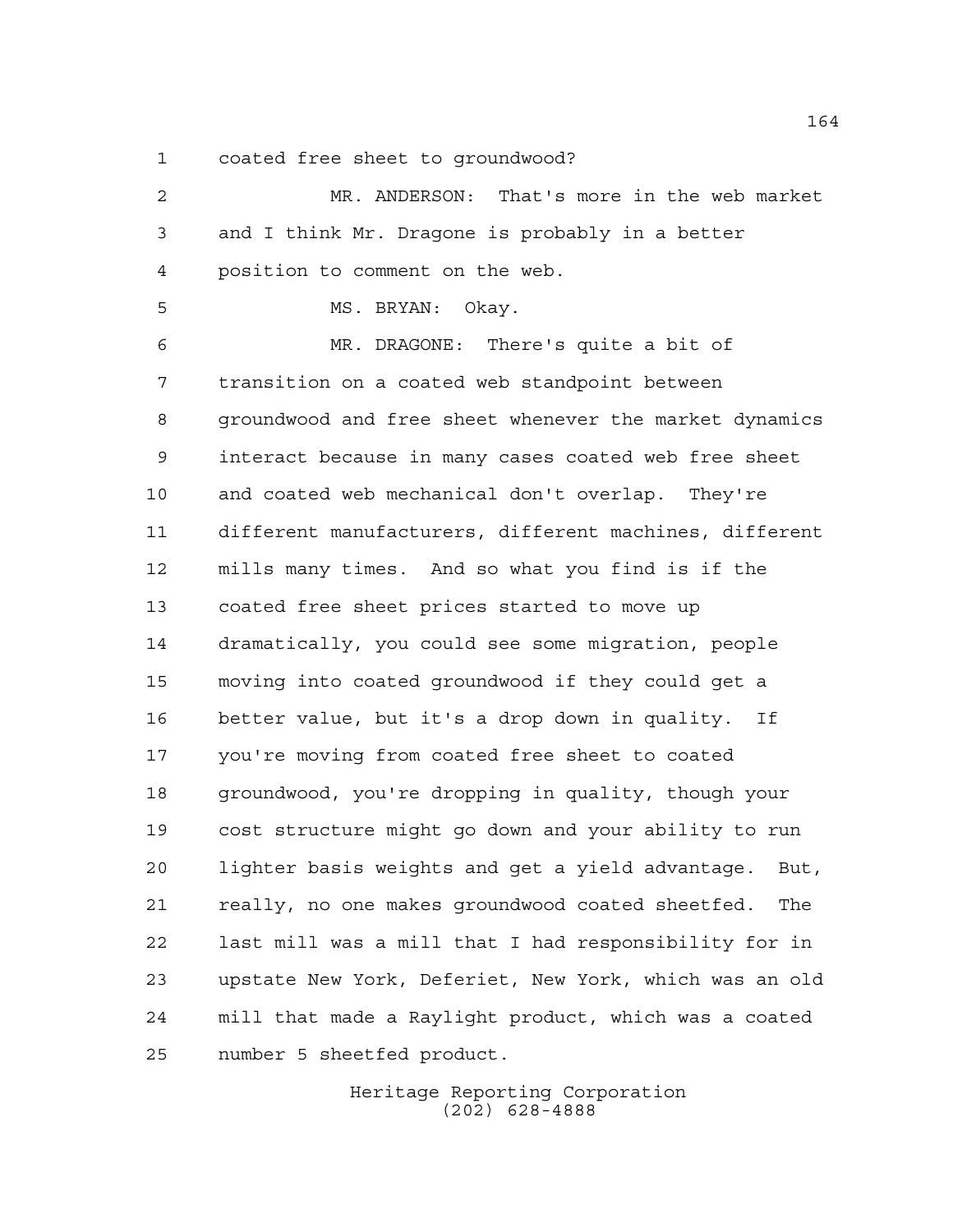Heritage Reporting Corporation 1 MR. CAMERON: Nancy, if I could just interrupt for one second? On the coated groundwood, can that run on the web press? MR. DRAGONE: Can what run? I'm sorry. MR. CAMERON: The coated groundwood paper. Would that run on a web press? MR. DRAGONE: Coated groundwood web will run on any web press. MR. CAMERON: A web press, but the sheeter roll will not run on the web press? MR. DRAGONE: Well, a sheeter role, as Jim described very well, there's a difference in the dynamics between a sheetfed press and a web press and not only is it a moisture content because the web press puts the paper under a lot more stress because it goes through an oven at high temperatures and so the moisture content makes a big difference in how it runs. That's why Jim said it's not guaranteed -- sheeter rolls are not guaranteed to run web because they're not made to the same characteristics as a web product would and when it would go through a web press it could easily delaminate or it could bubble or blister and could easily cause a claim, which is why he very pointedly said he wouldn't stand behind any

(202) 628-4888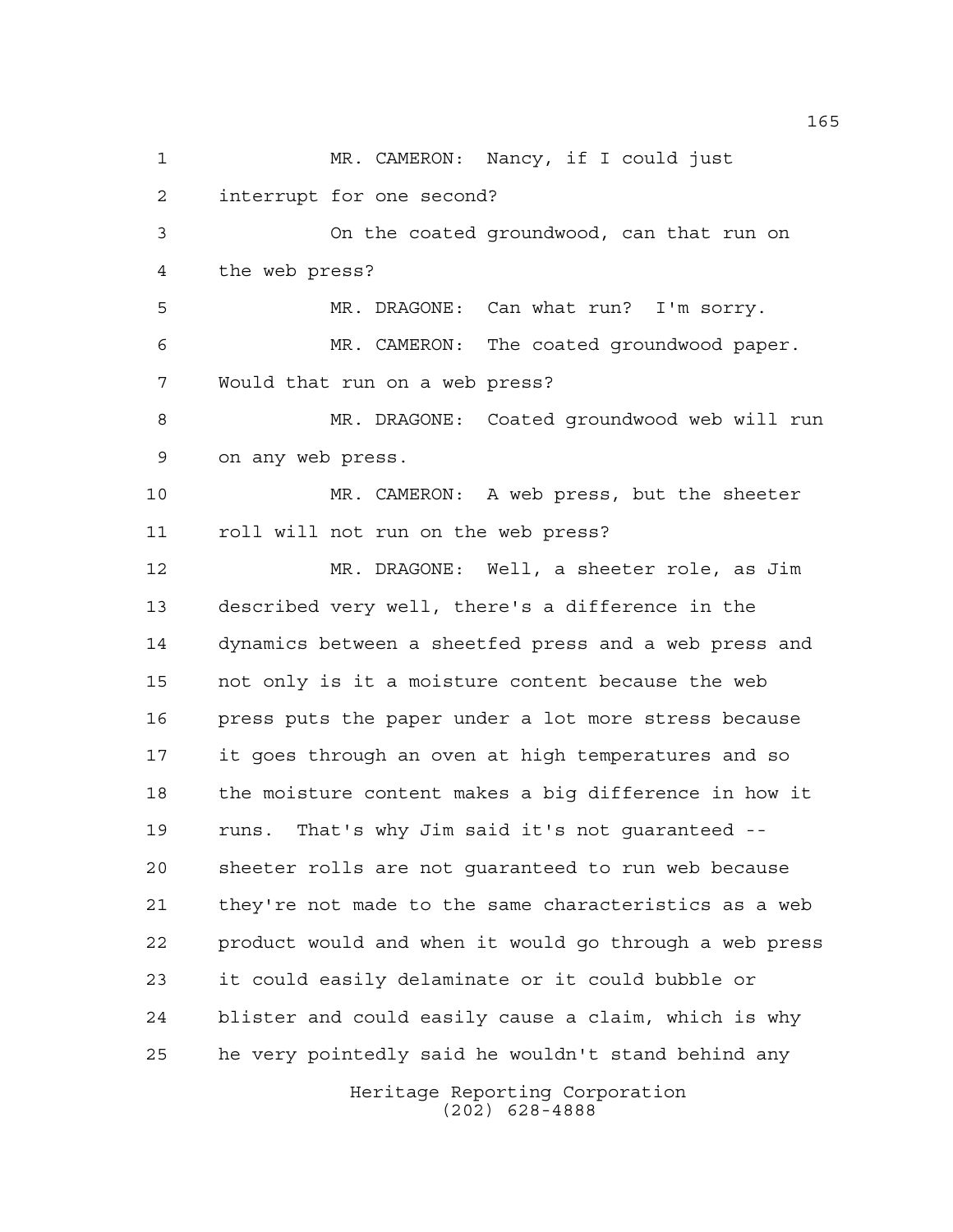claims that were based on a sheeter roll running in a web environment.

Heritage Reporting Corporation MS. BRYAN: Okay. Thank you. That's all I have. MR. CARPENTER: Fred Forstall? MR. FORSTALL: Thank you. Let's try one of these issues from the other direction. I think it was said -- one of the reasons given for why the imports cannot participate in the web market was that typically the imported sheets would have less fiber. Does that mean that the imported sheet for a given basis weight will be more coating or more filler or what does that mean exactly, when you say less fiber? MR. HUNLEY: Okay. Is this a comment that I made? MR. FORSTALL: Yes, I believe so. MR. HUNLEY: I think you misheard me. Could you restate the question again, please? MR. FORSTALL: I thought one of the reasons given for why the imports cannot participate in the web markets was that typically the sheets would have less fiber. MR. HUNLEY: No, that's not true. The reasons that the imports do not typically compete in

(202) 628-4888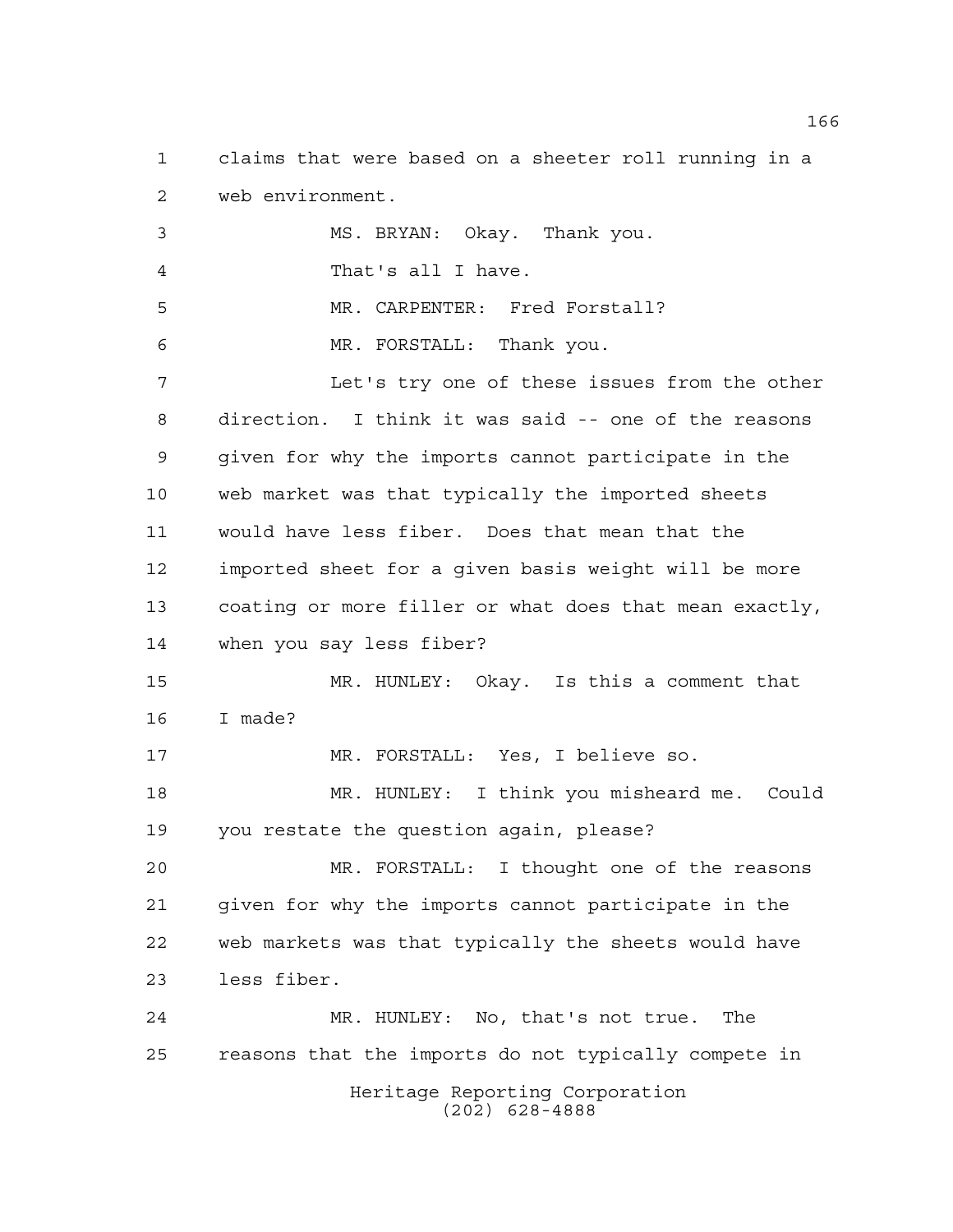the U.S. web market is -- there's a variety of factors, but the additional costs of manufacturing a different specification of sheet; the moisture content, which was talked about earlier; there are some different coating formulations that may be used in order to withstand the higher temperatures in the ovens on the web presses.

 In addition, there's a transportation inefficiency in shipping the rolls over, whereas sheets are square and they fit nicely into a container, rolls are obviously round and we cannot get as much product into a container and therefore the transportation costs per ton of product coming in is higher.

 MR. FORSTALL: Okay. Thank you for clarifying that issue.

 This is for Mr. Anderson. You did make the claim that U.S. producers were reluctant to ship over the Rockies and I think later on you came back and said it was a transportation-related issue. In the olden days, the Rockies sure did split the United States in terms of paper markets; there's no denying that. But on the other hand, from my perspective, I was never really aware of very much coated free sheet production out on the West Coast anyway, at any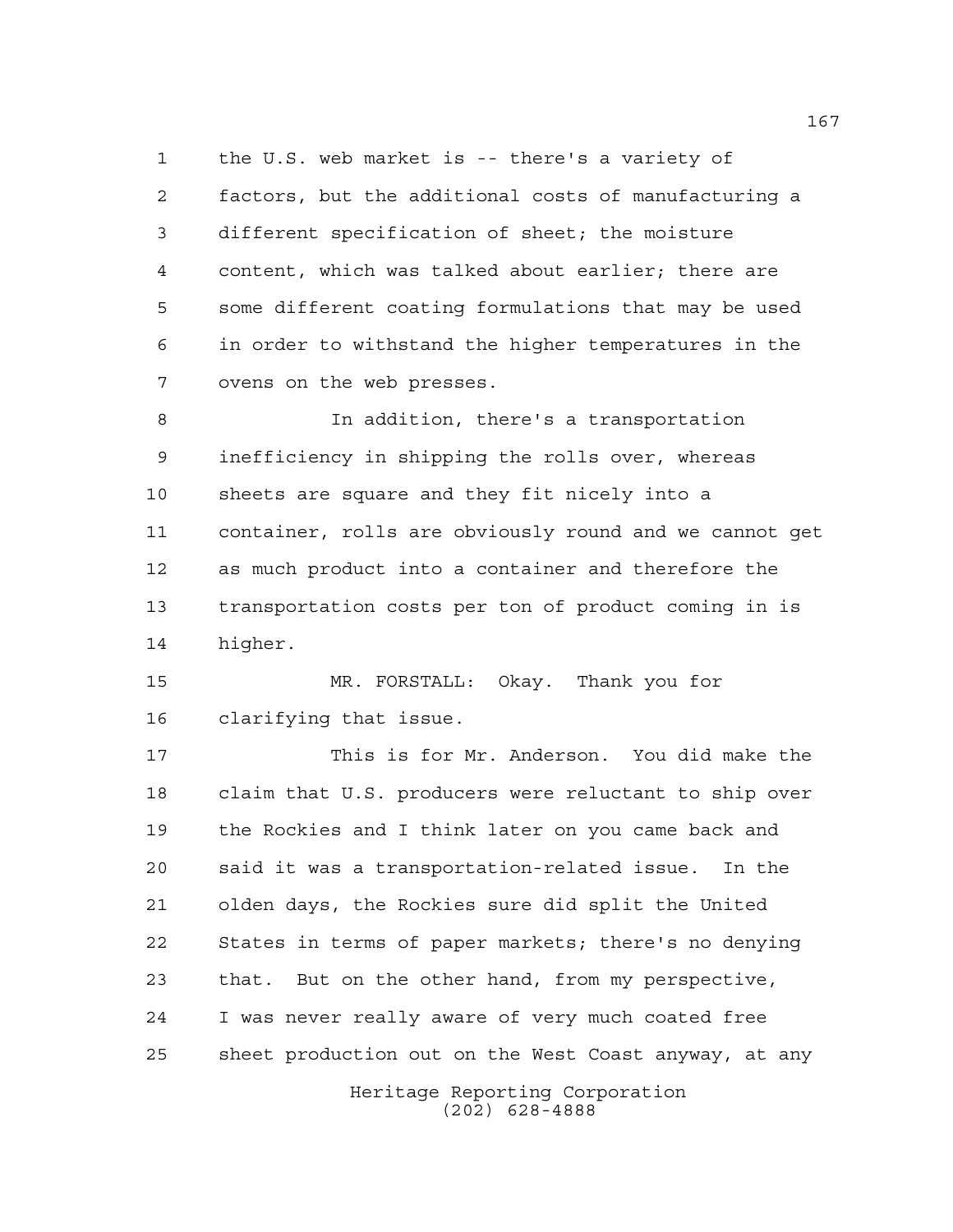time. So I guess my question is to the extent that you can, if you have a specific data that would tend to back up your claim that the U.S. producers are reluctant to serve the West Coast, I would like to see that in the post-conference brief.

 MR. ANDERSON: I'd be more than happy to provide that. We have a number of announcements from the domestic producers making it abundantly clear that that is the case and, in fact, imposing additional costs in order to make deliveries to the west that don't apply to the east. I'd be more than happy to do that.

 In addition to that, I think the reason that the Asians have had a very strong presence in the western part of the United States for the past 20 years is for exactly that reason. I don't believe this is something new. It's been the case for some time.

 MR. FORSTALL: As I said, I was never aware of too much coated free sheet capacity on the West Cost of the United States for sure.

 Mr. Dragone, you probably have a much better feel for that than I do.

Heritage Reporting Corporation (202) 628-4888 MR. DRAGONE: Well, what's interesting is the West Coast has kind of been a unique market for a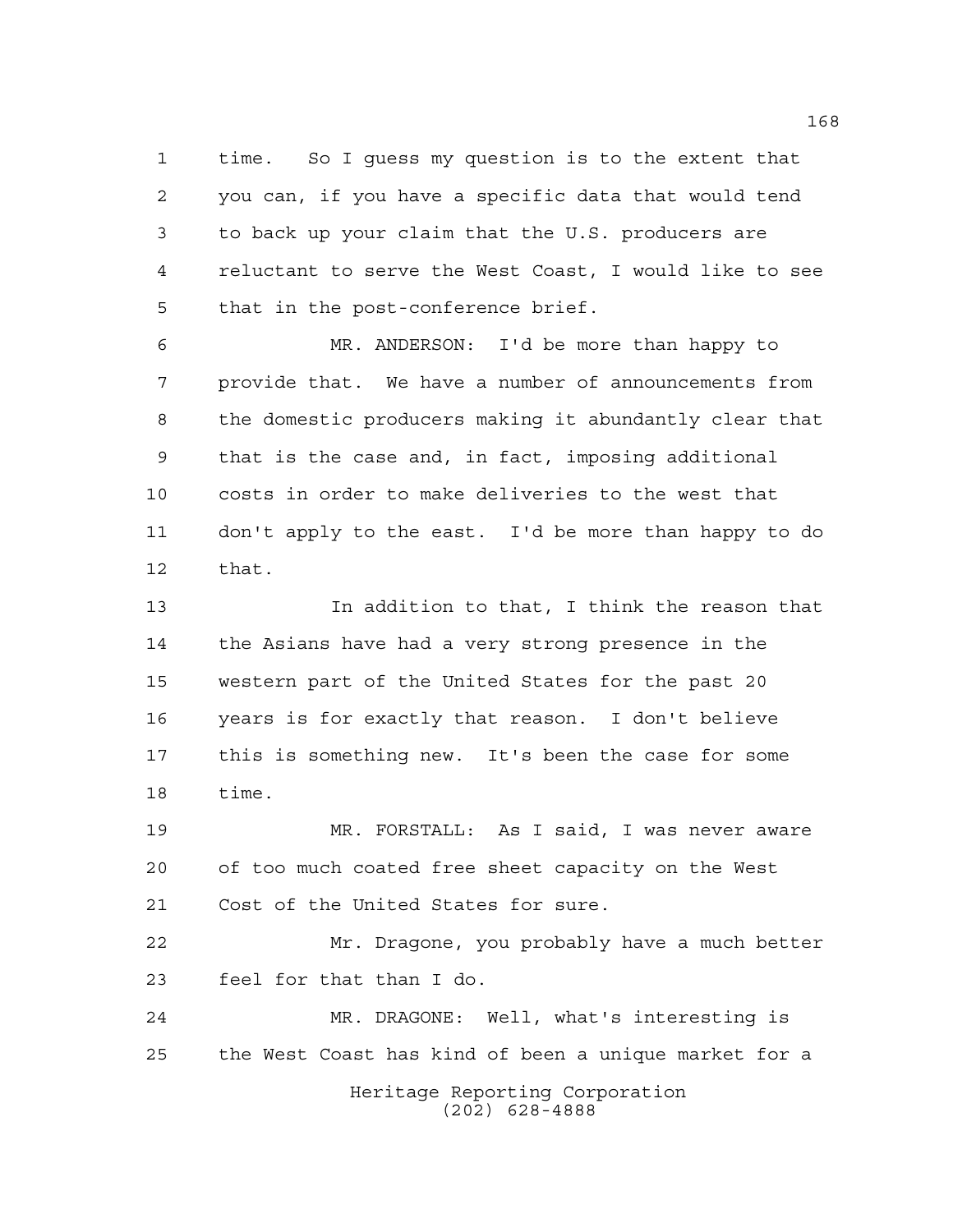long time. Prior to the Asians, actually, the first imports were out of Europe, which wouldn't seem to make any sense because of the distance, but many of the predecessor companies to Unisource, because we're a roll-up of 50 smaller distribution companies, the West Coast had been an import market for quite some time for products other than the Asian products. As Rick said, for 20 years, it's been an Asian market, but even prior to that, there were European sheets that were coming in, if you want to go back into the dark ages.

 When I was working with Champion, our mills were in Courtland, Alabama, Quinnisec, Michigan, everything was east of the Mississippi. I wouldn't say we actively vacated the market, but we put in fairly significant transportation costs to our customers in order to ship from our mills and it was certainly a lot less profitable to ship from Courtland, Alabama to Los Angeles than it was to ship to the Chicago market.

MR. FORSTALL: Thank you.

 Just looking at it from the standpoint of the trends in the printing industry, I think one or the other of you mentioned just a little while ago that the trend is definitely towards a rotary-fed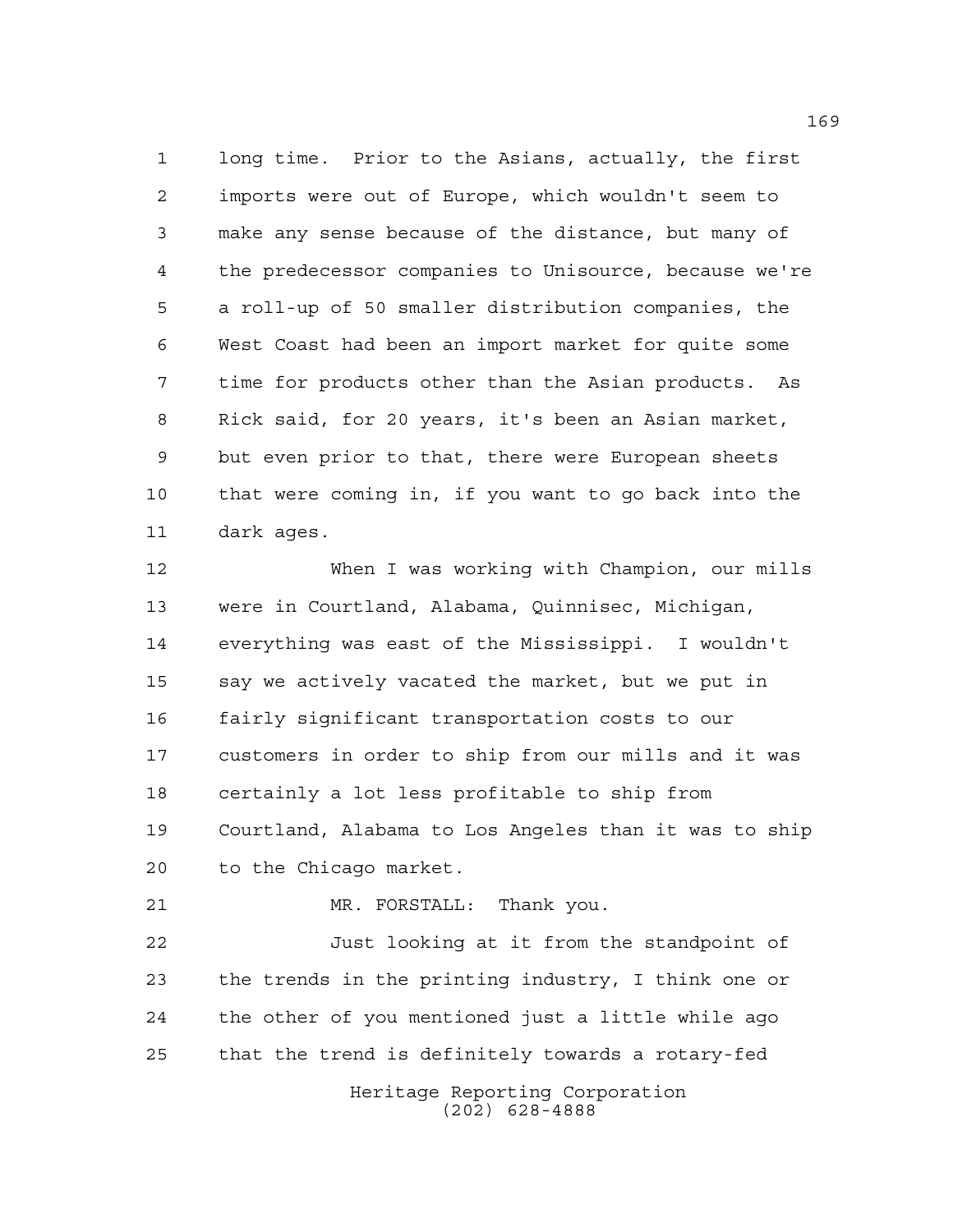press, a web-fed press as opposed to a sheetfed press. Given that and given that the U.S. industry has obviously developed a sheet that meets the demands for those high-speed web-fed presses, that to me makes perfect sense, if I'm in the business making coated free sheet that I should develop a sheet that meets what still is the majority of the market. That doesn't necessarily translate into the U.S. industry's unwillingness or inability to serve the sheetfed market. I guess my question to you would be do you have any specific data and facts that -- presumably, they've met the sheetfed market for years and years and so I guess my question is what's changed? What particular things changed that have kept them from meeting the demands in the sheetfed market? 17 MR. CAMERON: Fred, if I can start out and then let the witnesses speak? MR. FORSTALL: Sure, by all means. MR. CAMERON: I think that there's some confusion and if we created it, we apologize. We are not saying that the domestic industry does not compete in the sheet market. They certainly do compete in the sheet market. They produce sheet. That's not problematic.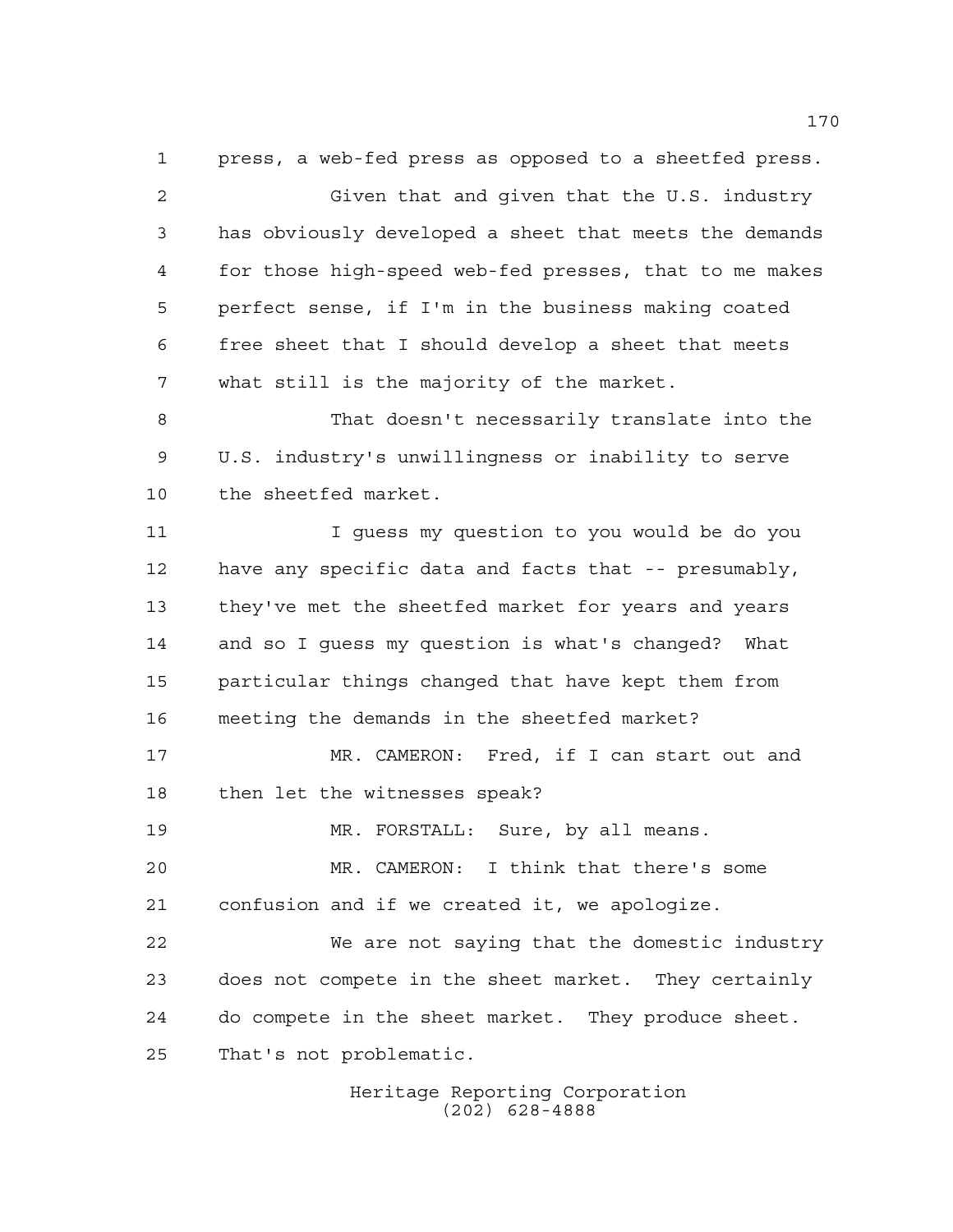The issue is these guys started out saying, well, there is no insulated market of competition in this product. Well, that's not true. They have approximately 70 percent of the market is insulated because that web product is not imported from subject producers. That is insulation from the subject merchandise.

 So you're talking about 70 percent that's already carved out that they're not competing against subject producers. As a matter of fact, given Nancy's question earlier about the point of price competition with coated groundwood paper, it does appear that there's actually more competition on a price basis between coated groundwood paper and coated CFS web at the bottom when the price goes too high, rather than a competition between coated sheet and web because you can't use the sheet in the web application. That was the point.

 Now, to go into the issue of whether or not there is competition in the sheet market, nobody is denying that in fact U.S. producers are in the sheet market and so are the imports. That really is not in contention either.

 Go ahead, Rick. Do you want to talk about that?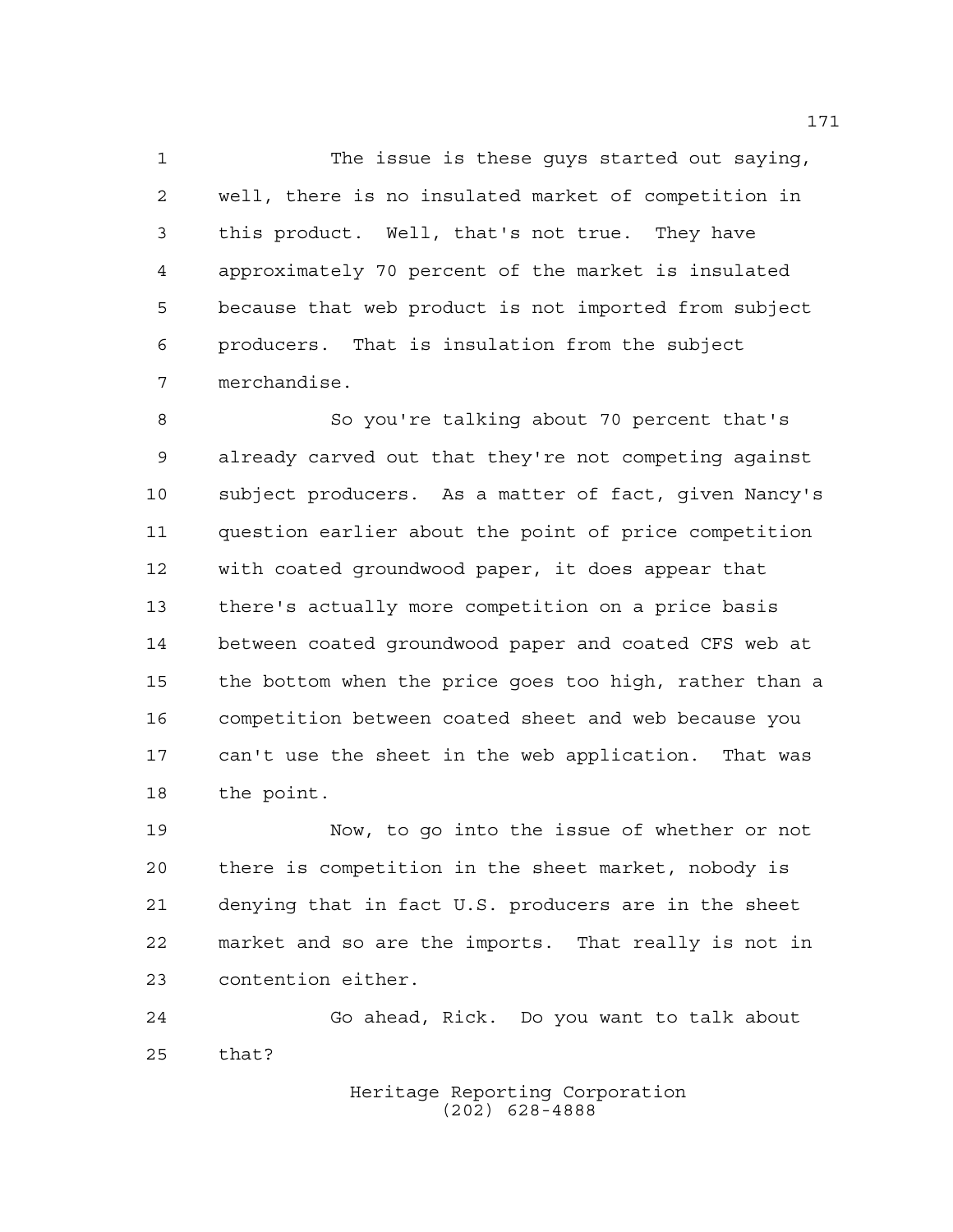Heritage Reporting Corporation MR. ANDERSON: The only point I would add to that is that we don't believe currently there is sufficient demand in sheets to support what the market requires. MR. FORSTALL: Thank you. MR. DRAGONE: If I can just add to that? MR. FORSTALL: Certainly. MR. DRAGONE: Obviously, you heard me reference earlier, we are one of NewPage's largest customers. I don't know if Jim would tell us our exact position, but we're one of the larger customers, and we sell 163,000 tons of their product or we are on the pace to sell that this year, but we're up dramatically with them on the sheetfed side of the business, as well as on the roll side, but we're also up significantly with them on the sheetfed side of the business. They make a very good product. MR. FORSTALL: I'll stay with you, Mr. Dragone -- MR. ANDERSON: Mr. Forstall, just to clarify, I think I said inadequate supply. I'm sorry, I said inadequate demand. MR. FORSTALL: I knew what you meant. Thank you, Mr. Anderson. Mr. Dragone, let me stay with you for just a

(202) 628-4888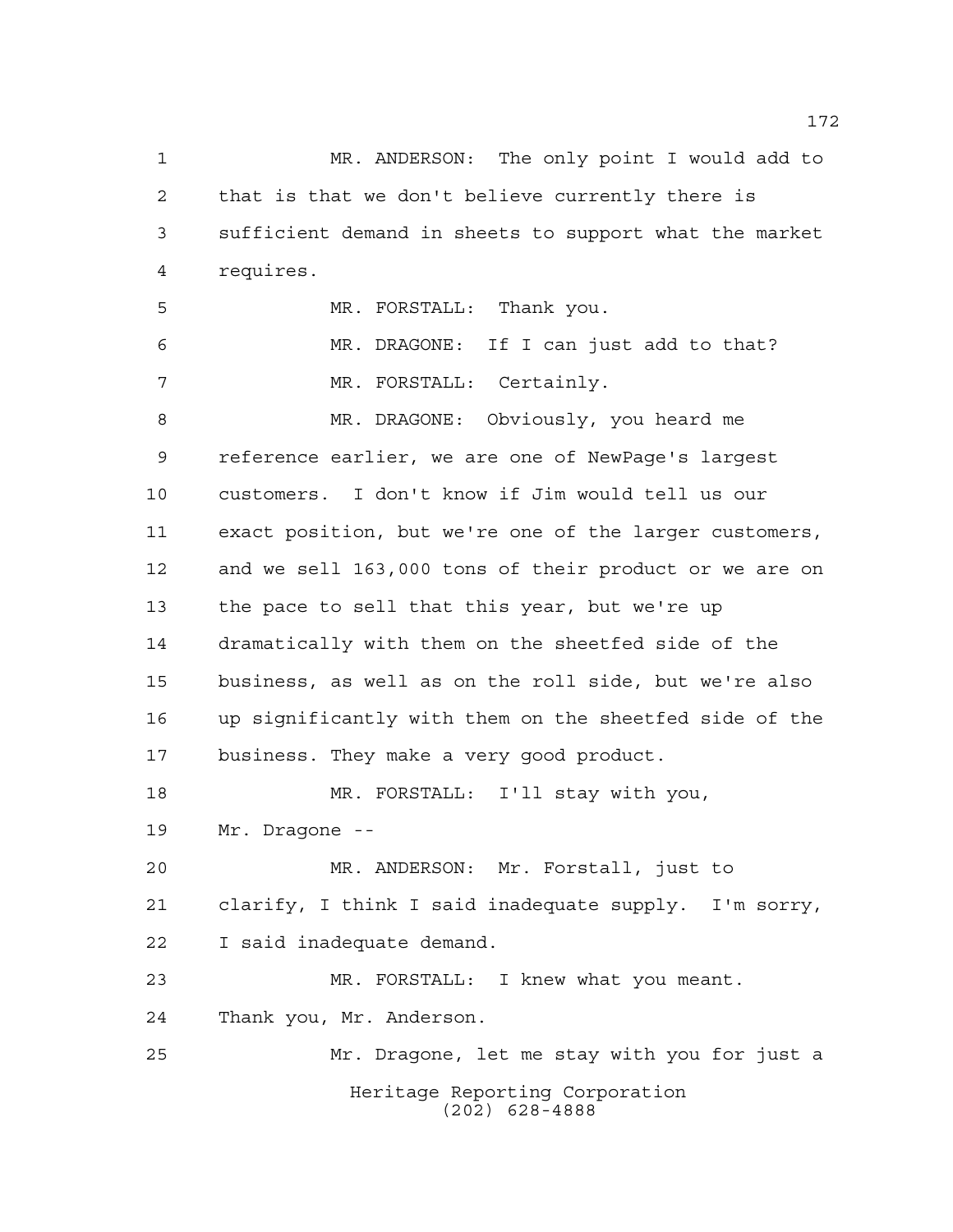moment. You probably said this in reference to being put on allocation and the allocation system that you spoke of a few minutes ago.

 Why specifically did that occur, demand going up and the U.S. producers had plenty of business elsewhere?

 MR. DRAGONE: I think that the reason it happened is there had been some rationalization of capacity over the prior couple of years. It was a very difficult time in the paper industry and in the distribution business from 2001 really to 004. The economy was down and total consumption of paper products were done. The coated side of the business actually was better than the rest of the industry. I think what took place is that a demand jumped up, there had been rationalization of capacity and the pipeline in our business can get -- when you're running at low inventory levels and all of a sudden you realize that demand has picked up, you start ordering product and what happens is it fills what we call the pipeline very quickly and then the next thing you know the backlogs start to creep out at the mills and when the backlogs get beyond a reasonable service level, which is usually like 30 days, then they start protecting themselves by putting in reservation

> Heritage Reporting Corporation (202) 628-4888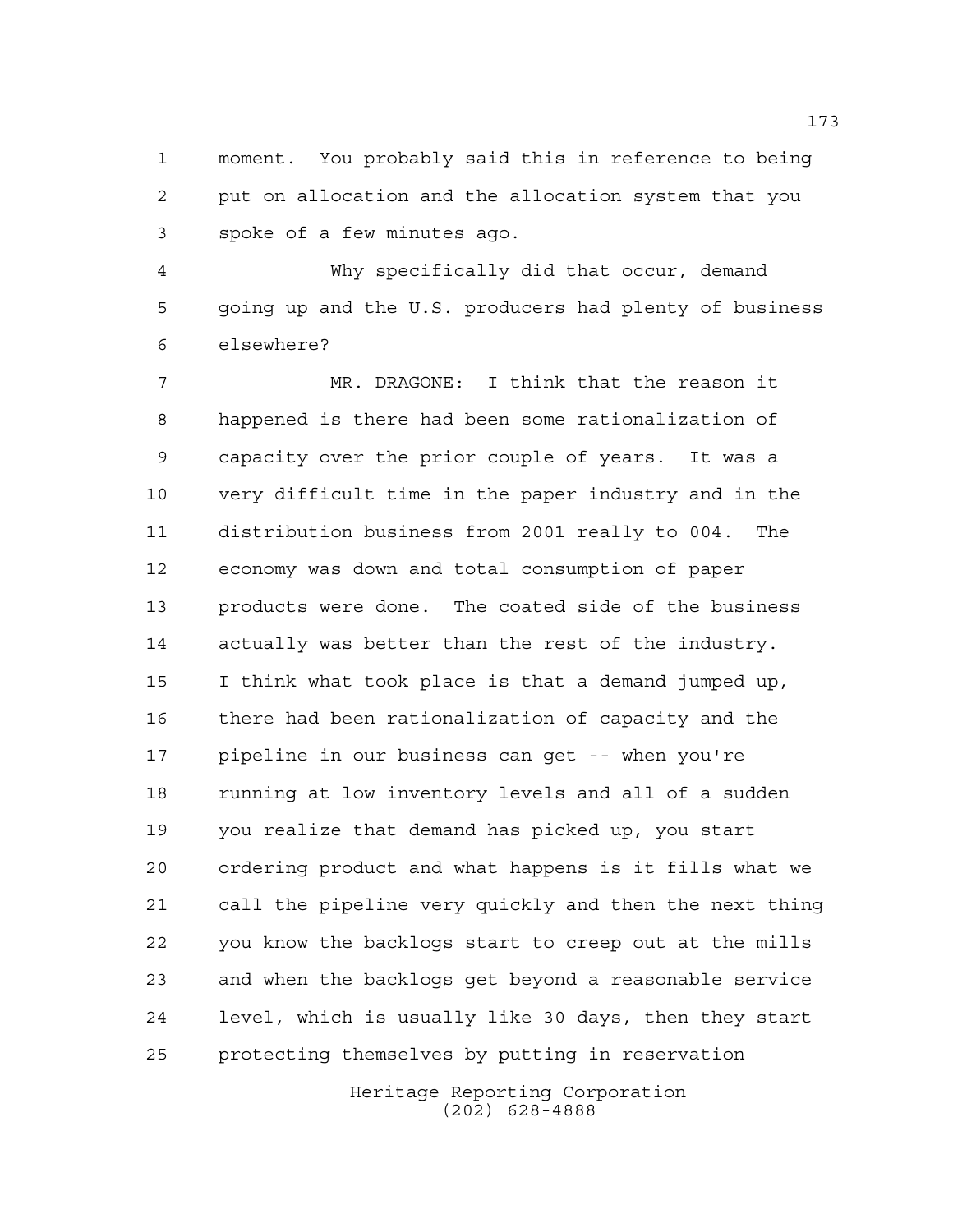systems or allocation systems so that they can maintain a better schedule for their machines.

 MR. FORSTALL: And does a better schedule mean a higher paying customer base? I'm just asking. MR. DRAGONE: I would say that you then look at your backlog and try to figure out how you can manage this to the greatest profitability for the company, whether it's basis weight or whether it's customer. You're certainly going to take care of your customers that are growing and paying you promptly and giving you the type of representation in the marketplace that you want. MR. CAMERON: I believe in H beams they referred to this as controlled order entry and I think under any of the various synonyms for allocation to the customers what it is, it's allocation to the customers. 18 MR. FORSTALL: Right. Mr. Hunley, I think you mentioned the issue of stiffness and, typically, from my perspective, stiffness is a more important product specification

 for coated bristols and my understanding is that coated bristols aren't part of the scope of this investigation.

Heritage Reporting Corporation (202) 628-4888 You're saying that stiffness is also a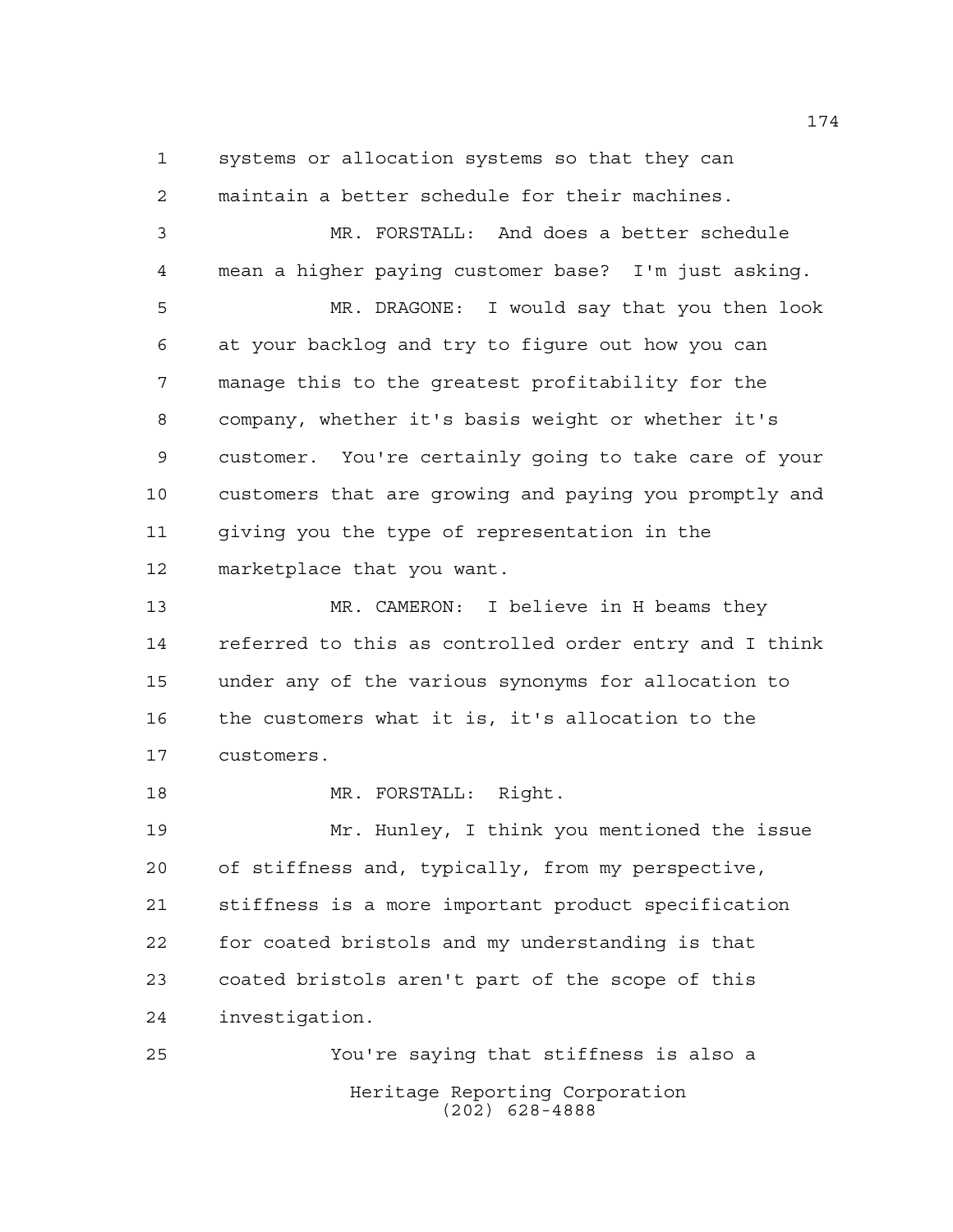Heritage Reporting Corporation concern in the coated free sheet markets as well? MR. HUNLEY: I'm saying it's just one of many factors that can be used to differentiate products, depending upon the application. MR. FORSTALL: Right. Thank you. And, finally, for Mr. Klett, just as a matter of the data that you presented that I believe was sourced from RISI, do you have any idea how the good old boys at RISI developed those sheet versus roll market share data that you presented just a little while ago? MR. KLETT: Well, they indicate, I think, based on their reports, that they're based on surveys. They also talk about the industry coverage that's behind the data and I think it's fairly high, maybe even 100 percent, but in terms of the mechanics of how they collect the data, I don't know. By the way, Petitioners, I think, relied extensively on RISI data in their petition. MR. FORSTALL: I'm sure they did, but in that specific case, those were interesting numbers. MR. KLETT: Mr. Forstall, also, because this is a public forum I relied on RISI for that purpose. In our brief, I think we have a certain level of detail from your own questionnaire data and we'll

(202) 628-4888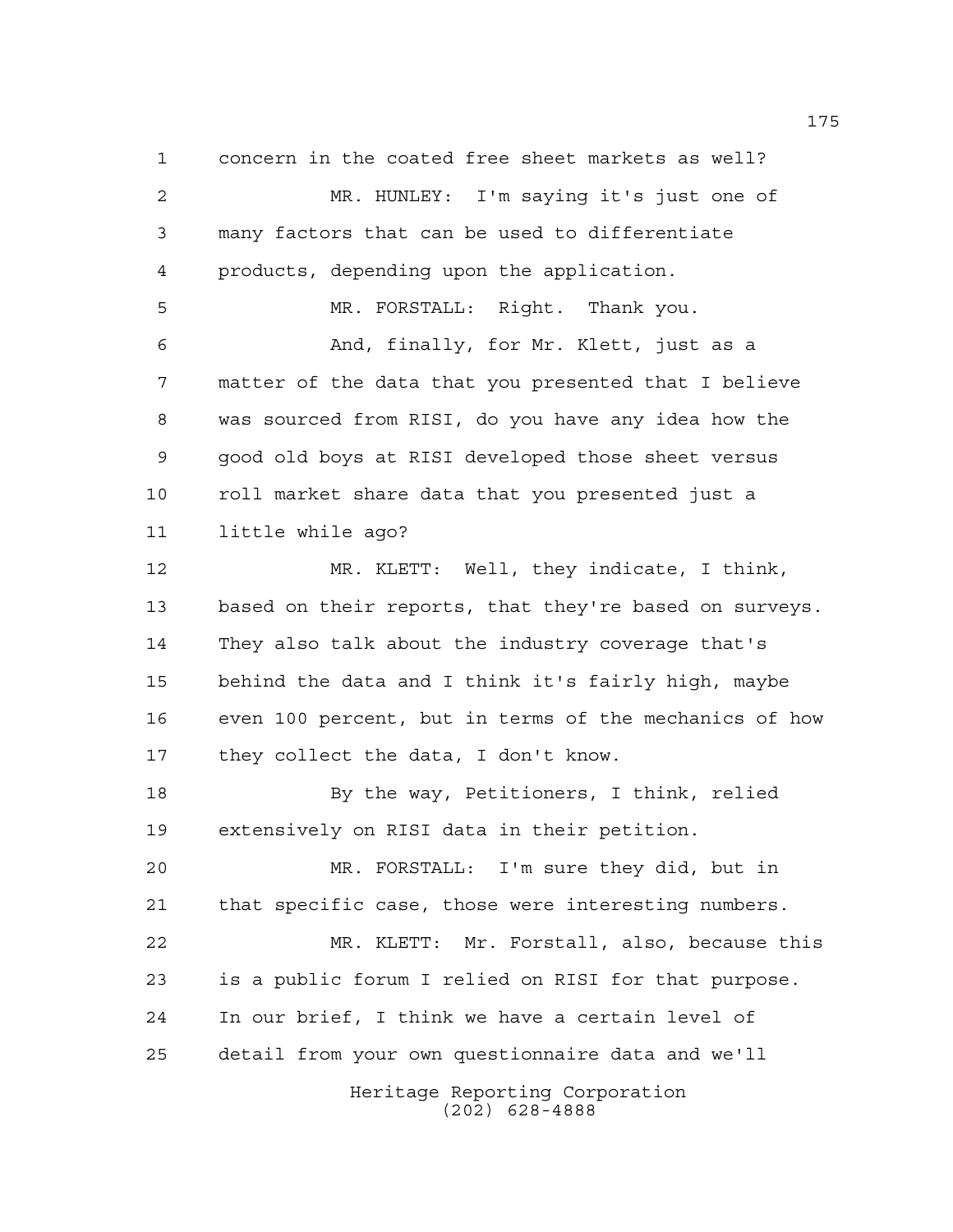present a similar analysis using confidential information. MR. FORSTALL: I'd like to, of course, see that, but also whatever other information specifically on the RISI numbers that you can provide. MR. KLETT: I'd be happy to do that. MR. FORSTALL: Thanks. MR. DRAGONE: The breakdown for rolls and sheets should be readily available from the AFMPA as well, which is the paper industry function. All the mills report and I'd be surprised if they didn't break out rolls and sheets so that you could see what the ratio is. MR. FORSTALL: Great. Thank you. That's all my questions. MR. CARPENTER: John Ascienzo, sitting in for Justin Jee. MR. ASCIENZO: Thank you. I apologize for Justin. He had to go away, he had an engagement he couldn't break, so I'm filling in for him. **I'll start with Mr. Klett.**  Petitioners were probably already going to respond to your discussion about the hedging. I think Mr. Jee might have already touched base with them, but

I just want to say for the record that we are going to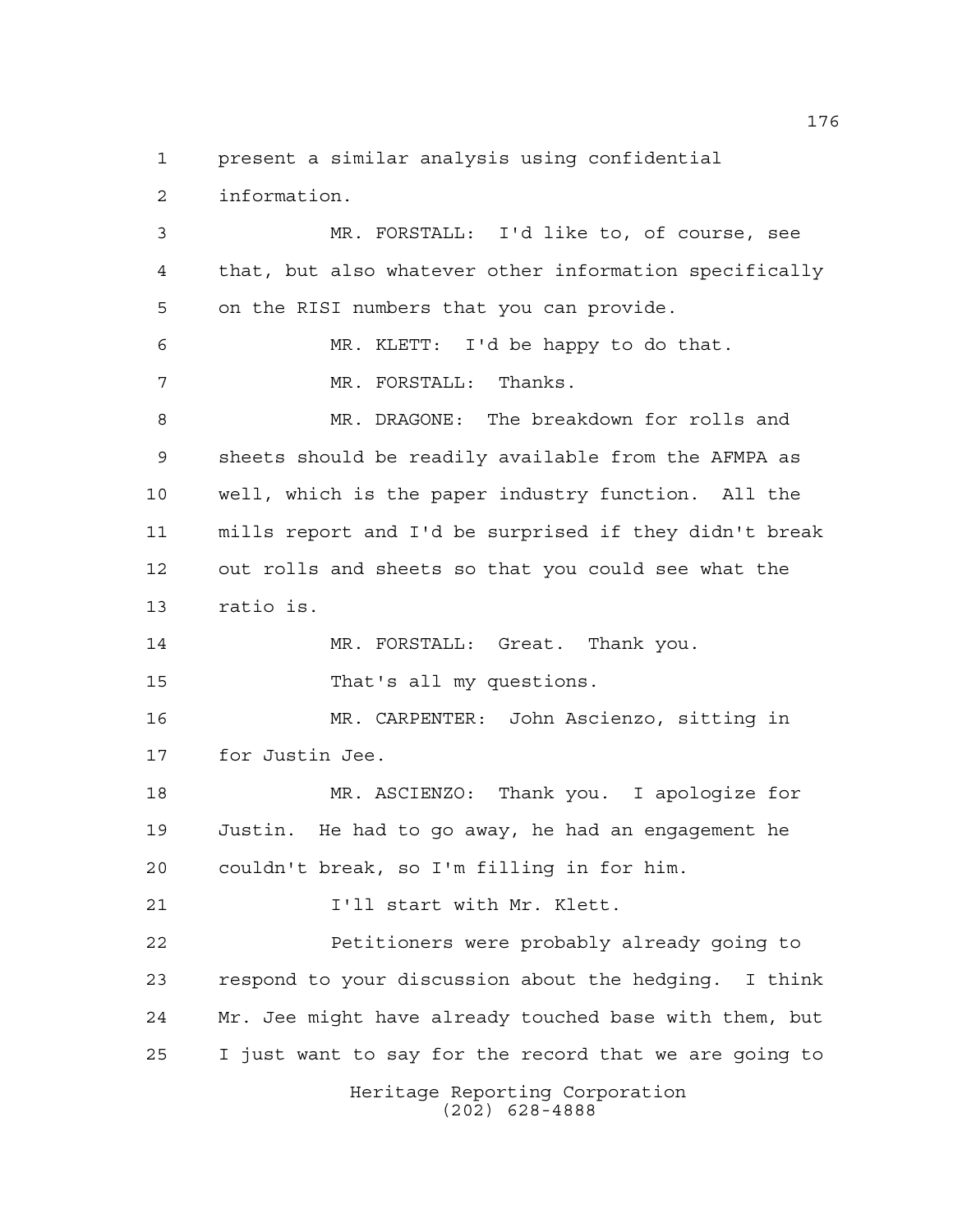follow up with your discussion about the hedging.

 MR. KLETT: Thank you. MR. ASCIENZO: In some of the discussion today, we've seen that prices have gone up or at least on some of the products. How about raw materials? How about like fiber and chemicals and whatever else goes in? Any thoughts on that? MR. DRAGONE: There's no question that the costs have gone up, the energy and fiber costs. Pulp is at almost an all-time high as well. In a normalized market, pulp prices have moved up significantly. So from an overall cost standpoint, there's no question that the costs of raw materials have gone up and now are starting to abate. MR. KLETT: Mr. Ascienzo, I think also when you look at your own financial data, because you have 17 revenue and cost, we can see if costs went up whether they went up faster than prices on average or whether prices went up faster on average than costs. And based on at least the publicly available data I have from the SEC in terms of profitability btrends and the increased operating and gross profit margins, it appears that prices are going up on average faster than unit costs.

Heritage Reporting Corporation (202) 628-4888 MR. DRAGONE: I think if I can just add one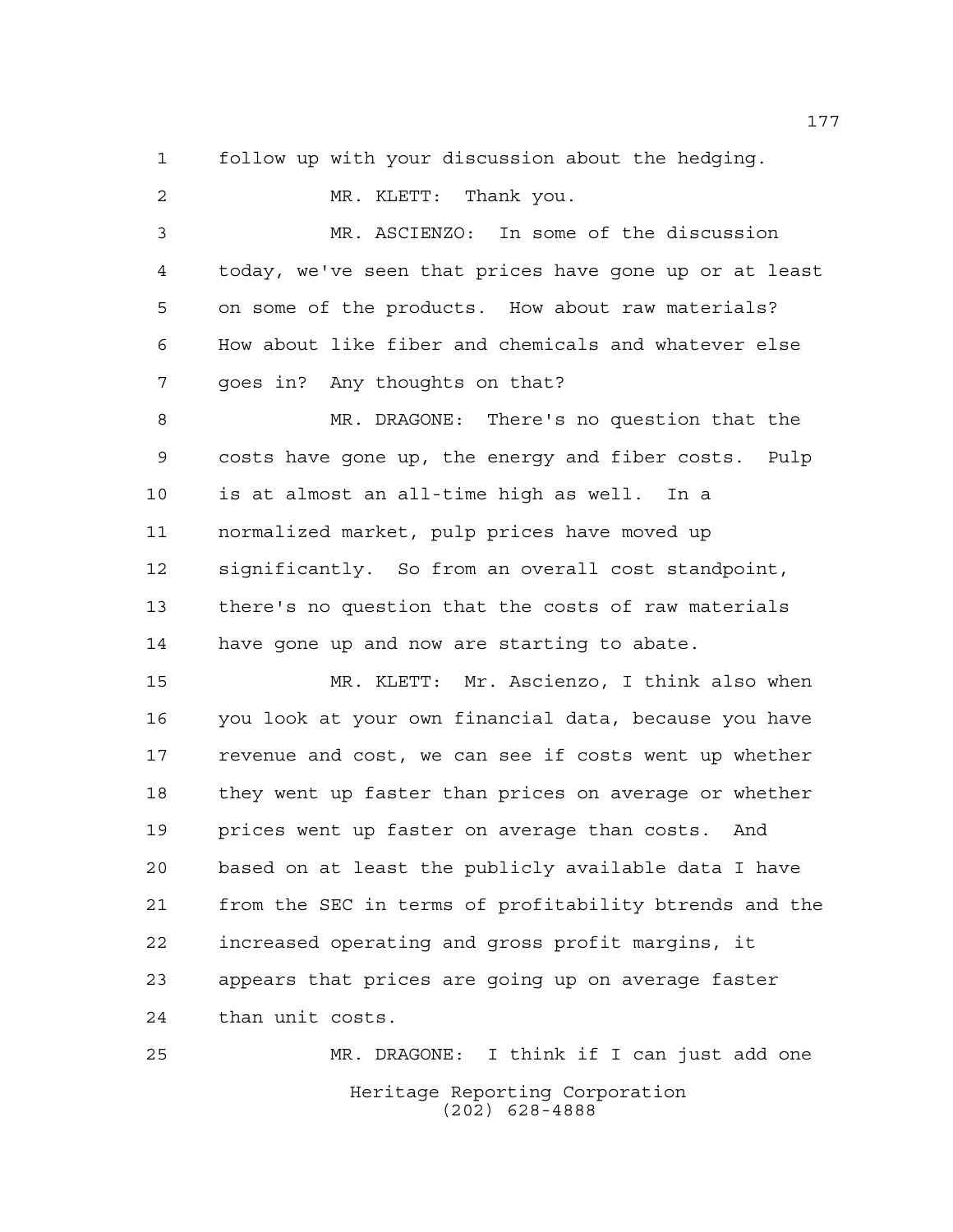thing to that, having come from the mill side of the business earlier in my career, the raw material costs -- and this is unfortunate for industry but it's been a fact for as long as I can remember -- really don't get reflected in pricing. It really comes down to a supply-demand scenario. If you have a growing market and you can constrain the supply or it is constrained by the growth in the market, then you can get a price increase. But as someone who lived through many, many bad years at Champion International, when our costs were going up but we couldn't pass on a price increase because in fact the market wouldn't support it because of the lack of demand, I would say that there's no question that the reason you're getting a price increase in a lot of markets today is the supply-demand balance and not a cost of raw materials scenario. 18 MR. ASCIENZO: Thank you.

Heritage Reporting Corporation (202) 628-4888 The fiber, is there a market for that? Is that openly traded? That's logs, I guess? Is there much buying and selling, to your knowledge? And you can answer, of course, confidentially in your post-conference brief. Is there much buying and selling among different producers? MR. CAMERON: I think when you're talking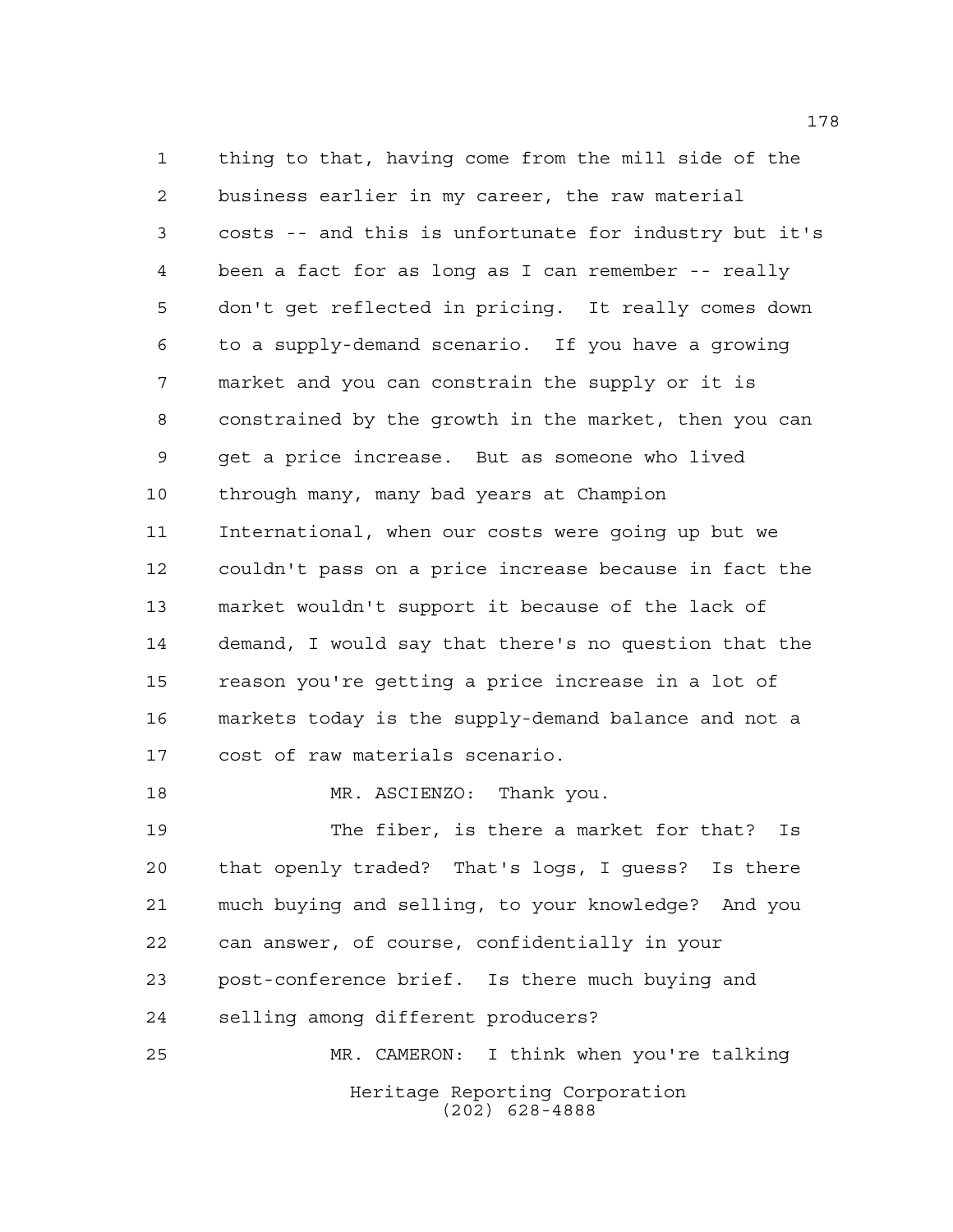about fiber, I believe the main fiber is chips. Isn't that correct? Wood chips.

 MR. ASCIENZO: Wood chips coming from logs, though, right? If you go back far enough? Okay.

 MR. HUNLEY: There are different grades and types of fiber: long fiber, short fiber, lots of different classifications. There is quite a bit of open market buying and selling across the globe. It's pretty much an international market at this point.

MR. ASCIENZO: Thank you.

 We talked about the recycled paper a little bit. To your knowledge, can mills, do mills, when they make paper, can they mix chips and recycled product or is it all recycled or is there a mix or how does that work? Are different mills different?

 MS. MENDOZA: I think we may need to get you an answer later on that.

 MR. CAMERON: We can get it in the post-hearing brief.

Heritage Reporting Corporation MR. ASCIENZO: Okay. Fine. Thank you. MR. HUNLEY: There are a number of paper grades across all paper types, not just cut or free sheet, that will have differing amounts of recycled fiber content in them. Some of that is supply restraint. You may actually need to put recycled

(202) 628-4888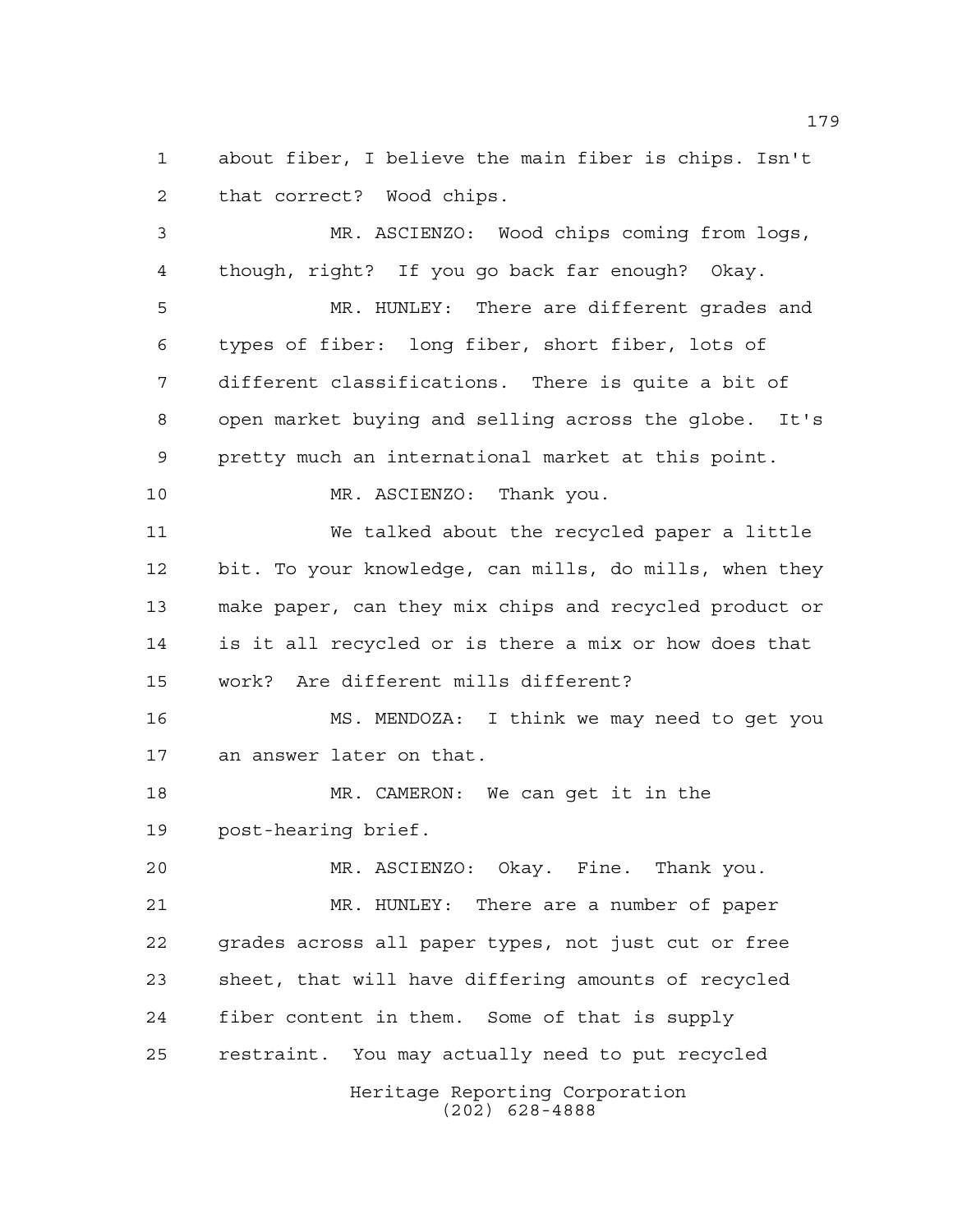fiber in a particular grade because you don't have access to anything. Some of it is market driven. There are customers that want a certain amount of recycled fiber in their product.

 MR. ASCIENZO: Okay. Thank you. There's been some discussion about mills that have closed and the older mills are less efficient than newer mills. Once again, to your knowledge, just your general knowledge, if a newer mill's cost was a dollar a ton, what would the costs per ton of an older mill be, \$1.10, \$1.30, if you give a range? And if you have real information you'd like to give confidentially, once again, in your post-conference brief, that would be great.

 MR. DRAGONE: I could speak off the cuff, but you can get a number of studies that show the cost structure of various mills. The CIRCI studies will show you on a global basis by region, in other words, Europe, Asia, and it's a pretty good indication of what the cost structure is for a given location, not necessary down to a machine level, but to a given location. In other words, you could see where Luke compared on a global basis, you could see where it compared on a North American basis by looking at the CIRCI study and seeing what their cost structure was.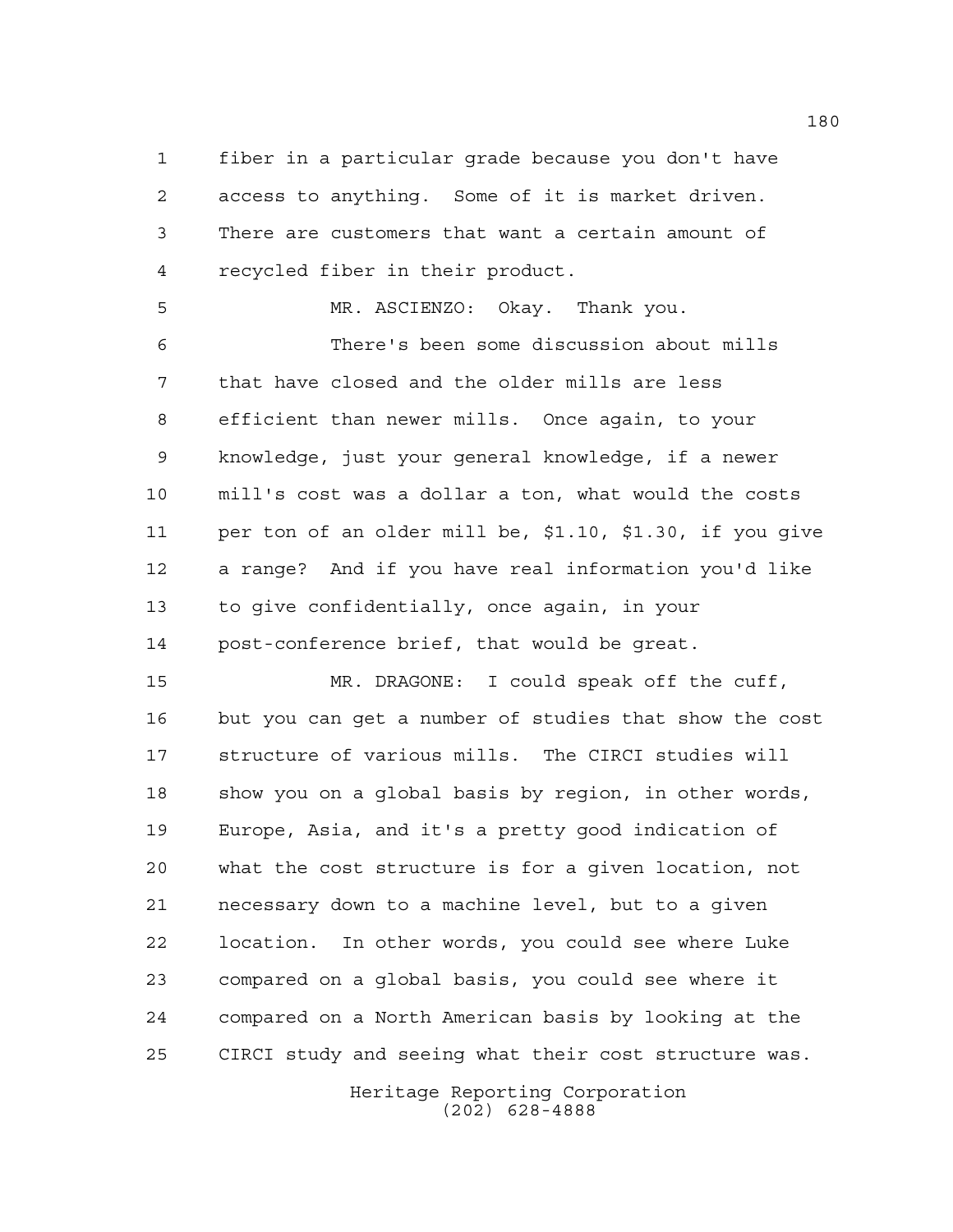It's very good information, actually. It would be something probably worth looking at.

 MR. ASCIENZO: Is that study something that you can put on the record?

MR. DRAGONE: Yes.

 MR. ASCIENZO: Thank you. Please do. MR. DRAGONE: Well, you have to buy it and it's very expensive, but it's one that any of the major North American mills, I would bet, would have in their library because it's very good information as far as where you stack up on a global basis and we use that ourselves when we choose suppliers because you certainly don't want to be with someone who is in the bottom of the rankings from a cost standpoint because obviously they're probably not going to be around long-term and they won't be able to provide you with the necessary market pricing.

 MR. ASCIENZO: Since I understand we don't have it, any party that has it, if they could put it in their post-conference brief, that would be excellent.

 That's all that I have. Thank you very much. MR. CARPENTER: Diane Mazur?

Heritage Reporting Corporation (202) 628-4888 MS. MAZUR: Thank you all very much for a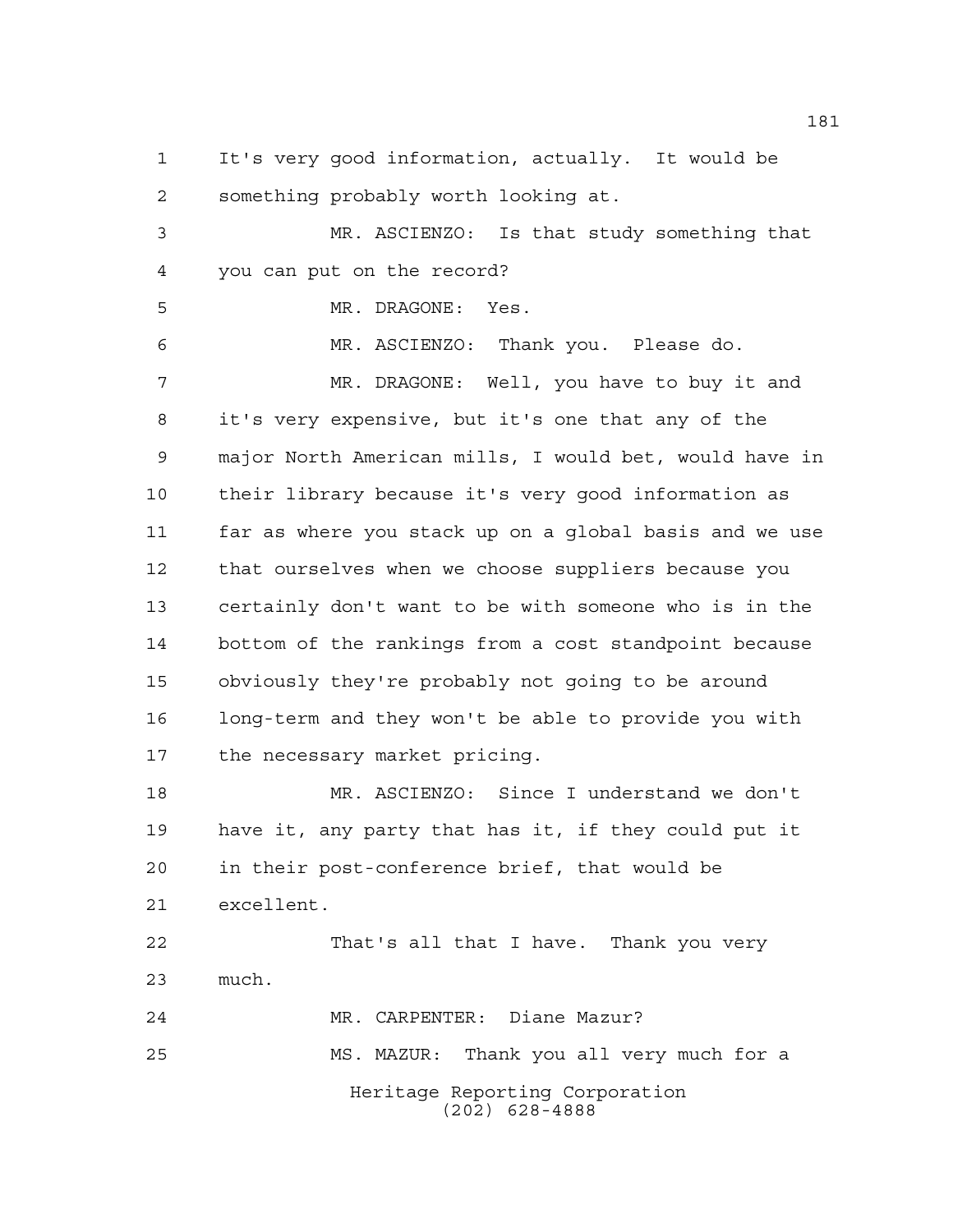very, very enlightening afternoon of testimony and we really do appreciate your coming to Washington to share this wealth of information with us.

 I wonder if I could get the industry representatives to talk about, again, non-subject imports other than China, Indonesia and Korea. Where do you see them in the marketplace? Where do you see them in competition with what you're selling?

 Mr. Dragone, I understand you source from a number of European mills as well as Asian.

 I wonder if you could all just discuss the role of non-subject imports in the marketplace.

 MR. DRAGONE: From my experience at Unisource, we also have two European mills that we source from, one in Italy and one in Germany. They make excellent products. The mill in Germany, we get both sheetfed product and web product from. The mill in Italy, we get sheetfed product from only. They're very competitive. The product is different. If you look at products, the European products tend to have a finer surface, a smoother surface, as I indicated earlier.

 We've had relationships with the Italian mill for 15 years. With the Mill in Germany, we've had a relationship for three years, a little over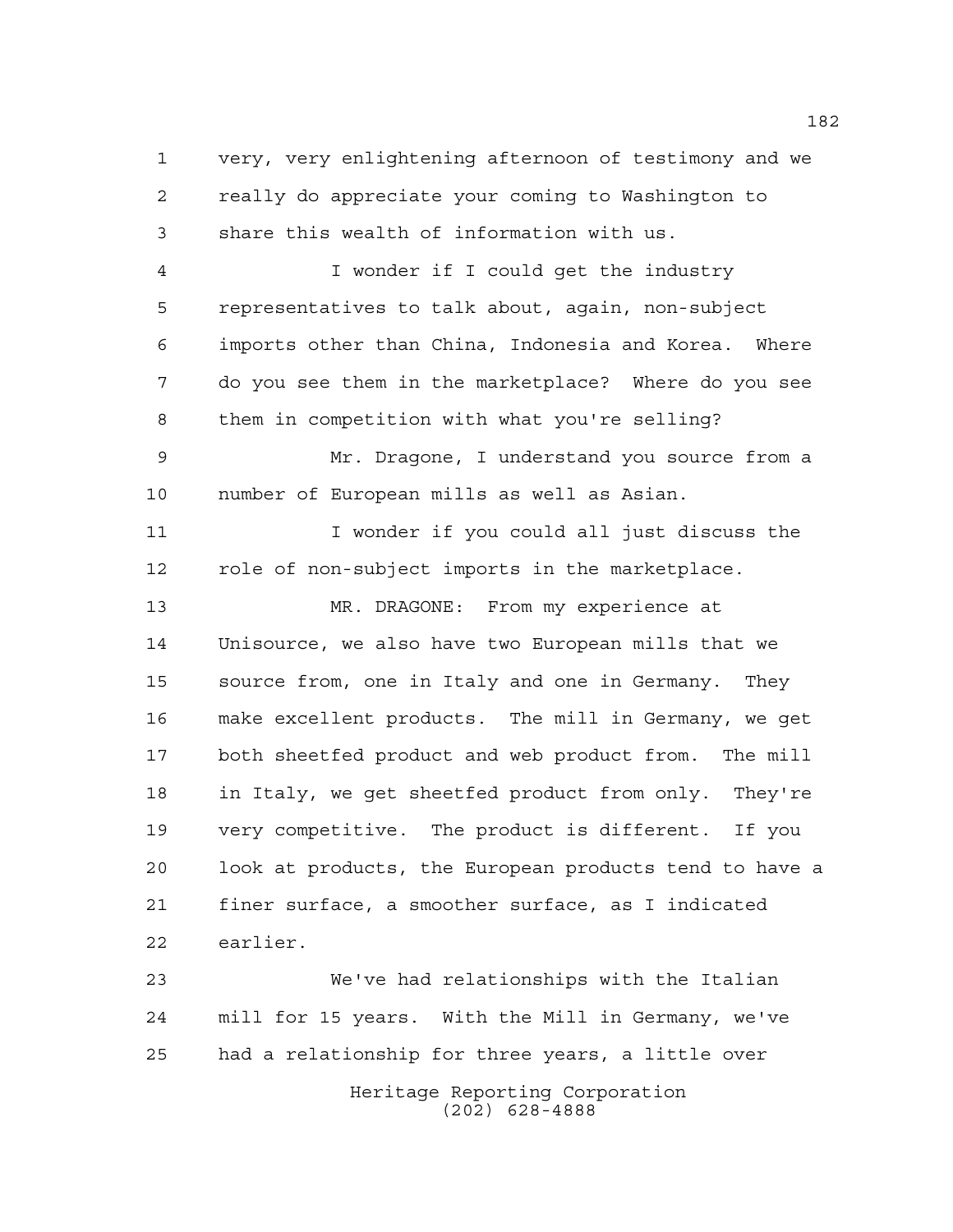three years. We believe that they are complimentary to our domestic mills and to our Asian mills. MS. MAZUR: So you are describing something other than a commodity product, perhaps? MR. DRAGONE: I think that -- the funny thing is for the first part of my career I spent a long, long time trying to create an environment where it wasn't a commodity product. Now that I'm on the distribution side, I will tell you that it's much more of a commodity today than it was. 11 MS. MAZUR: Okay. MR. ANDERSON: Within the affairs of PaperlinX, we have imports from Japan and the grade that we source from that supplier is competitively positioned relative to other Asian products. However, it does command a premium in the marketplace because it has a particular range of value added components that printers happen to enjoy using it. The product has some longevity in the marketplace and is very well recognized as a premium quality product. In terms of European suppliers, we also have a small amount of product coming into our business from Europe. The predominance of European sheets, however, is in the eastern part of the United States and our footprint at this stage stops at St. Louis, so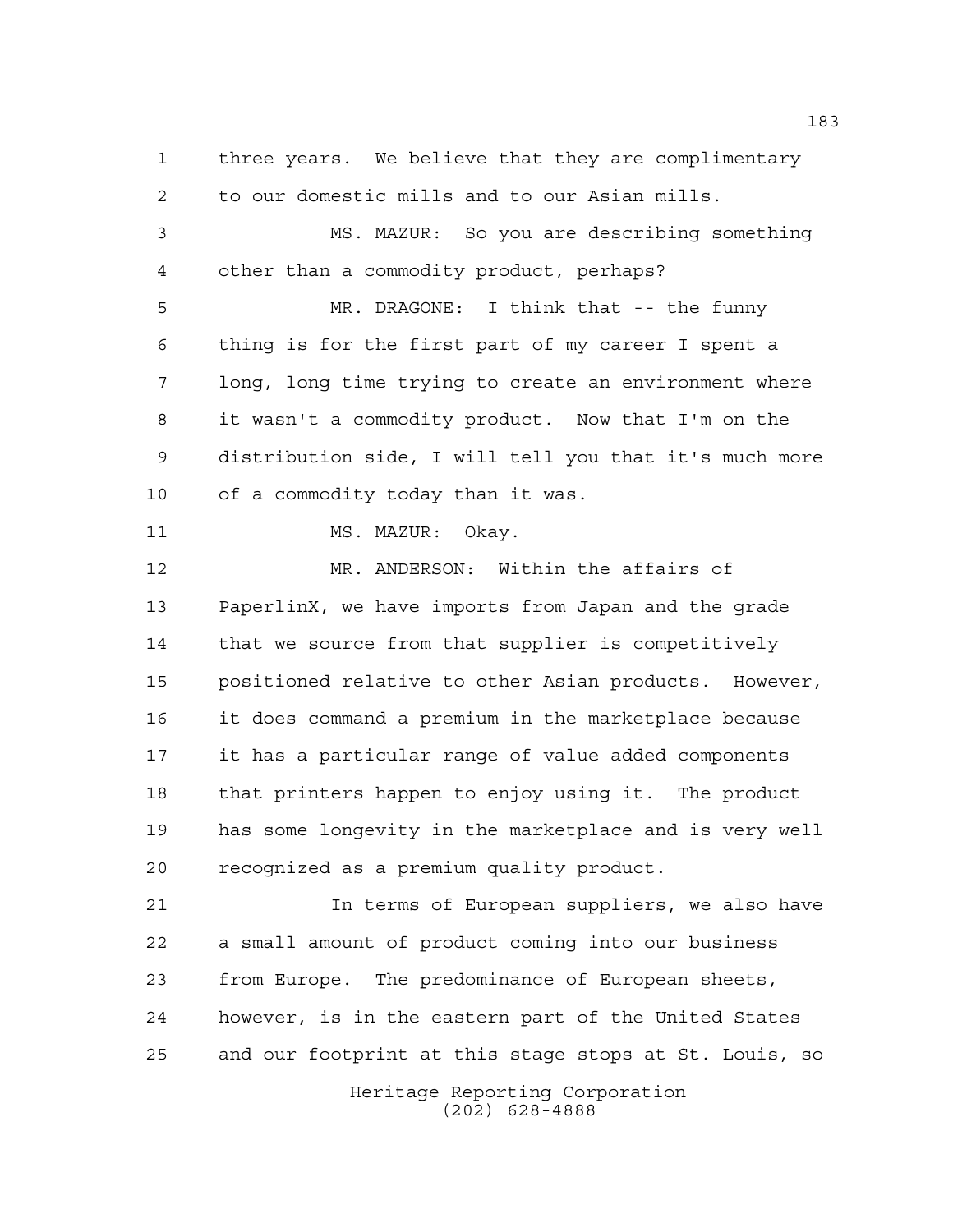we don't sell anywhere near the amount of European source product that some of our competitors do, but in the eastern states, from our information, those products are as competitive as other and certainly the subject suppliers.

 MR. HUNLEY: We see primarily the European grades in the marketplace all the time. Your comment about whether the product is a non-commodity product versus commodity, there is a constant and never-ending battle in the marketplace trying to make sure that the products are as non-commodity as possible so that you can differentiate.

 We heard Al and Rick say that they use branding as a big component of their attempts to de-commoditize a product. And then there are other people that are looking at this from more of a commodity substitution point of view.

 The non-subject imports are direct competitors. We see them in the market all the time and they're a very formidable presence in the marketplace.

 MR. CAMERON: It's useful to point out that to the extent that you're using branding as a way to de-commoditize a product, the reason you're using branding to de-commoditize is the recognition that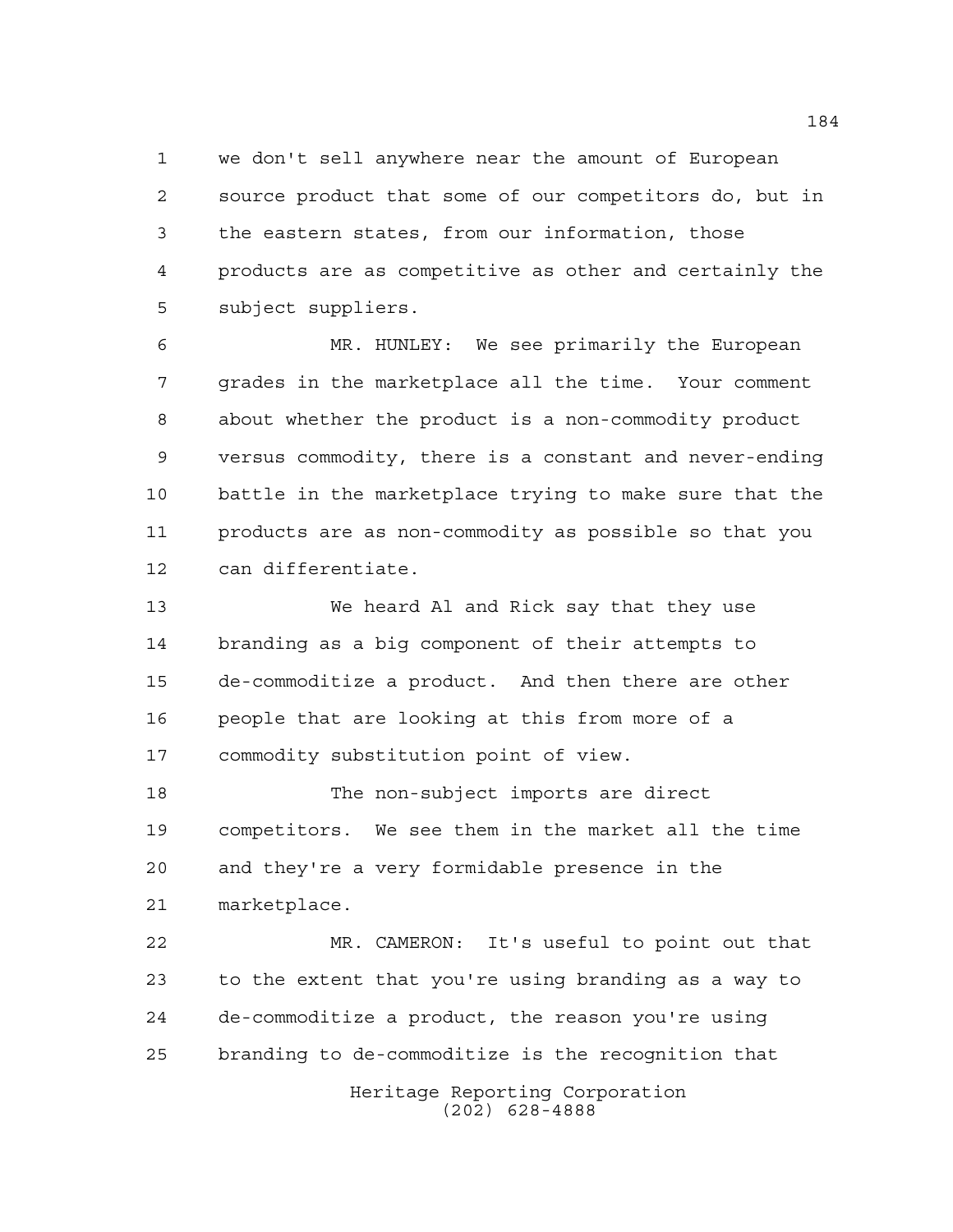Heritage Reporting Corporation (202) 628-4888 without the branding it is largely a commodity because physically the products are largely interchangeable. That's why they're directly competitive and that's also why they sink their money into branding in order to differentiate the product. MS. MAZUR: Along those lines, then, if I could ask the attorneys here today to discuss the Bratsk issue with respect to -- MR. CAMERON: Which case is that? (Laughter.) MS. MAZUR: And then also if I can get the attorneys here to talk about the question of like product. There is a lack of discussion here today; does that indicate that you are in agreement with the Petitioners' scope of the product under investigation? Mr. Morgan? MR. MORGAN: I think for purposes of the prelim, we don't have any intention of contesting. I think we have a very strong case on the products that they have defined in the petition. MS. MAZUR: For purposes of the prelim? Does that -- MR. MORGAN: Of course I have to reserve my rights; I'm a lawyer. We have to fight it if the commission gets it wrong, but the case is so strong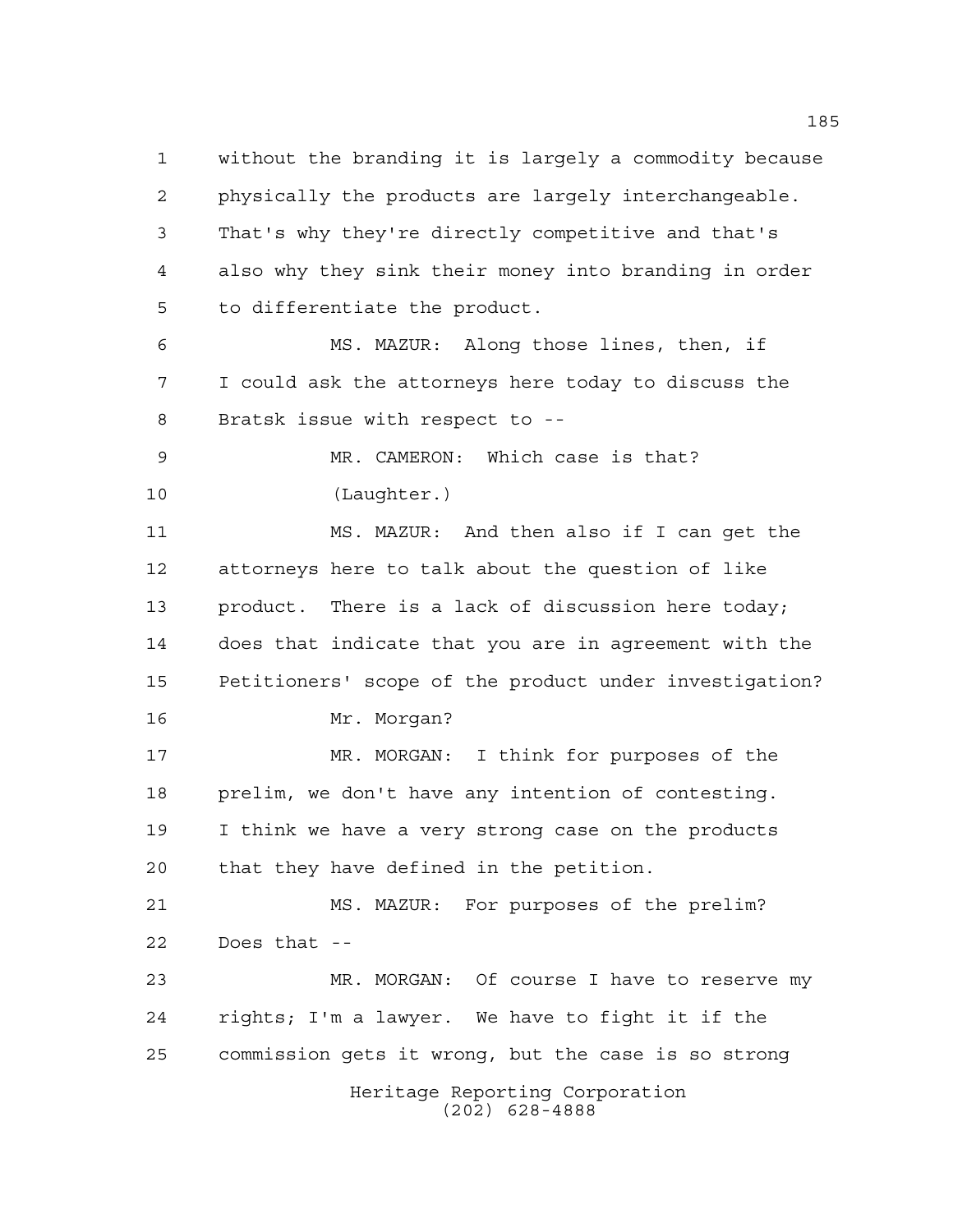Heritage Reporting Corporation for the negative that I think we're going to fight it on the like product as defined currently by the Petitioners and the very limited information they've produced so that we could start working on this case. 5 MS. MAZUR: Okay. MR. CAMERON: We agree with that. MS. MAZUR: Okay. Those are all the questions I have. Thank you again very much. MR. CARPENTER: Just one follow-up, also for counsel. If you have any additional insights you'd like to share with us on cumulation or related parties, either now or probably more likely in your brief, please do so. MS. MENDOZA: We'd be happy to do that. MR. CAMERON: We'll be glad to do that. If I could just interject, we were asked for some data, I think, that we're going to try and get some RISI data with regard to the difference between the rolls and the sheets, but as was pointed out earlier, the real source of that data is AFMPA and I don't know about other people here but we don't have the AFMPA. I think the Petitioners do. So I think that a question with regard to AFMPA data would really be directed to them, unless you guys already have it. MS. BAKER: Debra Baker, Office of

(202) 628-4888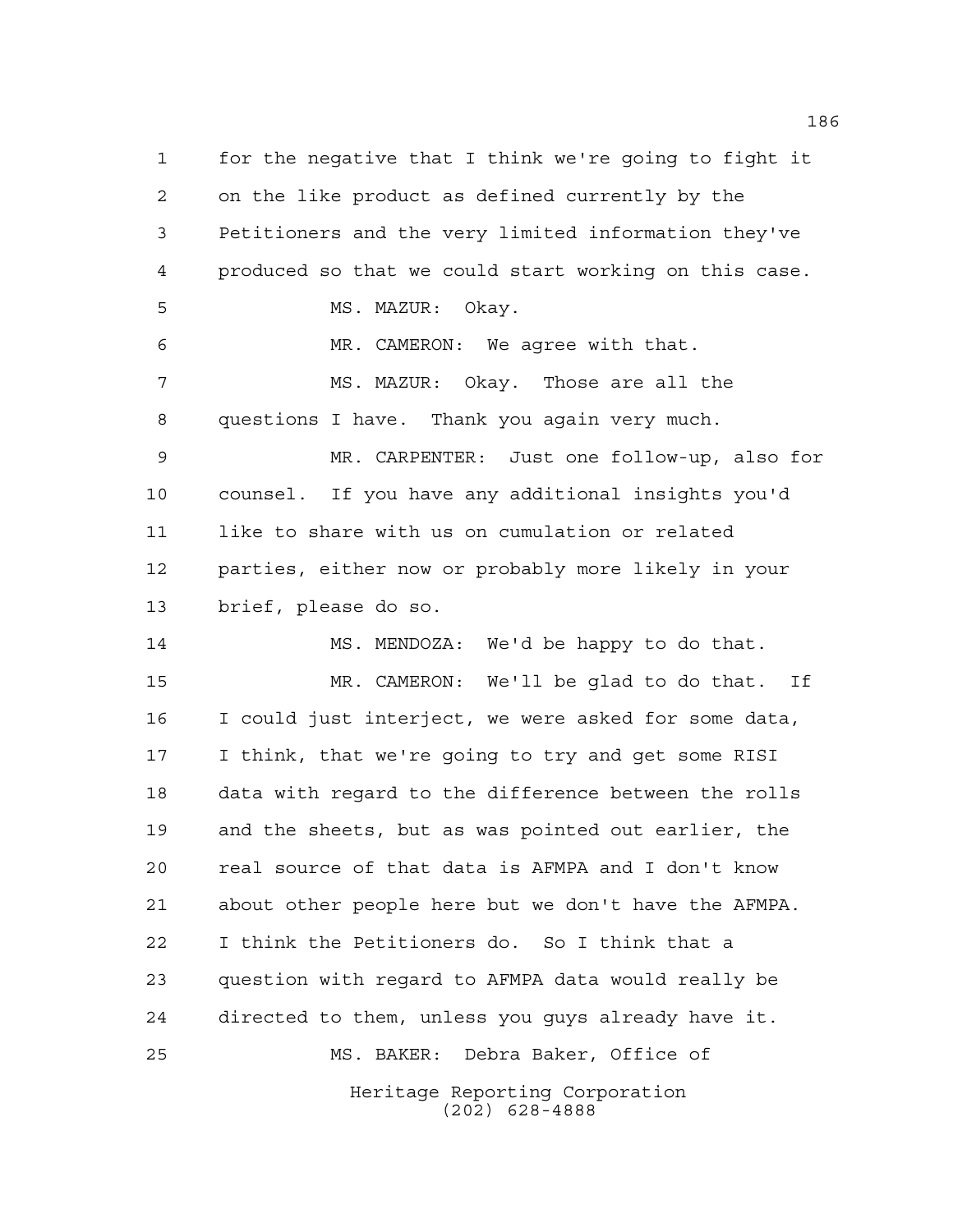Investigations. One quick question. Is there anything about the coating which is used, which I understand is often kaolin but can be other substances, that can differentiate the product in any way? We've had virtually no discussion today about the actual coating of the product.

 MR. DRAGONE: The coatings can be various coatings. They can be synthetic coatings as well as clays, kaolins. Some of the best clays at one time were from Georgia and they were higher quality, finer clays, but now in most mills, I think, synthetics play a role in the coating process as well and so I don't think that you can really differentiate much. Rick might feel differently, but the coatings really don't play a part in differentiating. The fiber plays more of a role than the coating does.

 MS. BAKER: That would seem like it made sense, given the amount of discussion we've had, but I wanted to get that issue on the record.

 MR. ANDERSON: I think the fundamental difference in terms of coating is either the number of coatings that a particular sheet may have. We have double and triple-coated products and that tends to be the difference, as opposed to the type of coating. It's more the amount of the coating.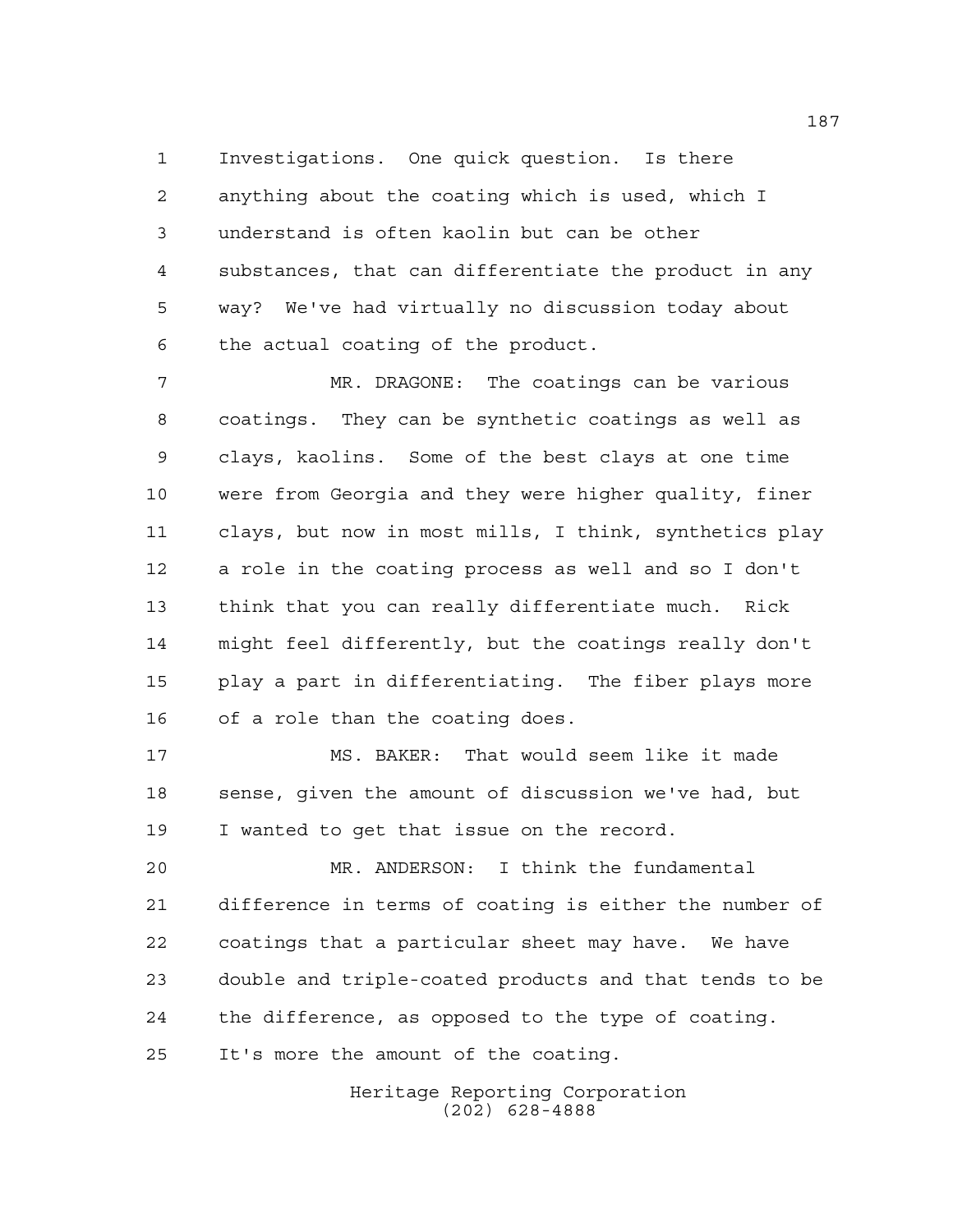MS. BAKER: And all producers would have the ability to do that, depending upon the customer's demand? MR. ANDERSON: Some producers have the ability to do it more efficiently than others, depending on their paper manufacturing equipment. MS. BAKER: But it isn't a major issue in terms of pricing or in terms of product availability? MR. ANDERSON: No. MS. BAKER: Thank you. MR. CARPENTER: Any other questions? (No response.) MR. CARPENTER: That concludes the staff questions for the Respondents. Again, we want to thank this panel for your testimony this afternoon and 16 for your responses to our questions. At this point, we'll take about a ten-minute break or until about 2:00 on the clock in the back and resume with the closing statements, beginning with the Petitioners. (A brief recess was taken.) MR. CARPENTER: If everyone could take a seat, we will resume the conference at this point. Mr. Kaplan, welcome back. Please proceed whenever you're ready.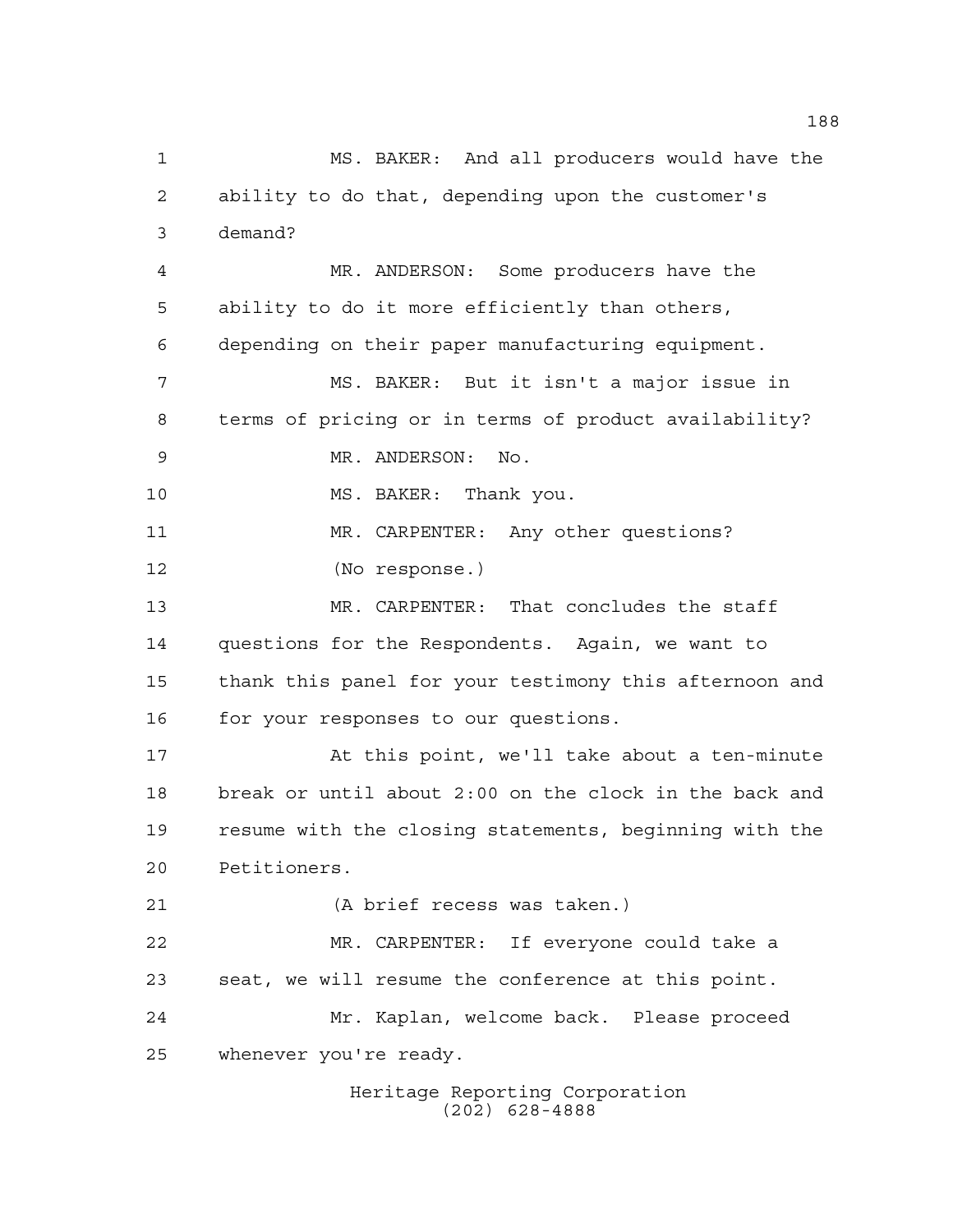MR. KAPLAN: Thank you, Mr. Chairman and members of the commission staff.

 We appreciate the time you've taken to listen to our presentation and to the other side's presentation. I'll try to wrap up quickly, obviously, a number of key points.

 On the issue of injury, we've heard nothing from the other side on the layoffs. We've heard nothing about the Luke press release, which I'll read from in a moment as it relates to the Machine No. 7. We've heard nothing about the capacity shutdowns. We've heard nothing about the new equipment and the investments by the U.S. industry. We've heard some vague, totally timeless and unspecified charges about allocations. These were not directed or indicated where they were or what products they related to or what was going on.

 What's remarkable in their presentation is given all the things that these subject producers do not make, how did they get from 9 percent to 14 percent market share? How did they get to 9 percent to begin with and how did they get to 14 percent in the last few months? They are making a lot of product and

bringing it into this country. They're taking market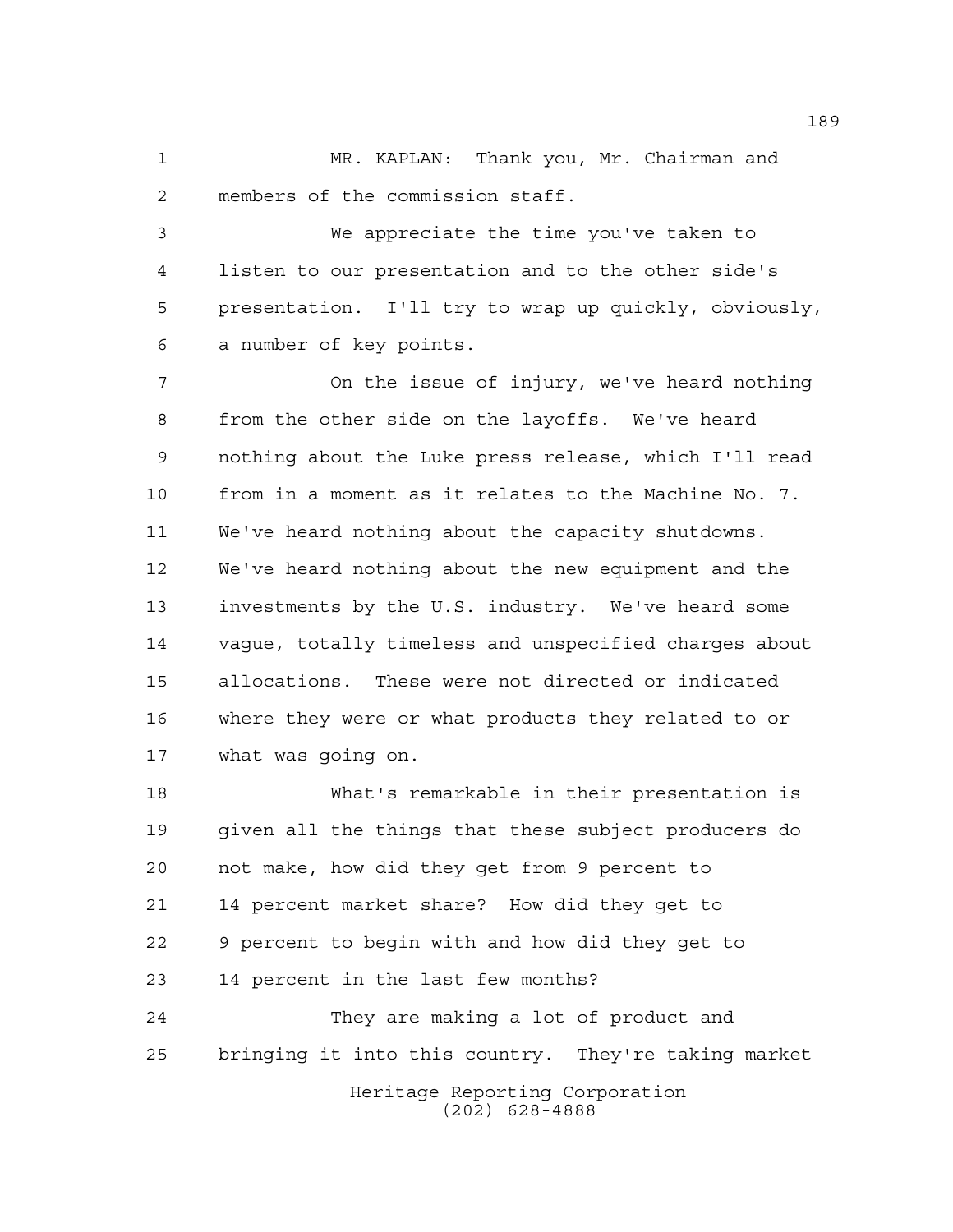share not only from the domestic industry but from the non-subject imports. That's very clear from public data.

 Mr. Hunley says there's so much we can't sell, we can't gain share. The exact opposite is shown by the record.

 In a cyclical industry like this one, in an industry where capacity utilization is as high as it is right now, we should be making a lot of money. We are not making a lot of money. I can't obviously talk about the confidential information, but this industry has had years of very bad financial performance. We should be seeing a significant upturn.

 What does the look press release say? "In a market that is increasingly impacted by global competitors, we are committed to take steps to improve our operating performance in order to protect the long-term viability of our business. With the growing influx of low-priced coated freesheet product from Asia, the smaller line scales of the paper machine in Luke have become non-competitive. These actions, while difficult, reflect our commitment to our customers and other key stakeholders to be the best and most efficient producer of coated paper products in North American."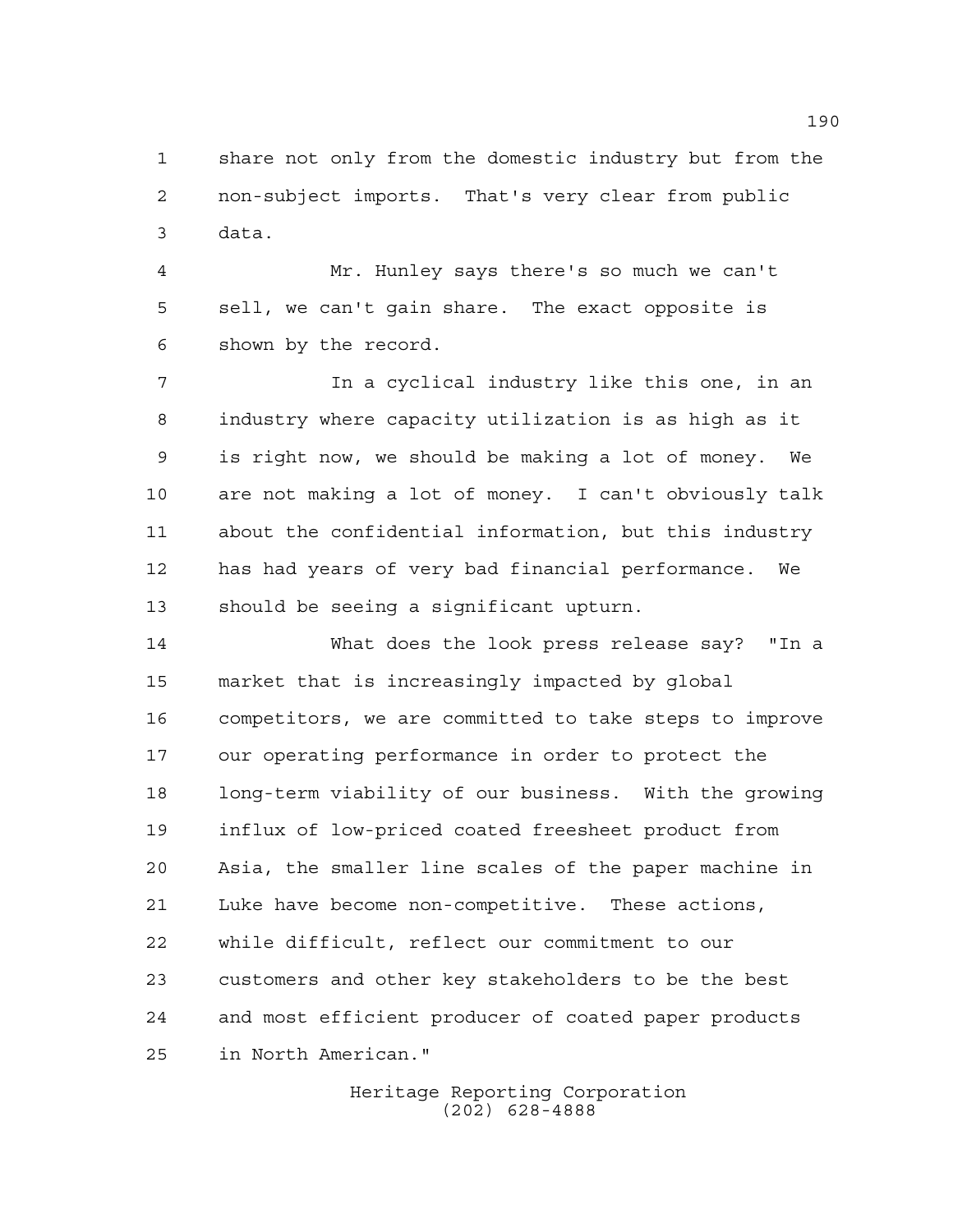We have had to shut down state-of-the-art machines. We have had to take steps that are very damaging to us.

 On the sheet and roll issue, which we've heard a lot about, let me just say a few things. Sheet is made from roll. The Koreans targeted the sheet market, as did other producers, but nothing will prevent them from exporting web rolls to the United States. The two products are linked in terms of pricing. Sheet competition is in fact just the beginning of subject import assault. There are no barriers to selling web rolls.

 Mr. Cameron said it's made on the same equipment. Mr. Dragone said web and sheet are interchangeable in terms of their production processes. They would not answer your question can you make web rolls. It's not confidential. It's on the web because we got it on the web while we were sitting back there. Hankuk makes web roll. Shinmoorim makes web rolls. Kyesung makes web rolls. Shen Min, a Chinese company, makes rolls. They're making rolls. They would not answer your question because they don't want you to know the answer to your question.

Heritage Reporting Corporation (202) 628-4888 Mr. Tyrone has clearly articulated how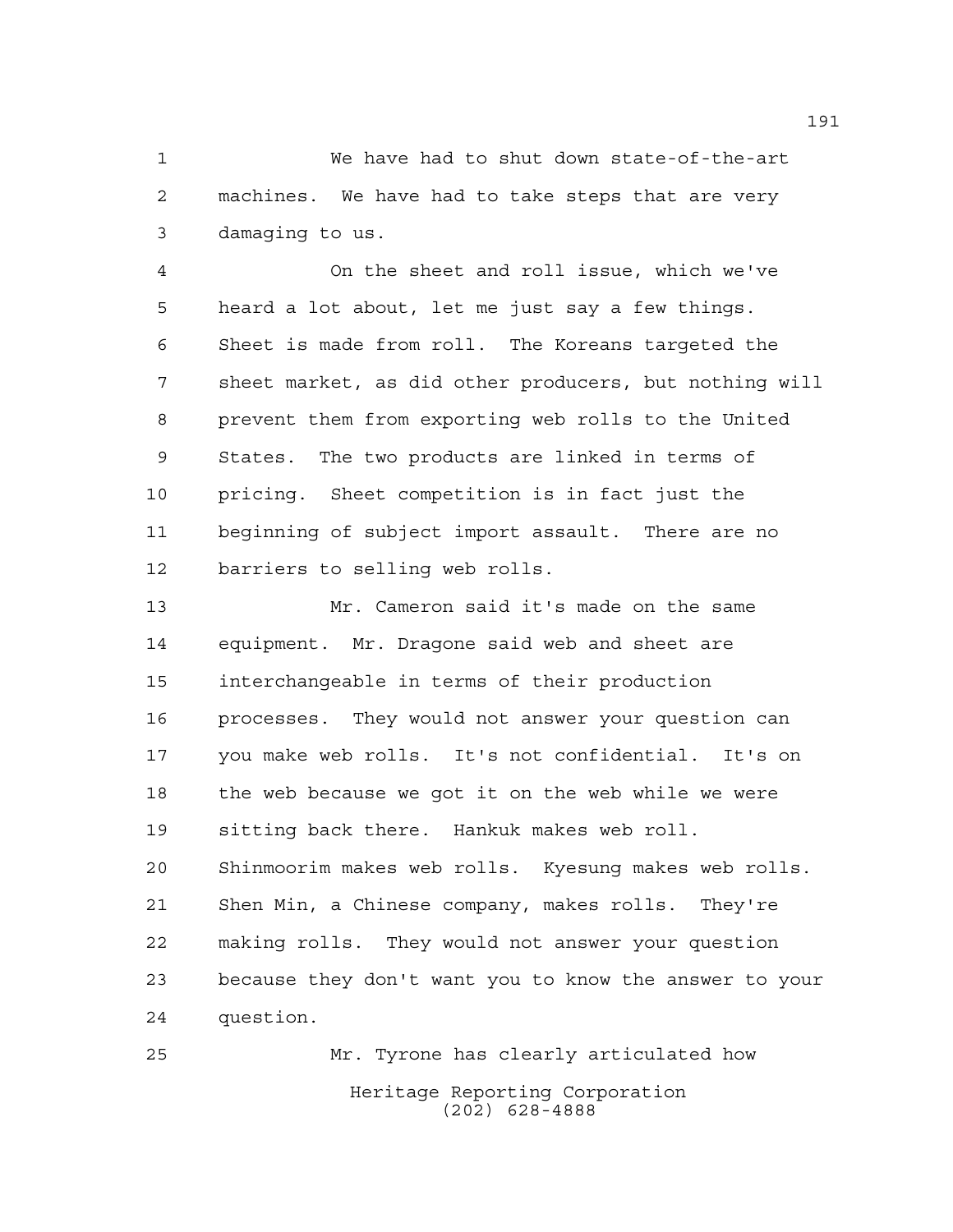subject imports of sheet and rolls negatively affect the web market, effects on pricing and effects on how the entire market fits together. They've conceded there is one like product. They've conceded that at least 30 percent of the market has been heavily impacted by their imports and we're certainly not saying the rest of the market isn't a critical part of it and won't be impacted, but imports are increasing both in terms of sheet and in terms of rolls. They make some charge that these rolls are not web rolls. There's no backup for that that they've provided. We're seeing significant market share increases from the subject producers.

 We talked briefly about the Indonesia negligibility issue. We certainly have not conceded that we are not seeing 4 percent imports. We are seeing 4 percent imports. There was 4 percent last month. We just got that after we filed the petition. There was 4 percent in other months. There is nothing in the statute or anywhere else that talks about where you look at this 4 percent figure. They are over 4 percent right now. We believe that you have got to look at the interrelation between the largest Indonesian coated free sheet producer, APP, and the largest Chinese coated free sheet producer, APP. It's

Heritage Reporting Corporation (202) 628-4888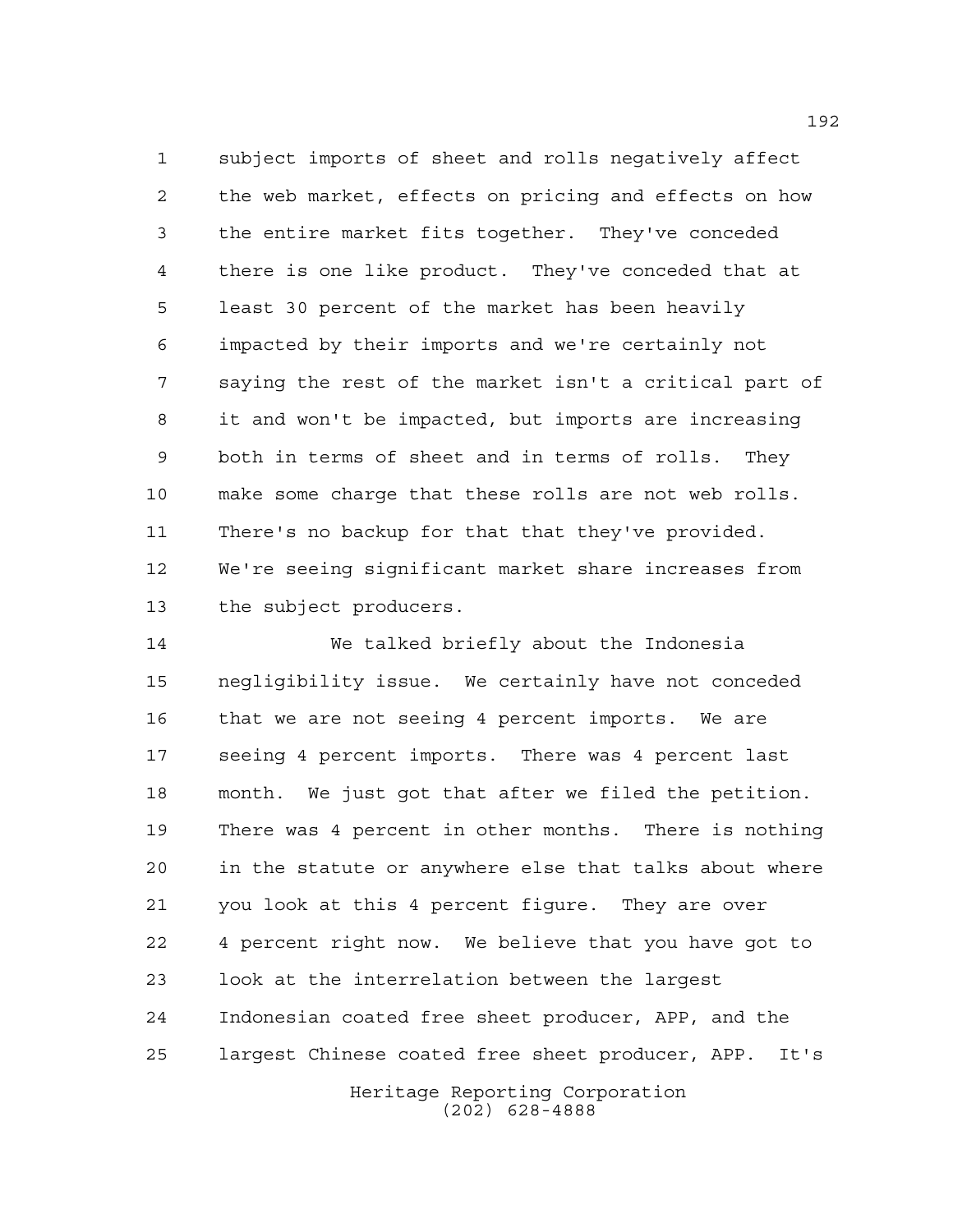the same company represented by the same counsel.

 Talk about fungibility. Given the obvious fungibility of coated free sheet paper from China and Indonesia, this raises the high likelihood that duties on one country and not the other would result in a diversion to imports from the country not subject to the duty.

 The petition sets forth very clearly the stark upward trend in imports from Indonesia this year. Based on the projection of current trends, imports from Indonesia will exceed 4 percent of total imports in just two months. If that's not imminent, I don't know what is.

 We now know, because we got this information just a little bit ago from the Department of Commerce, that they have initiated the first countervailing duty case on China ever and they are looking at the key issues here.

 We would ask given the strong indications of injury, given the lack of, we would say, significant points made by the other side that you reach a preliminary affirmative injury determination.

Heritage Reporting Corporation I'd like to say a little bit about what we heard nothing about from the Respondents. I've mentioned a few things. We heard nothing about underselling. Where is the market share coming from?

(202) 628-4888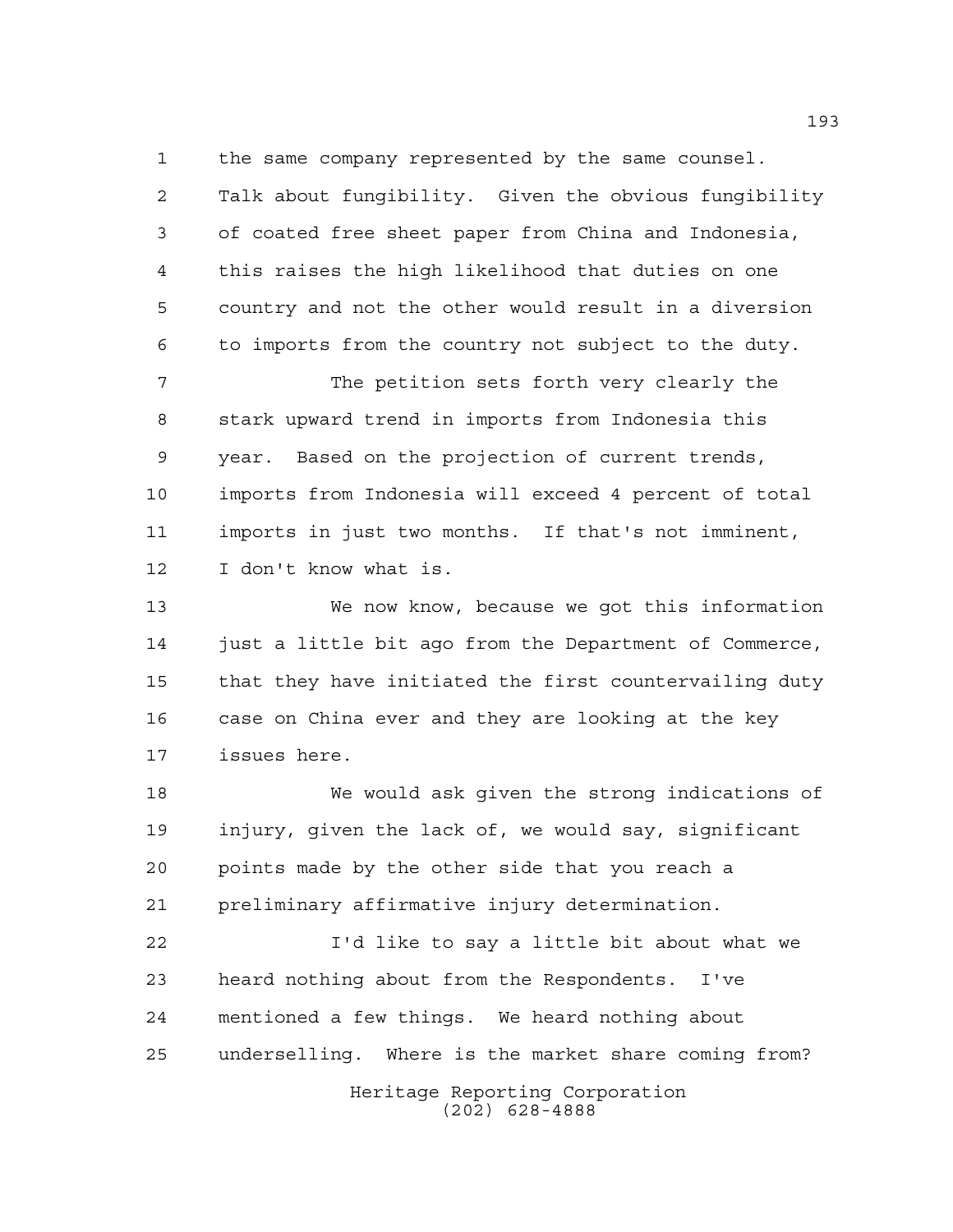The market share growth. They said nothing about underselling. It's just miraculous?

 They talked about capacity drops in the world. What about the capacity increases in Korea, Indonesia, and China? We didn't hear anything about that, but that's totally clear. It cannot be contested.

 So we ask you to look at the Chinese and Korean export and capacity expansions in Indonesia. We ask you to look at the effect of subsidies that are occurring in China on the U.S. manufacturing base, as specifically reflected in this particular industry. We see very large increases in Chinese exports and imports into the United States. We see a history of targeting and we see strong indices of injury to the United States industry.

 I would just close by saying sometimes it's important to step back and think about what this all really means. For those people working on Machine No. 7 in Luke, their lives will not be the same after the beginning of next year, but maybe with prompt and meaningful action in this case things can be corrected over time.

Heritage Reporting Corporation (202) 628-4888 In conclusion, NewPage Corporation on behalf of the U.S. coated free sheet industry requests that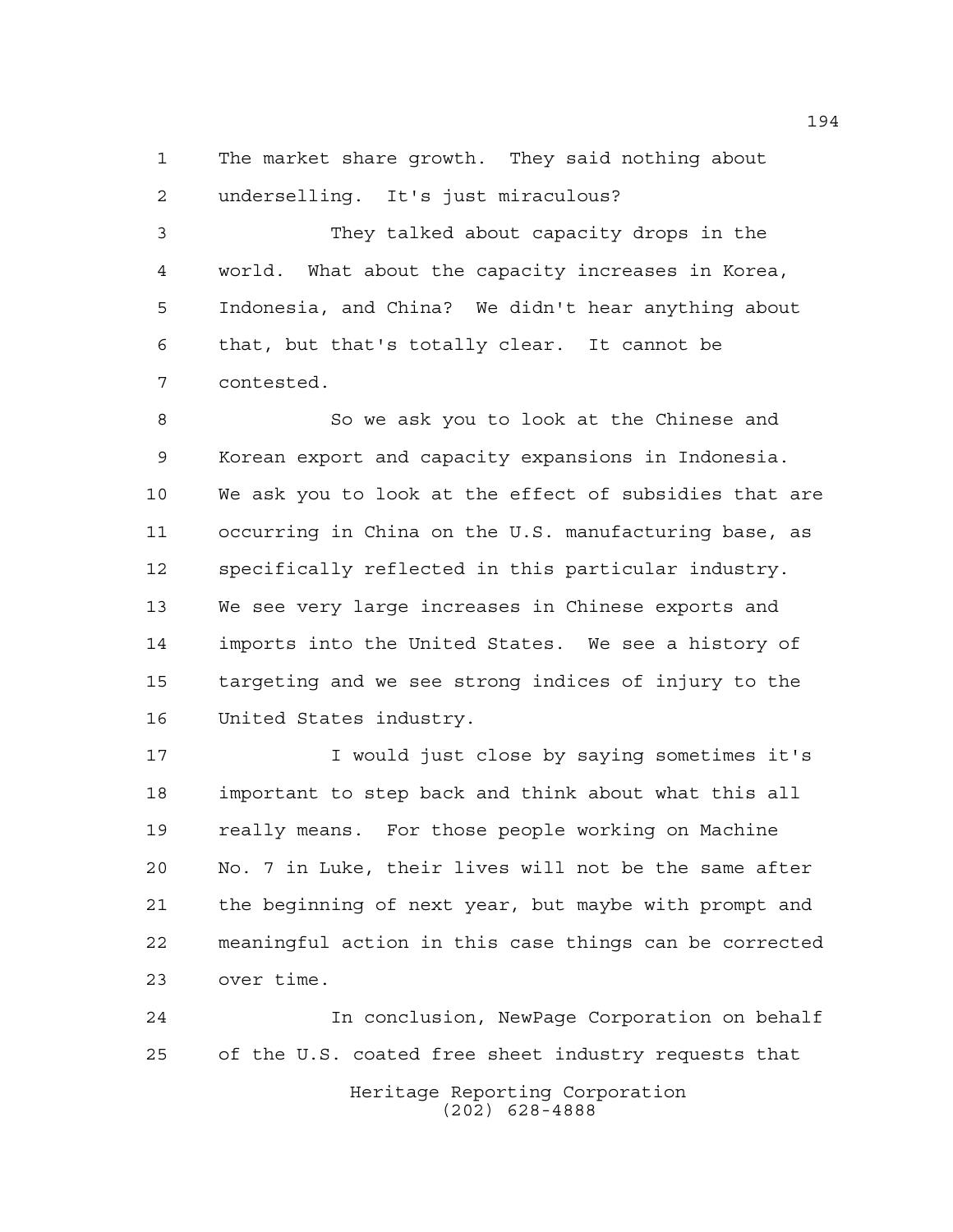the United States International Trade Commission issue affirmative determinations in all six investigations and refer the investigation of dumping and subsidies to the U.S. Department of Commerce for a full and fair examination on the merits. This is a critical United States industry that unfortunately demands the attention of the United States government at this time. Thank you for your attention and your assistance. MR. CARPENTER: Thank you, Mr. Kaplan. 12 Mr. Morgan and Mr. Cameron? MR. MORGAN: Frank Morgan with White & Case. These remarks are on behalf of all Respondents and Mr. Cameron has promised to correct me if I have missed anything. I'll keep these remarks brief. The first thing that strikes us is the commission is not a gate keeper for the Department of Commerce. I heard that repeatedly in Mr. Kaplan's statements, that the commission is here to sort of let the case proceed to the Department of Commerce so subsidies and dumping can be investigated, but there is a test and that test is not met by Petitioners' case in this investigation and the commission must vote in the negative.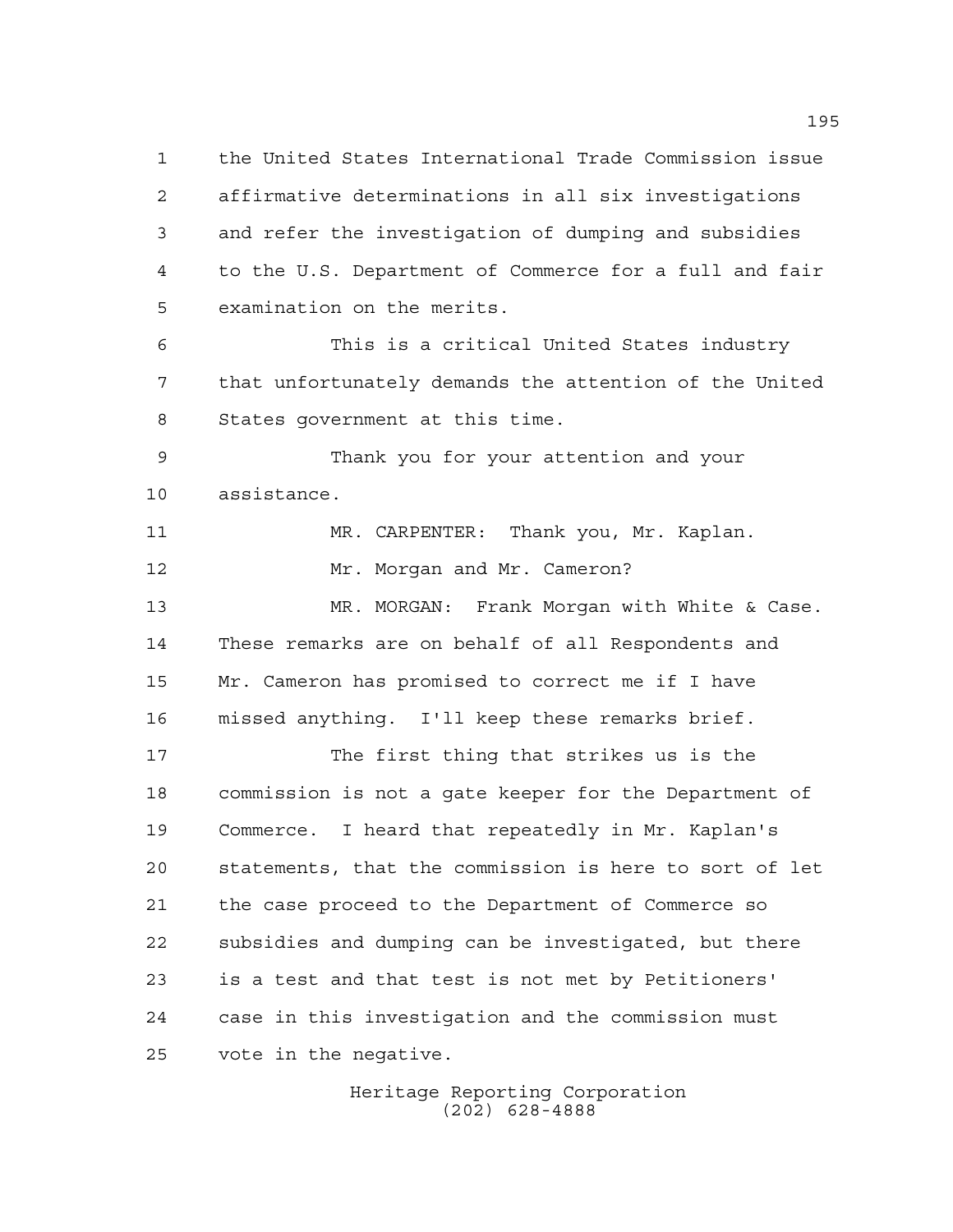We thank staff for the hard work you've done to date. We think that on our side we've got 100 percent coverage for foreign producers questionnaires, which is pretty remarkable for a case that's proceeded this quickly with non-English speakers responding, so we are quite happy to continue to work with you to get you whatever data you need for a complete and accurate record in this investigation. It's striking that NewPage is trying to fit

 a square peg in a round hole in this investigation, but the testimony you heard today demonstrates some distinct factors, starting with the domestic industry's condition. The data will show a healthy industry exhibiting positive trends over the period and, most especially, in the year-to-date '05/'06 comparisons when there was an alleged 59 percent increase in the volume of subject imports.

 The very different story that you heard from NewPage today just is not going to be consistent either with the confidential data or with what the public record already contains. Every public report, including NewPage's most recent third quarter results, shows that CFS paper producers are having a fantastic year, enjoying high prices, strong shipment levels and operating at effectively full capacity.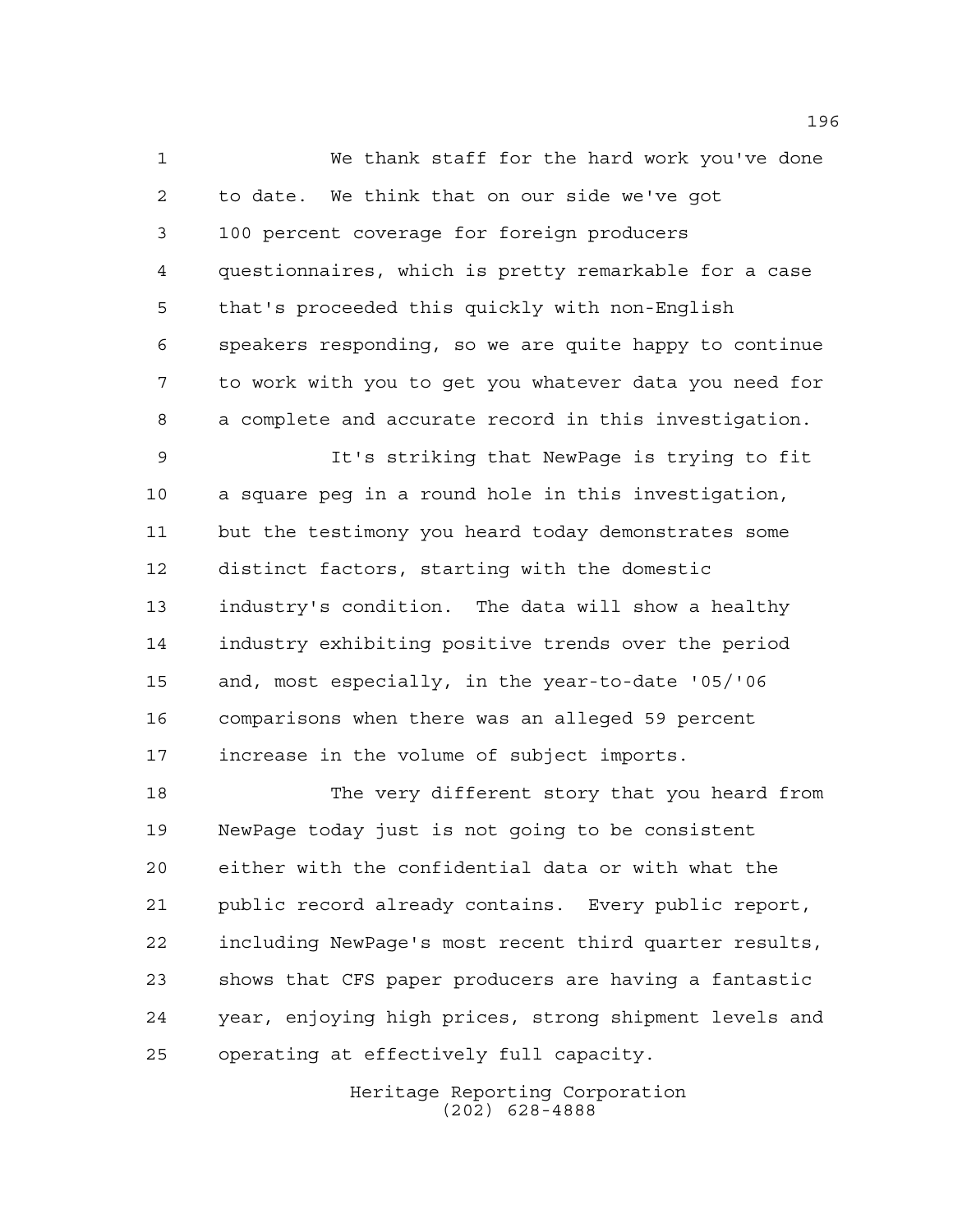These are not market conditions you expect to see in the face of injurious import competition and this reference to the press release from the third quarter and the shutdown of the Luke mill, if I'm correct, that was dated the day after the petition was filed, so we ask you to take that with a grain of salt. When you look at their second quarter results, I'm fairly certain that imports aren't mentioned at all before the petition was filed, the second quarter results announcement was made.

 Indeed, the lack of a meaningful correlation between the subject imports presence and the domestic industry's condition are explained by the prevailing conditions of competition and I think the only testimony you heard of value on anything that was 16 going on in the market for the first time came today and it came from our side. You heard about market segmentation: 70 percent, and this is a figure that the domestic industry recognized, 70 percent of the domestic producer sales are of rolls and these are the heat-seat web offset rolls, we're not talking about the sheeter rolls, you heard testimony that this accounts for a significant portion of the domestic industry sales and that the products can't be used interchangeably. In fact, you heard that if you try

Heritage Reporting Corporation (202) 628-4888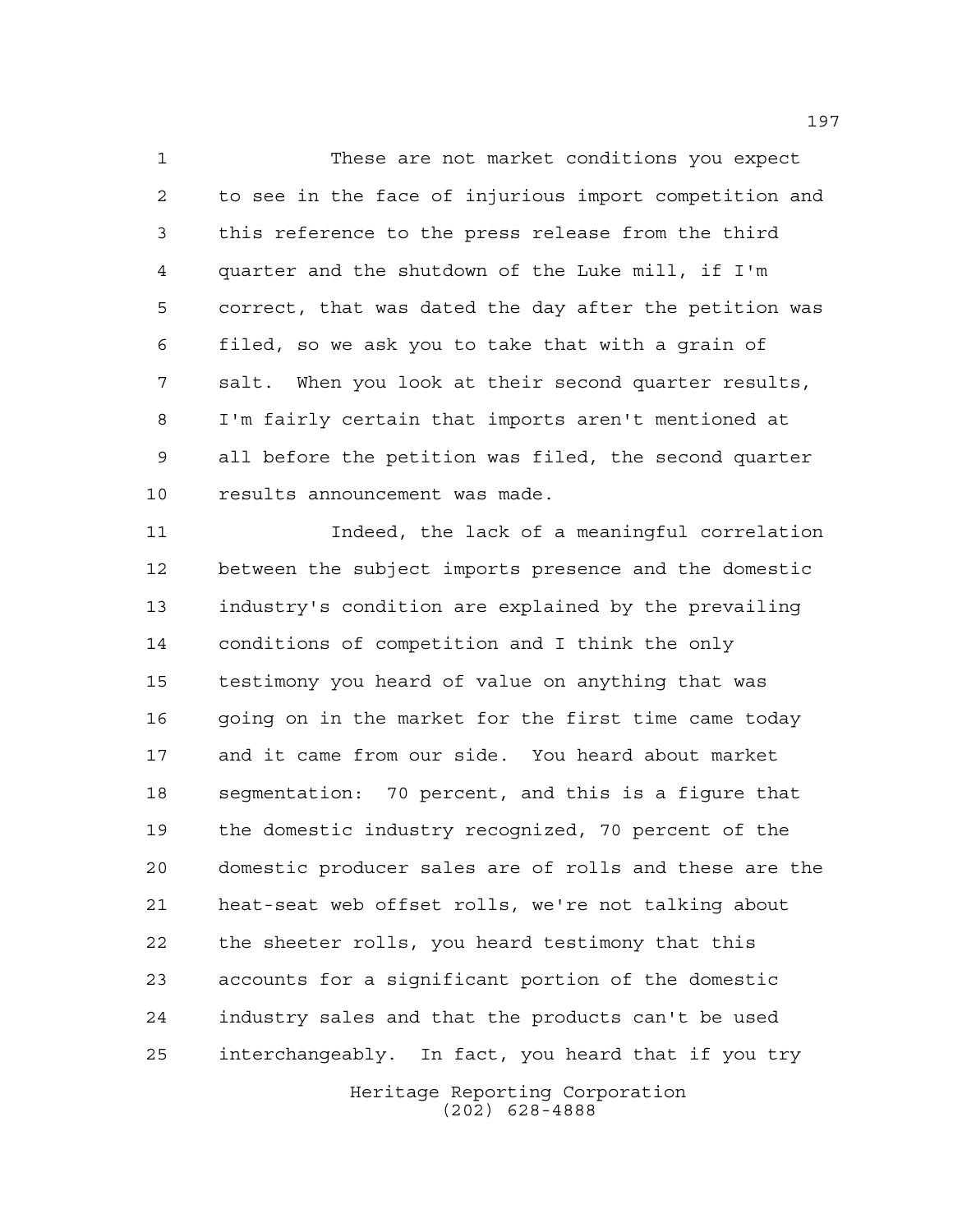to use a coater sheet roll on a web press, they

 disclaim responsibility for it, so to say that you're going to be rolling these rolls on a web press just is incredible.

 In contrast, a significant portion of subject imports entering are in sheets. They're simply not competitive in the web product and you heard extensive testimony about why that was, contrary to Mr. Kaplan's statements.

 Because a heat-seat web press can't run sheets, the degree to which substitution between these products could conceivably occur is practically non-existent. This means that subject imports are effectively blocked from a significant segment of the U.S. market; limited direct competition between the imports and the U.S. producers, yet you heard a significant amount of testimony about the selling practices, branding, carrying U.S. product, carrying European product, carrying Asian product.

 Unlike a number of industries the commission has investigated, the subject CFS imports are not typically sold in spot sales and lead times are quite long. Most, if not all, of the subject merchandise is produced to order.

Heritage Reporting Corporation (202) 628-4888 Industry consolidation and rationalization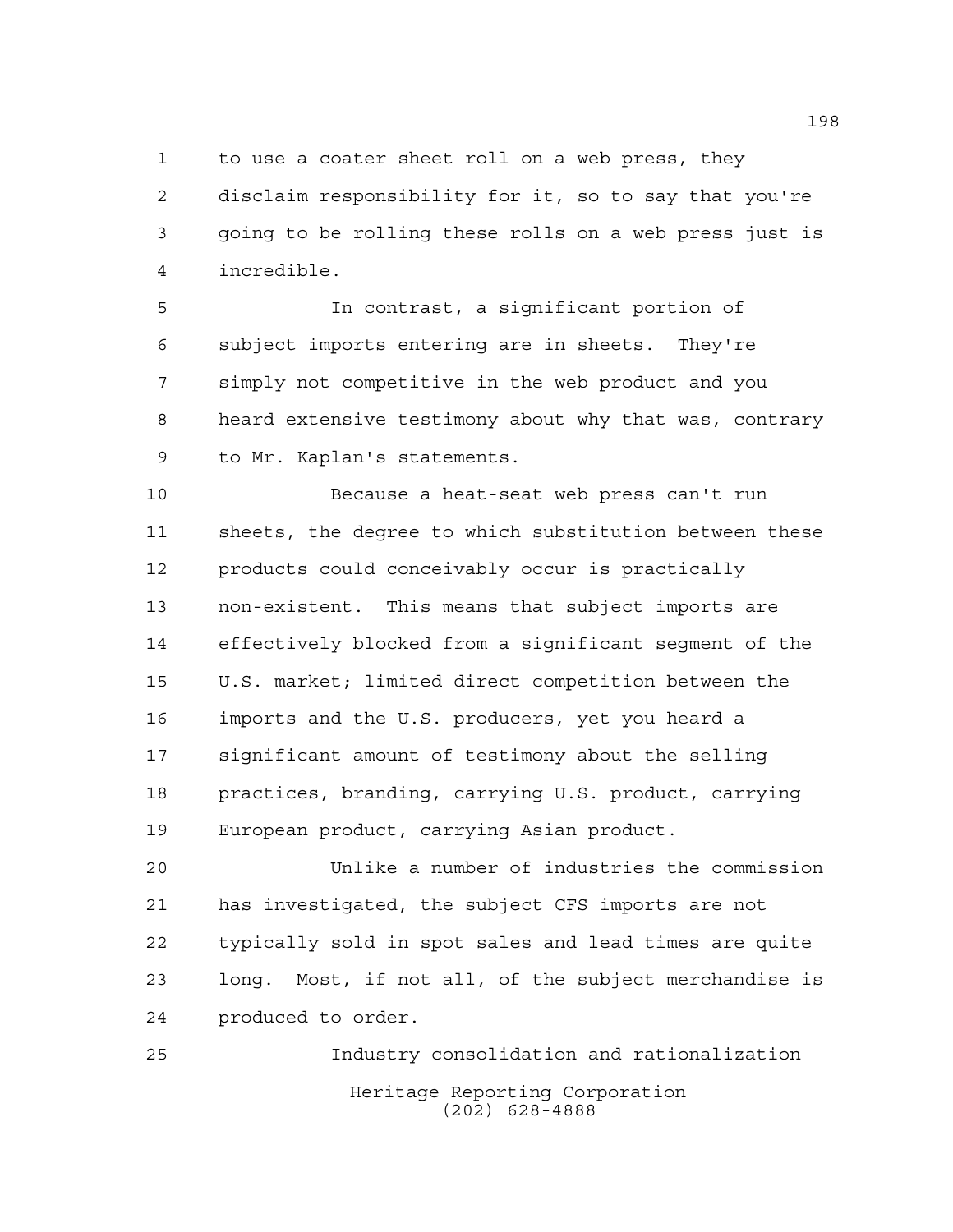efforts. Again, despite Mr. Kaplan's claims to the contrary, I think we heard a significant amount about what accounted for the rationalization and consolidation, when it started, that it had no relationship to subject imports, that it is ongoing in other parts of the paper industry that are completely unrelated to CFS, that it's a healthy phenomena, that it allows producers to get better prices. You heard this from someone who used to operate a U.S. mill and he told you that the last significant investment was in 1990. Our understanding, and we'll continue to document this for the post-conference brief, is that to the extent there's been investment, it's been for environmental compliance efforts, it's not production efficiency efforts, it's simply done to keep the machinery running and to keep it compliant with environmental standards.

 And if you don't believe us, look at what the other domestic producers have said publicly about their consolidation and rationalization efforts. They're saying the same thing: this is a healthy, positive trend. Maybe that's why NewPage stands alone at the end of the day here.

Heritage Reporting Corporation (202) 628-4888 You heard that there are some differences between the domestically produced product and the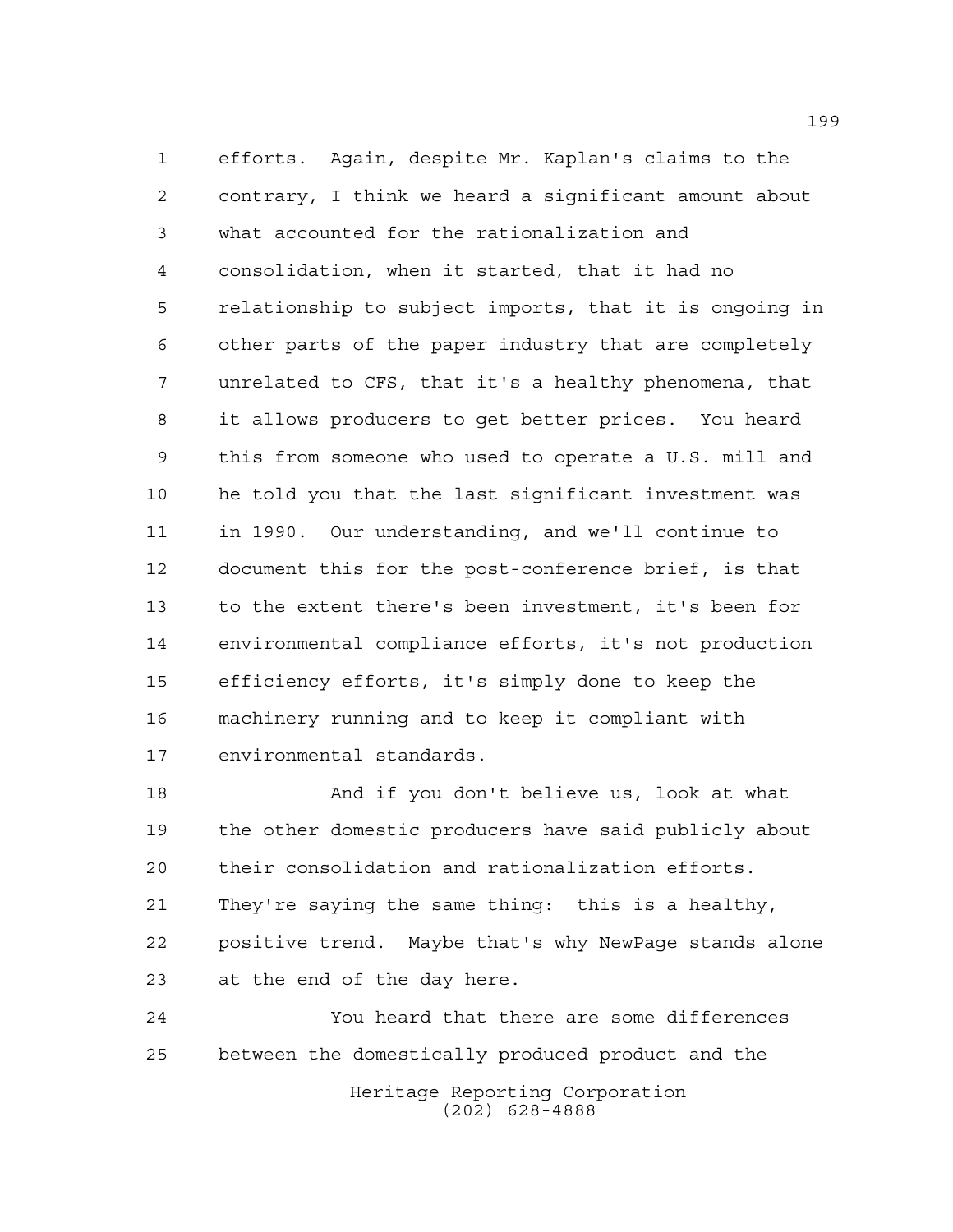imported product. We're not belaboring them, but they are distinguishing factors. When you combine these with all of the conditions of competition, it readily explains the fact why despite an increase in subject import volumes, there's absolutely no impact on the domestic industry's condition and you actually have increasing profitability.

 Just a few quick points on volume and price. The volume point really is just that. On price, gosh, we didn't talk about underselling. Last time I checked, it was all confidential data. Did we talk about prices that we could in a public forum? Absolutely. We know when the commission looks at the confidential data, it's going to be consistent with what we were talking about and what you can see in the producers' own statements about what prices are doing in this market: they're increasing, they're high and they're happy they're there.

 Finally, with threat, you're going to find that the subject industries, unsurprisingly, are operating at high rates of capacity utilization because this is an industry where that tends to be the case, so you don't have excess capacity that's getting dumped. You also heard about the way the selling conditions work. These products are produced to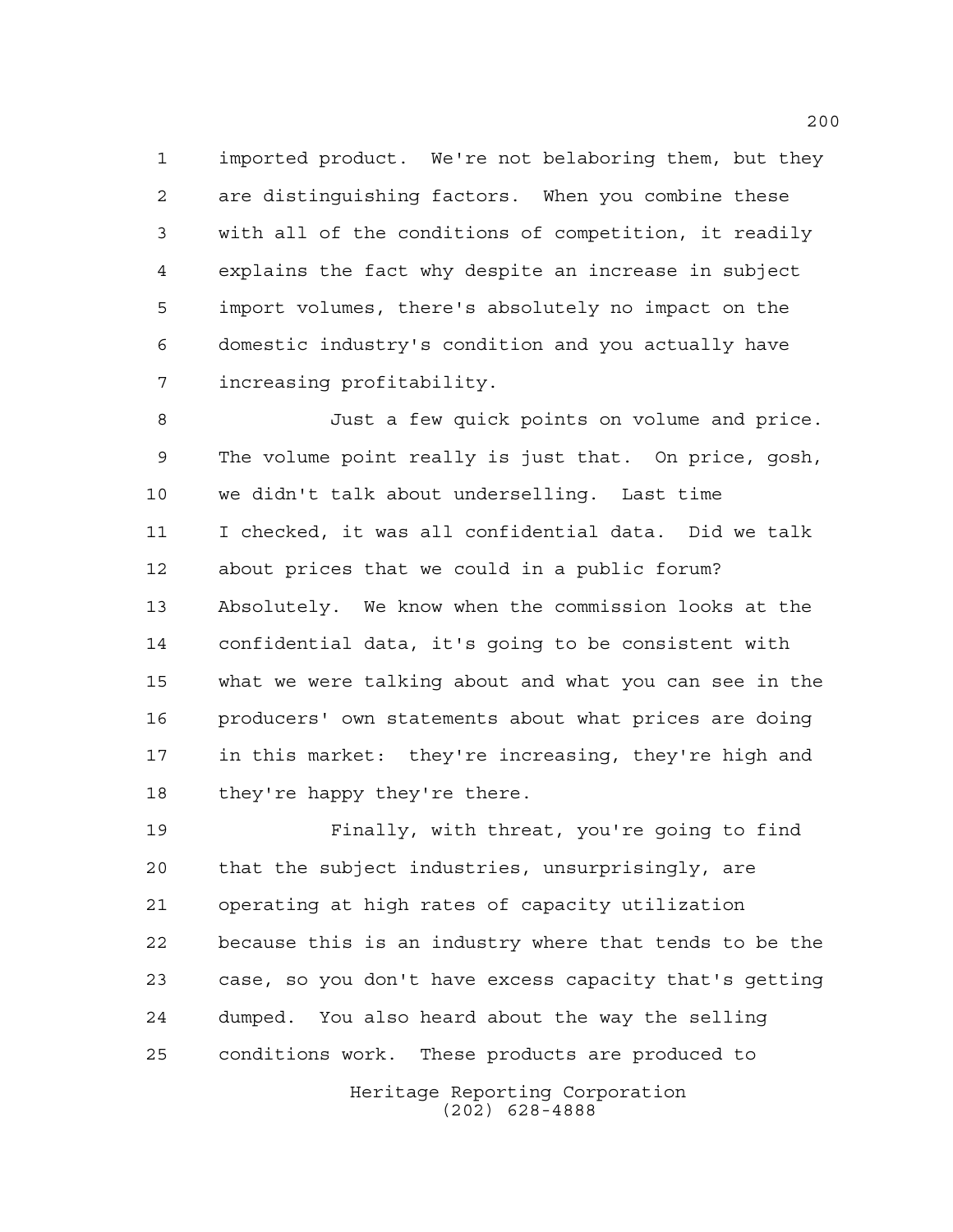order, so the fact that they're producing at high rates is a reflection of the fact that they are in fact getting the orders, the demand is there. You heard about that from Mr. Dragone as well, that the demand is there. So the fact that we haven't talked about these kinds of things, I'm just astounded and I know Don will help me out here.

 Asia has the fastest, and it's undisputed, growing demand for the product in the world. There is no question that the Asian market is by far the quickest and fastest growing market. You heard that GDP growth is generally the measure of what you would expect CFS growth to be and based on what I know of recent demand, increases in China and Korea, you're going to see a very continued and sustained high level of demand and you're going to find that for China this is not an export oriented industry. They ship the vast majority to their home market, which is, again, strong and growing.

 We would urge the commission to reach a negative decision and I would turn it over to Don.

 MR. CAMERON: After hearing counsel's statement, I was compelled to respond to two points that he made in his rebuttal.

Heritage Reporting Corporation (202) 628-4888 With all due respect, he stated that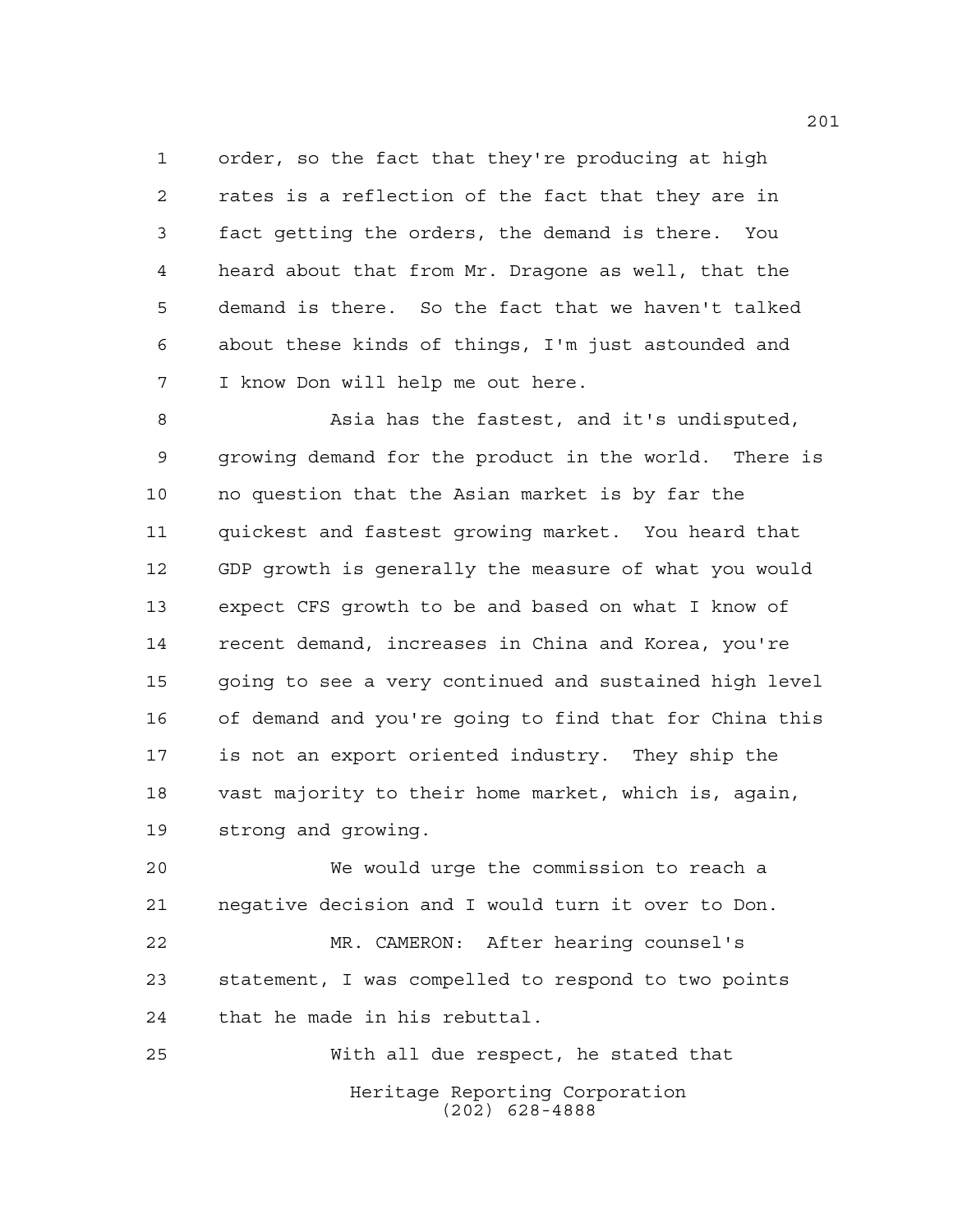quote-unquote, Respondents weren't candid with this panel. I am absolutely astounded by this statement. This is from the domestic industry who stated earlier today that there is no segment of this market in which we are insulated from import competition.

 We weren't candid? You have got to be kidding me. That must be the reason that we had this extensive discussion by Petitioners, either in the brief or in their direct presentation on the difference between the market for web rolls and the market between sheets and rolls. And, oh, that 70 percent in which we are insulated from import competition just came right out of the air. I am astounded at that.

 Secondly, it was suggested by counsel that somehow -- I believe he suggested in his rebuttal that we denied that we make web rolls. You know, we must have been in a different universe or a different room. I don't believe that anybody at this table denied that they make web rolls. I believe that the question we were asked was you guys asked us for the quantities that we make of web and sheet and we said that we would provide that for the commission. We have absolutely no problem in doing so. I know that the amount of web that we produce is small, but exactly

> Heritage Reporting Corporation (202) 628-4888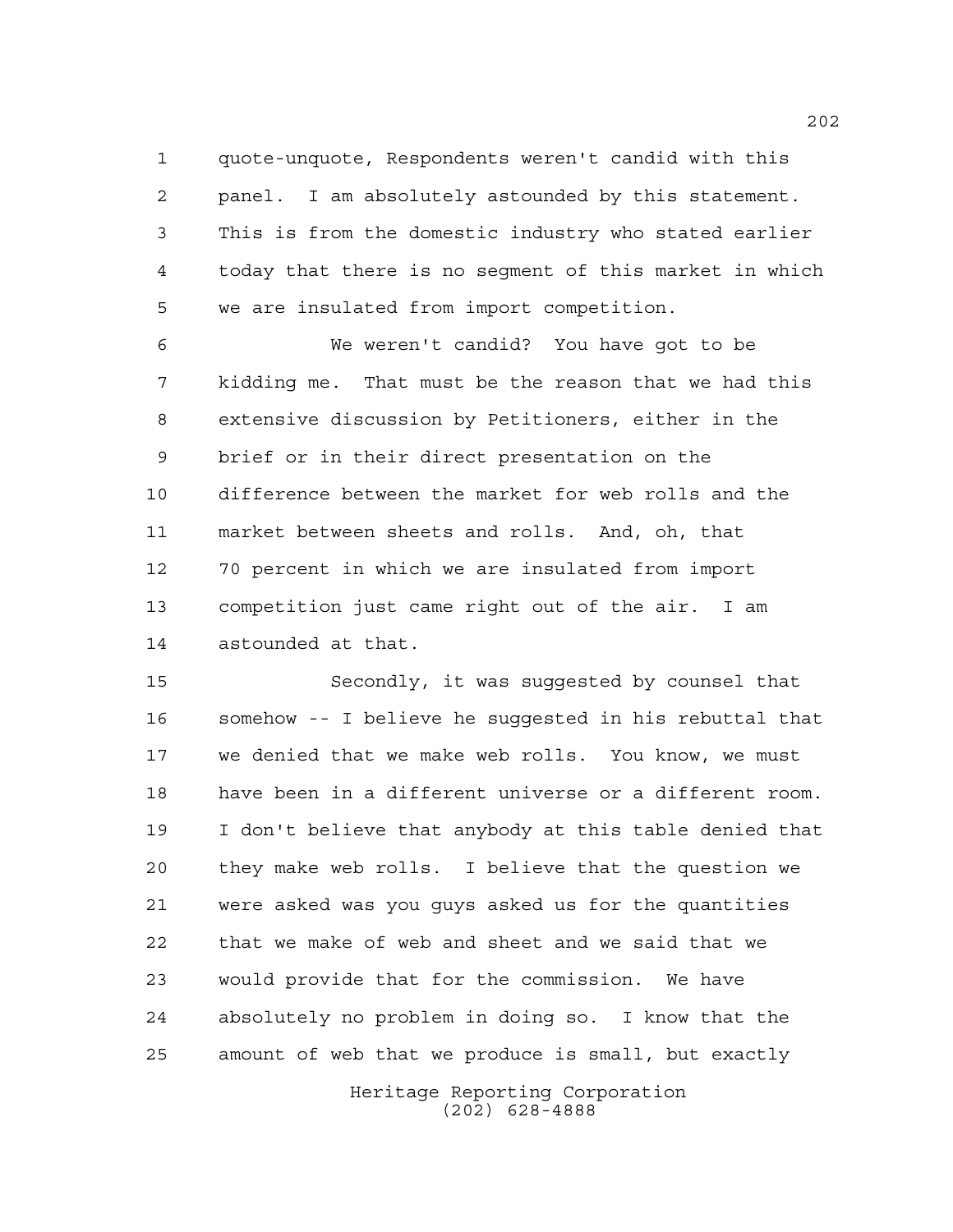what it is, we don't know and that is going to be confidential information. We do intend to provide it to you, but there is no big secret about the fact that there is some production.

 Our assertion, and I believe that it's backed up by the facts, is that since 1987 that's not the market that we compete in and that is pretty clear on its face.

 With that, I would like to say thank you very much to the commission, to the commission staff. We know you guys are working hard and we appreciate your patience.

 Thank you. Especially over the Thanksgiving weekend. Thank you.

MR. CARPENTER: Thank you, gentleman.

 On behalf of the commission and the staff, I want to thank the witnesses who came here today, as well as counsel, for sharing their insights with us and helping us develop the record in this

investigation.

Heritage Reporting Corporation Before concluding, let me mention a few dates to keep in mind. The deadline for the submission of corrections to the transcript is Monday, November 27, and the deadline for briefs in the investigations is Tuesday, November 28, at 9:00 a.m.

(202) 628-4888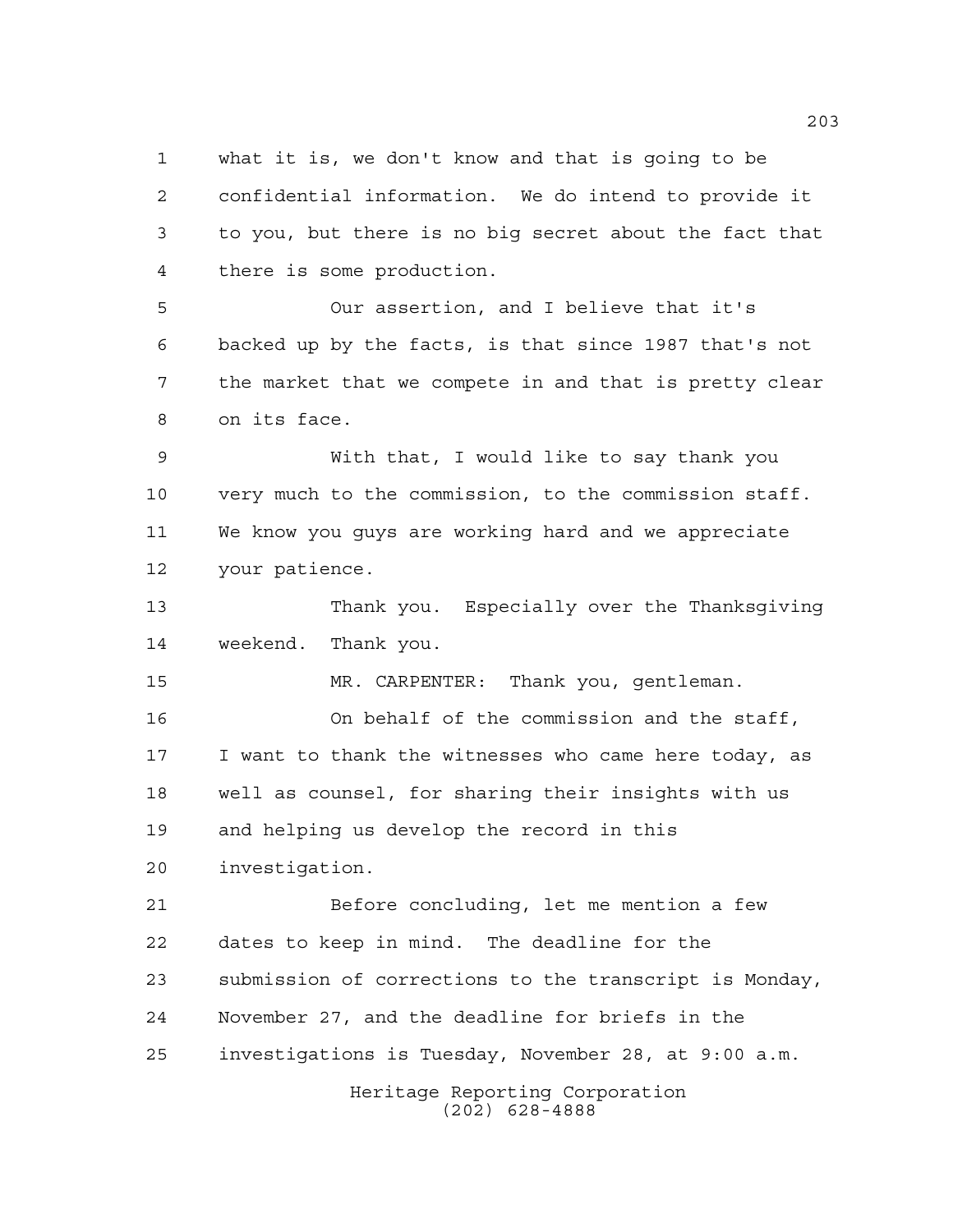If briefs contain business proprietary information, a public version is due by close of business on November 28. The commission has tentatively scheduled its vote on the investigations for December 15 at 11:00 a.m. and will report its determinations to the Secretary of Commerce later that day. Commissioners' opinions will be transmitted to Commerce on December 22. Thank you for coming. This conference is adjourned. (Whereupon, at 2:22 p.m., the preliminary conference was adjourned.) // // //  $17 /$  // //  $20 /$  $21 /$  $22 / /$  $23 / /$  $24 /$  $25 / /$